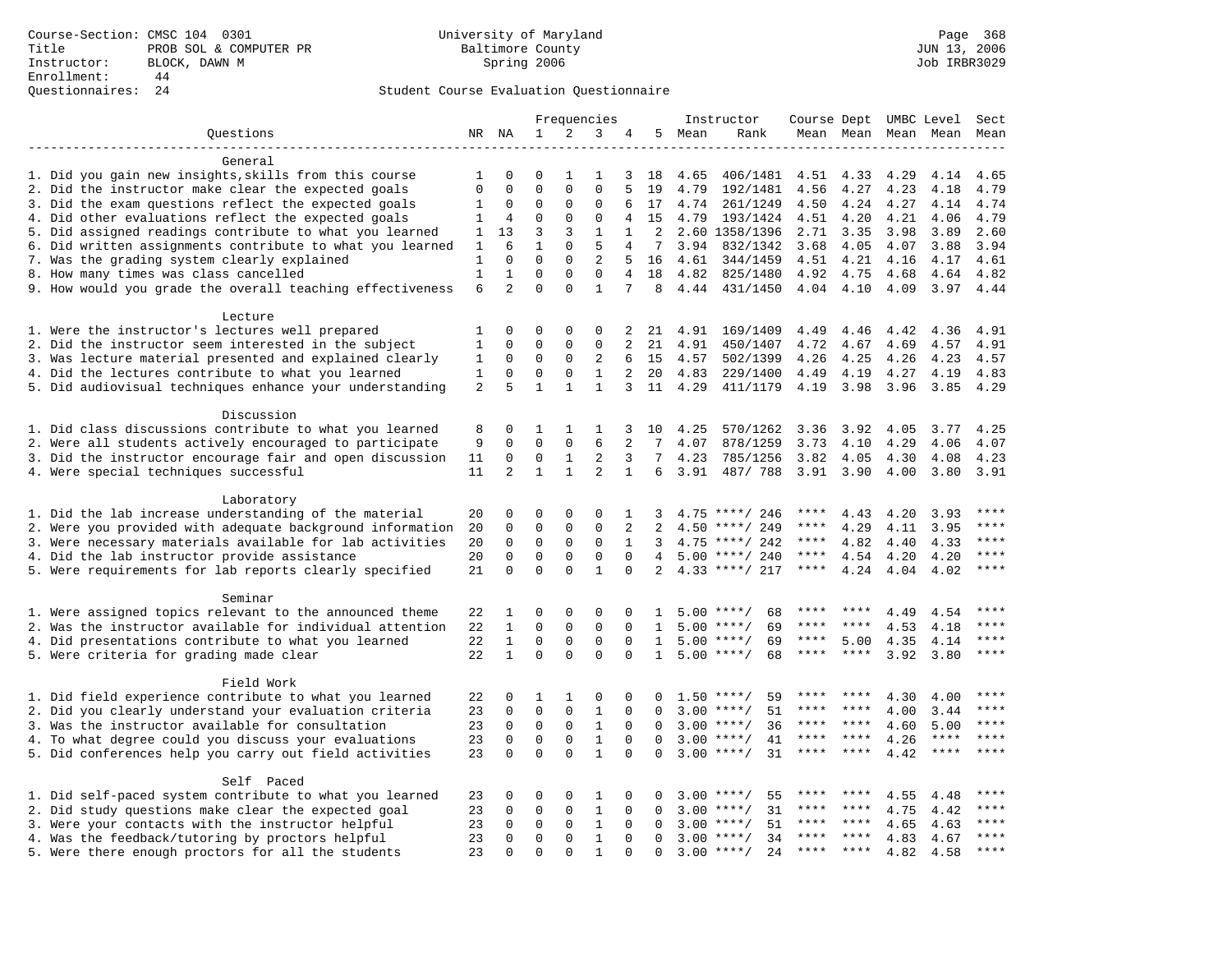| Course-Section: CMSC 104 0301 |                        | University of Maryland                  | Page 368     |
|-------------------------------|------------------------|-----------------------------------------|--------------|
| Title                         | PROB SOL & COMPUTER PR | Baltimore County                        | JUN 13, 2006 |
| Instructor:                   | BLOCK, DAWN M          | Spring 2006                             | Job IRBR3029 |
| Enrollment:                   | 44                     |                                         |              |
| Ouestionnaires: 24            |                        | Student Course Evaluation Questionnaire |              |

| Credits Earned |   | Cum. GPA      |   | Expected Grades |          | Reasons             |    | Type                        |    | Majors                            |  |
|----------------|---|---------------|---|-----------------|----------|---------------------|----|-----------------------------|----|-----------------------------------|--|
| $00 - 27$      |   | $0.00 - 0.99$ |   | Α               | 12       | Required for Majors |    | Graduate                    | 0  | Major                             |  |
| $28 - 55$      |   | $1.00 - 1.99$ |   | В               |          |                     |    |                             |    |                                   |  |
| $56 - 83$      | 4 | $2.00 - 2.99$ | 4 | C               |          | General             |    | Under-grad                  | 24 | Non-major                         |  |
| $84 - 150$     | 2 | $3.00 - 3.49$ | 8 | D               | $\Omega$ |                     |    |                             |    |                                   |  |
| Grad.          |   | $3.50 - 4.00$ | 2 | F               | $\Omega$ | Electives           |    |                             |    | #### - Means there are not enough |  |
|                |   |               |   | Ρ               | 0        |                     |    | responses to be significant |    |                                   |  |
|                |   |               |   |                 | $\Omega$ | Other               | 15 |                             |    |                                   |  |
|                |   |               |   |                 |          |                     |    |                             |    |                                   |  |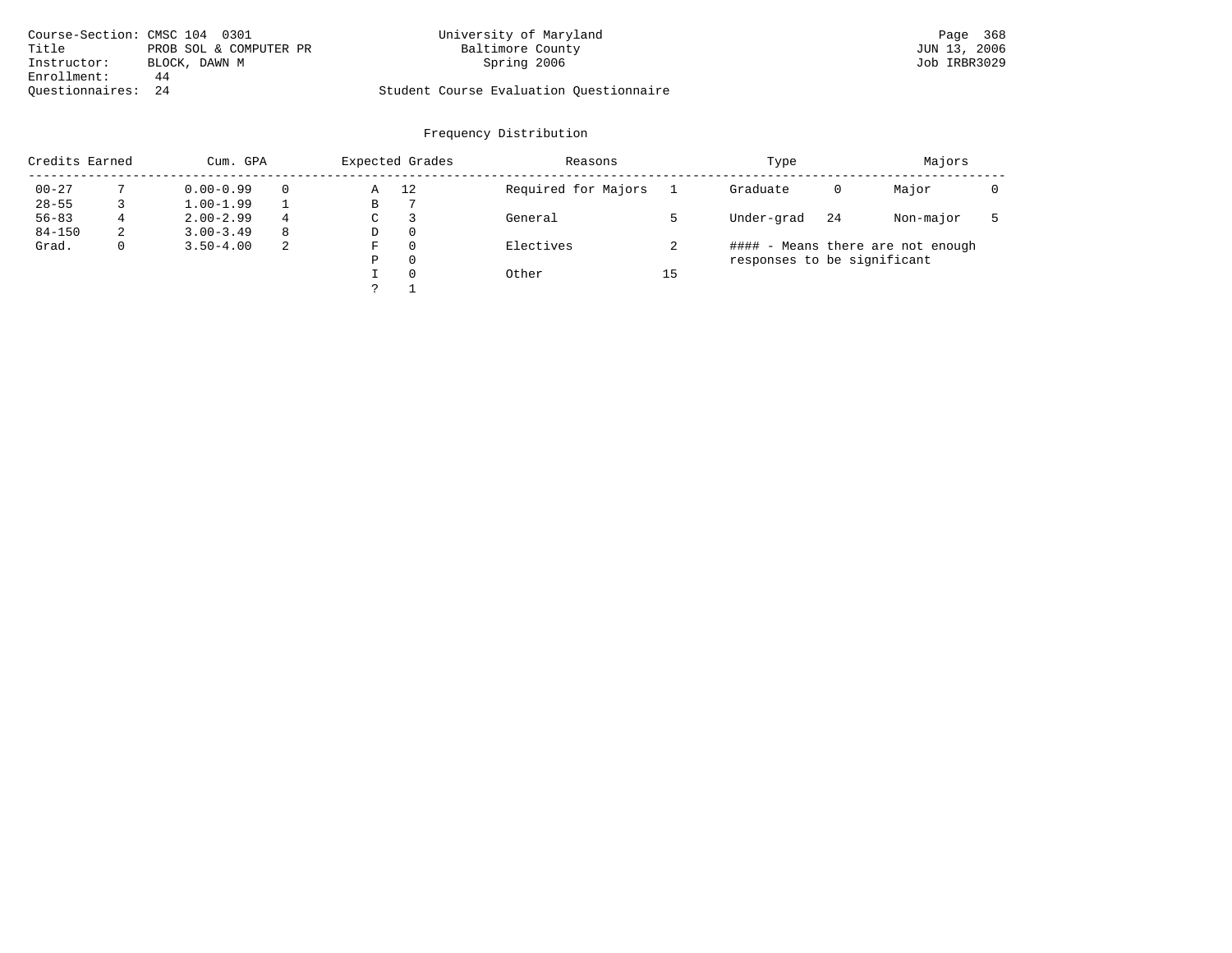|                                                                                                                |                |               |                             | Frequencies    |                             |                      |                   |      | Instructor                               | Course Dept UMBC Level |           |              |              | Sect      |
|----------------------------------------------------------------------------------------------------------------|----------------|---------------|-----------------------------|----------------|-----------------------------|----------------------|-------------------|------|------------------------------------------|------------------------|-----------|--------------|--------------|-----------|
| Questions                                                                                                      | NR NA          |               | $\mathbf{1}$                | 2              | 3                           | 4                    | 5                 | Mean | Rank                                     |                        | Mean Mean |              | Mean Mean    | Mean      |
|                                                                                                                |                |               |                             |                |                             |                      |                   |      |                                          |                        |           |              |              |           |
| General                                                                                                        |                |               |                             |                |                             |                      |                   |      |                                          |                        |           |              |              |           |
| 1. Did you gain new insights, skills from this course                                                          | 0              | 0             | 0                           | $\Omega$       | 2                           | 7                    | 20                | 4.62 | 439/1481                                 | 4.51                   | 4.33      | 4.29         | 4.14         | 4.62      |
| 2. Did the instructor make clear the expected goals                                                            | $\mathbf 0$    | $\mathbf 0$   | $\Omega$                    | $\mathbf{1}$   | 2                           | 6                    | 20                | 4.55 | 458/1481                                 | 4.56                   | 4.27      | 4.23         | 4.18         | 4.55      |
| 3. Did the exam questions reflect the expected goals                                                           | 0              | 0             | $\Omega$                    | $\Omega$       | 4                           | 5                    | 20                | 4.55 | 451/1249                                 | 4.50                   | 4.24      | 4.27         | 4.14         | 4.55      |
| 4. Did other evaluations reflect the expected goals                                                            | $\Omega$       | 3             | $\Omega$                    | 0              | 4                           | 6                    | 16                | 4.46 | 485/1424                                 | 4.51                   | 4.20      | 4.21         | 4.06         | 4.46      |
| 5. Did assigned readings contribute to what you learned                                                        | 1              | 11            | 6                           | $\overline{2}$ | 3                           | 4                    | 2                 |      | 2.65 1354/1396                           | 2.71                   | 3.35      | 3.98         | 3.89         | 2.65      |
| 6. Did written assignments contribute to what you learned                                                      | $\mathbf{0}$   | 9             | $\mathbf{1}$                | $\Omega$       | 5                           | 4                    | 10                | 4.10 | 695/1342                                 | 3.68                   | 4.05      | 4.07         | 3.88         | 4.10      |
| 7. Was the grading system clearly explained                                                                    | 0              | $\Omega$      | $\Omega$                    | $\Omega$       | $\mathbf{1}$                | $\overline{4}$       | 24                | 4.79 | 168/1459                                 | 4.51                   | 4.21      | 4.16         | 4.17         | 4.79      |
| 8. How many times was class cancelled                                                                          | $\mathsf 0$    | 0<br>$\Omega$ | $\mathbf{0}$<br>$\Omega$    | 0<br>3         | $\mathbf 0$<br>$\mathbf{1}$ | $\mathbf 0$          | 29                | 5.00 | 1/1480                                   | 4.92                   | 4.75      | 4.68         | 4.64         | 5.00      |
| 9. How would you grade the overall teaching effectiveness                                                      | 3              |               |                             |                |                             | 14                   | 8                 | 4.04 | 819/1450                                 | 4.04                   | 4.10      | 4.09         | 3.97         | 4.04      |
| Lecture                                                                                                        |                |               |                             |                |                             |                      |                   |      |                                          |                        |           |              |              |           |
| 1. Were the instructor's lectures well prepared                                                                | 2              | 0             | $\Omega$                    | 2              | 2                           | 6                    | 17                | 4.41 | 891/1409                                 | 4.49                   | 4.46      | 4.42         | 4.36         | 4.41      |
| 2. Did the instructor seem interested in the subject                                                           | $\overline{2}$ | 0             | $\mathbf{0}$                | $\mathbf{1}$   | $\mathbf 0$                 | 4                    | 22                | 4.74 | 842/1407                                 | 4.72                   | 4.67      | 4.69         | 4.57         | 4.74      |
| 3. Was lecture material presented and explained clearly                                                        | 3              | $\mathbf 0$   | $\mathbf{1}$                | 2              | 5                           | 4                    | 14                | 4.08 | 976/1399                                 | 4.26                   | 4.25      | 4.26         | 4.23         | 4.08      |
| 4. Did the lectures contribute to what you learned                                                             | 2              | $\Omega$      | 3                           | $\Omega$       | $\overline{2}$              | 6                    | 16                | 4.19 | 921/1400                                 | 4.49                   | 4.19      | 4.27         | 4.19         | 4.19      |
| 5. Did audiovisual techniques enhance your understanding                                                       | $\overline{c}$ | $\mathbf{1}$  | $\mathbf{1}$                | $\overline{a}$ | $\mathbf{1}$                | 7                    | 15                | 4.27 | 434/1179                                 | 4.19                   | 3.98      | 3.96         | 3.85         | 4.27      |
|                                                                                                                |                |               |                             |                |                             |                      |                   |      |                                          |                        |           |              |              |           |
| Discussion                                                                                                     |                |               |                             |                |                             |                      |                   |      |                                          |                        |           |              |              |           |
| 1. Did class discussions contribute to what you learned                                                        | 15             | 0             | 3                           | 1              | 4                           | 1                    | 5                 |      | 3.29 1074/1262                           | 3.36                   | 3.92      | 4.05         | 3.77         | 3.29      |
| 2. Were all students actively encouraged to participate                                                        | 15             | 0             | $\Omega$                    | $\mathbf{1}$   | $\mathbf{1}$                | 4                    | 8                 | 4.36 | 715/1259                                 | 3.73                   | 4.10      | 4.29         | 4.06         | 4.36      |
| 3. Did the instructor encourage fair and open discussion                                                       | 15             | 0             | $\mathbf{0}$                | $\mathbf{1}$   | 4                           | 3                    | 6                 | 4.00 | 901/1256                                 | 3.82                   | 4.05      | 4.30         | 4.08         | 4.00      |
| 4. Were special techniques successful                                                                          | 14             | 9             | $\Omega$                    | $\mathbf{1}$   | 2                           | $\mathbf{1}$         | 2                 |      | $3.67$ ****/ 788                         | 3.91                   | 3.90      | 4.00         | 3.80         | $***$     |
|                                                                                                                |                |               |                             |                |                             |                      |                   |      |                                          |                        |           |              |              |           |
| Laboratory                                                                                                     |                |               |                             |                |                             |                      |                   |      |                                          |                        |           |              |              |           |
| 1. Did the lab increase understanding of the material                                                          | 27             | $\Omega$      | $\Omega$                    | 0              | $\mathbf 0$                 | $\Omega$             | $\mathfrak{D}$    |      | $5.00$ ****/ 246                         |                        | 4.43      | 4.20         | 3.93         |           |
| 2. Were you provided with adequate background information                                                      | 27             | 0             | $\mathbf 0$                 | 0              | $\mathbf 0$                 | 0                    | 2                 | 5.00 | ****/ 249                                | ****                   | 4.29      | 4.11         | 3.95         | ****      |
| 3. Were necessary materials available for lab activities                                                       | 27             | 0             | $\mathbf 0$                 | $\mathbf 0$    | $\mathsf 0$                 | $\mathbf 0$          | 2                 |      | $5.00$ ****/ 242                         | ****                   | 4.82      | 4.40         | 4.33         | $***$     |
| 4. Did the lab instructor provide assistance                                                                   | 27             | $\Omega$      | $\Omega$                    | 0              | $\mathbf 0$                 | $\Omega$             | 2                 |      | $5.00$ ****/ 240                         | ****                   | 4.54      | 4.20         | 4.20         | $***$     |
| 5. Were requirements for lab reports clearly specified                                                         | 27             | $\Omega$      | $\mathbf 0$                 | $\Omega$       | $\mathbf 0$                 | $\Omega$             | 2                 |      | $5.00$ ****/ 217                         | ****                   | 4.24      | 4.04         | 4.02         | $* * * *$ |
|                                                                                                                |                |               |                             |                |                             |                      |                   |      |                                          |                        |           |              |              |           |
| Seminar                                                                                                        |                |               |                             |                |                             |                      |                   |      |                                          | ****                   | ****      |              |              | * * * *   |
| 1. Were assigned topics relevant to the announced theme                                                        | 28             | 0<br>0        | $\mathbf 0$<br>$\mathbf{0}$ | $\Omega$<br>0  | $\Omega$<br>$\mathbf 0$     | $\Omega$<br>$\Omega$ | 1<br>$\mathbf{1}$ |      | 68<br>$5.00$ ****/<br>69<br>$5.00$ ****/ | ****                   |           | 4.49<br>4.53 | 4.54<br>4.18 | ****      |
| 2. Was the instructor available for individual attention                                                       | 28             | $\mathbf 0$   | $\mathbf 0$                 | $\mathsf 0$    | $\mathsf 0$                 | $\mathbf 0$          | 1                 | 5.00 | $***/$<br>63                             | ****                   | ****      | 4.44         |              | ****      |
| 3. Did research projects contribute to what you learned<br>4. Did presentations contribute to what you learned | 28<br>28       | $\mathbf 0$   | $\mathsf 0$                 | $\mathbf 0$    | $\mathsf 0$                 | $\mathbf 0$          | 1                 |      | 69<br>$5.00$ ****/                       | $***$ * * *            | 5.00      | 4.35         | 4.17<br>4.14 | $***$     |
| 5. Were criteria for grading made clear                                                                        | 28             | $\Omega$      | $\Omega$                    | $\Omega$       | $\Omega$                    | $\Omega$             | 1                 |      | $5.00$ ****/<br>68                       | ****                   | $***$     | 3.92         | 3.80         | ****      |
|                                                                                                                |                |               |                             |                |                             |                      |                   |      |                                          |                        |           |              |              |           |
| Field Work                                                                                                     |                |               |                             |                |                             |                      |                   |      |                                          |                        |           |              |              |           |
| 1. Did field experience contribute to what you learned                                                         | 28             | 0             | 0                           | $\mathbf 0$    | $\mathbf 0$                 | 0                    | 1                 |      | $5.00$ ****/<br>59                       |                        |           | 4.30         | 4.00         | ****      |
| 2. Did you clearly understand your evaluation criteria                                                         | 28             | $\Omega$      | $\mathbf 0$                 | $\Omega$       | $\mathbf 0$                 | $\Omega$             | $\mathbf{1}$      | 5.00 | 51<br>$***$ /                            | ****                   | ****      | 4.00         | 3.44         | ****      |
| 3. Was the instructor available for consultation                                                               | 28             | $\mathbf 0$   | $\mathbf{0}$                | $\mathbf 0$    | $\mathbf 0$                 | $\Omega$             | $\mathbf{1}$      |      | 36<br>$5.00$ ****/                       | ****                   | ****      | 4.60         | 5.00         | ****      |
| 4. To what degree could you discuss your evaluations                                                           | 28             | $\mathbf 0$   | $\mathbf 0$                 | $\mathbf 0$    | $\mathbf 0$                 | $\Omega$             | $\mathbf{1}$      | 5.00 | $***$ /<br>41                            | ****                   | $***$ *   | 4.26         | $***$ * * *  | ****      |
| 5. Did conferences help you carry out field activities                                                         | 28             | $\Omega$      | $\Omega$                    | $\Omega$       | $\Omega$                    | $\Omega$             | $\mathbf{1}$      | 5.00 | 31<br>$***$ /                            | ****                   | $* * * *$ | 4.42         | $***$ * * *  | ****      |
|                                                                                                                |                |               |                             |                |                             |                      |                   |      |                                          |                        |           |              |              |           |
| Self Paced                                                                                                     |                |               |                             |                |                             |                      |                   |      |                                          |                        |           |              |              |           |
| 1. Did self-paced system contribute to what you learned                                                        | 28             | 0             | $\mathbf 0$                 | $\mathbf 0$    | $\mathbf 0$                 | $\Omega$             | 1                 | 5.00 | ****/<br>55                              |                        |           | 4.55         | 4.48         | ****      |
| 2. Did study questions make clear the expected goal                                                            | 28             | $\mathbf 0$   | $\mathbf 0$                 | $\mathbf 0$    | $\mathbf 0$                 | $\Omega$             | 1                 | 5.00 | 31<br>$***/$                             | ****                   | ****      | 4.75         | 4.42         | ****      |
| 3. Were your contacts with the instructor helpful                                                              | 28             | $\Omega$      | $\mathbf 0$                 | $\mathbf 0$    | $\mathbf 0$                 | $\Omega$             | 1                 | 5.00 | 51<br>$* * * * /$                        | ****                   | ****      | 4.65         | 4.63         | $***$     |
| 4. Was the feedback/tutoring by proctors helpful                                                               | 28             | $\Omega$      | $\mathbf{0}$                | 0              | $\mathbf 0$                 | $\Omega$             | $\mathbf{1}$      | 5.00 | 34<br>$***/$                             | ****                   | ****      | 4.83         | 4.67         | ****      |
| 5. Were there enough proctors for all the students                                                             | 28             | $\Omega$      | $\Omega$                    | $\Omega$       | $\Omega$                    | $\Omega$             | $\mathbf{1}$      | 5.00 | $***$ /<br>24                            | ****                   |           | 4.82         | 4.58         | $***$     |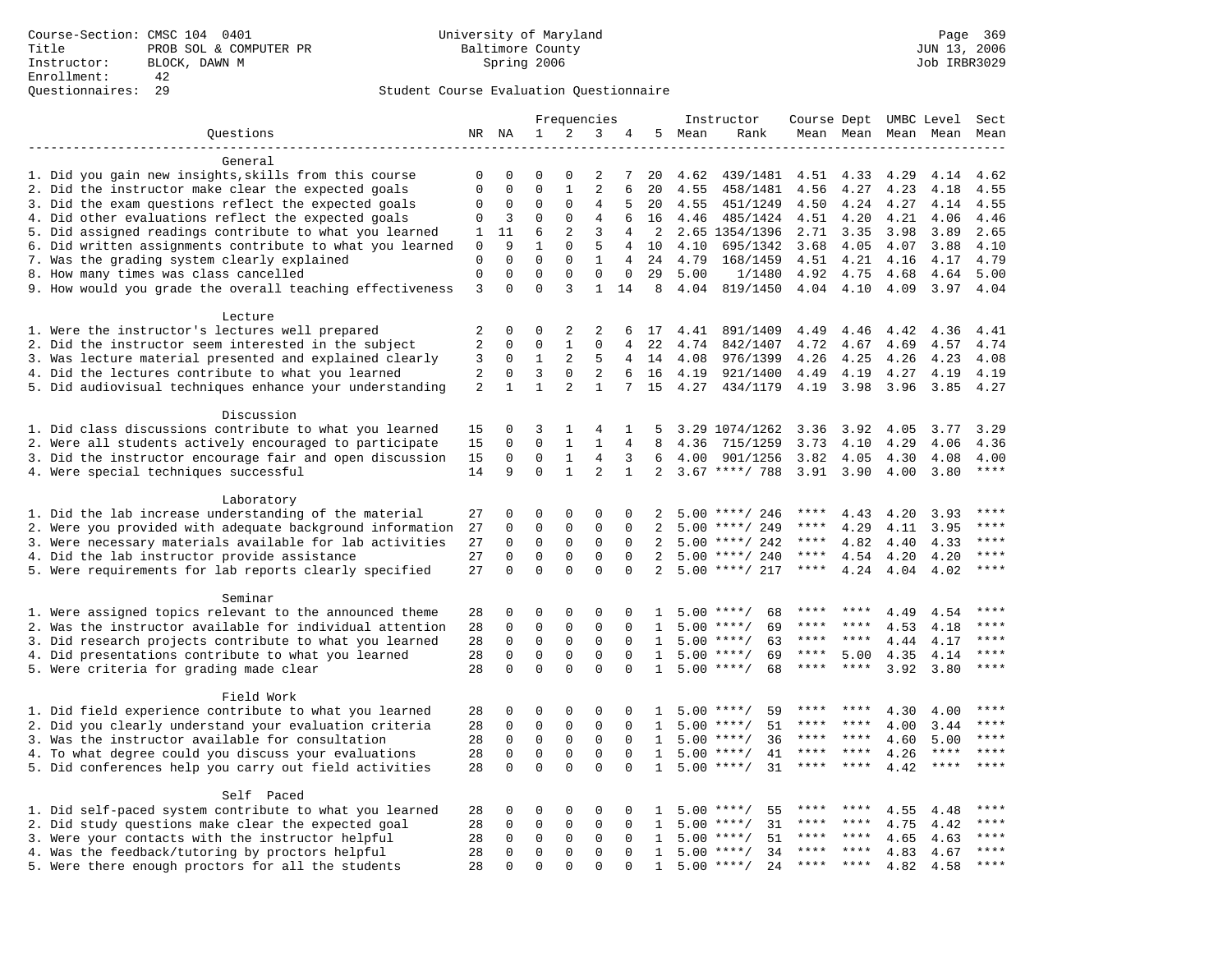| Course-Section: CMSC 104 0401 |                        | University of Maryland                  | Page 369     |
|-------------------------------|------------------------|-----------------------------------------|--------------|
| Title                         | PROB SOL & COMPUTER PR | Baltimore County                        | JUN 13, 2006 |
| Instructor:                   | BLOCK, DAWN M          | Spring 2006                             | Job IRBR3029 |
| Enrollment:                   | 42                     |                                         |              |
| Ouestionnaires: 29            |                        | Student Course Evaluation Questionnaire |              |

| Credits Earned |   | Cum. GPA      |   |   | Expected Grades | Reasons             |    | Type                        |    | Majors                            |  |
|----------------|---|---------------|---|---|-----------------|---------------------|----|-----------------------------|----|-----------------------------------|--|
| $00 - 27$      |   | $0.00 - 0.99$ |   | Α | 16              | Required for Majors |    | Graduate                    | 0  | Major                             |  |
| $28 - 55$      |   | $1.00 - 1.99$ |   | B | 8               |                     |    |                             |    |                                   |  |
| $56 - 83$      | 4 | $2.00 - 2.99$ | 2 | C | 2               | General             |    | Under-grad                  | 29 | Non-major                         |  |
| $84 - 150$     |   | $3.00 - 3.49$ | 9 | D | $\Omega$        |                     |    |                             |    |                                   |  |
| Grad.          |   | $3.50 - 4.00$ | 8 | F | $\Omega$        | Electives           |    |                             |    | #### - Means there are not enough |  |
|                |   |               |   | Ρ | 0               |                     |    | responses to be significant |    |                                   |  |
|                |   |               |   |   | $\Omega$        | Other               | 14 |                             |    |                                   |  |
|                |   |               |   |   | $\Omega$        |                     |    |                             |    |                                   |  |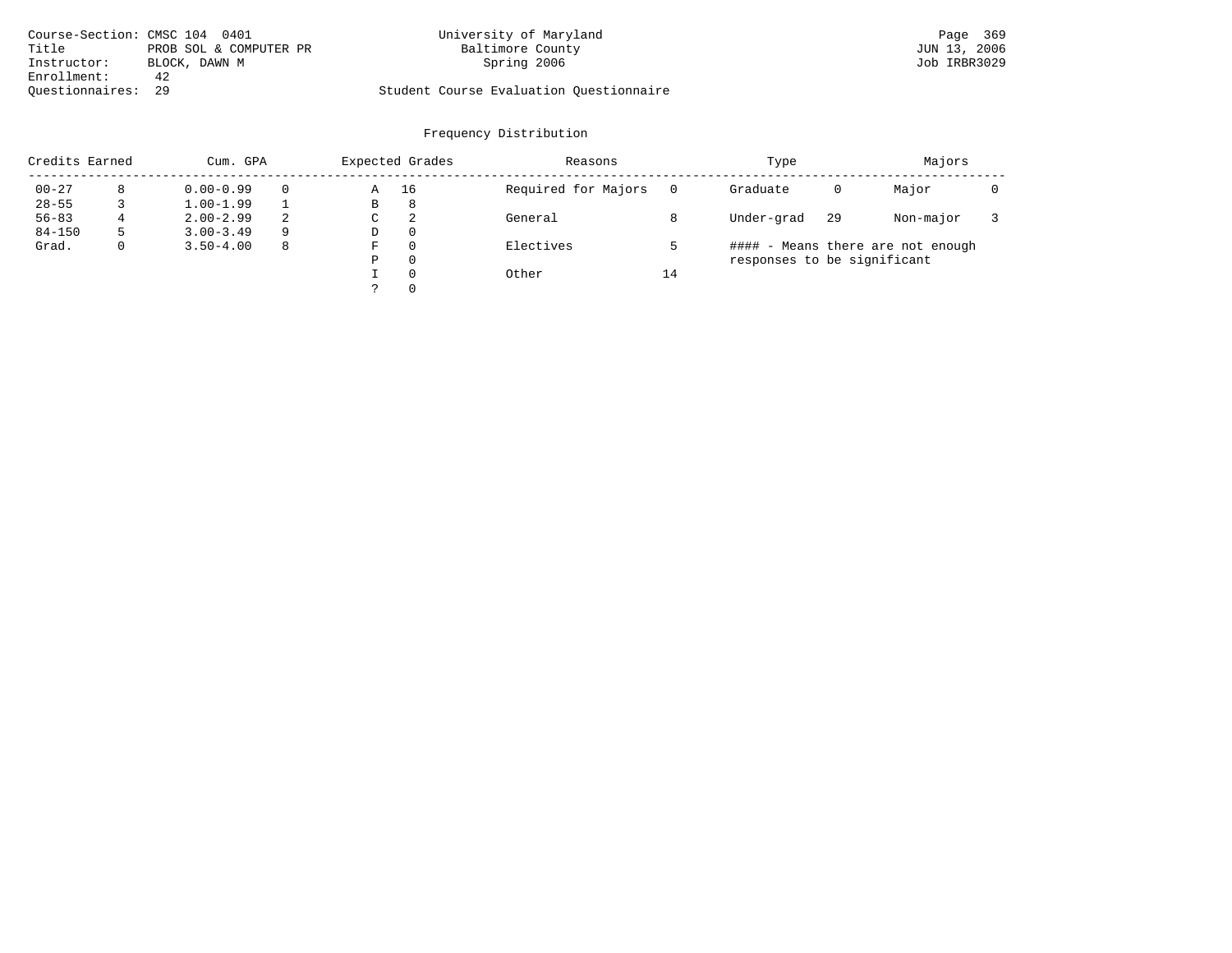|                                                           |                |              |                | Frequencies |        |               |    |      | Instructor       | Course Dept |      | UMBC Level |      | Sect        |
|-----------------------------------------------------------|----------------|--------------|----------------|-------------|--------|---------------|----|------|------------------|-------------|------|------------|------|-------------|
| Ouestions                                                 | NR.            | ΝA           |                |             | 3      |               | 5. | Mean | Rank             | Mean        | Mean | Mean       | Mean | Mean        |
| General                                                   |                |              |                |             |        |               |    |      |                  |             |      |            |      |             |
| 1. Did you gain new insights, skills from this course     |                | $\Omega$     | O              |             |        |               |    | 4.27 | 831/1481         | 4.51        | 4.33 | 4.29       | 4.14 | 4.27        |
| 2. Did the instructor make clear the expected goals       | O              | $\Omega$     | $\Omega$       | $\Omega$    |        |               |    | 4.33 | 736/1481         | 4.56        | 4.27 | 4.23       | 4.18 | 4.33        |
| 3. Did the exam questions reflect the expected goals      |                | $\Omega$     | $\Omega$       | $\Omega$    | 4      | 4             |    | 4.20 | 788/1249         | 4.50        | 4.24 | 4.27       | 4.14 | 4.20        |
| 4. Did other evaluations reflect the expected goals       | O              | $\Omega$     | $\Omega$       | $\Omega$    | 4      |               | 8  | 4.27 | 728/1424         | 4.51        | 4.20 | 4.21       | 4.06 | 4.27        |
| 5. Did assigned readings contribute to what you learned   | $\mathbf 0$    |              | $\mathfrak{D}$ |             |        | $\mathcal{D}$ |    | 2.89 | 1330/1396        | 2.71        | 3.35 | 3.98       | 3.89 | 2.89        |
| 6. Did written assignments contribute to what you learned | $\mathbf 0$    |              | $\mathfrak{D}$ |             |        |               | 3  |      | 3.00 1269/1342   | 3.68        | 4.05 | 4.07       | 3.88 | 3.00        |
| 7. Was the grading system clearly explained               | $\Omega$       | $\Omega$     | $\overline{2}$ | $\Omega$    |        |               | q  | 4.13 | 881/1459         | 4.51        | 4.21 | 4.16       | 4.17 | 4.13        |
| 8. How many times was class cancelled                     | 0              | $\Omega$     | $\Omega$       | $\Omega$    | $\cap$ |               | 14 | 4.93 | 491/1480         | 4.92        | 4.75 | 4.68       | 4.64 | 4.93        |
| 9. How would you grade the overall teaching effectiveness | $\overline{4}$ | <sup>n</sup> | U              | ∩           | 5      |               |    |      | 3.64 1174/1450   | 4.04        | 4.10 | 4.09       | 3.97 | 3.64        |
|                                                           |                |              |                |             |        |               |    |      |                  |             |      |            |      |             |
| Lecture                                                   |                |              |                |             |        |               |    |      |                  |             |      |            |      |             |
| 1. Were the instructor's lectures well prepared           |                |              |                |             |        |               |    |      | 4.14 1098/1409   | 4.49        | 4.46 | 4.42       | 4.36 | 4.14        |
| 2. Did the instructor seem interested in the subject      |                | $\Omega$     | $\Omega$       | $\Omega$    |        |               | 10 |      | 4.50 1107/1407   | 4.72        | 4.67 | 4.69       | 4.57 | 4.50        |
| 3. Was lecture material presented and explained clearly   | 1              | $\Omega$     | $\Omega$       |             |        |               |    | 4.14 | 929/1399         | 4.26        | 4.25 | 4.26       | 4.23 | 4.14        |
| 4. Did the lectures contribute to what you learned        |                | $\Omega$     | $\Omega$       |             |        |               | 10 | 4.46 | 636/1400         | 4.49        | 4.19 | 4.27       | 4.19 | 4.46        |
| 5. Did audiovisual techniques enhance your understanding  | $\mathfrak{D}$ |              |                |             |        |               |    | 4.00 | 590/1179         | 4.19        | 3.98 | 3.96       | 3.85 | 4.00        |
|                                                           |                |              |                |             |        |               |    |      |                  |             |      |            |      |             |
| Discussion                                                |                |              |                |             |        |               |    |      |                  |             |      |            |      |             |
| 1. Did class discussions contribute to what you learned   | 6              | $\Omega$     |                | $\Omega$    |        |               |    |      | 2.56 1218/1262   | 3.36        | 3.92 | 4.05       | 3.77 | 2.56        |
| 2. Were all students actively encouraged to participate   | 6              | $\Omega$     | $\overline{2}$ | $\Omega$    | 6      |               |    |      | 2.78 1205/1259   | 3.73        | 4.10 | 4.29       | 4.06 | 2.78        |
| 3. Did the instructor encourage fair and open discussion  | 6              |              | $\mathfrak{D}$ | $\Omega$    |        |               |    |      | 3.22 1148/1256   | 3.82        | 4.05 | 4.30       | 4.08 | 3.22        |
| 4. Were special techniques successful                     | 6              |              |                |             |        |               |    |      | $4.00$ ****/ 788 | 3.91        | 3.90 | 4.00       | 3.80 | $***$ * * * |

| Credits Earned |   | Cum. GPA      |   | Expected Grades |          | Reasons             |   | Type                        |      | Majors                            |  |
|----------------|---|---------------|---|-----------------|----------|---------------------|---|-----------------------------|------|-----------------------------------|--|
| $00 - 27$      |   | $0.00 - 0.99$ |   | А               | 8        | Required for Majors |   | Graduate                    | 0    | Major                             |  |
| $28 - 55$      | 3 | $1.00 - 1.99$ |   | В               |          |                     |   |                             |      |                                   |  |
| $56 - 83$      |   | $2.00 - 2.99$ | 2 | $\sim$<br>◡     | 0        | General             |   | Under-grad                  | - 15 | Non-major                         |  |
| $84 - 150$     | 0 | $3.00 - 3.49$ | 2 | D               | 0        |                     |   |                             |      |                                   |  |
| Grad.          | 0 | $3.50 - 4.00$ |   | F               | 0        | Electives           | 0 |                             |      | #### - Means there are not enough |  |
|                |   |               |   | Ρ               | 0        |                     |   | responses to be significant |      |                                   |  |
|                |   |               |   |                 | $\Omega$ | Other               | 8 |                             |      |                                   |  |
|                |   |               |   |                 |          |                     |   |                             |      |                                   |  |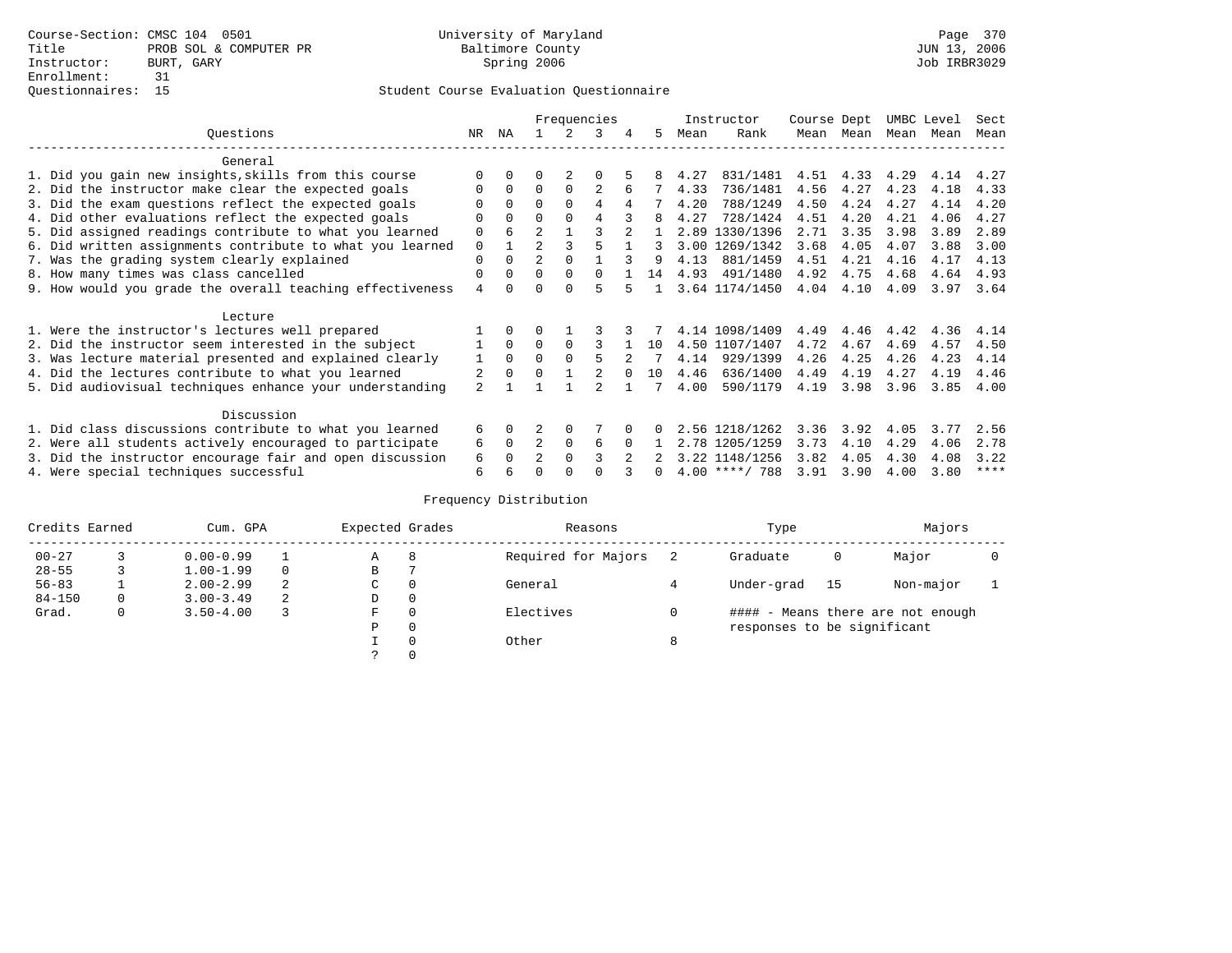# Questionnaires: 12 Student Course Evaluation Questionnaire

|                                                                                                            | Frequencies    |              |              | Instructor   |                | Course Dept UMBC Level |                   |         |                    | Sect        |             |      |                     |               |
|------------------------------------------------------------------------------------------------------------|----------------|--------------|--------------|--------------|----------------|------------------------|-------------------|---------|--------------------|-------------|-------------|------|---------------------|---------------|
| Ouestions                                                                                                  |                | NR NA        | 1            | 2            | 3              | 4                      | 5                 | Mean    | Rank               |             |             |      | Mean Mean Mean Mean | Mean          |
|                                                                                                            |                |              |              |              |                |                        |                   |         |                    |             |             |      |                     |               |
| General                                                                                                    |                |              |              |              |                |                        |                   |         |                    |             |             |      |                     |               |
| 1. Did you gain new insights, skills from this course                                                      | $\mathbf 0$    | 0            | $\mathbf 0$  | $\Omega$     | 1              | 0                      | 11                | 4.83    | 210/1481           | 4.61        | 4.33        | 4.29 | 4.40                | 4.83          |
| 2. Did the instructor make clear the expected goals                                                        | $\mathbf 0$    | $\mathbf 0$  | $\mathbf{0}$ | $\Omega$     | $\Omega$       | $\mathbf{1}$           | 11                | 4.92    | 103/1481           | 4.59        | 4.27        | 4.23 | 4.29                | 4.92          |
| 3. Did the exam questions reflect the expected goals                                                       | 0              | 0            | $\mathbf 0$  | $\mathbf 0$  | $\mathbf 0$    | $\mathbf{1}$           | 11                | 4.92    | 127/1249           | 4.65        | 4.24        | 4.27 | 4.36                | 4.92          |
| 4. Did other evaluations reflect the expected goals                                                        | 0              | 3            | $\mathbf{0}$ | $\mathbf 0$  | $\mathbf 0$    | $\mathbf 0$            | 9                 | 5.00    | 1/1424             | 4.56        | 4.20        | 4.21 | 4.28                | 5.00          |
| 5. Did assigned readings contribute to what you learned                                                    | 0              | 2            | 2            | 2            | 2              | $\mathbf 0$            | 4                 |         | 3.20 1218/1396     | 2.75        | 3.35        | 3.98 | 3.94                | 3.20          |
| 6. Did written assignments contribute to what you learned                                                  | 0              | 4            | $\mathbf 0$  | $\mathbf 0$  | $\mathbf{0}$   | $\mathbf 0$            | 8                 | 5.00    | 1/1342             | 4.41        | 4.05        | 4.07 | 4.05                | 5.00          |
| 7. Was the grading system clearly explained                                                                | $\mathbf 0$    | $\Omega$     | $\Omega$     | $\Omega$     | $\mathbf{0}$   | $\mathbf{1}$           |                   | 11 4.92 | 91/1459            | 4.55        | 4.21        | 4.16 | 4.17                | 4.92          |
| 8. How many times was class cancelled                                                                      | $\mathsf 0$    | $\mathbf{1}$ | $\Omega$     | $\Omega$     | $\mathbf{1}$   | $\Omega$               | 10                | 4.82    | 825/1480           | 4.91        | 4.75        | 4.68 | 4.68                | 4.82          |
| 9. How would you grade the overall teaching effectiveness                                                  | 3              | $\Omega$     | $\Omega$     | $\Omega$     | $\mathbf{1}$   | 3                      | 5                 | 4.44    | 417/1450           | 4.33        | 4.10        | 4.09 | 4.15                | 4.60          |
| Lecture                                                                                                    |                |              |              |              |                |                        |                   |         |                    |             |             |      |                     |               |
| 1. Were the instructor's lectures well prepared                                                            | $\mathbf 0$    | 0            | $\mathbf 0$  | $\mathbf 0$  | $\Omega$       | $\Omega$               | 12                | 5.00    | 1/1409             | 4.79        | 4.46        | 4.42 | 4.47                | 4.90          |
| 2. Did the instructor seem interested in the subject                                                       | $\mathbf 0$    | $\mathbf 0$  | $\mathbf{0}$ | $\mathbf 0$  | $\mathbf{0}$   | $\Omega$               | 12                | 5.00    | 1/1407             | 4.77        | 4.67        | 4.69 | 4.78                | 5.00          |
| 3. Was lecture material presented and explained clearly                                                    | 0              | $\mathbf 0$  | $\mathbf 0$  | $\mathsf{O}$ | 0              | $\mathbf{1}$           | 11                | 4.92    | 116/1399           | 4.59        | 4.25        | 4.26 | 4.29                | 4.96          |
| 4. Did the lectures contribute to what you learned                                                         | $\mathbf 0$    | $\mathbf 0$  | $\mathbf{0}$ | $\mathbf 0$  | $\mathbf 0$    | 2                      | 10                | 4.83    | 218/1400           | 4.47        | 4.19        | 4.27 | 4.34                | 4.72          |
| 5. Did audiovisual techniques enhance your understanding                                                   | $\mathbf 0$    | $\Omega$     | $\Omega$     | $\Omega$     | $\Omega$       | 2                      | 10                | 4.83    | 104/1179           | 4.32        | 3.98        | 3.96 | 4.05                | 4.52          |
|                                                                                                            |                |              |              |              |                |                        |                   |         |                    |             |             |      |                     |               |
| Discussion                                                                                                 |                |              |              |              |                |                        |                   |         |                    |             |             |      |                     |               |
| 1. Did class discussions contribute to what you learned                                                    | 4              | 0            | $\Omega$     | 1            | 1              | 2                      | 4                 | 4.13    | 659/1262           | 4.04        | 3.92        | 4.05 | 4.11                | 4.13          |
| 2. Were all students actively encouraged to participate                                                    | 3              | $\mathbf 0$  | $\mathbf{1}$ | $\mathbf 0$  | $\mathbf{1}$   | $\mathbf 0$            | 7                 | 4.33    | 729/1259           | 4.05        | 4.10        | 4.29 | 4.34                | 4.33          |
| 3. Did the instructor encourage fair and open discussion                                                   | 4              | 0            | $\mathsf 0$  | 0            | $\overline{2}$ | $\mathbf 0$            | 6                 | 4.50    | 571/1256           | 3.93        | 4.05        | 4.30 | 4.28                | 4.50          |
| 4. Were special techniques successful                                                                      | 3              | 5            | $\Omega$     | $\mathbf 0$  | $\Omega$       | 1                      | 3                 | 4.75    | 105/ 788           | 3.25        | 3.90        | 4.00 | 3.98                | 4.75          |
|                                                                                                            |                |              |              |              |                |                        |                   |         |                    |             |             |      |                     |               |
| Laboratory                                                                                                 |                |              |              |              |                |                        |                   |         |                    |             |             |      |                     |               |
| 1. Did the lab increase understanding of the material                                                      | 3              | 0            | 1            | $\mathsf 0$  | 0              | $\mathbf{1}$           | 7                 | 4.44    | 89/ 246            | 4.47        | 4.43        | 4.20 | 4.51                | 4.44          |
| 2. Were you provided with adequate background information                                                  | 4              | 0            | $\mathbf 0$  | $\mathbf 0$  | $\mathbf 0$    | 2                      | 6                 | 4.75    | 40/ 249            | 4.55        | 4.29        | 4.11 | 4.32                | 4.75          |
| 3. Were necessary materials available for lab activities                                                   | 4              | 1            | 0            | 0            | $\mathbf 0$    | 0                      | 7                 | 5.00    | 1/242              | 4.81        | 4.82        | 4.40 | 4.63                | 5.00          |
| 4. Did the lab instructor provide assistance                                                               | 4              | $\Omega$     | $\mathbf{0}$ | $\mathbf 0$  | $\mathbf 0$    | $\Omega$               | 8                 | 5.00    | 1/240              | 4.80        | 4.54        | 4.20 | 4.58                | 5.00          |
| 5. Were requirements for lab reports clearly specified                                                     | $\overline{4}$ | 6            | $\Omega$     | $\Omega$     | $\mathbf 0$    | $\Omega$               | $\overline{2}$    | 5.00    | ****/ 217          | 4.40        | 4.24        | 4.04 | 4.28                | $***$         |
|                                                                                                            |                |              |              |              |                |                        |                   |         |                    |             |             |      |                     |               |
| Seminar                                                                                                    |                |              |              |              |                |                        |                   |         |                    |             |             |      |                     |               |
| 1. Were assigned topics relevant to the announced theme                                                    | 11             | 0            | 0            | $\mathbf 0$  | $\mathbf 0$    | 0                      | 1                 | 5.00    | $***$ /<br>68      | ****        | ****        | 4.49 | 5.00                | ****          |
| 2. Was the instructor available for individual attention                                                   | 11             | 0            | $\mathbf 0$  | $\mathbf 0$  | $\mathbf{0}$   | 0                      | 1                 | 5.00    | $***/$<br>69       | ****        |             | 4.53 | 4.83                |               |
| 3. Did research projects contribute to what you learned                                                    | 11             | $\mathbf 0$  | $\mathbf 0$  | $\mathbf 0$  | $\mathbf 0$    | $\Omega$               | $\mathbf{1}$      | 5.00    | 63<br>$***/$       | $***$ * *   | $***$       | 4.44 | 4.00                | ****          |
| 4. Did presentations contribute to what you learned                                                        | 11             | $\mathbf 0$  | $\mathbf{0}$ | $\mathbf 0$  | $\mathbf 0$    | $\Omega$               | $\mathbf{1}$      | 5.00    | $***$ /<br>69      | 5.00        | 5.00        | 4.35 | 4.72                | $***$<br>**** |
| 5. Were criteria for grading made clear                                                                    | 11             | $\mathbf 0$  | $\mathbf{0}$ | $\Omega$     | $\mathbf 0$    | $\Omega$               | 1                 |         | $5.00$ ****/<br>68 | $***$ * *   | $***$       | 3.92 | 3.55                |               |
| Field Work                                                                                                 |                |              |              |              |                |                        |                   |         |                    |             |             |      |                     |               |
| 1. Did field experience contribute to what you learned                                                     | 11             | 0            | $\mathbf 0$  | $\mathbf 0$  | $\mathbf 0$    | $\Omega$               |                   |         | $5.00$ ****/<br>59 |             |             | 4.30 |                     |               |
|                                                                                                            | 11             | $\Omega$     | $\mathbf 0$  | $\mathbf 0$  | $\mathbf 0$    | $\Omega$               | 1<br>$\mathbf{1}$ | 5.00    | 51<br>$***/$       | ****        | ****        | 4.00 | 4.67<br>4.07        | ****          |
| 2. Did you clearly understand your evaluation criteria<br>3. Was the instructor available for consultation | 11             | $\mathbf 0$  | $\mathbf 0$  | $\mathbf 0$  | $\mathbf 0$    | $\Omega$               | $\mathbf{1}$      | 5.00    | $***$ /<br>36      | ****        | ****        | 4.60 | 4.64                | ****          |
| 4. To what degree could you discuss your evaluations                                                       | 11             | $\mathbf 0$  | $\mathbf 0$  | $\mathbf 0$  | $\mathsf 0$    | $\mathbf 0$            | 1                 | 5.00    | $***/$<br>41       | $***$ * * * | $***$ *     | 4.26 | 4.69                | $***$         |
| 5. Did conferences help you carry out field activities                                                     | 11             | $\Omega$     | $\mathbf 0$  | $\Omega$     | $\Omega$       | $\Omega$               | 1                 | 5.00    | 31<br>$***$ /      | $***$ * * * | ****        | 4.42 | 4.80                | $***$         |
|                                                                                                            |                |              |              |              |                |                        |                   |         |                    |             |             |      |                     |               |
| Self Paced                                                                                                 |                |              |              |              |                |                        |                   |         |                    |             |             |      |                     |               |
| 1. Did self-paced system contribute to what you learned                                                    | 11             | 0            | 0            | $\mathbf 0$  | $\mathbf 0$    | $\mathbf 0$            | $\mathbf{1}$      | 5.00    | 55<br>****/        | ****        |             | 4.55 | 4.44                | ****          |
| 2. Did study questions make clear the expected goal                                                        | 11             | $\mathbf 0$  | $\mathbf 0$  | $\mathbf 0$  | $\mathsf 0$    | $\mathbf 0$            | 1                 | 5.00    | $***$ /<br>31      | ****        | $* * * * *$ | 4.75 | 4.50                | ****          |
| 3. Were your contacts with the instructor helpful                                                          | 11             | $\mathbf 0$  | $\mathbf 0$  | 1            | $\mathbf{0}$   | 0                      | $\Omega$          | 2.00    | 51<br>$***$ /      | ****        | ****        | 4.65 | 4.66                | ****          |
| 4. Was the feedback/tutoring by proctors helpful                                                           | 11             | 0            | $\mathbf{0}$ | $\mathbf 0$  | $\mathbf{0}$   | $\Omega$               | 1                 | 5.00    | $***/$<br>34       |             |             | 4.83 | 4.43                | ****          |
| 5. Were there enough proctors for all the students                                                         | 11             | 0            | $\mathbf{0}$ | $\Omega$     | $\Omega$       | $\Omega$               | 1                 |         | $5.00$ ****/<br>24 | $***$ * *   | $***$       | 4.82 | 5.00                | ****          |
|                                                                                                            |                |              |              |              |                |                        |                   |         |                    |             |             |      |                     |               |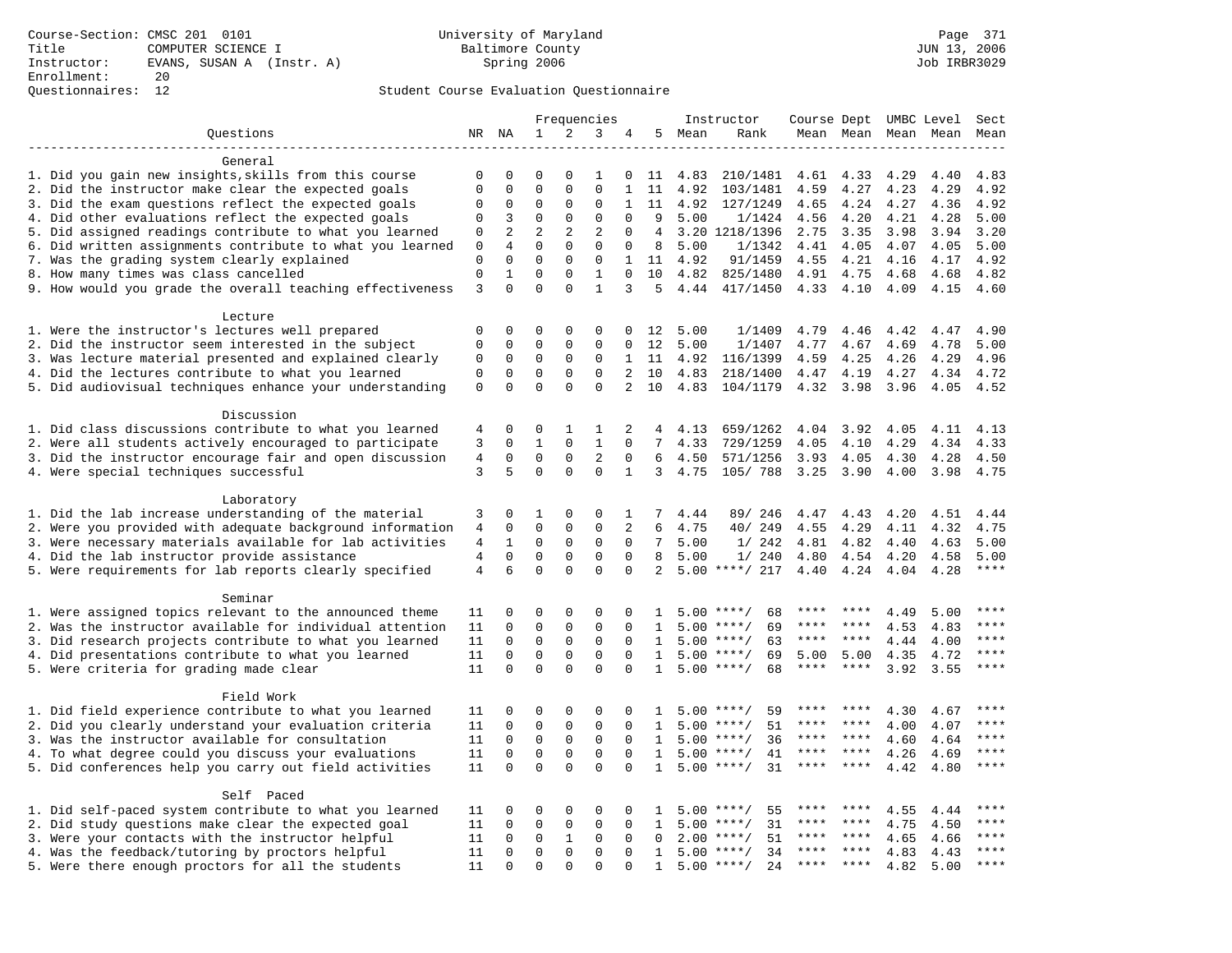| Course-Section: CMSC 201 0101 |                           | University of Maryland                  | Page 371     |
|-------------------------------|---------------------------|-----------------------------------------|--------------|
| Title                         | COMPUTER SCIENCE I        | Baltimore County                        | JUN 13, 2006 |
| Instructor:                   | EVANS, SUSAN A (Instr. A) | Spring 2006                             | Job IRBR3029 |
| Enrollment:                   | 20                        |                                         |              |
| Ouestionnaires: 12            |                           | Student Course Evaluation Questionnaire |              |

| Credits Earned |             | Cum. GPA      |    | Expected Grades |          | Reasons             |    | Type                        |    | Majors                            |                          |  |
|----------------|-------------|---------------|----|-----------------|----------|---------------------|----|-----------------------------|----|-----------------------------------|--------------------------|--|
| $00 - 27$      |             | $0.00 - 0.99$ |    | Α               |          | Required for Majors |    | Graduate                    | 0  | Major                             |                          |  |
| $28 - 55$      |             | $1.00 - 1.99$ |    | В               | 3        |                     |    |                             |    |                                   |                          |  |
| $56 - 83$      | $\Omega$    | $2.00 - 2.99$ |    | C               | $\Omega$ | General             |    | Under-grad                  | 12 | Non-major                         | $\overline{\phantom{a}}$ |  |
| $84 - 150$     |             | $3.00 - 3.49$ | -2 | D               | $\Omega$ |                     |    |                             |    |                                   |                          |  |
| Grad.          | $\mathbf 0$ | $3.50 - 4.00$ | 6  | F               | $\Omega$ | Electives           |    |                             |    | #### - Means there are not enough |                          |  |
|                |             |               |    | Ρ               | $\Omega$ |                     |    | responses to be significant |    |                                   |                          |  |
|                |             |               |    |                 | $\Omega$ | Other               | 11 |                             |    |                                   |                          |  |
|                |             |               |    |                 | 2        |                     |    |                             |    |                                   |                          |  |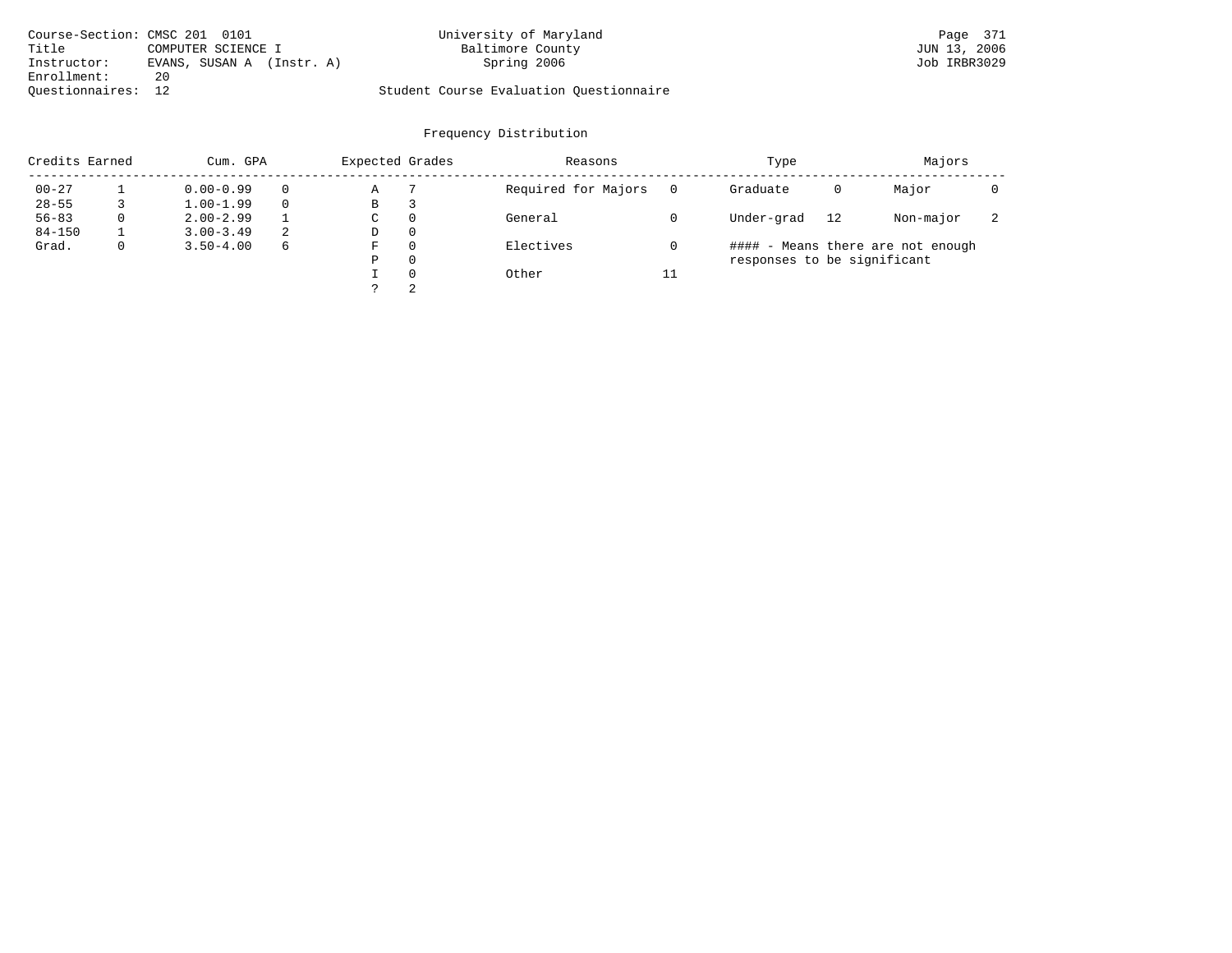# Questionnaires: 12 Student Course Evaluation Questionnaire

|                                                           | Frequencies    |                         |              |                             |                         |              | Instructor     |         | Course Dept UMBC Level |             |                     |      | Sect |               |
|-----------------------------------------------------------|----------------|-------------------------|--------------|-----------------------------|-------------------------|--------------|----------------|---------|------------------------|-------------|---------------------|------|------|---------------|
| Ouestions                                                 |                | NR NA                   | 1            | 2                           | 3                       | 4            | 5              | Mean    | Rank                   |             | Mean Mean Mean Mean |      |      | Mean          |
|                                                           |                |                         |              |                             |                         |              |                |         |                        |             |                     |      |      |               |
| General                                                   |                |                         |              |                             |                         |              |                |         |                        |             |                     |      |      |               |
| 1. Did you gain new insights, skills from this course     | $\mathbf 0$    | 0                       | $\mathbf 0$  | $\Omega$                    | 1                       | 0            | 11             | 4.83    | 210/1481               | 4.61        | 4.33                | 4.29 | 4.40 | 4.83          |
| 2. Did the instructor make clear the expected goals       | $\mathbf 0$    | $\mathbf 0$             | $\mathbf{0}$ | $\Omega$                    | $\Omega$                | $\mathbf{1}$ | 11             | 4.92    | 103/1481               | 4.59        | 4.27                | 4.23 | 4.29 | 4.92          |
| 3. Did the exam questions reflect the expected goals      | 0              | 0                       | $\mathbf 0$  | $\mathbf 0$                 | $\mathbf 0$             | $\mathbf{1}$ | 11             | 4.92    | 127/1249               | 4.65        | 4.24                | 4.27 | 4.36 | 4.92          |
| 4. Did other evaluations reflect the expected goals       | 0              | 3                       | $\mathbf{0}$ | $\mathbf 0$                 | $\mathbf 0$             | $\mathbf 0$  | 9              | 5.00    | 1/1424                 | 4.56        | 4.20                | 4.21 | 4.28 | 5.00          |
| 5. Did assigned readings contribute to what you learned   | 0              | 2                       | 2            | 2                           | 2                       | $\mathbf 0$  | 4              |         | 3.20 1218/1396         | 2.75        | 3.35                | 3.98 | 3.94 | 3.20          |
| 6. Did written assignments contribute to what you learned | 0              | 4                       | $\mathbf 0$  | $\mathbf 0$                 | $\mathbf{0}$            | $\mathbf 0$  | 8              | 5.00    | 1/1342                 | 4.41        | 4.05                | 4.07 | 4.05 | 5.00          |
| 7. Was the grading system clearly explained               | $\mathbf 0$    | $\Omega$                | $\Omega$     | $\Omega$                    | $\mathbf{0}$            | $\mathbf{1}$ |                | 11 4.92 | 91/1459                | 4.55        | 4.21                | 4.16 | 4.17 | 4.92          |
| 8. How many times was class cancelled                     | $\mathsf 0$    | $\mathbf{1}$            | $\Omega$     | $\Omega$                    | $\mathbf{1}$            | $\Omega$     | 10             | 4.82    | 825/1480               | 4.91        | 4.75                | 4.68 | 4.68 | 4.82          |
| 9. How would you grade the overall teaching effectiveness | 8              | $\Omega$                | $\Omega$     | $\Omega$                    | $\Omega$                | $\mathbf{1}$ | 3              | 4.75    | 164/1450               | 4.33        | 4.10                | 4.09 | 4.15 | 4.60          |
| Lecture                                                   |                |                         |              |                             |                         |              |                |         |                        |             |                     |      |      |               |
| 1. Were the instructor's lectures well prepared           | 7              | $\Omega$                | $\Omega$     | $\Omega$                    | $\Omega$                | 1            | 4              | 4.80    | 334/1409               | 4.79        | 4.46                | 4.42 | 4.47 | 4.90          |
| 2. Did the instructor seem interested in the subject      | 7              | $\mathbf 0$             | $\mathbf{0}$ | $\mathbf 0$                 | $\mathbf{0}$            | $\mathbf 0$  | 5              | 5.00    | 1/1407                 | 4.77        | 4.67                | 4.69 | 4.78 | 5.00          |
| 3. Was lecture material presented and explained clearly   | 7              | 0                       | $\mathbf 0$  | $\mathsf 0$                 | $\mathbf 0$             | 0            | 5              | 5.00    | 1/1399                 | 4.59        | 4.25                | 4.26 | 4.29 | 4.96          |
| 4. Did the lectures contribute to what you learned        | 7              | $\mathbf 0$             | $\mathbf 0$  | $\mathbf 0$                 | $\mathbf{1}$            | $\mathbf 0$  | $\overline{4}$ | 4.60    | 492/1400               | 4.47        | 4.19                | 4.27 | 4.34 | 4.72          |
| 5. Did audiovisual techniques enhance your understanding  | 7              | $\Omega$                | $\mathbf{1}$ | $\Omega$                    | $\Omega$                | $\Omega$     | 4              | 4.20    | 487/1179               | 4.32        | 3.98                | 3.96 | 4.05 | 4.52          |
|                                                           |                |                         |              |                             |                         |              |                |         |                        |             |                     |      |      |               |
| Discussion                                                |                |                         |              |                             |                         |              |                |         |                        |             |                     |      |      |               |
| 1. Did class discussions contribute to what you learned   | 4              | 0                       | 0            | 1                           | 1                       | 2            | 4              | 4.13    | 659/1262               | 4.04        | 3.92                | 4.05 | 4.11 | 4.13          |
| 2. Were all students actively encouraged to participate   | 3              | $\mathbf 0$             | $\mathbf{1}$ | $\mathbf 0$                 | $\mathbf{1}$            | $\mathbf 0$  | 7              | 4.33    | 729/1259               | 4.05        | 4.10                | 4.29 | 4.34 | 4.33          |
| 3. Did the instructor encourage fair and open discussion  | 4              | 0                       | $\mathsf 0$  | 0                           | $\overline{2}$          | $\mathbf 0$  | 6              | 4.50    | 571/1256               | 3.93        | 4.05                | 4.30 | 4.28 | 4.50          |
| 4. Were special techniques successful                     | 3              | 5                       | $\Omega$     | $\mathbf 0$                 | $\Omega$                | 1            | 3              | 4.75    | 105/ 788               | 3.25        | 3.90                | 4.00 | 3.98 | 4.75          |
|                                                           |                |                         |              |                             |                         |              |                |         |                        |             |                     |      |      |               |
| Laboratory                                                |                |                         |              |                             |                         |              |                |         |                        |             |                     |      |      |               |
| 1. Did the lab increase understanding of the material     | 3              | 0                       | 1            | $\mathsf 0$                 | 0                       | $\mathbf{1}$ | 7              | 4.44    | 89/ 246                | 4.47        | 4.43                | 4.20 | 4.51 | 4.44          |
| 2. Were you provided with adequate background information | 4              | 0                       | $\mathbf 0$  | $\mathbf 0$                 | $\mathbf 0$             | 2            | 6              | 4.75    | 40/ 249                | 4.55        | 4.29                | 4.11 | 4.32 | 4.75          |
| 3. Were necessary materials available for lab activities  | 4              | 1                       | 0            | 0                           | $\mathbf 0$             | 0            | 7              | 5.00    | 1/242                  | 4.81        | 4.82                | 4.40 | 4.63 | 5.00          |
| 4. Did the lab instructor provide assistance              | 4              | $\Omega$                | $\mathbf{0}$ | $\mathbf 0$                 | $\mathbf 0$             | $\Omega$     | 8              | 5.00    | 1/240                  | 4.80        | 4.54                | 4.20 | 4.58 | 5.00          |
| 5. Were requirements for lab reports clearly specified    | $\overline{4}$ | 6                       | $\Omega$     | $\Omega$                    | $\mathbf 0$             | $\Omega$     | $\overline{2}$ |         | $5.00$ ****/ 217       | 4.40        | 4.24                | 4.04 | 4.28 | $***$         |
|                                                           |                |                         |              |                             |                         |              |                |         |                        |             |                     |      |      |               |
| Seminar                                                   |                |                         |              |                             |                         |              |                |         |                        |             |                     |      |      |               |
| 1. Were assigned topics relevant to the announced theme   | 11             | 0                       | 0            | $\mathbf 0$                 | $\mathbf 0$             | 0            | 1              | 5.00    | $***$ /<br>68          | ****        | ****                | 4.49 | 5.00 | ****          |
| 2. Was the instructor available for individual attention  | 11             | 0                       | $\mathbf 0$  | 0                           | $\mathbf{0}$            | 0            | 1              | 5.00    | $***/$<br>69           | ****        |                     | 4.53 | 4.83 |               |
| 3. Did research projects contribute to what you learned   | 11             | $\mathbf 0$             | $\mathbf 0$  | $\mathbf 0$                 | $\mathbf 0$             | $\Omega$     | $\mathbf{1}$   | 5.00    | 63<br>$***/$           | $***$ * *   | $***$               | 4.44 | 4.00 | ****          |
| 4. Did presentations contribute to what you learned       | 11             | $\mathbf 0$             | $\mathbf{0}$ | $\mathbf 0$                 | $\mathbf 0$             | $\Omega$     | $\mathbf{1}$   | 5.00    | $***$ /<br>69          | 5.00        | 5.00                | 4.35 | 4.72 | $***$<br>**** |
| 5. Were criteria for grading made clear                   | 11             | $\mathbf 0$             | $\mathbf{0}$ | $\Omega$                    | $\mathbf 0$             | $\Omega$     | 1              |         | $5.00$ ****/<br>68     | $***$ * *   | $***$               | 3.92 | 3.55 |               |
| Field Work                                                |                |                         |              |                             |                         |              |                |         |                        |             |                     |      |      |               |
| 1. Did field experience contribute to what you learned    | 11             | 0                       | $\mathbf 0$  | $\mathbf 0$                 | $\mathbf 0$             | $\Omega$     |                |         | $5.00$ ****/<br>59     |             |                     | 4.30 |      |               |
|                                                           |                | $\Omega$                | $\mathbf 0$  | $\mathbf 0$                 | $\mathbf 0$             |              | 1              |         | 51                     | ****        | ****                |      | 4.67 | ****          |
| 2. Did you clearly understand your evaluation criteria    | 11             |                         |              |                             |                         | $\Omega$     | $\mathbf{1}$   | 5.00    | $***/$<br>$***$ /      | ****        | ****                | 4.00 | 4.07 | ****          |
| 3. Was the instructor available for consultation          | 11             | $\mathbf 0$             | $\mathbf 0$  | $\mathsf{O}$<br>$\mathbf 0$ | $\mathbf 0$             | $\Omega$     | $\mathbf{1}$   | 5.00    | 36<br>$***/$           | $***$ * * * | $***$ *             | 4.60 | 4.64 | $***$         |
| 4. To what degree could you discuss your evaluations      | 11             | $\mathbf 0$<br>$\Omega$ | $\mathbf 0$  | $\Omega$                    | $\mathsf 0$<br>$\Omega$ | $\mathbf 0$  | 1              | 5.00    | 41<br>31               | $***$ * * * | ****                | 4.26 | 4.69 | $***$         |
| 5. Did conferences help you carry out field activities    | 11             |                         | $\mathbf 0$  |                             |                         | $\Omega$     | 1              | 5.00    | $***$ /                |             |                     | 4.42 | 4.80 |               |
| Self Paced                                                |                |                         |              |                             |                         |              |                |         |                        |             |                     |      |      |               |
| 1. Did self-paced system contribute to what you learned   | 11             | 0                       | 0            | $\mathbf 0$                 | $\mathbf 0$             | $\mathbf 0$  | $\mathbf{1}$   | 5.00    | 55<br>****/            | ****        |                     | 4.55 | 4.44 | ****          |
| 2. Did study questions make clear the expected goal       | 11             | $\mathbf 0$             | $\mathbf 0$  | $\mathsf{O}$                | $\mathsf 0$             | $\mathbf 0$  | 1              | 5.00    | $***$ /<br>31          | ****        | $* * * *$           | 4.75 | 4.50 | ****          |
| 3. Were your contacts with the instructor helpful         | 11             | $\mathbf 0$             | $\mathbf 0$  | 1                           | $\mathbf{0}$            | 0            | $\Omega$       | 2.00    | 51<br>$***$ /          | ****        | ****                | 4.65 | 4.66 | ****          |
| 4. Was the feedback/tutoring by proctors helpful          | 11             | 0                       | $\mathbf{0}$ | $\mathbf 0$                 | $\mathbf{0}$            | $\Omega$     | 1              | 5.00    | $***/$<br>34           |             |                     | 4.83 | 4.43 | ****          |
| 5. Were there enough proctors for all the students        | 11             | 0                       | $\mathbf{0}$ | $\Omega$                    | $\Omega$                | $\Omega$     | 1              |         | $5.00$ ****/<br>24     | $***$ * *   | $***$               | 4.82 | 5.00 | ****          |
|                                                           |                |                         |              |                             |                         |              |                |         |                        |             |                     |      |      |               |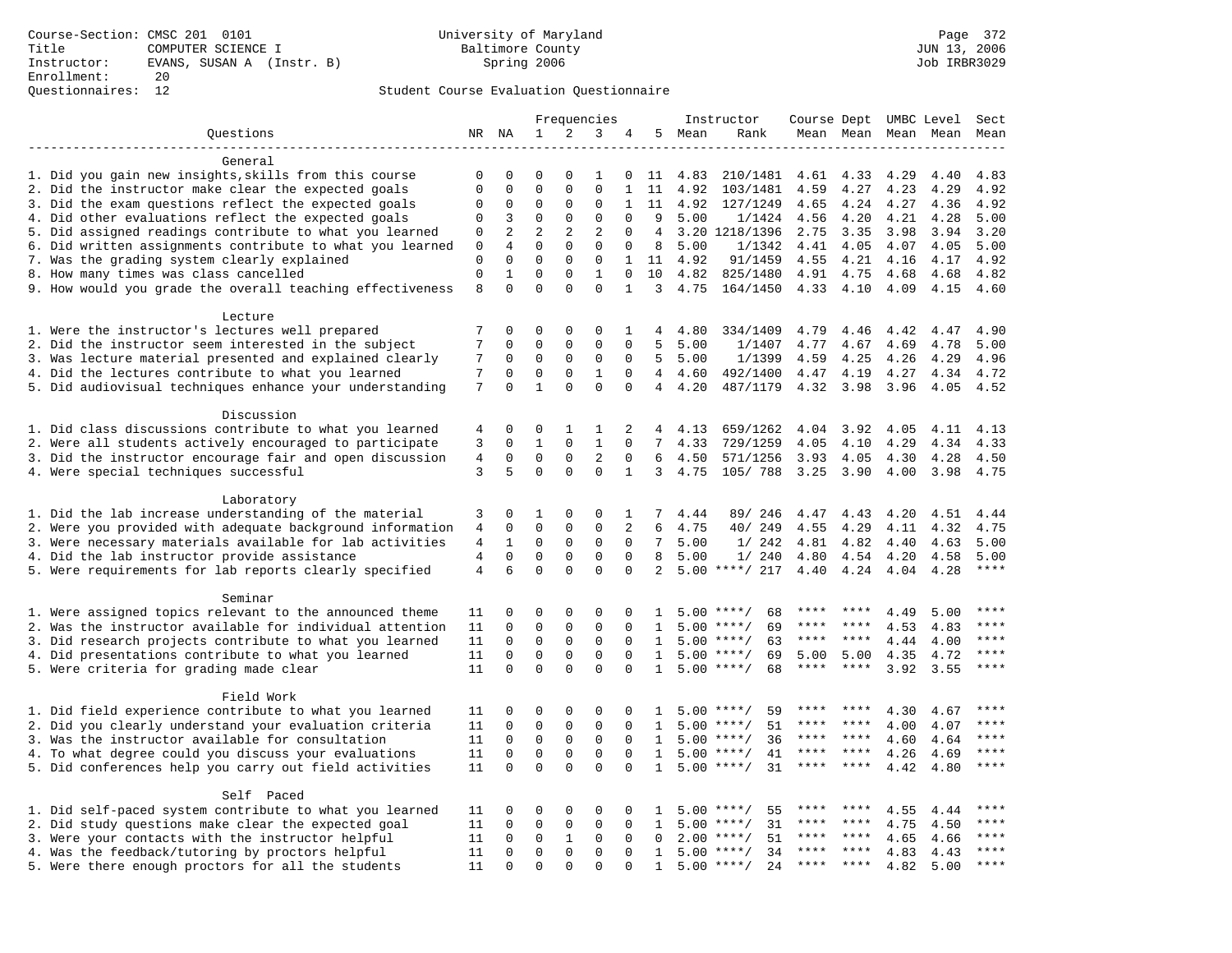| Course-Section: CMSC 201 0101 |                           | University of Maryland                  | Page 372     |
|-------------------------------|---------------------------|-----------------------------------------|--------------|
| Title                         | COMPUTER SCIENCE I        | Baltimore County                        | JUN 13, 2006 |
| Instructor:                   | EVANS, SUSAN A (Instr. B) | Spring 2006                             | Job IRBR3029 |
| Enrollment:                   | 20                        |                                         |              |
| Ouestionnaires: 12            |                           | Student Course Evaluation Ouestionnaire |              |

| Credits Earned |   | Cum. GPA      |   | Expected Grades |          | Reasons             |          | Type                        |    | Majors                            |   |
|----------------|---|---------------|---|-----------------|----------|---------------------|----------|-----------------------------|----|-----------------------------------|---|
| $00 - 27$      |   | $0.00 - 0.99$ |   | Α               |          | Required for Majors | $\Omega$ | Graduate                    | 0  | Major                             |   |
| $28 - 55$      |   | $1.00 - 1.99$ |   | В               | 3        |                     |          |                             |    |                                   |   |
| $56 - 83$      | 0 | $2.00 - 2.99$ |   | $\sim$<br>◡     | 0        | General             |          | Under-grad                  | 12 | Non-major                         | 2 |
| $84 - 150$     |   | $3.00 - 3.49$ | 2 | D               | 0        |                     |          |                             |    |                                   |   |
| Grad.          | 0 | $3.50 - 4.00$ | 6 | F               | 0        | Electives           |          |                             |    | #### - Means there are not enough |   |
|                |   |               |   | Ρ               | 0        |                     |          | responses to be significant |    |                                   |   |
|                |   |               |   |                 | $\Omega$ | Other               | 11       |                             |    |                                   |   |
|                |   |               |   |                 | 2        |                     |          |                             |    |                                   |   |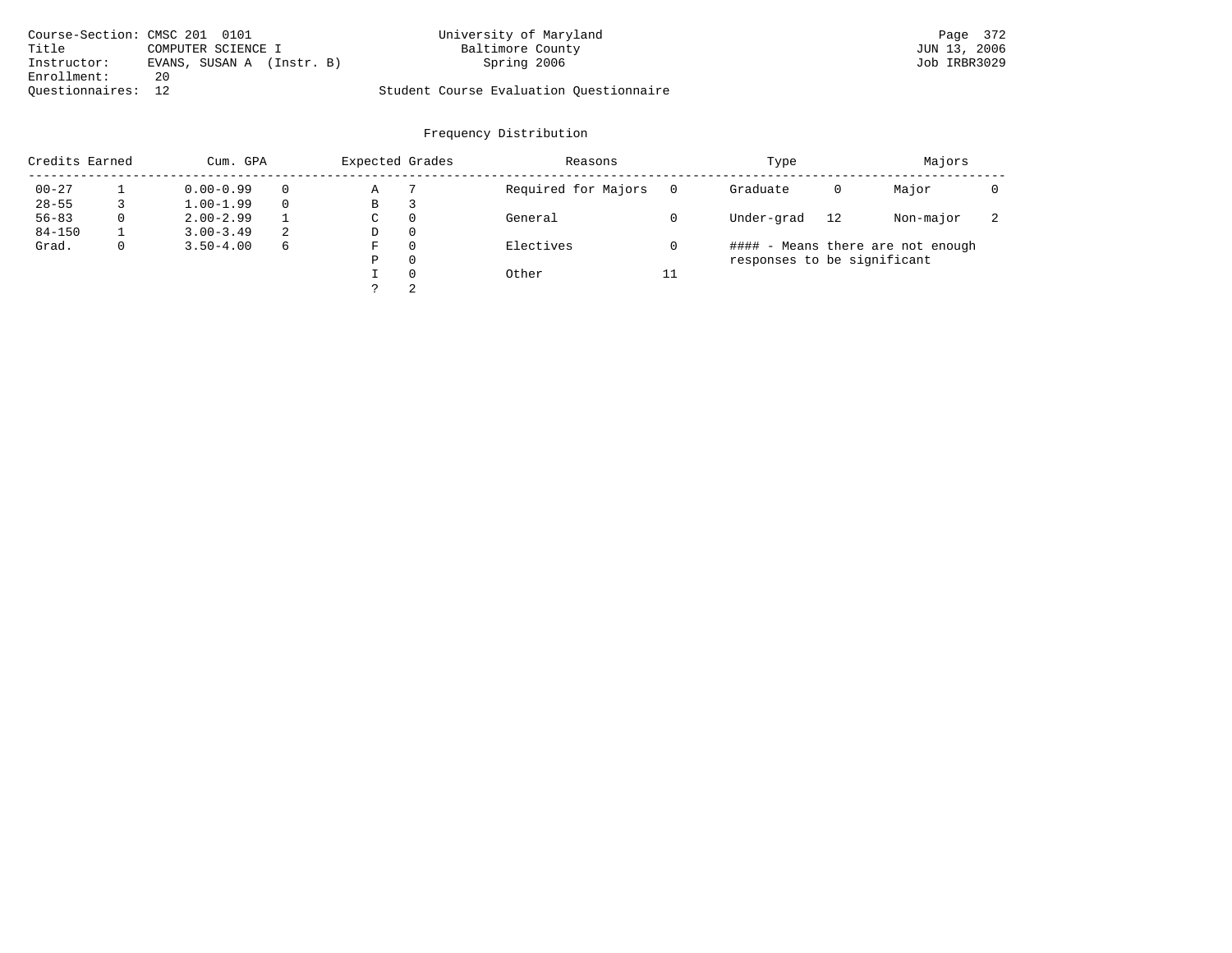|                                                           |                |                | Frequencies    |                |                | Instructor     | Course Dept    |      |                    | UMBC Level | Sect           |      |      |             |
|-----------------------------------------------------------|----------------|----------------|----------------|----------------|----------------|----------------|----------------|------|--------------------|------------|----------------|------|------|-------------|
| Ouestions                                                 | NR             | NA             | $\mathbf{1}$   | $\overline{2}$ | 3              |                | 5              | Mean | Rank               |            | Mean Mean Mean |      | Mean | Mean        |
|                                                           |                |                |                |                |                |                |                |      |                    |            |                |      |      |             |
| General                                                   |                |                |                |                |                |                |                |      |                    |            |                |      |      |             |
| 1. Did you gain new insights, skills from this course     | $\Omega$       |                | ∩              |                |                |                |                | 4.67 | 395/1481           | 4.61       | 4.33           | 4.29 | 4.40 | 4.67        |
| 2. Did the instructor make clear the expected goals       | ∩              | $\Omega$       | $\Omega$       | $\Omega$       |                | 3              |                | 4.58 | 422/1481           | 4.59       | 4.27           | 4.23 | 4.29 | 4.58        |
| 3. Did the exam questions reflect the expected goals      | $\cap$         | $\Omega$       | $\Omega$       | $\Omega$       | $\Omega$       |                |                | 4.50 | 498/1249           | 4.65       | 4.24           | 4.27 | 4.36 | 4.50        |
| 4. Did other evaluations reflect the expected goals       |                |                | $\Omega$       | $\Omega$       | $\Omega$       |                |                | 4.55 | 395/1424           | 4.56       | 4.20           | 4.21 | 4.28 | 4.55        |
| 5. Did assigned readings contribute to what you learned   | $\Omega$       | ς              | $\overline{4}$ |                | $\mathbf{3}$   |                | $\Omega$       |      | 2.11 1390/1396     | 2.75       | 3.35           | 3.98 | 3.94 | 2.11        |
| 6. Did written assignments contribute to what you learned | $\mathbf{0}$   | $\mathsf{R}$   | $\Omega$       | $\Omega$       |                |                | $\mathbf{1}$   | 4.00 | 755/1342           | 4.41       | 4.05           | 4.07 | 4.05 | 4.00        |
| 7. Was the grading system clearly explained               | $\Omega$       | $\Omega$       | $\Omega$       | $\Omega$       | 3              | 4              | 5              | 4.17 | 854/1459           | 4.55       | 4.21           | 4.16 | 4.17 | 4.17        |
| 8. How many times was class cancelled                     | $\Omega$       | $\Omega$       | $\Omega$       | $\Omega$       | $\Omega$       | $\Omega$       | 12             | 5.00 | 1/1480             | 4.91       | 4.75           | 4.68 | 4.68 | 5.00        |
| 9. How would you grade the overall teaching effectiveness | $\overline{a}$ | ∩              | $\Omega$       | $\cap$         | $\Omega$       | 8              | $\overline{2}$ | 4.20 | 692/1450           | 4.33       | 4.10           | 4.09 | 4.15 | 4.20        |
| Lecture                                                   |                |                |                |                |                |                |                |      |                    |            |                |      |      |             |
| 1. Were the instructor's lectures well prepared           | $\Omega$       | $\Omega$       | ∩              |                | $\Omega$       |                | 10             | 4.83 | 290/1409           | 4.79       | 4.46           | 4.42 | 4.47 | 4.83        |
| 2. Did the instructor seem interested in the subject      | $\Omega$       | $\Omega$       | $\Omega$       | $\Omega$       | $\Omega$       | 4              | 8              | 4.67 | 963/1407           | 4.77       | 4.67           | 4.69 | 4.78 | 4.67        |
| 3. Was lecture material presented and explained clearly   | $\Omega$       | $\Omega$       | $\Omega$       | $\Omega$       | $\Omega$       | 5              | 7              | 4.58 | 480/1399           | 4.59       | 4.25           | 4.26 | 4.29 | 4.58        |
| 4. Did the lectures contribute to what you learned        | $\Omega$       | $\Omega$       | $\Omega$       | $\Omega$       | $\Omega$       | 3              |                | 4.75 | 312/1400           | 4.47       | 4.19           | 4.27 | 4.34 | 4.75        |
| 5. Did audiovisual techniques enhance your understanding  | $\Omega$       |                | $\Omega$       | $\Omega$       |                | 4              |                | 4.45 | 299/1179           | 4.32       | 3.98           | 3.96 | 4.05 | 4.45        |
|                                                           |                |                |                |                |                |                |                |      |                    |            |                |      |      |             |
| Discussion                                                |                |                |                |                |                |                |                |      |                    |            |                |      |      |             |
| 1. Did class discussions contribute to what you learned   | 8              |                | $\Omega$       |                |                |                |                | 4.50 | 345/1262           | 4.04       | 3.92           | 4.05 | 4.11 | 4.50        |
| 2. Were all students actively encouraged to participate   | 7              | $\Omega$       | $\mathbf{1}$   | $\Omega$       | $\mathbf{1}$   | 2              | 1              |      | 3.40 1127/1259     | 4.05       | 4.10           | 4.29 | 4.34 | 3.40        |
| 3. Did the instructor encourage fair and open discussion  | 8              | $\Omega$       | $\mathbf{1}$   | $\Omega$       | $\mathfrak{D}$ | $\mathbf{1}$   | $\Omega$       |      | 2.75 1206/1256     | 3.93       | 4.05           | 4.30 | 4.28 | 2.75        |
| 4. Were special techniques successful                     | 7              | $\overline{4}$ | $\Omega$       | $\cap$         | $\Omega$       | $\mathbf{1}$   | $\Omega$       |      | $4.00$ ****/ 788   | 3.25       | 3.90           | 4.00 | 3.98 | $***$ * * * |
| Laboratory                                                |                |                |                |                |                |                |                |      |                    |            |                |      |      |             |
| 1. Did the lab increase understanding of the material     | 5              | 0              | $\Omega$       | $\Omega$       |                |                |                | 4.57 | 67/ 246            | 4.47       | 4.43           | 4.20 | 4.51 | 4.57        |
| 2. Were you provided with adequate background information | 5              | 0              | $\mathbf 0$    | $\mathbf 0$    | 1              |                | 5              | 4.57 | 66/ 249            | 4.55       | 4.29           | 4.11 | 4.32 | 4.57        |
| 3. Were necessary materials available for lab activities  | 5              | $\mathbf{1}$   | $\Omega$       | $\Omega$       | $\Omega$       | $\Omega$       | 6              | 5.00 | 1/242              | 4.81       | 4.82           | 4.40 | 4.63 | 5.00        |
| 4. Did the lab instructor provide assistance              | 5              | $\Omega$       | $\Omega$       | $\Omega$       | $\mathbf{1}$   | $\Omega$       | 6              | 4.71 | 73/240             | 4.80       | 4.54           | 4.20 | 4.58 | 4.71        |
| 5. Were requirements for lab reports clearly specified    | 5              | ζ              | $\Omega$       | $\cap$         | $\Omega$       | $\overline{2}$ | $\overline{a}$ | 4.50 | 66/ 217            | 4.40       | 4.24           | 4.04 | 4.28 | 4.50        |
|                                                           |                |                |                |                |                |                |                |      |                    |            |                |      |      |             |
| Seminar                                                   |                |                |                |                |                |                |                |      |                    |            |                |      |      |             |
| 5. Were criteria for grading made clear                   | 11             |                |                |                | $\Omega$       |                |                |      | $5.00$ ****/<br>68 |            | **** ****      | 3.92 | 3.55 | ****        |

| Credits Earned |   | Cum. GPA      |          | Expected Grades |          | Reasons             |    | Type                        |    | Majors                            |  |
|----------------|---|---------------|----------|-----------------|----------|---------------------|----|-----------------------------|----|-----------------------------------|--|
| $00 - 27$      |   | $0.00 - 0.99$ |          | Α               |          | Required for Majors |    | Graduate                    | 0  | Major                             |  |
| $28 - 55$      |   | $1.00 - 1.99$ | $\Omega$ | B               |          |                     |    |                             |    |                                   |  |
| $56 - 83$      |   | $2.00 - 2.99$ | 2        | C.              |          | General             |    | Under-grad                  | 12 | Non-major                         |  |
| $84 - 150$     | 0 | $3.00 - 3.49$ |          | D               | 0        |                     |    |                             |    |                                   |  |
| Grad.          | 0 | $3.50 - 4.00$ | 5        | F               | $\Omega$ | Electives           |    |                             |    | #### - Means there are not enough |  |
|                |   |               |          | Ρ               | 0        |                     |    | responses to be significant |    |                                   |  |
|                |   |               |          |                 | $\Omega$ | Other               | TТ |                             |    |                                   |  |
|                |   |               |          |                 |          |                     |    |                             |    |                                   |  |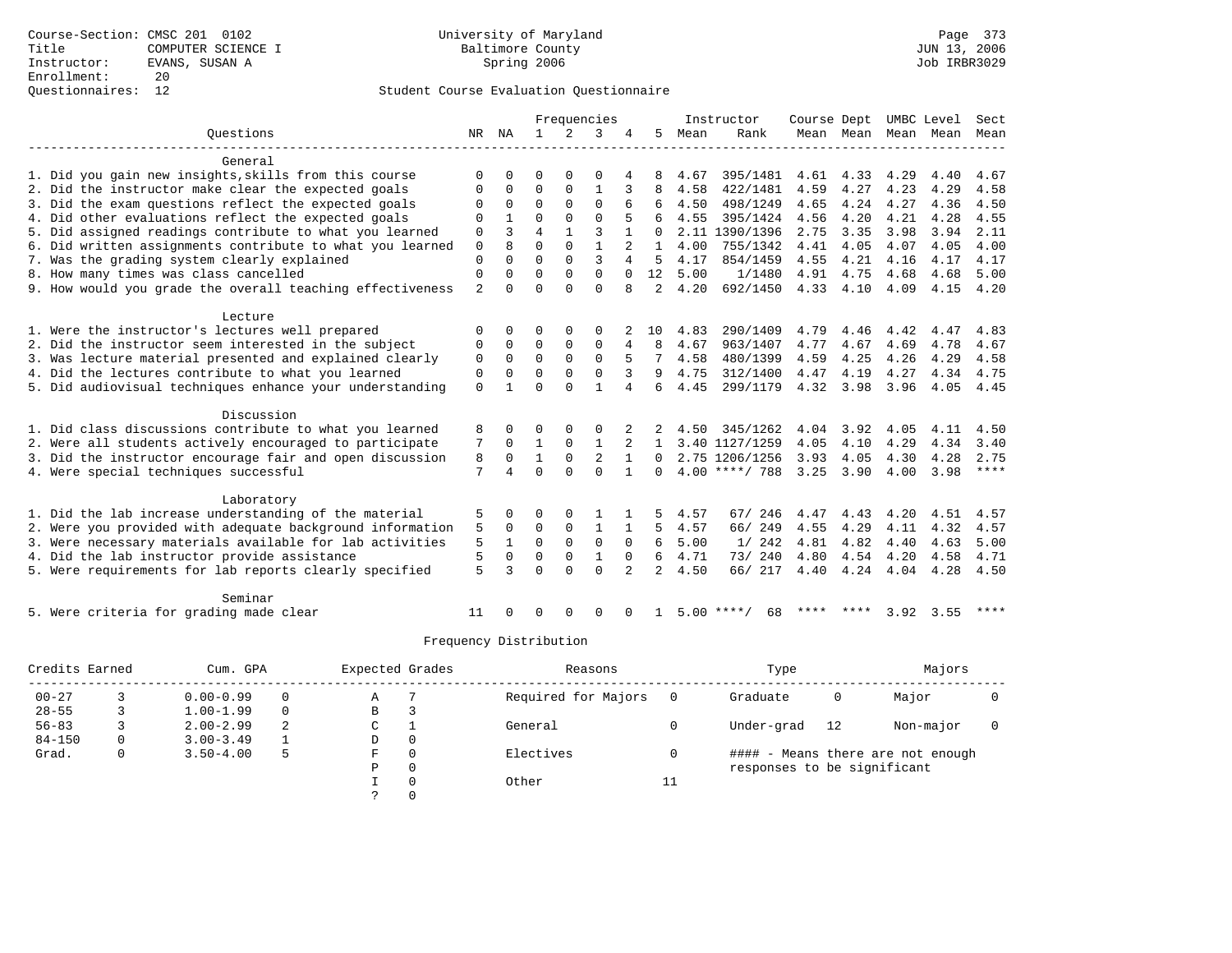|                                                           |          | Frequencies    |              |               |              |              | Instructor     | Course Dept |                  | UMBC Level |           | Sect |      |             |
|-----------------------------------------------------------|----------|----------------|--------------|---------------|--------------|--------------|----------------|-------------|------------------|------------|-----------|------|------|-------------|
| Ouestions                                                 | NR       | ΝA             |              | $\mathcal{L}$ | 3            |              | 5.             | Mean        | Rank             |            | Mean Mean | Mean | Mean | Mean        |
| General                                                   |          |                |              |               |              |              |                |             |                  |            |           |      |      |             |
| 1. Did you gain new insights, skills from this course     | ∩        |                | O            | $\Omega$      | $\Omega$     |              |                | 4.83        | 210/1481         | 4.61       | 4.33      | 4.29 | 4.40 | 4.83        |
| 2. Did the instructor make clear the expected goals       | $\Omega$ | $\Omega$       | 0            | 0             | $\mathbf 0$  | $\Omega$     | 6              | 5.00        | 1/1481           | 4.59       | 4.27      | 4.23 | 4.29 | 5.00        |
| 3. Did the exam questions reflect the expected goals      | O        | 0              | $\Omega$     | $\Omega$      | $\Omega$     | $\Omega$     | 6              | 5.00        | 1/1249           | 4.65       | 4.24      | 4.27 | 4.36 | 5.00        |
| 4. Did other evaluations reflect the expected goals       | $\Omega$ |                | $\Omega$     | $\Omega$      | $\Omega$     |              |                | 4.80        | 178/1424         | 4.56       | 4.20      | 4.21 | 4.28 | 4.80        |
| 5. Did assigned readings contribute to what you learned   | 0        | $\overline{2}$ | $\mathbf{1}$ | $\Omega$      | $\mathbf{1}$ | $\mathbf{1}$ | $\mathbf{1}$   |             | 3.25 1199/1396   | 2.75       | 3.35      | 3.98 | 3.94 | 3.25        |
| 6. Did written assignments contribute to what you learned | $\Omega$ | 5              | $\Omega$     | $\Omega$      | $\Omega$     | $\Omega$     | $\mathbf{1}$   |             | $5.00$ ****/1342 | 4.41       | 4.05      | 4.07 | 4.05 | $***$ * * * |
| 7. Was the grading system clearly explained               | $\Omega$ |                | $\Omega$     | $\Omega$      | $\Omega$     | $\Omega$     | 6              | 5.00        | 1/1459           | 4.55       | 4.21      | 4.16 | 4.17 | 5.00        |
| 8. How many times was class cancelled                     | $\Omega$ | 0              | $\Omega$     | $\Omega$      | $\Omega$     | $\Omega$     | 6              | 5.00        | 1/1480           | 4.91       | 4.75      | 4.68 | 4.68 | 5.00        |
| 9. How would you grade the overall teaching effectiveness | 1        | 0              | 0            | $\Omega$      | $\Omega$     | $\Omega$     | 5              | 5.00        | 1/1450           | 4.33       | 4.10      | 4.09 | 4.15 | 5.00        |
|                                                           |          |                |              |               |              |              |                |             |                  |            |           |      |      |             |
| Lecture                                                   |          |                |              |               |              |              |                |             |                  |            |           |      |      |             |
| 1. Were the instructor's lectures well prepared           | 0        | 0              | 0            | 0             | 0            |              | 6              | 5.00        | 1/1409           | 4.79       | 4.46      | 4.42 | 4.47 | 5.00        |
| 2. Did the instructor seem interested in the subject      | $\Omega$ | $\Omega$       | $\Omega$     | $\Omega$      | $\Omega$     | $\Omega$     | 6              | 5.00        | 1/1407           | 4.77       | 4.67      | 4.69 | 4.78 | 5.00        |
| 3. Was lecture material presented and explained clearly   | 0        | $\Omega$       | $\Omega$     | $\Omega$      | $\Omega$     | $\Omega$     | 6              | 5.00        | 1/1399           | 4.59       | 4.25      | 4.26 | 4.29 | 5.00        |
| 4. Did the lectures contribute to what you learned        | 0        | 0              | $\Omega$     | 0             | $\Omega$     | $\Omega$     | 6              | 5.00        | 1/1400           | 4.47       | 4.19      | 4.27 | 4.34 | 5.00        |
| 5. Did audiovisual techniques enhance your understanding  | $\Omega$ | 0              | $\Omega$     | $\Omega$      | $\Omega$     | $\Omega$     | 6              | 5.00        | 1/1179           |            | 4.32 3.98 | 3.96 | 4.05 | 5.00        |
| Discussion                                                |          |                |              |               |              |              |                |             |                  |            |           |      |      |             |
| 1. Did class discussions contribute to what you learned   |          | 0              | O            | 0             | $\Omega$     |              | 3              | 4.60        | 295/1262         | 4.04       | 3.92      | 4.05 | 4.11 | 4.60        |
| 2. Were all students actively encouraged to participate   | 2        | $\Omega$       | $\mathbf{1}$ | $\mathbf 0$   | $\mathbf 0$  | $\Omega$     | 3              | 4.00        | 895/1259         | 4.05       | 4.10      | 4.29 | 4.34 | 4.00        |
| 3. Did the instructor encourage fair and open discussion  | 2        | 0              | $\Omega$     | $\Omega$      | 1            |              | $\mathcal{L}$  | 4.25        | 773/1256         | 3.93       | 4.05      | 4.30 | 4.28 | 4.25        |
|                                                           |          |                |              |               |              |              |                |             |                  |            |           |      |      |             |
| Laboratory                                                |          |                |              |               |              |              |                |             |                  |            |           |      |      |             |
| 1. Did the lab increase understanding of the material     | 3        | 0              | 0            | 0             | 0            |              |                | 5.00        | 1/246            | 4.47       | 4.43      | 4.20 | 4.51 | 5.00        |
| 2. Were you provided with adequate background information | 3        | $\Omega$       | $\Omega$     | $\Omega$      | $\Omega$     |              | $\overline{2}$ | 4.67        | 53/ 249          | 4.55       | 4.29      | 4.11 | 4.32 | 4.67        |
| 3. Were necessary materials available for lab activities  | 3        | 0              | $\Omega$     | $\Omega$      | $\Omega$     | $\Omega$     | 3              | 5.00        | 1/242            | 4.81       | 4.82      | 4.40 | 4.63 | 5.00        |
| 4. Did the lab instructor provide assistance              | 3        | 0              | $\Omega$     | $\Omega$      | $\Omega$     | $\Omega$     |                | 5.00        | 1/240            | 4.80       | 4.54      | 4.20 | 4.58 | 5.00        |
| 5. Were requirements for lab reports clearly specified    | 3        |                | ∩            | $\cap$        | $\cap$       |              |                | 5.00        | ****/ 217        | 4.40       | 4.24      | 4.04 | 4.28 | $* * * * *$ |

| Credits Earned |   | Cum. GPA      |          | Expected Grades | Reasons             | Type                        |    | Majors                            |  |
|----------------|---|---------------|----------|-----------------|---------------------|-----------------------------|----|-----------------------------------|--|
| $00 - 27$      |   | $0.00 - 0.99$ |          | Α               | Required for Majors | Graduate                    |    | Major                             |  |
| $28 - 55$      |   | $1.00 - 1.99$ | $\Omega$ | В               |                     |                             |    |                                   |  |
| $56 - 83$      |   | $2.00 - 2.99$ | $\Omega$ | C               | General             | Under-grad                  | -5 | Non-major                         |  |
| $84 - 150$     | 0 | $3.00 - 3.49$ |          | D               |                     |                             |    |                                   |  |
| Grad.          |   | $3.50 - 4.00$ | 2        | F               | Electives           |                             |    | #### - Means there are not enough |  |
|                |   |               |          | Ρ               |                     | responses to be significant |    |                                   |  |
|                |   |               |          |                 | Other               |                             |    |                                   |  |
|                |   |               |          |                 |                     |                             |    |                                   |  |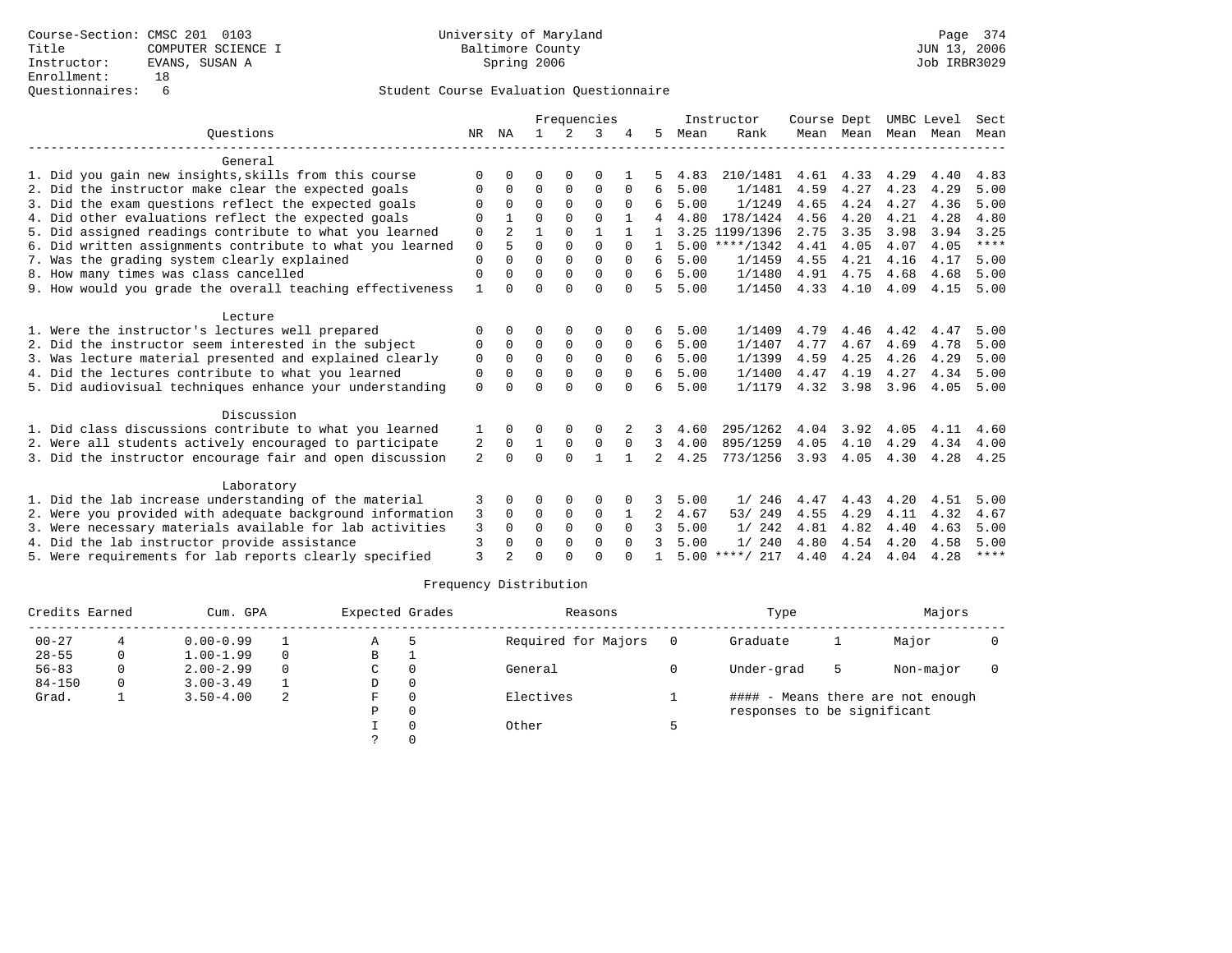|                                                           |                |                | Frequencies  |             |                |                | Instructor   | Course Dept |                  | UMBC Level |                | Sect |      |             |
|-----------------------------------------------------------|----------------|----------------|--------------|-------------|----------------|----------------|--------------|-------------|------------------|------------|----------------|------|------|-------------|
| Ouestions                                                 | NR             | ΝA             | $\mathbf{1}$ | $2^{\circ}$ | ζ              |                | 5            | Mean        | Rank             |            | Mean Mean Mean |      | Mean | Mean        |
| General                                                   |                |                |              |             |                |                |              |             |                  |            |                |      |      |             |
| 1. Did you gain new insights, skills from this course     | ∩              |                | <sup>0</sup> | 0           |                |                |              | 4.67        | 395/1481         | 4.61       | 4.33           | 4.29 | 4.40 | 4.67        |
| 2. Did the instructor make clear the expected goals       | O              | $\Omega$       | 0            | $\Omega$    | $\Omega$       |                |              | 4.83        | 162/1481         | 4.59       | 4.27           | 4.23 | 4.29 | 4.83        |
| 3. Did the exam questions reflect the expected goals      |                |                | $\Omega$     |             | 0              | $\Omega$       | 6            | 5.00        | 1/1249           | 4.65       | 4.24           | 4.27 | 4.36 | 5.00        |
| 4. Did other evaluations reflect the expected goals       | $\Omega$       | $\Omega$       | $\Omega$     | $\Omega$    |                |                |              | 4.50        | 437/1424         | 4.56       | 4.20           | 4.21 | 4.28 | 4.50        |
| 5. Did assigned readings contribute to what you learned   | 0              | $\Omega$       |              | $\Omega$    | $\overline{a}$ |                |              |             | 3.33 1167/1396   | 2.75       | 3.35           | 3.98 | 3.94 | 3.33        |
| 6. Did written assignments contribute to what you learned | $\mathbf 0$    | $\overline{a}$ | $\Omega$     | $\Omega$    | $\Omega$       | $\Omega$       | 4            | 5.00        | 1/1342           | 4.41       | 4.05           | 4.07 | 4.05 | 5.00        |
| 7. Was the grading system clearly explained               | $\Omega$       |                | $\Omega$     |             | $\Omega$       | 2              | 4            | 4.67        | 276/1459         | 4.55       | 4.21           | 4.16 | 4.17 | 4.67        |
| 8. How many times was class cancelled                     | $\Omega$       | $\Omega$       | $\Omega$     | $\Omega$    | $\Omega$       | $\Omega$       | 6            | 5.00        | 1/1480           | 4.91       | 4.75           | 4.68 | 4.68 | 5.00        |
| 9. How would you grade the overall teaching effectiveness | $\Omega$       |                | $\Omega$     | $\Omega$    |                | 3              | 2            | 4.17        | 722/1450         | 4.33       | 4.10           | 4.09 | 4.15 | 4.17        |
| Lecture                                                   |                |                |              |             |                |                |              |             |                  |            |                |      |      |             |
| 1. Were the instructor's lectures well prepared           |                |                |              |             |                |                |              | 4.67        | 559/1409         | 4.79       | 4.46           | 4.42 | 4.47 | 4.67        |
| 2. Did the instructor seem interested in the subject      | 0              | $\Omega$       | $\Omega$     | $\mathbf 0$ |                |                | 4            |             | 4.50 1107/1407   | 4.77       | 4.67           | 4.69 | 4.78 | 4.50        |
| 3. Was lecture material presented and explained clearly   | $\Omega$       | $\Omega$       | $\Omega$     | $\Omega$    | $\Omega$       | $\overline{2}$ | 4            | 4.67        | 376/1399         | 4.59       | 4.25           | 4.26 | 4.29 | 4.67        |
| 4. Did the lectures contribute to what you learned        | 0              |                | $\Omega$     |             | $\Omega$       | 3              | 3            | 4.50        | 591/1400         | 4.47       | 4.19           | 4.27 | 4.34 | 4.50        |
| 5. Did audiovisual techniques enhance your understanding  | $\Omega$       |                | $\Omega$     | $\cap$      |                |                | $2^{\circ}$  | 4.17        | 510/1179         | 4.32       | 3.98           | 3.96 | 4.05 | 4.17        |
| Discussion                                                |                |                |              |             |                |                |              |             |                  |            |                |      |      |             |
| 1. Did class discussions contribute to what you learned   | 2              |                | O            |             |                |                |              | 4.00        | 708/1262         | 4.04       | 3.92           | 4.05 | 4.11 | 4.00        |
| 2. Were all students actively encouraged to participate   | 2              | $\Omega$       | $\Omega$     | $\Omega$    | $\Omega$       |                | 2            | 4.50        | 588/1259         | 4.05       | 4.10           | 4.29 | 4.34 | 4.50        |
| 3. Did the instructor encourage fair and open discussion  | 2              | $\Omega$       | $\Omega$     | $\mathbf 0$ | $\Omega$       |                |              | 4.50        | 571/1256         | 3.93       | 4.05           | 4.30 | 4.28 | 4.50        |
| 4. Were special techniques successful                     | $\overline{a}$ | २              | $\cap$       | $\cap$      | $\cap$         |                | $\Omega$     |             | $4.00$ ****/ 788 | 3.25       | 3.90           | 4.00 | 3.98 | $***$ * * * |
| Laboratory                                                |                |                |              |             |                |                |              |             |                  |            |                |      |      |             |
| 1. Did the lab increase understanding of the material     | 4              | $\Omega$       | 0            | 0           | $\Omega$       |                |              | 4.50        | 74/246           | 4.47       | 4.43           | 4.20 | 4.51 | 4.50        |
| 2. Were you provided with adequate background information | 4              | $\Omega$       | 0            | $\mathbf 0$ | 0              |                | $\mathbf{1}$ | 4.50        | 76/249           | 4.55       | 4.29           | 4.11 | 4.32 | 4.50        |
| 3. Were necessary materials available for lab activities  | 4              | $\Omega$       | $\Omega$     | $\Omega$    | $\Omega$       | <sup>0</sup>   |              | 5.00        | 1/242            | 4.81       | 4.82           | 4.40 | 4.63 | 5.00        |
| 4. Did the lab instructor provide assistance              | 4              | $\Omega$       | $\Omega$     | $\Omega$    | $\Omega$       | $\Omega$       |              | 5.00        | 1/240            | 4.80       | 4.54           | 4.20 | 4.58 | 5.00        |
| 5. Were requirements for lab reports clearly specified    | $\overline{4}$ |                | $\cap$       |             | $\cap$         |                |              |             | $5.00$ ****/ 217 | 4.40       | 4.24           | 4.04 | 4.28 | $* * * * *$ |

|            | Credits Earned |               | Cum. GPA | Expected Grades |          | Reasons             |   | Type                        |   | Majors                            |  |
|------------|----------------|---------------|----------|-----------------|----------|---------------------|---|-----------------------------|---|-----------------------------------|--|
| $00 - 27$  |                | $0.00 - 0.99$ | $\Omega$ | Α               | 4        | Required for Majors |   | Graduate                    | 0 | Major                             |  |
| $28 - 55$  | 0              | $1.00 - 1.99$ | $\Omega$ | B               | 2        |                     |   |                             |   |                                   |  |
| $56 - 83$  |                | $2.00 - 2.99$ | $\Omega$ | C               |          | General             |   | Under-grad                  | 6 | Non-major                         |  |
| $84 - 150$ |                | $3.00 - 3.49$ |          | D               | $\Omega$ |                     |   |                             |   |                                   |  |
| Grad.      |                | $3.50 - 4.00$ |          | F               |          | Electives           |   |                             |   | #### - Means there are not enough |  |
|            |                |               |          | Ρ               |          |                     |   | responses to be significant |   |                                   |  |
|            |                |               |          |                 |          | Other               | 6 |                             |   |                                   |  |
|            |                |               |          |                 |          |                     |   |                             |   |                                   |  |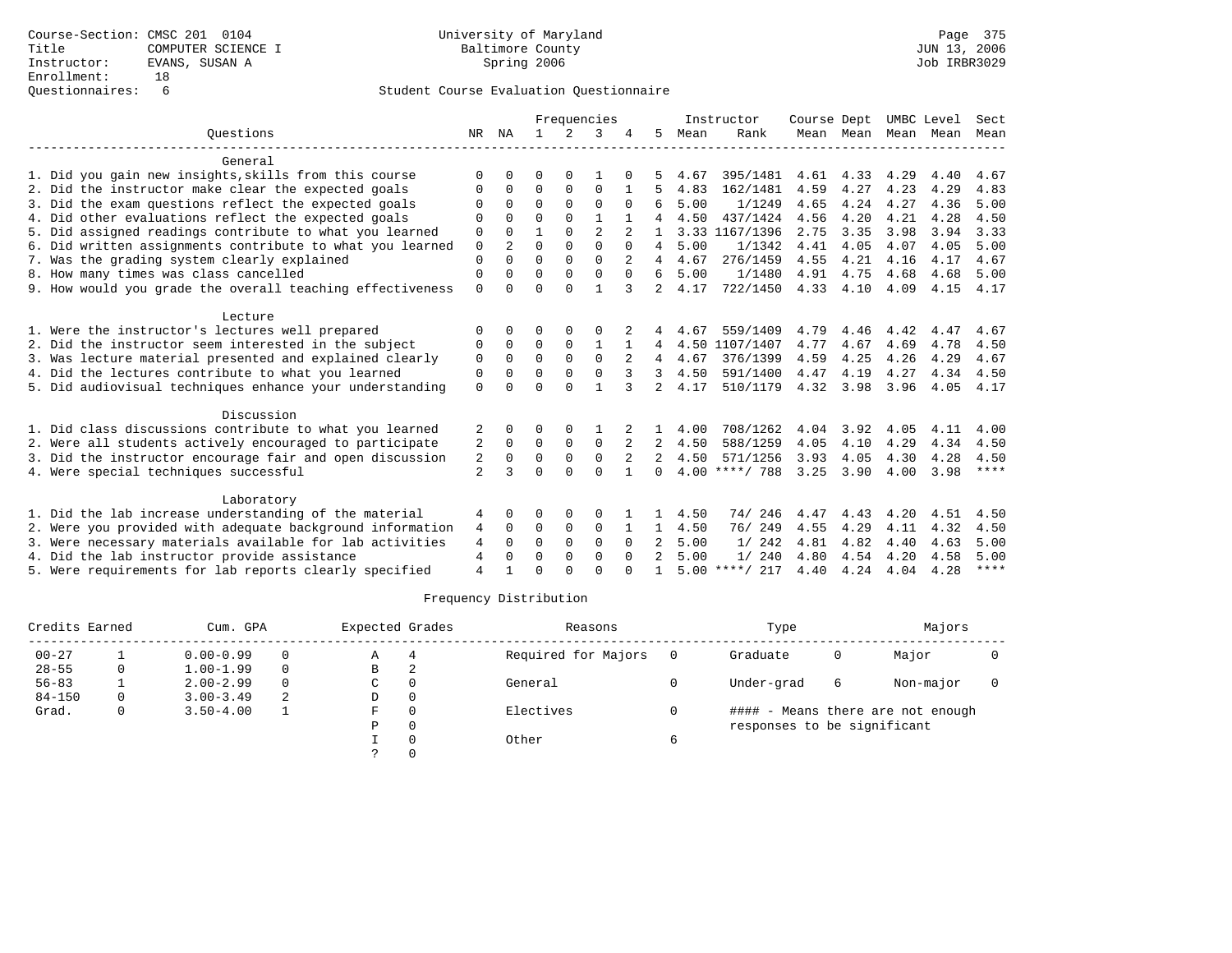|                                                           |             |              | Frequencies |          |          |          |              |      | Instructor | Course Dept |      | UMBC Level |      | Sect |
|-----------------------------------------------------------|-------------|--------------|-------------|----------|----------|----------|--------------|------|------------|-------------|------|------------|------|------|
| Ouestions                                                 | NR.         | ΝA           |             | 2        | 3        |          | 5.           | Mean | Rank       | Mean        | Mean | Mean       | Mean | Mean |
| General                                                   |             |              |             |          |          |          |              |      |            |             |      |            |      |      |
| 1. Did you gain new insights, skills from this course     |             |              |             |          |          |          |              | 4.50 | 549/1481   | 4.61        | 4.33 | 4.29       | 4.40 | 4.50 |
| 2. Did the instructor make clear the expected goals       | $\Omega$    | 0            | $\Omega$    | $\Omega$ | $\Omega$ |          |              | 4.50 | 517/1481   | 4.59        | 4.27 | 4.23       | 4.29 | 4.50 |
| 3. Did the exam questions reflect the expected goals      | ∩           | <sup>0</sup> | $\Omega$    | $\cap$   | $\Omega$ |          |              | 4.50 | 498/1249   | 4.65        | 4.24 | 4.27       | 4.36 | 4.50 |
| 4. Did other evaluations reflect the expected goals       |             |              | $\Omega$    | $\Omega$ | $\cap$   |          |              | 4.50 | 437/1424   | 4.56        | 4.20 | 4.21       | 4.28 | 4.50 |
| 5. Did assigned readings contribute to what you learned   | 0           |              | $\Omega$    | $\Omega$ |          |          | <sup>n</sup> | 3.50 | 1083/1396  | 2.75        | 3.35 | 3.98       | 3.94 | 3.50 |
| 6. Did written assignments contribute to what you learned | 0           |              | $\Omega$    |          |          |          | 0            | 4.00 | 755/1342   | 4.41        | 4.05 | 4.07       | 4.05 | 4.00 |
| 7. Was the grading system clearly explained               | $\Omega$    | <sup>0</sup> | $\Omega$    | $\Omega$ | $\cap$   |          | 1.           | 4.50 | 460/1459   | 4.55        | 4.21 | 4.16       | 4.17 | 4.50 |
| 8. How many times was class cancelled                     | $\Omega$    |              | $\Omega$    | $\Omega$ | $\Omega$ | $\Omega$ |              | 5.00 | 1/1480     | 4.91        | 4.75 | 4.68       | 4.68 | 5.00 |
| 9. How would you grade the overall teaching effectiveness | $\Omega$    |              | $\Omega$    | $\cap$   | $\Omega$ |          | 0            | 4.00 | 836/1450   | 4.33        | 4.10 | 4.09       | 4.15 | 4.00 |
| Lecture                                                   |             |              |             |          |          |          |              |      |            |             |      |            |      |      |
| 1. Were the instructor's lectures well prepared           | ∩           | 0            | 0           | 0        | $\Omega$ |          |              | 4.50 | 762/1409   | 4.79        | 4.46 | 4.42       | 4.47 | 4.50 |
| 2. Did the instructor seem interested in the subject      | $\Omega$    | $\Omega$     | $\Omega$    | $\Omega$ | $\Omega$ |          |              | 4.50 | 1107/1407  | 4.77        | 4.67 | 4.69       | 4.78 | 4.50 |
| 3. Was lecture material presented and explained clearly   | $\mathbf 0$ | $\Omega$     | $\Omega$    | $\Omega$ | $\Omega$ |          |              | 4.50 | 567/1399   | 4.59        | 4.25 | 4.26       | 4.29 | 4.50 |
| 4. Did the lectures contribute to what you learned        | 0           |              | $\Omega$    | $\Omega$ | $\Omega$ |          |              | 4.50 | 591/1400   | 4.47        | 4.19 | 4.27       | 4.34 | 4.50 |
| 5. Did audiovisual techniques enhance your understanding  | $\Omega$    |              | U           |          | ∩        |          |              | 3.50 | 894/1179   | 4.32        | 3.98 | 3.96       | 4.05 | 3.50 |
| Laboratory                                                |             |              |             |          |          |          |              |      |            |             |      |            |      |      |
| 1. Did the lab increase understanding of the material     | $\Omega$    |              | 0           | $\Omega$ | O        |          |              | 4.50 | 74/246     | 4.47        | 4.43 | 4.20       | 4.51 | 4.50 |
| 2. Were you provided with adequate background information | $\Omega$    | $\Omega$     | $\Omega$    | $\Omega$ | $\Omega$ |          |              | 4.50 | 76/249     | 4.55        | 4.29 | 4.11       | 4.32 | 4.50 |
| 3. Were necessary materials available for lab activities  | $\Omega$    | <sup>n</sup> | $\Omega$    | $\Omega$ | $\Omega$ |          |              | 4.50 | 113/ 242   | 4.81        | 4.82 | 4.40       | 4.63 | 4.50 |
| 4. Did the lab instructor provide assistance              | $\Omega$    |              | $\Omega$    | $\Omega$ | $\Omega$ |          |              | 5.00 | 1/240      | 4.80        | 4.54 | 4.20       | 4.58 | 5.00 |
| 5. Were requirements for lab reports clearly specified    | $\Omega$    |              | U           |          |          |          | <sup>n</sup> | 3.00 | 198/ 217   | 4.40        | 4.24 | 4.04       | 4.28 | 3.00 |

| Credits Earned |   | Cum. GPA      | Expected Grades |          | Reasons             |   | Type                        |   | Majors                            |  |
|----------------|---|---------------|-----------------|----------|---------------------|---|-----------------------------|---|-----------------------------------|--|
| $00 - 27$      |   | $0.00 - 0.99$ | Α               | $\Omega$ | Required for Majors |   | Graduate                    | 0 | Major                             |  |
| $28 - 55$      |   | $1.00 - 1.99$ | В               |          |                     |   |                             |   |                                   |  |
| $56 - 83$      | 0 | $2.00 - 2.99$ | C               |          | General             |   | Under-grad                  | 2 | Non-major                         |  |
| $84 - 150$     | 0 | $3.00 - 3.49$ | D               | $\Omega$ |                     |   |                             |   |                                   |  |
| Grad.          | 0 | $3.50 - 4.00$ | F               |          | Electives           |   |                             |   | #### - Means there are not enough |  |
|                |   |               | Ρ               | $\Omega$ |                     |   | responses to be significant |   |                                   |  |
|                |   |               |                 | $\Omega$ | Other               | ▵ |                             |   |                                   |  |
|                |   |               | $\mathcal{P}$   |          |                     |   |                             |   |                                   |  |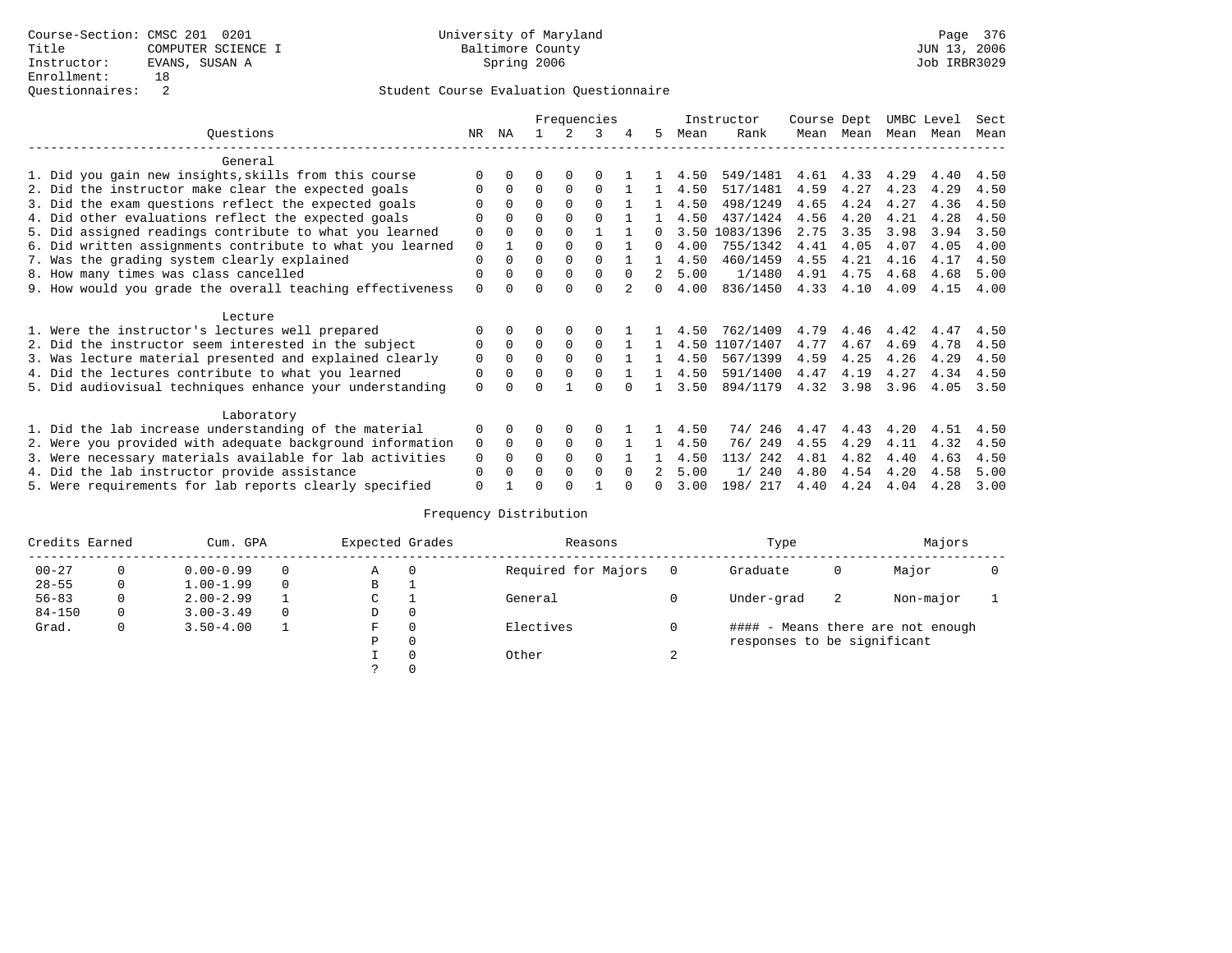|                                                           |                   |             |                |                | Frequencies  |          |                |      | Instructor         | Course Dept |           |      | UMBC Level | Sect        |
|-----------------------------------------------------------|-------------------|-------------|----------------|----------------|--------------|----------|----------------|------|--------------------|-------------|-----------|------|------------|-------------|
| Ouestions                                                 | NR                | ΝA          | $\mathbf{1}$   | 2              | 3            |          | 5              | Mean | Rank               |             | Mean Mean | Mean | Mean       | Mean        |
|                                                           |                   |             |                |                |              |          |                |      |                    |             |           |      |            |             |
| General                                                   |                   |             |                |                |              |          |                |      |                    |             |           |      |            |             |
| 1. Did you gain new insights, skills from this course     |                   |             | $\Omega$       | $\Omega$       | $\Omega$     |          |                | 4.83 | 210/1481           | 4.61        | 4.33      | 4.29 | 4.40       | 4.83        |
| 2. Did the instructor make clear the expected goals       | $\Omega$          | $\Omega$    | $\Omega$       | $\Omega$       | $\Omega$     | $\Omega$ | 6              | 5.00 | 1/1481             | 4.59        | 4.27      | 4.23 | 4.29       | 5.00        |
| 3. Did the exam questions reflect the expected goals      | $\Omega$          | $\Omega$    | $\Omega$       | $\Omega$       | $\Omega$     | $\Omega$ | 6              | 5.00 | 1/1249             | 4.65        | 4.24      | 4.27 | 4.36       | 5.00        |
| 4. Did other evaluations reflect the expected goals       | $\Omega$          | $\Omega$    | $\Omega$       | $\Omega$       | $\Omega$     | $\Omega$ |                | 5.00 | 1/1424             | 4.56        | 4.20      | 4.21 | 4.28       | 5.00        |
| 5. Did assigned readings contribute to what you learned   | 0                 |             | $\overline{2}$ | $\overline{2}$ | $\Omega$     | $\Omega$ |                |      | 2.20 1384/1396     | 2.75        | 3.35      | 3.98 | 3.94       | 2.20        |
| 6. Did written assignments contribute to what you learned | $\mathbf 0$       | 3           | $\Omega$       | $\Omega$       | $\Omega$     | $\Omega$ | 3              | 5.00 | 1/1342             | 4.41        | 4.05      | 4.07 | 4.05       | 5.00        |
| 7. Was the grading system clearly explained               | $\mathbf 0$       | $\Omega$    | $\Omega$       | $\Omega$       | $\Omega$     |          | 5              | 4.83 | 143/1459           | 4.55        | 4.21      | 4.16 | 4.17       | 4.83        |
| 8. How many times was class cancelled                     | 0                 | $\Omega$    | $\Omega$       | $\Omega$       | $\Omega$     | $\Omega$ | 6              | 5.00 | 1/1480             | 4.91        | 4.75      | 4.68 | 4.68       | 5.00        |
| 9. How would you grade the overall teaching effectiveness | 1                 | $\Omega$    | $\Omega$       | $\Omega$       | $\Omega$     | 2        | २              | 4.60 | 259/1450           | 4.33        | 4.10      | 4.09 | 4.15       | 4.60        |
|                                                           |                   |             |                |                |              |          |                |      |                    |             |           |      |            |             |
| Lecture                                                   |                   |             |                |                |              |          |                |      |                    |             |           |      |            |             |
| 1. Were the instructor's lectures well prepared           | $\Omega$          | $\Omega$    | $\Omega$       | $\Omega$       | $\Omega$     |          | 6              | 5.00 | 1/1409             | 4.79        | 4.46      | 4.42 | 4.47       | 5.00        |
| 2. Did the instructor seem interested in the subject      | $\Omega$          | $\Omega$    | $\mathbf 0$    | $\mathbf{0}$   | $\mathbf 0$  | $\Omega$ | 6              | 5.00 | 1/1407             | 4.77        | 4.67      | 4.69 | 4.78       | 5.00        |
| 3. Was lecture material presented and explained clearly   | 0                 | $\Omega$    | $\Omega$       | $\Omega$       | $\Omega$     | $\Omega$ | 6              | 5.00 | 1/1399             | 4.59        | 4.25      | 4.26 | 4.29       | 5.00        |
| 4. Did the lectures contribute to what you learned        | $\Omega$          | $\Omega$    | $\Omega$       | $\Omega$       | 1            |          | 4              | 4.50 | 591/1400           | 4.47        | 4.19      | 4.27 | 4.34       | 4.50        |
| 5. Did audiovisual techniques enhance your understanding  | $\Omega$          |             | $\Omega$       | $\Omega$       | $\mathbf{1}$ | $\Omega$ | 4              | 4.60 | 208/1179           | 4.32        | 3.98      | 3.96 | 4.05       | 4.60        |
| Discussion                                                |                   |             |                |                |              |          |                |      |                    |             |           |      |            |             |
| 1. Did class discussions contribute to what you learned   |                   |             |                |                | $\Omega$     |          |                |      | 2.80 1190/1262     | 4.04        | 3.92      | 4.05 | 4.11       | 2.80        |
| 2. Were all students actively encouraged to participate   |                   | $\mathbf 0$ | $\mathbf{1}$   | 0              | $\mathbf{1}$ | 0        | 3              |      | 3.80 1027/1259     | 4.05        | 4.10      | 4.29 | 4.34       | 3.80        |
| 3. Did the instructor encourage fair and open discussion  |                   | 0           | 1              |                | 0            | $\Omega$ |                |      | 3.60 1084/1256     | 3.93        | 4.05      | 4.30 | 4.28       | 3.60        |
| 4. Were special techniques successful                     | 1<br>$\mathbf{1}$ | 3           | $\overline{a}$ | $\Omega$       | $\Omega$     | $\Omega$ | $\Omega$       | 1.00 | 787/788            | 3.25        | 3.90      | 4.00 | 3.98       | 1.00        |
|                                                           |                   |             |                |                |              |          |                |      |                    |             |           |      |            |             |
| Laboratory                                                |                   |             |                |                |              |          |                |      |                    |             |           |      |            |             |
| 1. Did the lab increase understanding of the material     | 2                 | $\Omega$    | ∩              | $\Omega$       | $\Omega$     |          | 2              | 4.50 | 74/246             | 4.47        | 4.43      | 4.20 | 4.51       | 4.50        |
| 2. Were you provided with adequate background information | 2                 | $\mathbf 0$ | 0              | $\mathbf{0}$   | 0            |          | 3              | 4.75 | 40/249             | 4.55        | 4.29      | 4.11 | 4.32       | 4.75        |
| 3. Were necessary materials available for lab activities  | 2                 | 1           | $\Omega$       | $\Omega$       | $\Omega$     | $\Omega$ | 3              | 5.00 | 1/242              | 4.81        | 4.82      | 4.40 | 4.63       | 5.00        |
| 4. Did the lab instructor provide assistance              | 2                 | $\mathbf 0$ | $\Omega$       | $\Omega$       | $\Omega$     | $\Omega$ | $\overline{4}$ | 5.00 | 1/240              | 4.80        | 4.54      | 4.20 | 4.58       | 5.00        |
| 5. Were requirements for lab reports clearly specified    | $\overline{a}$    |             | $\Omega$       | $\cap$         | $\Omega$     | $\Omega$ | 3              | 5.00 | 1/217              | 4.40        | 4.24      | 4.04 | 4.28       | 5.00        |
|                                                           |                   |             |                |                |              |          |                |      |                    |             |           |      |            |             |
| Seminar                                                   |                   |             |                |                |              |          |                |      |                    |             |           |      |            |             |
| 4. Did presentations contribute to what you learned       |                   |             |                |                | O            |          |                | 5.00 | 69                 | 5.00        | 5.00      | 4.35 | 4.72       | ****        |
| 5. Were criteria for grading made clear                   | 5                 | $\cap$      | $\Omega$       |                | $\Omega$     | ∩        | $\mathbf{1}$   |      | $5.00$ ****/<br>68 |             | **** **** | 3.92 | 3.55       | $***$ * * * |

| Credits Earned |   | Cum. GPA      |          | Expected Grades |          | Reasons             | Type                        |   | Majors                            |  |
|----------------|---|---------------|----------|-----------------|----------|---------------------|-----------------------------|---|-----------------------------------|--|
| $00 - 27$      |   | $0.00 - 0.99$ | 0        | Α               |          | Required for Majors | Graduate                    | 0 | Major                             |  |
| $28 - 55$      |   | $1.00 - 1.99$ | 0        | в               |          |                     |                             |   |                                   |  |
| $56 - 83$      | 2 | $2.00 - 2.99$ |          | C               |          | General             | Under-grad                  | 6 | Non-major                         |  |
| $84 - 150$     |   | $3.00 - 3.49$ | $\Omega$ | D               | $\Omega$ |                     |                             |   |                                   |  |
| Grad.          | 0 | $3.50 - 4.00$ | 0        | F               |          | Electives           |                             |   | #### - Means there are not enough |  |
|                |   |               |          | Ρ               | 0        |                     | responses to be significant |   |                                   |  |
|                |   |               |          |                 |          | Other               |                             |   |                                   |  |
|                |   |               |          |                 |          |                     |                             |   |                                   |  |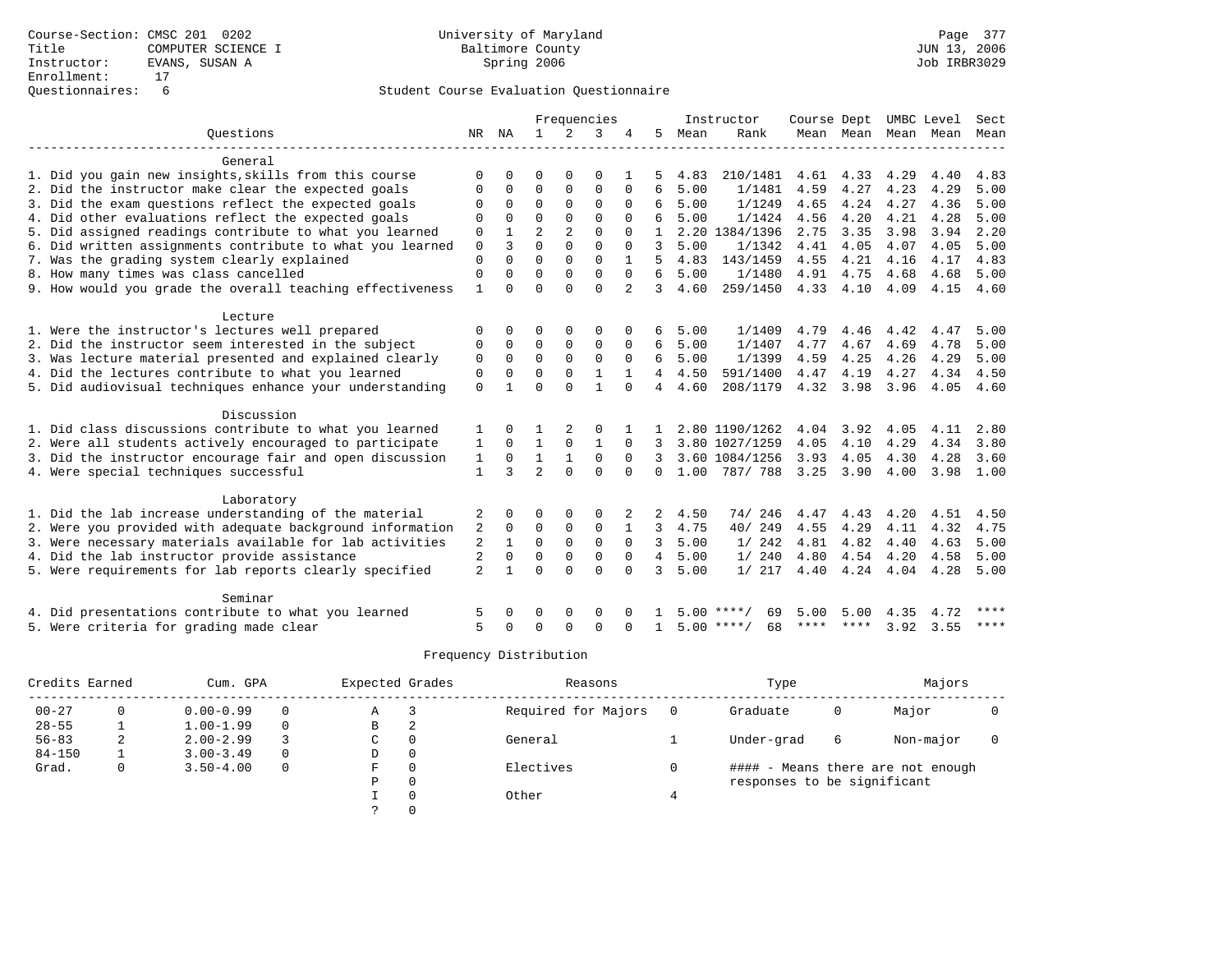|                                                           |              |                |              |             | Frequencies  |             |                |      | Instructor     | Course Dept |                |                   | UMBC Level | Sect |
|-----------------------------------------------------------|--------------|----------------|--------------|-------------|--------------|-------------|----------------|------|----------------|-------------|----------------|-------------------|------------|------|
| Ouestions                                                 | NR           | ΝA             | $\mathbf{1}$ | 2           | 3            |             | 5              | Mean | Rank           |             | Mean Mean Mean |                   | Mean       | Mean |
| General                                                   |              |                |              |             |              |             |                |      |                |             |                |                   |            |      |
| 1. Did you gain new insights, skills from this course     | $\Omega$     |                | $\Omega$     |             | $\Omega$     |             |                | 5.00 | 1/1481         | 4.61        | 4.33           | 4.29              | 4.40       | 5.00 |
| 2. Did the instructor make clear the expected goals       | <sup>0</sup> | O              | $\Omega$     | $\Omega$    | $\Omega$     | $\Omega$    | 3              | 5.00 | 1/1481         | 4.59        | 4.27           | 4.23              | 4.29       | 5.00 |
| 3. Did the exam questions reflect the expected goals      | $\cap$       | $\Omega$       | $\Omega$     | $\Omega$    | $\Omega$     | $\Omega$    | 3              | 5.00 | 1/1249         | 4.65        | 4.24           | 4.27              | 4.36       | 5.00 |
| 4. Did other evaluations reflect the expected goals       |              |                | $\Omega$     | $\Omega$    | $\Omega$     |             | 3              | 5.00 | 1/1424         | 4.56        | 4.20           | 4.21              | 4.28       | 5.00 |
| 5. Did assigned readings contribute to what you learned   | $\mathbf 0$  |                |              |             | $\Omega$     | $\Omega$    | $\Omega$       |      | 1.50 1394/1396 | 2.75        | 3.35           | 3.98              | 3.94       | 1.50 |
| 6. Did written assignments contribute to what you learned | $\Omega$     | $\overline{a}$ | $\Omega$     | $\Omega$    | $\Omega$     | $\Omega$    | $\mathbf{1}$   | 5.00 | 1/1342         | 4.41        | 4.05           | 4.07              | 4.05       | 5.00 |
| 7. Was the grading system clearly explained               | $\mathbf 0$  | $\Omega$       | $\Omega$     | $\Omega$    | $\Omega$     |             | 2              | 4.67 | 276/1459       | 4.55        | 4.21           | 4.16              | 4.17       | 4.67 |
| 8. How many times was class cancelled                     | $\mathbf 0$  | O              | $\Omega$     | $\Omega$    | $\Omega$     | $\Omega$    | 3              | 5.00 | 1/1480         | 4.91        | 4.75           | 4.68              | 4.68       | 5.00 |
| 9. How would you grade the overall teaching effectiveness | $\Omega$     | ∩              | $\cap$       | $\cap$      | $\Omega$     | $\Omega$    | 3              | 5.00 | 1/1450         | 4.33        | 4.10           | 4.09              | 4.15       | 5.00 |
| Lecture                                                   |              |                |              |             |              |             |                |      |                |             |                |                   |            |      |
| 1. Were the instructor's lectures well prepared           | <sup>0</sup> | 0              | ∩            | 0           | <sup>0</sup> |             | 3              | 5.00 | 1/1409         | 4.79        | 4.46           | 4.42              | 4.47       | 5.00 |
| 2. Did the instructor seem interested in the subject      | $\Omega$     | $\Omega$       | $\mathbf 0$  | $\mathbf 0$ | $\mathbf 0$  | $\Omega$    | 3              | 5.00 | 1/1407         | 4.77        | 4.67           | 4.69              | 4.78       | 5.00 |
| 3. Was lecture material presented and explained clearly   | $\Omega$     | $\Omega$       | $\Omega$     | $\Omega$    | $\Omega$     | $\mathbf 0$ | 3              | 5.00 | 1/1399         | 4.59        | 4.25           | 4.26              | 4.29       | 5.00 |
| 4. Did the lectures contribute to what you learned        | $\mathbf 0$  | $\Omega$       | $\Omega$     | $\mathbf 0$ | $\mathbf 0$  | $\Omega$    | 3              | 5.00 | 1/1400         | 4.47        | 4.19           | 4.27              | 4.34       | 5.00 |
| 5. Did audiovisual techniques enhance your understanding  | $\Omega$     |                | $\Omega$     | $\Omega$    | $\Omega$     |             | 3              | 5.00 | 1/1179         | 4.32        | 3.98           | 3.96              | 4.05       | 5.00 |
| Discussion                                                |              |                |              |             |              |             |                |      |                |             |                |                   |            |      |
| 1. Did class discussions contribute to what you learned   | 0            | 0              | $\Omega$     |             |              |             |                | 3.67 | 931/1262       | 4.04        | 3.92           | 4.05              | 4.11       | 3.67 |
| 2. Were all students actively encouraged to participate   | 0            | $\Omega$       | $\mathbf 0$  | $\Omega$    | 0            | 2           | $\mathbf{1}$   | 4.33 | 729/1259       | 4.05        | 4.10           | 4.29              | 4.34       | 4.33 |
| 3. Did the instructor encourage fair and open discussion  | 0            | $\mathbf 0$    | $\mathbf 0$  | $\mathbf 0$ | $\mathbf{1}$ |             | $\mathbf{1}$   | 4.00 | 901/1256       | 3.93        | 4.05           | 4.30              | 4.28       | 4.00 |
| 4. Were special techniques successful                     | $\mathbf{0}$ |                |              | $\cap$      | $\mathbf{1}$ | $\Omega$    | $\Omega$       | 2.00 | 781/ 788       | 3.25        | 3.90           | 4.00              | 3.98       | 2.00 |
| Laboratory                                                |              |                |              |             |              |             |                |      |                |             |                |                   |            |      |
| 1. Did the lab increase understanding of the material     | 1            | $\Omega$       | $\Omega$     | $\Omega$    | $\Omega$     |             |                | 4.50 | 74/246         | 4.47        | 4.43           | 4.20              | 4.51       | 4.50 |
| 2. Were you provided with adequate background information | 1            | $\Omega$       | 0            | 0           | $\mathbf 0$  | 0           | 2              | 5.00 | 1/249          | 4.55        | 4.29           | 4.11              | 4.32       | 5.00 |
| 3. Were necessary materials available for lab activities  | 1            | $\Omega$       | $\Omega$     | $\Omega$    | $\Omega$     | $\Omega$    | $\overline{2}$ | 5.00 | 1/242          | 4.81        | 4.82           | 4.40              | 4.63       | 5.00 |
| 4. Did the lab instructor provide assistance              | $\mathbf{1}$ |                | $\Omega$     | $\Omega$    | 0            | $\Omega$    | 2              | 5.00 | 1/240          | 4.80        |                | 4.54 4.20         | 4.58       | 5.00 |
| 5. Were requirements for lab reports clearly specified    | $\mathbf{1}$ | U              | $\Omega$     | $\Omega$    | $\Omega$     | $\Omega$    | $\overline{a}$ | 5.00 | 1/217          | 4.40        | 4.24           | 4.04              | 4.28       | 5.00 |
| Seminar                                                   |              |                |              |             |              |             |                |      |                |             |                |                   |            |      |
| 4. Did presentations contribute to what you learned       | 2            |                | $\Omega$     | ∩           | $\Omega$     |             | 1.             | 5.00 | 1/<br>69       | 5.00        |                | $5.00 \quad 4.35$ | 4.72       | 5.00 |

| Credits Earned |          | Cum. GPA      |          | Expected Grades |          | Reasons             |   | Type                        |   | Majors                            |  |
|----------------|----------|---------------|----------|-----------------|----------|---------------------|---|-----------------------------|---|-----------------------------------|--|
| $00 - 27$      |          | $0.00 - 0.99$ | $\Omega$ | Α               |          | Required for Majors |   | Graduate                    | 0 | Major                             |  |
| $28 - 55$      |          | $1.00 - 1.99$ | $\Omega$ | В               | 0        |                     |   |                             |   |                                   |  |
| $56 - 83$      | $\Omega$ | $2.00 - 2.99$ |          | C               | 0        | General             |   | Under-grad                  |   | Non-major                         |  |
| $84 - 150$     | $\Omega$ | $3.00 - 3.49$ | $\Omega$ | D               | 0        |                     |   |                             |   |                                   |  |
| Grad.          | 0        | $3.50 - 4.00$ |          | F               | 0        | Electives           |   |                             |   | #### - Means there are not enough |  |
|                |          |               |          | Ρ               | 0        |                     |   | responses to be significant |   |                                   |  |
|                |          |               |          |                 | $\Omega$ | Other               | ▵ |                             |   |                                   |  |
|                |          |               |          |                 | $\Omega$ |                     |   |                             |   |                                   |  |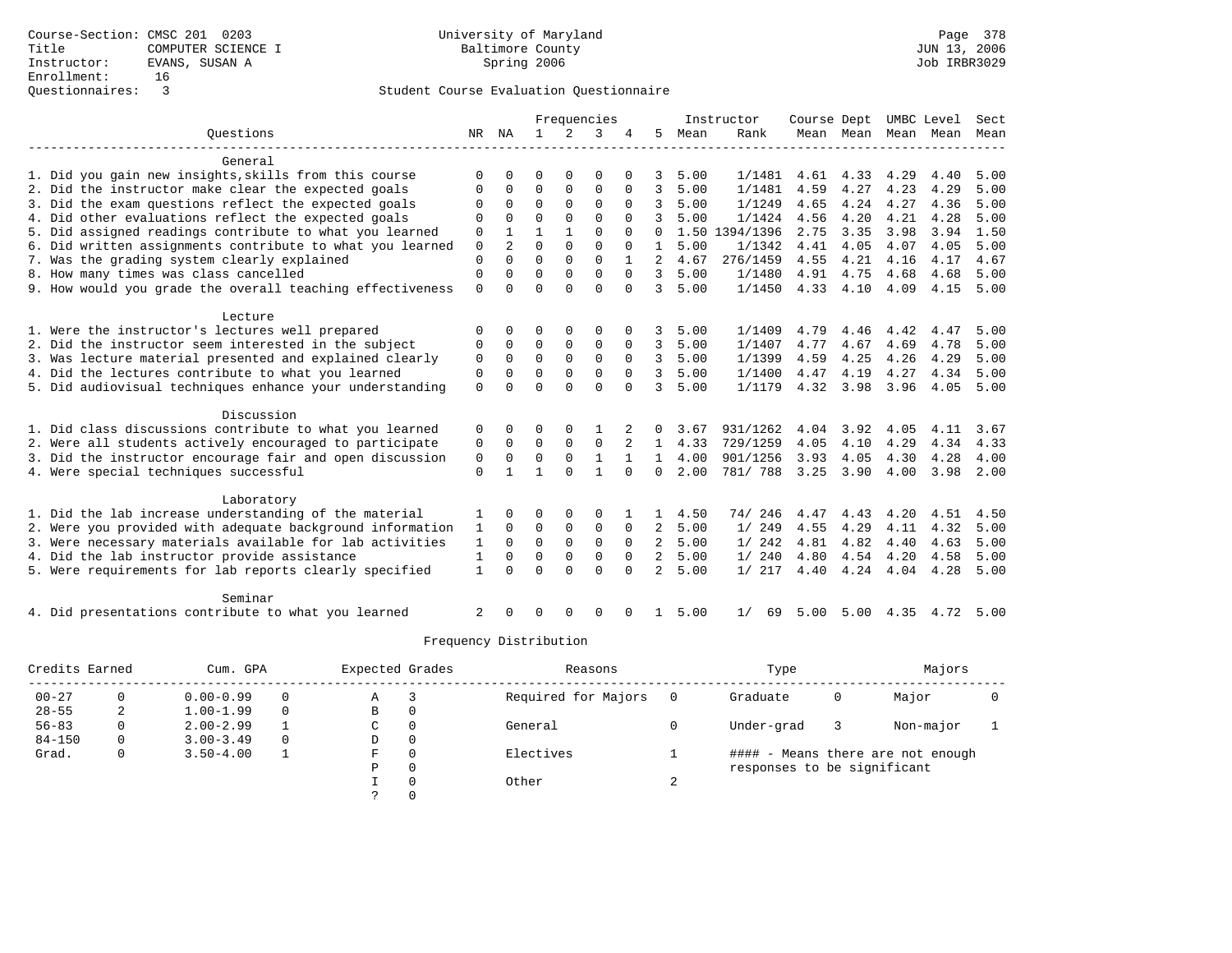|                                                           |                |                         |              |                | Frequencies    |              |                |      | Instructor          | Course Dept |                     |      | UMBC Level | Sect  |
|-----------------------------------------------------------|----------------|-------------------------|--------------|----------------|----------------|--------------|----------------|------|---------------------|-------------|---------------------|------|------------|-------|
| Questions                                                 |                | NR NA                   | $\mathbf{1}$ | 2              | 3              |              | 5              | Mean | Rank                |             | Mean Mean Mean Mean |      |            | Mean  |
| General                                                   |                |                         |              |                |                |              |                |      |                     |             |                     |      |            |       |
| 1. Did you gain new insights, skills from this course     | $\mathbf 0$    | $\Omega$                | $\Omega$     | $\Omega$       | $\Omega$       | 3            |                | 4.67 | 395/1481            | 4.61        | 4.33                | 4.29 | 4.40       | 4.67  |
| 2. Did the instructor make clear the expected goals       | $\mathbf 0$    | $\mathbf 0$             | $\mathbf{0}$ | $\Omega$       | 1              | 3            | .5             | 4.44 | 603/1481            | 4.59        | 4.27                | 4.23 | 4.29       | 4.44  |
| 3. Did the exam questions reflect the expected goals      | 1              | 0                       | $\mathbf 0$  | $\mathbf 0$    | $\mathbf 1$    | 3            | 4              | 4.38 | 647/1249            | 4.65        | 4.24                | 4.27 | 4.36       | 4.38  |
| 4. Did other evaluations reflect the expected goals       | 0              | 0                       | $\mathbf{0}$ | $\mathbf 0$    | $\overline{2}$ | 3            | 4              | 4.22 | 773/1424            | 4.56        | 4.20                | 4.21 | 4.28       | 4.22  |
| 5. Did assigned readings contribute to what you learned   | 0              | 4                       | $\mathbf{1}$ | $\mathbf{1}$   | $\mathbf{1}$   | $\mathbf{1}$ | 1              |      | 3.00 1292/1396      | 2.75        | 3.35                | 3.98 | 3.94       | 3.00  |
| 6. Did written assignments contribute to what you learned | 0              | 5                       | $\Omega$     | $\Omega$       | $\mathbf 0$    | 2            | 2              | 4.50 | 303/1342            | 4.41        | 4.05                | 4.07 | 4.05       | 4.50  |
| 7. Was the grading system clearly explained               | $\mathbf 0$    | $\Omega$                | $\Omega$     | $\Omega$       | $\mathbf{1}$   | 3            | 5              | 4.44 | 550/1459            | 4.55        | 4.21                | 4.16 | 4.17       | 4.44  |
| 8. How many times was class cancelled                     | $\overline{0}$ | $\mathbf{1}$            | $\mathbf{0}$ | $\Omega$       | $\mathbf 0$    | $\Omega$     | 8              | 5.00 | 1/1480              | 4.91        | 4.75                | 4.68 | 4.68       | 5.00  |
| 9. How would you grade the overall teaching effectiveness | $\overline{2}$ | $\Omega$                | $\Omega$     | $\Omega$       | $\mathbf{3}$   | 3            | $\mathbf{1}$   |      | 3.71 1133/1450      |             | 4.33 4.10           | 4.09 | 4.15       | 3.71  |
| Lecture                                                   |                |                         |              |                |                |              |                |      |                     |             |                     |      |            |       |
| 1. Were the instructor's lectures well prepared           | 0              | 0                       | 0            | 0              | 0              | 1            |                | 4.89 | 217/1409            | 4.79        | 4.46                | 4.42 | 4.47       | 4.89  |
| 2. Did the instructor seem interested in the subject      | 0              | 0                       | $\mathbf{0}$ | $\mathbf 0$    | $\mathbf{0}$   | 5            | 4              |      | 4.44 1153/1407      | 4.77        | 4.67                | 4.69 | 4.78       | 4.44  |
| 3. Was lecture material presented and explained clearly   | 0              | 0                       | $\mathbf 0$  | $\mathbf 0$    | 1              | 5            | 3              | 4.22 | 855/1399            | 4.59        | 4.25                | 4.26 | 4.29       | 4.22  |
| 4. Did the lectures contribute to what you learned        | 0              | $\mathbf{1}$            | $\mathbf 1$  | $\mathsf 0$    | $\mathbf{1}$   | 1            | .5             | 4.13 | 969/1400            | 4.47        | 4.19                | 4.27 | 4.34       | 4.13  |
| 5. Did audiovisual techniques enhance your understanding  | $\mathbf 0$    | $\mathbf{1}$            | $\Omega$     | $\Omega$       | $\Omega$       | 4            | $\overline{4}$ | 4.50 | 259/1179            | 4.32        | 3.98                | 3.96 | 4.05       | 4.50  |
| Discussion                                                |                |                         |              |                |                |              |                |      |                     |             |                     |      |            |       |
| 1. Did class discussions contribute to what you learned   | 3              | 0                       | $\mathbf 0$  | 1              | 3              |              |                |      | 3.33 1059/1262      | 4.04        | 3.92                | 4.05 | 4.11       | 3.33  |
| 2. Were all students actively encouraged to participate   | 3              | $\Omega$                | $\Omega$     | 2              | $\mathfrak{D}$ | $\mathbf{1}$ | $\mathbf{1}$   |      | 3.17 1152/1259      | 4.05        | 4.10                | 4.29 | 4.34       | 3.17  |
| 3. Did the instructor encourage fair and open discussion  | 3              | 0                       | $\mathbf 0$  | $\overline{c}$ | $\overline{2}$ | 1            | 1              |      | 3.17 1156/1256      | 3.93        | 4.05                | 4.30 | 4.28       | 3.17  |
| 4. Were special techniques successful                     | 3              | 4                       | $\mathbf{1}$ | $\mathbf{1}$   | $\Omega$       | $\Omega$     | $\mathbf{0}$   |      | $1.50$ ****/ 788    | 3.25        | 3.90                | 4.00 | 3.98       | ****  |
| Laboratory                                                |                |                         |              |                |                |              |                |      |                     |             |                     |      |            |       |
| 1. Did the lab increase understanding of the material     | 1              | $\Omega$                | $\mathbf 0$  | 1              | 2              | U            |                | 4.13 | 147/ 246            | 4.47        | 4.43                | 4.20 | 4.51       | 4.13  |
| 2. Were you provided with adequate background information | 1              | $\Omega$                | $\mathbf 0$  | $\mathbf{1}$   | 0              | 4            | 3              | 4.13 | 142/249             | 4.55        | 4.29                | 4.11 | 4.32       | 4.13  |
| 3. Were necessary materials available for lab activities  | $\mathbf{1}$   | $\overline{c}$          | $\mathbf 0$  | $\mathbf 0$    | $\mathbf{0}$   | $\mathbf{1}$ | 5              | 4.83 | 48/ 242             | 4.81        | 4.82                | 4.40 | 4.63       | 4.83  |
| 4. Did the lab instructor provide assistance              | $\mathbf{1}$   | $\Omega$                | $\Omega$     | $\mathbf 0$    | $\Omega$       | $\mathbf{1}$ | $7^{\circ}$    | 4.88 | 41/ 240             | 4.80        | 4.54                | 4.20 | 4.58       | 4.88  |
| 5. Were requirements for lab reports clearly specified    | $\mathbf{1}$   | 5                       | $\Omega$     | $\Omega$       | $\Omega$       | $\mathbf{1}$ | $\overline{2}$ | 4.67 | 49/ 217             | 4.40        | 4.24                | 4.04 | 4.28       | 4.67  |
| Seminar                                                   |                |                         |              |                |                |              |                |      |                     |             |                     |      |            |       |
| 1. Were assigned topics relevant to the announced theme   | 5              | 2                       | 0            | $\mathbf 0$    | 0              |              |                |      | $4.50$ ****/<br>68  | ****        |                     | 4.49 | 5.00       |       |
| 2. Was the instructor available for individual attention  | 6              | $\overline{\mathbf{c}}$ | $\mathsf 0$  | $\mathsf 0$    | $\mathsf 0$    | 1            | $\Omega$       | 4.00 | 69<br>$***/$        | ****        | ****                | 4.53 | 4.83       | ****  |
| 4. Did presentations contribute to what you learned       | 6              | $\mathbf{1}$            | $\mathbf 0$  | $\mathbf 0$    | 1              | $\Omega$     | $\mathbf{1}$   |      | $4.00$ ****/<br>69  | 5.00        | 5.00                | 4.35 | 4.72       | ****  |
| 5. Were criteria for grading made clear                   | 6              | $\overline{2}$          | $\Omega$     | $\Omega$       | $\Omega$       | $\mathbf{1}$ | $\Omega$       |      | $4.00$ ****/<br>68  | $***$ * * * | $***$ *             | 3.92 | 3.55       | ****  |
| Self Paced                                                |                |                         |              |                |                |              |                |      |                     |             |                     |      |            |       |
| 1. Did self-paced system contribute to what you learned   | 8              | 0                       | $\mathbf 0$  | $\mathbf 0$    | $\mathbf 0$    |              |                |      | $4.00$ ****/<br>55  | ****        | ****                | 4.55 | 4.44       | ****  |
| 2. Did study questions make clear the expected goal       | 8              | 0                       | $\mathbf 0$  | $\mathbf 0$    | 0              | 0            | $\mathbf{1}$   | 5.00 | $***$ /<br>31       | ****        | ****                | 4.75 | 4.50       | ****  |
| 3. Were your contacts with the instructor helpful         | 8              | 0                       | $\mathbf{0}$ | $\mathbf 0$    | $\mathbf{0}$   | 1            | $\Omega$       | 4.00 | 51<br>$* * * * /$   | $***$ * *   | ****                | 4.65 | 4.66       | ****  |
| 4. Was the feedback/tutoring by proctors helpful          | 8              | $\Omega$                | $\mathbf{0}$ | $\mathbf 0$    | $\mathbf{0}$   | 1            | $\Omega$       |      | $4.00$ ****/<br>34  | ****        | ****                | 4.83 | 4.43       | $***$ |
| 5. Were there enough proctors for all the students        | $\mathsf{R}$   | $\Omega$                | $\Omega$     | $\Omega$       | $\mathbf{1}$   | $\Omega$     | $\Omega$       |      | 2.4<br>$3.00$ ****/ | ****        | $***$ * * *         | 4.82 | 5.00       | ****  |

| Credits Earned | Cum. GPA      | Expected Grades | Reasons             | Type                        |    | Majors                            |  |
|----------------|---------------|-----------------|---------------------|-----------------------------|----|-----------------------------------|--|
| $00 - 27$      | $0.00 - 0.99$ |                 | Required for Majors | Graduate                    |    | Major                             |  |
| $28 - 55$      | $1.00 - 1.99$ | В               |                     |                             |    |                                   |  |
| $56 - 83$      | $2.00 - 2.99$ |                 | General             | Under-grad                  | -9 | Non-major                         |  |
| $84 - 150$     | $3.00 - 3.49$ | D               |                     |                             |    |                                   |  |
| Grad.          | $3.50 - 4.00$ |                 | Electives           |                             |    | #### - Means there are not enough |  |
|                |               |                 |                     | responses to be significant |    |                                   |  |
|                |               |                 |                     |                             |    |                                   |  |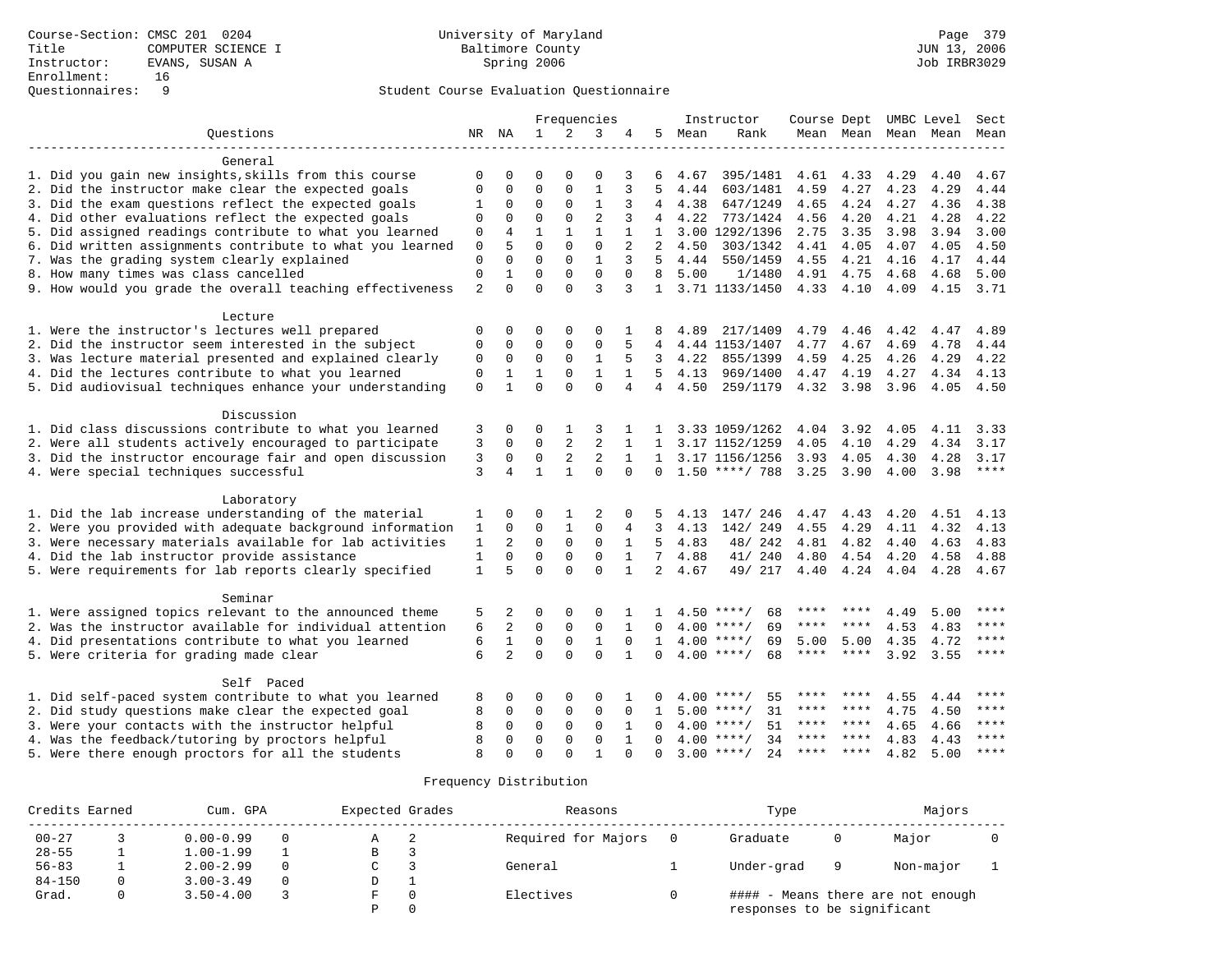I 0 Other 8  $\overline{\phantom{a}}$ ? 0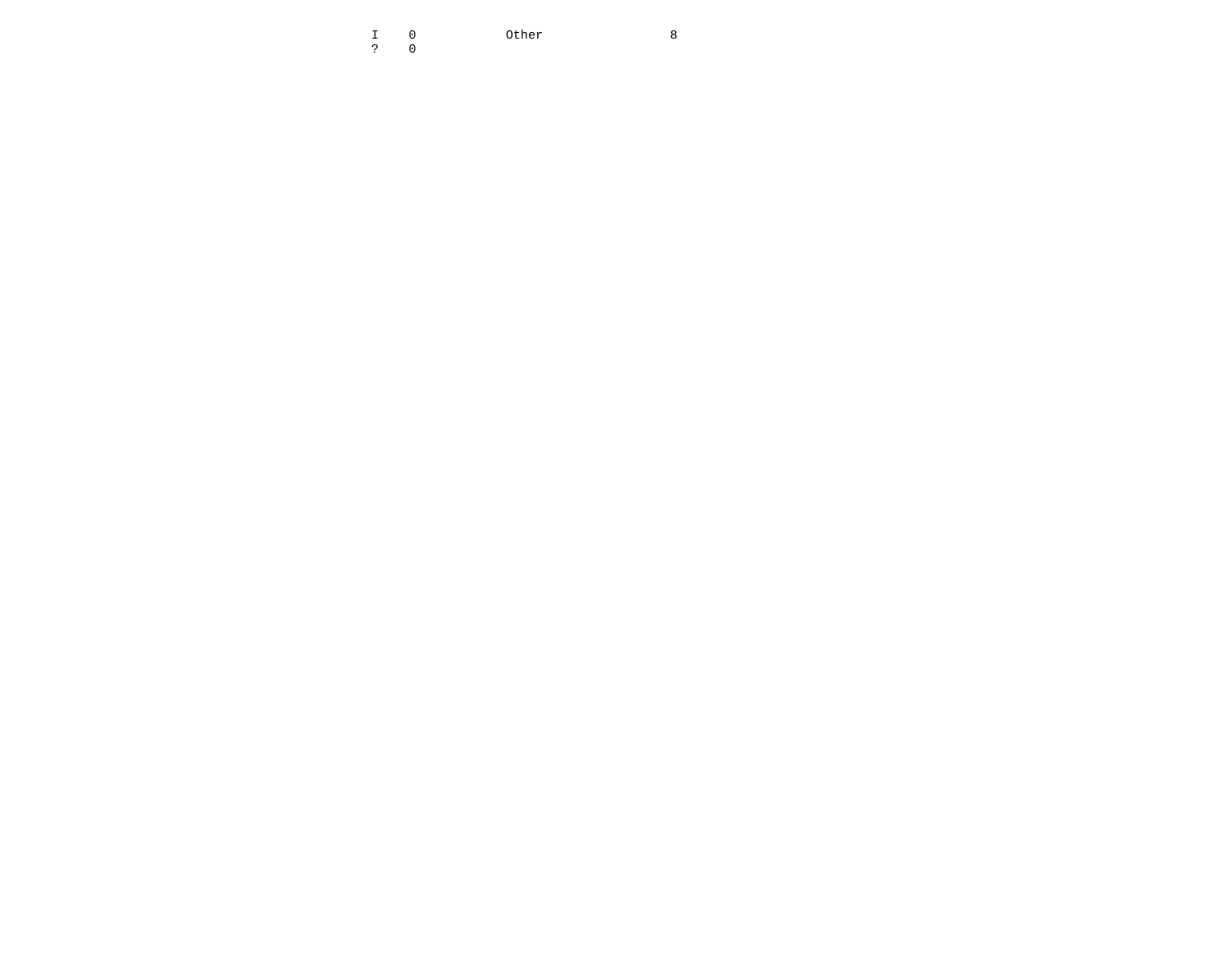# Questionnaires: 10 Student Course Evaluation Questionnaire

|                                                           |                |          |                |              | Frequencies    |                |                |      | Instructor     | Course Dept |      |                     | UMBC Level | Sect |
|-----------------------------------------------------------|----------------|----------|----------------|--------------|----------------|----------------|----------------|------|----------------|-------------|------|---------------------|------------|------|
| Ouestions                                                 | NR             | ΝA       | $\mathbf{1}$   | 2            | 3              |                | 5              | Mean | Rank           |             |      | Mean Mean Mean Mean |            | Mean |
| General                                                   |                |          |                |              |                |                |                |      |                |             |      |                     |            |      |
| 1. Did you gain new insights, skills from this course     | 0              |          |                |              |                |                |                |      | 4.10 1006/1481 | 4.61        | 4.33 | 4.29                | 4.40       | 4.10 |
| 2. Did the instructor make clear the expected goals       | 0              | $\Omega$ | 1              | $\mathbf 0$  | 3              | 2              | 4              |      | 3.80 1179/1481 | 4.59        | 4.27 | 4.23                | 4.29       | 3.80 |
| 3. Did the exam questions reflect the expected goals      | $\Omega$       | $\Omega$ | $\Omega$       | $\Omega$     | 3              |                |                | 4.20 | 788/1249       | 4.65        | 4.24 | 4.27                | 4.36       | 4.20 |
| 4. Did other evaluations reflect the expected goals       | $\Omega$       | $\Omega$ | $\Omega$       | $\mathbf{1}$ | ς              |                |                | 4.00 | 959/1424       | 4.56        | 4.20 | 4.21                | 4.28       | 4.00 |
| 5. Did assigned readings contribute to what you learned   | 0              |          | $\overline{2}$ | 2            | $\overline{a}$ |                |                |      | 2.43 1374/1396 | 2.75        | 3.35 | 3.98                | 3.94       | 2.43 |
| 6. Did written assignments contribute to what you learned | 0              | 5        | $\mathbf{1}$   | $\Omega$     | $\mathfrak{D}$ | $\cap$         |                |      | 3.40 1166/1342 | 4.41        | 4.05 | 4.07                | 4.05       | 3.40 |
| 7. Was the grading system clearly explained               | $\mathbf 0$    | $\Omega$ | $\Omega$       | $\mathbf{1}$ | $\overline{a}$ |                |                | 4.10 | 909/1459       | 4.55        | 4.21 | 4.16                | 4.17       | 4.10 |
| 8. How many times was class cancelled                     | 1              | $\Omega$ | $\Omega$       | $\Omega$     | $\mathbf 0$    | $\mathbf 1$    | 8              | 4.89 | 729/1480       | 4.91        | 4.75 | 4.68                | 4.68       | 4.89 |
| 9. How would you grade the overall teaching effectiveness | $\overline{a}$ |          |                | $\Omega$     | $\overline{a}$ | $\mathbf{1}$   | 3              |      | 3.71 1133/1450 | 4.33        | 4.10 | 4.09                | 4.15       | 3.71 |
| Lecture                                                   |                |          |                |              |                |                |                |      |                |             |      |                     |            |      |
| 1. Were the instructor's lectures well prepared           | 0              |          |                |              |                |                |                | 4.50 | 762/1409       | 4.79        | 4.46 | 4.42                | 4.47       | 4.50 |
| 2. Did the instructor seem interested in the subject      | 0              | 0        | 0              | 0            |                | 3              |                |      | 4.50 1107/1407 | 4.77        | 4.67 | 4.69                | 4.78       | 4.50 |
| 3. Was lecture material presented and explained clearly   | 2              | $\Omega$ | 1              | $\Omega$     | $\overline{2}$ | $\overline{a}$ |                |      | 3.75 1163/1399 | 4.59        | 4.25 | 4.26                | 4.29       | 4.04 |
| 4. Did the lectures contribute to what you learned        | 1              | $\Omega$ | $\mathbf{1}$   | $\Omega$     | $\mathbf{0}$   | 4              |                | 4.11 | 977/1400       | 4.47        | 4.19 | 4.27                | 4.34       | 3.72 |
| 5. Did audiovisual techniques enhance your understanding  | $\mathbf{1}$   |          | $\Omega$       |              |                | $\Omega$       | 6              | 4.38 | 359/1179       | 4.32        | 3.98 | 3.96                | 4.05       | 3.69 |
| Discussion                                                |                |          |                |              |                |                |                |      |                |             |      |                     |            |      |
| 1. Did class discussions contribute to what you learned   | 0              | 0        |                |              |                |                | 8              | 4.60 | 295/1262       | 4.04        | 3.92 | 4.05                | 4.11       | 4.60 |
| 2. Were all students actively encouraged to participate   | 0              | 0        | 0              | $\mathbf 0$  | $\mathbf 0$    |                | 5              | 4.50 | 588/1259       | 4.05        | 4.10 | 4.29                | 4.34       | 4.50 |
| 3. Did the instructor encourage fair and open discussion  | 0              | $\Omega$ | $\Omega$       | $\mathbf 0$  | $\overline{2}$ | $\overline{4}$ | 4              | 4.20 | 809/1256       | 3.93        | 4.05 | 4.30                | 4.28       | 4.20 |
| 4. Were special techniques successful                     | $\Omega$       | ี        | $\Omega$       | $\mathbf{1}$ | $\mathbf{1}$   |                | $\mathbf{1}$   | 3.50 | 604/788        | 3.25        | 3.90 | 4.00                | 3.98       | 3.50 |
| Laboratory                                                |                |          |                |              |                |                |                |      |                |             |      |                     |            |      |
| 1. Did the lab increase understanding of the material     |                | $\Omega$ | O              | $\Omega$     |                | 0              |                | 4.33 | 116/ 246       | 4.47        | 4.43 | 4.20                | 4.51       | 4.33 |
| 2. Were you provided with adequate background information | 7              | 0        | 0              | $\mathbf 0$  | $\mathbf{1}$   | 0              |                | 4.33 | 114/ 249       | 4.55        | 4.29 | 4.11                | 4.32       | 4.33 |
| 3. Were necessary materials available for lab activities  | 7              | $\Omega$ | $\Omega$       | $\Omega$     | $\mathbf{1}$   | $\Omega$       |                | 4.33 | 159/ 242       | 4.81        | 4.82 | 4.40                | 4.63       | 4.33 |
| 4. Did the lab instructor provide assistance              | 7              | $\Omega$ | $\Omega$       | $\Omega$     | $\mathbf{1}$   | $\Omega$       |                | 4.33 | 137/240        | 4.80        | 4.54 | 4.20                | 4.58       | 4.33 |
| 5. Were requirements for lab reports clearly specified    | 7              | $\cap$   | $\cap$         | ∩            |                |                | $\mathfrak{D}$ | 4.33 | 94/ 217        | 4.40        | 4.24 | 4.04                | 4.28       | 4.33 |

| Credits Earned |   | Cum. GPA      |          | Expected Grades |   | Reasons             |   | Type                        |    | Majors                            |  |
|----------------|---|---------------|----------|-----------------|---|---------------------|---|-----------------------------|----|-----------------------------------|--|
| $00 - 27$      |   | $0.00 - 0.99$ | $\Omega$ | Α               |   | Required for Majors |   | Graduate                    | 0  | Major                             |  |
| $28 - 55$      | 2 | $1.00 - 1.99$ | $\Omega$ | В               | b |                     |   |                             |    |                                   |  |
| $56 - 83$      | 0 | $2.00 - 2.99$ |          | C               |   | General             |   | Under-grad                  | 10 | Non-major                         |  |
| $84 - 150$     | 0 | $3.00 - 3.49$ |          | D               |   |                     |   |                             |    |                                   |  |
| Grad.          | 0 | $3.50 - 4.00$ |          | F               |   | Electives           |   |                             |    | #### - Means there are not enough |  |
|                |   |               |          | P               |   |                     |   | responses to be significant |    |                                   |  |
|                |   |               |          |                 |   | Other               | 8 |                             |    |                                   |  |
|                |   |               |          |                 |   |                     |   |                             |    |                                   |  |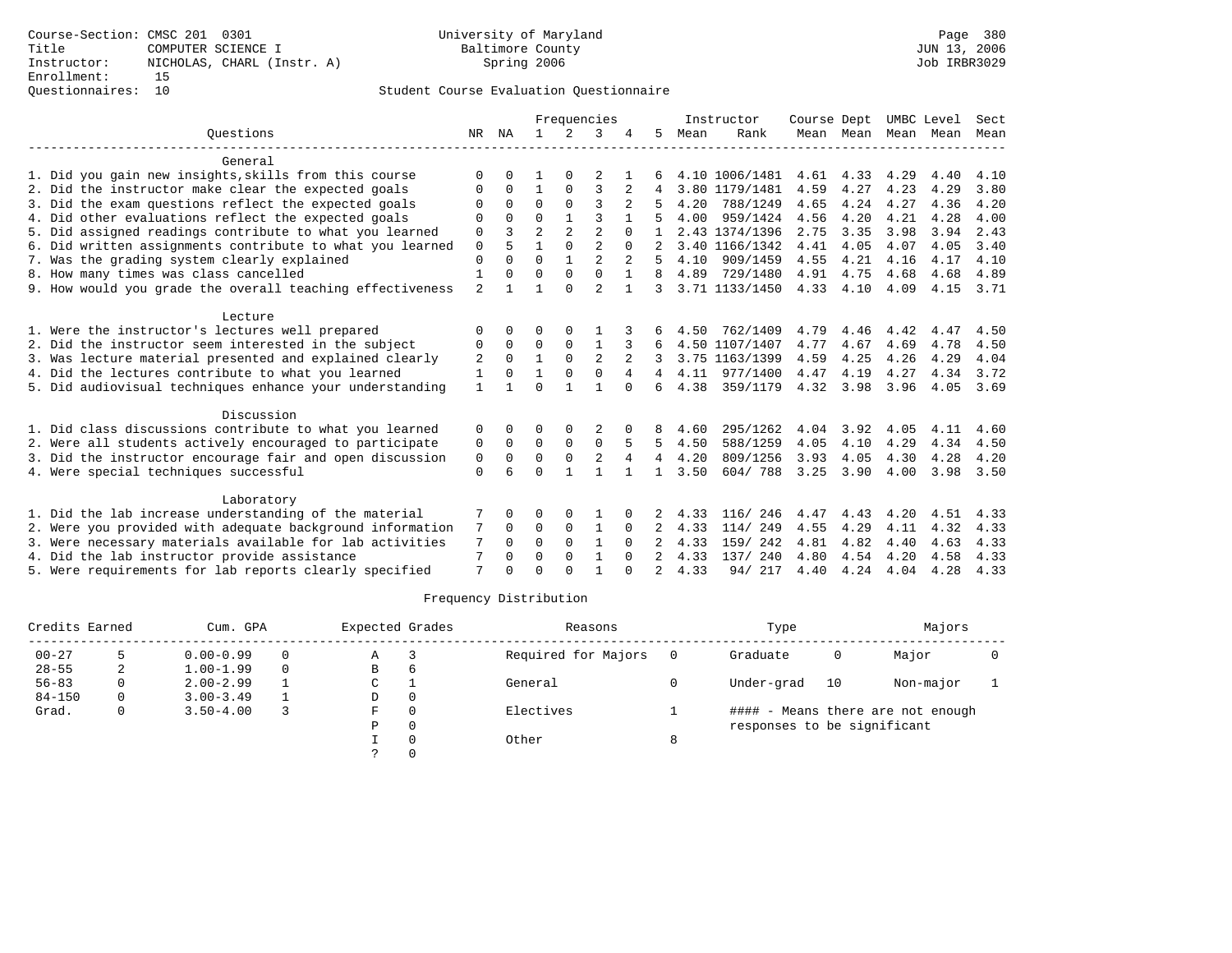# Questionnaires: 10 Student Course Evaluation Questionnaire

|                                                           |              |          |                |                | Frequencies    |                |                |      | Instructor       | Course Dept |           |      | UMBC Level | Sect |
|-----------------------------------------------------------|--------------|----------|----------------|----------------|----------------|----------------|----------------|------|------------------|-------------|-----------|------|------------|------|
| Ouestions                                                 | NR           | ΝA       | $\mathbf{1}$   | $\mathcal{L}$  | 3              |                | 5.             | Mean | Rank             |             | Mean Mean | Mean | Mean       | Mean |
| General                                                   |              |          |                |                |                |                |                |      |                  |             |           |      |            |      |
| 1. Did you gain new insights, skills from this course     | $\Omega$     | $\Omega$ |                |                | 2              |                |                |      | 4.10 1006/1481   | 4.61        | 4.33      | 4.29 | 4.40       | 4.10 |
| 2. Did the instructor make clear the expected goals       | O            | $\Omega$ | $\mathbf{1}$   | $\Omega$       | 3              | 2              |                |      | 3.80 1179/1481   | 4.59        | 4.27      | 4.23 | 4.29       | 3.80 |
| 3. Did the exam questions reflect the expected goals      | O            | 0        | $\Omega$       | $\Omega$       | ς              |                |                | 4.20 | 788/1249         | 4.65        | 4.24      | 4.27 | 4.36       | 4.20 |
| 4. Did other evaluations reflect the expected goals       | 0            | $\Omega$ | $\Omega$       | $\mathbf{1}$   | 3              |                |                | 4.00 | 959/1424         | 4.56        | 4.20      | 4.21 | 4.28       | 4.00 |
| 5. Did assigned readings contribute to what you learned   | $\mathbf 0$  | 3        | $\overline{a}$ | $\overline{a}$ | $\overline{a}$ | $\Omega$       |                |      | 2.43 1374/1396   | 2.75        | 3.35      | 3.98 | 3.94       | 2.43 |
| 6. Did written assignments contribute to what you learned | $\mathbf 0$  | 5        | $\mathbf{1}$   | $\Omega$       | $\overline{a}$ | $\Omega$       |                |      | 3.40 1166/1342   | 4.41        | 4.05      | 4.07 | 4.05       | 3.40 |
| 7. Was the grading system clearly explained               | $\mathbf{0}$ | $\Omega$ | $\Omega$       | $\mathbf{1}$   | $\mathfrak{D}$ |                | 5              | 4.10 | 909/1459         | 4.55        | 4.21      | 4.16 | 4.17       | 4.10 |
| 8. How many times was class cancelled                     | 1            | $\Omega$ | $\Omega$       | $\Omega$       | $\Omega$       | $\mathbf{1}$   | 8              | 4.89 | 729/1480         | 4.91        | 4.75      | 4.68 | 4.68       | 4.89 |
| 9. How would you grade the overall teaching effectiveness | 8            | U        | $\Omega$       | $\cap$         | $\Omega$       | $\Omega$       |                |      | $5.00$ ****/1450 | 4.33        | 4.10      | 4.09 | 4.15       | 3.71 |
| Lecture                                                   |              |          |                |                |                |                |                |      |                  |             |           |      |            |      |
| 1. Were the instructor's lectures well prepared           | 8            | $\Omega$ | O              | $\Omega$       | O              |                |                |      | $5.00$ ****/1409 | 4.79        | 4.46      | 4.42 | 4.47       | 4.50 |
| 2. Did the instructor seem interested in the subject      | 8            | $\Omega$ | $\Omega$       | $\mathbf 0$    | 0              |                |                |      | $4.50$ ****/1407 | 4.77        | 4.67      | 4.69 | 4.78       | 4.50 |
| 3. Was lecture material presented and explained clearly   | 7            | $\Omega$ | $\Omega$       | $\Omega$       | $\mathbf{1}$   | $\Omega$       |                | 4.33 | 753/1399         | 4.59        | 4.25      | 4.26 | 4.29       | 4.04 |
| 4. Did the lectures contribute to what you learned        | 7            | $\Omega$ |                | $\Omega$       | $\Omega$       |                |                |      | 3.33 1269/1400   | 4.47        | 4.19      | 4.27 | 4.34       | 3.72 |
| 5. Did audiovisual techniques enhance your understanding  | 7            | ∩        | 1              | $\cap$         | $\mathbf{1}$   | $\Omega$       | $\mathbf{1}$   |      | 3.00 1041/1179   | 4.32        | 3.98      | 3.96 | 4.05       | 3.69 |
| Discussion                                                |              |          |                |                |                |                |                |      |                  |             |           |      |            |      |
| 1. Did class discussions contribute to what you learned   | 0            | 0        | 0              |                |                |                | 8              | 4.60 | 295/1262         | 4.04        | 3.92      | 4.05 | 4.11       | 4.60 |
| 2. Were all students actively encouraged to participate   | 0            | $\Omega$ | $\Omega$       | $\Omega$       | $\Omega$       | 5              | 5              | 4.50 | 588/1259         | 4.05        | 4.10      | 4.29 | 4.34       | 4.50 |
| 3. Did the instructor encourage fair and open discussion  | 0            | $\Omega$ | $\Omega$       | $\mathbf 0$    | $\overline{2}$ | $\overline{4}$ | 4              | 4.20 | 809/1256         | 3.93        | 4.05      | 4.30 | 4.28       | 4.20 |
| 4. Were special techniques successful                     | $\Omega$     |          | $\Omega$       | 1              | $\mathbf{1}$   |                | $\mathbf{1}$   | 3.50 | 604/788          | 3.25        | 3.90      | 4.00 | 3.98       | 3.50 |
| Laboratory                                                |              |          |                |                |                |                |                |      |                  |             |           |      |            |      |
| 1. Did the lab increase understanding of the material     |              | $\Omega$ | O              | $\Omega$       |                |                |                | 4.33 | 116/246          | 4.47        | 4.43      | 4.20 | 4.51       | 4.33 |
| 2. Were you provided with adequate background information | 7            | $\Omega$ | 0              | $\mathbf 0$    | 1              | $\Omega$       |                | 4.33 | 114/ 249         | 4.55        | 4.29      | 4.11 | 4.32       | 4.33 |
| 3. Were necessary materials available for lab activities  | 7            | $\Omega$ | $\Omega$       | $\Omega$       | $\mathbf{1}$   | $\Omega$       |                | 4.33 | 159/ 242         | 4.81        | 4.82      | 4.40 | 4.63       | 4.33 |
| 4. Did the lab instructor provide assistance              | 7            | 0        | $\Omega$       | $\Omega$       | $\mathbf{1}$   | $\Omega$       | $\mathfrak{D}$ | 4.33 | 137/ 240         | 4.80        | 4.54      | 4.20 | 4.58       | 4.33 |
| 5. Were requirements for lab reports clearly specified    | 7            | $\Omega$ | $\cap$         | $\cap$         |                | U              |                | 4.33 | 94/ 217          | 4.40        | 4.24      | 4.04 | 4.28       | 4.33 |

| Credits Earned |   | Cum. GPA      |          | Expected Grades |              | Reasons             |   | Type                        |    | Majors                            |  |
|----------------|---|---------------|----------|-----------------|--------------|---------------------|---|-----------------------------|----|-----------------------------------|--|
| $00 - 27$      |   | $0.00 - 0.99$ | $\Omega$ | Α               |              | Required for Majors |   | Graduate                    | 0  | Major                             |  |
| $28 - 55$      | 2 | $1.00 - 1.99$ | $\Omega$ | В               | <sub>6</sub> |                     |   |                             |    |                                   |  |
| $56 - 83$      | 0 | $2.00 - 2.99$ |          | C               |              | General             |   | Under-grad                  | 10 | Non-major                         |  |
| $84 - 150$     | 0 | $3.00 - 3.49$ |          | D               |              |                     |   |                             |    |                                   |  |
| Grad.          | 0 | $3.50 - 4.00$ |          | F               |              | Electives           |   |                             |    | #### - Means there are not enough |  |
|                |   |               |          | P               |              |                     |   | responses to be significant |    |                                   |  |
|                |   |               |          |                 |              | Other               | 8 |                             |    |                                   |  |
|                |   |               |          |                 |              |                     |   |                             |    |                                   |  |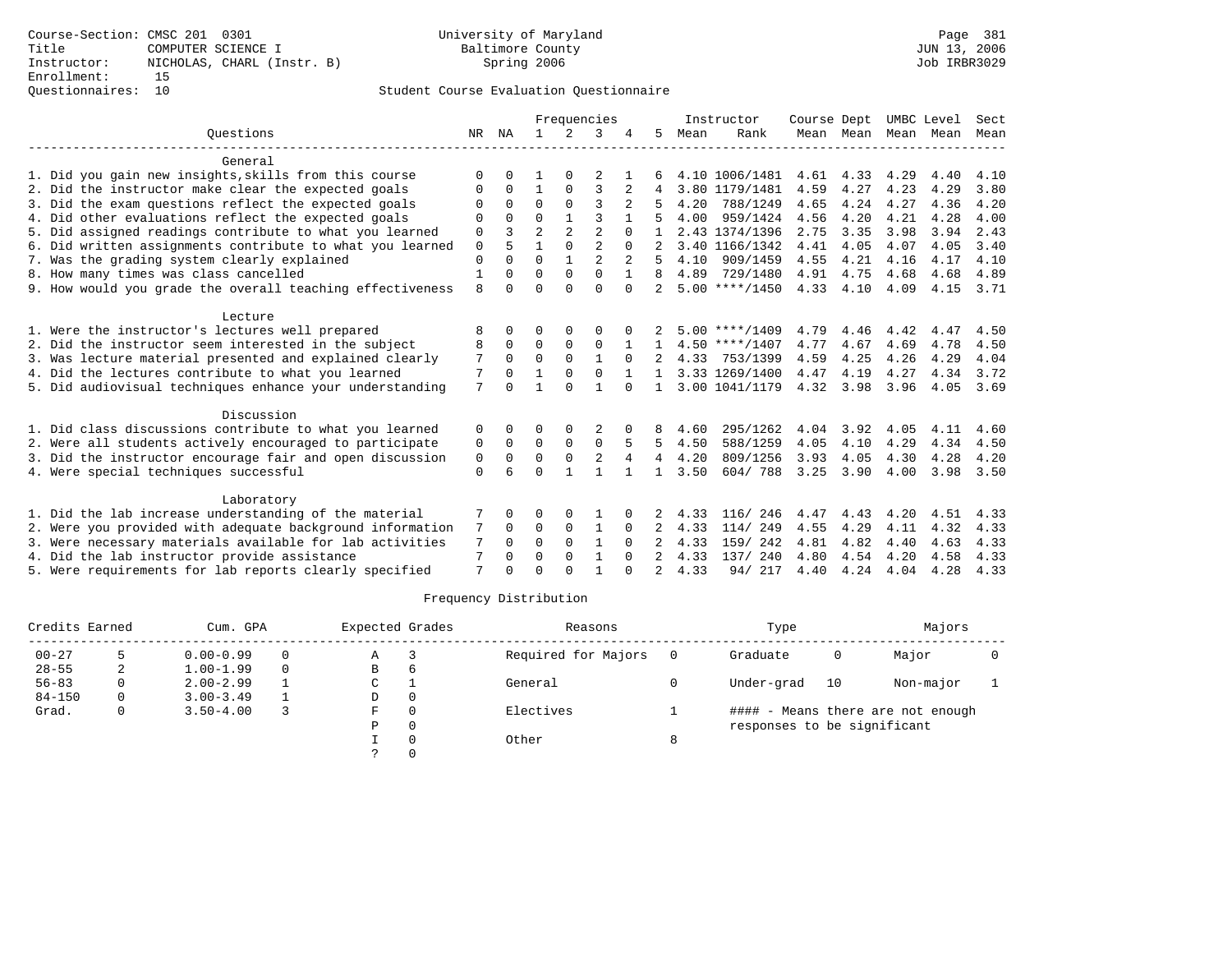|                                                           |              |                |              |              | Frequencies    |              |                |      | Instructor         | Course Dept |             | UMBC Level          |      | Sect        |
|-----------------------------------------------------------|--------------|----------------|--------------|--------------|----------------|--------------|----------------|------|--------------------|-------------|-------------|---------------------|------|-------------|
| Ouestions                                                 |              | NR NA          | $\mathbf{1}$ | 2            | 3              | 4            | 5              | Mean | Rank               |             |             | Mean Mean Mean Mean |      | Mean        |
|                                                           |              |                |              |              |                |              |                |      |                    |             |             |                     |      |             |
| General                                                   |              |                |              |              |                |              |                |      |                    |             |             |                     |      |             |
| 1. Did you gain new insights, skills from this course     | ∩            |                | ∩            | $\cap$       | 3              |              |                | 4.33 | 749/1481           | 4.61        | 4.33        | 4.29                | 4.40 | 4.33        |
| 2. Did the instructor make clear the expected goals       | 0            | $\Omega$       | $\mathbf 0$  | $\mathbf{0}$ | 1              |              | 4              | 4.25 | 822/1481           | 4.59        | 4.27        | 4.23                | 4.29 | 4.25        |
| 3. Did the exam questions reflect the expected goals      | 0            | 0              | $\mathbf 0$  | $\mathbf{0}$ | $\mathbf{1}$   |              | 4              | 4.25 | 742/1249           | 4.65        | 4.24        | 4.27                | 4.36 | 4.25        |
| 4. Did other evaluations reflect the expected goals       | 0            | $\overline{2}$ | $\Omega$     | $\Omega$     | $\mathbf{1}$   |              | $\overline{2}$ | 4.10 | 908/1424           | 4.56        | 4.20        | 4.21                | 4.28 | 4.10        |
| 5. Did assigned readings contribute to what you learned   | $\mathbf 0$  | $\overline{a}$ | 3            | $\mathbf{1}$ | $\overline{2}$ | 3            | $\mathbf{1}$   |      | 2.80 1341/1396     | 2.75        | 3.35        | 3.98                | 3.94 | 2.80        |
| 6. Did written assignments contribute to what you learned | $\mathbf{1}$ | 7              | $\Omega$     | $\Omega$     | $\mathbf{1}$   | $\mathbf{1}$ | $\overline{2}$ | 4.25 | 542/1342           | 4.41        | 4.05        | 4.07                | 4.05 | 4.25        |
| 7. Was the grading system clearly explained               | $\mathsf 0$  | $\Omega$       | $\Omega$     | $\Omega$     | $\overline{2}$ | 4            | 6              | 4.33 | 695/1459           | 4.55        | 4.21        | 4.16                | 4.17 | 4.33        |
| 8. How many times was class cancelled                     | $\Omega$     |                | $\Omega$     | $\Omega$     | $\Omega$       | 5            |                |      | 4.55 1025/1480     | 4.91        | 4.75        | 4.68                | 4.68 | 4.55        |
| 9. How would you grade the overall teaching effectiveness | $\Omega$     | $\mathbf{1}$   | $\Omega$     | $\Omega$     | $\mathbf{1}$   | 9            | $\mathbf{1}$   | 4.00 | 836/1450           |             | 4.33 4.10   | 4.09                | 4.15 | 4.00        |
|                                                           |              |                |              |              |                |              |                |      |                    |             |             |                     |      |             |
| Lecture                                                   |              |                |              |              |                |              |                |      |                    |             |             |                     |      |             |
| 1. Were the instructor's lectures well prepared           | 0            | 0              | $\Omega$     | $\Omega$     |                |              |                | 4.50 | 762/1409           | 4.79        | 4.46        | 4.42                | 4.47 | 4.50        |
| 2. Did the instructor seem interested in the subject      | 0            | 0              | $\mathbf 0$  | $\Omega$     | 0              |              | 10             | 4.83 | 659/1407           | 4.77        | 4.67        | 4.69                | 4.78 | 4.83        |
| 3. Was lecture material presented and explained clearly   | 0            | $\mathbf 0$    | 0            | $\Omega$     | 2              | 6            | $\overline{4}$ | 4.17 | 910/1399           | 4.59        | 4.25        | 4.26                | 4.29 | 4.17        |
| 4. Did the lectures contribute to what you learned        | $\mathbf 0$  | $\Omega$       | $\mathbf 0$  | $\mathbf{1}$ | $\Omega$       | 4            | 7              | 4.42 | 692/1400           | 4.47        | 4.19        | 4.27                | 4.34 | 4.42        |
| 5. Did audiovisual techniques enhance your understanding  | $\Omega$     |                | $\mathbf{1}$ | $\Omega$     | $\Omega$       | 5            | 5.             | 4.18 | 495/1179           | 4.32 3.98   |             | 3.96                | 4.05 | 4.18        |
|                                                           |              |                |              |              |                |              |                |      |                    |             |             |                     |      |             |
| Discussion                                                |              |                |              |              |                |              |                |      |                    |             |             |                     |      |             |
| 1. Did class discussions contribute to what you learned   | 1            | 0              | 0            |              | 2              | 3            |                | 4.09 | 677/1262           | 4.04        | 3.92        | 4.05                | 4.11 | 4.09        |
| 2. Were all students actively encouraged to participate   | 1            | $\Omega$       | $\Omega$     | $\mathbf 0$  | $\overline{4}$ | 6            | $\mathbf{1}$   |      | 3.73 1052/1259     | 4.05        | 4.10        | 4.29                | 4.34 | 3.73        |
| 3. Did the instructor encourage fair and open discussion  | 1            | $\Omega$       | $\mathbf{1}$ | $\Omega$     | 4              | 4            | 2              |      | 3.55 1097/1256     | 3.93        | 4.05        | 4.30                | 4.28 | 3.55        |
| 4. Were special techniques successful                     | $\mathbf{1}$ | 10             | $\Omega$     | $\Omega$     | 1              | $\Omega$     | 0              |      | $3.00$ ****/ 788   | 3.25        | 3.90        | 4.00                | 3.98 | $***$       |
|                                                           |              |                |              |              |                |              |                |      |                    |             |             |                     |      |             |
| Laboratory                                                |              |                |              |              |                |              |                |      |                    |             |             |                     |      |             |
| 1. Did the lab increase understanding of the material     | 9            | $\Omega$       | $\Omega$     | $\Omega$     | 1              |              |                | 4.33 | 116/ 246           | 4.47        | 4.43        | 4.20                | 4.51 | 4.33        |
| 2. Were you provided with adequate background information | 9            | $\Omega$       | $\Omega$     | $\mathbf 0$  | 1              | $\Omega$     | 2              | 4.33 | 114/ 249           | 4.55        | 4.29        | 4.11                | 4.32 | 4.33        |
| 3. Were necessary materials available for lab activities  | 9            | $\Omega$       | $\Omega$     | $\Omega$     | $\Omega$       |              | 2              | 4.67 | 84/242             | 4.81        | 4.82        | 4.40                | 4.63 | 4.67        |
| 4. Did the lab instructor provide assistance              | 9            | $\Omega$       | $\Omega$     | $\Omega$     | $\mathbf{1}$   | $\Omega$     | $\overline{2}$ | 4.33 | 137/ 240           | 4.80        | 4.54        | 4.20                | 4.58 | 4.33        |
| 5. Were requirements for lab reports clearly specified    | 9            | $\Omega$       | $\Omega$     | $\cap$       | $\mathbf{1}$   | $\Omega$     | $\overline{2}$ | 4.33 | 94/217             | 4.40        | 4.24 4.04   |                     | 4.28 | 4.33        |
|                                                           |              |                |              |              |                |              |                |      |                    |             |             |                     |      |             |
| Seminar                                                   |              |                |              |              |                |              |                |      |                    |             |             |                     |      |             |
| 1. Were assigned topics relevant to the announced theme   | 11           |                | $\Omega$     | $\Omega$     | $\Omega$       |              |                |      | $4.00$ ****/<br>68 | ****        |             | 4.49                | 5.00 | ****        |
| 2. Was the instructor available for individual attention  | 11           | $\Omega$       | $\mathbf 0$  | 1            | $\mathbf 0$    | $\mathbf 0$  | $\Omega$       |      | $2.00$ ****/<br>69 | ****        | ****        | 4.53                | 4.83 | ****        |
| 3. Did research projects contribute to what you learned   | 11           | $\Omega$       | $\mathbf 0$  | $\mathbf{0}$ | $\mathbf 0$    | 1            | $\Omega$       |      | $4.00$ ****/<br>63 | ****        | $* * * * *$ | 4.44                | 4.00 | ****        |
| 4. Did presentations contribute to what you learned       | 11           | $\Omega$       | 1            | $\mathbf 0$  | $\mathbf 0$    | $\Omega$     | $\Omega$       |      | $1.00$ ****/<br>69 | 5.00        | 5.00        | 4.35                | 4.72 | $***$ * * * |
| 5. Were criteria for grading made clear                   | 11           | $\Omega$       | $\Omega$     |              | $\Omega$       |              | $\Omega$       |      | $2.00$ ****/<br>68 | ****        | $***$ * * * | 3.92                | 3.55 | $***$ * * * |

| Credits Earned |   | Cum. GPA      |          | Expected Grades |   | Reasons             |    | Type                        |    | Majors                            |  |
|----------------|---|---------------|----------|-----------------|---|---------------------|----|-----------------------------|----|-----------------------------------|--|
| $00 - 27$      |   | $0.00 - 0.99$ |          | Α               | 8 | Required for Majors |    | Graduate                    | 0  | Major                             |  |
| $28 - 55$      |   | $1.00 - 1.99$ | $\Omega$ | B               | 2 |                     |    |                             |    |                                   |  |
| $56 - 83$      |   | $2.00 - 2.99$ | $\Omega$ | C               | 2 | General             |    | Under-grad                  | 12 | Non-major                         |  |
| $84 - 150$     | 2 | $3.00 - 3.49$ | 4        | D               | 0 |                     |    |                             |    |                                   |  |
| Grad.          |   | $3.50 - 4.00$ | 2        | F               | 0 | Electives           |    |                             |    | #### - Means there are not enough |  |
|                |   |               |          | Р               | 0 |                     |    | responses to be significant |    |                                   |  |
|                |   |               |          |                 | 0 | Other               | 11 |                             |    |                                   |  |
|                |   |               |          |                 |   |                     |    |                             |    |                                   |  |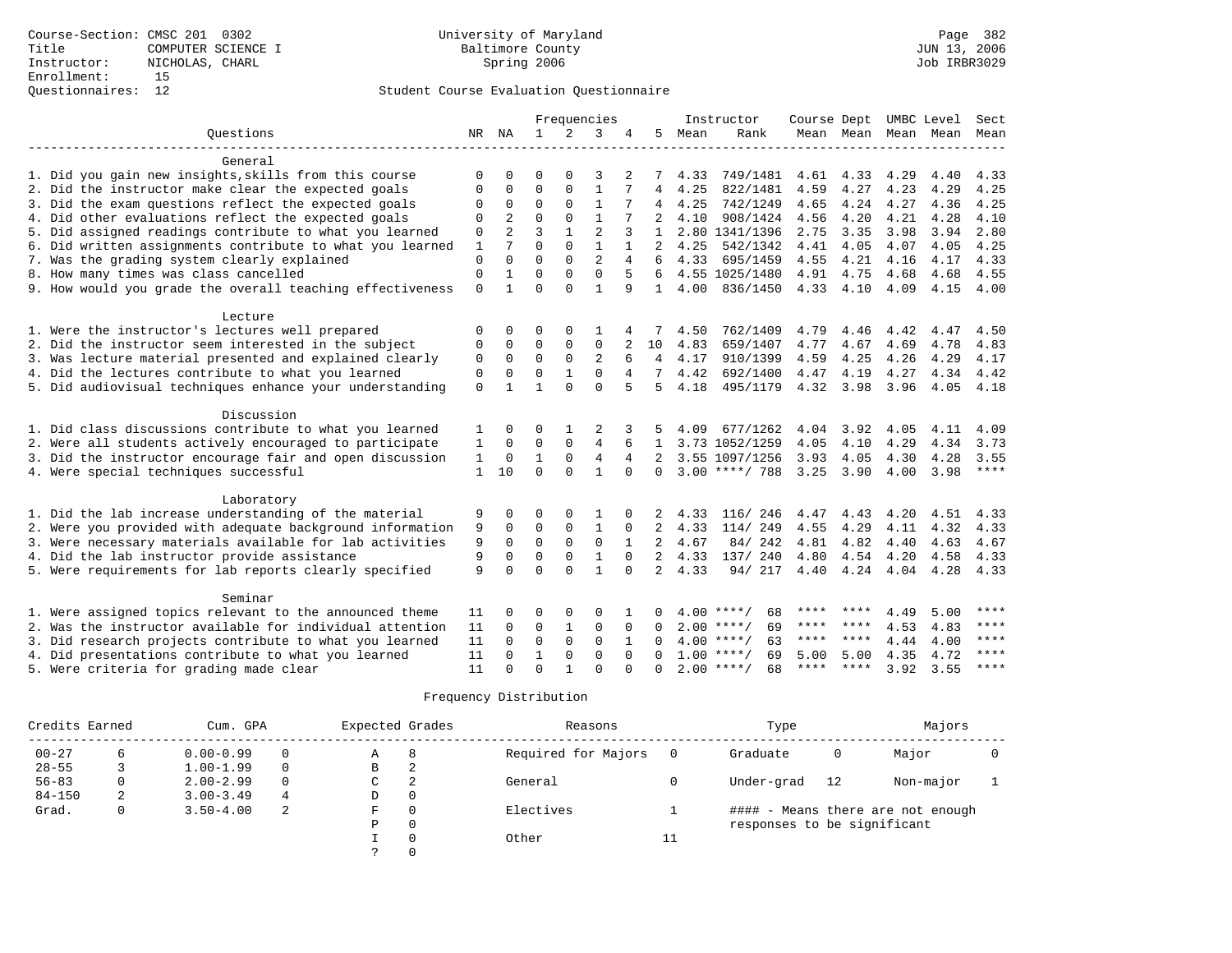|                                                           |                |                |              |                | Frequencies    |                |   |      | Instructor       | Course Dept |                |      | UMBC Level | Sect        |
|-----------------------------------------------------------|----------------|----------------|--------------|----------------|----------------|----------------|---|------|------------------|-------------|----------------|------|------------|-------------|
| Ouestions                                                 | NR             | ΝA             | $\mathbf{1}$ | $2^{1}$        | ζ              |                | 5 | Mean | Rank             |             | Mean Mean Mean |      | Mean       | Mean        |
| General                                                   |                |                |              |                |                |                |   |      |                  |             |                |      |            |             |
| 1. Did you gain new insights, skills from this course     | O              |                |              |                | O              |                |   | 4.29 | 805/1481         | 4.43        | 4.33           | 4.29 | 4.40       | 4.29        |
| 2. Did the instructor make clear the expected goals       | 0              | $\Omega$       | $\Omega$     |                | $\Omega$       |                | 4 | 4.29 | 790/1481         | 4.39        | 4.27           | 4.23 | 4.29       | 4.29        |
| 3. Did the exam questions reflect the expected goals      |                |                | $\Omega$     |                | $\Omega$       |                |   | 4.57 | 432/1249         | 3.74        | 4.24           | 4.27 | 4.36       | 4.57        |
| 4. Did other evaluations reflect the expected goals       | $\Omega$       | $\Omega$       | $\Omega$     | $\Omega$       | $\overline{2}$ |                | 4 | 4.29 | 706/1424         | 4.05        | 4.20           | 4.21 | 4.28       | 4.29        |
| 5. Did assigned readings contribute to what you learned   | 0              |                |              | $\overline{a}$ | $\overline{2}$ | $\cap$         |   |      | 2.67 1353/1396   | 2.82        | 3.35           | 3.98 | 3.94       | 2.67        |
| 6. Did written assignments contribute to what you learned | $\mathbf 0$    |                | $\Omega$     | $\Omega$       | ζ              | $\Omega$       |   | 4.00 | 755/1342         | 3.63        | 4.05           | 4.07 | 4.05       | 4.00        |
| 7. Was the grading system clearly explained               | $\Omega$       |                | $\Omega$     |                |                |                |   |      | 3.86 1086/1459   | 4.08        | 4.21           | 4.16 | 4.17       | 3.86        |
| 8. How many times was class cancelled                     | $\Omega$       |                | $\Omega$     | $\Omega$       | $\Omega$       | $\Omega$       | 6 | 5.00 | 1/1480           | 4.77        | 4.75           | 4.68 | 4.68       | 5.00        |
| 9. How would you grade the overall teaching effectiveness |                |                | $\Omega$     |                | $\overline{2}$ | $\overline{2}$ | 2 | 4.00 | 836/1450         | 4.25        | 4.10           | 4.09 | 4.15       | 4.00        |
| Lecture                                                   |                |                |              |                |                |                |   |      |                  |             |                |      |            |             |
| 1. Were the instructor's lectures well prepared           |                |                |              |                |                |                |   | 4.57 | 682/1409         | 4.50        | 4.46           | 4.42 | 4.47       | 4.57        |
| 2. Did the instructor seem interested in the subject      | 0              | $\Omega$       | $\Omega$     |                | $\Omega$       | 0              |   | 4.57 | 1053/1407        | 4.80        | 4.67           | 4.69 | 4.78       | 4.57        |
| 3. Was lecture material presented and explained clearly   | $\Omega$       | $\Omega$       | $\Omega$     | $\Omega$       | $\overline{2}$ | $\Omega$       |   | 4.43 | 659/1399         | 4.39        | 4.25           | 4.26 | 4.29       | 4.43        |
| 4. Did the lectures contribute to what you learned        | 0              |                | $\Omega$     | $\Omega$       |                | $\Omega$       |   | 4.67 | 421/1400         | 4.27        | 4.19           | 4.27 | 4.34       | 4.67        |
| 5. Did audiovisual techniques enhance your understanding  | $\Omega$       |                | $\Omega$     | $\mathfrak{D}$ | $\Omega$       |                | 3 | 3.86 | 726/1179         | 4.07        | 3.98           | 3.96 | 4.05       | 3.86        |
| Discussion                                                |                |                |              |                |                |                |   |      |                  |             |                |      |            |             |
| 1. Did class discussions contribute to what you learned   | 4              |                | ∩            |                | 0              |                |   | 4.67 | 264/1262         | 4.02        | 3.92           | 4.05 | 4.11       | 4.67        |
| 2. Were all students actively encouraged to participate   | 4              | $\Omega$       | $\Omega$     | $\Omega$       | $\Omega$       |                | 2 | 4.67 | 451/1259         | 3.86        | 4.10           | 4.29 | 4.34       | 4.67        |
| 3. Did the instructor encourage fair and open discussion  | 4              | $\Omega$       | $\Omega$     | $\mathbf 0$    | $\Omega$       | $\Omega$       | २ | 5.00 | 1/1256           | 3.67        | 4.05           | 4.30 | 4.28       | 5.00        |
| 4. Were special techniques successful                     | $\overline{4}$ | $\mathfrak{D}$ | $\Omega$     | $\cap$         | $\cap$         | $\cap$         |   |      | $5.00$ ****/ 788 | ****        | 3.90           | 4.00 | 3.98       | $***$ * * * |
| Laboratory                                                |                |                |              |                |                |                |   |      |                  |             |                |      |            |             |
| 1. Did the lab increase understanding of the material     | 3              | 0              | $\Omega$     | 0              | $\Omega$       |                | 3 | 4.75 | 44/<br>246       | 4.37        | 4.43           | 4.20 | 4.51       | 4.75        |
| 2. Were you provided with adequate background information | 3              | $\Omega$       | $\mathbf 0$  | $\mathbf{0}$   | $\mathbf 0$    |                | 2 | 4.50 | 76/249           | 3.89        | 4.29           | 4.11 | 4.32       | 4.50        |
| 3. Were necessary materials available for lab activities  | 3              |                | $\Omega$     | $\Omega$       | $\Omega$       |                |   | 4.75 | 63/242           | 4.82        | 4.82           | 4.40 | 4.63       | 4.75        |
| 4. Did the lab instructor provide assistance              | 3              | $\Omega$       | $\Omega$     | $\Omega$       | $\Omega$       |                | 2 | 4.50 | 103/240          | 4.09        | 4.54           | 4.20 | 4.58       | 4.50        |
| 5. Were requirements for lab reports clearly specified    | $\mathbf{3}$   |                |              |                | $\cap$         |                |   | 4.50 | 66/ 217          | 4.03        | 4.24           | 4.04 | 4.28       | 4.50        |

| Credits Earned |   | Cum. GPA      |          | Expected Grades |          | Reasons             | Type                        |   | Majors                            |  |
|----------------|---|---------------|----------|-----------------|----------|---------------------|-----------------------------|---|-----------------------------------|--|
| $00 - 27$      |   | $0.00 - 0.99$ | 0        | A               |          | Required for Majors | Graduate                    | 0 | Major                             |  |
| $28 - 55$      | 2 | $1.00 - 1.99$ | $\Omega$ | B               |          |                     |                             |   |                                   |  |
| $56 - 83$      |   | $2.00 - 2.99$ |          | C               |          | General             | Under-grad                  |   | Non-major                         |  |
| $84 - 150$     |   | $3.00 - 3.49$ | 2        | D               |          |                     |                             |   |                                   |  |
| Grad.          | 0 | $3.50 - 4.00$ | 2        | F.              |          | Electives           |                             |   | #### - Means there are not enough |  |
|                |   |               |          | P               | $\Omega$ |                     | responses to be significant |   |                                   |  |
|                |   |               |          |                 |          | Other               |                             |   |                                   |  |
|                |   |               |          |                 |          |                     |                             |   |                                   |  |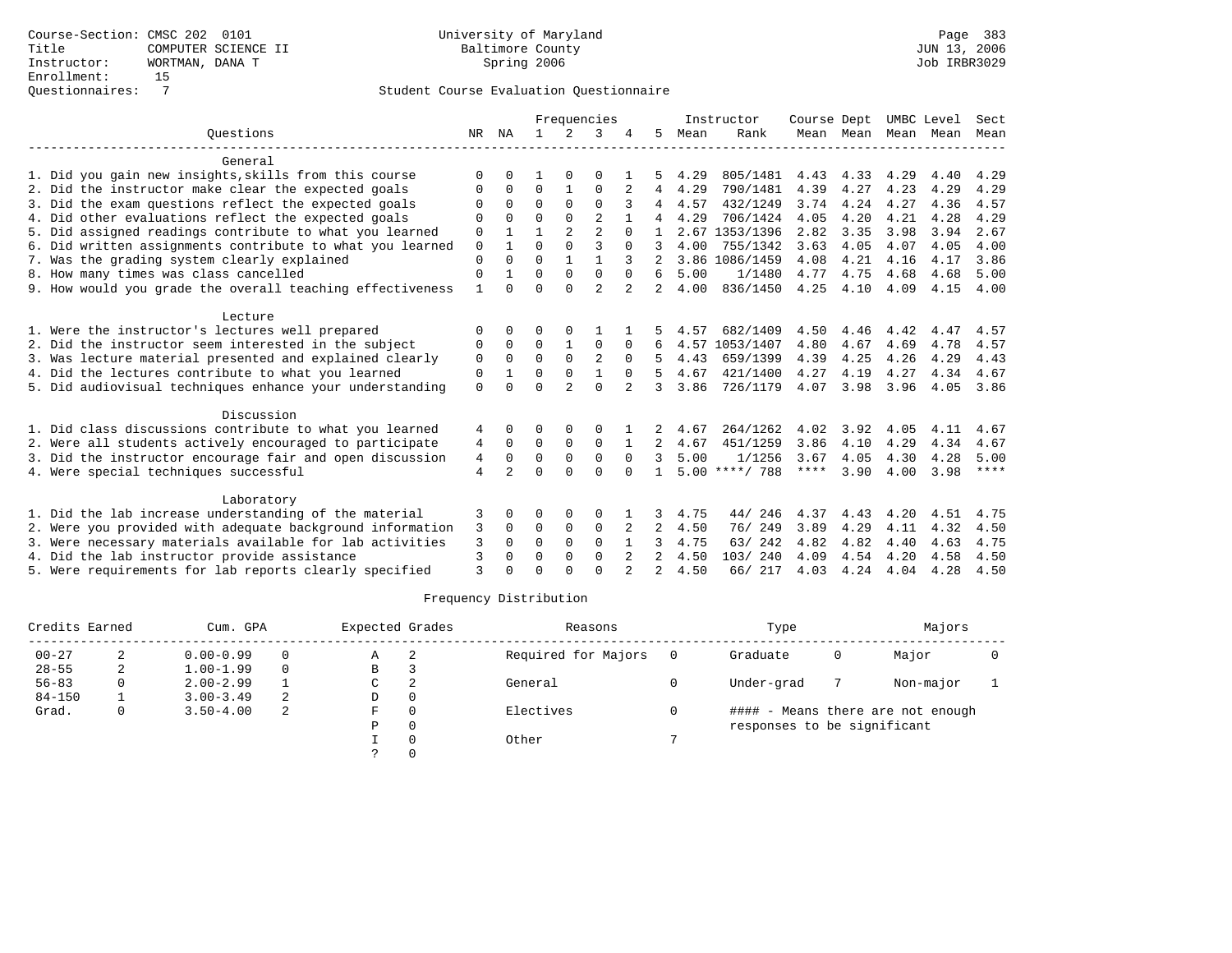|                                                           |                | Frequencies    |                |              |                |          | Instructor     | Course Dept |                  | UMBC Level |           | Sect |      |             |
|-----------------------------------------------------------|----------------|----------------|----------------|--------------|----------------|----------|----------------|-------------|------------------|------------|-----------|------|------|-------------|
| Ouestions                                                 |                | NR NA          | $\mathbf{1}$   | $2^{\circ}$  | 3              |          | 5              | Mean        | Rank             |            | Mean Mean | Mean | Mean | Mean        |
| General                                                   |                |                |                |              |                |          |                |             |                  |            |           |      |      |             |
| 1. Did you gain new insights, skills from this course     | $\Omega$       | <sup>0</sup>   |                | $\Omega$     |                |          |                |             | 3.63 1315/1481   | 4.43       | 4.33      | 4.29 | 4.40 | 3.63        |
| 2. Did the instructor make clear the expected goals       | O              | $\Omega$       | 0              | 0            | $\overline{2}$ |          |                | 4.13        | 942/1481         | 4.39       | 4.27      | 4.23 | 4.29 | 4.13        |
| 3. Did the exam questions reflect the expected goals      | O              | 0              | $\Omega$       |              |                | 4        |                | 3.88        | 992/1249         | 3.74       | 4.24      | 4.27 | 4.36 | 3.88        |
| 4. Did other evaluations reflect the expected goals       | $\Omega$       | $\Omega$       | $\Omega$       | $\Omega$     | 1              |          |                | 4.13        | 885/1424         | 4.05       | 4.20      | 4.21 | 4.28 | 4.13        |
| 5. Did assigned readings contribute to what you learned   | 0              | 2              | $\overline{2}$ |              | 1              | $\Omega$ |                |             | 2.83 1337/1396   | 2.82       | 3.35      | 3.98 | 3.94 | 2.83        |
| 6. Did written assignments contribute to what you learned | $\mathbf 0$    | 3              | 1              | $\Omega$     | $\Omega$       |          |                |             | 3.60 1071/1342   | 3.63       | 4.05      | 4.07 | 4.05 | 3.60        |
| 7. Was the grading system clearly explained               | $\Omega$       |                | $\Omega$       | $\Omega$     |                |          |                | 4.50        | 460/1459         | 4.08       | 4.21      | 4.16 | 4.17 | 4.50        |
| 8. How many times was class cancelled                     | 0              |                | $\Omega$       | $\Omega$     | $\mathbf 0$    | $\Omega$ |                | 5.00        | 1/1480           | 4.77       | 4.75      | 4.68 | 4.68 | 5.00        |
| 9. How would you grade the overall teaching effectiveness | $\overline{2}$ |                | $\Omega$       | $\Omega$     | $\overline{a}$ | 2        |                |             | 3.80 1055/1450   | 4.25       | 4.10      | 4.09 | 4.15 | 3.80        |
| Lecture                                                   |                |                |                |              |                |          |                |             |                  |            |           |      |      |             |
| 1. Were the instructor's lectures well prepared           | $\Omega$       |                | O              |              |                |          |                | 4.38        | 924/1409         | 4.50       | 4.46      | 4.42 | 4.47 | 4.38        |
| 2. Did the instructor seem interested in the subject      | 0              | $\Omega$       | $\Omega$       | $\Omega$     | 1              | 3        | 4              |             | 4.38 1200/1407   | 4.80       | 4.67      | 4.69 | 4.78 | 4.38        |
| 3. Was lecture material presented and explained clearly   | 0              | $\Omega$       | $\Omega$       | $\mathbf{1}$ | $\mathbf{1}$   |          |                |             | 3.88 1110/1399   | 4.39       | 4.25      | 4.26 | 4.29 | 3.88        |
| 4. Did the lectures contribute to what you learned        | 0              | $\Omega$       | 2              | $\Omega$     |                | 4        | 1.             |             | 3.25 1283/1400   | 4.27       | 4.19      | 4.27 | 4.34 | 3.25        |
| 5. Did audiovisual techniques enhance your understanding  | $\Omega$       |                |                | $\cap$       |                | 4        | $\mathfrak{D}$ | 3.75        | 793/1179         | 4.07       | 3.98      | 3.96 | 4.05 | 3.75        |
| Discussion                                                |                |                |                |              |                |          |                |             |                  |            |           |      |      |             |
| 1. Did class discussions contribute to what you learned   | 5              |                | 0              | 0            | 0              |          |                | 4.33        | 507/1262         | 4.02       | 3.92      | 4.05 | 4.11 | 4.33        |
| 2. Were all students actively encouraged to participate   | 5              | $\Omega$       | 0              | 0            | $\Omega$       |          |                | 4.67        | 451/1259         | 3.86       | 4.10      | 4.29 | 4.34 | 4.67        |
| 3. Did the instructor encourage fair and open discussion  | 5              | 0              | 0              |              | $\Omega$       |          |                |             | 3.67 1069/1256   | 3.67       | 4.05      | 4.30 | 4.28 | 3.67        |
| 4. Were special techniques successful                     | 5              | $\mathfrak{D}$ | $\Omega$       | $\cap$       | $\cap$         | $\cap$   | $\mathbf{1}$   |             | $5.00$ ****/ 788 | ****       | 3.90      | 4.00 | 3.98 | $***$ * * * |
| Laboratory                                                |                |                |                |              |                |          |                |             |                  |            |           |      |      |             |
| 1. Did the lab increase understanding of the material     | 5              | 0              | 0              | 0            | $\Omega$       | 0        | 3              | 5.00        | 1/246            | 4.37       | 4.43      | 4.20 | 4.51 | 5.00        |
| 2. Were you provided with adequate background information | 5              | 0              | 0              | 0            | $\mathbf 0$    |          | 2              | 4.67        | 53/ 249          | 3.89       | 4.29      | 4.11 | 4.32 | 4.67        |
| 3. Were necessary materials available for lab activities  | 5              | 0              | $\Omega$       | $\Omega$     | $\Omega$       | $\Omega$ | 3              | 5.00        | 1/242            | 4.82       | 4.82      | 4.40 | 4.63 | 5.00        |
| 4. Did the lab instructor provide assistance              | 5              | 0              | $\Omega$       | $\Omega$     | $\Omega$       | $\Omega$ | 3              | 5.00        | 1/240            | 4.09       | 4.54      | 4.20 | 4.58 | 5.00        |
| 5. Were requirements for lab reports clearly specified    | 5              |                | ∩              | $\cap$       | $\cap$         | $\cap$   | 2              | 5.00        | 1/217            | 4.03       | 4.24      | 4.04 | 4.28 | 5.00        |

| Credits Earned |   | Cum. GPA      |          | Expected Grades | Reasons             |   | Type                        |   | Majors                            |  |
|----------------|---|---------------|----------|-----------------|---------------------|---|-----------------------------|---|-----------------------------------|--|
| $00 - 27$      |   | $0.00 - 0.99$ | $\Omega$ | Α               | Required for Majors |   | Graduate                    | 0 | Major                             |  |
| $28 - 55$      |   | $1.00 - 1.99$ | $\Omega$ | В               |                     |   |                             |   |                                   |  |
| $56 - 83$      |   | $2.00 - 2.99$ |          | C               | General             |   | Under-grad                  | 8 | Non-major                         |  |
| $84 - 150$     | 2 | $3.00 - 3.49$ |          | D               |                     |   |                             |   |                                   |  |
| Grad.          | 0 | $3.50 - 4.00$ | 2        | F               | Electives           |   |                             |   | #### - Means there are not enough |  |
|                |   |               |          | P               |                     |   | responses to be significant |   |                                   |  |
|                |   |               |          |                 | Other               | 6 |                             |   |                                   |  |
|                |   |               |          |                 |                     |   |                             |   |                                   |  |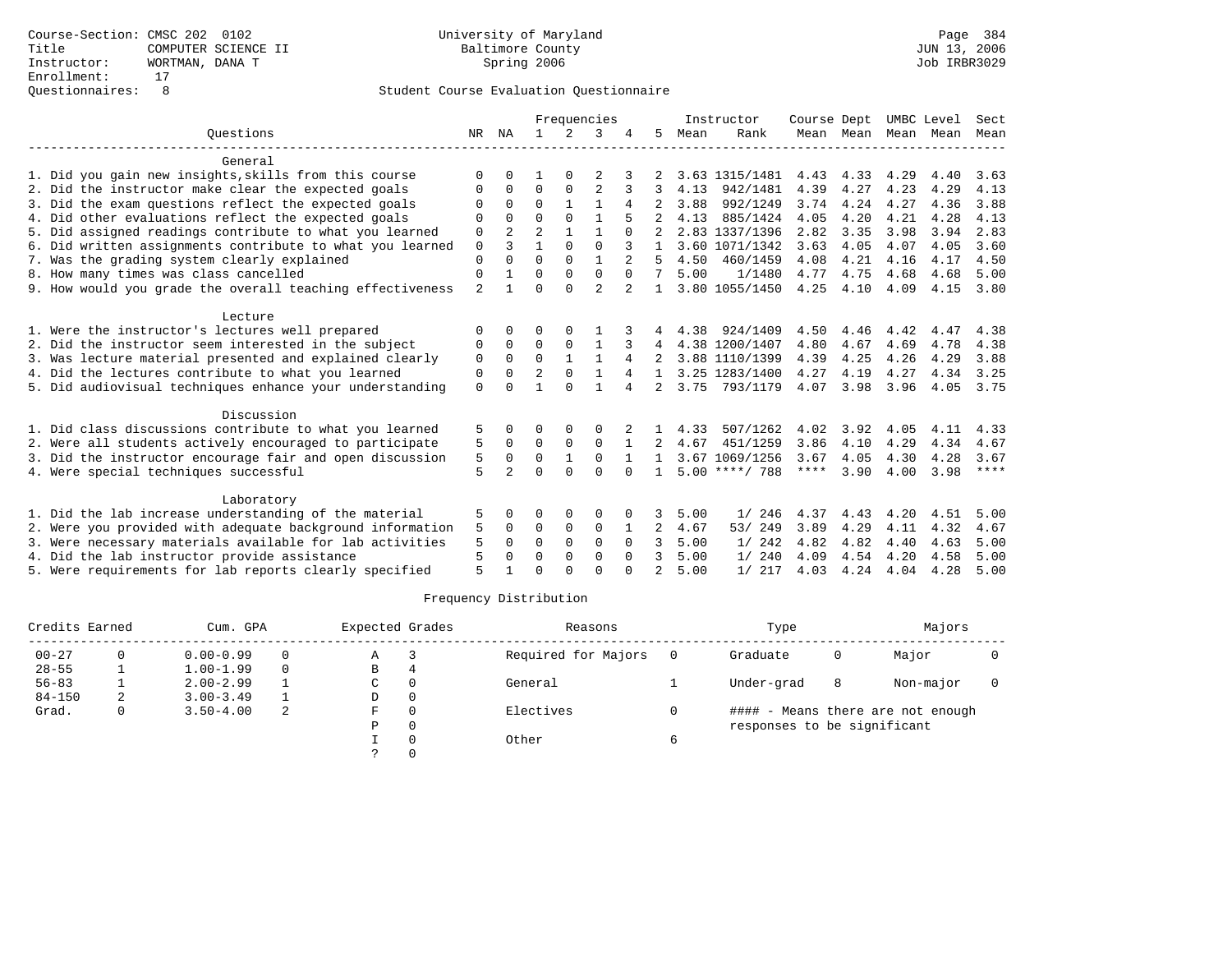|                                                           | Frequencies    |              |              |               |                |          | Instructor     | Course Dept |                | UMBC Level |           | Sect |      |      |
|-----------------------------------------------------------|----------------|--------------|--------------|---------------|----------------|----------|----------------|-------------|----------------|------------|-----------|------|------|------|
| Ouestions                                                 | NR             | ΝA           |              | $\mathcal{L}$ |                |          | 5              | Mean        | Rank           |            | Mean Mean | Mean | Mean | Mean |
| General                                                   |                |              |              |               |                |          |                |             |                |            |           |      |      |      |
| 1. Did you gain new insights, skills from this course     | ∩              |              | O            |               |                |          |                | 4.25        | 844/1481       | 4.43       | 4.33      | 4.29 | 4.40 | 4.25 |
| 2. Did the instructor make clear the expected goals       | $\Omega$       | $\Omega$     | 0            | $\Omega$      | $\Omega$       |          |                | 4.75        | 228/1481       | 4.39       | 4.27      | 4.23 | 4.29 | 4.75 |
| 3. Did the exam questions reflect the expected goals      | O              | 0            | $\Omega$     | $\Omega$      | $\Omega$       | 2        |                | 4.50        | 498/1249       | 3.74       | 4.24      | 4.27 | 4.36 | 4.50 |
| 4. Did other evaluations reflect the expected goals       | $\Omega$       |              | $\Omega$     | $\Omega$      | $\cap$         |          |                | 4.50        | 437/1424       | 4.05       | 4.20      | 4.21 | 4.28 | 4.50 |
| 5. Did assigned readings contribute to what you learned   | $\Omega$       |              | 1            | $\Omega$      | $\Omega$       | 1        | $\mathbf{1}$   |             | 3.33 1167/1396 | 2.82       | 3.35      | 3.98 | 3.94 | 3.33 |
| 6. Did written assignments contribute to what you learned | $\Omega$       | 2            |              | $\Omega$      | 1              | $\Omega$ | $\cap$         |             | 2.00 1340/1342 | 3.63       | 4.05      | 4.07 | 4.05 | 2.00 |
| 7. Was the grading system clearly explained               | $\Omega$       | $\Omega$     | $\Omega$     |               | $\mathfrak{D}$ | $\Omega$ |                |             | 3.25 1337/1459 | 4.08       | 4.21      | 4.16 | 4.17 | 3.25 |
| 8. How many times was class cancelled                     | $\Omega$       | <sup>0</sup> | $\Omega$     | $\Omega$      | $\Omega$       | $\Omega$ | 4              | 5.00        | 1/1480         | 4.77       | 4.75      | 4.68 | 4.68 | 5.00 |
| 9. How would you grade the overall teaching effectiveness | $\overline{2}$ | <sup>0</sup> | <sup>0</sup> | ∩             | $\Omega$       | $\Omega$ | 2              | 5.00        | 1/1450         | 4.25       | 4.10      | 4.09 | 4.15 | 5.00 |
| Lecture                                                   |                |              |              |               |                |          |                |             |                |            |           |      |      |      |
| 1. Were the instructor's lectures well prepared           | 0              | 0            | 0            | 0             | 0              |          | 4              | 5.00        | 1/1409         | 4.50       | 4.46      | 4.42 | 4.47 | 5.00 |
| 2. Did the instructor seem interested in the subject      | $\Omega$       | $\Omega$     | $\Omega$     | $\Omega$      | $\Omega$       | $\Omega$ | $\overline{4}$ | 5.00        | 1/1407         | 4.80       | 4.67      | 4.69 | 4.78 | 5.00 |
| 3. Was lecture material presented and explained clearly   | $\mathbf 0$    | $\Omega$     | $\Omega$     | $\Omega$      | $\Omega$       | $\Omega$ | 4              | 5.00        | 1/1399         | 4.39       | 4.25      | 4.26 | 4.29 | 5.00 |
| 4. Did the lectures contribute to what you learned        | 0              | $\Omega$     |              | 0             | $\Omega$       | $\Omega$ |                |             | 4.00 1017/1400 | 4.27       | 4.19      | 4.27 | 4.34 | 4.00 |
| 5. Did audiovisual techniques enhance your understanding  | $\Omega$       | <sup>0</sup> | $\Omega$     | $\Omega$      | $\Omega$       |          | 3              | 4.75        | 134/1179       | 4.07       | 3.98      | 3.96 | 4.05 | 4.75 |
| Discussion                                                |                |              |              |               |                |          |                |             |                |            |           |      |      |      |
| 1. Did class discussions contribute to what you learned   | 0              | 0            |              |               |                |          |                |             | 3.25 1081/1262 | 4.02       | 3.92      | 4.05 | 4.11 | 3.25 |
| 2. Were all students actively encouraged to participate   | 0              | $\Omega$     | $\mathbf{1}$ |               | 1              | $\Omega$ | 1              |             | 2.75 1209/1259 | 3.86       | 4.10      | 4.29 | 4.34 | 2.75 |
| 3. Did the instructor encourage fair and open discussion  | $\Omega$       | <sup>0</sup> |              | $\Omega$      |                |          |                |             | 3.25 1145/1256 | 3.67       | 4.05      | 4.30 | 4.28 | 3.25 |
|                                                           |                |              |              |               |                |          |                |             |                |            |           |      |      |      |
| Laboratory                                                |                |              |              |               |                |          |                |             |                |            |           |      |      |      |
| 1. Did the lab increase understanding of the material     | 3              | 0            | 0            | 0             | $\Omega$       |          | 0              | 4.00        | 155/<br>246    | 4.37       | 4.43      | 4.20 | 4.51 | 4.00 |
| 2. Were you provided with adequate background information | 3              | $\Omega$     | $\Omega$     | $\Omega$      | $\Omega$       |          | 0              | 4.00        | 145/ 249       | 3.89       | 4.29      | 4.11 | 4.32 | 4.00 |
| 3. Were necessary materials available for lab activities  | 3              | 0            | $\Omega$     | $\Omega$      | $\Omega$       | $\Omega$ |                | 5.00        | 1/242          | 4.82       | 4.82      | 4.40 | 4.63 | 5.00 |
| 4. Did the lab instructor provide assistance              | 3              | 0            | $\Omega$     | $\Omega$      | $\Omega$       | $\Omega$ |                | 5.00        | 1/240          | 4.09       | 4.54      | 4.20 | 4.58 | 5.00 |
| 5. Were requirements for lab reports clearly specified    | ζ              |              | ∩            |               | $\cap$         |          | <sup>0</sup>   | 2.00        | 210/217        | 4.03       | 4.24      | 4.04 | 4.28 | 2.00 |

| Credits Earned |   | Cum. GPA      |          | Expected Grades |          | Reasons             | Type                        |   | Majors                            |  |
|----------------|---|---------------|----------|-----------------|----------|---------------------|-----------------------------|---|-----------------------------------|--|
| $00 - 27$      | 0 | $0.00 - 0.99$ | $\Omega$ | Α               |          | Required for Majors | Graduate                    | 0 | Major                             |  |
| $28 - 55$      |   | $1.00 - 1.99$ | $\Omega$ | В               |          |                     |                             |   |                                   |  |
| $56 - 83$      | 0 | $2.00 - 2.99$ | $\Omega$ | C               | 0        | General             | Under-grad                  | 4 | Non-major                         |  |
| $84 - 150$     | 0 | $3.00 - 3.49$ |          | D               | 0        |                     |                             |   |                                   |  |
| Grad.          | 0 | $3.50 - 4.00$ |          | F               |          | Electives           |                             |   | #### - Means there are not enough |  |
|                |   |               |          | Ρ               | 0        |                     | responses to be significant |   |                                   |  |
|                |   |               |          |                 | $\Omega$ | Other               |                             |   |                                   |  |
|                |   |               |          |                 |          |                     |                             |   |                                   |  |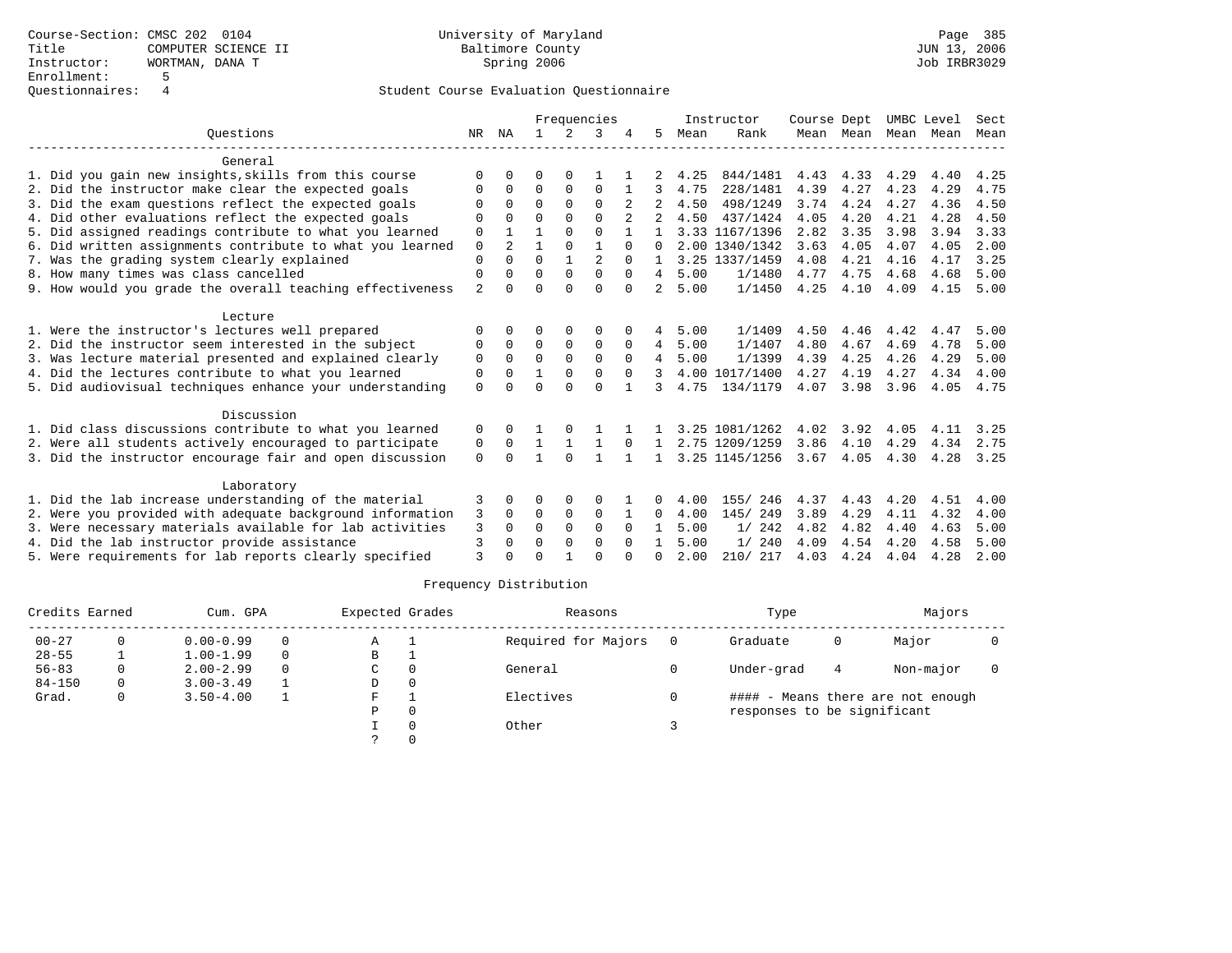|                                                                                                | Frequencies    |                            |                            |                            |                            | Instructor           | Course Dept UMBC Level |        |                                          |             | Sect         |                     |              |         |
|------------------------------------------------------------------------------------------------|----------------|----------------------------|----------------------------|----------------------------|----------------------------|----------------------|------------------------|--------|------------------------------------------|-------------|--------------|---------------------|--------------|---------|
| Questions                                                                                      |                | NR NA                      | $\mathbf{1}$               | 2                          | 3                          | 4                    |                        | 5 Mean | Rank                                     |             |              | Mean Mean Mean Mean |              | Mean    |
|                                                                                                |                |                            |                            |                            |                            |                      |                        |        |                                          |             |              |                     |              |         |
| General                                                                                        |                |                            |                            |                            |                            |                      |                        |        |                                          |             |              |                     |              |         |
| 1. Did you gain new insights, skills from this course                                          | 0              | 0                          | $\Omega$                   | $\Omega$                   | 2                          | 3                    | 5                      | 4.30   | 780/1481                                 | 4.43        | 4.33         | 4.29                | 4.40         | 4.30    |
| 2. Did the instructor make clear the expected goals                                            | $\mathbf 0$    | $\Omega$                   | $\Omega$                   | $\mathbf{1}$               | $\mathbf{1}$               | 5                    | 3                      |        | 4.00 1000/1481                           | 4.39        | 4.27         | 4.23                | 4.29         | 4.00    |
| 3. Did the exam questions reflect the expected goals                                           | 0              | $\mathbf 0$                | 1                          | 1                          | 3                          | 3                    | 2                      |        | 3.40 1136/1249                           | 3.74        | 4.24         | 4.27                | 4.36         | 3.40    |
| 4. Did other evaluations reflect the expected goals                                            | 0              | 0                          | $\mathbf 0$                | $\mathbf{1}$               | $\mathbf 0$                | 5                    | 4                      | 4.20   | 807/1424                                 | 4.05        | 4.20         | 4.21                | 4.28         | 4.20    |
| 5. Did assigned readings contribute to what you learned                                        | 0              | $\overline{2}$             | $\overline{2}$             | $\mathbf 0$                | $\overline{2}$             | 4                    | $\mathbf 0$            |        | 3.00 1292/1396                           | 2.82        | 3.35         | 3.98                | 3.94         | 3.00    |
| 6. Did written assignments contribute to what you learned                                      | 0              | 3                          | $\mathbf 0$                | $\mathbf{1}$               | $\mathbf{1}$               | 2                    | 3                      | 4.00   | 755/1342                                 | 3.63        | 4.05         | 4.07                | 4.05         | 4.00    |
| 7. Was the grading system clearly explained                                                    | $\mathbf{1}$   | $\Omega$                   | $\Omega$                   | $\Omega$                   | $\overline{a}$             | 2                    | $5^{\circ}$            | 4.33   | 695/1459                                 | 4.08        | 4.21         | 4.16                | 4.17         | 4.33    |
| 8. How many times was class cancelled                                                          | $\Omega$       | 1                          | $\Omega$<br>$\Omega$       | $\Omega$<br>$\mathbf{1}$   | $\Omega$<br>$\overline{2}$ | $\Omega$             | 9                      | 5.00   | 1/1480                                   | 4.77        | 4.75         | 4.68                | 4.68         | 5.00    |
| 9. How would you grade the overall teaching effectiveness                                      | $\,4$          | $\mathbf{1}$               |                            |                            |                            | $\mathbf{1}$         |                        |        | 1 3.40 1267/1450                         | 4.25        | 4.10         | 4.09                | 4.15         | 3.40    |
| Lecture                                                                                        |                |                            |                            |                            |                            |                      |                        |        |                                          |             |              |                     |              |         |
| 1. Were the instructor's lectures well prepared                                                | 1              | $\Omega$                   | $\Omega$                   | $\Omega$                   | $\Omega$                   | 2                    | 7                      | 4.78   | 383/1409                                 | 4.50        | 4.46         | 4.42                | 4.47         | 4.78    |
| 2. Did the instructor seem interested in the subject                                           | $\mathbf{1}$   | $\mathbf 0$                | $\mathbf 0$                | $\mathbf{0}$               | $\mathbf{1}$               | 1                    | 7                      | 4.67   | 963/1407                                 | 4.80        | 4.67         | 4.69                | 4.78         | 4.67    |
| 3. Was lecture material presented and explained clearly                                        | 1              | 0                          | $\mathbf 0$                | 1                          | $\mathbf 0$                | 3                    | 5                      | 4.33   | 753/1399                                 | 4.39        | 4.25         | 4.26                | 4.29         | 4.33    |
| 4. Did the lectures contribute to what you learned                                             | $\mathbf{1}$   | $\mathbf 0$                | $\mathbf 0$                | $\mathbf{1}$               | $\mathbf 0$                | 3                    | 5                      | 4.33   | 791/1400                                 | 4.27        | 4.19         | 4.27                | 4.34         | 4.33    |
| 5. Did audiovisual techniques enhance your understanding                                       | $\mathbf 0$    | $\mathbf{1}$               | $\mathbf{1}$               | $\mathbf{1}$               | $\overline{2}$             | $\mathbf{1}$         | $\overline{4}$         | 3.67   | 840/1179                                 | 4.07        | 3.98         | 3.96                | 4.05         | 3.67    |
|                                                                                                |                |                            |                            |                            |                            |                      |                        |        |                                          |             |              |                     |              |         |
| Discussion                                                                                     |                |                            |                            |                            |                            |                      |                        |        |                                          |             |              |                     |              |         |
| 1. Did class discussions contribute to what you learned                                        | 4              | 0                          | $\Omega$                   | $\Omega$                   | 3                          | 1                    | 2                      | 3.83   | 842/1262                                 | 4.02        | 3.92         | 4.05                | 4.11         | 3.83    |
| 2. Were all students actively encouraged to participate                                        | 4              | $\mathbf 0$                | $\mathbf 0$                | $\mathbf{0}$               | 2                          | 2                    | $\overline{2}$         | 4.00   | 895/1259                                 | 3.86        | 4.10         | 4.29                | 4.34         | 4.00    |
| 3. Did the instructor encourage fair and open discussion                                       | 4              | 0                          | 0                          | 0                          | $\overline{a}$             | 3                    | $\mathbf{1}$           |        | 3.83 1012/1256                           | 3.67        | 4.05         | 4.30                | 4.28         | 3.83    |
| 4. Were special techniques successful                                                          | $\overline{4}$ | 4                          | $\mathbf 0$                | $\Omega$                   | $\Omega$                   | $\overline{2}$       | $\Omega$               |        | $4.00$ ****/ 788                         | ****        | 3.90         | 4.00                | 3.98         | $***$   |
|                                                                                                |                |                            |                            |                            |                            |                      |                        |        |                                          |             |              |                     |              |         |
| Laboratory                                                                                     |                |                            |                            |                            |                            |                      |                        |        |                                          |             |              |                     |              |         |
| 1. Did the lab increase understanding of the material                                          | 2              | 0                          | $\Omega$                   | 0                          | 2                          | 2                    | 4                      | 4.25   | 130/ 246                                 | 4.37        | 4.43         | 4.20                | 4.51         | 4.25    |
| 2. Were you provided with adequate background information                                      | 2              | 0                          | $\mathbf 0$                | $\mathbf{0}$               | 2                          | 0                    | 6                      | 4.50   | 76/249                                   | 3.89        | 4.29         | 4.11                | 4.32         | 4.50    |
| 3. Were necessary materials available for lab activities                                       | 2              | 0                          | 0                          | 0                          | 2                          | 0                    | 6                      | 4.50   | 113/242                                  | 4.82        | 4.82         | 4.40                | 4.63         | 4.50    |
| 4. Did the lab instructor provide assistance                                                   | 2              | 0                          | $\mathbf 0$                | 0                          | $\mathbf{1}$               | 2                    | 5                      | 4.50   | 103/240                                  | 4.09        | 4.54         | 4.20                | 4.58         | 4.50    |
| 5. Were requirements for lab reports clearly specified                                         | 2              | $\mathbf{1}$               | $\Omega$                   | $\Omega$                   | 3                          | $\Omega$             | $\overline{4}$         | 4.14   | 120/ 217                                 | 4.03        | 4.24         | 4.04                | 4.28         | 4.14    |
|                                                                                                |                |                            |                            |                            |                            |                      |                        |        |                                          |             |              |                     |              |         |
| Seminar                                                                                        |                |                            |                            |                            |                            |                      |                        |        |                                          | ****        | ****         |                     |              | ****    |
| 1. Were assigned topics relevant to the announced theme                                        | 8              | 0                          | 0                          | 0                          | 1                          | 0                    | 1                      |        | $4.00$ ****/<br>68                       | ****        |              | 4.49                | 5.00         |         |
| 2. Was the instructor available for individual attention                                       | 9              | $\mathbf 0$                | 0                          | 0                          | $\mathbf 0$                | $\mathbf 0$          | 1                      | 5.00   | $***/$<br>69                             | $***$ * *   |              | 4.53                | 4.83         | ****    |
| 3. Did research projects contribute to what you learned                                        | 9<br>9         | $\mathbf 0$<br>$\mathbf 0$ | $\mathbf 0$<br>$\mathbf 0$ | $\mathbf 0$<br>$\mathbf 0$ | $\mathbf 0$<br>$\mathbf 0$ | $\Omega$<br>$\Omega$ | 1<br>$\mathbf{1}$      |        | $5.00$ ****/<br>63<br>$5.00$ ****/<br>69 | $***$ * * * | ****<br>5.00 | 4.44                | 4.00<br>4.72 | $***$   |
| 4. Did presentations contribute to what you learned<br>5. Were criteria for grading made clear | 9              | $\mathbf 0$                | $\mathbf 0$                | $\Omega$                   | $\Omega$                   | $\Omega$             | 1                      |        | $5.00$ ****/<br>68                       | ****        | $***$ * * *  | 4.35<br>3.92        | 3.55         | ****    |
|                                                                                                |                |                            |                            |                            |                            |                      |                        |        |                                          |             |              |                     |              |         |
| Field Work                                                                                     |                |                            |                            |                            |                            |                      |                        |        |                                          |             |              |                     |              |         |
| 1. Did field experience contribute to what you learned                                         | 9              | 0                          | 0                          | $\mathbf 0$                | 0                          | $\Omega$             | 1.                     |        | $5.00$ ****/<br>59                       |             |              | 4.30                | 4.67         | ****    |
| 2. Did you clearly understand your evaluation criteria                                         | 9              | $\Omega$                   | $\mathbf 0$                | $\mathbf 0$                | $\mathbf 0$                | $\Omega$             | $\mathbf{1}$           | 5.00   | 51<br>$***/$                             | ****        | ****         | 4.00                | 4.07         | $***$   |
| 3. Was the instructor available for consultation                                               | 9              | $\mathbf 0$                | $\mathbf 0$                | $\mathbf 0$                | $\mathbf 0$                | $\Omega$             | $\mathbf{1}$           |        | $5.00$ ****/<br>36                       | ****        | $***$ *      | 4.60                | 4.64         | ****    |
| 4. To what degree could you discuss your evaluations                                           | 9              | $\mathbf 0$                | $\mathbf 0$                | $\mathbf{0}$               | $\mathbf 0$                | $\mathbf 0$          | $\mathbf{1}$           |        | $5.00$ ****/<br>41                       | $***$ * * * | $***$ *      | 4.26                | 4.69         | $***$   |
| 5. Did conferences help you carry out field activities                                         | 9              | $\Omega$                   | $\Omega$                   | $\Omega$                   | $\Omega$                   | $\Omega$             | $\mathbf{1}$           | 5.00   | 31<br>$***/$                             | ****        | ****         | 4.42                | 4.80         | $***$   |
|                                                                                                |                |                            |                            |                            |                            |                      |                        |        |                                          |             |              |                     |              |         |
| Self Paced                                                                                     |                |                            |                            |                            |                            |                      |                        |        |                                          |             |              |                     |              |         |
| 1. Did self-paced system contribute to what you learned                                        | 9              | 0                          | 0                          | $\mathbf 0$                | $\Omega$                   | $\Omega$             | $\mathbf{1}$           |        | 55<br>$5.00$ ****/                       | ****        |              | 4.55                | 4.44         | ****    |
| 2. Did study questions make clear the expected goal                                            | 9              | $\mathbf 0$                | $\mathbf 0$                | $\mathbf 0$                | $\mathbf{1}$               | $\mathbf 0$          | 0                      | 3.00   | $***/$<br>31                             | ****        | ****         | 4.75                | 4.50         | ****    |
| 3. Were your contacts with the instructor helpful                                              | 9              | $\mathbf 0$                | $\mathbf 0$                | $\mathbf 0$                | $\mathbf 0$                | 0                    | 1                      | 5.00   | 51<br>$***$ /                            | ****        | ****         | 4.65                | 4.66         | ****    |
| 4. Was the feedback/tutoring by proctors helpful                                               | 9              | 0                          | $\mathbf 0$                | $\mathbf 0$                | $\mathbf 0$                | $\Omega$             | $\mathbf{1}$           | 5.00   | $***/$<br>34                             |             |              | 4.83                | 4.43         | * * * * |
| 5. Were there enough proctors for all the students                                             | 9              | $\Omega$                   | $\Omega$                   | $\Omega$                   | $\Omega$                   | $\Omega$             | $\mathbf{1}$           |        | $5.00$ ****/<br>24                       | ****        | $***$ *      | 4.82                | 5.00         | ****    |
|                                                                                                |                |                            |                            |                            |                            |                      |                        |        |                                          |             |              |                     |              |         |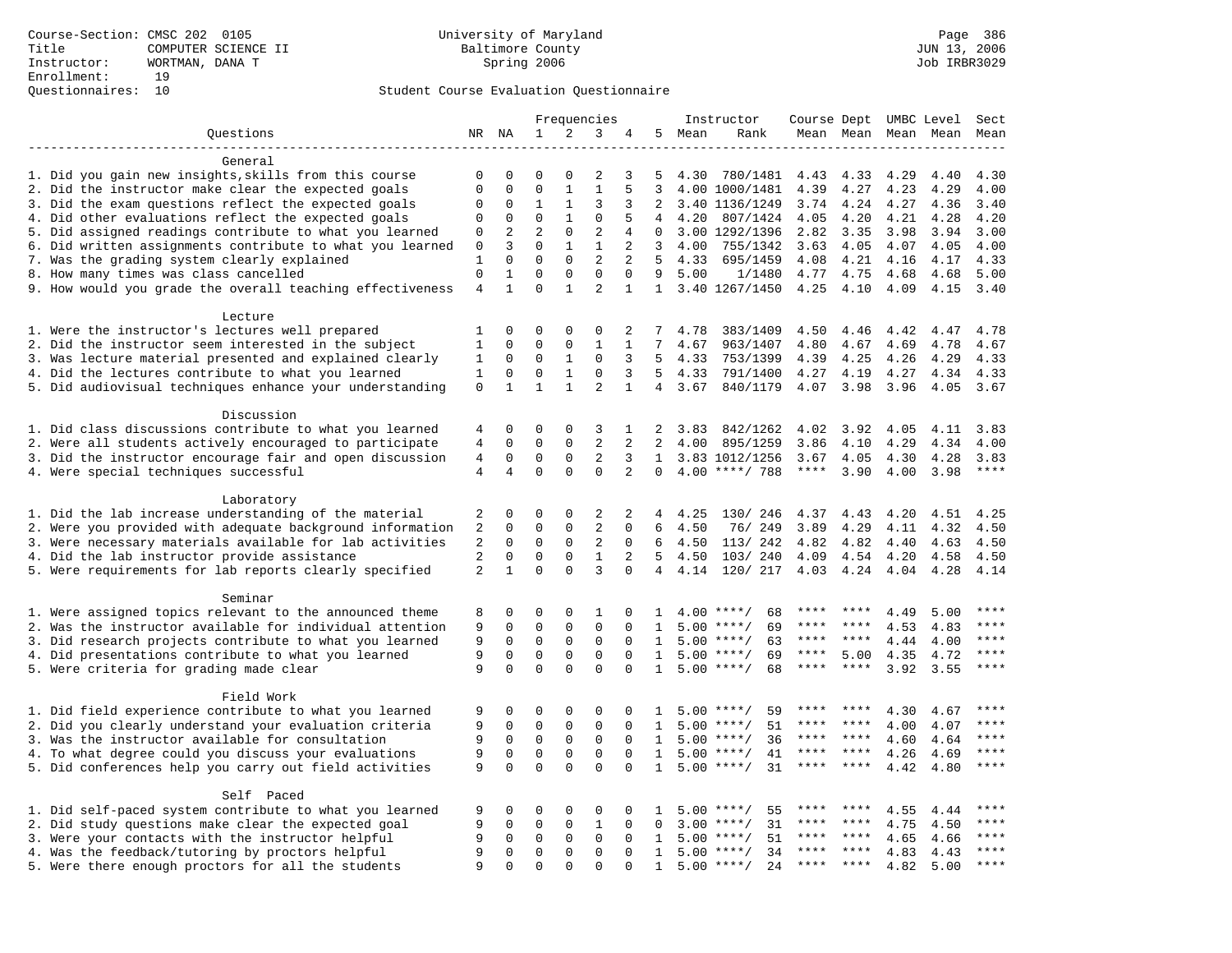|                    | Course-Section: CMSC 202 0105 | University of Maryland                  | Page 386     |
|--------------------|-------------------------------|-----------------------------------------|--------------|
| Title              | COMPUTER SCIENCE II           | Baltimore County                        | JUN 13, 2006 |
| Instructor:        | WORTMAN, DANA T               | Spring 2006                             | Job IRBR3029 |
| Enrollment:        | 1 Q                           |                                         |              |
| Ouestionnaires: 10 |                               | Student Course Evaluation Ouestionnaire |              |

| Credits Earned |             | Cum. GPA      |    | Expected Grades |          | Reasons             |    | Type                        |    | Majors                            |                          |
|----------------|-------------|---------------|----|-----------------|----------|---------------------|----|-----------------------------|----|-----------------------------------|--------------------------|
| $00 - 27$      | 2           | $0.00 - 0.99$ |    | Α               | 2        | Required for Majors |    | Graduate                    | 0  | Major                             |                          |
| $28 - 55$      |             | $1.00 - 1.99$ |    | В               | 6        |                     |    |                             |    |                                   |                          |
| $56 - 83$      |             | $2.00 - 2.99$ |    | C               | 2        | General             |    | Under-grad                  | 10 | Non-major                         | $\overline{\phantom{a}}$ |
| $84 - 150$     |             | $3.00 - 3.49$ |    | D               | $\Omega$ |                     |    |                             |    |                                   |                          |
| Grad.          | $\mathbf 0$ | $3.50 - 4.00$ | -2 | F               | $\Omega$ | Electives           |    |                             |    | #### - Means there are not enough |                          |
|                |             |               |    | Ρ               | $\Omega$ |                     |    | responses to be significant |    |                                   |                          |
|                |             |               |    |                 | $\Omega$ | Other               | 10 |                             |    |                                   |                          |
|                |             |               |    |                 | $\Omega$ |                     |    |                             |    |                                   |                          |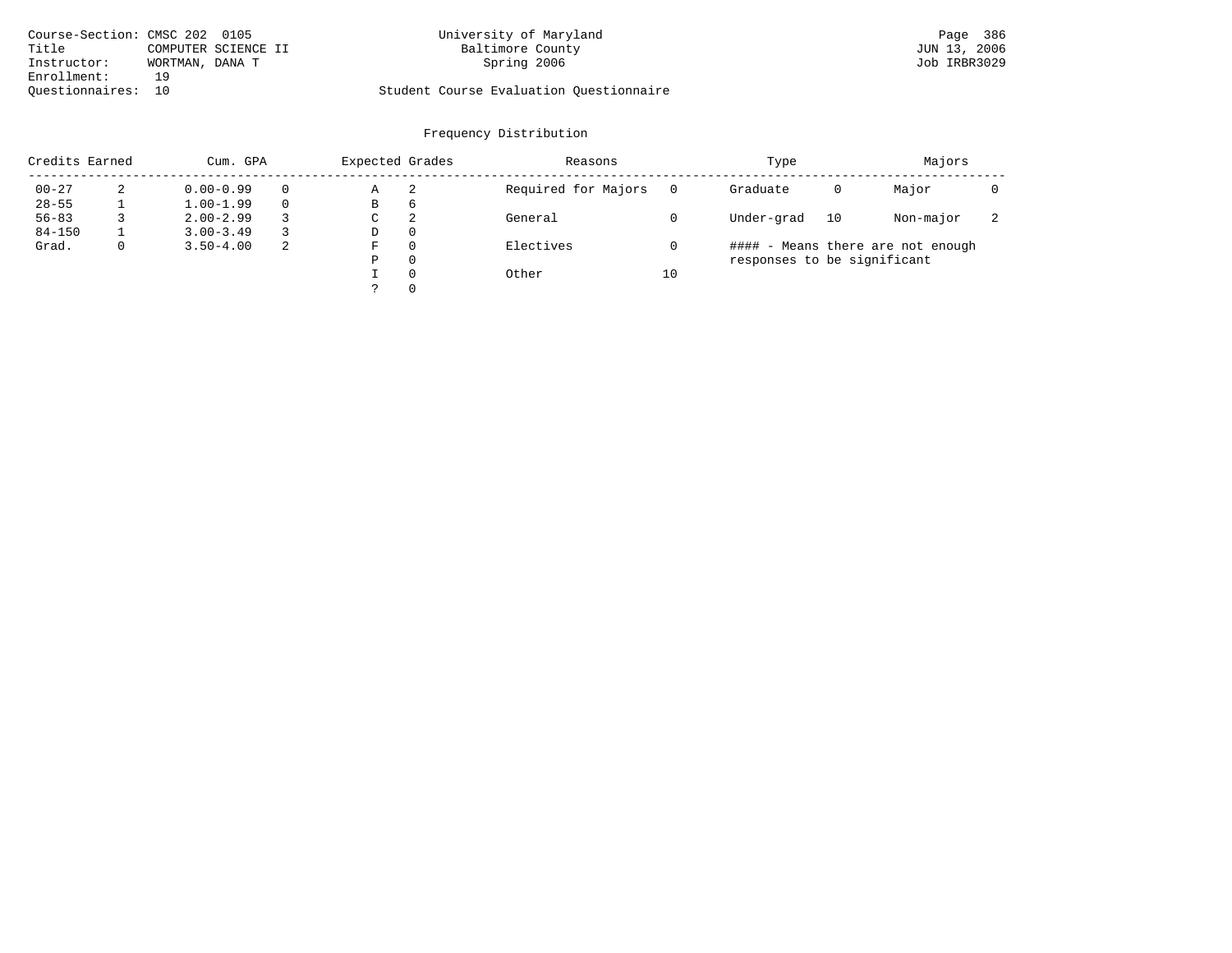|                                                           |              |                |              |                | Frequencies    |                |              |      | Instructor       | Course Dept |           | UMBC Level |      | Sect        |
|-----------------------------------------------------------|--------------|----------------|--------------|----------------|----------------|----------------|--------------|------|------------------|-------------|-----------|------------|------|-------------|
| Ouestions                                                 | NR           | ΝA             |              | 2              | 3              |                | 5            | Mean | Rank             |             | Mean Mean | Mean Mean  |      | Mean        |
| General                                                   |              |                |              |                |                |                |              |      |                  |             |           |            |      |             |
| 1. Did you gain new insights, skills from this course     | 0            |                | U            | O              | O              |                |              | 5.00 | 1/1481           | 4.43        | 4.33      | 4.29       | 4.40 | 5.00        |
| 2. Did the instructor make clear the expected goals       | 0            | $\Omega$       | $\Omega$     | $\Omega$       |                | 2              |              | 4.20 | 884/1481         | 4.39        | 4.27      | 4.23       | 4.29 | 4.20        |
| 3. Did the exam questions reflect the expected goals      |              | $\Omega$       | $\mathbf{1}$ | $\mathbf{1}$   | $\mathbf{1}$   | 2              | 0            |      | 2.80 1212/1249   | 3.74        | 4.24      | 4.27       | 4.36 | 2.80        |
| 4. Did other evaluations reflect the expected goals       | U            | $\Omega$       | $\Omega$     | $\Omega$       | 3              | $\mathfrak{D}$ |              |      | 3.40 1298/1424   | 4.05        | 4.20      | 4.21       | 4.28 | 3.40        |
| 5. Did assigned readings contribute to what you learned   | 0            | $\overline{a}$ |              | <sup>0</sup>   | $\Omega$       | $\Omega$       | 0            |      | 1.00 1395/1396   | 2.82        | 3.35      | 3.98       | 3.94 | 1.00        |
| 6. Did written assignments contribute to what you learned | 0            | 2              |              | 0              | 0              | $\Omega$       |              |      | 3.67 1039/1342   | 3.63        | 4.05      | 4.07       | 4.05 | 3.67        |
| 7. Was the grading system clearly explained               | 0            | $\Omega$       | $\Omega$     | $\overline{2}$ | $\Omega$       |                |              |      | 3.60 1228/1459   | 4.08        | 4.21      | 4.16       | 4.17 | 3.60        |
| 8. How many times was class cancelled                     | 0            | 0              | U            | $\Omega$       | $\Omega$       | 2              | 3            | 4.60 | 997/1480         | 4.77        | 4.75      | 4.68       | 4.68 | 4.60        |
| 9. How would you grade the overall teaching effectiveness | $\mathbf{1}$ | $\Omega$       | U            | $\Omega$       | $\Omega$       | 2              | 2.           | 4.50 | 334/1450         | 4.25        | 4.10      | 4.09       | 4.15 | 4.25        |
| Lecture                                                   |              |                |              |                |                |                |              |      |                  |             |           |            |      |             |
| 1. Were the instructor's lectures well prepared           | 0            | 0              | U            | 0              |                |                |              | 4.40 | 891/1409         | 4.50        | 4.46      | 4.42       | 4.47 | 4.20        |
| 2. Did the instructor seem interested in the subject      | 0            | 0              | 0            | 0              | 0              | 0              | 5            | 5.00 | 1/1407           | 4.80        | 4.67      | 4.69       | 4.78 | 5.00        |
| 3. Was lecture material presented and explained clearly   | 0            | $\Omega$       | $\Omega$     | $\Omega$       | $\Omega$       |                | 2            | 4.40 | 683/1399         | 4.39        | 4.25      | 4.26       | 4.29 | 4.20        |
| 4. Did the lectures contribute to what you learned        | 0            | $\Omega$       | $\Omega$     | $\Omega$       | $\mathbf{1}$   | $\Omega$       | 4            | 4.60 | 492/1400         | 4.27        | 4.19      | 4.27       | 4.34 | 4.30        |
| 5. Did audiovisual techniques enhance your understanding  | 0            | $\mathbf{1}$   | U            | $\Omega$       |                |                | $\mathbf{1}$ | 4.00 | 590/1179         | 4.07        | 3.98      | 3.96       | 4.05 | 4.00        |
| Discussion                                                |              |                |              |                |                |                |              |      |                  |             |           |            |      |             |
| 1. Did class discussions contribute to what you learned   | 2            | 0              | U            | 0              | 0              |                |              | 4.33 | 507/1262         | 4.02        | 3.92      | 4.05       | 4.11 | 4.33        |
| 2. Were all students actively encouraged to participate   | 1            | 0              | 2            | 0              | 0              | 0              |              |      | 3.00 1162/1259   | 3.86        | 4.10      | 4.29       | 4.34 | 3.00        |
| 3. Did the instructor encourage fair and open discussion  | 2            | $\Omega$       | 2            | $\mathbf 0$    | $\Omega$       | $\Omega$       |              |      | 2.33 1233/1256   | 3.67        | 4.05      | 4.30       | 4.28 | 2.33        |
| 4. Were special techniques successful                     | 3            |                | U            | <sup>0</sup>   | <sup>n</sup>   | $\cap$         |              |      | $5.00$ ****/ 788 | $***$ * * * | 3.90      | 4.00       | 3.98 | $***$ * * * |
| Laboratory                                                |              |                |              |                |                |                |              |      |                  |             |           |            |      |             |
| 1. Did the lab increase understanding of the material     | 3            | 0              | U            | 0              |                |                |              | 4.00 | 155/ 246         | 4.37        | 4.43      | 4.20       | 4.51 | 4.00        |
| 2. Were you provided with adequate background information | 3            | $\Omega$       | 0            | $\mathbf{1}$   | -1             | $\Omega$       | 0            | 2.50 | 246/249          | 3.89        | 4.29      | 4.11       | 4.32 | 2.50        |
| 3. Were necessary materials available for lab activities  | 3            | $\Omega$       | $\Omega$     | $\mathbf 0$    | 0              | $\Omega$       |              | 5.00 | 242<br>1/        | 4.82        | 4.82      | 4.40       | 4.63 | 5.00        |
| 4. Did the lab instructor provide assistance              | 3            | U              |              | $\cap$         | $\mathfrak{D}$ |                |              | 3.00 | 212/240          | 4.09        | 4.54      | 4.20       | 4.58 | 3.00        |

| Credits Earned |    | Cum. GPA      |          | Expected Grades |          | Reasons             | Type                        |   | Majors                            |  |
|----------------|----|---------------|----------|-----------------|----------|---------------------|-----------------------------|---|-----------------------------------|--|
| $00 - 27$      | 0  | $0.00 - 0.99$ | $\Omega$ | A               | $\Omega$ | Required for Majors | Graduate                    | 0 | Major                             |  |
| $28 - 55$      |    | $1.00 - 1.99$ | $\Omega$ | B               |          |                     |                             |   |                                   |  |
| $56 - 83$      | 0. | $2.00 - 2.99$ | $\Omega$ | C               |          | General             | Under-grad                  | 5 | Non-major                         |  |
| $84 - 150$     |    | $3.00 - 3.49$ | 2        | D               | 0        |                     |                             |   |                                   |  |
| Grad.          | 0  | $3.50 - 4.00$ | 0        | F.              | $\Omega$ | Electives           |                             |   | #### - Means there are not enough |  |
|                |    |               |          | Ρ               | 0        |                     | responses to be significant |   |                                   |  |
|                |    |               |          |                 |          | Other               |                             |   |                                   |  |
|                |    |               |          |                 |          |                     |                             |   |                                   |  |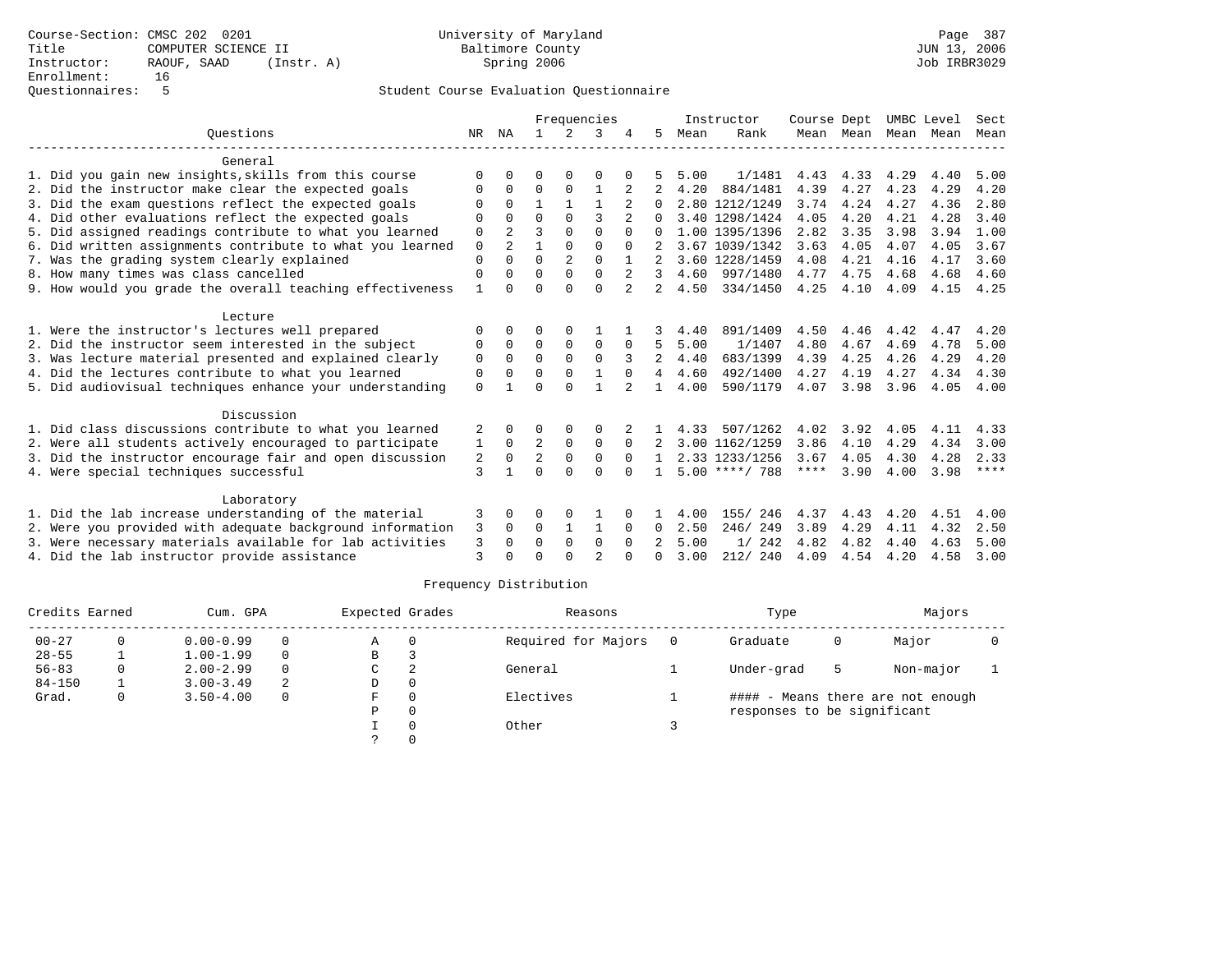|                                                           |    |                |              |                | Frequencies    |                |              |      | Instructor       | Course Dept |           |      | UMBC Level | Sect        |
|-----------------------------------------------------------|----|----------------|--------------|----------------|----------------|----------------|--------------|------|------------------|-------------|-----------|------|------------|-------------|
| Ouestions                                                 | NR | ΝA             |              | 2              | 3              |                | 5            | Mean | Rank             |             | Mean Mean |      | Mean Mean  | Mean        |
| General                                                   |    |                |              |                |                |                |              |      |                  |             |           |      |            |             |
| 1. Did you gain new insights, skills from this course     | U  |                | O            |                | O              |                |              | 5.00 | 1/1481           | 4.43        | 4.33      | 4.29 | 4.40       | 5.00        |
| 2. Did the instructor make clear the expected goals       | O  | $\Omega$       | $\Omega$     | $\Omega$       | $\mathbf{1}$   | 2              |              | 4.20 | 884/1481         | 4.39        | 4.27      | 4.23 | 4.29       | 4.20        |
| 3. Did the exam questions reflect the expected goals      |    | $\Omega$       | $\mathbf{1}$ | $\mathbf{1}$   | $\mathbf{1}$   |                | 0            |      | 2.80 1212/1249   | 3.74        | 4.24      | 4.27 | 4.36       | 2.80        |
| 4. Did other evaluations reflect the expected goals       | O  | $\Omega$       | $\Omega$     | $\Omega$       | ζ              | $\overline{2}$ |              |      | 3.40 1298/1424   | 4.05        | 4.20      | 4.21 | 4.28       | 3.40        |
| 5. Did assigned readings contribute to what you learned   | 0  | $\overline{a}$ | ς            | $\Omega$       | $\Omega$       | $\Omega$       | 0            |      | 1.00 1395/1396   | 2.82        | 3.35      | 3.98 | 3.94       | 1.00        |
| 6. Did written assignments contribute to what you learned | 0  | $\overline{2}$ |              | $\Omega$       | 0              | $\Omega$       |              |      | 3.67 1039/1342   | 3.63        | 4.05      | 4.07 | 4.05       | 3.67        |
| 7. Was the grading system clearly explained               | 0  | $\Omega$       | $\Omega$     | $\overline{2}$ | $\Omega$       | 1              |              |      | 3.60 1228/1459   | 4.08        | 4.21      | 4.16 | 4.17       | 3.60        |
| 8. How many times was class cancelled                     | 0  | $\Omega$       | 0            | $\Omega$       | $\Omega$       | 2              | 3            | 4.60 | 997/1480         | 4.77        | 4.75      | 4.68 | 4.68       | 4.60        |
| 9. How would you grade the overall teaching effectiveness | 3  | $\Omega$       | 0            | $\Omega$       | $\Omega$       | $\mathfrak{D}$ | $\Omega$     | 4.00 | 836/1450         | 4.25        | 4.10      | 4.09 | 4.15       | 4.25        |
| Lecture                                                   |    |                |              |                |                |                |              |      |                  |             |           |      |            |             |
| 1. Were the instructor's lectures well prepared           | 3  | $\Omega$       | U            | 0              |                |                |              |      | 4.00 1152/1409   | 4.50        | 4.46      | 4.42 | 4.47       | 4.20        |
| 2. Did the instructor seem interested in the subject      | 3  | 0              | 0            | $\mathbf 0$    | 0              | 0              |              | 5.00 | 1/1407           | 4.80        | 4.67      | 4.69 | 4.78       | 5.00        |
| 3. Was lecture material presented and explained clearly   | 3  | $\Omega$       | $\Omega$     | $\Omega$       | $\Omega$       |                | 0            |      | 4.00 1002/1399   | 4.39        | 4.25      | 4.26 | 4.29       | 4.20        |
| 4. Did the lectures contribute to what you learned        | 3  | $\Omega$       | $\Omega$     | $\Omega$       | $\mathbf{1}$   | $\Omega$       |              |      | 4.00 1017/1400   | 4.27        | 4.19      | 4.27 | 4.34       | 4.30        |
| 5. Did audiovisual techniques enhance your understanding  | 3  | $\Omega$       | 0            | $\Omega$       |                | $\cap$         | $\mathbf{1}$ | 4.00 | 590/1179         | 4.07        | 3.98      | 3.96 | 4.05       | 4.00        |
| Discussion                                                |    |                |              |                |                |                |              |      |                  |             |           |      |            |             |
| 1. Did class discussions contribute to what you learned   | 2  | $\Omega$       | O            | $\Omega$       | 0              |                |              | 4.33 | 507/1262         | 4.02        | 3.92      | 4.05 | 4.11       | 4.33        |
| 2. Were all students actively encouraged to participate   | 1  | $\mathbf 0$    | 2            | $\mathbf 0$    | 0              | $\Omega$       |              |      | 3.00 1162/1259   | 3.86        | 4.10      | 4.29 | 4.34       | 3.00        |
| 3. Did the instructor encourage fair and open discussion  | 2  | $\Omega$       | 2            | $\mathbf{0}$   | $\Omega$       | $\Omega$       |              |      | 2.33 1233/1256   | 3.67        | 4.05      | 4.30 | 4.28       | 2.33        |
| 4. Were special techniques successful                     | 3  | $\mathbf{1}$   | ∩            | $\cap$         | $\cap$         |                |              |      | $5.00$ ****/ 788 | ****        | 3.90      | 4.00 | 3.98       | $***$ * * * |
| Laboratory                                                |    |                |              |                |                |                |              |      |                  |             |           |      |            |             |
| 1. Did the lab increase understanding of the material     | 3  | $\Omega$       | U            | 0              |                |                |              | 4.00 | 155/ 246         | 4.37        | 4.43      | 4.20 | 4.51       | 4.00        |
| 2. Were you provided with adequate background information | 3  | 0              | $\Omega$     | $\mathbf{1}$   | 1              | 0              | 0            | 2.50 | 246/249          | 3.89        | 4.29      | 4.11 | 4.32       | 2.50        |
| 3. Were necessary materials available for lab activities  | 3  | $\Omega$       | $\Omega$     | $\mathbf 0$    | 0              | $\Omega$       |              | 5.00 | 242<br>1/        | 4.82        | 4.82      | 4.40 | 4.63       | 5.00        |
| 4. Did the lab instructor provide assistance              | 3  | U              | U            | U              | $\mathfrak{D}$ |                | U            | 3.00 | 212/240          | 4.09        | 4.54      | 4.20 | 4.58       | 3.00        |

| Credits Earned |    | Cum. GPA      |          | Expected Grades |          | Reasons             | Type                        |   | Majors                            |  |
|----------------|----|---------------|----------|-----------------|----------|---------------------|-----------------------------|---|-----------------------------------|--|
| $00 - 27$      | 0  | $0.00 - 0.99$ | $\Omega$ | A               | $\Omega$ | Required for Majors | Graduate                    | 0 | Major                             |  |
| $28 - 55$      |    | $1.00 - 1.99$ | $\Omega$ | B               |          |                     |                             |   |                                   |  |
| $56 - 83$      | 0. | $2.00 - 2.99$ | $\Omega$ | C               |          | General             | Under-grad                  | 5 | Non-major                         |  |
| $84 - 150$     |    | $3.00 - 3.49$ | 2        | D               | 0        |                     |                             |   |                                   |  |
| Grad.          | 0  | $3.50 - 4.00$ | 0        | F.              | $\Omega$ | Electives           |                             |   | #### - Means there are not enough |  |
|                |    |               |          | Ρ               | 0        |                     | responses to be significant |   |                                   |  |
|                |    |               |          |                 |          | Other               |                             |   |                                   |  |
|                |    |               |          |                 |          |                     |                             |   |                                   |  |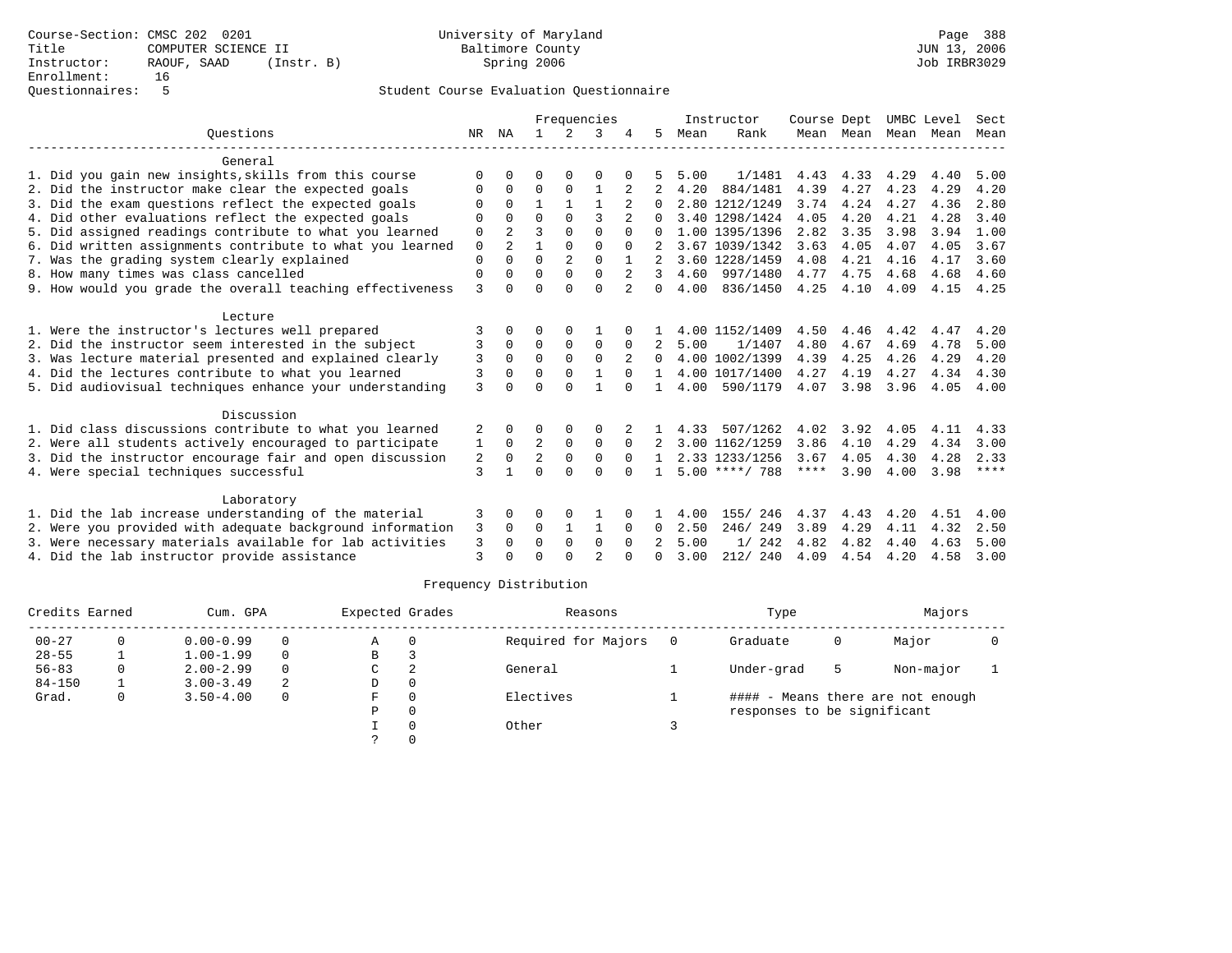|                                                            |             |              |              |                | Frequencies    |              |                |      | Instructor         | Course Dept |      |           | UMBC Level               | Sect        |
|------------------------------------------------------------|-------------|--------------|--------------|----------------|----------------|--------------|----------------|------|--------------------|-------------|------|-----------|--------------------------|-------------|
| Ouestions                                                  | NR NA       |              | 1            | $\overline{2}$ | 3              | 4            | 5              | Mean | Rank               |             |      |           | Mean Mean Mean Mean Mean |             |
|                                                            |             |              |              |                |                |              |                |      |                    |             |      |           |                          |             |
| General                                                    |             |              |              |                |                |              |                |      |                    |             |      |           |                          |             |
| 1. Did you gain new insights, skills from this course      | $\Omega$    | U            | O            | $\Omega$       |                |              |                | 4.20 | 918/1481           | 4.43        | 4.33 | 4.29      | 4.40                     | 4.20        |
| 2. Did the instructor make clear the expected goals        | $\Omega$    | $\Omega$     | $\Omega$     | 0              | $\Omega$       | 1            | 4              | 4.80 | 183/1481           | 4.39        | 4.27 | 4.23      | 4.29                     | 4.80        |
| 3. Did the exam questions reflect the expected goals       |             | 0            | $\mathbf 0$  | 0              | $\overline{2}$ |              | 2              | 4.00 | 893/1249           | 3.74        | 4.24 | 4.27      | 4.36                     | 4.00        |
| 4. Did other evaluations reflect the expected goals        | 0           |              | 0            |                | $\mathbf 0$    |              | 2              | 4.00 | 959/1424           | 4.05        | 4.20 | 4.21      | 4.28                     | 4.00        |
| 5. Did assigned readings contribute to what you learned    | $\mathbf 0$ | $\Omega$     | $\Omega$     | $\Omega$       | $\overline{2}$ |              | $\mathbf{1}$   | 3.80 | 877/1396           | 2.82        | 3.35 | 3.98      | 3.94                     | 3.80        |
| 6. Did written assignments contribute to what you learned  | $\mathbf 0$ | ζ            | $\Omega$     | $\Omega$       | $\mathbf{1}$   | $\mathbf{1}$ | $\Omega$       |      | 3.50 1115/1342     | 3.63        | 4.05 | 4.07      | 4.05                     | 3.50        |
| 7. Was the grading system clearly explained                | $\Omega$    | $\Omega$     | $\Omega$     | $\Omega$       | 1              |              | 3              | 4.40 | 611/1459           | 4.08        | 4.21 | 4.16      | 4.17                     | 4.40        |
| 8. How many times was class cancelled                      | $\Omega$    | $\Omega$     | $\Omega$     | $\Omega$       | $\Omega$       |              | $\overline{4}$ | 4.80 | 839/1480           | 4.77        | 4.75 | 4.68      | 4.68                     | 4.80        |
| 9. How would you grade the overall teaching effectiveness  | 2           | $\cap$       | $\cap$       | $\cap$         | $\Omega$       | $\mathbf{1}$ | $\overline{a}$ | 4.67 | 217/1450           | 4.25        | 4.10 | 4.09      | 4.15                     | 4.67        |
|                                                            |             |              |              |                |                |              |                |      |                    |             |      |           |                          |             |
| Lecture<br>1. Were the instructor's lectures well prepared | 0           | 0            | $\Omega$     | $\Omega$       | 0              | 2            | 3              | 4.60 | 648/1409           | 4.50        | 4.46 | 4.42      | 4.47                     | 4.60        |
| 2. Did the instructor seem interested in the subject       | 0           | 0            | 0            | 0              | $\mathbf 0$    |              | 4              | 4.80 | 728/1407           | 4.80        | 4.67 | 4.69      | 4.78                     | 4.80        |
| 3. Was lecture material presented and explained clearly    | 0           | 0            | $\Omega$     | $\Omega$       | $\Omega$       | 2            | 3              | 4.60 | 459/1399           | 4.39        | 4.25 | 4.26      | 4.29                     | 4.60        |
| 4. Did the lectures contribute to what you learned         | $\mathbf 0$ | 0            | $\Omega$     | $\Omega$       | $\Omega$       | $\mathbf{1}$ | $\overline{4}$ | 4.80 | 250/1400           | 4.27        | 4.19 | 4.27      | 4.34                     | 4.80        |
| 5. Did audiovisual techniques enhance your understanding   | $\Omega$    |              | $\Omega$     | $\Omega$       | $\overline{a}$ | $\Omega$     | $\overline{a}$ | 4.00 | 590/1179           | 4.07        | 3.98 | 3.96      | 4.05                     | 4.00        |
|                                                            |             |              |              |                |                |              |                |      |                    |             |      |           |                          |             |
| Discussion                                                 |             |              |              |                |                |              |                |      |                    |             |      |           |                          |             |
| 1. Did class discussions contribute to what you learned    | 0           | 0            | O            |                |                |              |                | 3.60 | 958/1262           | 4.02        | 3.92 | 4.05      | 4.11                     | 3.60        |
| 2. Were all students actively encouraged to participate    | 0           | 0            | $\mathbf 0$  | 0              | $\mathbf{1}$   |              |                | 4.20 | 821/1259           | 3.86        | 4.10 | 4.29      | 4.34                     | 4.20        |
| 3. Did the instructor encourage fair and open discussion   | 0           | $\Omega$     | $\mathbf{1}$ | $\Omega$       | $\mathbf{1}$   |              | $\overline{2}$ |      | 3.60 1084/1256     | 3.67        | 4.05 | 4.30      | 4.28                     | 3.60        |
| 4. Were special techniques successful                      | $\mathbf 0$ | 4            | $\Omega$     | $\cap$         | $\Omega$       | $\Omega$     | $\mathbf{1}$   |      | $5.00$ ****/ 788   | $***$ * * * | 3.90 | 4.00      | 3.98                     | $***$ * * * |
|                                                            |             |              |              |                |                |              |                |      |                    |             |      |           |                          |             |
| Laboratory                                                 |             |              |              |                |                |              |                |      |                    |             |      |           |                          |             |
| 1. Did the lab increase understanding of the material      | 3           | 0            | O            | $\Omega$       | $\Omega$       |              |                | 4.50 | 74/ 246            | 4.37        | 4.43 | 4.20      | 4.51                     | 4.50        |
| 2. Were you provided with adequate background information  | 3           | 0            | $\Omega$     | 0              | $\mathbf 0$    |              | $\mathbf{1}$   | 4.50 | 76/249             | 3.89        | 4.29 | 4.11      | 4.32                     | 4.50        |
| 3. Were necessary materials available for lab activities   | 3           | $\mathbf{1}$ | $\Omega$     | $\Omega$       | $\Omega$       | $\Omega$     | 1              |      | $5.00$ ****/ 242   | 4.82        | 4.82 | 4.40      | 4.63                     | $***$ * * * |
| 4. Did the lab instructor provide assistance               | 3           |              | $\Omega$     | 0              | $\mathbf 0$    | $\Omega$     | $\mathbf{1}$   |      | $5.00$ ****/ 240   | 4.09        | 4.54 | 4.20      | 4.58                     | $* * * *$   |
| 5. Were requirements for lab reports clearly specified     | 3           | $\mathbf{1}$ | $\Omega$     | $\Omega$       | $\Omega$       | $\Omega$     | $\mathbf{1}$   |      | $5.00$ ****/ 217   | 4.03 4.24   |      | 4.04 4.28 |                          | $***$ * * * |
| Field Work                                                 |             |              |              |                |                |              |                |      |                    |             |      |           |                          |             |
| 1. Did field experience contribute to what you learned     |             | 0            | 0            | 0              | 1              | <sup>0</sup> | 0              |      | $3.00$ ****/<br>59 |             |      | 4.30      | 4.67                     | ****        |
| 2. Did you clearly understand your evaluation criteria     | 4<br>4      | $\Omega$     | $\Omega$     | $\Omega$       | $\mathbf{1}$   | $\Omega$     | $\Omega$       |      | $3.00$ ****/<br>51 |             | **** | 4.00      | 4.07                     | ****        |
|                                                            |             |              |              |                |                |              |                |      |                    |             |      |           |                          |             |
| Self Paced                                                 |             |              |              |                |                |              |                |      |                    |             |      |           |                          |             |
| 1. Did self-paced system contribute to what you learned    | 4           | <sup>0</sup> | 0            | $\Omega$       | 1              | $\Omega$     | $\Omega$       |      | $3.00$ ****/<br>55 |             |      | 4.55      | 4.44                     | ****        |

| Credits Earned | Cum. GPA      |          | Expected Grades |          | Reasons             | Type                        |   | Majors                            |   |
|----------------|---------------|----------|-----------------|----------|---------------------|-----------------------------|---|-----------------------------------|---|
| $00 - 27$      | $0.00 - 0.99$ |          | Α               |          | Required for Majors | Graduate                    | 0 | Major                             |   |
| $28 - 55$      | $1.00 - 1.99$ | $\Omega$ | В               | 4        |                     |                             |   |                                   |   |
| $56 - 83$      | $2.00 - 2.99$ |          | C               | $\Omega$ | General             | Under-grad                  | 5 | Non-major                         | z |
| $84 - 150$     | $3.00 - 3.49$ | $\Omega$ | D               | 0        |                     |                             |   |                                   |   |
| Grad.          | $3.50 - 4.00$ | $\Omega$ | F               | $\Omega$ | Electives           |                             |   | #### - Means there are not enough |   |
|                |               |          | Ρ               | $\Omega$ |                     | responses to be significant |   |                                   |   |
|                |               |          |                 | $\Omega$ | Other               |                             |   |                                   |   |
|                |               |          |                 | $\Omega$ |                     |                             |   |                                   |   |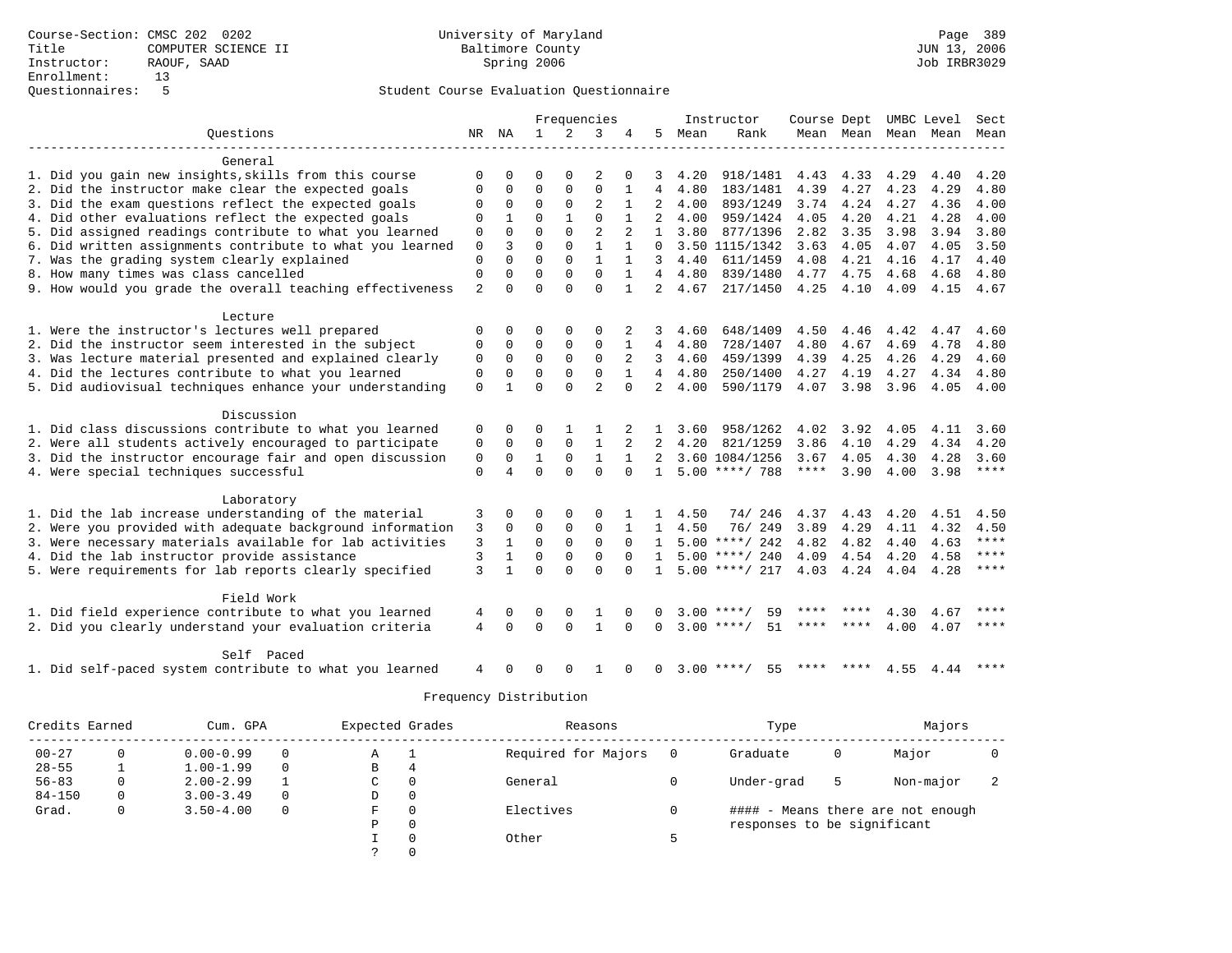|                                                           | Frequencies    |                |              |                | Instructor     | Course Dept |              |      | UMBC Level       | Sect |           |      |      |             |
|-----------------------------------------------------------|----------------|----------------|--------------|----------------|----------------|-------------|--------------|------|------------------|------|-----------|------|------|-------------|
| Ouestions                                                 | NR             | ΝA             | $\mathbf{1}$ | $\mathcal{L}$  | 3              |             | 5.           | Mean | Rank             |      | Mean Mean | Mean | Mean | Mean        |
| General                                                   |                |                |              |                |                |             |              |      |                  |      |           |      |      |             |
| 1. Did you gain new insights, skills from this course     | $\Omega$       | U              | 0            |                | 0              |             |              | 4.54 | 522/1481         | 4.43 | 4.33      | 4.29 | 4.40 | 4.54        |
| 2. Did the instructor make clear the expected goals       | O              | 0              | $\Omega$     | $\Omega$       | 4              | 3           | 6            | 4.15 | 917/1481         | 4.39 | 4.27      | 4.23 | 4.29 | 4.15        |
| 3. Did the exam questions reflect the expected goals      | $\Omega$       | $\Omega$       | $\Omega$     | $\overline{a}$ | $\overline{2}$ |             |              |      | 3.85 1005/1249   | 3.74 | 4.24      | 4.27 | 4.36 | 3.85        |
| 4. Did other evaluations reflect the expected goals       | $\Omega$       | R              | $\Omega$     | $\Omega$       | $\Omega$       |             |              | 4.40 | 557/1424         | 4.05 | 4.20      | 4.21 | 4.28 | 4.40        |
| 5. Did assigned readings contribute to what you learned   | 0              | $\overline{4}$ | 1            | $\Omega$       | $\overline{2}$ | 3           | ζ            | 3.78 | 901/1396         | 2.82 | 3.35      | 3.98 | 3.94 | 3.78        |
| 6. Did written assignments contribute to what you learned | $\mathbf 0$    | 9              | $\Omega$     | $\Omega$       | $\mathbf{1}$   | $\Omega$    | ζ            | 4.50 | 303/1342         | 3.63 | 4.05      | 4.07 | 4.05 | 4.50        |
| 7. Was the grading system clearly explained               | $\Omega$       |                | $\Omega$     | $\Omega$       | 1              |             | 10           | 4.69 | 242/1459         | 4.08 | 4.21      | 4.16 | 4.17 | 4.69        |
| 8. How many times was class cancelled                     | $\Omega$       | 0              | $\Omega$     | $\Omega$       | $\Omega$       | 6           |              |      | 4.54 1029/1480   | 4.77 | 4.75      | 4.68 | 4.68 | 4.54        |
| 9. How would you grade the overall teaching effectiveness | $\overline{2}$ | U              |              | $\Omega$       | $\mathbf{1}$   | २           | 6            | 4.18 | 702/1450         | 4.25 | 4.10      | 4.09 | 4.15 | 4.18        |
| Lecture                                                   |                |                |              |                |                |             |              |      |                  |      |           |      |      |             |
| 1. Were the instructor's lectures well prepared           | $\Omega$       |                | O            | $\Omega$       |                |             |              |      | 4.08 1131/1409   | 4.50 | 4.46      | 4.42 | 4.47 | 4.08        |
| 2. Did the instructor seem interested in the subject      | 0              | $\Omega$       | $\Omega$     | 0              | $\Omega$       |             | 10           | 4.77 | 804/1407         | 4.80 | 4.67      | 4.69 | 4.78 | 4.77        |
| 3. Was lecture material presented and explained clearly   | $\Omega$       | $\Omega$       | $\Omega$     | $\Omega$       | $\overline{2}$ |             |              | 4.38 | 703/1399         | 4.39 | 4.25      | 4.26 | 4.29 | 4.38        |
| 4. Did the lectures contribute to what you learned        | $\Omega$       | 0              | $\Omega$     |                |                |             | 8            | 4.38 | 729/1400         | 4.27 | 4.19      | 4.27 | 4.34 | 4.38        |
| 5. Did audiovisual techniques enhance your understanding  | $\Omega$       | $\mathbf{z}$   | $\Omega$     | $\cap$         |                | 4           | 5            | 4.40 | 340/1179         | 4.07 | 3.98      | 3.96 | 4.05 | 4.40        |
| Discussion                                                |                |                |              |                |                |             |              |      |                  |      |           |      |      |             |
| 1. Did class discussions contribute to what you learned   | 4              | 0              | 0            | O              | O              |             |              | 4.89 | 134/1262         | 4.02 | 3.92      | 4.05 | 4.11 | 4.89        |
| 2. Were all students actively encouraged to participate   | 4              | $\Omega$       | $\Omega$     | $\Omega$       | $\mathbf{1}$   |             |              | 4.67 | 451/1259         | 3.86 | 4.10      | 4.29 | 4.34 | 4.67        |
| 3. Did the instructor encourage fair and open discussion  | 4              | $\Omega$       | 1            | $\mathbf 0$    | $\mathbf 0$    | 2           |              | 4.33 | 723/1256         | 3.67 | 4.05      | 4.30 | 4.28 | 4.33        |
| 4. Were special techniques successful                     | $\overline{4}$ |                | $\cap$       | $\cap$         | $\overline{a}$ | $\cap$      | <sup>n</sup> |      | $3.00$ ****/ 788 | **** | 3.90      | 4.00 | 3.98 | $***$ * * * |
| Laboratory                                                |                |                |              |                |                |             |              |      |                  |      |           |      |      |             |
| 1. Did the lab increase understanding of the material     | 8              | 0              | O            | 0              | $\Omega$       |             | 4            | 4.80 | 246<br>35/       | 4.37 | 4.43      | 4.20 | 4.51 | 4.80        |
| 2. Were you provided with adequate background information | 8              | $\Omega$       | 0            | $\mathbf 0$    | $\mathbf 0$    |             | 3.           | 4.60 | 63/249           | 3.89 | 4.29      | 4.11 | 4.32 | 4.60        |
| 3. Were necessary materials available for lab activities  | 8              | 2              | $\Omega$     | $\Omega$       | $\Omega$       | $\Omega$    |              |      | $5.00$ ****/ 242 | 4.82 | 4.82      | 4.40 | 4.63 | ****        |
| 4. Did the lab instructor provide assistance              | 8              | $\mathbf{1}$   | 0            | 0              | $\mathbf 0$    | $\Omega$    | 4            | 5.00 | 1/240            | 4.09 | 4.54      | 4.20 | 4.58 | 5.00        |
| 5. Were requirements for lab reports clearly specified    | $\mathsf{R}$   | ζ              | $\Omega$     | $\cap$         | $\cap$         | ∩           |              |      | $5.00$ ****/ 217 | 4.03 | 4.24      | 4.04 | 4.28 | $* * * * *$ |

| Credits Earned |   | Cum. GPA      |          |   | Expected Grades | Reasons             |    | Type                        |    | Majors                            |  |
|----------------|---|---------------|----------|---|-----------------|---------------------|----|-----------------------------|----|-----------------------------------|--|
| $00 - 27$      |   | $0.00 - 0.99$ | $\Omega$ | Α |                 | Required for Majors |    | Graduate                    | 0  | Major                             |  |
| $28 - 55$      | 9 | $1.00 - 1.99$ | $\Omega$ | B | 12              |                     |    |                             |    |                                   |  |
| $56 - 83$      |   | $2.00 - 2.99$ |          | C |                 | General             |    | Under-grad                  | 13 | Non-major                         |  |
| $84 - 150$     |   | $3.00 - 3.49$ |          | D | $\Omega$        |                     |    |                             |    |                                   |  |
| Grad.          |   | $3.50 - 4.00$ | 5        | F |                 | Electives           |    |                             |    | #### - Means there are not enough |  |
|                |   |               |          | Ρ |                 |                     |    | responses to be significant |    |                                   |  |
|                |   |               |          |   |                 | Other               | 12 |                             |    |                                   |  |
|                |   |               |          |   |                 |                     |    |                             |    |                                   |  |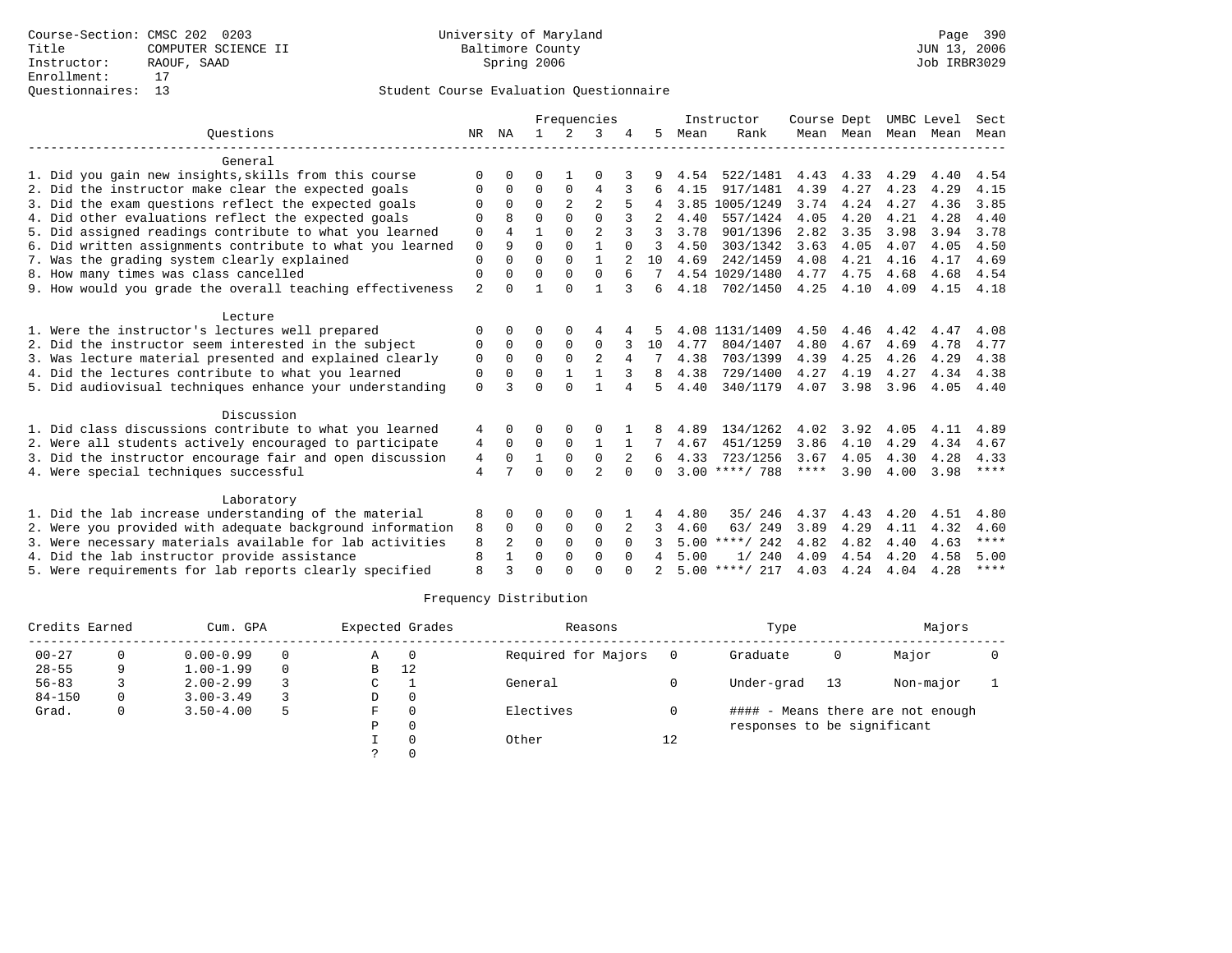|                                                           | Frequencies    |                |          |               |                | Instructor | Course Dept    |      | UMBC Level       |      | Sect      |      |      |         |
|-----------------------------------------------------------|----------------|----------------|----------|---------------|----------------|------------|----------------|------|------------------|------|-----------|------|------|---------|
| Ouestions                                                 | NR             | NA             |          | $\mathcal{L}$ | 3              |            | 5.             | Mean | Rank             |      | Mean Mean | Mean | Mean | Mean    |
| General                                                   |                |                |          |               |                |            |                |      |                  |      |           |      |      |         |
| 1. Did you gain new insights, skills from this course     | ∩              |                | U        | $\Omega$      | $\Omega$       |            |                | 4.67 | 395/1481         | 4.43 | 4.33      | 4.29 | 4.40 | 4.67    |
| 2. Did the instructor make clear the expected goals       | O              | 0              | $\Omega$ | $\Omega$      | $\Omega$       | 2          | 4              | 4.67 | 324/1481         | 4.39 | 4.27      | 4.23 | 4.29 | 4.67    |
| 3. Did the exam questions reflect the expected goals      | $\Omega$       | $\Omega$       | $\Omega$ | $\Omega$      |                |            |                | 4.00 | 893/1249         | 3.74 | 4.24      | 4.27 | 4.36 | 4.00    |
| 4. Did other evaluations reflect the expected goals       | $\Omega$       |                | $\Omega$ | $\Omega$      | $\overline{2}$ |            |                | 4.00 | 959/1424         | 4.05 | 4.20      | 4.21 | 4.28 | 4.00    |
| 5. Did assigned readings contribute to what you learned   | 0              | $\overline{2}$ | 1        | 1             | 1              |            |                |      | 2.50 1368/1396   | 2.82 | 3.35      | 3.98 | 3.94 | 2.50    |
| 6. Did written assignments contribute to what you learned | $\mathbf 0$    | $\overline{2}$ | $\Omega$ | $\Omega$      |                |            |                | 4.00 | 755/1342         | 3.63 | 4.05      | 4.07 | 4.05 | 4.00    |
| 7. Was the grading system clearly explained               | $\Omega$       | $\Omega$       | $\Omega$ |               | $\overline{a}$ | $\Omega$   |                |      | 3.83 1101/1459   | 4.08 | 4.21      | 4.16 | 4.17 | 3.83    |
| 8. How many times was class cancelled                     | $\Omega$       | $\Omega$       | $\Omega$ | $\Omega$      | $\mathbf 0$    | 4          |                |      | 4.33 1158/1480   | 4.77 | 4.75      | 4.68 | 4.68 | 4.33    |
| 9. How would you grade the overall teaching effectiveness | $\mathfrak{D}$ |                | $\Omega$ | $\cap$        | $\Omega$       |            |                | 4.50 | 334/1450         | 4.25 | 4.10      | 4.09 | 4.15 | 4.50    |
| Lecture                                                   |                |                |          |               |                |            |                |      |                  |      |           |      |      |         |
| 1. Were the instructor's lectures well prepared           | $\Omega$       | 0              | 0        | 0             | $\Omega$       |            |                | 4.50 | 762/1409         | 4.50 | 4.46      | 4.42 | 4.47 | 4.50    |
| 2. Did the instructor seem interested in the subject      | $\Omega$       | $\Omega$       | $\Omega$ | $\Omega$      | $\mathbf 0$    | $\Omega$   | 6              | 5.00 | 1/1407           | 4.80 | 4.67      | 4.69 | 4.78 | 5.00    |
| 3. Was lecture material presented and explained clearly   | $\mathbf 0$    | 0              | 0        | $\mathbf 0$   | $\mathbf{1}$   |            | $\overline{2}$ | 4.17 | 910/1399         | 4.39 | 4.25      | 4.26 | 4.29 | 4.17    |
| 4. Did the lectures contribute to what you learned        | $\Omega$       | $\Omega$       | $\Omega$ | $\Omega$      | $\mathbf{1}$   |            | 3              | 4.33 | 791/1400         | 4.27 | 4.19      | 4.27 | 4.34 | 4.33    |
| 5. Did audiovisual techniques enhance your understanding  | $\Omega$       | <sup>n</sup>   | $\Omega$ |               | $\mathcal{D}$  | $\cap$     | 3              | 3.83 | 739/1179         | 4.07 | 3.98      | 3.96 | 4.05 | 3.83    |
| Discussion                                                |                |                |          |               |                |            |                |      |                  |      |           |      |      |         |
| 1. Did class discussions contribute to what you learned   | 3              | 0              | 0        |               |                |            |                | 3.67 | 931/1262         | 4.02 | 3.92      | 4.05 | 4.11 | 3.67    |
| 2. Were all students actively encouraged to participate   | 3              | $\Omega$       |          | 0             | 1              | $\Omega$   | 1              |      | 3.00 1162/1259   | 3.86 | 4.10      | 4.29 | 4.34 | 3.00    |
| 3. Did the instructor encourage fair and open discussion  | 3              | $\cap$         | $\cap$   | $\cap$        | $\cap$         | $\cap$     | 3              | 5.00 | 1/1256           | 3.67 | 4.05      | 4.30 | 4.28 | 5.00    |
| Laboratory                                                |                |                |          |               |                |            |                |      |                  |      |           |      |      |         |
| 1. Did the lab increase understanding of the material     | 5              |                | 0        |               | $\Omega$       |            |                |      | $5.00$ ****/ 246 | 4.37 | 4.43      | 4.20 | 4.51 | ****    |
| 2. Were you provided with adequate background information | 5              | $\Omega$       | $\Omega$ | $\Omega$      | $\Omega$       |            | 0              |      | $4.00$ ****/ 249 | 3.89 | 4.29      | 4.11 | 4.32 | $***$ * |
| 3. Were necessary materials available for lab activities  | 5              | $\Omega$       | $\Omega$ | $\Omega$      | $\Omega$       | $\Omega$   | $\mathbf{1}$   |      | $5.00$ ****/ 242 | 4.82 | 4.82      | 4.40 | 4.63 | ****    |
| 4. Did the lab instructor provide assistance              | 5              |                | $\Omega$ | $\cap$        |                |            | <sup>n</sup>   |      | $3.00$ ****/ 240 | 4.09 | 4.54      | 4.20 | 4.58 | ****    |
|                                                           |                |                |          |               |                |            |                |      |                  |      |           |      |      |         |

| Credits Earned |   | Cum. GPA      |          | Expected Grades |          | Reasons             |     | Type                        |   | Majors                            |  |
|----------------|---|---------------|----------|-----------------|----------|---------------------|-----|-----------------------------|---|-----------------------------------|--|
| $00 - 27$      |   | $0.00 - 0.99$ | 0        | Α               |          | Required for Majors | - 0 | Graduate                    | 0 | Major                             |  |
| $28 - 55$      | 2 | $1.00 - 1.99$ | $\Omega$ | B               | 4        |                     |     |                             |   |                                   |  |
| $56 - 83$      | 2 | $2.00 - 2.99$ | $\Omega$ | C               | $\Omega$ | General             |     | Under-grad                  | 6 | Non-major                         |  |
| $84 - 150$     | 0 | $3.00 - 3.49$ | 2        | D               | 0        |                     |     |                             |   |                                   |  |
| Grad.          | 0 | $3.50 - 4.00$ |          | F.              | $\Omega$ | Electives           |     |                             |   | #### - Means there are not enough |  |
|                |   |               |          | D               |          |                     |     | responses to be significant |   |                                   |  |
|                |   |               |          |                 |          | Other               | 6   |                             |   |                                   |  |
|                |   |               |          |                 |          |                     |     |                             |   |                                   |  |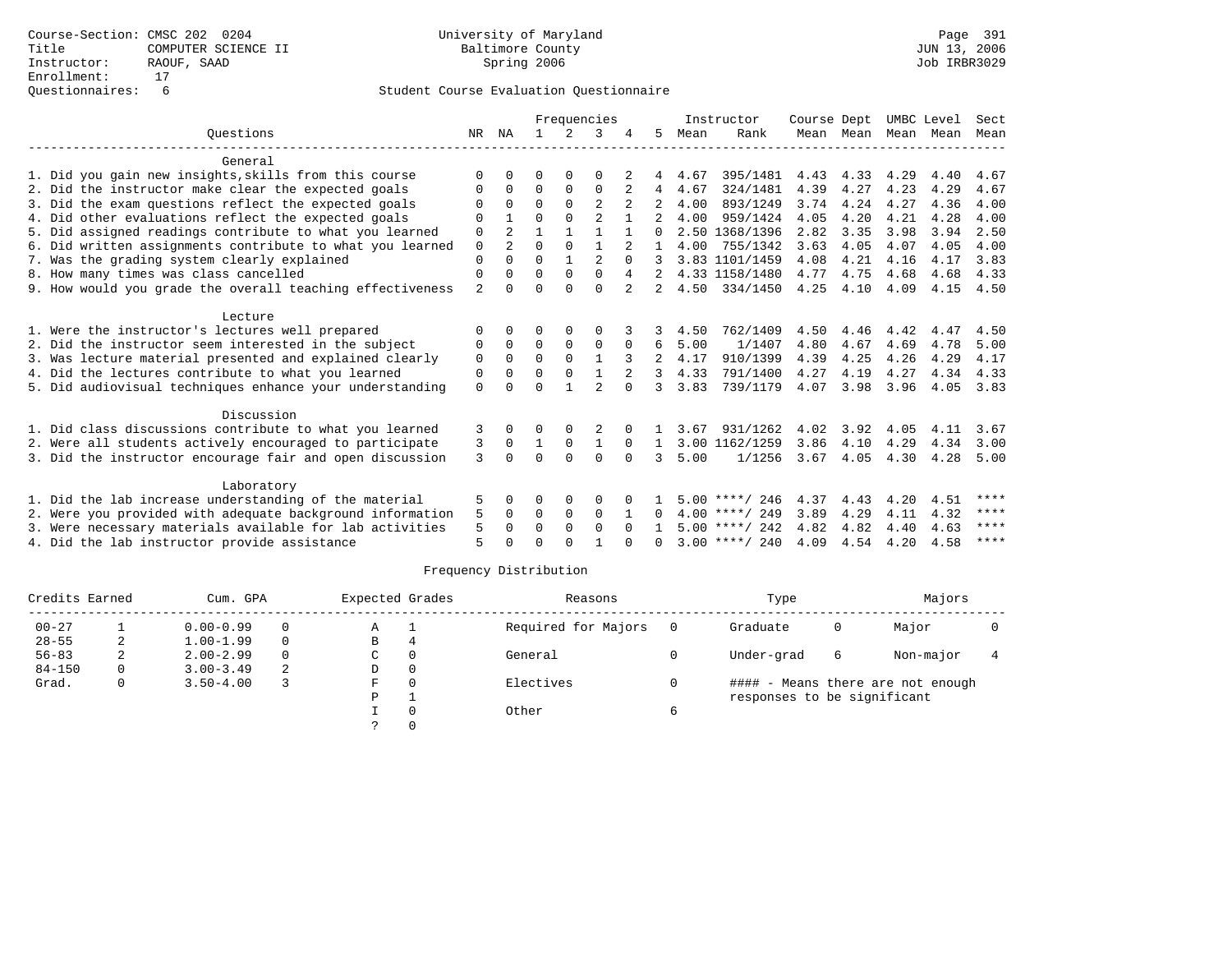|                                                           | Frequencies    |                |              |               |              | Instructor   | Course Dept  |      | UMBC Level       |      | Sect      |      |      |             |
|-----------------------------------------------------------|----------------|----------------|--------------|---------------|--------------|--------------|--------------|------|------------------|------|-----------|------|------|-------------|
| Ouestions                                                 | NR             | ΝA             | $\mathbf{1}$ | $\mathcal{L}$ | 3            |              | 5.           | Mean | Rank             |      | Mean Mean | Mean | Mean | Mean        |
| General                                                   |                |                |              |               |              |              |              |      |                  |      |           |      |      |             |
| 1. Did you gain new insights, skills from this course     | $\Omega$       | O              | 0            | O             |              |              |              | 4.43 | 652/1481         | 4.43 | 4.33      | 4.29 | 4.40 | 4.43        |
| 2. Did the instructor make clear the expected goals       | O              | $\Omega$       | $\Omega$     | 0             | $\Omega$     | 2            |              | 4.71 | 264/1481         | 4.39 | 4.27      | 4.23 | 4.29 | 4.71        |
| 3. Did the exam questions reflect the expected goals      |                | 0              | $\Omega$     | ς             | $\Omega$     |              |              |      | 3.57 1102/1249   | 3.74 | 4.24      | 4.27 | 4.36 | 3.57        |
| 4. Did other evaluations reflect the expected goals       | $\Omega$       |                |              | $\Omega$      | $\Omega$     |              |              | 4.17 | 840/1424         | 4.05 | 4.20      | 4.21 | 4.28 | 4.17        |
| 5. Did assigned readings contribute to what you learned   | 0              | 3              | $\Omega$     | $\Omega$      | $\Omega$     |              |              | 4.25 | 502/1396         | 2.82 | 3.35      | 3.98 | 3.94 | 4.25        |
| 6. Did written assignments contribute to what you learned | $\mathbf 0$    | 4              | 1            | $\Omega$      | $\cap$       | $\mathbf{1}$ |              |      | 3.33 1186/1342   | 3.63 | 4.05      | 4.07 | 4.05 | 3.33        |
| 7. Was the grading system clearly explained               | $\Omega$       |                | $\Omega$     | $\Omega$      | $\Omega$     |              |              | 4.71 | 224/1459         | 4.08 | 4.21      | 4.16 | 4.17 | 4.71        |
| 8. How many times was class cancelled                     | 0              | <sup>0</sup>   | $\Omega$     | $\Omega$      | $\Omega$     | $\mathbf{1}$ | 6            | 4.86 | 770/1480         | 4.77 | 4.75      | 4.68 | 4.68 | 4.86        |
| 9. How would you grade the overall teaching effectiveness | 1              |                | $\Omega$     | $\Omega$      | $\Omega$     | 3            | 3            | 4.50 | 334/1450         | 4.25 | 4.10      | 4.09 | 4.15 | 4.50        |
| Lecture                                                   |                |                |              |               |              |              |              |      |                  |      |           |      |      |             |
| 1. Were the instructor's lectures well prepared           | $\Omega$       |                | 0            | $\Omega$      | $\Omega$     |              |              | 4.71 | 483/1409         | 4.50 | 4.46      | 4.42 | 4.47 | 4.71        |
| 2. Did the instructor seem interested in the subject      | 0              | $\Omega$       | $\Omega$     | 0             | $\Omega$     |              | 6            | 4.86 | 614/1407         | 4.80 | 4.67      | 4.69 | 4.78 | 4.86        |
| 3. Was lecture material presented and explained clearly   | 0              | $\Omega$       | $\Omega$     | $\Omega$      | $\Omega$     |              |              | 4.71 | 311/1399         | 4.39 | 4.25      | 4.26 | 4.29 | 4.71        |
| 4. Did the lectures contribute to what you learned        | 0              | 0              | $\Omega$     |               |              | $\Omega$     |              | 4.29 | 844/1400         | 4.27 | 4.19      | 4.27 | 4.34 | 4.29        |
| 5. Did audiovisual techniques enhance your understanding  | $\mathbf 0$    |                | $\Omega$     | $\cap$        | $\mathbf{1}$ |              | 4            | 4.43 | 323/1179         | 4.07 | 3.98      | 3.96 | 4.05 | 4.43        |
| Discussion                                                |                |                |              |               |              |              |              |      |                  |      |           |      |      |             |
| 1. Did class discussions contribute to what you learned   | 3              | 0              |              |               | O            |              |              |      | 3.25 1081/1262   | 4.02 | 3.92      | 4.05 | 4.11 | 3.25        |
| 2. Were all students actively encouraged to participate   | 4              | 0              | 0            | 0             | $\mathbf 0$  |              |              | 4.67 | 451/1259         | 3.86 | 4.10      | 4.29 | 4.34 | 4.67        |
| 3. Did the instructor encourage fair and open discussion  | 4              | 0              | 1            | $\mathbf 0$   | $\mathbf 0$  |              |              |      | 3.33 1134/1256   | 3.67 | 4.05      | 4.30 | 4.28 | 3.33        |
| 4. Were special techniques successful                     | $\overline{4}$ | $\overline{2}$ | $\Omega$     | $\cap$        | $\mathbf{1}$ | $\cap$       | <sup>0</sup> |      | $3.00$ ****/ 788 | **** | 3.90      | 4.00 | 3.98 | $***$ * * * |
| Laboratory                                                |                |                |              |               |              |              |              |      |                  |      |           |      |      |             |
| 1. Did the lab increase understanding of the material     | 3              | 0              | O            |               | $\Omega$     |              |              | 4.00 | 155/ 246         | 4.37 | 4.43      | 4.20 | 4.51 | 4.00        |
| 2. Were you provided with adequate background information | 3              | $\Omega$       | $\mathbf{1}$ | $\Omega$      | 1            |              |              | 3.25 | 224/249          | 3.89 | 4.29      | 4.11 | 4.32 | 3.25        |
| 3. Were necessary materials available for lab activities  | 3              | 0              | $\Omega$     | $\Omega$      | $\Omega$     |              | 2            | 4.50 | 113/242          | 4.82 | 4.82      | 4.40 | 4.63 | 4.50        |
| 4. Did the lab instructor provide assistance              | 3              | 0              |              |               | $\mathbf{1}$ | $\Omega$     |              | 2.75 | 225/240          | 4.09 | 4.54      | 4.20 | 4.58 | 2.75        |
| 5. Were requirements for lab reports clearly specified    | ζ              |                | $\cap$       | $\cap$        | $\cap$       |              |              | 4.50 | 66/ 217          | 4.03 | 4.24      | 4.04 | 4.28 | 4.50        |

| Credits Earned |   | Cum. GPA      |          | Expected Grades | Reasons             |  | Type                        |   | Majors                            |  |
|----------------|---|---------------|----------|-----------------|---------------------|--|-----------------------------|---|-----------------------------------|--|
| $00 - 27$      |   | $0.00 - 0.99$ | $\Omega$ | Α               | Required for Majors |  | Graduate                    | 0 | Major                             |  |
| $28 - 55$      |   | $1.00 - 1.99$ |          | В               |                     |  |                             |   |                                   |  |
| $56 - 83$      |   | $2.00 - 2.99$ |          | C               | General             |  | Under-grad                  |   | Non-major                         |  |
| $84 - 150$     |   | $3.00 - 3.49$ |          | D               |                     |  |                             |   |                                   |  |
| Grad.          | 0 | $3.50 - 4.00$ |          | F               | Electives           |  |                             |   | #### - Means there are not enough |  |
|                |   |               |          | P               |                     |  | responses to be significant |   |                                   |  |
|                |   |               |          | Other           | 7                   |  |                             |   |                                   |  |
|                |   |               |          |                 |                     |  |                             |   |                                   |  |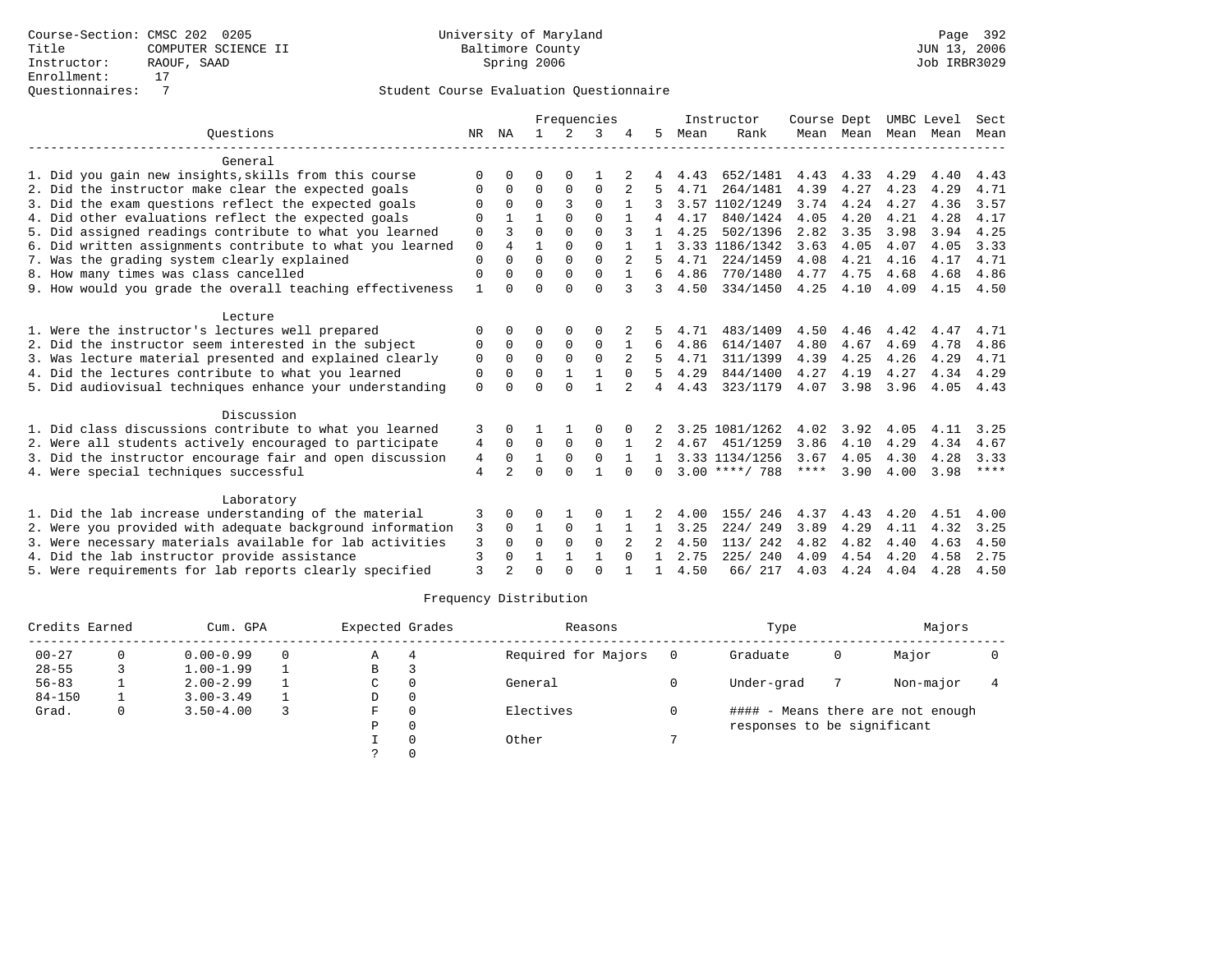# Questionnaires: 24 Student Course Evaluation Questionnaire

|                                                           |              | Frequencies    |                              |                            |                |                | Instructor   | Course Dept |                    |             | UMBC Level | Sect |           |         |
|-----------------------------------------------------------|--------------|----------------|------------------------------|----------------------------|----------------|----------------|--------------|-------------|--------------------|-------------|------------|------|-----------|---------|
| Questions                                                 |              | NR NA          | 1                            | 2                          | 3              | 4              | 5            | Mean        | Rank               |             | Mean Mean  |      | Mean Mean | Mean    |
|                                                           |              |                |                              |                            |                |                |              |             |                    |             |            |      |           |         |
| General                                                   |              |                |                              |                            |                |                |              |             |                    |             |            |      |           |         |
| 1. Did you gain new insights, skills from this course     | 0            | 0              | 1                            | -1                         | 7              | 7              | 8            |             | 3.83 1206/1481     | 4.00        | 4.33       | 4.29 | 4.40      | 3.83    |
| 2. Did the instructor make clear the expected goals       | $\mathbf 0$  | $\mathbf 0$    | $\mathbf{0}$                 | $\mathbf 0$                | 3              | 7              | 14           | 4.46        | 589/1481           | 4.02        | 4.27       | 4.23 | 4.29      | 4.46    |
| 3. Did the exam questions reflect the expected goals      | 0            | 0              | 1                            | 0                          | 1              | 4              | 18           | 4.58        | 423/1249           | 4.36        | 4.24       | 4.27 | 4.36      | 4.58    |
| 4. Did other evaluations reflect the expected goals       | $\mathbf 0$  | 3              | $\mathbf{0}$                 | $\Omega$                   | 6              | 4              | 11           | 4.24        | 762/1424           | 3.96        | 4.20       | 4.21 | 4.28      | 4.24    |
| 5. Did assigned readings contribute to what you learned   | $\mathbf 0$  | 6              | $\overline{2}$               | $\overline{4}$             | 4              | 4              | 4            |             | 3.22 1210/1396     | 3.20        | 3.35       | 3.98 | 3.94      | 3.22    |
| 6. Did written assignments contribute to what you learned | $\mathbf 0$  | 9              | $\mathbf 0$                  | $\mathbf{1}$               | 2              | 7              | 5            | 4.07        | 719/1342           | 3.87        | 4.05       | 4.07 | 4.05      | 4.07    |
| 7. Was the grading system clearly explained               | $\mathbf{1}$ | $\mathbf 0$    | $\mathbf{0}$                 | $\mathbf 0$                | $\mathbf{2}$   | 5              | 16           | 4.61        | 344/1459           | 4.16        | 4.21       | 4.16 | 4.17      | 4.61    |
| 8. How many times was class cancelled                     | $\mathbf 0$  | $\overline{2}$ | $\mathbf{0}$                 | $\mathbf 0$                | $\mathbf 0$    | $\mathbf{1}$   | 21           | 4.95        | 351/1480           | 4.98        | 4.75       | 4.68 | 4.68      | 4.95    |
| 9. How would you grade the overall teaching effectiveness | 6            | $\overline{a}$ | $\Omega$                     | $\Omega$                   | 3              | 8              | 5            | 4.13        | 761/1450           | 3.78        | 4.10       | 4.09 | 4.15      | 4.13    |
|                                                           |              |                |                              |                            |                |                |              |             |                    |             |            |      |           |         |
| Lecture                                                   |              |                |                              |                            |                |                |              |             |                    |             |            |      |           |         |
| 1. Were the instructor's lectures well prepared           | $\mathbf 0$  | $\mathbf 0$    | $\mathbf{0}$<br>$\mathbf{0}$ | $\mathbf 0$<br>$\mathbf 0$ | $\mathbf 0$    | 4              | 20           | 4.83        | 290/1409           | 4.53        | 4.46       | 4.42 | 4.47      | 4.83    |
| 2. Did the instructor seem interested in the subject      | 0            | 0              |                              |                            | $\overline{2}$ | 3              | 19           | 4.71        | 919/1407           | 4.65        | 4.67       | 4.69 | 4.78      | 4.71    |
| 3. Was lecture material presented and explained clearly   | 1            | 0              | 0                            | 1                          | 2              | 8              | 12           | 4.35        | 743/1399           | 3.83        | 4.25       | 4.26 | 4.29      | 4.35    |
| 4. Did the lectures contribute to what you learned        | $\mathbf 0$  | 2              | $\mathbf{0}$                 | 2                          | $\mathbf 0$    | 7              | 13           | 4.41        | 704/1400           | 3.97        | 4.19       | 4.27 | 4.34      | 4.41    |
| 5. Did audiovisual techniques enhance your understanding  | $\mathbf 0$  | 13             | $\mathbf{1}$                 | $\overline{2}$             | 3              | $\Omega$       | 5            | 3.55        | 880/1179           | 3.48        | 3.98       | 3.96 | 4.05      | 3.55    |
| Discussion                                                |              |                |                              |                            |                |                |              |             |                    |             |            |      |           |         |
| 1. Did class discussions contribute to what you learned   | 15           | 0              | $\mathbf 0$                  | 1                          | 3              | 2              | 3            | 3.78        | 877/1262           | 3.58        | 3.92       | 4.05 | 4.11      | 3.78    |
| 2. Were all students actively encouraged to participate   | 15           | $\mathbf 0$    | $\mathbf{1}$                 | $\Omega$                   | $\overline{2}$ | 3              | 3            |             | 3.78 1036/1259     | 3.69        | 4.10       | 4.29 | 4.34      | 3.78    |
| 3. Did the instructor encourage fair and open discussion  | 15           | $\mathbf 0$    | $\mathbf{0}$                 | $\mathbf 0$                | 3              | $\overline{4}$ | 2            | 3.89        | 992/1256           | 3.90        | 4.05       | 4.30 | 4.28      | 3.89    |
| 4. Were special techniques successful                     | 15           | 3              | $\mathbf 0$                  | $\mathbf 0$                | $\mathbf{1}$   | 3              | 2            | 4.17        | 335/788            | 4.17        | 3.90       | 4.00 | 3.98      | 4.17    |
|                                                           |              |                |                              |                            |                |                |              |             |                    |             |            |      |           |         |
| Laboratory                                                |              |                |                              |                            |                |                |              |             |                    |             |            |      |           |         |
| 1. Did the lab increase understanding of the material     | 23           | 0              | $\mathbf{0}$                 | $\mathbf 0$                | 1              | $\mathbf 0$    | $\Omega$     |             | $3.00$ ****/ 246   | ****        | 4.43       | 4.20 | 4.51      |         |
| 2. Were you provided with adequate background information | 23           | 0              | $\mathbf{0}$                 | $\mathbf 0$                | $\mathbf{0}$   | 1              | $\Omega$     | 4.00        | ****/ 249          | ****        | 4.29       | 4.11 | 4.32      | ****    |
| 3. Were necessary materials available for lab activities  | 23           | $\mathbf 0$    | $\mathbf 0$                  | $\mathsf 0$                | $\mathsf 0$    | $\mathbf 0$    | 1            | 5.00        | ****/ 242          | $***$ * * * | 4.82       | 4.40 | 4.63      | $***$   |
| 4. Did the lab instructor provide assistance              | 23           | $\Omega$       | $\mathbf{0}$                 | $\mathbf 0$                | $\mathbf 0$    | $\Omega$       | $\mathbf{1}$ |             | $5.00$ ****/ 240   | ****        | 4.54       | 4.20 | 4.58      | $***$   |
| 5. Were requirements for lab reports clearly specified    | 23           | $\mathbf 0$    | $\mathbf 0$                  | $\Omega$                   | $\mathbf{0}$   | $\Omega$       | $\mathbf{1}$ |             | $5.00$ ****/ 217   | ****        | 4.24       | 4.04 | 4.28      | ****    |
|                                                           |              |                |                              |                            |                |                |              |             |                    |             |            |      |           |         |
| Seminar                                                   |              |                |                              |                            |                |                |              |             |                    |             |            |      |           |         |
| 1. Were assigned topics relevant to the announced theme   | 23           | 0              | $\mathbf 0$                  | $\mathbf 0$                | $\mathbf 0$    | $\mathbf 0$    | 1            | 5.00        | 68<br>**** /       | ****        | ****       | 4.49 | 5.00      | ****    |
| 2. Was the instructor available for individual attention  | 23           | $\mathbf 0$    | $\mathsf 0$                  | $\mathsf 0$                | $\mathsf 0$    | 0              | 1            | 5.00        | $***$ /<br>69      | ****        |            | 4.53 | 4.83      |         |
| 3. Did research projects contribute to what you learned   | 23           | $\mathbf 0$    | $\mathbf 0$                  | $\mathsf 0$                | $\mathbf 0$    | $\Omega$       | 1            | 5.00        | $***$ /<br>63      | ****        | ****       | 4.44 | 4.00      | ****    |
| 4. Did presentations contribute to what you learned       | 23           | $\mathbf 0$    | $\mathbf{0}$                 | $\mathbf 0$                | $\mathbf{0}$   | $\Omega$       | 1            | 5.00        | $***$ /<br>69      | $***$ * * * | 5.00       | 4.35 | 4.72      | $***$   |
| 5. Were criteria for grading made clear                   | 23           | $\Omega$       | $\Omega$                     | $\Omega$                   | $\Omega$       | $\Omega$       | $\mathbf{1}$ |             | $5.00$ ****/<br>68 | $***$ * * * | ****       | 3.92 | 3.55      | ****    |
|                                                           |              |                |                              |                            |                |                |              |             |                    |             |            |      |           |         |
| Field Work                                                |              |                |                              |                            |                |                |              |             |                    |             |            |      |           |         |
| 1. Did field experience contribute to what you learned    | 23           | 0              | $\mathbf 0$                  | $\mathbf 0$                | $\mathbf 0$    | $\Omega$       | 1            |             | $5.00$ ****/<br>59 |             |            | 4.30 | 4.67      |         |
| 2. Did you clearly understand your evaluation criteria    | 23           | $\mathbf 0$    | $\mathbf{0}$                 | $\mathbf 0$                | $\mathbf{0}$   | $\Omega$       | $\mathbf{1}$ | 5.00        | 51<br>$***/$       | ****        | ****       | 4.00 | 4.07      | $***$   |
| 3. Was the instructor available for consultation          | 23           | $\mathbf 0$    | $\mathbf 0$                  | $\mathbf 0$                | $\mathbf 0$    | 0              | $\mathbf{1}$ | 5.00        | $***$ /<br>36      | ****        | ****       | 4.60 | 4.64      | ****    |
| 4. To what degree could you discuss your evaluations      | 23           | $\mathbf 0$    | $\mathbf 0$                  | $\mathsf 0$                | $\mathsf 0$    | $\mathbf 0$    | 1            | 5.00        | $***$ /<br>41      | ****        | $***$ *    | 4.26 | 4.69      | $***$   |
| 5. Did conferences help you carry out field activities    | 23           | $\Omega$       | $\mathbf 0$                  | $\Omega$                   | $\Omega$       | $\Omega$       | 1            | 5.00        | 31<br>$***$ /      | ****        | ****       | 4.42 | 4.80      | ****    |
|                                                           |              |                |                              |                            |                |                |              |             |                    |             |            |      |           |         |
| Self Paced                                                |              |                |                              |                            |                |                |              |             |                    |             |            |      |           |         |
| 1. Did self-paced system contribute to what you learned   | 23           | 0              | $\mathbf 0$                  | $\mathbf 0$                | $\mathbf 0$    | $\Omega$       | 1            | 5.00        | 55<br>****/        | ****        |            | 4.55 | 4.44      | ****    |
| 2. Did study questions make clear the expected goal       | 23           | $\mathbf 0$    | $\mathbf 0$                  | $\mathsf 0$                | $\mathsf 0$    | $\mathbf 0$    | 1            | 5.00        | $***$ /<br>31      | ****        | $* * * *$  | 4.75 | 4.50      |         |
| 3. Were your contacts with the instructor helpful         | 23           | $\mathbf 0$    | $\mathbf 0$                  | $\mathbf 0$                | $\mathbf{0}$   | 0              | 1            | 5.00        | 51<br>$***$ /      | ****        | ****       | 4.65 | 4.66      | ****    |
| 4. Was the feedback/tutoring by proctors helpful          | 23           | 0              | $\mathbf 0$                  | $\mathbf 0$                | $\mathbf{0}$   | $\mathbf 0$    | 1            | 5.00        | $***$ /<br>34      |             |            | 4.83 | 4.43      | * * * * |
| 5. Were there enough proctors for all the students        | 23           | $\mathbf 0$    | $\mathbf{0}$                 | $\Omega$                   | $\Omega$       | 1              | $\mathbf 0$  |             | $4.00$ ****/<br>24 | ****        | $***$      | 4.82 | 5.00      | ****    |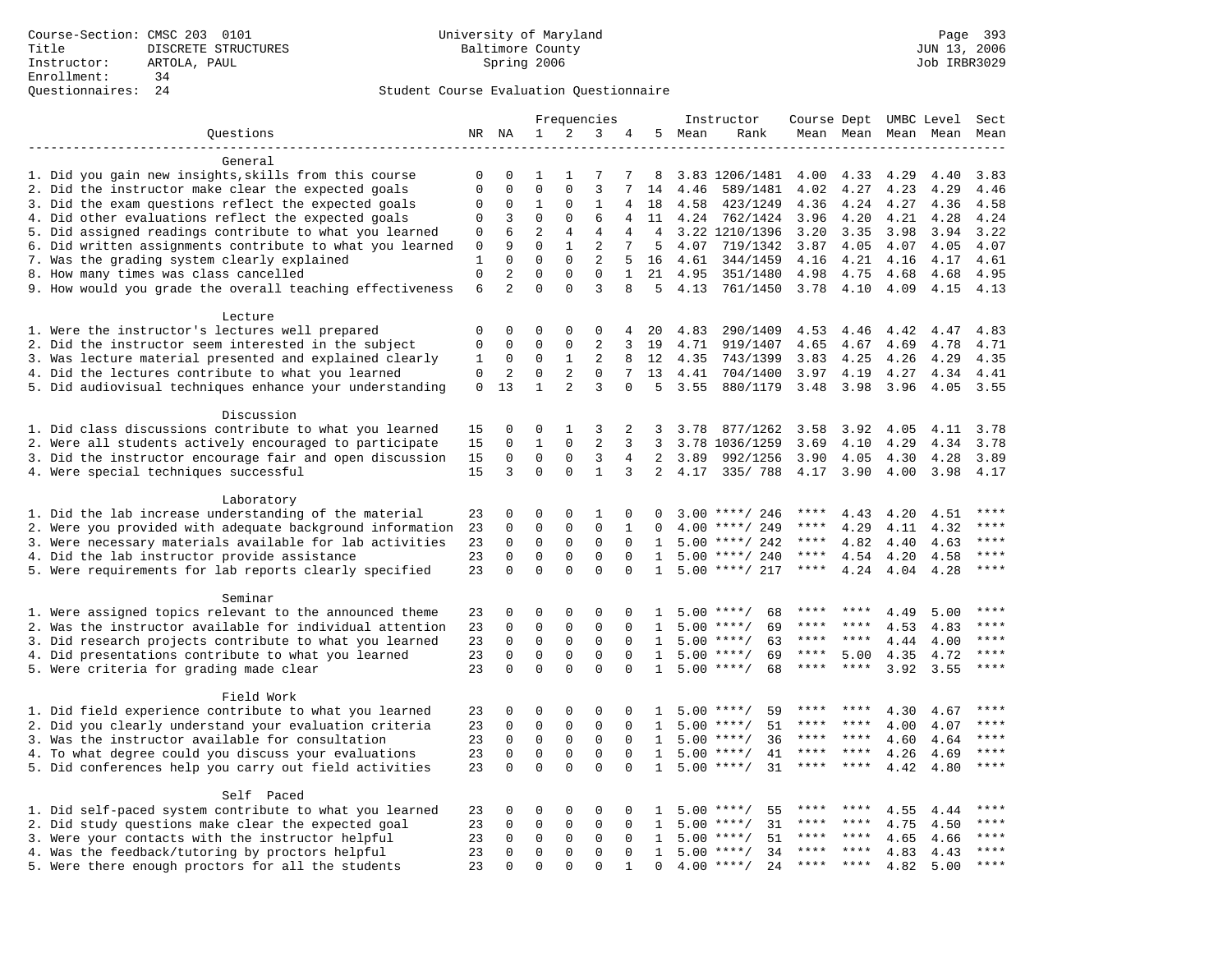| Course-Section: CMSC 203 0101 | University of Maryland                  | Page 393     |
|-------------------------------|-----------------------------------------|--------------|
| Title<br>DISCRETE STRUCTURES  | Baltimore County                        | JUN 13, 2006 |
| Instructor:<br>ARTOLA, PAUL   | Spring 2006                             | Job IRBR3029 |
| Enrollment:<br>34             |                                         |              |
| Ouestionnaires: 24            | Student Course Evaluation Questionnaire |              |

| Credits Earned |   | Cum. GPA      |   | Expected Grades |          | Reasons             |    | Type                        |    | Majors                            |  |
|----------------|---|---------------|---|-----------------|----------|---------------------|----|-----------------------------|----|-----------------------------------|--|
| $00 - 27$      |   | $0.00 - 0.99$ |   | Α               |          | Required for Majors |    | Graduate                    | 0  | Major                             |  |
| $28 - 55$      |   | $1.00 - 1.99$ |   | В               | 8        |                     |    |                             |    |                                   |  |
| $56 - 83$      | 6 | $2.00 - 2.99$ | 5 | $\sim$<br>◡     | 4        | General             |    | Under-grad                  | 24 | Non-major                         |  |
| $84 - 150$     |   | $3.00 - 3.49$ | 8 | D               |          |                     |    |                             |    |                                   |  |
| Grad.          | 0 | $3.50 - 4.00$ | 2 | F               |          | Electives           |    |                             |    | #### - Means there are not enough |  |
|                |   |               |   | Ρ               | 0        |                     |    | responses to be significant |    |                                   |  |
|                |   |               |   |                 | $\Omega$ | Other               | 20 |                             |    |                                   |  |
|                |   |               |   | C               |          |                     |    |                             |    |                                   |  |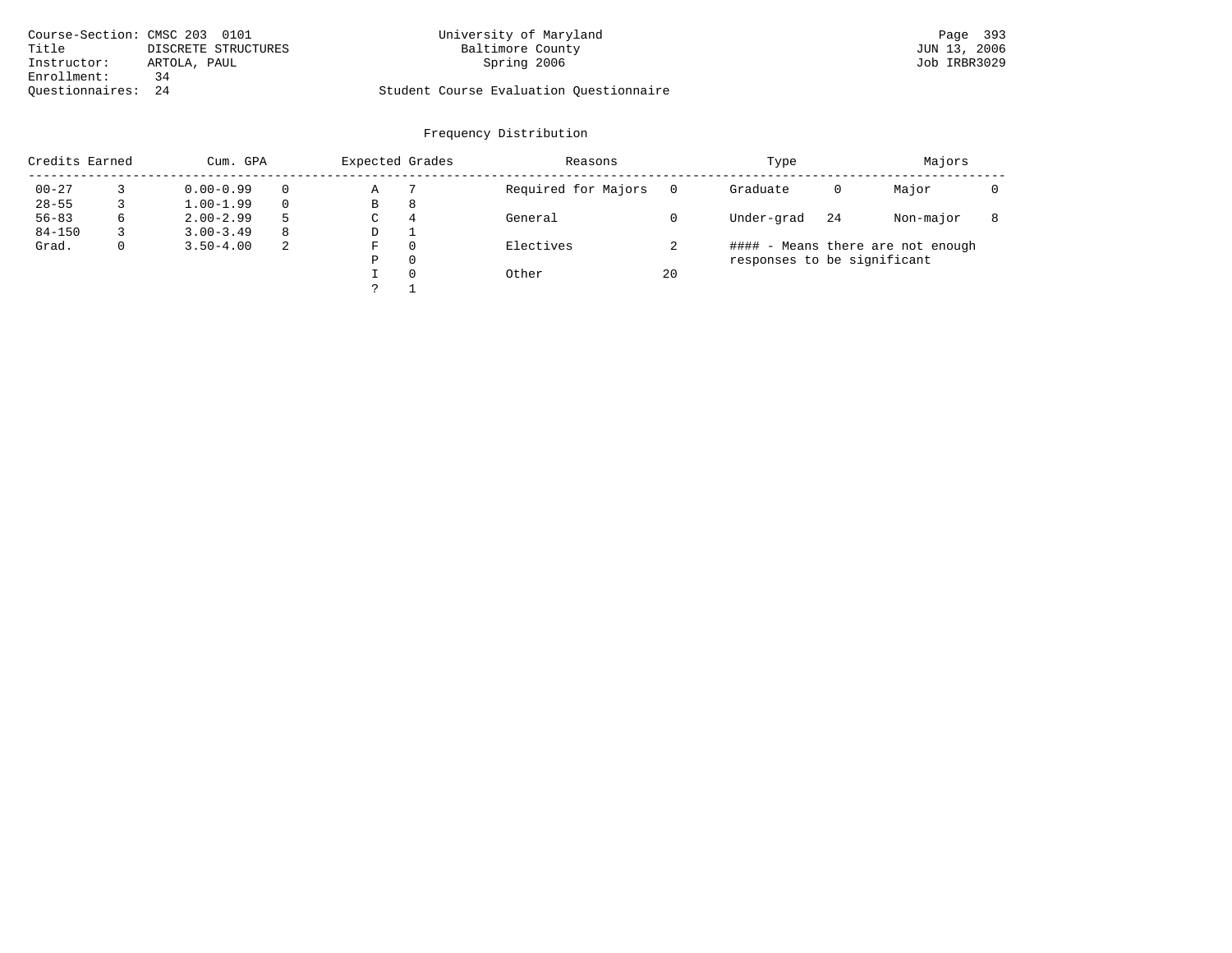|                                                           |                | Frequencies |                |                |                |              | Instructor | Course Dept |                    |      | UMBC Level | Sect |           |      |
|-----------------------------------------------------------|----------------|-------------|----------------|----------------|----------------|--------------|------------|-------------|--------------------|------|------------|------|-----------|------|
| Ouestions                                                 | NR.            | ΝA          | $\mathbf{1}$   | 2              | 3              |              | 5.         | Mean        | Rank               |      | Mean Mean  | Mean | Mean      | Mean |
| General                                                   |                |             |                |                |                |              |            |             |                    |      |            |      |           |      |
| 1. Did you gain new insights, skills from this course     | $\Omega$       |             |                |                |                |              | 17         | 4.42        | 652/1481           | 4.00 | 4.33       | 4.29 | 4.40      | 4.42 |
| 2. Did the instructor make clear the expected goals       | $\mathbf 0$    | $\Omega$    | $\Omega$       | $\mathbf{1}$   |                | 11           | 11         | 4.23        | 843/1481           | 4.02 | 4.27       | 4.23 | 4.29      | 4.23 |
| 3. Did the exam questions reflect the expected goals      | $\Omega$       | 2           | $\Omega$       | $\mathbf{1}$   | $\mathfrak{D}$ |              | 14         | 4.42        | 611/1249           | 4.36 | 4.24       | 4.27 | 4.36      | 4.42 |
| 4. Did other evaluations reflect the expected goals       |                | 15          | $\Omega$       | $\Omega$       | 4              |              |            |             | 3.70 1213/1424     | 3.96 | 4.20       | 4.21 | 4.28      | 3.70 |
| 5. Did assigned readings contribute to what you learned   | $\mathbf 0$    | 8           | $\mathfrak{D}$ |                |                |              |            |             | 3.22 1210/1396     | 3.20 | 3.35       | 3.98 | 3.94      | 3.22 |
| 6. Did written assignments contribute to what you learned | $\mathbf 0$    | 12          | $\Omega$       | $\mathbf{1}$   | $\overline{4}$ |              | 6          | 4.00        | 755/1342           | 3.87 | 4.05       | 4.07 | 4.05      | 4.00 |
| 7. Was the grading system clearly explained               | $\Omega$       | $\Omega$    | $\mathbf{1}$   | $\mathbf{1}$   | $\mathsf{R}$   |              | 11         |             | 3.92 1030/1459     | 4.16 | 4.21       | 4.16 | 4.17      | 3.92 |
| 8. How many times was class cancelled                     | 0              | $\Omega$    | $\Omega$       | $\Omega$       | $\Omega$       | $\mathbf{1}$ | 25         | 4.96        | 281/1480           | 4.98 | 4.75       | 4.68 | 4.68      | 4.96 |
| 9. How would you grade the overall teaching effectiveness | $\overline{4}$ | $\Omega$    |                |                | ς              | 12           | .5         |             | 3.86 1005/1450     |      | 3.78 4.10  | 4.09 | 4.15      | 3.86 |
|                                                           |                |             |                |                |                |              |            |             |                    |      |            |      |           |      |
| Lecture                                                   |                |             |                |                |                |              |            |             |                    |      |            |      |           |      |
| 1. Were the instructor's lectures well prepared           | 0              | $\Omega$    | O              |                |                |              | 21         | 4.77        | 400/1409           | 4.53 | 4.46       | 4.42 | 4.47      | 4.77 |
| 2. Did the instructor seem interested in the subject      | 0              | $\Omega$    | $\Omega$       | $\mathbf 0$    | 1              | 4            | 21         | 4.77        | 804/1407           | 4.65 | 4.67       | 4.69 | 4.78      | 4.77 |
| 3. Was lecture material presented and explained clearly   | 1              | $\Omega$    | $\Omega$       | $\mathbf{1}$   | 8              | 10           | 6          |             | 3.84 1125/1399     | 3.83 | 4.25       | 4.26 | 4.29      | 3.84 |
| 4. Did the lectures contribute to what you learned        | $\mathbf 0$    | $\Omega$    | $\Omega$       | $\overline{a}$ | $\overline{a}$ | 13           | 9          | 4.12        | 977/1400           | 3.97 | 4.19       | 4.27 | 4.34      | 4.12 |
| 5. Did audiovisual techniques enhance your understanding  | $\Omega$       | 17          |                | 1              | $\mathfrak{D}$ | 3            | 2          | 3.44        | 924/1179           | 3.48 | 3.98       | 3.96 | 4.05 3.44 |      |
|                                                           |                |             |                |                |                |              |            |             |                    |      |            |      |           |      |
| Discussion                                                |                |             |                |                |                |              |            |             |                    |      |            |      |           |      |
| 1. Did class discussions contribute to what you learned   | 19             | $\Omega$    | $\Omega$       | $\Omega$       | 2              | 4            | 1.         | 3.86        | 829/1262           | 3.58 | 3.92       | 4.05 | 4.11      | 3.86 |
| 2. Were all students actively encouraged to participate   | 19             | $\Omega$    | $\Omega$       | $\mathbf 0$    |                |              |            | 4.14        | 846/1259           | 3.69 | 4.10       | 4.29 | 4.34      | 4.14 |
| 3. Did the instructor encourage fair and open discussion  | 19             | $\Omega$    | $\Omega$       | $\Omega$       | ζ              | $\mathbf{1}$ | 3          | 4.00        | 901/1256           | 3.90 | 4.05       | 4.30 | 4.28      | 4.00 |
| 4. Were special techniques successful                     | 19             |             | $\Omega$       | $\Omega$       | $\Omega$       | $\Omega$     |            |             | $5.00$ ****/ 788   | 4.17 | 3.90       | 4.00 | 3.98      | **** |
|                                                           |                |             |                |                |                |              |            |             |                    |      |            |      |           |      |
| Field Work                                                |                |             |                |                |                |              |            |             |                    |      |            |      |           |      |
| 3. Was the instructor available for consultation          | 25             |             | $\Omega$       | $\Omega$       |                | $\Omega$     | 0          |             | $3.00$ ****/<br>36 |      | **** ****  | 4.60 | 4.64      | **** |
|                                                           |                |             |                |                |                |              |            |             |                    |      |            |      |           |      |
| Self Paced                                                |                |             |                |                |                |              |            |             |                    |      |            |      |           |      |
| 3. Were your contacts with the instructor helpful         | 25             |             | $\Omega$       |                |                |              | $\Omega$   |             | $3.00$ ****/<br>51 |      | **** ****  |      | 4.65 4.66 | **** |

| Credits Earned |   | Cum. GPA      |   | Expected Grades |          | Reasons             |    | Type                        |    | Majors                            |  |
|----------------|---|---------------|---|-----------------|----------|---------------------|----|-----------------------------|----|-----------------------------------|--|
| $00 - 27$      |   | $0.00 - 0.99$ | 0 | Α               | b        | Required for Majors |    | Graduate                    | 0  | Major                             |  |
| $28 - 55$      |   | $1.00 - 1.99$ | 0 | B               | 13       |                     |    |                             |    |                                   |  |
| $56 - 83$      |   | $2.00 - 2.99$ |   | C.              |          | General             |    | Under-grad                  | 26 | Non-major                         |  |
| $84 - 150$     | 2 | $3.00 - 3.49$ | 6 | D               | 0        |                     |    |                             |    |                                   |  |
| Grad.          |   | $3.50 - 4.00$ | 6 | F               |          | Electives           |    |                             |    | #### - Means there are not enough |  |
|                |   |               |   | Ρ               | $\Omega$ |                     |    | responses to be significant |    |                                   |  |
|                |   |               |   |                 |          | Other               | 17 |                             |    |                                   |  |
|                |   |               |   |                 |          |                     |    |                             |    |                                   |  |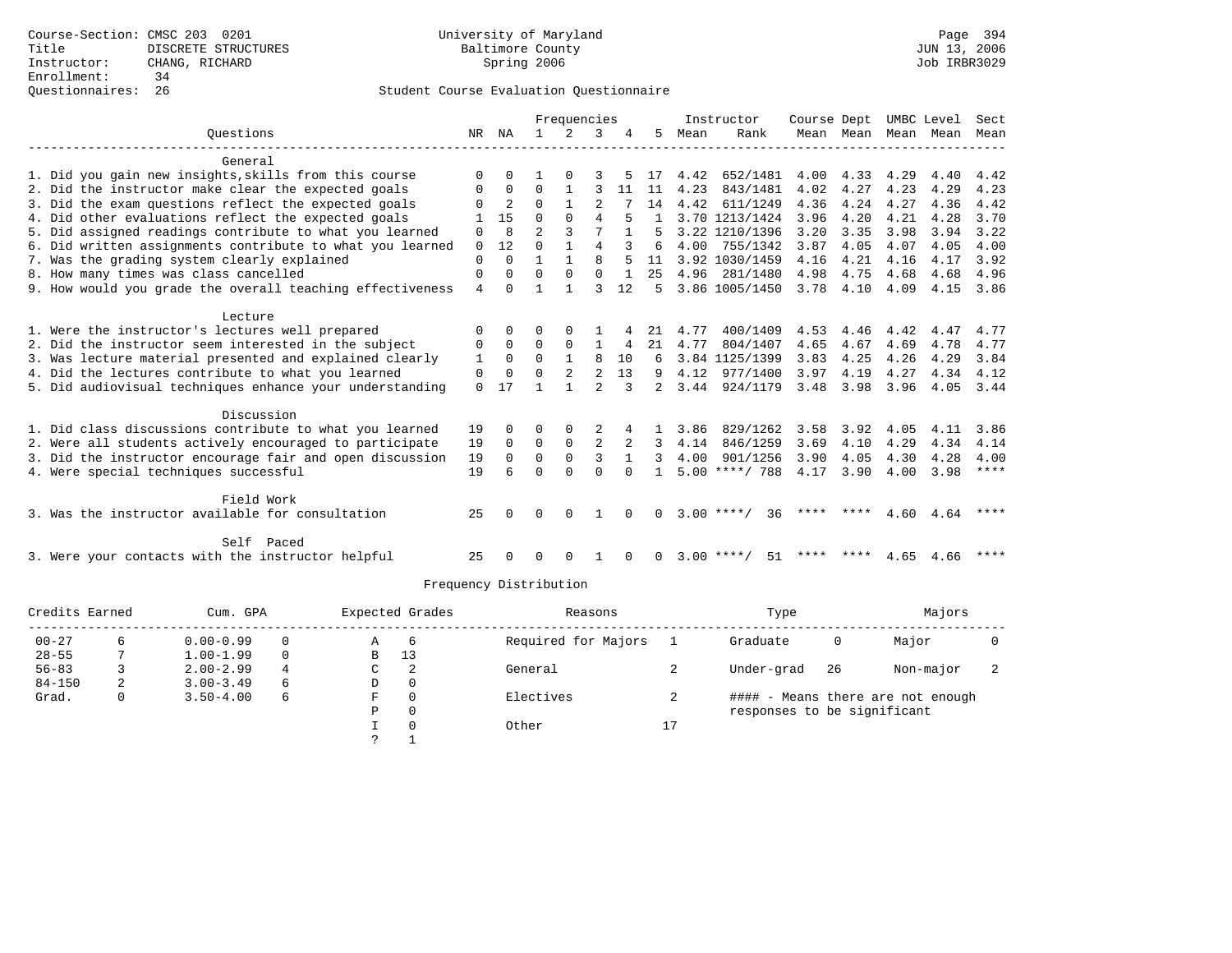|                                                              |                |              | Frequencies             |                         |                | Instructor        |              | Course Dept UMBC Level |                    |           |             | Sect |           |               |
|--------------------------------------------------------------|----------------|--------------|-------------------------|-------------------------|----------------|-------------------|--------------|------------------------|--------------------|-----------|-------------|------|-----------|---------------|
| Ouestions                                                    |                | NR NA        | $\mathbf{1}$            | $\overline{2}$          | 3              |                   | 5            | Mean                   | Rank               |           | Mean Mean   | Mean | Mean      | Mean          |
|                                                              |                |              |                         |                         |                |                   |              |                        |                    |           |             |      |           |               |
| General                                                      |                |              |                         |                         |                |                   |              |                        |                    |           |             |      |           |               |
| 1. Did you gain new insights, skills from this course        | $\Omega$       | $\Omega$     | O                       | 1                       | 4              | 9                 | 6            |                        | 4.00 1069/1481     | 4.00      | 4.33        | 4.29 | 4.40      | 4.00          |
| 2. Did the instructor make clear the expected goals          | $\Omega$       | $\Omega$     | $\Omega$                | $\mathbf{1}$            | $\mathsf{R}$   | 7                 | 4            |                        | 3.70 1232/1481     | 4.02      | 4.27        | 4.23 | 4.29      | 3.70          |
| 3. Did the exam questions reflect the expected goals         | 1              | 0            | $\mathbf 0$             | 0                       | 6              |                   |              | 4.00                   | 893/1249           | 4.36      | 4.24        | 4.27 | 4.36      | 4.00          |
| 4. Did other evaluations reflect the expected goals          | $\Omega$       | 8            | $\Omega$                | $\Omega$                | $\overline{4}$ |                   |              |                        | 1 3.75 1186/1424   | 3.96      | 4.20        | 4.21 | 4.28      | 3.75          |
| 5. Did assigned readings contribute to what you learned      | 1              | $\Omega$     | $\overline{a}$          | 3                       | $\overline{7}$ | 6                 | 1            |                        | 3.05 1282/1396     | 3.20      | 3.35        | 3.98 | 3.94      | 3.05          |
| 6. Did written assignments contribute to what you learned    | $\mathbf{1}$   | 9            | $\Omega$                | $\mathbf{1}$            | 5              | 3                 | $\mathbf{1}$ |                        | 3.40 1166/1342     | 3.87      | 4.05        | 4.07 | 4.05      | 3.40          |
| 7. Was the grading system clearly explained                  | $\mathbf 0$    | $\Omega$     | $\mathbf{1}$            | $\Omega$                | 5              |                   | 9            | 4.05                   | 935/1459           | 4.16      | 4.21        | 4.16 | 4.17      | 4.05          |
| 8. How many times was class cancelled                        | $\mathbf 0$    | $\Omega$     | $\Omega$                | $\Omega$                | $\Omega$       | $\Omega$          | 20           | 5.00                   | 1/1480             | 4.98      | 4.75        | 4.68 | 4.68      | 5.00          |
| 9. How would you grade the overall teaching effectiveness    | $\overline{2}$ | $\Omega$     | $\Omega$                | 1                       | 7              | 6                 | 4            |                        | 3.72 1124/1450     | 3.78 4.10 |             | 4.09 | 4.15 3.72 |               |
|                                                              |                |              |                         |                         |                |                   |              |                        |                    |           |             |      |           |               |
| Lecture                                                      |                |              |                         |                         |                |                   |              |                        |                    |           |             |      |           |               |
| 1. Were the instructor's lectures well prepared              | $\mathbf 0$    | $\Omega$     | 0                       | $\Omega$                | 3              |                   | -11          | 4.40                   | 891/1409           | 4.53      | 4.46        | 4.42 | 4.47      | 4.40          |
| 2. Did the instructor seem interested in the subject         | $\Omega$       | 0            | $\Omega$                | 0                       | 3              | 5                 | 12           |                        | 4.45 1153/1407     | 4.65      | 4.67        | 4.69 | 4.78      | 4.45          |
| 3. Was lecture material presented and explained clearly      | 0              | $\Omega$     | $\mathbf 0$             | 3                       | 9              | 6                 | 2            |                        | 3.35 1272/1399     | 3.83      | 4.25        | 4.26 | 4.29      | 3.35          |
| 4. Did the lectures contribute to what you learned           | 0              | 0            | $\Omega$                | $\mathbf{1}$            | 9              | 4                 | 6            |                        | 3.75 1145/1400     | 3.97      | 4.19        | 4.27 | 4.34      | 3.75          |
| 5. Did audiovisual techniques enhance your understanding     | $\Omega$       | 17           | $\Omega$                | $\Omega$                | $\mathbf{1}$   | $\mathbf{1}$      | $\mathbf{1}$ |                        | $4.00$ ****/1179   | 3.48 3.98 |             | 3.96 | 4.05      | $***$         |
|                                                              |                |              |                         |                         |                |                   |              |                        |                    |           |             |      |           |               |
| Discussion                                                   |                |              |                         |                         |                |                   |              |                        |                    |           |             |      |           |               |
| 1. Did class discussions contribute to what you learned      | 10             | $\Omega$     | 1<br>$\mathbf 0$        | 1<br>$\overline{a}$     | 4<br>5         |                   |              |                        | 3.20 1092/1262     | 3.58      | 3.92        | 4.05 | 4.11      | 3.20          |
| 2. Were all students actively encouraged to participate      | 10             | $\mathbf 0$  |                         |                         |                | 3                 | $\Omega$     |                        | 3.10 1158/1259     | 3.69      | 4.10        | 4.29 | 4.34      | 3.10          |
| 3. Did the instructor encourage fair and open discussion     | 10             | 0<br>9       | $\mathbf 0$<br>$\Omega$ | $\mathsf 0$<br>$\Omega$ | 5<br>$\Omega$  | 3<br>$\mathbf{1}$ | 2            |                        | 3.70 1059/1256     | 3.90      | 4.05        | 4.30 | 4.28      | 3.70<br>$***$ |
| 4. Were special techniques successful                        | 10             |              |                         |                         |                |                   | $\Omega$     |                        | $4.00$ ****/ 788   | 4.17      | 3.90        | 4.00 | 3.98      |               |
| Laboratory                                                   |                |              |                         |                         |                |                   |              |                        |                    |           |             |      |           |               |
| 2. Were you provided with adequate background information 19 |                | $\Omega$     | $\Omega$                | $\Omega$                | $\Omega$       | $\Omega$          |              |                        | $5.00$ ****/ 249   | ****      | 4.29        |      | 4.11 4.32 | ****          |
|                                                              |                |              |                         |                         |                |                   |              |                        |                    |           |             |      |           |               |
| Seminar                                                      |                |              |                         |                         |                |                   |              |                        |                    |           |             |      |           |               |
| 1. Were assigned topics relevant to the announced theme      | 18             | $\mathbf{1}$ | $\Omega$                | $\Omega$                | $\cap$         | $\Omega$          | $\mathbf{1}$ |                        | $5.00$ ****/<br>68 |           |             | 4.49 | 5.00      | $***$ * * *   |
|                                                              |                |              |                         |                         |                |                   |              |                        |                    |           |             |      |           |               |
| Field Work                                                   |                |              |                         |                         |                |                   |              |                        |                    |           |             |      |           |               |
| 1. Did field experience contribute to what you learned       | 19             | 0            | 0                       | 0                       | 0              |                   |              |                        | $5.00$ ****/<br>59 | ****      |             | 4.30 | 4.67      |               |
| 2. Did you clearly understand your evaluation criteria       | 19             | $\mathbf 0$  | $\mathbf 0$             | $\mathbf 0$             | $\mathbf 0$    | $\Omega$          | 1            |                        | 51<br>$5.00$ ****/ | ****      |             | 4.00 | 4.07      | ****          |
| 3. Was the instructor available for consultation             | 19             | $\mathbf 0$  | $\mathbf 0$             | $\mathbf 0$             | $\mathbf 0$    | $\Omega$          | $\mathbf{1}$ | 5.00                   | 36<br>$***$ /      | ****      | ****        | 4.60 | 4.64      | ****          |
| 5. Did conferences help you carry out field activities       | 19             | $\Omega$     | $\Omega$                | $\Omega$                | $\Omega$       | $\cap$            | $\mathbf{1}$ |                        | $5.00$ ****/<br>31 | ****      | $* * * * *$ | 4.42 | 4.80      | ****          |
| Self Paced                                                   |                |              |                         |                         |                |                   |              |                        |                    |           |             |      |           |               |
| 1. Did self-paced system contribute to what you learned      | 19             | 0            | 0                       | 0                       | 0              |                   |              | 5.00                   | ****/<br>55        | ****      | ****        | 4.55 | 4.44      | ****          |
| 2. Did study questions make clear the expected goal          | 19             | 0            | 0                       | $\mathbf 0$             | $\mathbf 0$    | $\Omega$          | $\mathbf{1}$ |                        | $5.00$ ****/<br>31 | ****      | ****        | 4.75 | 4.50      | ****          |
| 3. Were your contacts with the instructor helpful            | 19             | U            | $\Omega$                | $\cap$                  | $\Omega$       | ∩                 | 1            |                        | $5.00$ ****/<br>51 | ****      | ****        | 4.65 | 4.66      | ****          |
|                                                              |                |              |                         |                         |                |                   |              |                        |                    |           |             |      |           |               |

| Credits Earned<br>Cum. GPA |          |               | Expected Grades |   | Reasons  |                     | Type | Majors                      |    |                                   |  |
|----------------------------|----------|---------------|-----------------|---|----------|---------------------|------|-----------------------------|----|-----------------------------------|--|
| $00 - 27$                  |          | $0.00 - 0.99$ |                 | Α |          | Required for Majors |      | Graduate                    | 0  | Major                             |  |
| $28 - 55$                  |          | $1.00 - 1.99$ |                 | B | 9        |                     |      |                             |    |                                   |  |
| $56 - 83$                  |          | $2.00 - 2.99$ | $\Omega$        | C |          | General             |      | Under-grad                  | 20 | Non-major                         |  |
| $84 - 150$                 |          | $3.00 - 3.49$ | 4               | D | 2        |                     |      |                             |    |                                   |  |
| Grad.                      | $\Omega$ | $3.50 - 4.00$ | 5               | F | $\Omega$ | Electives           |      |                             |    | #### - Means there are not enough |  |
|                            |          |               |                 | P |          |                     |      | responses to be significant |    |                                   |  |
|                            |          |               |                 |   | $\Omega$ | Other               | 16   |                             |    |                                   |  |
|                            |          |               |                 |   | $\Omega$ |                     |      |                             |    |                                   |  |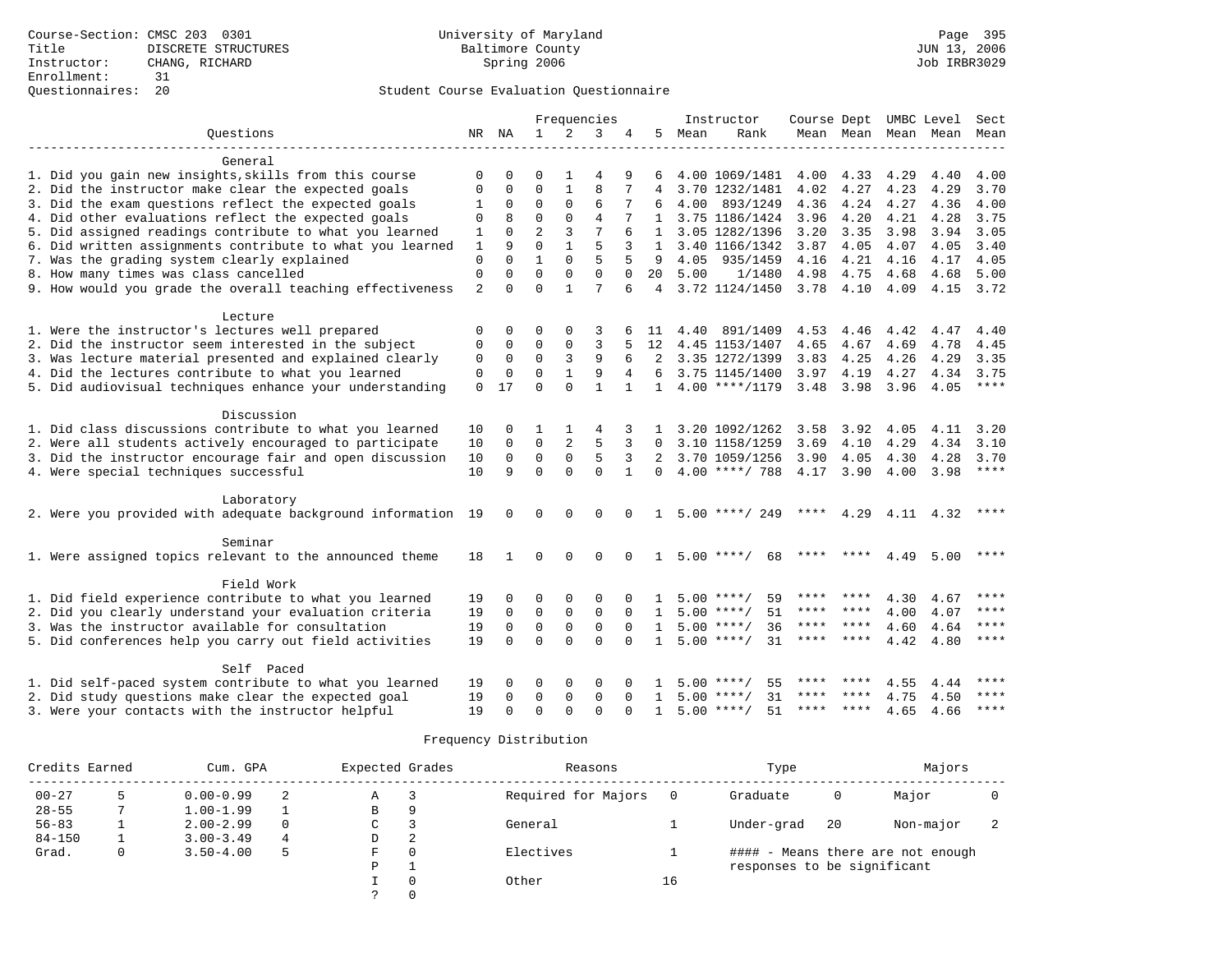# Questionnaires: 16 Student Course Evaluation Questionnaire

|                  |                                                           |                |                |                |                | Frequencies    |   |    |      | Instructor       | Course Dept |      | UMBC Level |      | Sect        |
|------------------|-----------------------------------------------------------|----------------|----------------|----------------|----------------|----------------|---|----|------|------------------|-------------|------|------------|------|-------------|
| Ouestions<br>NR. |                                                           |                |                |                |                | 3              | 4 | 5  | Mean | Rank             | Mean        | Mean | Mean       | Mean | Mean        |
|                  | General                                                   |                |                |                |                |                |   |    |      |                  |             |      |            |      |             |
|                  | 1. Did you gain new insights, skills from this course     |                | 0              |                |                | 6              |   |    |      | 3.75 1254/1481   | 4.00        | 4.33 | 4.29       | 4.40 | 3.75        |
|                  | 2. Did the instructor make clear the expected goals       |                | $\Omega$       | $\Omega$       | $\overline{2}$ | 4              |   |    |      | 3.69 1242/1481   | 4.02        | 4.27 | 4.23       | 4.29 | 3.69        |
|                  | 3. Did the exam questions reflect the expected goals      |                | $\Omega$       | $\Omega$       | $\Omega$       |                |   |    | 4.44 | 586/1249         | 4.36        | 4.24 | 4.27       | 4.36 | 4.44        |
|                  | 4. Did other evaluations reflect the expected goals       |                | 4              | 0              | $\Omega$       |                | 8 |    | 4.17 | 840/1424         | 3.96        | 4.20 | 4.21       | 4.28 | 4.17        |
|                  | 5. Did assigned readings contribute to what you learned   | 0              | $\overline{2}$ | $\overline{a}$ |                | $\mathfrak{D}$ |   |    | 3.29 | 1188/1396        | 3.20        | 3.35 | 3.98       | 3.94 | 3.29        |
|                  | 6. Did written assignments contribute to what you learned | 0              | 5              | 0              |                |                |   | 3  | 4.00 | 755/1342         | 3.87        | 4.05 | 4.07       | 4.05 | 4.00        |
|                  | 7. Was the grading system clearly explained               | 0              |                |                |                |                |   |    | 4.06 | 929/1459         | 4.16        | 4.21 | 4.16       | 4.17 | 4.06        |
|                  | 8. How many times was class cancelled                     | 0              | $\Omega$       | $\Omega$       | $\Omega$       | $\Omega$       |   | 16 | 5.00 | 1/1480           | 4.98        | 4.75 | 4.68       | 4.68 | 5.00        |
|                  | 9. How would you grade the overall teaching effectiveness | $\overline{a}$ |                |                | $\mathcal{D}$  | 5              |   |    |      | 3.43 1258/1450   | 3.78        | 4.10 | 4.09       | 4.15 | 3.43        |
|                  |                                                           |                |                |                |                |                |   |    |      |                  |             |      |            |      |             |
|                  | Lecture                                                   |                |                |                |                |                |   |    |      | 4.13 1104/1409   | 4.53        | 4.46 | 4.42       | 4.47 |             |
|                  | 1. Were the instructor's lectures well prepared           |                | $\Omega$       | $\Omega$       | $\Omega$       |                |   |    | 4.67 |                  |             |      |            | 4.78 | 4.13        |
|                  | 2. Did the instructor seem interested in the subject      |                |                |                |                |                |   | 11 |      | 963/1407         | 4.65        | 4.67 | 4.69       |      | 4.67        |
|                  | 3. Was lecture material presented and explained clearly   | 1              | $\Omega$       |                |                |                |   |    |      | 3.80 1145/1399   | 3.83        | 4.25 | 4.26       | 4.29 | 3.80        |
|                  | 4. Did the lectures contribute to what you learned        | 0              |                |                |                |                |   | 3  |      | 3.60 1204/1400   | 3.97        | 4.19 | 4.27       | 4.34 | 3.60        |
|                  | 5. Did audiovisual techniques enhance your understanding  | $\overline{a}$ |                |                |                | 4              |   | 3  |      | 3.46 914/1179    | 3.48        | 3.98 | 3.96       | 4.05 | 3.46        |
|                  | Discussion                                                |                |                |                |                |                |   |    |      |                  |             |      |            |      |             |
|                  | 1. Did class discussions contribute to what you learned   | 12             | $\Omega$       | U              | $\Omega$       |                |   |    | 3.50 | 995/1262         | 3.58        | 3.92 | 4.05       | 4.11 | 3.50        |
|                  | 2. Were all students actively encouraged to participate   | 12             | $\Omega$       | 0              | 0              | 2              |   |    | 3.75 | 1043/1259        | 3.69        | 4.10 | 4.29       | 4.34 | 3.75        |
|                  | 3. Did the instructor encourage fair and open discussion  | 12             |                | U              | $\Omega$       | $\mathfrak{D}$ |   |    | 4.00 | 901/1256         | 3.90        | 4.05 | 4.30       | 4.28 | 4.00        |
|                  | 4. Were special techniques successful                     | 12             |                |                |                |                |   |    |      | $3.00$ ****/ 788 | 4.17        | 3.90 | 4.00       | 3.98 | $***$ * * * |

| Credits Earned |   | Cum. GPA      | Expected Grades |               | Reasons |                     | Type | Majors                      |    |                                   |  |
|----------------|---|---------------|-----------------|---------------|---------|---------------------|------|-----------------------------|----|-----------------------------------|--|
| $00 - 27$      | 0 | $0.00 - 0.99$ |                 | Α             | 9       | Required for Majors |      | Graduate                    | 0  | Major                             |  |
| $28 - 55$      | 6 | $1.00 - 1.99$ |                 | В             | 5       |                     |      |                             |    |                                   |  |
| $56 - 83$      |   | $2.00 - 2.99$ | 0               | $\sim$<br>◡   |         | General             |      | Under-grad                  | 16 | Non-major                         |  |
| $84 - 150$     | 0 | $3.00 - 3.49$ | 2               | D             | 0       |                     |      |                             |    |                                   |  |
| Grad.          | 0 | $3.50 - 4.00$ | 8               | F             | 0       | Electives           |      |                             |    | #### - Means there are not enough |  |
|                |   |               |                 | Ρ             | 0       |                     |      | responses to be significant |    |                                   |  |
|                |   |               |                 |               | 0       | Other               | 13   |                             |    |                                   |  |
|                |   |               |                 | $\mathcal{L}$ |         |                     |      |                             |    |                                   |  |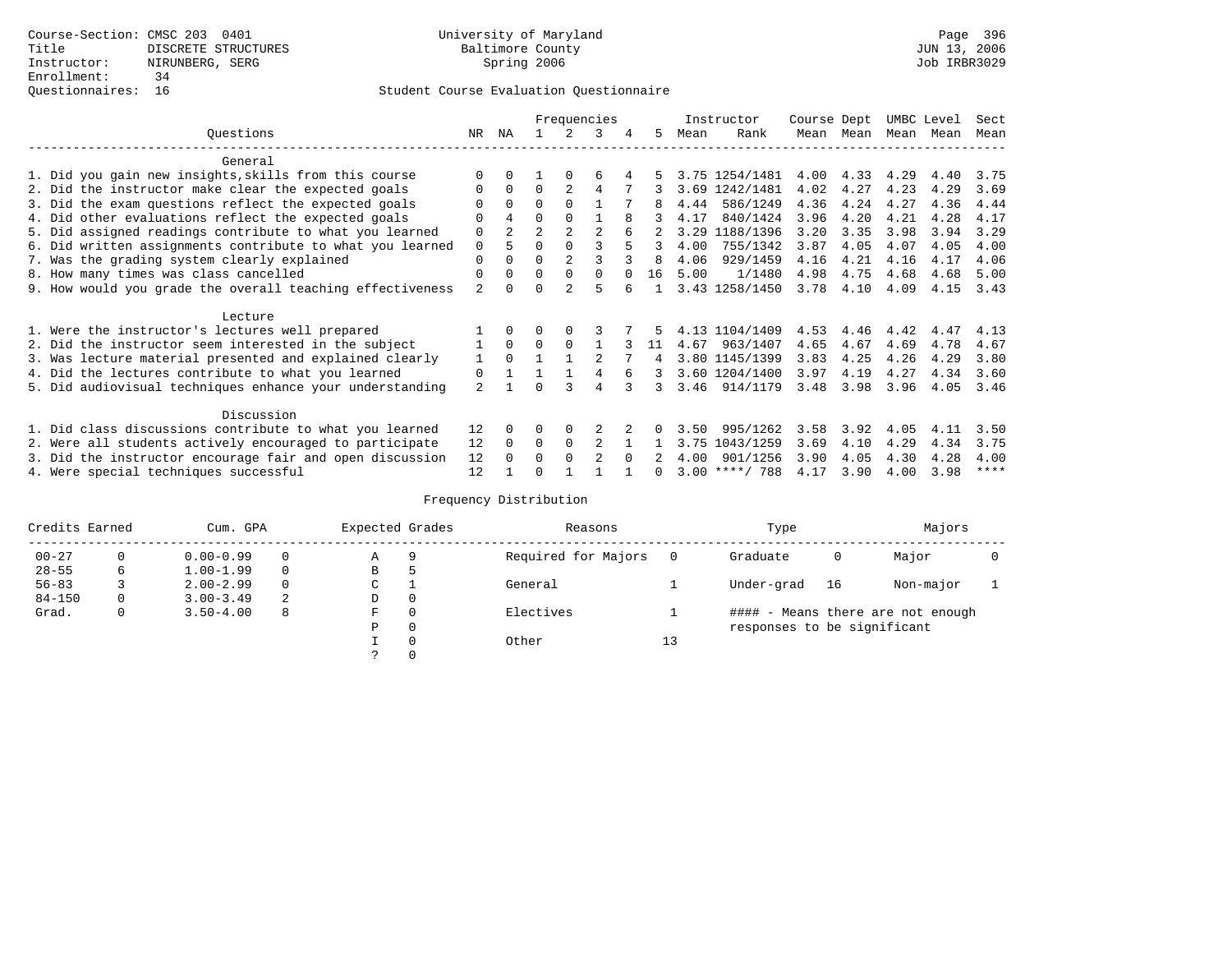|                                                           |              |          |          |               | Frequencies   |                      |              |              | Instructor         | Course Dept  |              | UMBC Level   |      | Sect         |
|-----------------------------------------------------------|--------------|----------|----------|---------------|---------------|----------------------|--------------|--------------|--------------------|--------------|--------------|--------------|------|--------------|
| Ouestions                                                 | NR           | ΝA       |          | $2^{\circ}$   | 3             |                      | 5            | Mean         | Rank               |              | Mean Mean    | Mean         | Mean | Mean         |
| General                                                   |              |          |          |               |               |                      |              |              |                    |              |              |              |      |              |
| 1. Did you gain new insights, skills from this course     |              |          | ∩        |               | O             |                      | 1.           | 5.00         | 1/1481             | 5.00         | 4.33         | 4.29         | 4.40 | 5.00         |
| 2. Did the instructor make clear the expected goals       |              | $\Omega$ | $\Omega$ | $\Omega$      | $\Omega$      | $\Omega$             | $\mathbf{1}$ | 5.00         | 1/1481             | 5.00         | 4.27         | 4.23         | 4.29 | 5.00         |
| 3. Did the exam questions reflect the expected goals      |              | $\Omega$ | $\Omega$ | $\Omega$      | $\Omega$      | $\Omega$             | $\mathbf{1}$ | 5.00         | 1/1249             | 5.00         | 4.24         | 4.27         | 4.36 | 5.00         |
| 4. Did other evaluations reflect the expected goals       |              | $\Omega$ | $\Omega$ | $\Omega$      | $\Omega$      |                      | $\mathbf{1}$ | 5.00         | 1/1424             | 5.00         | 4.20         | 4.21         | 4.28 | 5.00         |
| 5. Did assigned readings contribute to what you learned   |              |          | $\Omega$ |               | $\Omega$      | $\Omega$             | $\mathbf{1}$ | 5.00         | 1/1396             | 5.00         | 3.35         | 3.98         | 3.94 | 5.00         |
| 6. Did written assignments contribute to what you learned | 1            | $\Omega$ | $\Omega$ | $\Omega$      | $\Omega$      | $\Omega$             | $\mathbf{1}$ | 5.00         | 1/1342             | 5.00         | 4.05         | 4.07         | 4.05 | 5.00         |
| 7. Was the grading system clearly explained               |              | $\Omega$ | $\Omega$ | $\Omega$      | $\Omega$      | $\Omega$             | $\mathbf{1}$ | 5.00         | 1/1459             | 5.00         | 4.21         | 4.16         | 4.17 | 5.00         |
| 8. How many times was class cancelled                     |              |          | $\Omega$ | $\Omega$      | $\Omega$      | $\Omega$             |              | 5.00         | 1/1480             | 5.00         | 4.75         | 4.68         | 4.68 | 5.00         |
| 9. How would you grade the overall teaching effectiveness |              | $\Omega$ | $\Omega$ | $\cap$        | $\Omega$      | $\Omega$             |              | 5.00         | 1/1450             | 5.00         | 4.10         | 4.09         | 4.15 | 5.00         |
| Lecture                                                   |              |          |          |               |               |                      |              |              |                    |              |              |              |      |              |
| 1. Were the instructor's lectures well prepared           |              | $\Omega$ | ∩        | $\Omega$      | $\Omega$      |                      |              | 5.00         | 1/1409             | 5.00         | 4.46         | 4.42         | 4.47 | 5.00         |
| 2. Did the instructor seem interested in the subject      |              | $\Omega$ | $\Omega$ | $\Omega$      | $\Omega$      | $\Omega$             | 1            | 5.00         | 1/1407             | 5.00         | 4.67         | 4.69         | 4.78 | 5.00         |
| 3. Was lecture material presented and explained clearly   |              | $\Omega$ | $\Omega$ | $\Omega$      | $\Omega$      | $\Omega$             | 1.           | 5.00         | 1/1399             | 5.00         | 4.25         | 4.26         | 4.29 | 5.00         |
| 4. Did the lectures contribute to what you learned        | 1            | $\Omega$ | $\Omega$ | $\Omega$      | $\Omega$      | $\Omega$             | $\mathbf{1}$ | 5.00         | 1/1400             | 5.00         | 4.19         | 4.27         | 4.34 | 5.00         |
| 5. Did audiovisual techniques enhance your understanding  | 1            | $\cap$   | ∩        | $\cap$        | $\Omega$      | $\cap$               |              | 5.00         | 1/1179             | 5.00         | 3.98         | 3.96         | 4.05 | 5.00         |
| Discussion                                                |              |          |          |               |               |                      |              |              |                    |              |              |              |      |              |
| 1. Did class discussions contribute to what you learned   |              | $\Omega$ | $\Omega$ | 0             | 0             |                      |              | 5.00         | 1/1262             | 5.00         | 3.92         | 4.05         | 4.11 | 5.00         |
| 2. Were all students actively encouraged to participate   | 1            | 0        | 0        | 0             | 0             | 0                    | $\mathbf{1}$ | 5.00         | 1/1259             | 5.00         | 4.10         | 4.29         | 4.34 | 5.00         |
| 3. Did the instructor encourage fair and open discussion  | $\mathbf{1}$ | $\Omega$ | $\Omega$ | $\cap$        | $\Omega$      | $\Omega$             | $\mathbf{1}$ | 5.00         | 1/1256             | 5.00         | 4.05         | 4.30         | 4.28 | 5.00         |
|                                                           |              |          |          |               |               |                      |              |              |                    |              |              |              |      |              |
| Laboratory                                                |              |          |          |               |               |                      |              | 4.00         |                    |              |              |              | 4.51 |              |
| 1. Did the lab increase understanding of the material     |              | $\Omega$ | $\Omega$ | $\Omega$<br>0 | 0<br>$\Omega$ |                      | 0            | 4.00         | 155/246<br>145/249 | 4.00<br>4.00 | 4.43<br>4.29 | 4.20<br>4.11 | 4.32 | 4.00<br>4.00 |
| 2. Were you provided with adequate background information | 1            | $\Omega$ | $\Omega$ | $\Omega$      | $\Omega$      |                      | 0            |              |                    |              |              |              |      |              |
| 3. Were necessary materials available for lab activities  | 1            |          |          | $\Omega$      | $\Omega$      | $\Omega$<br>$\Omega$ |              | 5.00<br>5.00 | 1/242<br>1/240     | 5.00<br>5.00 | 4.82<br>4.54 | 4.40         | 4.63 | 5.00         |
| 4. Did the lab instructor provide assistance              | 1            | $\Omega$ | $\Omega$ |               |               |                      |              |              |                    |              |              | 4.20         | 4.58 | 5.00         |
| 5. Were requirements for lab reports clearly specified    |              |          | $\Omega$ |               | $\cap$        |                      | $\cap$       | 4.00         | 129/ 217           | 4.00         | 4.24         | 4.04         | 4.28 | 4.00         |

| Credits Earned |   | Cum. GPA      |          | Expected Grades |          | Reasons             |     | Type                        |    | Majors                            |  |
|----------------|---|---------------|----------|-----------------|----------|---------------------|-----|-----------------------------|----|-----------------------------------|--|
| $00 - 27$      | 0 | $0.00 - 0.99$ | $\Omega$ | Α               | 2        | Required for Majors | - 0 | Graduate                    | 0  | Major                             |  |
| $28 - 55$      | 0 | $1.00 - 1.99$ | $\Omega$ | в               | 0        |                     |     |                             |    |                                   |  |
| $56 - 83$      | 0 | $2.00 - 2.99$ | $\Omega$ | C               | $\Omega$ | General             |     | Under-grad                  | -2 | Non-major                         |  |
| $84 - 150$     |   | $3.00 - 3.49$ |          | D               | 0        |                     |     |                             |    |                                   |  |
| Grad.          | 0 | $3.50 - 4.00$ | $\Omega$ | F.              | $\Omega$ | Electives           |     |                             |    | #### - Means there are not enough |  |
|                |   |               |          | Ρ               | 0        |                     |     | responses to be significant |    |                                   |  |
|                |   |               |          |                 |          | Other               |     |                             |    |                                   |  |
|                |   |               |          |                 |          |                     |     |                             |    |                                   |  |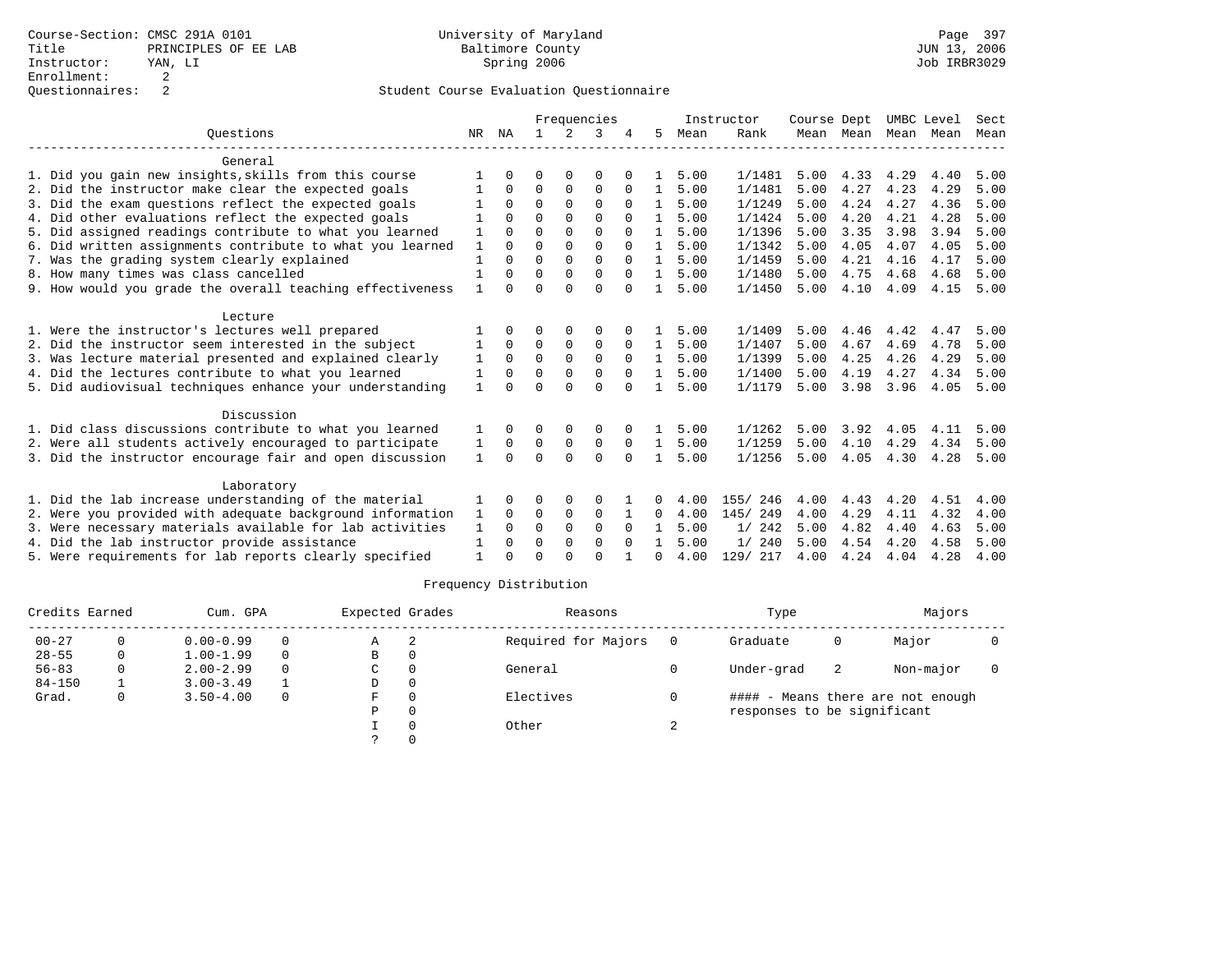|                                                              |    |                |          |              | Frequencies  |          |          |      | Instructor       | Course Dept |           |      | UMBC Level | Sect        |
|--------------------------------------------------------------|----|----------------|----------|--------------|--------------|----------|----------|------|------------------|-------------|-----------|------|------------|-------------|
| Ouestions                                                    | NR | NA             |          | 2            |              |          | 5.       | Mean | Rank             |             | Mean Mean |      | Mean Mean  | Mean        |
| General                                                      |    |                |          |              |              |          |          |      |                  |             |           |      |            |             |
| 1. Did you gain new insights, skills from this course        | 2  |                |          |              |              |          | 6        |      | 3.35 1404/1481   | 3.34        | 4.33      | 4.29 | 4.29       | 3.35        |
| 2. Did the instructor make clear the expected goals          |    | $\Omega$       | 5        | 3            | 11           |          |          |      | 2.85 1449/1481   | 2.96        | 4.27      | 4.23 | 4.23       | 2.85        |
| 3. Did the exam questions reflect the expected goals         | 3  | $\Omega$       |          | 6            | 9            | 6        |          |      | 3.16 1177/1249   | 3.28        | 4.24      | 4.27 | 4.28       | 3.16        |
| 4. Did other evaluations reflect the expected goals          |    | $\overline{a}$ | $\Omega$ |              |              | 5        |          |      | 3.78 1170/1424   | 3.62        | 4.20      | 4.21 | 4.27       | 3.78        |
| 5. Did assigned readings contribute to what you learned      | 3  | $\mathbf{1}$   | 4        | $\mathbf{1}$ | 11           |          |          |      | 3.17 1239/1396   | 3.17        | 3.35      | 3.98 | 4.00       | 3.17        |
| 6. Did written assignments contribute to what you learned    | 4  | 8              |          | ζ            | 5            | 4        |          |      | 3.31 1192/1342   | 3.46        | 4.05      | 4.07 | 4.12       | 3.31        |
| 7. Was the grading system clearly explained                  | 3  | $\Omega$       |          |              | 7            | 5        | 5        |      | 3.24 1339/1459   | 3.22        | 4.21      | 4.16 | 4.17       | 3.24        |
| 8. How many times was class cancelled                        | 3  |                |          | $\Omega$     | 3            | 19       |          |      | 3.79 1435/1480   | 3.73        | 4.75      | 4.68 | 4.65       | 3.79        |
| 9. How would you grade the overall teaching effectiveness    | 7  | $\Omega$       | ς        | 6            | 9            |          |          |      | 2.67 1417/1450   | 2.83        | 4.10      | 4.09 | 4.10       | 2.67        |
| Lecture                                                      |    |                |          |              |              |          |          |      |                  |             |           |      |            |             |
| 1. Were the instructor's lectures well prepared              | 4  | $\Omega$       |          | 5            | 10           |          |          |      | 2.83 1381/1409   | 2.78        | 4.46      | 4.42 | 4.43       | 2.83        |
| 2. Did the instructor seem interested in the subject         | 4  | $\Omega$       | $\Omega$ | 4            | 6            | 4        | 10       |      | 3.83 1334/1407   | 3.98        | 4.67      | 4.69 | 4.67       | 3.83        |
| 3. Was lecture material presented and explained clearly      | 4  | $\Omega$       | 5        | 8            | 6            | 4        |          |      | 2.50 1381/1399   | 2.62        | 4.25      | 4.26 | 4.27       | 2.50        |
| 4. Did the lectures contribute to what you learned           | 5  |                | 5        | 4            | 9            |          |          |      | 2.59 1356/1400   | 2.56        | 4.19      | 4.27 | 4.28       | 2.59        |
| 5. Did audiovisual techniques enhance your understanding     | 5  |                | F        |              | 8            |          |          |      | 2.65 1116/1179   | 2.94        | 3.98      | 3.96 | 4.02       | 2.65        |
| Discussion                                                   |    |                |          |              |              |          |          |      |                  |             |           |      |            |             |
| 1. Did class discussions contribute to what you learned      | 26 | $\Omega$       | 0        | $\Omega$     | O            |          |          |      | $4.50$ ****/1262 | 3.00        | 3.92      | 4.05 | 4.14       | ****        |
| 2. Were all students actively encouraged to participate      | 26 | $\Omega$       | $\Omega$ | $\Omega$     |              | $\Omega$ |          |      | $4.00$ ****/1259 | 3.00        | 4.10      | 4.29 | 4.34       | $***$ * * * |
| 3. Did the instructor encourage fair and open discussion     | 26 | $\Omega$       | $\Omega$ | $\Omega$     |              | $\Omega$ |          |      | $4.00$ ****/1256 | 2.20        | 4.05      | 4.30 | 4.34       | $***$ *     |
| 4. Were special techniques successful                        | 26 |                | U        | $\Omega$     | <sup>0</sup> |          |          |      | $5.00$ ****/ 788 | ****        | 3.90      | 4.00 | 4.07       | ****        |
| Laboratory                                                   |    |                |          |              |              |          |          |      |                  |             |           |      |            |             |
| 2. Were you provided with adequate background information 27 |    | $\Omega$       | $\Omega$ | $\Omega$     |              | $\Omega$ | $\Omega$ |      | $3.00$ ****/ 249 | ****        | 4.29      | 4.11 | 4.23       | ****        |

| Credits Earned |   | Cum. GPA      |          |   | Expected Grades | Reasons             |    | Type                        |    | Majors                            |  |
|----------------|---|---------------|----------|---|-----------------|---------------------|----|-----------------------------|----|-----------------------------------|--|
| $00 - 27$      |   | $0.00 - 0.99$ | 0        | Α | 16              | Required for Majors |    | Graduate                    | 0  | Major                             |  |
| $28 - 55$      |   | $1.00 - 1.99$ | $\Omega$ | B | 6               |                     |    |                             |    |                                   |  |
| $56 - 83$      | a | $2.00 - 2.99$ |          | C |                 | General             |    | Under-grad                  | 28 | Non-major                         |  |
| $84 - 150$     | 4 | $3.00 - 3.49$ | 6        | D | $\mathbf{0}$    |                     |    |                             |    |                                   |  |
| Grad.          | 0 | $3.50 - 4.00$ | 10       | F | 0               | Electives           |    |                             |    | #### - Means there are not enough |  |
|                |   |               |          | Р | 0               |                     |    | responses to be significant |    |                                   |  |
|                |   |               |          |   | $\Omega$        | Other               | 22 |                             |    |                                   |  |
|                |   |               |          |   |                 |                     |    |                             |    |                                   |  |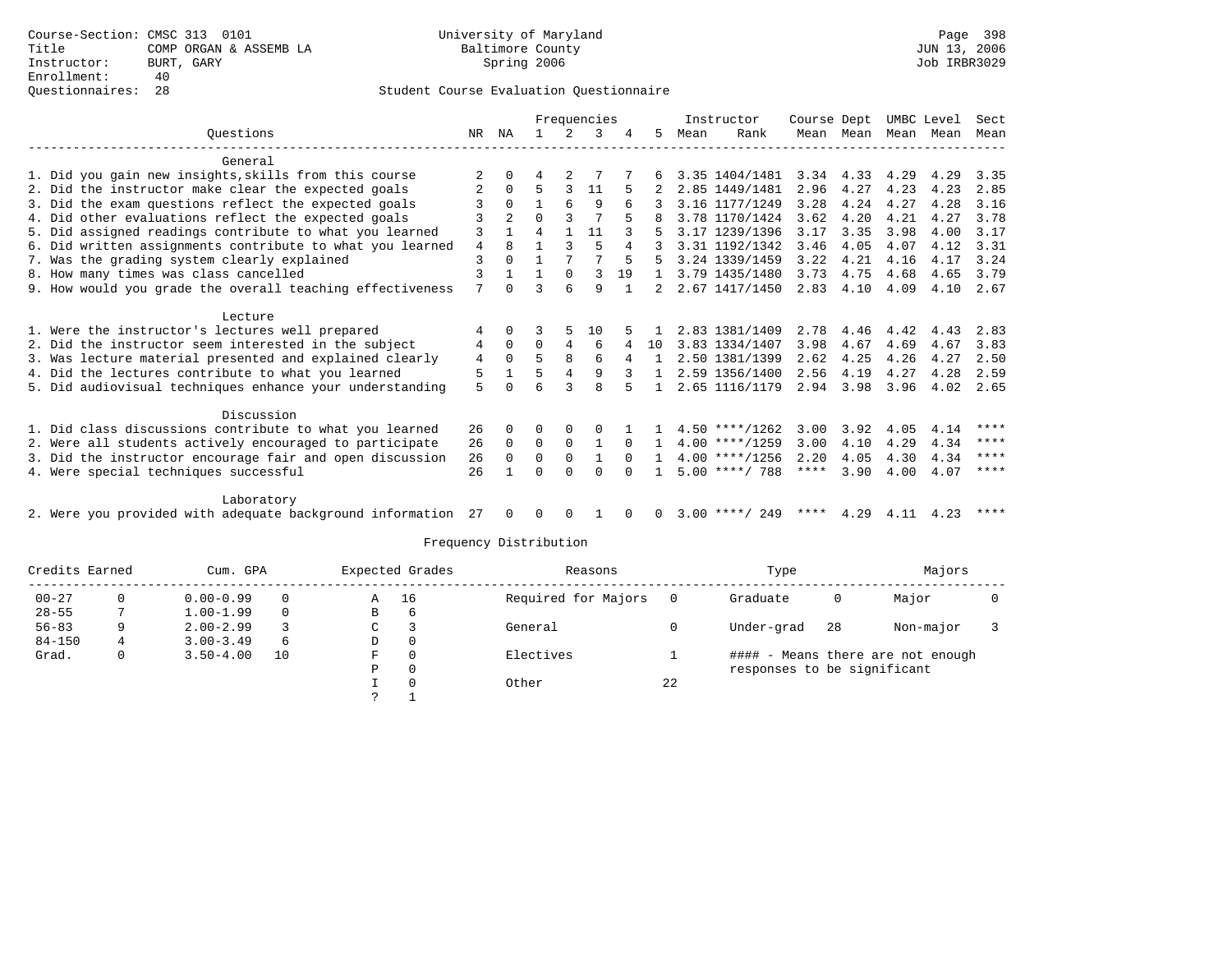|                                                           |                  |                      |                             |                | Frequencies    |                |                |        | Instructor         | Course Dept UMBC Level |         |                     |      | Sect         |
|-----------------------------------------------------------|------------------|----------------------|-----------------------------|----------------|----------------|----------------|----------------|--------|--------------------|------------------------|---------|---------------------|------|--------------|
| Questions                                                 |                  | NR NA                | $\mathbf{1}$                | 2              | 3              | 4              |                | 5 Mean | Rank               |                        |         | Mean Mean Mean Mean |      | Mean         |
|                                                           |                  |                      |                             |                |                |                |                |        |                    |                        |         |                     |      |              |
| General                                                   |                  |                      |                             |                |                |                |                |        |                    |                        |         |                     |      |              |
| 1. Did you gain new insights, skills from this course     | 0                | 0                    | $\Omega$                    | 4              | 4              | 5              | 2              |        | 3.33 1407/1481     | 3.34                   | 4.33    | 4.29                | 4.29 | 3.33         |
| 2. Did the instructor make clear the expected goals       | $\mathbf 0$      | $\Omega$             | $\overline{2}$              | $\overline{3}$ | $\overline{4}$ | 4              | $\overline{2}$ |        | 3.07 1415/1481     | 2.96                   | 4.27    | 4.23                | 4.23 | 3.07         |
| 3. Did the exam questions reflect the expected goals      | 0                | $\Omega$             | $\mathbf{1}$                | 2              | 4              | 6              | $\overline{2}$ |        | 3.40 1136/1249     | 3.28                   | 4.24    | 4.27                | 4.28 | 3.40         |
| 4. Did other evaluations reflect the expected goals       | $\Omega$         | 2                    | $\mathbf{1}$                | $\mathbf{1}$   | 5              | 3              | 3              |        | 3.46 1284/1424     | 3.62                   | 4.20    | 4.21                | 4.27 | 3.46         |
| 5. Did assigned readings contribute to what you learned   | $\mathsf 0$      | 3                    | $\mathbf{1}$                | 2              | 5              | 2              | 2              |        | 3.17 1239/1396     | 3.17                   | 3.35    | 3.98                | 4.00 | 3.17         |
| 6. Did written assignments contribute to what you learned | $\mathbf 0$      | $\overline{2}$       | $\mathbf{1}$                | $\mathbf 0$    | 5              | $\overline{4}$ | 3              |        | 3.62 1065/1342     | 3.46                   | 4.05    | 4.07                | 4.12 | 3.62         |
| 7. Was the grading system clearly explained               | 0<br>$\mathbf 0$ | $\Omega$<br>$\Omega$ | $\mathbf{1}$<br>$\mathbf 0$ | 2<br>2         | 7<br>3         | 3              | 2              |        | 2 3.20 1348/1459   | 3.22                   | 4.21    | 4.16                | 4.17 | 3.20         |
| 8. How many times was class cancelled                     | $\overline{2}$   | $\Omega$             | $\overline{a}$              | $\overline{4}$ | $\mathbf{1}$   | 8<br>4         | $2^{\circ}$    |        | 3.67 1446/1480     | 3.73                   | 4.75    | 4.68                | 4.65 | 3.67<br>3.00 |
| 9. How would you grade the overall teaching effectiveness |                  |                      |                             |                |                |                |                |        | 3.00 1354/1450     | 2.83 4.10              |         | 4.09                | 4.10 |              |
| Lecture                                                   |                  |                      |                             |                |                |                |                |        |                    |                        |         |                     |      |              |
| 1. Were the instructor's lectures well prepared           | 0                | $\mathbf 0$          | 3                           | 2              | 7              | 2              | $\mathbf{1}$   |        | 2.73 1388/1409     | 2.78                   | 4.46    | 4.42                | 4.43 | 2.73         |
| 2. Did the instructor seem interested in the subject      | 0                | 0                    | 0                           | 1              | 3              | 4              | 7              |        | 4.13 1288/1407     | 3.98                   | 4.67    | 4.69                | 4.67 | 4.13         |
| 3. Was lecture material presented and explained clearly   | 0                | 0                    | 4                           | 2              | 5              | 2              | 2              |        | 2.73 1365/1399     | 2.62                   | 4.25    | 4.26                | 4.27 | 2.73         |
| 4. Did the lectures contribute to what you learned        | 0                | $\mathbf 0$          | 3                           | 5              | $\overline{4}$ | 2              |                |        | 1 2.53 1361/1400   | 2.56                   | 4.19    | 4.27                | 4.28 | 2.53         |
| 5. Did audiovisual techniques enhance your understanding  | 1                | 5                    | $\mathbf{1}$                | $\overline{2}$ | $\overline{2}$ | $\overline{2}$ | $\overline{2}$ |        | 3.22 1005/1179     | 2.94                   | 3.98    | 3.96                | 4.02 | 3.22         |
|                                                           |                  |                      |                             |                |                |                |                |        |                    |                        |         |                     |      |              |
| Discussion                                                |                  |                      |                             |                |                |                |                |        |                    |                        |         |                     |      |              |
| 1. Did class discussions contribute to what you learned   | 10               | 0                    | 1                           | $\overline{2}$ | 0              | 0              | 2              |        | 3.00 1146/1262     | 3.00                   | 3.92    | 4.05                | 4.14 | 3.00         |
| 2. Were all students actively encouraged to participate   | 10               | 0                    | $\mathbf{1}$                | 0              | $\overline{3}$ | $\Omega$       | $\mathbf{1}$   |        | 3.00 1162/1259     | 3.00                   | 4.10    | 4.29                | 4.34 | 3.00         |
| 3. Did the instructor encourage fair and open discussion  | 10               | 0                    | 3                           | 0              | $\mathbf{1}$   | $\mathbf 0$    | 1              |        | 2.20 1241/1256     | 2.20                   | 4.05    | 4.30                | 4.34 | 2.20         |
| 4. Were special techniques successful                     | 10               | 4                    | $\mathbf{1}$                | $\Omega$       | $\Omega$       | $\Omega$       | $\Omega$       |        | $1.00$ ****/ 788   | $***$ * * *            | 3.90    | 4.00                | 4.07 | $***$        |
|                                                           |                  |                      |                             |                |                |                |                |        |                    |                        |         |                     |      |              |
| Laboratory                                                |                  |                      |                             |                |                |                |                |        |                    |                        |         |                     |      |              |
| 1. Did the lab increase understanding of the material     | 14               | 0                    | $\Omega$                    | 0              | 1              | 0              | 0              |        | $3.00$ ****/ 246   | ****                   | 4.43    | 4.20                | 4.20 |              |
| 2. Were you provided with adequate background information | 14               | 0                    | $\mathbf 0$                 | $\mathbf{0}$   | $\mathbf{1}$   | 0              | 0              | 3.00   | ****/ 249          | ****                   | 4.29    | 4.11                | 4.23 | ****         |
| 3. Were necessary materials available for lab activities  | 14               | 0                    | 0                           | 0              | 1              | $\Omega$       | $\Omega$       |        | $3.00$ ****/ 242   | ****                   | 4.82    | 4.40                | 4.36 | ****         |
| 4. Did the lab instructor provide assistance              | 14               | $\Omega$             | $\Omega$                    | 0              | $\mathbf{1}$   | $\Omega$       | $\Omega$       |        | $3.00$ ****/ 240   | ****                   | 4.54    | 4.20                | 3.96 | $***$ * * *  |
| 5. Were requirements for lab reports clearly specified    | 14               | $\Omega$             | $\Omega$                    | $\Omega$       | $\mathbf{1}$   | $\Omega$       | $\Omega$       |        | $3.00$ ****/ 217   | ****                   | 4.24    | 4.04                | 4.11 | $* * * *$    |
| Seminar                                                   |                  |                      |                             |                |                |                |                |        |                    |                        |         |                     |      |              |
| 1. Were assigned topics relevant to the announced theme   | 14               | 0                    | 0                           | 0              | 1              | $\mathbf 0$    | 0              |        | $3.00$ ****/<br>68 | ****                   | ****    | 4.49                | 4.70 | ****         |
| 2. Was the instructor available for individual attention  | 14               | $\mathsf 0$          | $\mathbf 0$                 | $\mathsf 0$    | $1\,$          | $\mathbf 0$    | 0              |        | $3.00$ ****/<br>69 | ****                   |         | 4.53                | 4.66 |              |
| 3. Did research projects contribute to what you learned   | 14               | 0                    | $\mathbf 0$                 | $\mathbf 0$    | $\mathbf{1}$   | $\mathbf 0$    | 0              |        | $3.00$ ****/<br>63 | ****                   | ****    | 4.44                | 4.56 | ****         |
| 4. Did presentations contribute to what you learned       | 14               | $\mathbf 0$          | $\mathbf 0$                 | 1              | $\mathbf 0$    | $\mathbf 0$    | $\Omega$       |        | $2.00$ ****/<br>69 | ****                   | 5.00    | 4.35                | 4.48 | $***$        |
| 5. Were criteria for grading made clear                   | 14               | $\Omega$             | $\Omega$                    | $\mathbf{1}$   | $\Omega$       | $\Omega$       | $\Omega$       |        | $2.00$ ****/<br>68 | ****                   | ****    | 3.92                | 4.43 | ****         |
|                                                           |                  |                      |                             |                |                |                |                |        |                    |                        |         |                     |      |              |
| Field Work                                                |                  |                      |                             |                |                |                |                |        |                    |                        |         |                     |      |              |
| 1. Did field experience contribute to what you learned    | 14               | 0                    | 0                           | 0              | 1              | 0              | 0              |        | $3.00$ ****/<br>59 |                        |         | 4.30                | 4.48 | ****         |
| 2. Did you clearly understand your evaluation criteria    | 14               | 0                    | 0                           | 0              | 1              | $\Omega$       | $\Omega$       |        | $3.00$ ****/<br>51 | ****                   | ****    | 4.00                | 4.13 | ****         |
| 3. Was the instructor available for consultation          | 14               | 0                    | $\mathbf 0$                 | $\mathbf{0}$   | $\mathbf 0$    | $\mathbf 0$    | $\mathbf{1}$   |        | $5.00$ ****/<br>36 | ****                   | ****    | 4.60                | 4.33 | ****         |
| 4. To what degree could you discuss your evaluations      | 14               | $\mathbf 0$          | $\mathbf 0$                 | $\mathbf 0$    | $\mathbf{1}$   | $\Omega$       | $\Omega$       |        | $3.00$ ****/<br>41 | ****                   | $***$ * | 4.26                | 3.90 | $***$        |
| 5. Did conferences help you carry out field activities    | 14               | $\Omega$             | $\Omega$                    | $\Omega$       | $\Omega$       | $\mathbf{1}$   | $\Omega$       | 4.00   | $***$ /<br>31      | ****                   | ****    | 4.42                | 4.00 | $***$        |
|                                                           |                  |                      |                             |                |                |                |                |        |                    |                        |         |                     |      |              |
| Self Paced                                                |                  |                      |                             |                |                |                |                |        |                    |                        |         |                     |      |              |
| 1. Did self-paced system contribute to what you learned   | 14               | 0                    | 0                           | $\mathbf 0$    | 1              | 0              | 0              |        | $3.00$ ****/<br>55 | ****                   |         | 4.55                | 4.88 | $***$ * * *  |
| 2. Did study questions make clear the expected goal       | 14               | $\mathbf 0$          | $\mathbf 0$                 | 0              | $1\,$          | $\mathbf 0$    | 0              | 3.00   | $***/$<br>31       | ****                   | ****    | 4.75                | 4.67 | ****         |
| 3. Were your contacts with the instructor helpful         | 14               | $\Omega$             | 0                           | 0              | 1              | $\Omega$       | $\Omega$       | 3.00   | $***$ /<br>51      | ****                   | ****    | 4.65                | 4.88 | ****         |
| 4. Was the feedback/tutoring by proctors helpful          | 14               | 0                    | $\mathbf 0$                 | $\mathbf{0}$   | $\mathbf{1}$   | $\mathbf 0$    | $\Omega$       |        | 34<br>$3.00$ ****/ | ***                    | ****    | 4.83                | 4.67 | ****         |
| 5. Were there enough proctors for all the students        | 14               | $\Omega$             | $\Omega$                    | $\mathbf{1}$   | $\Omega$       | $\Omega$       | $\Omega$       |        | $2.00$ ****/<br>24 | $***$ * *              | $***$   | 4.82                | 4.67 | $***$ * * *  |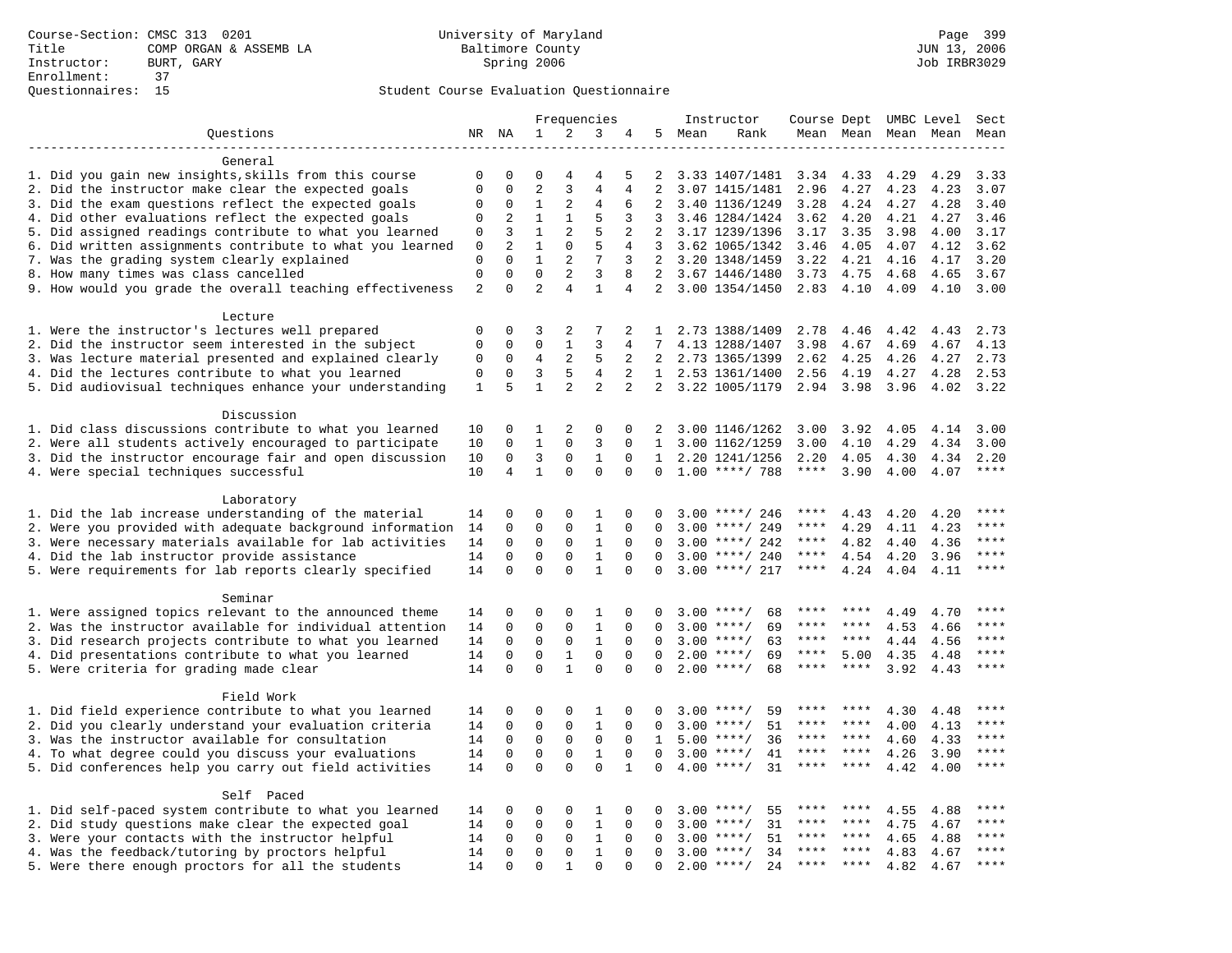| Course-Section: CMSC 313 0201 |                        | University of Maryland                  | Page 399     |
|-------------------------------|------------------------|-----------------------------------------|--------------|
| Title                         | COMP ORGAN & ASSEMB LA | Baltimore County                        | JUN 13, 2006 |
| Instructor:                   | BURT, GARY             | Spring 2006                             | Job IRBR3029 |
| Enrollment:                   |                        |                                         |              |
| Ouestionnaires: 15            |                        | Student Course Evaluation Questionnaire |              |

| Credits Earned |   | Cum. GPA      |          | Expected Grades |          | Reasons             |    | Type                        |    | Majors                            |                          |
|----------------|---|---------------|----------|-----------------|----------|---------------------|----|-----------------------------|----|-----------------------------------|--------------------------|
| $00 - 27$      |   | $0.00 - 0.99$ | $\Omega$ | Α               | 2        | Required for Majors |    | Graduate                    | 0  | Major                             |                          |
| $28 - 55$      |   | $1.00 - 1.99$ | $\Omega$ | B               | 8        |                     |    |                             |    |                                   |                          |
| $56 - 83$      |   | $2.00 - 2.99$ |          | C               |          | General             |    | Under-grad                  | 15 | Non-major                         | $\overline{\phantom{a}}$ |
| $84 - 150$     | z | $3.00 - 3.49$ | 4        | D               | $\Omega$ |                     |    |                             |    |                                   |                          |
| Grad.          |   | $3.50 - 4.00$ |          | F               | $\Omega$ | Electives           |    |                             |    | #### - Means there are not enough |                          |
|                |   |               |          | Ρ               | 0        |                     |    | responses to be significant |    |                                   |                          |
|                |   |               |          |                 | $\Omega$ | Other               | 10 |                             |    |                                   |                          |
|                |   |               |          |                 | $\Omega$ |                     |    |                             |    |                                   |                          |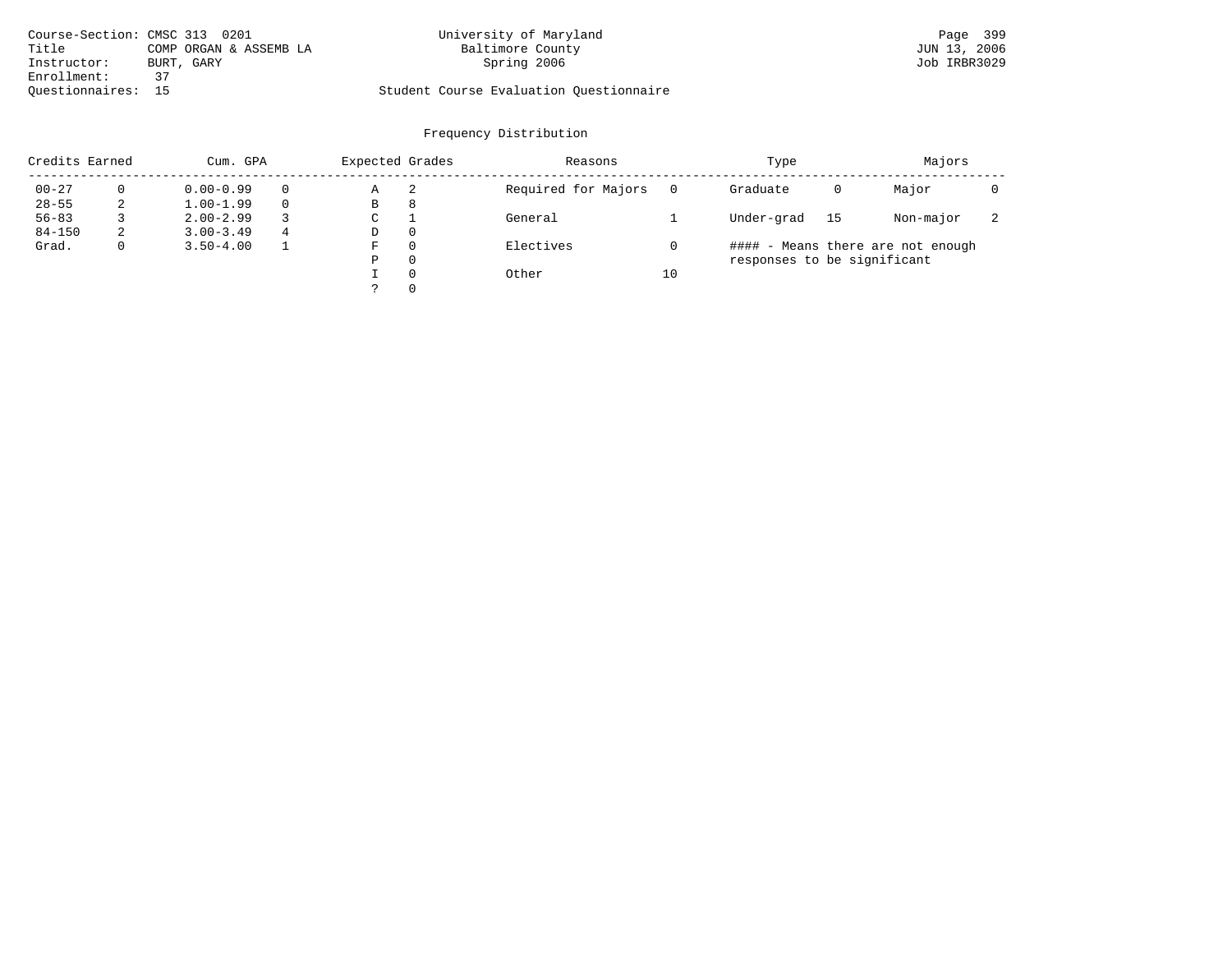## Questionnaires: 24 Student Course Evaluation Questionnaire

|                                                           |                |              |          | Frequencies  |          |          |     |      | Instructor       | Course Dept |           | UMBC Level |      | Sect |
|-----------------------------------------------------------|----------------|--------------|----------|--------------|----------|----------|-----|------|------------------|-------------|-----------|------------|------|------|
| Ouestions                                                 | NR             | ΝA           |          | 2            | 3        | 4        | 5   | Mean | Rank             |             | Mean Mean | Mean Mean  |      | Mean |
| General                                                   |                |              |          |              |          |          |     |      |                  |             |           |            |      |      |
| 1. Did you gain new insights, skills from this course     |                | $\Omega$     | 0        |              |          |          | -11 | 4.26 | 831/1481         | 4.20        | 4.33      | 4.29       | 4.29 | 4.26 |
| 2. Did the instructor make clear the expected goals       |                | $\Omega$     | $\Omega$ | $\Omega$     | 2        |          | 13  | 4.48 | 560/1481         | 4.07        | 4.27      | 4.23       | 4.23 | 4.48 |
| 3. Did the exam questions reflect the expected goals      |                | $\Omega$     | $\Omega$ |              |          |          | 16  | 4.57 | 442/1249         | 4.26        | 4.24      | 4.27       | 4.28 | 4.57 |
| 4. Did other evaluations reflect the expected goals       |                | $\Omega$     |          |              |          | 11       | 11  | 4.35 | 633/1424         | 4.17        | 4.20      | 4.21       | 4.27 | 4.35 |
| 5. Did assigned readings contribute to what you learned   |                | 4            | 5        |              |          | 3        | 5   | 3.00 | 1292/1396        | 3.32        | 3.35      | 3.98       | 4.00 | 3.00 |
| 6. Did written assignments contribute to what you learned | $\mathbf{1}$   | 4            | 0        |              |          |          |     | 4.11 | 695/1342         | 4.16        | 4.05      | 4.07       | 4.12 | 4.11 |
| 7. Was the grading system clearly explained               |                | $\Omega$     | 0        | $\Omega$     |          |          | 14  | 4.57 | 390/1459         | 4.16        | 4.21      | 4.16       | 4.17 | 4.57 |
| 8. How many times was class cancelled                     |                | $\Omega$     | $\Omega$ | $\Omega$     | $\Omega$ |          | 23  | 5.00 | 1/1480           | 4.62        | 4.75      | 4.68       | 4.65 | 5.00 |
| 9. How would you grade the overall teaching effectiveness | 3              | <sup>n</sup> |          | <sup>n</sup> |          | 15       | 4   | 4.10 | 786/1450         | 4.07        | 4.10      | 4.09       | 4.10 | 4.10 |
| Lecture                                                   |                |              |          |              |          |          |     |      |                  |             |           |            |      |      |
| 1. Were the instructor's lectures well prepared           |                | $\Omega$     |          | 0            |          |          | 18  | 4.82 | 319/1409         | 4.43        | 4.46      | 4.42       | 4.43 | 4.82 |
| 2. Did the instructor seem interested in the subject      | 2              | $\Omega$     | $\Omega$ | $\Omega$     |          |          | 17  | 4.73 | 880/1407         | 4.55        | 4.67      | 4.69       | 4.67 | 4.73 |
| 3. Was lecture material presented and explained clearly   | 3              | $\Omega$     | 0        | $\Omega$     | $\Omega$ | 9        | 12  | 4.57 | 491/1399         | 4.10        | 4.25      | 4.26       | 4.27 | 4.57 |
| 4. Did the lectures contribute to what you learned        | 2              | $\Omega$     | 0        | $\Omega$     |          |          | 15  | 4.68 | 397/1400         | 4.22        | 4.19      | 4.27       | 4.28 | 4.68 |
| 5. Did audiovisual techniques enhance your understanding  | $\overline{a}$ |              |          |              |          |          | 14  | 4.50 | 259/1179         | 4.28        | 3.98      | 3.96       | 4.02 | 4.50 |
| Discussion                                                |                |              |          |              |          |          |     |      |                  |             |           |            |      |      |
| 1. Did class discussions contribute to what you learned   | 20             | $\Omega$     | 0        | 0            | $\Omega$ |          |     |      | $4.75$ ****/1262 | ****        | 3.92      | 4.05       | 4.14 | **** |
| 2. Were all students actively encouraged to participate   | 20             | $\Omega$     | 0        | 0            | $\Omega$ | $\Omega$ | 4   |      | $5.00$ ****/1259 | $***$ * *   | 4.10      | 4.29       | 4.34 | **** |
| 3. Did the instructor encourage fair and open discussion  | 20             |              | U        | $\Omega$     | 0        |          |     |      | $5.00$ ****/1256 | ****        | 4.05      | 4.30       | 4.34 | **** |
| 4. Were special techniques successful                     | $20^{\circ}$   |              |          |              |          |          |     |      | $5.00$ ****/ 788 | ****        | 3.90      | 4.00       | 4.07 | **** |

| Credits Earned |    | Cum. GPA      |   |               | Expected Grades | Reasons             |    | Type                        |    | Majors                            |                          |
|----------------|----|---------------|---|---------------|-----------------|---------------------|----|-----------------------------|----|-----------------------------------|--------------------------|
| $00 - 27$      |    | $0.00 - 0.99$ |   | Α             | 9               | Required for Majors |    | Graduate                    | 0  | Major                             |                          |
| $28 - 55$      |    | $1.00 - 1.99$ |   | B             | 10              |                     |    |                             |    |                                   |                          |
| $56 - 83$      | 4  | $2.00 - 2.99$ | 2 | $\sim$<br>◡   | 2               | General             |    | Under-grad                  | 24 | Non-major                         | $\overline{\phantom{a}}$ |
| $84 - 150$     | 11 | $3.00 - 3.49$ | 8 | D             | 0               |                     |    |                             |    |                                   |                          |
| Grad.          | 0  | $3.50 - 4.00$ | 8 | F             | 0               | Electives           |    |                             |    | #### - Means there are not enough |                          |
|                |    |               |   | Ρ             | 0               |                     |    | responses to be significant |    |                                   |                          |
|                |    |               |   |               | 0               | Other               | 14 |                             |    |                                   |                          |
|                |    |               |   | $\mathcal{L}$ |                 |                     |    |                             |    |                                   |                          |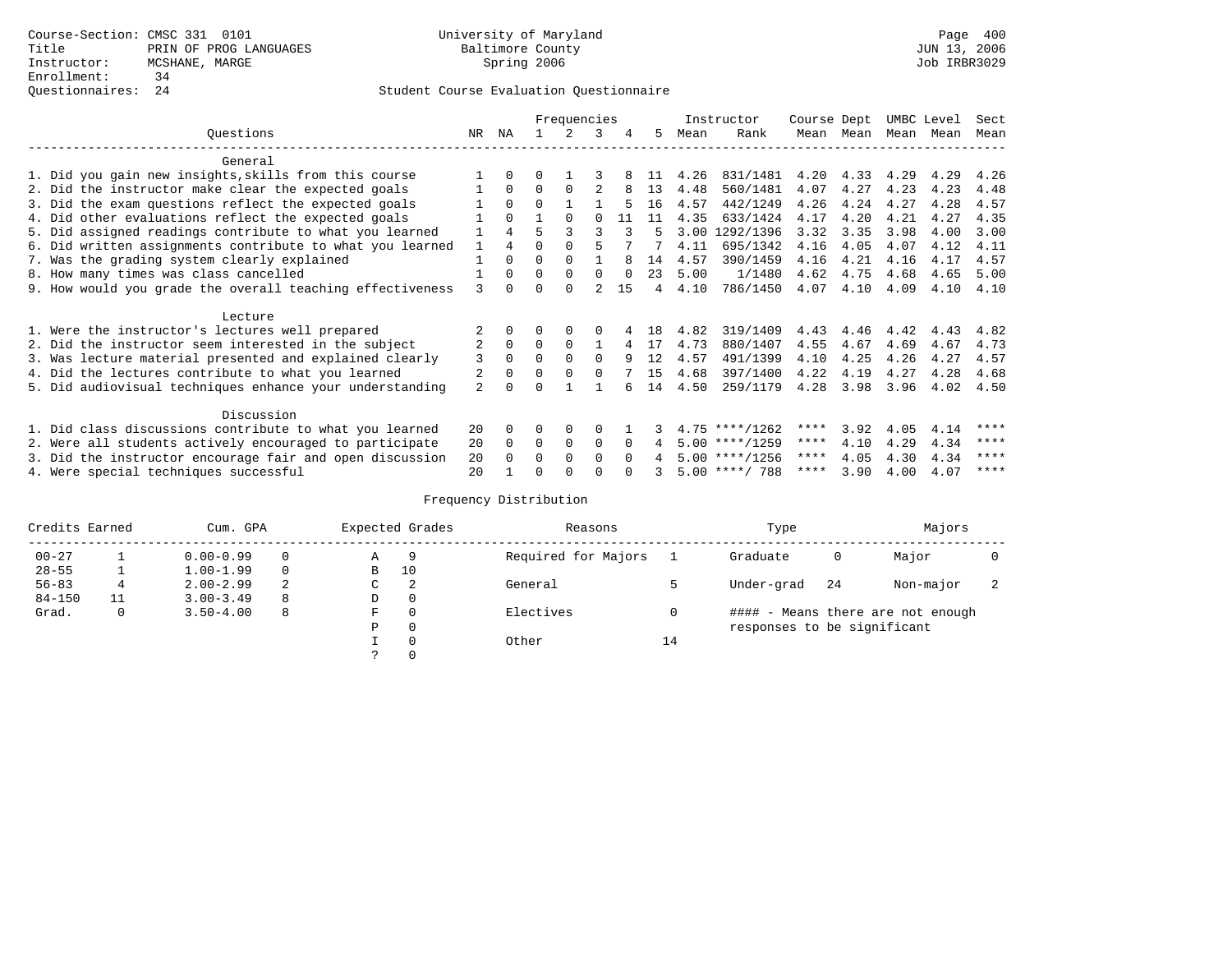|                                                           |    |          |          |          | Frequencies    |   |    |      | Instructor       | Course Dept |           | UMBC Level |           | Sect |
|-----------------------------------------------------------|----|----------|----------|----------|----------------|---|----|------|------------------|-------------|-----------|------------|-----------|------|
| Ouestions                                                 | NR | ΝA       |          | 2.       | 3              | 4 | 5. | Mean | Rank             |             | Mean Mean |            | Mean Mean | Mean |
| General                                                   |    |          |          |          |                |   |    |      |                  |             |           |            |           |      |
| 1. Did you gain new insights, skills from this course     |    | $\Omega$ | U        |          |                |   | 10 | 4.14 | 976/1481         | 4.20        | 4.33      | 4.29       | 4.29      | 4.14 |
| 2. Did the instructor make clear the expected goals       |    | $\Omega$ |          |          |                |   |    | 3.67 | 1253/1481        | 4.07        | 4.27      | 4.23       | 4.23      | 3.67 |
| 3. Did the exam questions reflect the expected goals      |    | $\Omega$ | $\Omega$ |          |                |   | 8  | 3.95 | 936/1249         | 4.26        | 4.24      | 4.27       | 4.28      | 3.95 |
| 4. Did other evaluations reflect the expected goals       |    | ς        | $\Omega$ |          | $\overline{a}$ |   |    | 4.00 | 959/1424         | 4.17        | 4.20      | 4.21       | 4.27      | 4.00 |
| 5. Did assigned readings contribute to what you learned   |    | 4        | ς        |          | ζ              |   | б. | 3.65 | 998/1396         | 3.32        | 3.35      | 3.98       | 4.00      | 3.65 |
| 6. Did written assignments contribute to what you learned |    |          |          | $\Omega$ |                |   |    | 4.21 | 573/1342         | 4.16        | 4.05      | 4.07       | 4.12      | 4.21 |
| 7. Was the grading system clearly explained               |    | $\Omega$ | O        | 4        |                | 4 |    |      | 3.76 1148/1459   | 4.16        | 4.21      | 4.16       | 4.17      | 3.76 |
| 8. How many times was class cancelled                     |    | $\Omega$ | $\Omega$ | $\Omega$ | 4              | 8 | 9  |      | 4.24 1230/1480   | 4.62        | 4.75      | 4.68       | 4.65      | 4.24 |
| 9. How would you grade the overall teaching effectiveness | ζ  | $\cap$   | ∩        |          | 4              |   |    | 4.05 | 808/1450         | 4.07        | 4.10      | 4.09       | 4.10      | 4.05 |
| Lecture                                                   |    |          |          |          |                |   |    |      |                  |             |           |            |           |      |
| 1. Were the instructor's lectures well prepared           |    | $\Omega$ |          |          | 4              |   |    |      | 4.05 1140/1409   | 4.43        | 4.46      | 4.42       | 4.43      | 4.05 |
| 2. Did the instructor seem interested in the subject      |    | $\Omega$ | $\Omega$ |          |                |   | 13 |      | 4.38 1194/1407   | 4.55        | 4.67      | 4.69       | 4.67      | 4.38 |
| 3. Was lecture material presented and explained clearly   | 1  | $\Omega$ |          |          | 9              |   | 6  |      | 3.62 1213/1399   | 4.10        | 4.25      | 4.26       | 4.27      | 3.62 |
| 4. Did the lectures contribute to what you learned        |    | 0        | $\Omega$ | 4        | 4              | 6 |    |      | 3.76 1140/1400   | 4.22        | 4.19      | 4.27       | 4.28      | 3.76 |
| 5. Did audiovisual techniques enhance your understanding  |    |          |          |          | ς              |   | 8  | 4.07 | 570/1179         | 4.28        | 3.98      | 3.96       | 4.02      | 4.07 |
| Discussion                                                |    |          |          |          |                |   |    |      |                  |             |           |            |           |      |
| 1. Did class discussions contribute to what you learned   | 17 | $\Omega$ | 0        |          |                |   |    |      | $3.60$ ****/1262 | ****        | 3.92      | 4.05       | 4.14      | **** |
| 2. Were all students actively encouraged to participate   | 17 | $\Omega$ | $\Omega$ |          |                |   |    |      | $3.80$ ****/1259 | $***$ * *   | 4.10      | 4.29       | 4.34      | **** |
| 3. Did the instructor encourage fair and open discussion  | 17 |          | 0        |          |                |   |    |      | $3.80$ ****/1256 | ****        | 4.05      | 4.30       | 4.34      | **** |
| 4. Were special techniques successful                     | 16 |          |          |          |                |   |    |      | $4.33$ ****/ 788 | ****        | 3.90      | 4.00       | 4.07      | **** |

| Credits Earned |   | Cum. GPA      |   |               | Expected Grades | Reasons             |    | Type                        |    | Majors                            |  |
|----------------|---|---------------|---|---------------|-----------------|---------------------|----|-----------------------------|----|-----------------------------------|--|
| $00 - 27$      | 0 | $0.00 - 0.99$ |   | Α             | -8              | Required for Majors |    | Graduate                    | 0  | Major                             |  |
| $28 - 55$      |   | $1.00 - 1.99$ |   | B             | 10              |                     |    |                             |    |                                   |  |
| $56 - 83$      | 5 | $2.00 - 2.99$ |   | $\sim$<br>◡   |                 | General             |    | Under-grad                  | 22 | Non-major                         |  |
| $84 - 150$     | 4 | $3.00 - 3.49$ | 2 | D             |                 |                     |    |                             |    |                                   |  |
| Grad.          | 0 | $3.50 - 4.00$ | 5 | F             | 0               | Electives           |    |                             |    | #### - Means there are not enough |  |
|                |   |               |   | Ρ             | 0               |                     |    | responses to be significant |    |                                   |  |
|                |   |               |   |               | 0               | Other               | 22 |                             |    |                                   |  |
|                |   |               |   | $\mathcal{L}$ |                 |                     |    |                             |    |                                   |  |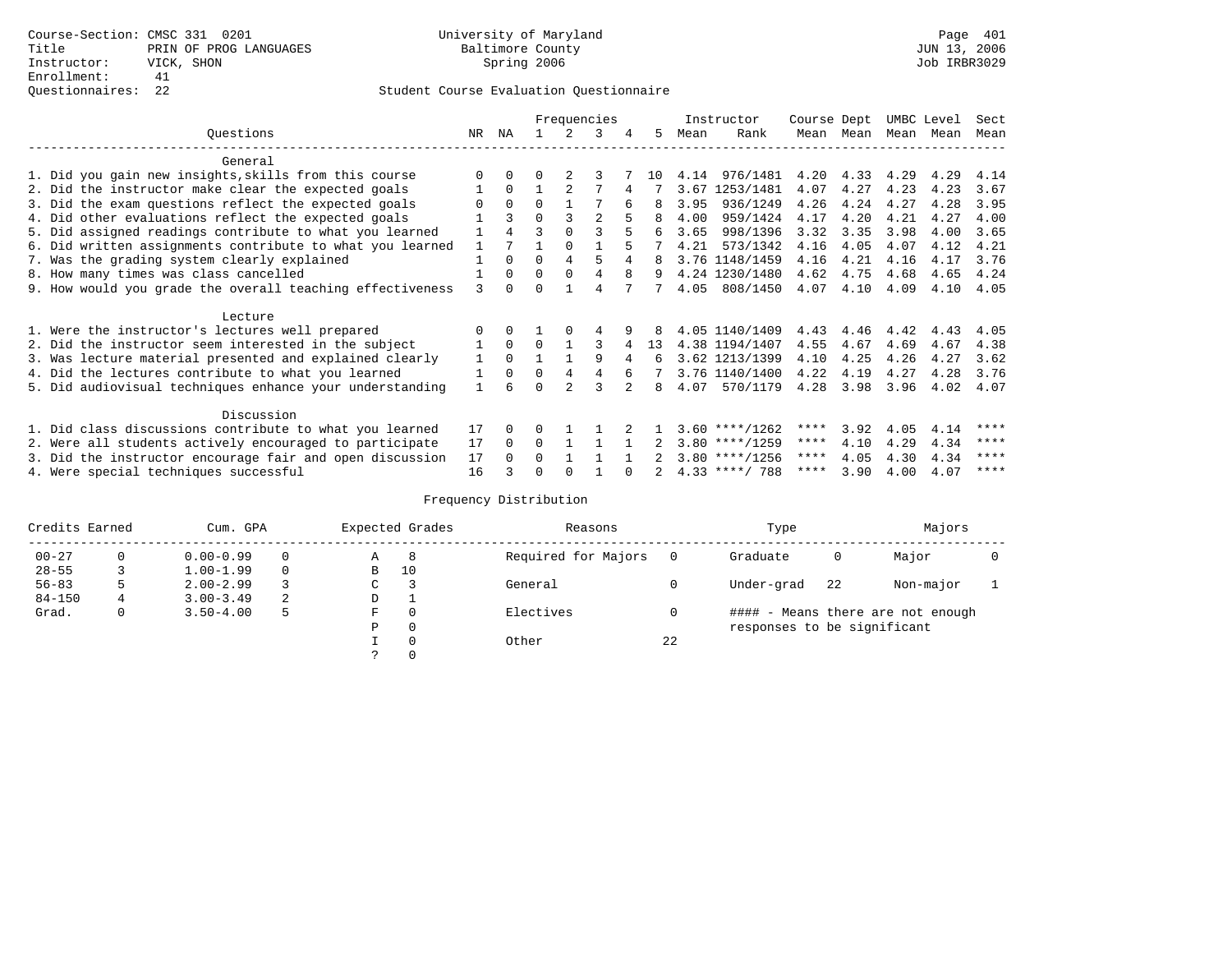|                                                           | Frequencies |          |          |          |              |     |              |      | Instructor              | Course Dept |           | UMBC Level |      | Sect |
|-----------------------------------------------------------|-------------|----------|----------|----------|--------------|-----|--------------|------|-------------------------|-------------|-----------|------------|------|------|
| Ouestions                                                 | NR          | NA       |          | 2        | 3            |     | .5.          | Mean | Rank                    |             | Mean Mean | Mean       | Mean | Mean |
| General                                                   |             |          |          |          |              |     |              |      |                         |             |           |            |      |      |
| 1. Did you gain new insights, skills from this course     |             |          |          |          |              |     | 15           | 4.52 | 531/1481 4.52 4.33 4.29 |             |           |            | 4.29 | 4.52 |
| 2. Did the instructor make clear the expected goals       |             | $\Omega$ | $\Omega$ |          |              |     | 15           | 4.54 | 469/1481                | 4.57        | 4.27      | 4.23       | 4.23 | 4.54 |
| 3. Did the exam questions reflect the expected goals      |             | $\Omega$ | $\Omega$ |          |              | -11 | 12           | 4.46 | 561/1249                | 4.47        | 4.24      | 4.27       | 4.28 | 4.46 |
| 4. Did other evaluations reflect the expected goals       |             | २        | $\Omega$ |          |              | 1 O |              | 4.14 | 863/1424                | 4.26        | 4.20      | 4.21       | 4.27 | 4.14 |
| 5. Did assigned readings contribute to what you learned   |             | 6        |          |          |              |     | 2            |      | 2.83 1337/1396          | 3.30        | 3.35      | 3.98       | 4.00 | 2.83 |
| 6. Did written assignments contribute to what you learned |             | 12.      | $\Omega$ |          |              |     | 4            |      | 3.50 1115/1342          | 4.26        | 4.05      | 4.07       | 4.12 | 3.50 |
| 7. Was the grading system clearly explained               |             | $\Omega$ | $\Omega$ |          |              |     | 16           | 4.67 | 276/1459                | 4.60        | 4.21      | 4.16       | 4.17 | 4.67 |
| 8. How many times was class cancelled                     |             | $\Omega$ | $\Omega$ | $\Omega$ | $\cap$       |     | 2.4          | 5.00 | 1/1480                  | 4.97        | 4.75      | 4.68       | 4.65 | 5.00 |
| 9. How would you grade the overall teaching effectiveness | 4           | $\cap$   | $\cap$   | $\cap$   |              |     | 12           | 4.52 | 319/1450                | 4.38        | 4.10      | 4.09       | 4.10 | 4.52 |
| Lecture                                                   |             |          |          |          |              |     |              |      |                         |             |           |            |      |      |
| 1. Were the instructor's lectures well prepared           |             |          |          | $\Omega$ | $\Omega$     |     | 2.2          | 4.96 | 94/1409                 | 4.74        | 4.46      | 4.42       | 4.43 | 4.96 |
| 2. Did the instructor seem interested in the subject      |             | $\Omega$ | $\Omega$ | $\Omega$ | $\Omega$     | 3   | $20^{\circ}$ | 4.87 | 591/1407                | 4.76        | 4.67      | 4.69       | 4.67 | 4.87 |
| 3. Was lecture material presented and explained clearly   | 2           | $\Omega$ | $\Omega$ | $\cap$   |              |     | 17           | 4.70 | 335/1399                | 4.54        | 4.25      | 4.26       | 4.27 | 4.70 |
| 4. Did the lectures contribute to what you learned        | 2           | $\Omega$ | $\Omega$ | $\Omega$ | 0            |     | 16           | 4.70 | 385/1400                | 4.60        | 4.19      | 4.27       | 4.28 | 4.70 |
| 5. Did audiovisual techniques enhance your understanding  | 2           |          |          |          |              | 1 O |              | 4.05 | 576/1179                | 4.35        | 3.98      | 3.96       | 4.02 | 4.05 |
| Discussion                                                |             |          |          |          |              |     |              |      |                         |             |           |            |      |      |
| 1. Did class discussions contribute to what you learned   | 24          | $\Omega$ | $\Omega$ | $\Omega$ | <sup>0</sup> |     | 0            |      | $4.00$ ****/1262        | 3.83        | 3.92      | 4.05       | 4.14 | **** |
| 2. Were all students actively encouraged to participate   | 24          | $\Omega$ | $\Omega$ | $\Omega$ | $\Omega$     |     | $\Omega$     |      | $4.00$ ****/1259        | 4.08        | 4.10      | 4.29       | 4.34 | **** |
| 3. Did the instructor encourage fair and open discussion  | 24          |          |          |          |              |     | $\Omega$     |      | $3.00$ ****/1256        | 3.92        | 4.05      | 4.30       | 4.34 | **** |

| Credits Earned |    | Cum. GPA      |          | Expected Grades |   | Reasons             |    | Type                        |     | Majors                            |  |
|----------------|----|---------------|----------|-----------------|---|---------------------|----|-----------------------------|-----|-----------------------------------|--|
| $00 - 27$      |    | $0.00 - 0.99$ | $\Omega$ | Α               |   | Required for Majors |    | Graduate                    | 0   | Major                             |  |
| $28 - 55$      | 2  | $1.00 - 1.99$ | $\Omega$ | B               | 9 |                     |    |                             |     |                                   |  |
| $56 - 83$      | 9. | $2.00 - 2.99$ | 8        | C               | 8 | General             |    | Under-grad                  | -25 | Non-major                         |  |
| $84 - 150$     | 6. | $3.00 - 3.49$ |          | D               |   |                     |    |                             |     |                                   |  |
| Grad.          | 0  | $3.50 - 4.00$ | 4        | F               |   | Electives           |    |                             |     | #### - Means there are not enough |  |
|                |    |               |          | P               |   |                     |    | responses to be significant |     |                                   |  |
|                |    |               |          |                 |   | Other               | 23 |                             |     |                                   |  |
|                |    |               |          |                 |   |                     |    |                             |     |                                   |  |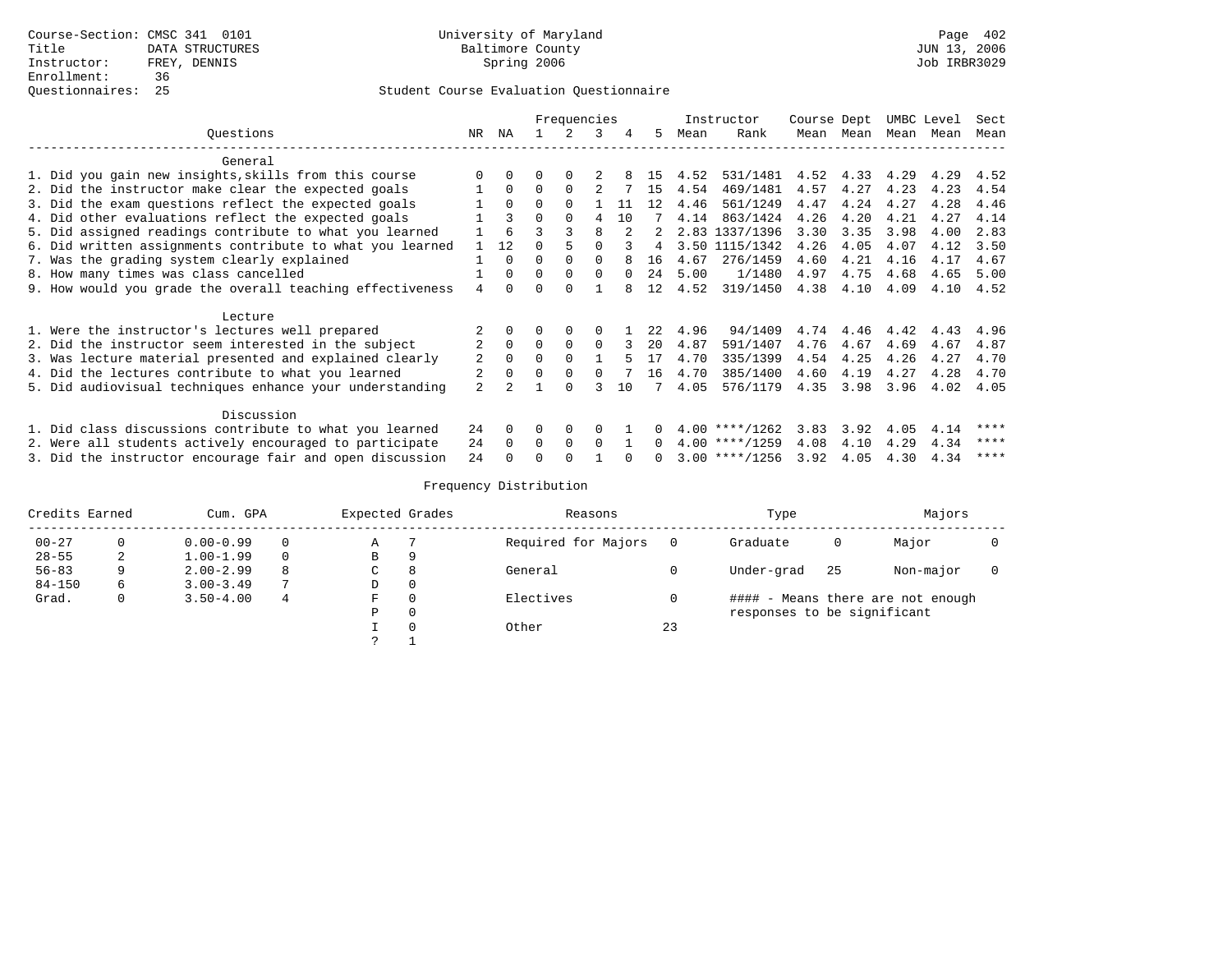|                                                           |          |          |          | Frequencies  |              |   |          |      | Instructor              | Course Dept |           | UMBC Level |      | Sect      |
|-----------------------------------------------------------|----------|----------|----------|--------------|--------------|---|----------|------|-------------------------|-------------|-----------|------------|------|-----------|
| Ouestions                                                 | NR       | NA       |          | 2            | 3            |   | .5.      | Mean | Rank                    |             | Mean Mean | Mean       | Mean | Mean      |
| General                                                   |          |          |          |              |              |   |          |      |                         |             |           |            |      |           |
| 1. Did you gain new insights, skills from this course     |          |          |          |              |              |   | 14       | 4.78 | 268/1481 4.52 4.33 4.29 |             |           |            | 4.29 | 4.78      |
| 2. Did the instructor make clear the expected goals       | O        | $\Omega$ | $\Omega$ |              |              |   | 14       | 4.67 | 324/1481                | 4.57        | 4.27      | 4.23       | 4.23 | 4.67      |
| 3. Did the exam questions reflect the expected goals      |          | $\Omega$ | $\Omega$ |              |              |   | 13       | 4.67 | 334/1249                | 4.47        | 4.24      | 4.27       | 4.28 | 4.67      |
| 4. Did other evaluations reflect the expected goals       |          | २        | $\Omega$ |              |              |   | 10       | 4.53 | 406/1424                | 4.26        | 4.20      | 4.21       | 4.27 | 4.53      |
| 5. Did assigned readings contribute to what you learned   | $\Omega$ | 4        |          |              |              |   |          |      | 3.14 1250/1396          | 3.30        | 3.35      | 3.98       | 4.00 | 3.14      |
| 6. Did written assignments contribute to what you learned |          | 8        | $\Omega$ |              |              |   |          | 4.33 | 474/1342                | 4.26        | 4.05      | 4.07       | 4.12 | 4.33      |
| 7. Was the grading system clearly explained               |          | $\Omega$ | $\Omega$ |              |              |   | 12       | 4.71 | 231/1459                | 4.60        | 4.21      | 4.16       | 4.17 | 4.71      |
| 8. How many times was class cancelled                     | $\Omega$ | $\cap$   | $\Omega$ | $\Omega$     | $\cap$       |   | 1 R      | 5.00 | 1/1480                  | 4.97        | 4.75      | 4.68       | 4.65 | 5.00      |
| 9. How would you grade the overall teaching effectiveness | 4        | $\cap$   | $\cap$   | $\cap$       | <sup>n</sup> | 6 | 8        | 4.57 | 281/1450                | 4.38        | 4.10      | 4.09       |      | 4.10 4.57 |
| Lecture                                                   |          |          |          |              |              |   |          |      |                         |             |           |            |      |           |
| 1. Were the instructor's lectures well prepared           |          |          |          | <sup>0</sup> | 0            |   | -17      | 4.94 | 113/1409                | 4.74        | 4.46      | 4.42       | 4.43 | 4.94      |
| 2. Did the instructor seem interested in the subject      | $\Omega$ | $\Omega$ | $\Omega$ | $\Omega$     | $\Omega$     |   | 1 17     | 4.94 | 300/1407                | 4.76        | 4.67      | 4.69       | 4.67 | 4.94      |
| 3. Was lecture material presented and explained clearly   | $\Omega$ | $\Omega$ | $\Omega$ | $\Omega$     | $\Omega$     |   | 13       | 4.72 | 300/1399                | 4.54        | 4.25      | 4.26       | 4.27 | 4.72      |
| 4. Did the lectures contribute to what you learned        | $\Omega$ | $\Omega$ | $\Omega$ | $\Omega$     | $\cap$       |   | 13       | 4.72 | 349/1400                | 4.60        | 4.19      | 4.27       | 4.28 | 4.72      |
| 5. Did audiovisual techniques enhance your understanding  | $\Omega$ |          | $\cap$   | $\cap$       |              |   |          | 4.40 | 340/1179                | 4.35        | 3.98      | 3.96       | 4.02 | 4.40      |
| Discussion                                                |          |          |          |              |              |   |          |      |                         |             |           |            |      |           |
| 1. Did class discussions contribute to what you learned   | 17       | $\Omega$ | $\Omega$ | $\Omega$     | <sup>0</sup> |   |          |      | $4.00$ ****/1262        | 3.83        | 3.92      | 4.05       | 4.14 | ****      |
| 2. Were all students actively encouraged to participate   | 17       | $\Omega$ | $\Omega$ | $\Omega$     | $\Omega$     |   | $\Omega$ |      | $4.00$ ****/1259        | 4.08        | 4.10      | 4.29       | 4.34 | ****      |
| 3. Did the instructor encourage fair and open discussion  | 17       |          |          |              |              |   | $\Omega$ |      | $3.00$ ****/1256        | 3.92        | 4.05      | 4.30       | 4.34 | ****      |

| Credits Earned |   | Cum. GPA      |          | Expected Grades |   | Reasons             |    | Type                        |    | Majors                            |  |
|----------------|---|---------------|----------|-----------------|---|---------------------|----|-----------------------------|----|-----------------------------------|--|
| $00 - 27$      |   | $0.00 - 0.99$ | 0        | Α               | b | Required for Majors |    | Graduate                    | 0  | Major                             |  |
| $28 - 55$      | ∠ | $1.00 - 1.99$ | $\Omega$ | В               |   |                     |    |                             |    |                                   |  |
| $56 - 83$      |   | $2.00 - 2.99$ |          | C               |   | General             |    | Under-grad                  | 18 | Non-major                         |  |
| $84 - 150$     | 2 | $3.00 - 3.49$ | 4        | D               |   |                     |    |                             |    |                                   |  |
| Grad.          | 0 | $3.50 - 4.00$ | 4        | F               |   | Electives           |    |                             |    | #### - Means there are not enough |  |
|                |   |               |          | D               |   |                     |    | responses to be significant |    |                                   |  |
|                |   |               |          |                 |   | Other               | 18 |                             |    |                                   |  |
|                |   |               |          |                 |   |                     |    |                             |    |                                   |  |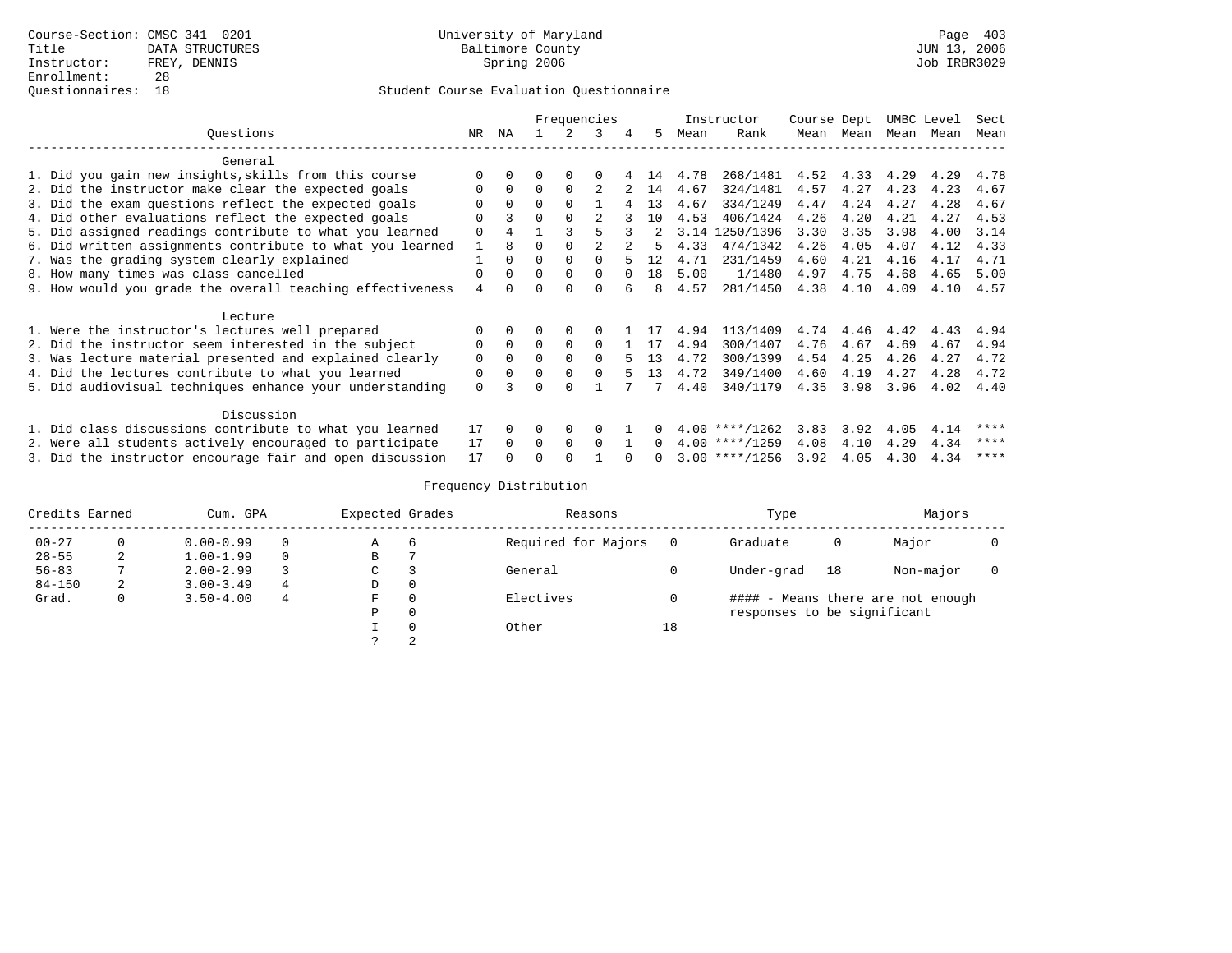|                                                           |              |          |          |                | Frequencies    |   |              |      | Instructor       | Course Dept |      | UMBC Level |      | Sect        |
|-----------------------------------------------------------|--------------|----------|----------|----------------|----------------|---|--------------|------|------------------|-------------|------|------------|------|-------------|
| Ouestions                                                 | NR.          | ΝA       |          |                | 3              | 4 | 5.           | Mean | Rank             | Mean        | Mean | Mean       | Mean | Mean        |
| General                                                   |              |          |          |                |                |   |              |      |                  |             |      |            |      |             |
| 1. Did you gain new insights, skills from this course     | $\Omega$     | $\Omega$ | 0        |                |                |   | 14           | 4.42 | 665/1481         | 4.52        | 4.33 | 4.29       | 4.29 | 4.42        |
| 2. Did the instructor make clear the expected goals       | 0            | $\Omega$ | $\Omega$ | $\Omega$       | 4              |   | 15           | 4.46 | 589/1481         | 4.57        | 4.27 | 4.23       | 4.23 | 4.46        |
| 3. Did the exam questions reflect the expected goals      |              | $\Omega$ | $\Omega$ | $\Omega$       | 4              |   | 13           | 4.38 | 647/1249         | 4.47        | 4.24 | 4.27       | 4.28 | 4.38        |
| 4. Did other evaluations reflect the expected goals       | $\Omega$     |          |          |                |                |   | 13           | 4.22 | 784/1424         | 4.26        | 4.20 | 4.21       | 4.27 | 4.22        |
| 5. Did assigned readings contribute to what you learned   | $\mathbf 0$  | 8        |          | $\mathfrak{D}$ | 4              |   |              | 3.56 | 1048/1396        | 3.30        | 3.35 | 3.98       | 4.00 | 3.56        |
| 6. Did written assignments contribute to what you learned | $\Omega$     | 13       | $\Omega$ |                | $\mathcal{D}$  |   |              | 4.45 | 354/1342         | 4.26        | 4.05 | 4.07       | 4.12 | 4.45        |
| 7. Was the grading system clearly explained               |              | $\Omega$ | O        |                |                |   | 14           | 4.39 | 623/1459         | 4.60        | 4.21 | 4.16       | 4.17 | 4.39        |
| 8. How many times was class cancelled                     |              | $\Omega$ | $\Omega$ | $\Omega$       | $\cap$         | २ | $20^{\circ}$ | 4.87 | 756/1480         | 4.97        | 4.75 | 4.68       | 4.65 | 4.87        |
| 9. How would you grade the overall teaching effectiveness |              | $\cap$   | ∩        | ∩              | 5              | q | 9            | 4.17 | 712/1450         | 4.38        | 4.10 | 4.09       | 4.10 | 4.17        |
|                                                           |              |          |          |                |                |   |              |      |                  |             |      |            |      |             |
| Lecture                                                   |              |          |          |                |                |   |              |      |                  |             |      |            |      |             |
| 1. Were the instructor's lectures well prepared           | 0            |          |          |                |                |   |              | 4.54 | 716/1409         | 4.74        | 4.46 | 4.42       | 4.43 | 4.54        |
| 2. Did the instructor seem interested in the subject      | 0            | $\Omega$ | $\Omega$ | $\Omega$       |                |   | 17           |      | 4.58 1046/1407   | 4.76        | 4.67 | 4.69       | 4.67 | 4.58        |
| 3. Was lecture material presented and explained clearly   | $\mathbf 0$  | $\Omega$ | $\Omega$ |                | 4              |   | 13           | 4.38 | 713/1399         | 4.54        | 4.25 | 4.26       | 4.27 | 4.38        |
| 4. Did the lectures contribute to what you learned        | 0            | $\Omega$ |          |                |                |   | 15           | 4.38 | 741/1400         | 4.60        | 4.19 | 4.27       | 4.28 | 4.38        |
| 5. Did audiovisual techniques enhance your understanding  | $\mathbf{1}$ |          |          |                |                |   | 16           | 4.43 | 315/1179         | 4.35        | 3.98 | 3.96       | 4.02 | 4.43        |
|                                                           |              |          |          |                |                |   |              |      |                  |             |      |            |      |             |
| Discussion                                                |              |          |          |                |                |   |              |      |                  |             |      |            |      |             |
| 1. Did class discussions contribute to what you learned   | 18           | $\Omega$ | O        | $\Omega$       | κ              |   |              | 3.67 | 931/1262         | 3.83        | 3.92 | 4.05       | 4.14 | 3.67        |
| 2. Were all students actively encouraged to participate   | 18           | $\Omega$ | $\Omega$ | $\mathbf 0$    | $\Omega$       |   |              | 4.17 | 836/1259         | 4.08        | 4.10 | 4.29       | 4.34 | 4.17        |
| 3. Did the instructor encourage fair and open discussion  | 18           | $\Omega$ | 0        | $\Omega$       | $\mathfrak{D}$ |   |              |      | 3.83 1012/1256   | 3.92        | 4.05 | 4.30       | 4.34 | 3.83        |
| 4. Were special techniques successful                     | 18           |          |          |                |                |   |              |      | $4.00$ ****/ 788 | ****        | 3.90 | 4.00       | 4.07 | $***$ * * * |

| Credits Earned |   | Cum. GPA      |          |    | Expected Grades | Reasons             |    | Type                        |     | Majors                            |  |
|----------------|---|---------------|----------|----|-----------------|---------------------|----|-----------------------------|-----|-----------------------------------|--|
| $00 - 27$      | 0 | $0.00 - 0.99$ |          | Α  |                 | Required for Majors |    | Graduate                    | 0   | Major                             |  |
| $28 - 55$      | 2 | $1.00 - 1.99$ | $\Omega$ | В  | 12              |                     |    |                             |     |                                   |  |
| $56 - 83$      | 6 | $2.00 - 2.99$ |          | C. |                 | General             |    | Under-grad                  | -24 | Non-major                         |  |
| $84 - 150$     | 8 | $3.00 - 3.49$ | 8        | D  | 0               |                     |    |                             |     |                                   |  |
| Grad.          | 0 | $3.50 - 4.00$ |          | F  | $\Omega$        | Electives           |    |                             |     | #### - Means there are not enough |  |
|                |   |               |          | Ρ  | 0               |                     |    | responses to be significant |     |                                   |  |
|                |   |               |          |    | $\Omega$        | Other               | 21 |                             |     |                                   |  |
|                |   |               |          |    |                 |                     |    |                             |     |                                   |  |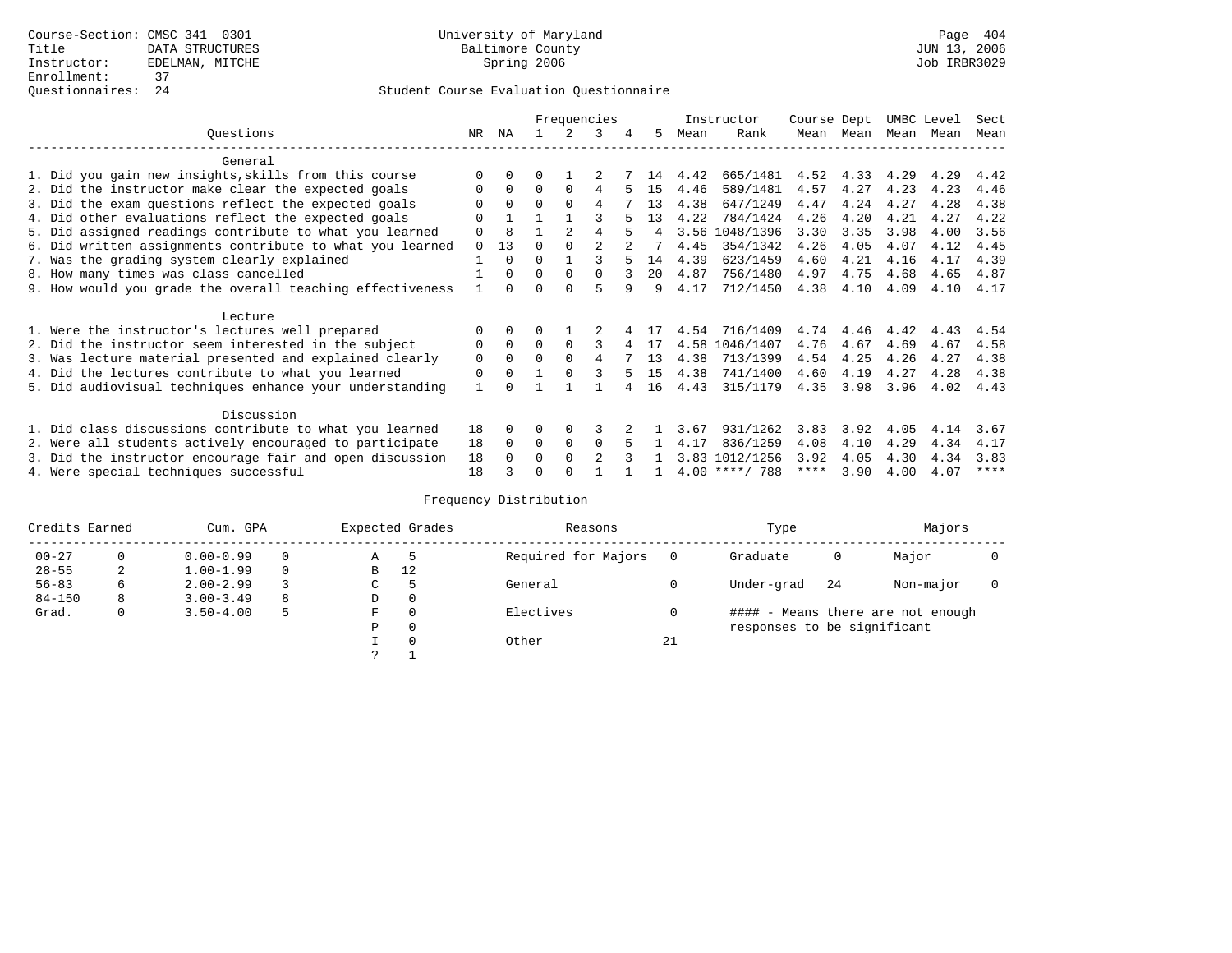|                                                           |             |              |          |          | Frequencies    |          |    |      | Instructor | Course Dept |      | UMBC Level |      | Sect |
|-----------------------------------------------------------|-------------|--------------|----------|----------|----------------|----------|----|------|------------|-------------|------|------------|------|------|
| Ouestions                                                 | NR.         | ΝA           |          |          | 3              |          | 5. | Mean | Rank       | Mean        | Mean | Mean       | Mean | Mean |
| General                                                   |             |              |          |          |                |          |    |      |            |             |      |            |      |      |
| 1. Did you gain new insights, skills from this course     | ∩           |              | O        | $\Omega$ |                |          |    | 4.38 | 708/1481   | 4.52        | 4.33 | 4.29       | 4.29 | 4.38 |
| 2. Did the instructor make clear the expected goals       | $\Omega$    | $\Omega$     | $\Omega$ | $\Omega$ | $\cap$         |          | 5. | 4.63 | 374/1481   | 4.57        | 4.27 | 4.23       | 4.23 | 4.63 |
| 3. Did the exam questions reflect the expected goals      |             |              | $\Omega$ | $\Omega$ | $\mathfrak{D}$ |          | 5  | 4.38 | 647/1249   | 4.47        | 4.24 | 4.27       | 4.28 | 4.38 |
| 4. Did other evaluations reflect the expected goals       | $\Omega$    |              | $\Omega$ |          |                |          |    | 4.14 | 863/1424   | 4.26        | 4.20 | 4.21       | 4.27 | 4.14 |
| 5. Did assigned readings contribute to what you learned   | 0           |              | $\Omega$ |          | $\Omega$       |          |    | 3.67 | 985/1396   | 3.30        | 3.35 | 3.98       | 4.00 | 3.67 |
| 6. Did written assignments contribute to what you learned | $\mathbf 0$ |              | $\Omega$ |          |                |          | 3  | 4.75 | 135/1342   | 4.26        | 4.05 | 4.07       | 4.12 | 4.75 |
| 7. Was the grading system clearly explained               | $\Omega$    |              | $\Omega$ | $\Omega$ |                |          | 6  | 4.63 | 321/1459   | 4.60        | 4.21 | 4.16       | 4.17 | 4.63 |
| 8. How many times was class cancelled                     | $\Omega$    | <sup>0</sup> | $\Omega$ | $\Omega$ | $\Omega$       | $\Omega$ | 8  | 5.00 | 1/1480     | 4.97        | 4.75 | 4.68       | 4.65 | 5.00 |
| 9. How would you grade the overall teaching effectiveness | $\Omega$    |              | U        | ∩        | २              | $\cap$   | 5. | 4.25 | 630/1450   | 4.38        | 4.10 | 4.09       | 4.10 | 4.25 |
| Lecture                                                   |             |              |          |          |                |          |    |      |            |             |      |            |      |      |
| 1. Were the instructor's lectures well prepared           |             |              |          |          |                |          |    | 4.50 | 762/1409   | 4.74        | 4.46 | 4.42       | 4.43 | 4.50 |
| 2. Did the instructor seem interested in the subject      | 0           | $\Omega$     | $\Omega$ | $\Omega$ |                |          | 6  | 4.63 | 1008/1407  | 4.76        | 4.67 | 4.69       | 4.67 | 4.63 |
| 3. Was lecture material presented and explained clearly   | $\mathbf 0$ | $\Omega$     | $\Omega$ |          |                |          | 4  | 4.38 | 713/1399   | 4.54        | 4.25 | 4.26       | 4.27 | 4.38 |
| 4. Did the lectures contribute to what you learned        | 0           |              | $\Omega$ |          |                |          | б. | 4.63 | 468/1400   | 4.60        | 4.19 | 4.27       | 4.28 | 4.63 |
| 5. Did audiovisual techniques enhance your understanding  | $\Omega$    |              | ∩        |          |                |          | 5  | 4.50 | 259/1179   | 4.35        | 3.98 | 3.96       | 4.02 | 4.50 |
|                                                           |             |              |          |          |                |          |    |      |            |             |      |            |      |      |
| Discussion                                                |             |              |          |          |                |          |    |      |            |             |      |            |      |      |
| 1. Did class discussions contribute to what you learned   |             |              | U        |          | $\Omega$       |          |    | 4.00 | 708/1262   | 3.83        | 3.92 | 4.05       | 4.14 | 4.00 |
| 2. Were all students actively encouraged to participate   | 5           | 0            | $\Omega$ |          | $\Omega$       |          |    | 4.00 | 895/1259   | 4.08        | 4.10 | 4.29       | 4.34 | 4.00 |
| 3. Did the instructor encourage fair and open discussion  | 5           |              | O        |          | $\Omega$       | $\Omega$ |    | 4.00 | 901/1256   | 3.92        | 4.05 | 4.30       | 4.34 | 4.00 |
| 4. Were special techniques successful                     | 5           |              |          |          |                |          |    | 1.00 | ****/ 788  | ****        | 3.90 | 4.00       | 4.07 | **** |

| Credits Earned |   | Cum. GPA      |   | Expected Grades |               | Reasons             |   | Type                        |   | Majors                            |  |
|----------------|---|---------------|---|-----------------|---------------|---------------------|---|-----------------------------|---|-----------------------------------|--|
| $00 - 27$      | 0 | $0.00 - 0.99$ |   | Α               | $\Omega$      | Required for Majors |   | Graduate                    | 0 | Major                             |  |
| $28 - 55$      | 0 | $1.00 - 1.99$ |   | В               | 2             |                     |   |                             |   |                                   |  |
| $56 - 83$      | 2 | $2.00 - 2.99$ |   | $\sim$<br>◡     | $\mathcal{P}$ | General             |   | Under-grad                  | 8 | Non-major                         |  |
| $84 - 150$     |   | $3.00 - 3.49$ | 2 | D               | 0             |                     |   |                             |   |                                   |  |
| Grad.          | 0 | $3.50 - 4.00$ |   | F               | $\Omega$      | Electives           |   |                             |   | #### - Means there are not enough |  |
|                |   |               |   | Ρ               | 0             |                     |   | responses to be significant |   |                                   |  |
|                |   |               |   |                 | 0             | Other               | 8 |                             |   |                                   |  |
|                |   |               |   | C.              |               |                     |   |                             |   |                                   |  |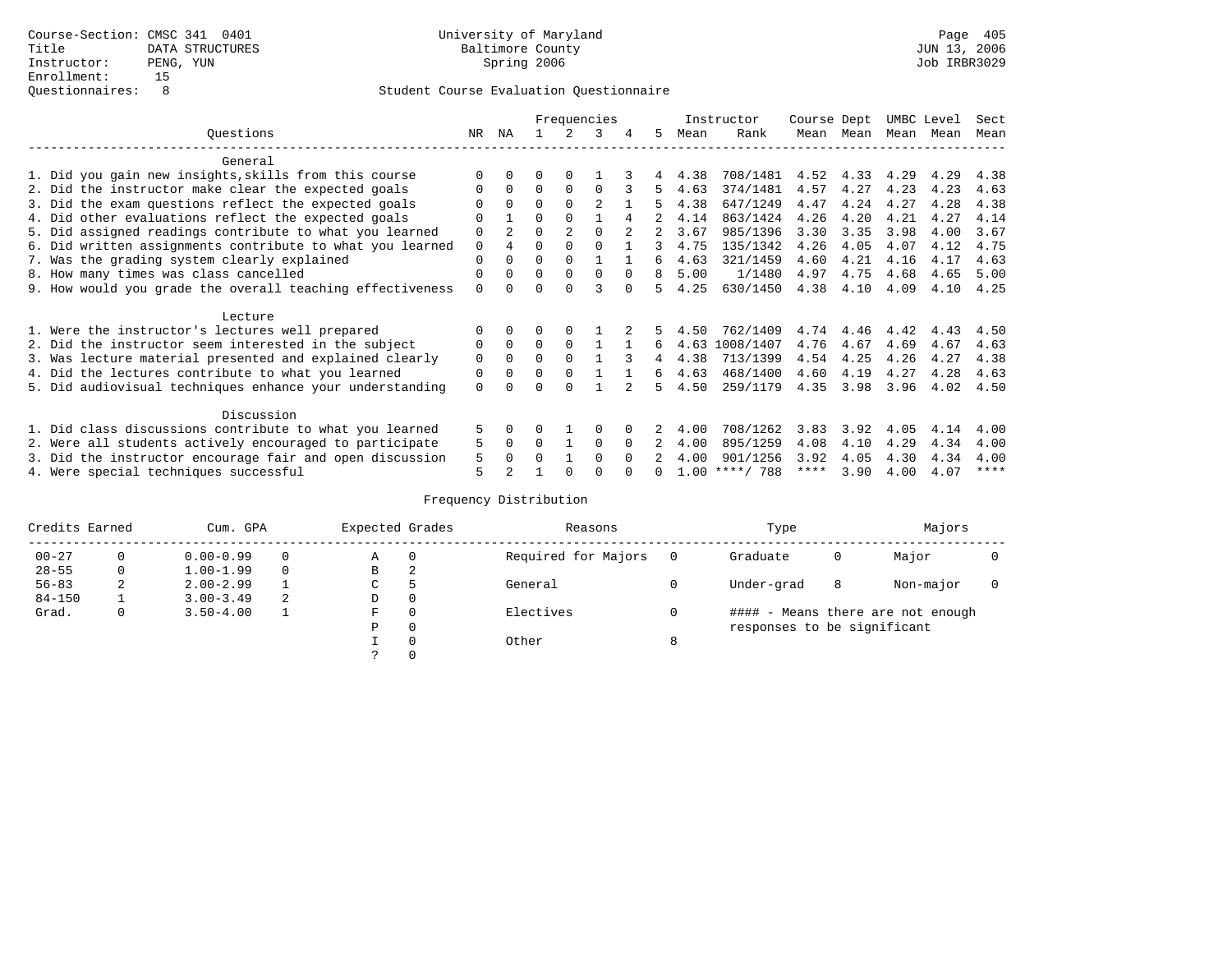|                                                           |          |                |          | Frequencies    |                |    |    |      | Instructor     | Course Dept |           | UMBC Level |      | Sect |
|-----------------------------------------------------------|----------|----------------|----------|----------------|----------------|----|----|------|----------------|-------------|-----------|------------|------|------|
| Ouestions                                                 | NR       | ΝA             |          | 2              | 3              | 4  | 5  | Mean | Rank           |             | Mean Mean | Mean       | Mean | Mean |
| General                                                   |          |                |          |                |                |    |    |      |                |             |           |            |      |      |
| 1. Did you gain new insights, skills from this course     |          | $\Omega$       | 0        | $\Omega$       |                |    |    | 4.47 | 600/1481       | 4.44        | 4.33      | 4.29       | 4.29 | 4.47 |
| 2. Did the instructor make clear the expected goals       | 0        | $\Omega$       | $\Omega$ | $\Omega$       |                |    | 12 | 4.73 | 246/1481       | 4.58        | 4.27      | 4.23       | 4.23 | 4.73 |
| 3. Did the exam questions reflect the expected goals      |          | $\overline{2}$ | $\Omega$ | $\Omega$       | $\Omega$       |    |    | 4.54 | 470/1249       | 4.47        | 4.24      | 4.27       | 4.28 | 4.54 |
| 4. Did other evaluations reflect the expected goals       |          |                | 0        | $\Omega$       |                |    | 9  | 4.57 | 364/1424       | 4.53        | 4.20      | 4.21       | 4.27 | 4.57 |
| 5. Did assigned readings contribute to what you learned   |          | $\Omega$       |          | $\Omega$       | 5              |    |    | 3.57 | 1042/1396      | 3.57        | 3.35      | 3.98       | 4.00 | 3.57 |
| 6. Did written assignments contribute to what you learned | 1        | $\overline{2}$ | 0        | $\Omega$       | 2              | 6  | 4  | 4.17 | 626/1342       | 4.10        | 4.05      | 4.07       | 4.12 | 4.17 |
| 7. Was the grading system clearly explained               |          | $\Omega$       | 0        |                | $\mathfrak{D}$ |    | 8  | 4.29 | 749/1459       | 4.29        | 4.21      | 4.16       | 4.17 | 4.29 |
| 8. How many times was class cancelled                     |          | $\Omega$       | $\Omega$ | $\Omega$       | $\Omega$       | 12 | 2  |      | 4.14 1295/1480 | 4.56        | 4.75      | 4.68       | 4.65 | 4.14 |
| 9. How would you grade the overall teaching effectiveness |          | <sup>n</sup>   |          | <sup>n</sup>   | <sup>n</sup>   | 9  | 5. | 4.36 | 525/1450       | 4.16        | 4.10      | 4.09       | 4.10 | 4.36 |
| Lecture                                                   |          |                |          |                |                |    |    |      |                |             |           |            |      |      |
| 1. Were the instructor's lectures well prepared           |          | $\Omega$       |          |                |                |    |    | 4.73 | 450/1409       | 4.64        | 4.46      | 4.42       | 4.43 | 4.73 |
| 2. Did the instructor seem interested in the subject      | 0        | $\Omega$       | $\Omega$ | $\Omega$       | $\Omega$       |    | 13 | 4.87 | 591/1407       | 4.75        | 4.67      | 4.69       | 4.67 | 4.87 |
| 3. Was lecture material presented and explained clearly   | 0        | $\Omega$       | 0        | $\Omega$       | $\Omega$       |    | 11 | 4.73 | 289/1399       | 4.51        | 4.25      | 4.26       | 4.27 | 4.73 |
| 4. Did the lectures contribute to what you learned        | 0        | $\Omega$       | U        | $\Omega$       | 2              |    | 11 | 4.60 | 492/1400       | 4.37        | 4.19      | 4.27       | 4.28 | 4.60 |
| 5. Did audiovisual techniques enhance your understanding  | $\Omega$ |                |          | $\mathfrak{D}$ | $\mathfrak{D}$ |    | 6  | 4.00 | 590/1179       | 4.06        | 3.98      | 3.96       | 4.02 | 4.00 |
| Discussion                                                |          |                |          |                |                |    |    |      |                |             |           |            |      |      |
| 1. Did class discussions contribute to what you learned   | 5.       | $\Omega$       | 0        | $\Omega$       |                |    |    | 4.40 | 437/1262       | 4.28        | 3.92      | 4.05       | 4.14 | 4.40 |
| 2. Were all students actively encouraged to participate   | 5        | 0              | $\Omega$ | 0              |                |    | 8  | 4.70 | 422/1259       | 4.65        | 4.10      | 4.29       | 4.34 | 4.70 |
| 3. Did the instructor encourage fair and open discussion  | 5        | 0              | U        | $\Omega$       | 0              |    | 9  | 4.90 | 216/1256       | 4.68        | 4.05      | 4.30       | 4.34 | 4.90 |
| 4. Were special techniques successful                     | 5        |                |          |                | $\mathfrak{D}$ |    |    | 3.86 | 501/ 788       | 4.09        | 3.90      | 4.00       | 4.07 | 3.86 |

| Credits Earned |   | Cum. GPA      |   | Expected Grades |          | Reasons             |    | Type                        |    | Majors                            |  |
|----------------|---|---------------|---|-----------------|----------|---------------------|----|-----------------------------|----|-----------------------------------|--|
| $00 - 27$      |   | $0.00 - 0.99$ |   | Α               | 9        | Required for Majors |    | Graduate                    | 0  | Major                             |  |
| $28 - 55$      | 0 | $1.00 - 1.99$ |   | B               | 6        |                     |    |                             |    |                                   |  |
| $56 - 83$      | 2 | $2.00 - 2.99$ | 2 | C               | 0        | General             |    | Under-grad                  | 15 | Non-major                         |  |
| $84 - 150$     |   | $3.00 - 3.49$ | 8 | D               | 0        |                     |    |                             |    |                                   |  |
| Grad.          | 0 | $3.50 - 4.00$ | 2 | F               | 0        | Electives           |    |                             |    | #### - Means there are not enough |  |
|                |   |               |   | Ρ               | 0        |                     |    | responses to be significant |    |                                   |  |
|                |   |               |   |                 | $\Omega$ | Other               | 14 |                             |    |                                   |  |
|                |   |               |   |                 |          |                     |    |                             |    |                                   |  |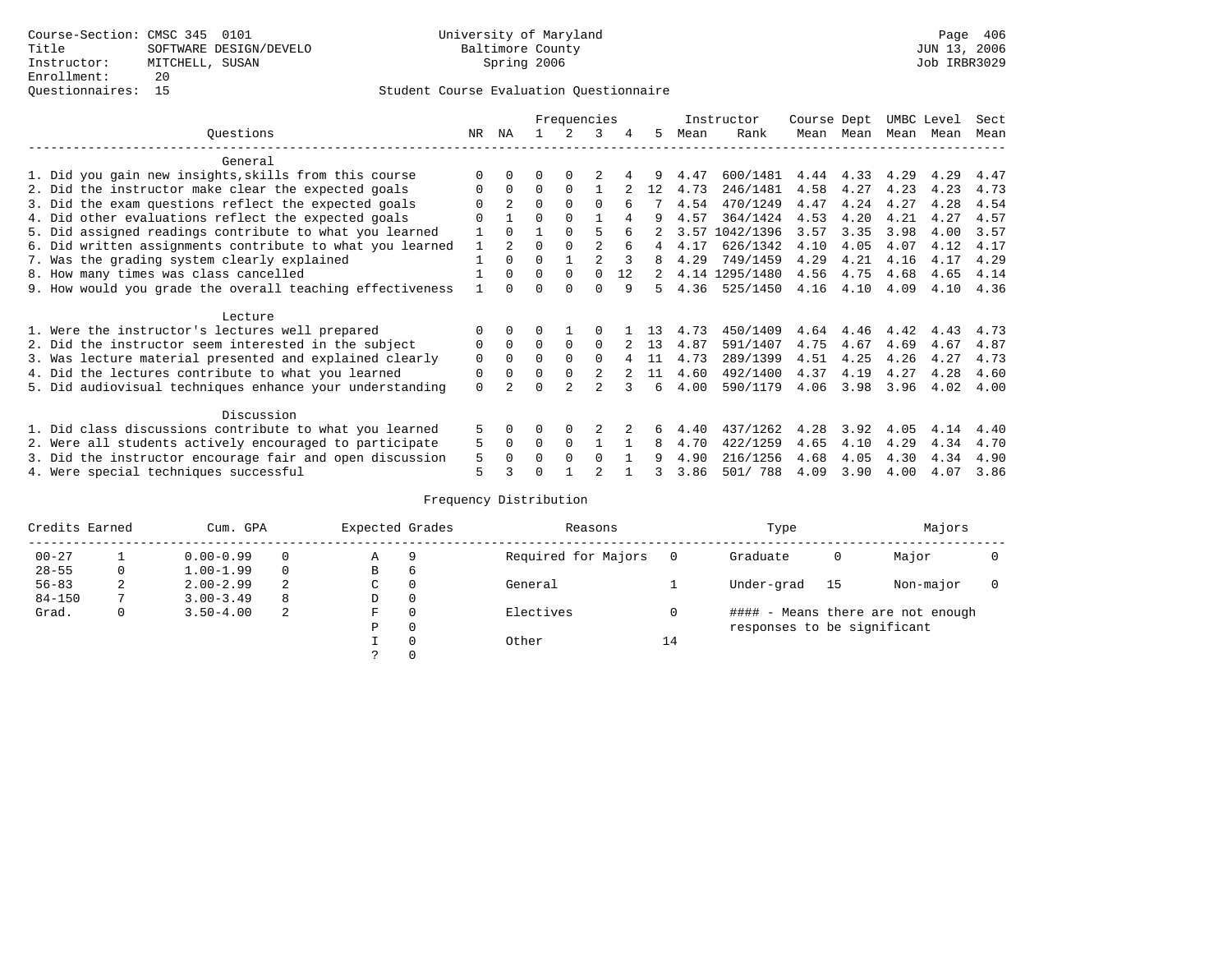## Questionnaires: 22 Student Course Evaluation Questionnaire

|                                                           |             |                |                | Frequencies |              |     |     |      | Instructor     | Course Dept |           | UMBC Level |      | Sect |
|-----------------------------------------------------------|-------------|----------------|----------------|-------------|--------------|-----|-----|------|----------------|-------------|-----------|------------|------|------|
| Ouestions                                                 | NR          | ΝA             |                |             | 3            | 4   | 5.  | Mean | Rank           |             | Mean Mean | Mean       | Mean | Mean |
| General                                                   |             |                |                |             |              |     |     |      |                |             |           |            |      |      |
| 1. Did you gain new insights, skills from this course     |             | $\Omega$       | 0              |             |              | 12  | 6   |      | 4.05 1043/1481 | 4.44        | 4.33      | 4.29       | 4.29 | 4.05 |
| 2. Did the instructor make clear the expected goals       |             | $\Omega$       | $\Omega$       | $\Omega$    |              | 12  | 8   | 4.33 | 736/1481       | 4.58        | 4.27      | 4.23       | 4.23 | 4.33 |
| 3. Did the exam questions reflect the expected goals      |             |                | 0              | $\Omega$    | ς            | 10  |     | 4.20 | 788/1249       | 4.47        | 4.24      | 4.27       | 4.28 | 4.20 |
| 4. Did other evaluations reflect the expected goals       | O           |                |                | $\Omega$    |              | 10  | 11  | 4.52 | 416/1424       | 4.53        | 4.20      | 4.21       | 4.27 | 4.52 |
| 5. Did assigned readings contribute to what you learned   | 0           | $\Omega$       |                |             | 5            | 4   |     |      | 3.14 1255/1396 | 3.57        | 3.35      | 3.98       | 4.00 | 3.14 |
| 6. Did written assignments contribute to what you learned | $\mathbf 0$ | $\Omega$       | $\overline{a}$ |             |              |     | 6   |      | 3.50 1115/1342 | 4.10        | 4.05      | 4.07       | 4.12 | 3.50 |
| 7. Was the grading system clearly explained               |             | $\Omega$       | O              |             |              |     | 6   |      | 3.76 1148/1459 | 4.29        | 4.21      | 4.16       | 4.17 | 3.76 |
| 8. How many times was class cancelled                     | 0           | $\Omega$       | $\Omega$       | $\Omega$    | <sup>0</sup> | 1 O | 12  |      | 4.55 1025/1480 | 4.56        | 4.75      | 4.68       | 4.65 | 4.55 |
| 9. How would you grade the overall teaching effectiveness | 5           |                |                | $\cap$      | 6            |     | 3   |      | 3.82 1038/1450 | 4.16        | 4.10      | 4.09       | 4.10 | 3.82 |
| Lecture                                                   |             |                |                |             |              |     |     |      |                |             |           |            |      |      |
| 1. Were the instructor's lectures well prepared           | O           |                |                |             |              | 1 N | 1 O | 4.36 | 935/1409       | 4.64        | 4.46      | 4.42       | 4.43 | 4.36 |
| 2. Did the instructor seem interested in the subject      | 0           | $\Omega$       | $\Omega$       | $\Omega$    | 2            |     | 13  |      | 4.50 1107/1407 | 4.75        | 4.67      | 4.69       | 4.67 | 4.50 |
| 3. Was lecture material presented and explained clearly   | 0           | $\Omega$       | 0              | $\Omega$    | 4            | 10  | 8   | 4.18 | 892/1399       | 4.51        | 4.25      | 4.26       | 4.27 | 4.18 |
| 4. Did the lectures contribute to what you learned        |             | $\Omega$       | U              |             | 8            | 6   | 6   |      | 3.81 1120/1400 | 4.37        | 4.19      | 4.27       | 4.28 | 3.81 |
| 5. Did audiovisual techniques enhance your understanding  |             |                |                |             |              | 10  | 4   | 3.71 | 820/1179       | 4.06        | 3.98      | 3.96       | 4.02 | 3.71 |
| Discussion                                                |             |                |                |             |              |     |     |      |                |             |           |            |      |      |
| 1. Did class discussions contribute to what you learned   | 5           | $\Omega$       | U              |             |              |     |     | 4.00 | 708/1262       | 4.28        | 3.92      | 4.05       | 4.14 | 4.00 |
| 2. Were all students actively encouraged to participate   | 5           | $\Omega$       | 0              | $\Omega$    |              |     | 11  | 4.59 | 524/1259       | 4.65        | 4.10      | 4.29       | 4.34 | 4.59 |
| 3. Did the instructor encourage fair and open discussion  | 5           | $\Omega$       | U              | $\Omega$    |              |     | 9   | 4.47 | 603/1256       | 4.68        | 4.05      | 4.30       | 4.34 | 4.47 |
| 4. Were special techniques successful                     | 5           | $\mathfrak{D}$ |                |             |              |     | ีค  | 4.20 | 318/ 788       | 4.09        | 3.90      | 4.00       | 4.07 | 4.20 |

| Credits Earned |          | Cum. GPA      |   |               | Expected Grades | Reasons             |    | Type                        |    | Majors                            |  |
|----------------|----------|---------------|---|---------------|-----------------|---------------------|----|-----------------------------|----|-----------------------------------|--|
| $00 - 27$      | $\Omega$ | $0.00 - 0.99$ |   | Α             | 15              | Required for Majors |    | Graduate                    | 0  | Major                             |  |
| $28 - 55$      |          | $1.00 - 1.99$ |   | В             | 5               |                     |    |                             |    |                                   |  |
| $56 - 83$      | 4        | $2.00 - 2.99$ |   | $\sim$<br>◡   |                 | General             |    | Under-grad                  | 22 | Non-major                         |  |
| $84 - 150$     | 12       | $3.00 - 3.49$ | 6 | D             | 0               |                     |    |                             |    |                                   |  |
| Grad.          | 0        | $3.50 - 4.00$ | q | F             | 0               | Electives           |    |                             |    | #### - Means there are not enough |  |
|                |          |               |   | Ρ             | 0               |                     |    | responses to be significant |    |                                   |  |
|                |          |               |   |               | 0               | Other               | 20 |                             |    |                                   |  |
|                |          |               |   | $\mathcal{L}$ |                 |                     |    |                             |    |                                   |  |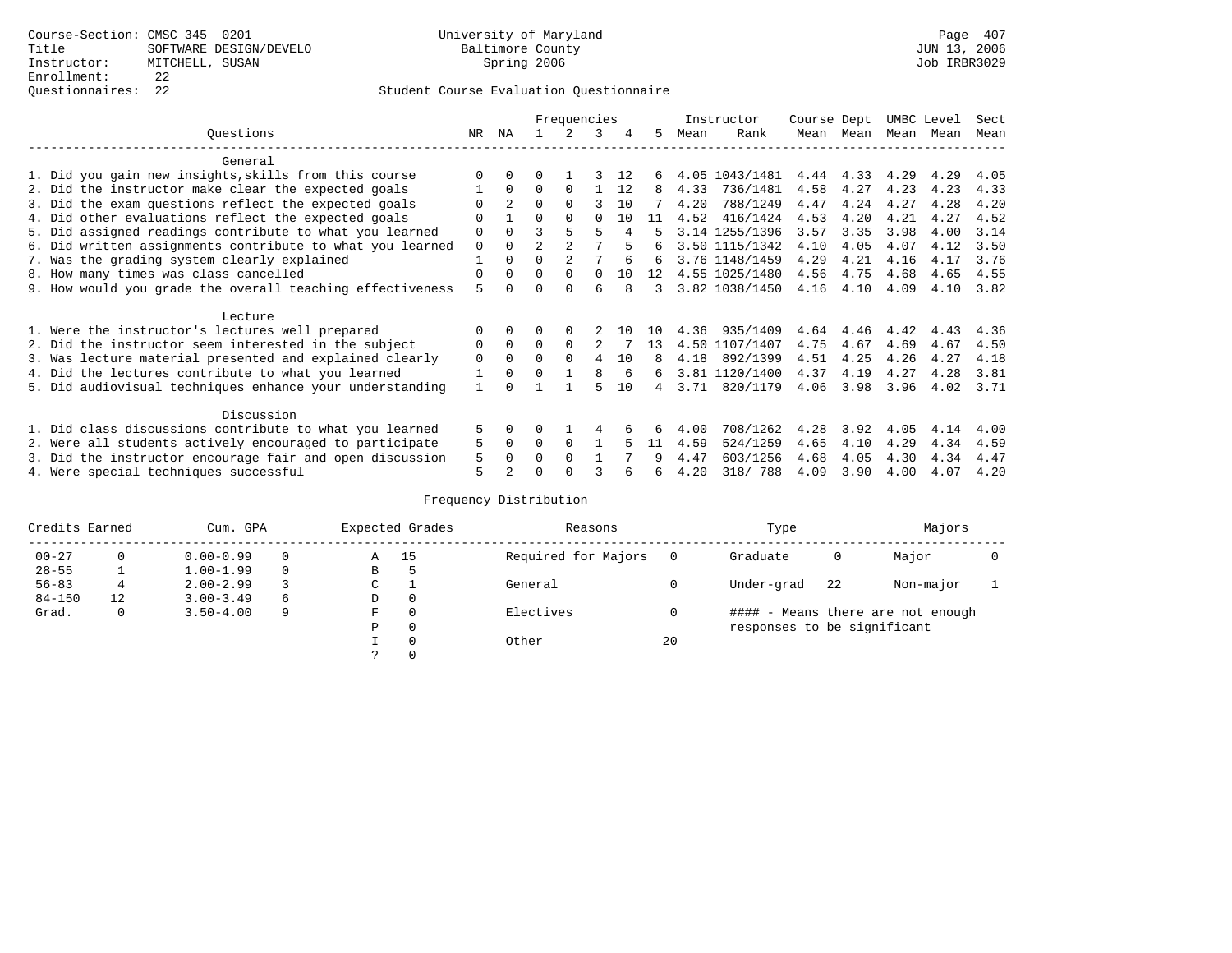## Questionnaires: 16 Student Course Evaluation Questionnaire

|                                                           |             |                |          |              | Frequencies    |          |    |      | Instructor         | Course Dept |           |      | UMBC Level | Sect |
|-----------------------------------------------------------|-------------|----------------|----------|--------------|----------------|----------|----|------|--------------------|-------------|-----------|------|------------|------|
| Ouestions                                                 | NR          | ΝA             |          |              | κ              |          | 5  | Mean | Rank               | Mean        | Mean      | Mean | Mean       | Mean |
| General                                                   |             |                |          |              |                |          |    |      |                    |             |           |      |            |      |
| 1. Did you gain new insights, skills from this course     | $\Omega$    | $\Omega$       | O        | $\Omega$     | O              |          | 13 | 4.81 | 225/1481           | 4.44        | 4.33      | 4.29 | 4.29       | 4.81 |
| 2. Did the instructor make clear the expected goals       |             | $\Omega$       | $\Omega$ | $\Omega$     | $\Omega$       |          | 11 | 4.69 | 299/1481           | 4.58        | 4.27      | 4.23 | 4.23       | 4.69 |
| 3. Did the exam questions reflect the expected goals      |             |                | 0        | $\Omega$     | $\Omega$       |          | 10 | 4.67 | 334/1249           | 4.47        | 4.24      | 4.27 | 4.28       | 4.67 |
| 4. Did other evaluations reflect the expected goals       | $\Omega$    | $\Omega$       | $\Omega$ | $\Omega$     | $\Omega$       |          | 8  | 4.50 | 437/1424           | 4.53        | 4.20      | 4.21 | 4.27       | 4.50 |
| 5. Did assigned readings contribute to what you learned   |             | $\Omega$       | $\Omega$ | $\Omega$     | 5              |          | 5  | 4.00 | 707/1396           | 3.57        | 3.35      | 3.98 | 4.00       | 4.00 |
| 6. Did written assignments contribute to what you learned | 0           | $\mathfrak{D}$ | $\Omega$ | $\Omega$     | $\Omega$       |          |    | 4.64 | 206/1342           | 4.10        | 4.05      | 4.07 | 4.12       | 4.64 |
| 7. Was the grading system clearly explained               | $\mathbf 0$ | $\cap$         | $\Omega$ | $\Omega$     | $\Omega$       |          | 13 | 4.81 | 155/1459           | 4.29        | 4.21      | 4.16 | 4.17       | 4.81 |
| 8. How many times was class cancelled                     | 0           |                | 0        | 0            | 0              | $\Omega$ | 15 | 5.00 | 1/1480             | 4.56        | 4.75      | 4.68 | 4.65       | 5.00 |
| 9. How would you grade the overall teaching effectiveness | 2           |                |          | $\Omega$     |                |          | 8  | 4.31 | 578/1450           | 4.16        | 4.10      | 4.09 | 4.10       | 4.31 |
| Lecture                                                   |             |                |          |              |                |          |    |      |                    |             |           |      |            |      |
| 1. Were the instructor's lectures well prepared           |             | $\Omega$       | O        | $\Omega$     | $\Omega$       |          | 13 | 4.81 | 319/1409           | 4.64        | 4.46      | 4.42 | 4.43       | 4.81 |
| 2. Did the instructor seem interested in the subject      | 0           | $\Omega$       | $\Omega$ | $\Omega$     | $\Omega$       |          | 14 | 4.88 | 568/1407           | 4.75        | 4.67      | 4.69 | 4.67       | 4.88 |
| 3. Was lecture material presented and explained clearly   | 0           | $\Omega$       | $\Omega$ | $\Omega$     | $\Omega$       |          | 10 | 4.63 | 431/1399           | 4.51        | 4.25      | 4.26 | 4.27       | 4.63 |
| 4. Did the lectures contribute to what you learned        | 0           | $\Omega$       | O        | $\Omega$     | 0              |          | 11 | 4.69 | 397/1400           | 4.37        | 4.19      | 4.27 | 4.28       | 4.69 |
| 5. Did audiovisual techniques enhance your understanding  | $\Omega$    |                | ∩        | $\cap$       | $\mathfrak{D}$ | 4        | q  | 4.47 | 291/1179           | 4.06        | 3.98      | 3.96 | 4.02       | 4.47 |
| Discussion                                                |             |                |          |              |                |          |    |      |                    |             |           |      |            |      |
| 1. Did class discussions contribute to what you learned   | 9           | $\Omega$       | O        | $\Omega$     |                |          | 4  | 4.43 | 418/1262           | 4.28        | 3.92      | 4.05 | 4.14       | 4.43 |
| 2. Were all students actively encouraged to participate   | 10          | $\Omega$       | $\Omega$ | $\mathbf 0$  | $\mathbf 0$    |          | 4  | 4.67 | 451/1259           | 4.65        | 4.10      | 4.29 | 4.34       | 4.67 |
| 3. Did the instructor encourage fair and open discussion  | 10          | $\Omega$       | $\Omega$ | $\mathbf 0$  | 0              |          | 4  | 4.67 | 457/1256           | 4.68        | 4.05      | 4.30 | 4.34       | 4.67 |
| 4. Were special techniques successful                     | 10          |                | U        |              | $\Omega$       |          |    | 4.20 | 318/ 788           | 4.09        | 3.90      | 4.00 | 4.07       | 4.20 |
| Field Work                                                |             |                |          |              |                |          |    |      |                    |             |           |      |            |      |
| 1. Did field experience contribute to what you learned    | 15          |                |          | <sup>0</sup> | 0              | $\Omega$ | 0  |      | $1.00$ ****/<br>59 |             | **** **** |      | 4.30 4.48  | **** |

| Credits Earned |   | Cum. GPA      |   | Expected Grades |   | Reasons             |    | Type                        |    | Majors                            |  |
|----------------|---|---------------|---|-----------------|---|---------------------|----|-----------------------------|----|-----------------------------------|--|
| $00 - 27$      |   | $0.00 - 0.99$ |   | - 11<br>A       |   | Required for Majors |    | Graduate                    | 0  | Major                             |  |
| $28 - 55$      |   | $1.00 - 1.99$ |   | B               |   |                     |    |                             |    |                                   |  |
| $56 - 83$      |   | $2.00 - 2.99$ |   | C               | 0 | General             |    | Under-grad                  | 16 | Non-major                         |  |
| $84 - 150$     | b | $3.00 - 3.49$ |   | D               | 0 |                     |    |                             |    |                                   |  |
| Grad.          |   | $3.50 - 4.00$ | 4 | F               | 0 | Electives           |    |                             |    | #### - Means there are not enough |  |
|                |   |               |   | Р               | 0 |                     |    | responses to be significant |    |                                   |  |
|                |   |               |   |                 | 0 | Other               | 13 |                             |    |                                   |  |
|                |   |               |   |                 |   |                     |    |                             |    |                                   |  |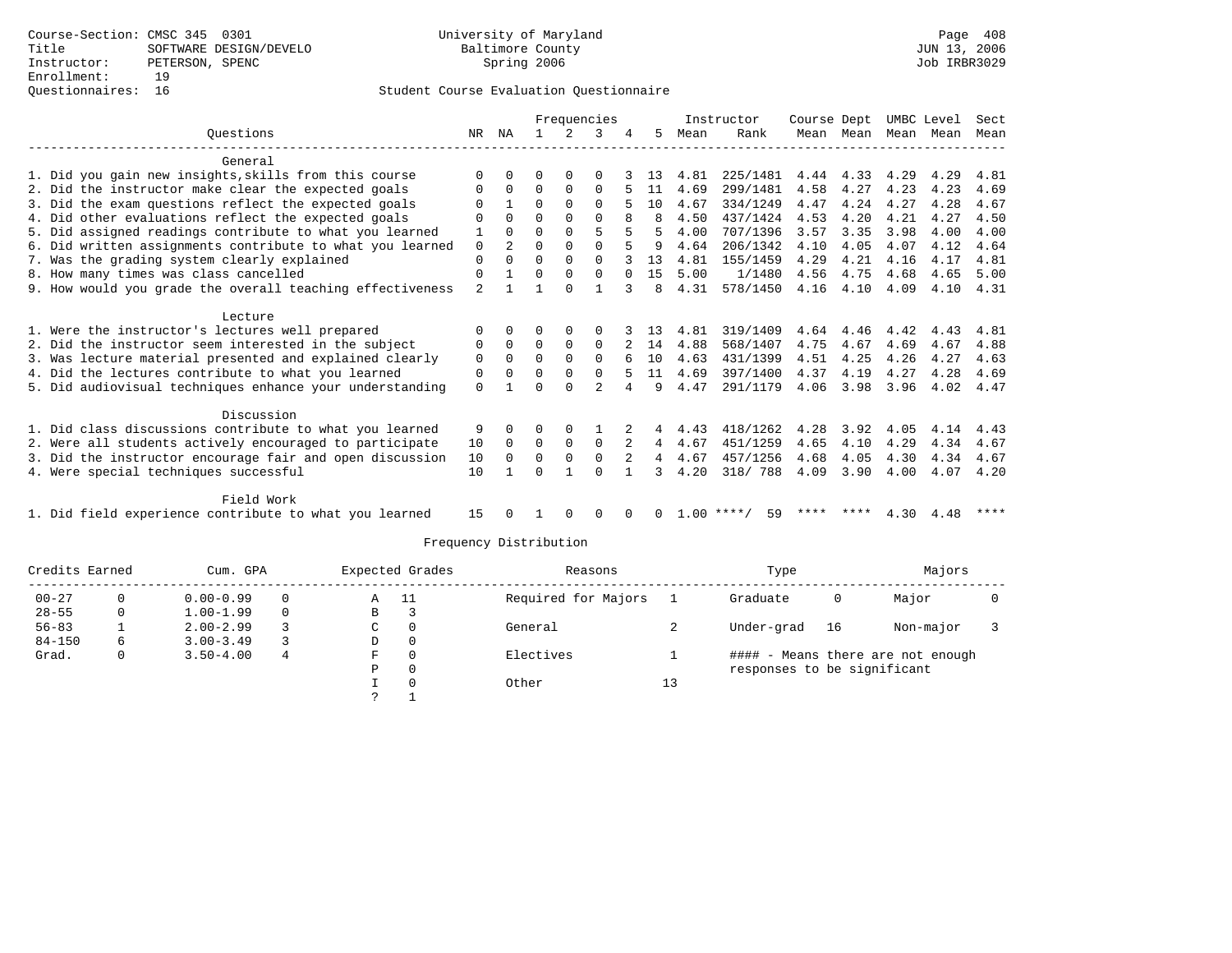|                                                           |                |          |                | Frequencies |              |             |              |      | Instructor       | Course Dept |           |      | UMBC Level | Sect |
|-----------------------------------------------------------|----------------|----------|----------------|-------------|--------------|-------------|--------------|------|------------------|-------------|-----------|------|------------|------|
| Ouestions                                                 | NR.            | NA       |                |             | 3            |             | .5.          | Mean | Rank             |             | Mean Mean | Mean | Mean       | Mean |
| General                                                   |                |          |                |             |              |             |              |      |                  |             |           |      |            |      |
| 1. Did you gain new insights, skills from this course     | $\Omega$       |          |                |             |              |             | 8            |      | 3.90 1162/1481   | 4.10        | 4.33      | 4.29 | 4.45       | 3.90 |
| 2. Did the instructor make clear the expected goals       | $\Omega$       | $\Omega$ | $\Omega$       |             |              | 8           | 9            | 4.19 | 884/1481         | 4.35        | 4.27      | 4.23 | 4.32       | 4.19 |
| 3. Did the exam questions reflect the expected goals      | $\Omega$       | $\Omega$ | $\Omega$       |             |              |             | 12           | 4.38 | 639/1249         | 4.54        | 4.24      | 4.27 | 4.44       | 4.38 |
| 4. Did other evaluations reflect the expected goals       | $\Omega$       |          | $\Omega$       |             |              |             |              | 4.14 | 863/1424         | 4.21        | 4.20      | 4.21 | 4.35       | 4.14 |
| 5. Did assigned readings contribute to what you learned   | $\Omega$       |          |                |             |              |             | 5.           | 3.50 | 1083/1396        | 3.53        | 3.35      | 3.98 | 4.09       | 3.50 |
| 6. Did written assignments contribute to what you learned | $\Omega$       |          |                |             |              |             |              | 4.19 | 603/1342         | 4.19        | 4.05      | 4.07 | 4.21       | 4.19 |
| 7. Was the grading system clearly explained               | $\Omega$       | $\Omega$ | $\Omega$       | 0           |              |             | 14           | 4.62 | 332/1459         | 4.68        | 4.21      | 4.16 | 4.25       | 4.62 |
| 8. How many times was class cancelled                     | $\Omega$       |          | $\Omega$       | $\Omega$    | $\Omega$     | $\cap$      | 20           | 5.00 | 1/1480           | 4.98        | 4.75      | 4.68 | 4.74       | 5.00 |
| 9. How would you grade the overall teaching effectiveness | $\mathfrak{D}$ |          | $\Omega$       |             |              |             | 4            |      | 3.79 1072/1450   | 4.05        | 4.10      | 4.09 | 4.28       | 3.79 |
| Lecture                                                   |                |          |                |             |              |             |              |      |                  |             |           |      |            |      |
| 1. Were the instructor's lectures well prepared           |                |          |                |             |              |             | 13           | 4.48 | 800/1409         | 4.59        | 4.46      | 4.42 | 4.51       | 4.48 |
| 2. Did the instructor seem interested in the subject      | 0              | $\Omega$ | $\Omega$       |             |              | $2^{\circ}$ | 16           |      | 4.62 1019/1407   | 4.68        | 4.67      | 4.69 | 4.79       | 4.62 |
| 3. Was lecture material presented and explained clearly   | $\mathbf 0$    | $\Omega$ |                |             | <sub>R</sub> |             | 8            |      | 3.67 1196/1399   | 4.07        | 4.25      | 4.26 | 4.36       | 3.67 |
| 4. Did the lectures contribute to what you learned        | 0              | $\Omega$ | $\overline{2}$ |             |              |             | 8            |      | 3.67 1183/1400   | 4.10        | 4.19      | 4.27 | 4.38       | 3.67 |
| 5. Did audiovisual techniques enhance your understanding  | $\Omega$       |          |                |             |              |             |              | 3.50 | 894/1179         | 3.97        | 3.98      | 3.96 | 4.07       | 3.50 |
| Discussion                                                |                |          |                |             |              |             |              |      |                  |             |           |      |            |      |
| 1. Did class discussions contribute to what you learned   | 19             | $\Omega$ | 0              | 0           | $\Omega$     |             |              |      | $4.00$ ****/1262 | ****        | 3.92      | 4.05 | 4.33       | **** |
| 2. Were all students actively encouraged to participate   | 19             | $\Omega$ | $\Omega$       | $\Omega$    | $\cap$       |             |              |      | $4.50$ ****/1259 | ****        | 4.10      | 4.29 | 4.57       | **** |
| 3. Did the instructor encourage fair and open discussion  | 19             |          |                |             |              |             | <sup>n</sup> |      | $4.00$ ****/1256 | ****        | 4.05      | 4.30 | 4.60       | **** |

| Credits Earned |    | Cum. GPA      |   |   | Expected Grades | Reasons             |    | Type                        |     | Majors                            |  |
|----------------|----|---------------|---|---|-----------------|---------------------|----|-----------------------------|-----|-----------------------------------|--|
| $00 - 27$      |    | $0.00 - 0.99$ | 0 | Α |                 | Required for Majors |    | Graduate                    | 0   | Major                             |  |
| $28 - 55$      | 0  | $1.00 - 1.99$ | 0 | В | -13             |                     |    |                             |     |                                   |  |
| $56 - 83$      | 0  | $2.00 - 2.99$ |   | C |                 | General             |    | Under-grad                  | -21 | Non-major                         |  |
| $84 - 150$     | 11 | $3.00 - 3.49$ |   | D |                 |                     |    |                             |     |                                   |  |
| Grad.          | 0  | $3.50 - 4.00$ | ל | F |                 | Electives           |    |                             |     | #### - Means there are not enough |  |
|                |    |               |   | D |                 |                     |    | responses to be significant |     |                                   |  |
|                |    |               |   |   |                 | Other               | 20 |                             |     |                                   |  |
|                |    |               |   |   |                 |                     |    |                             |     |                                   |  |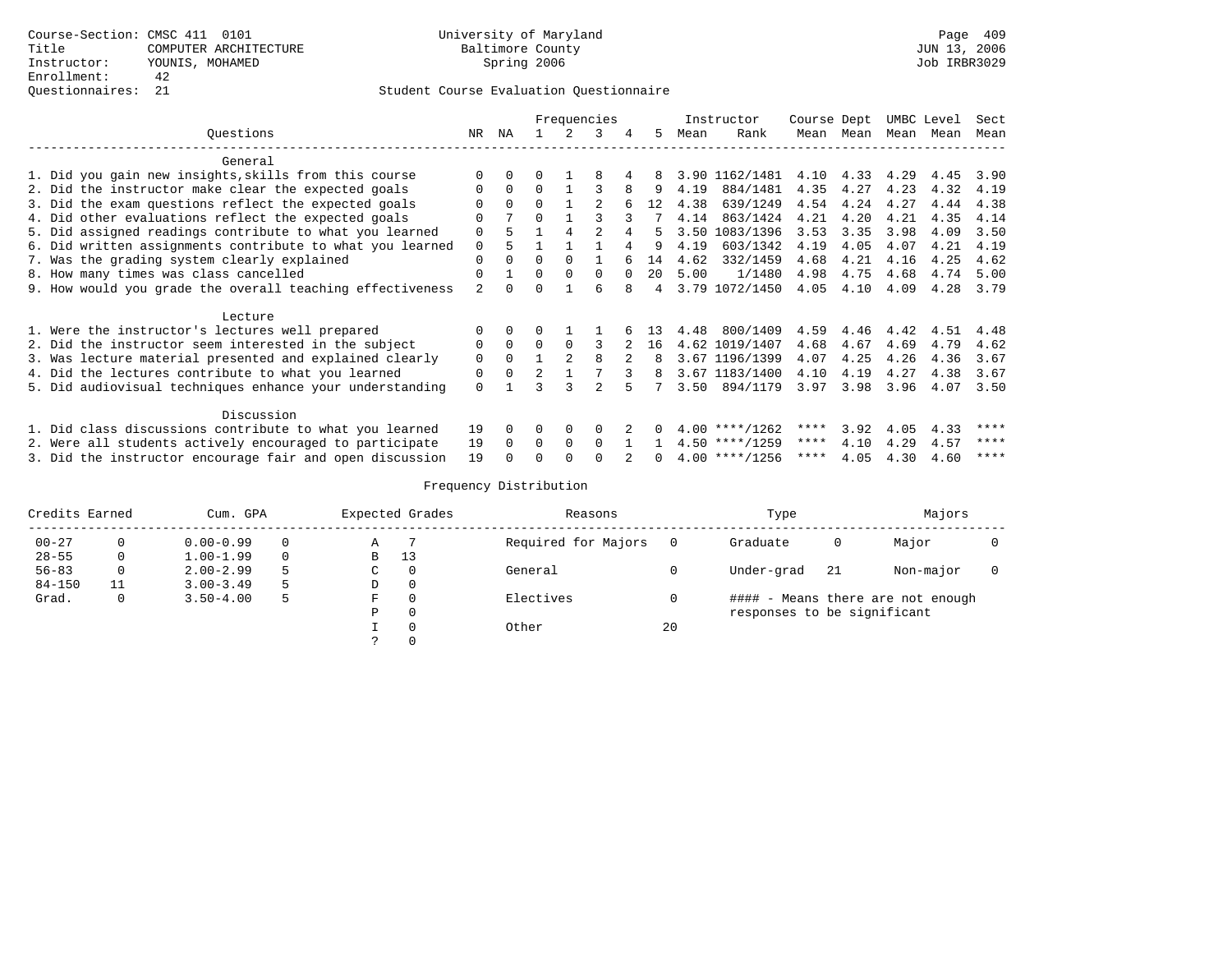|                                                           |             |          |          | Frequencies    |          |    |    |      | Instructor       | Course Dept |            | UMBC Level |      | Sect |
|-----------------------------------------------------------|-------------|----------|----------|----------------|----------|----|----|------|------------------|-------------|------------|------------|------|------|
| Ouestions                                                 | NR          | ΝA       |          |                | 3        | 4  | 5. | Mean | Rank             | Mean        | Mean       | Mean       | Mean | Mean |
| General                                                   |             |          |          |                |          |    |    |      |                  |             |            |            |      |      |
|                                                           | $\Omega$    | $\Omega$ |          | $\Omega$       |          |    | 14 | 4.30 | 792/1481         | 4.10        | 4.33       | 4.29       | 4.45 | 4.30 |
| 1. Did you gain new insights, skills from this course     |             |          |          |                |          |    |    |      |                  |             |            |            |      |      |
| 2. Did the instructor make clear the expected goals       | 0           | $\Omega$ | $\Omega$ | $\Omega$       |          | 11 | 15 | 4.52 | 505/1481         | 4.35        | 4.27       | 4.23       | 4.32 | 4.52 |
| 3. Did the exam questions reflect the expected goals      |             | $\Omega$ | $\Omega$ | $\Omega$       | $\Omega$ |    | 19 | 4.70 | 287/1249         | 4.54        | 4.24       | 4.27       | 4.44 | 4.70 |
| 4. Did other evaluations reflect the expected goals       | O           | 6        | $\Omega$ |                |          |    | 11 | 4.29 | 706/1424         | 4.21        | 4.20       | 4.21       | 4.35 | 4.29 |
| 5. Did assigned readings contribute to what you learned   | $\mathbf 0$ | 9        |          | $\mathfrak{D}$ | 6        |    |    | 3.56 | 1054/1396        | 3.53        | 3.35       | 3.98       | 4.09 | 3.56 |
| 6. Did written assignments contribute to what you learned | $\Omega$    | 11       | $\cap$   |                |          |    | 6  | 4.19 | 603/1342         | 4.19        | 4.05       | 4.07       | 4.21 | 4.19 |
| 7. Was the grading system clearly explained               | $\Omega$    | $\Omega$ | $\Omega$ | $\Omega$       |          |    | 21 | 4.74 | 203/1459         | 4.68        | 4.21       | 4.16       | 4.25 | 4.74 |
| 8. How many times was class cancelled                     | $\Omega$    | $\Omega$ | $\Omega$ | $\Omega$       | $\Omega$ |    | 26 | 4.96 | 281/1480         | 4.98        | 4.75       | 4.68       | 4.74 | 4.96 |
| 9. How would you grade the overall teaching effectiveness | 2           | $\cap$   | U        | $\cap$         |          |    | 11 | 4.32 | 557/1450         | 4.05        | 4.10       | 4.09       | 4.28 | 4.32 |
|                                                           |             |          |          |                |          |    |    |      |                  |             |            |            |      |      |
| Lecture                                                   |             |          |          |                |          |    |    |      |                  |             |            |            |      |      |
| 1. Were the instructor's lectures well prepared           | $\Omega$    |          |          |                |          |    | 20 | 4.70 | 500/1409         | 4.59        | 4.46       | 4.42       | 4.51 | 4.70 |
| 2. Did the instructor seem interested in the subject      | 0           | $\Omega$ | $\Omega$ | $\Omega$       |          |    | 21 | 4.74 | 842/1407         | 4.68        | 4.67       | 4.69       | 4.79 | 4.74 |
| 3. Was lecture material presented and explained clearly   | $\mathbf 0$ | $\Omega$ | $\Omega$ |                |          |    | 18 | 4.48 | 590/1399         | 4.07        | 4.25       | 4.26       | 4.36 | 4.48 |
| 4. Did the lectures contribute to what you learned        | 0           |          | $\Omega$ | $\Omega$       |          |    | 16 | 4.54 | 561/1400         | 4.10        | 4.19       | 4.27       | 4.38 | 4.54 |
| 5. Did audiovisual techniques enhance your understanding  | 1           |          | U        | ∩              |          |    | 12 | 4.43 | 315/1179         | 3.97        | 3.98       | 3.96       | 4.07 | 4.43 |
| Discussion                                                |             |          |          |                |          |    |    |      |                  |             |            |            |      |      |
| 1. Did class discussions contribute to what you learned   | 22          | $\Omega$ |          | $\Omega$       | O        |    |    |      | $4.20$ ****/1262 | ****        | 3.92       | 4.05       | 4.33 | **** |
| 2. Were all students actively encouraged to participate   | 22          | $\Omega$ | $\Omega$ | $\Omega$       |          |    |    |      | $4.40$ ****/1259 | $***$ * *   | 4.10       | 4.29       | 4.57 | **** |
|                                                           | 22          |          | 0        | $\Omega$       | $\Omega$ |    |    |      | $4.40$ ****/1256 | ****        | 4.05       | 4.30       | 4.60 | **** |
| 3. Did the instructor encourage fair and open discussion  |             |          |          |                |          |    |    |      |                  |             |            |            |      | **** |
| 4. Were special techniques successful                     | 22          |          |          |                |          |    |    |      | $5.00$ ****/ 788 |             | $***$ 3.90 | 4.00       | 4.26 |      |

| Credits Earned |          | Cum. GPA      |    |   | Expected Grades | Reasons             |    | Type                        |    | Majors                            |  |
|----------------|----------|---------------|----|---|-----------------|---------------------|----|-----------------------------|----|-----------------------------------|--|
| $00 - 27$      | $\Omega$ | $0.00 - 0.99$ |    | Α | 13              | Required for Majors |    | Graduate                    | 0  | Major                             |  |
| $28 - 55$      | 0        | $1.00 - 1.99$ |    | B |                 |                     |    |                             |    |                                   |  |
| $56 - 83$      | 6        | $2.00 - 2.99$ |    | ◡ | 5               | General             |    | Under-grad                  | 27 | Non-major                         |  |
| $84 - 150$     | 13       | $3.00 - 3.49$ | 11 | D | 0               |                     |    |                             |    |                                   |  |
| Grad.          | 0        | $3.50 - 4.00$ |    | F | 0               | Electives           |    |                             |    | #### - Means there are not enough |  |
|                |          |               |    | Ρ | 0               |                     |    | responses to be significant |    |                                   |  |
|                |          |               |    |   | $\Omega$        | Other               | 26 |                             |    |                                   |  |
|                |          |               |    |   | 2               |                     |    |                             |    |                                   |  |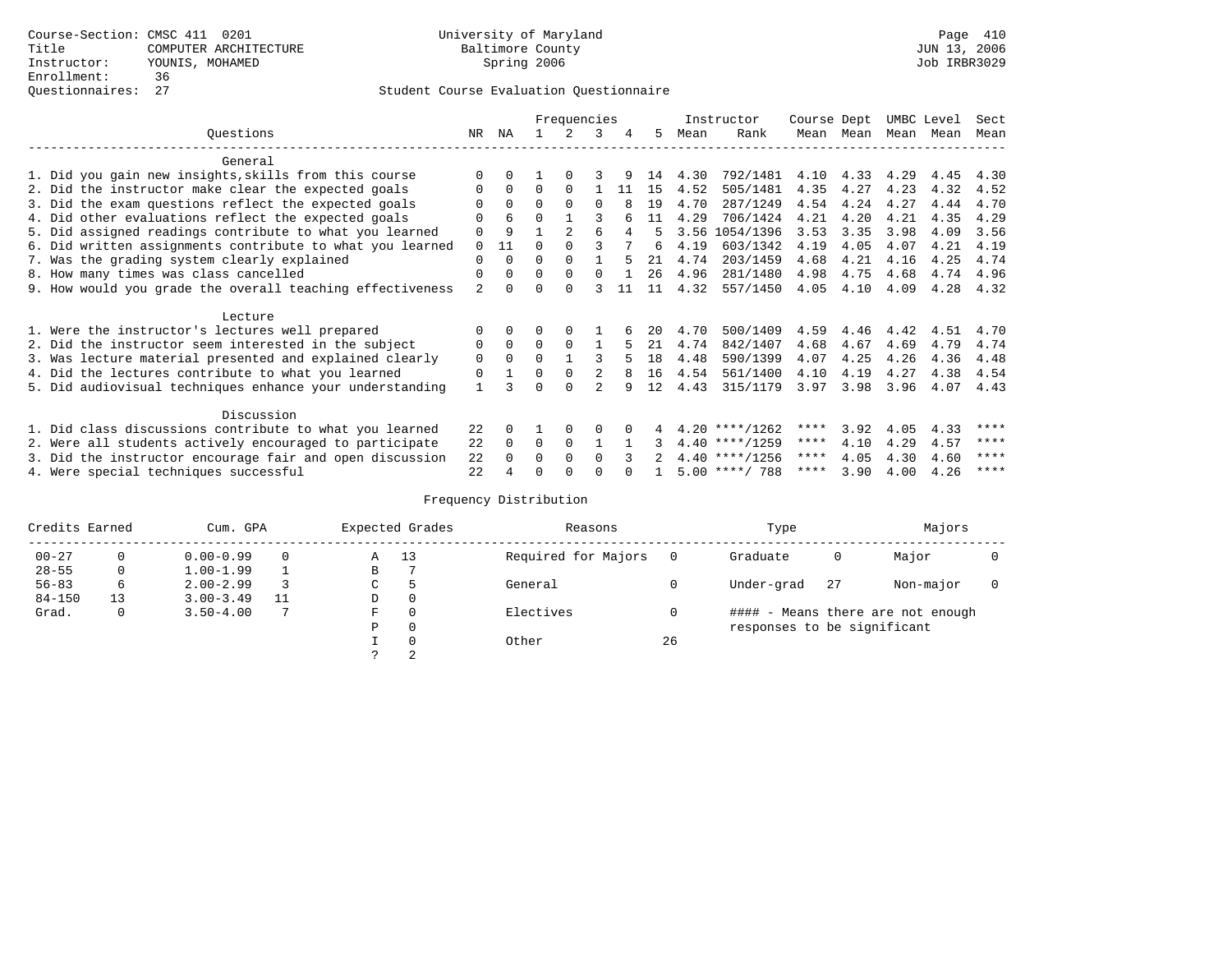## Questionnaires: 38 Student Course Evaluation Questionnaire

|                                                           |                |          |   |                | Frequencies |      |     |      | Instructor       | Course Dept |      | UMBC Level |      | Sect |
|-----------------------------------------------------------|----------------|----------|---|----------------|-------------|------|-----|------|------------------|-------------|------|------------|------|------|
| Ouestions                                                 | NR             | ΝA       |   |                | 3           | 4    | 5   | Mean | Rank             | Mean        | Mean | Mean       | Mean | Mean |
| General                                                   |                |          |   |                |             |      |     |      |                  |             |      |            |      |      |
| 1. Did you gain new insights, skills from this course     |                | 0        | U | 3              |             | -1 3 | 1 R | 4.24 | 857/1481         | 4.34        | 4.33 | 4.29       | 4.45 | 4.24 |
| 2. Did the instructor make clear the expected goals       |                | $\Omega$ | 0 |                |             | 18   | 13  | 4.13 | 934/1481         | 4.25        | 4.27 | 4.23       | 4.32 | 4.13 |
| 3. Did the exam questions reflect the expected goals      |                | $\Omega$ |   | $\Omega$       | 9           | 16   | 11  | 3.97 | 919/1249         | 4.16        | 4.24 | 4.27       | 4.44 | 3.97 |
| 4. Did other evaluations reflect the expected goals       |                | ζ        |   |                |             | 1 O  | 15  | 4.09 | 918/1424         | 4.11        | 4.20 | 4.21       | 4.35 | 4.09 |
| 5. Did assigned readings contribute to what you learned   | 2              | $\Omega$ |   |                | F           | 11   | 15  | 3.94 | 763/1396         | 3.97        | 3.35 | 3.98       | 4.09 | 3.94 |
| 6. Did written assignments contribute to what you learned | 2              | 12       |   |                |             |      | 10  | 3.96 | 819/1342         | 4.02        | 4.05 | 4.07       | 4.21 | 3.96 |
| 7. Was the grading system clearly explained               | 2              | $\Omega$ |   |                | 6           | 11   | 16  | 4.08 | 919/1459         | 4.23        | 4.21 | 4.16       | 4.25 | 4.08 |
|                                                           |                | $\Omega$ | 0 | $\mathcal{L}$  | $\cap$      |      | 33  | 4.81 | 839/1480         | 4.90        | 4.75 | 4.68       | 4.74 | 4.81 |
| 8. How many times was class cancelled                     | 5              |          |   |                | 10          | 13   | 10  |      |                  |             |      |            |      |      |
| 9. How would you grade the overall teaching effectiveness |                |          |   |                |             |      |     | 4.00 | 836/1450         | 4.18        | 4.10 | 4.09       | 4.28 | 4.00 |
| Lecture                                                   |                |          |   |                |             |      |     |      |                  |             |      |            |      |      |
| 1. Were the instructor's lectures well prepared           |                |          |   |                |             | 1 N  | 23  | 4.53 | 739/1409         | 4.64        | 4.46 | 4.42       | 4.51 | 4.53 |
| 2. Did the instructor seem interested in the subject      |                | $\Omega$ | 0 | $\Omega$       |             | 10   | 24  | 4.57 | 1061/1407        | 4.64        | 4.67 | 4.69       | 4.79 | 4.57 |
| 3. Was lecture material presented and explained clearly   | 2              | $\Omega$ | 0 |                |             | -17  | 14  | 4.22 | 855/1399         | 4.37        | 4.25 | 4.26       | 4.36 | 4.22 |
| 4. Did the lectures contribute to what you learned        |                | 0        |   |                | F           | 15   | 14  | 4.17 | 937/1400         | 4.32        | 4.19 | 4.27       | 4.38 | 4.17 |
| 5. Did audiovisual techniques enhance your understanding  | $\overline{a}$ | 9        |   | $\mathfrak{D}$ | 8           | q    |     | 3.70 | 827/1179         | 3.89        | 3.98 | 3.96       | 4.07 | 3.70 |
|                                                           |                |          |   |                |             |      |     |      |                  |             |      |            |      |      |
| Discussion                                                |                |          |   |                |             |      |     |      |                  |             |      |            |      |      |
| 1. Did class discussions contribute to what you learned   | 31             | 0        |   |                |             |      |     |      | $3.29$ ****/1262 | ****        | 3.92 | 4.05       | 4.33 | **** |
| 2. Were all students actively encouraged to participate   | 31             | $\Omega$ |   | 0              | 2           |      |     |      | $3.71$ ****/1259 | $***$ * *   | 4.10 | 4.29       | 4.57 | **** |
| 3. Did the instructor encourage fair and open discussion  | 31             |          |   | $\Omega$       |             |      |     |      | $3.86$ ****/1256 | ****        | 4.05 | 4.30       | 4.60 | **** |
| 4. Were special techniques successful                     | 31             | 5        |   |                |             |      |     |      | $4.00$ ****/ 788 | ****        | 3.90 | 4.00       | 4.26 | **** |

| Credits Earned |    | Cum. GPA      |          |    | Expected Grades | Reasons             |    | Type                        |    | Majors                            |  |
|----------------|----|---------------|----------|----|-----------------|---------------------|----|-----------------------------|----|-----------------------------------|--|
| $00 - 27$      |    | $0.00 - 0.99$ |          | Α  | - 11            | Required for Majors |    | Graduate                    | 0  | Major                             |  |
| $28 - 55$      | 0  | $1.00 - 1.99$ | $\Omega$ | B  | 16              |                     |    |                             |    |                                   |  |
| $56 - 83$      |    | $2.00 - 2.99$ | 6        | C. | 8               | General             |    | Under-grad                  | 38 | Non-major                         |  |
| $84 - 150$     | 21 | $3.00 - 3.49$ | 13       | D  | 0               |                     |    |                             |    |                                   |  |
| Grad.          | 0  | $3.50 - 4.00$ |          | F  | $\Omega$        | Electives           |    |                             |    | #### - Means there are not enough |  |
|                |    |               |          | Ρ  | 0               |                     |    | responses to be significant |    |                                   |  |
|                |    |               |          |    | $\Omega$        | Other               | 34 |                             |    |                                   |  |
|                |    |               |          |    |                 |                     |    |                             |    |                                   |  |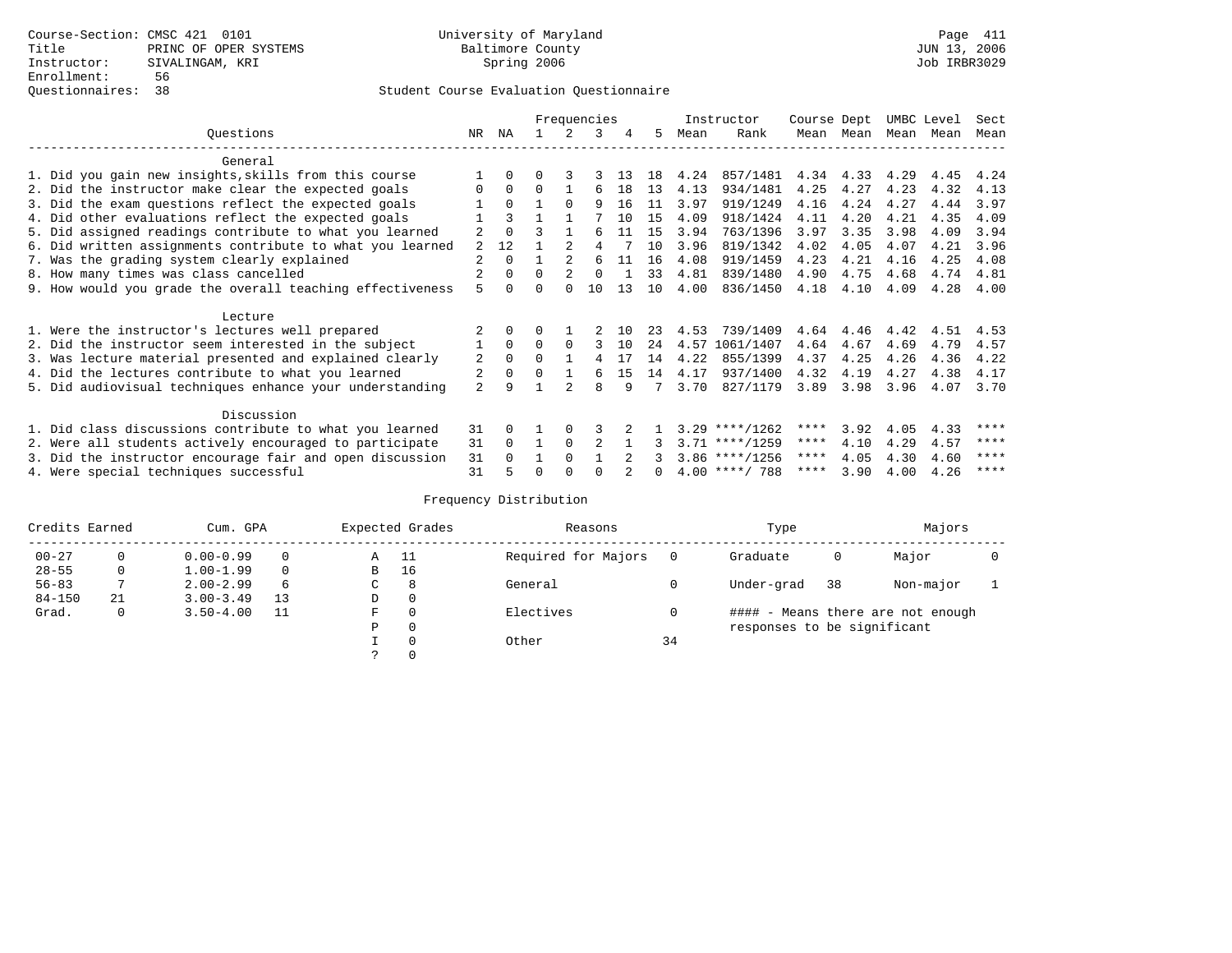|                                                           |          |              |              | Frequencies |          |        |    |      | Instructor       | Course Dept |           |      | UMBC Level | Sect |
|-----------------------------------------------------------|----------|--------------|--------------|-------------|----------|--------|----|------|------------------|-------------|-----------|------|------------|------|
| Questions                                                 | NR       | ΝA           |              |             | 3        | 4      | .5 | Mean | Rank             |             | Mean Mean | Mean | Mean       | Mean |
| General                                                   |          |              |              |             |          |        |    |      |                  |             |           |      |            |      |
| 1. Did you gain new insights, skills from this course     | ∩        |              |              |             |          | 1 R    | 23 | 4.43 | 639/1481         | 4.34        | 4.33      | 4.29 | 4.45       | 4.43 |
| 2. Did the instructor make clear the expected goals       | $\Omega$ | $\Omega$     |              |             |          | 14     | 25 | 4.36 | 704/1481         | 4.25        | 4.27      | 4.23 | 4.32       | 4.36 |
| 3. Did the exam questions reflect the expected goals      |          | <sup>0</sup> |              |             |          | 17     | 23 | 4.34 | 671/1249         | 4.16        | 4.24      | 4.27 | 4.44       | 4.34 |
| 4. Did other evaluations reflect the expected goals       | $\Omega$ | 5            |              |             |          | 13     | 17 | 4.13 | 885/1424         | 4.11        | 4.20      | 4.21 | 4.35       | 4.13 |
| 5. Did assigned readings contribute to what you learned   |          |              |              |             |          | 11     | 17 | 4.00 | 707/1396         | 3.97        | 3.35      | 3.98 | 4.09       | 4.00 |
| 6. Did written assignments contribute to what you learned | $\Omega$ | 11           |              |             |          | 10     | 14 | 4.09 | 701/1342         | 4.02        | 4.05      | 4.07 | 4.21       | 4.09 |
| 7. Was the grading system clearly explained               | $\Omega$ |              |              |             | 4        | 12     | 26 | 4.39 | 635/1459         | 4.23        | 4.21      | 4.16 | 4.25       | 4.39 |
| 8. How many times was class cancelled                     | $\Omega$ |              | $\Omega$     | $\Omega$    | $\Omega$ | $\cap$ | 43 | 5.00 | 1/1480           | 4.90        | 4.75      | 4.68 | 4.74       | 5.00 |
| 9. How would you grade the overall teaching effectiveness | 7        |              | $\Omega$     |             |          | 15     | 18 | 4.35 | 525/1450         | 4.18        | 4.10      | 4.09 | 4.28       | 4.35 |
| Lecture                                                   |          |              |              |             |          |        |    |      |                  |             |           |      |            |      |
| 1. Were the instructor's lectures well prepared           |          |              |              |             |          |        | 36 | 4.74 | 433/1409         | 4.64        | 4.46      | 4.42 | 4.51       | 4.74 |
| 2. Did the instructor seem interested in the subject      |          | $\Omega$     |              |             |          |        | 34 | 4.72 | 880/1407         | 4.64        | 4.67      | 4.69 | 4.79       | 4.72 |
| 3. Was lecture material presented and explained clearly   |          |              | $\Omega$     |             |          | 10     | 28 | 4.51 | 556/1399         | 4.37        | 4.25      | 4.26 | 4.36       | 4.51 |
| 4. Did the lectures contribute to what you learned        |          |              | 0            |             |          | 11     | 27 | 4.47 | 636/1400         | 4.32        | 4.19      | 4.27 | 4.38       | 4.47 |
| 5. Did audiovisual techniques enhance your understanding  |          |              |              |             |          | 11     | 16 | 4.08 | 563/1179         | 3.89        | 3.98      | 3.96 | 4.07       | 4.08 |
| Discussion                                                |          |              |              |             |          |        |    |      |                  |             |           |      |            |      |
| 1. Did class discussions contribute to what you learned   | 40       | $\Omega$     | O            |             |          |        |    |      | $3.75$ ****/1262 | ****        | 3.92      | 4.05 | 4.33       | **** |
| 2. Were all students actively encouraged to participate   | 40       | $\Omega$     | <sup>0</sup> | 0           | $\Omega$ |        |    |      | $4.75$ ****/1259 | ****        | 4.10      | 4.29 | 4.57       | **** |
| 3. Did the instructor encourage fair and open discussion  | 40       |              |              |             |          |        |    |      | $4.50$ ****/1256 | ****        | 4.05      | 4.30 | 4.60       | **** |

| Credits Earned |    | Cum. GPA      |          |   | Expected Grades | Reasons             |    | Type                        |    | Majors                            |  |
|----------------|----|---------------|----------|---|-----------------|---------------------|----|-----------------------------|----|-----------------------------------|--|
| $00 - 27$      |    | $0.00 - 0.99$ | $\Omega$ | Α | 9               | Required for Majors |    | Graduate                    | 0  | Major                             |  |
| $28 - 55$      | 0  | $1.00 - 1.99$ | $\Omega$ | в | 19              |                     |    |                             |    |                                   |  |
| $56 - 83$      |    | $2.00 - 2.99$ |          | C | 14              | General             |    | Under-grad                  | 44 | Non-major                         |  |
| $84 - 150$     | 30 | $3.00 - 3.49$ | 20       | D |                 |                     |    |                             |    |                                   |  |
| Grad.          | 0  | $3.50 - 4.00$ |          | F |                 | Electives           |    |                             |    | #### - Means there are not enough |  |
|                |    |               |          | P |                 |                     |    | responses to be significant |    |                                   |  |
|                |    |               |          |   |                 | Other               | 41 |                             |    |                                   |  |
|                |    |               |          |   |                 |                     |    |                             |    |                                   |  |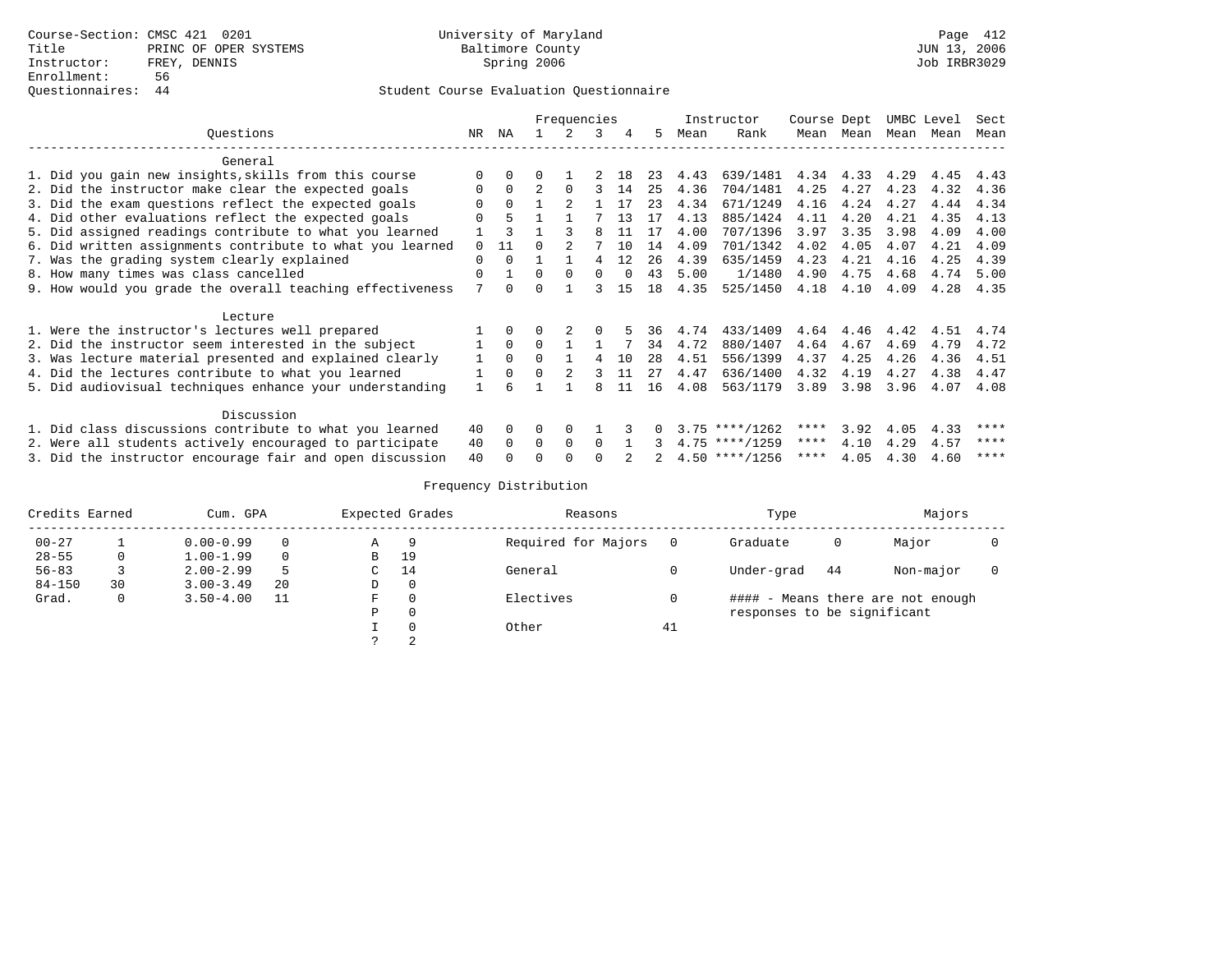|                                                           |                |                |          |          | Frequencies |          |                |      | Instructor       | Course Dept |      | UMBC Level |      | Sect        |
|-----------------------------------------------------------|----------------|----------------|----------|----------|-------------|----------|----------------|------|------------------|-------------|------|------------|------|-------------|
| Ouestions                                                 | NR.            | ΝA             |          |          | 3           | 4        | 5.             | Mean | Rank             | Mean        | Mean | Mean       | Mean | Mean        |
| General                                                   |                |                |          |          |             |          |                |      |                  |             |      |            |      |             |
| 1. Did you gain new insights, skills from this course     |                | $\Omega$       | O        |          |             |          |                |      | 4.00 1069/1481   | 4.00        | 4.33 | 4.29       | 4.45 | 4.00        |
| 2. Did the instructor make clear the expected goals       | O              | $\Omega$       | $\Omega$ | $\Omega$ |             | 4        |                |      | 4.00 1000/1481   | 4.00        | 4.27 | 4.23       | 4.32 | 4.00        |
| 3. Did the exam questions reflect the expected goals      |                | $\Omega$       | $\Omega$ | $\Omega$ | $\Omega$    |          | 4              | 4.50 | 498/1249         | 4.50        | 4.24 | 4.27       | 4.44 | 4.50        |
| 4. Did other evaluations reflect the expected goals       |                | $\mathfrak{D}$ | $\Omega$ | $\Omega$ |             |          |                | 4.00 | 959/1424         | 4.00        | 4.20 | 4.21       | 4.35 | 4.00        |
| 5. Did assigned readings contribute to what you learned   | $\mathbf 0$    |                | $\Omega$ |          |             |          |                |      | 3.60 1025/1396   | 3.60        | 3.35 | 3.98       | 4.09 | 3.60        |
| 6. Did written assignments contribute to what you learned | $\mathbf 0$    |                | $\Omega$ | $\Omega$ |             |          |                | 4.25 | 542/1342         | 4.25        | 4.05 | 4.07       | 4.21 | 4.25        |
| 7. Was the grading system clearly explained               | $\Omega$       | $\Omega$       |          | $\Omega$ |             |          |                |      | 3.50 1256/1459   | 3.50        | 4.21 | 4.16       | 4.25 | 3.50        |
| 8. How many times was class cancelled                     | $\Omega$       | $\Omega$       | $\Omega$ | $\Omega$ |             | २        | $\overline{4}$ |      | 4.38 1133/1480   | 4.38        | 4.75 | 4.68       | 4.74 | 4.38        |
|                                                           | 3              | <sup>n</sup>   | U        | ∩        |             |          |                | 4.00 | 836/1450         | 4.00        | 4.10 | 4.09       | 4.28 | 4.00        |
| 9. How would you grade the overall teaching effectiveness |                |                |          |          |             |          |                |      |                  |             |      |            |      |             |
| Lecture                                                   |                |                |          |          |             |          |                |      |                  |             |      |            |      |             |
| 1. Were the instructor's lectures well prepared           |                |                |          |          |             |          |                |      | 4.17 1086/1409   | 4.17        | 4.46 | 4.42       | 4.51 | 4.17        |
| 2. Did the instructor seem interested in the subject      | $\overline{2}$ | $\Omega$       | $\Omega$ | $\Omega$ | $\Omega$    |          | 3              |      | 4.50 1107/1407   | 4.50        | 4.67 | 4.69       | 4.79 | 4.50        |
| 3. Was lecture material presented and explained clearly   | 2              | $\Omega$       | $\Omega$ | $\Omega$ |             |          |                | 4.17 | 910/1399         | 4.17        | 4.25 | 4.26       | 4.36 | 4.17        |
| 4. Did the lectures contribute to what you learned        |                | $\Omega$       | $\Omega$ |          |             |          |                |      | 4.00 1017/1400   | 4.00        | 4.19 | 4.27       | 4.38 | 4.00        |
| 5. Did audiovisual techniques enhance your understanding  | $\overline{a}$ | ∩              |          |          |             |          | <sup>n</sup>   |      | 3.17 1021/1179   | 3.17        | 3.98 | 3.96       | 4.07 | 3.17        |
|                                                           |                |                |          |          |             |          |                |      |                  |             |      |            |      |             |
| Discussion                                                |                |                |          |          |             |          |                |      |                  |             |      |            |      |             |
| 1. Did class discussions contribute to what you learned   | 4              | $\Omega$       | U        | $\Omega$ |             |          |                | 4.00 | 708/1262         | 4.00        | 3.92 | 4.05       | 4.33 | 4.00        |
| 2. Were all students actively encouraged to participate   | 4              | $\Omega$       | $\Omega$ |          | $\Omega$    | $\Omega$ | 3              | 4.25 | 783/1259         | 4.25        | 4.10 | 4.29       | 4.57 | 4.25        |
| 3. Did the instructor encourage fair and open discussion  | 4              | $\Omega$       | 0        | $\Omega$ |             | $\cap$   |                | 4.50 | 571/1256         | 4.50        | 4.05 | 4.30       | 4.60 | 4.50        |
| 4. Were special techniques successful                     | 4              |                |          |          |             |          |                |      | $3.00$ ****/ 788 | ****        | 3.90 | 4.00       | 4.26 | $***$ * * * |

| Credits Earned |   | Cum. GPA      |   | Expected Grades |    | Reasons             | Type                        |   | Majors                            |  |
|----------------|---|---------------|---|-----------------|----|---------------------|-----------------------------|---|-----------------------------------|--|
| $00 - 27$      | 0 | $0.00 - 0.99$ |   | Α               | .5 | Required for Majors | Graduate                    | 0 | Major                             |  |
| $28 - 55$      | 0 | $1.00 - 1.99$ |   | B               |    |                     |                             |   |                                   |  |
| $56 - 83$      | 0 | $2.00 - 2.99$ | 0 | $\sim$<br>◡     | 0  | General             | Under-grad                  | 8 | Non-major                         |  |
| $84 - 150$     |   | $3.00 - 3.49$ |   | D               |    |                     |                             |   |                                   |  |
| Grad.          | 0 | $3.50 - 4.00$ |   | F               | 0  | Electives           |                             |   | #### - Means there are not enough |  |
|                |   |               |   | Ρ               | 0  |                     | responses to be significant |   |                                   |  |
|                |   |               |   |                 | 0  | Other               |                             |   |                                   |  |
|                |   |               |   | C.              |    |                     |                             |   |                                   |  |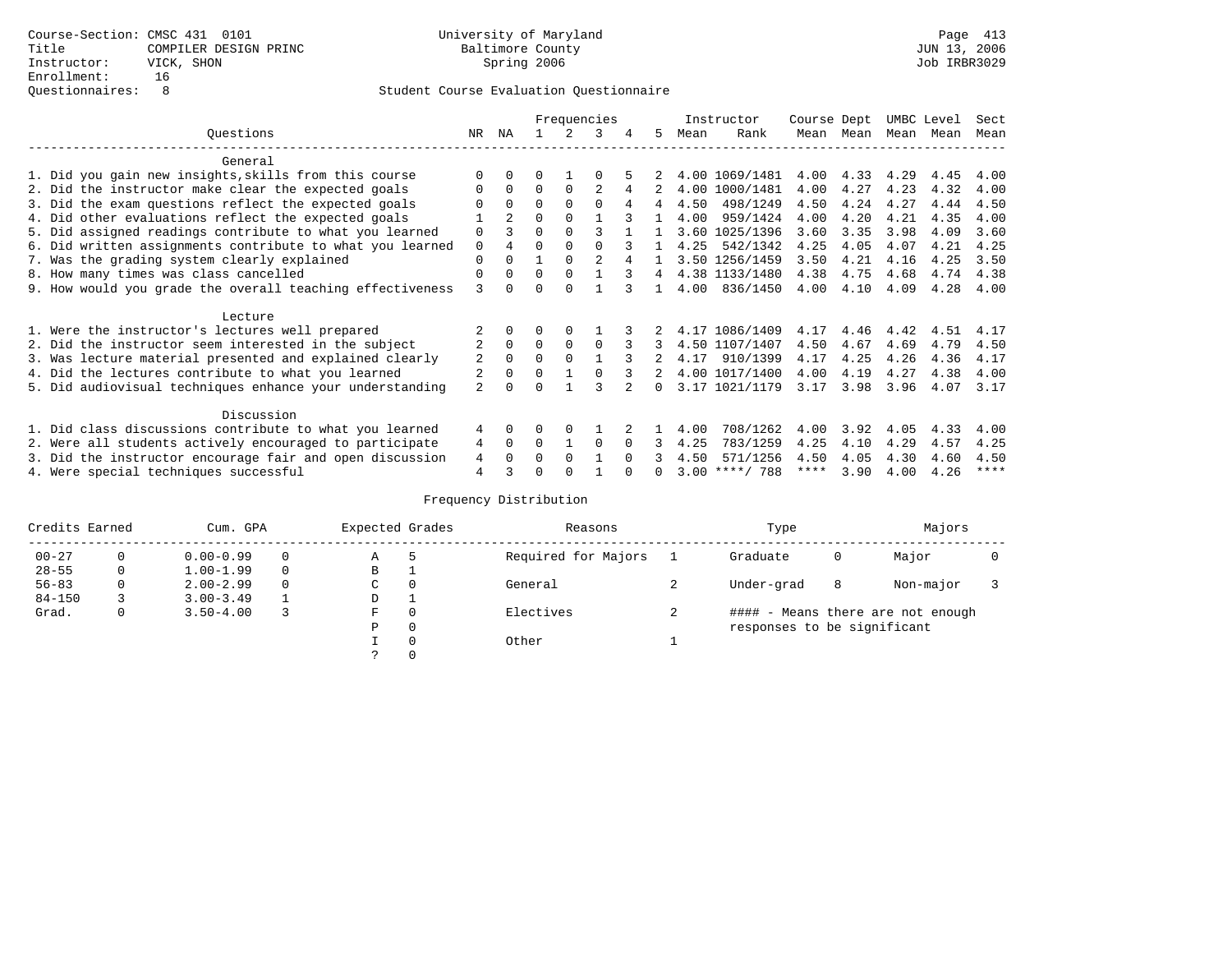|                                                           |    |                |          |          | Frequencies |   |      |      | Instructor       | Course Dept |      | UMBC Level |      | Sect |
|-----------------------------------------------------------|----|----------------|----------|----------|-------------|---|------|------|------------------|-------------|------|------------|------|------|
| Ouestions                                                 | NR | ΝA             |          |          | ર           | 4 | 5.   | Mean | Rank             | Mean        | Mean | Mean       | Mean | Mean |
| General                                                   |    |                |          |          |             |   |      |      |                  |             |      |            |      |      |
| 1. Did you gain new insights, skills from this course     |    |                | 0        | O        | $\Omega$    |   |      | 4.93 | 111/1481         | 4.93        | 4.33 | 4.29       | 4.45 | 4.93 |
| 2. Did the instructor make clear the expected goals       |    | $\Omega$       | $\Omega$ | $\Omega$ | $\Omega$    |   | 26   | 4.90 | 121/1481         | 4.90        | 4.27 | 4.23       | 4.32 | 4.90 |
| 3. Did the exam questions reflect the expected goals      |    | $\Omega$       | $\Omega$ | $\Omega$ |             |   | 25   | 4.83 | 190/1249         | 4.83        | 4.24 | 4.27       | 4.44 | 4.83 |
| 4. Did other evaluations reflect the expected goals       |    |                | $\Omega$ |          |             |   | 2.2. | 4.88 | 148/1424         | 4.88        | 4.20 | 4.21       | 4.35 | 4.88 |
| 5. Did assigned readings contribute to what you learned   |    | 10             | $\Omega$ |          |             |   | 10   | 4.26 | 493/1396         | 4.26        | 3.35 | 3.98       | 4.09 | 4.26 |
| 6. Did written assignments contribute to what you learned |    | 10             | O        |          |             |   | 17   | 4.84 | 101/1342         | 4.84        | 4.05 | 4.07       | 4.21 | 4.84 |
| 7. Was the grading system clearly explained               |    | O              | O        | $\Omega$ | $\cap$      |   | 26   | 4.90 | 107/1459         | 4.90        | 4.21 | 4.16       | 4.25 | 4.90 |
| 8. How many times was class cancelled                     |    | <sup>0</sup>   | $\Omega$ | $\Omega$ | $\Omega$    |   | 2.8  | 4.97 | 281/1480         | 4.97        | 4.75 | 4.68       | 4.74 | 4.97 |
| 9. How would you grade the overall teaching effectiveness | 3  | <sup>n</sup>   | U        | $\cap$   | $\cap$      |   | 18   | 4.67 | 217/1450         | 4.67        | 4.10 | 4.09       | 4.28 | 4.67 |
| Lecture                                                   |    |                |          |          |             |   |      |      |                  |             |      |            |      |      |
| 1. Were the instructor's lectures well prepared           |    |                |          |          | $\Omega$    |   | 27   | 4.93 | 131/1409         | 4.93        | 4.46 | 4.42       | 4.51 | 4.93 |
| 2. Did the instructor seem interested in the subject      |    | $\Omega$       | $\Omega$ | $\Omega$ | $\Omega$    |   | 28   | 4.97 | 200/1407         | 4.97        | 4.67 | 4.69       | 4.79 | 4.97 |
| 3. Was lecture material presented and explained clearly   | 1  | $\Omega$       | $\Omega$ |          | $\Omega$    |   | 25   | 4.86 | 162/1399         | 4.86        | 4.25 | 4.26       | 4.36 | 4.86 |
| 4. Did the lectures contribute to what you learned        |    | $\Omega$       |          |          |             |   | 21   | 4.52 | 581/1400         | 4.52        | 4.19 | 4.27       | 4.38 | 4.52 |
| 5. Did audiovisual techniques enhance your understanding  | 2  | $\mathfrak{D}$ |          |          |             |   | 21   | 4.69 | 162/1179         | 4.69        | 3.98 | 3.96       | 4.07 | 4.69 |
| Discussion                                                |    |                |          |          |             |   |      |      |                  |             |      |            |      |      |
| 1. Did class discussions contribute to what you learned   | 24 | 0              | O        | $\Omega$ |             |   |      |      | $3.83$ ****/1262 | ****        | 3.92 | 4.05       | 4.33 | **** |
| 2. Were all students actively encouraged to participate   | 24 | $\Omega$       | $\Omega$ |          | $\Omega$    |   |      |      | $4.33$ ****/1259 | ****        | 4.10 | 4.29       | 4.57 | **** |
| 3. Did the instructor encourage fair and open discussion  | 24 |                | $\Omega$ |          | $\Omega$    |   |      |      | $4.67$ ****/1256 | ****        | 4.05 | 4.30       | 4.60 | **** |
| 4. Were special techniques successful                     | 24 |                | U        |          |             |   |      |      | $5.00$ ****/ 788 | ****        | 3.90 | 4.00       | 4.26 | **** |

| Credits Earned |    | Cum. GPA      |    |   | Expected Grades | Reasons             |   | Type                        |    | Majors                            |  |
|----------------|----|---------------|----|---|-----------------|---------------------|---|-----------------------------|----|-----------------------------------|--|
| $00 - 27$      | 0  | $0.00 - 0.99$ |    | Α | 22              | Required for Majors |   | Graduate                    | 0  | Major                             |  |
| $28 - 55$      | 0  | $1.00 - 1.99$ |    | B | 3               |                     |   |                             |    |                                   |  |
| $56 - 83$      |    | $2.00 - 2.99$ | 2  | C | 2               | General             |   | Under-grad                  | 30 | Non-major                         |  |
| $84 - 150$     | 16 | $3.00 - 3.49$ | 9  | D | 0               |                     |   |                             |    |                                   |  |
| Grad.          | 0  | $3.50 - 4.00$ | 11 | F | 0               | Electives           |   |                             |    | #### - Means there are not enough |  |
|                |    |               |    | Ρ |                 |                     |   | responses to be significant |    |                                   |  |
|                |    |               |    |   | $\Omega$        | Other               | Q |                             |    |                                   |  |
|                |    |               |    | っ |                 |                     |   |                             |    |                                   |  |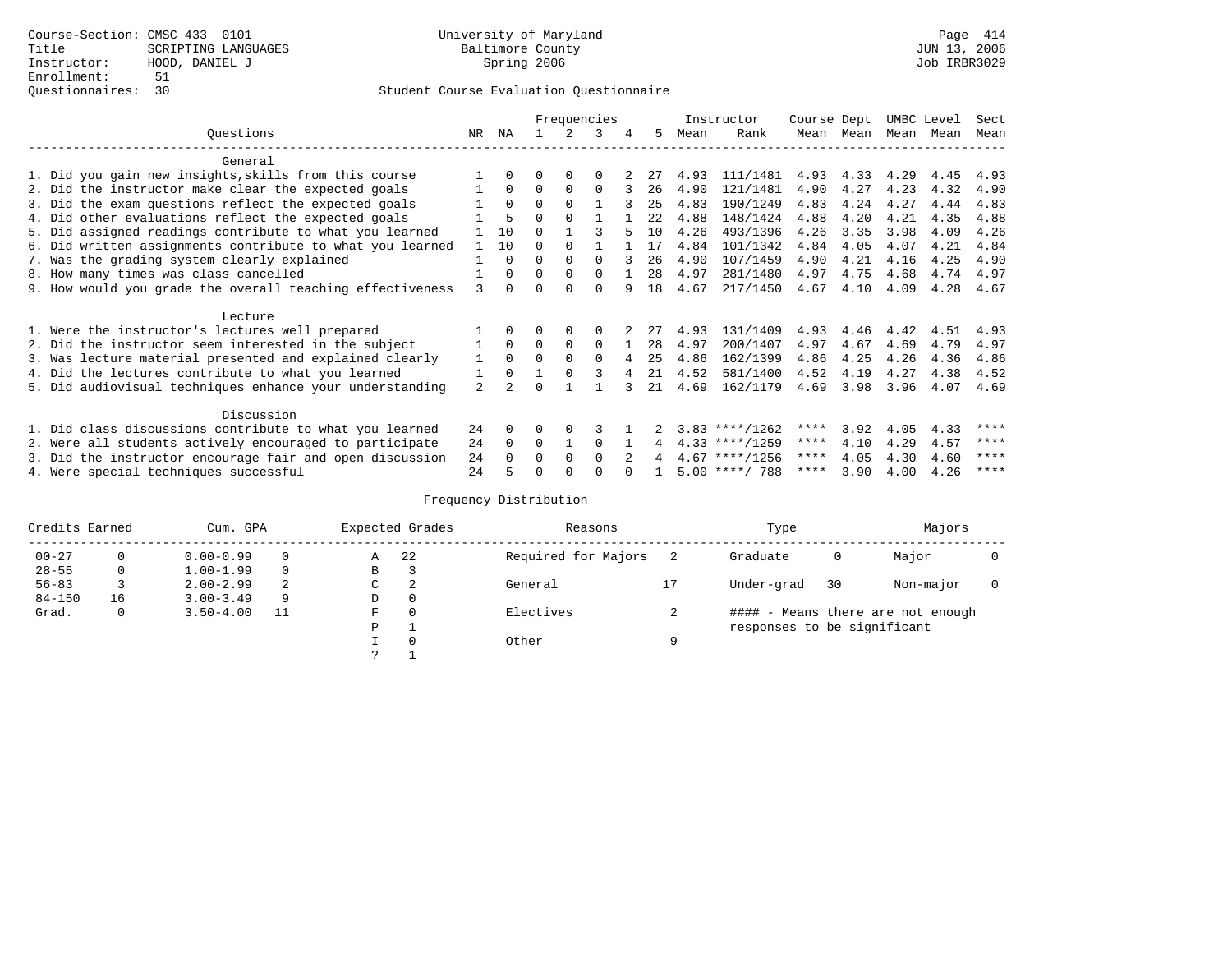|                                                                    |                |                 |              |              | Frequencies    |              |                |        | Instructor         |             |           |      | Course Dept UMBC Level | Sect        |
|--------------------------------------------------------------------|----------------|-----------------|--------------|--------------|----------------|--------------|----------------|--------|--------------------|-------------|-----------|------|------------------------|-------------|
| Ouestions                                                          |                | NR NA           | 1            | 2            | 3              | 4            |                | 5 Mean | Rank               |             | Mean Mean |      | Mean Mean              | Mean        |
|                                                                    |                |                 |              |              |                |              |                |        |                    |             |           |      |                        |             |
| General                                                            |                |                 |              |              |                |              |                |        |                    |             |           |      |                        |             |
| 1. Did you gain new insights, skills from this course              | 1              | $\mathbf 0$     | 0            | 2            | 2              | 6            | 7              |        | 4.06 1037/1481     | 4.06        | 4.33      | 4.29 | 4.45                   | 4.06        |
| 2. Did the instructor make clear the expected goals                | $\mathbf{1}$   | $\Omega$        | $\Omega$     | $\mathbf{1}$ | $\overline{4}$ | 5            | 7              | 4.06   | 979/1481           | 4.06        | 4.27      | 4.23 | 4.32                   | 4.06        |
| 3. Did the exam questions reflect the expected goals               | 1              | $\mathbf 0$     | 0            | $\mathbf 0$  | $\overline{4}$ | 5            | 8              | 4.24   | 757/1249           | 4.24        | 4.24      | 4.27 | 4.44                   | 4.24        |
| 4. Did other evaluations reflect the expected goals                | 1              | 2               | $\mathbf 0$  | $\mathbf{1}$ | 3              | 3            | 8              | 4.20   | 807/1424           | 4.20        | 4.20      | 4.21 | 4.35                   | 4.20        |
| 5. Did assigned readings contribute to what you learned            | 1              | $7\phantom{.0}$ | $\mathbf{1}$ | 4            | $\mathbf{1}$   | 1            | 3              |        | 3.10 1272/1396     | 3.10        | 3.35      | 3.98 | 4.09                   | 3.10        |
| 6. Did written assignments contribute to what you learned          | 1              | 8               | $\Omega$     | 2            | 2              | 2            | $\overline{3}$ |        | 3.67 1039/1342     | 3.67        | 4.05      | 4.07 | 4.21                   | 3.67        |
| 7. Was the grading system clearly explained                        | 1              | $\Omega$        | $\Omega$     | $\Omega$     | 4              | $\mathbf{1}$ | 12             | 4.47   | 505/1459           | 4.47        | 4.21      | 4.16 | 4.25                   | 4.47        |
| 8. How many times was class cancelled                              | $\mathbf{1}$   | $\Omega$        | $\Omega$     | $\Omega$     | $\Omega$       | $\Omega$     | 17             | 5.00   | 1/1480             | 5.00        | 4.75      | 4.68 | 4.74                   | 5.00        |
| 9. How would you grade the overall teaching effectiveness          | 6              | $\Omega$        | $\Omega$     | $\Omega$     | $\overline{2}$ | 7            | 3              | 4.08   | 792/1450           | 4.08        | 4.10      | 4.09 | 4.28                   | 4.08        |
| Lecture                                                            |                |                 |              |              |                |              |                |        |                    |             |           |      |                        |             |
| 1. Were the instructor's lectures well prepared                    | 3              | $\mathbf 0$     | 0            | $\Omega$     | 1              | 3            | 11             | 4.67   | 559/1409           | 4.67        | 4.46      | 4.42 | 4.51                   | 4.67        |
| 2. Did the instructor seem interested in the subject               | 3              | $\mathbf 0$     | $\mathbf 0$  | $\mathbf 0$  | 1              | 3            | 11             | 4.67   | 963/1407           | 4.67        | 4.67      | 4.69 | 4.79                   | 4.67        |
| 3. Was lecture material presented and explained clearly            | $\overline{4}$ | $\mathbf 0$     | $\mathbf 0$  | $\mathbf 0$  | 2              | 6            | 6              | 4.29   | 801/1399           | 4.29        | 4.25      | 4.26 | 4.36                   | 4.29        |
| 4. Did the lectures contribute to what you learned                 | 3              | 0               | 0            | $\mathbf{1}$ | 5              | 4            | 5              |        | 3.87 1101/1400     | 3.87        | 4.19      | 4.27 | 4.38                   | 3.87        |
| 5. Did audiovisual techniques enhance your understanding           | 3              | $\mathbf{1}$    | $\Omega$     | $\Omega$     | $\mathbf{1}$   | 3            | 10             |        | 4.64 187/1179      |             | 4.64 3.98 | 3.96 | 4.07                   | 4.64        |
|                                                                    |                |                 |              |              |                |              |                |        |                    |             |           |      |                        |             |
| Discussion                                                         |                |                 |              |              |                |              |                |        |                    |             |           |      |                        |             |
| 1. Did class discussions contribute to what you learned            | 17             | 0               | $\mathbf 0$  | $\mathbf{0}$ | $\Omega$       | $\mathbf{1}$ | 0              |        | $4.00$ ****/1262   | ****        | 3.92      | 4.05 | 4.33                   | ****        |
| 2. Were all students actively encouraged to participate            | 17             | $\mathbf 0$     | $\mathbf 0$  | $\mathbf{0}$ | $\mathbf 0$    | $\mathbf{1}$ | 0              | 4.00   | $***/1259$         | ****        | 4.10      | 4.29 | 4.57                   | ****        |
| 3. Did the instructor encourage fair and open discussion           | 17             | $\mathbf 0$     | $\mathbf 0$  | $\Omega$     | $\Omega$       | $\Omega$     | 1              |        | $5.00$ ****/1256   | $***$ * * * | 4.05      | 4.30 | 4.60                   | $***$ * * * |
| Laboratory                                                         |                |                 |              |              |                |              |                |        |                    |             |           |      |                        |             |
| 1. Did the lab increase understanding of the material              | 17             | 0               | 0            | 0            | $\Omega$       | $\Omega$     | 1              |        | $5.00$ ****/ 246   | ****        | 4.43      | 4.20 | 4.45                   | $***$       |
| 2. Were you provided with adequate background information          | 17             | $\mathbf 0$     | $\mathbf 0$  | $\mathbf 0$  | $\Omega$       | $\Omega$     | $\mathbf{1}$   |        | $5.00$ ****/ 249   | ****        | 4.29      | 4.11 | 3.87                   |             |
| 3. Were necessary materials available for lab activities           | 17             | $\mathbf 0$     | $\mathbf 0$  | $\mathbf{0}$ | $\mathbf 0$    | $\Omega$     | $\mathbf{1}$   |        | $5.00$ ****/ 242   | ****        | 4.82      | 4.40 | 4.45                   | ****        |
| 4. Did the lab instructor provide assistance                       | 17             | $\mathbf 0$     | $\mathbf 0$  | $\mathbf 0$  | $\mathbf 0$    | $\mathbf 0$  | 1              |        | $5.00$ ****/ 240   | $***$ * * * | 4.54      | 4.20 | 4.43                   | $***$ * * * |
| 5. Were requirements for lab reports clearly specified             | 17             | $\Omega$        | $\Omega$     | $\Omega$     | $\Omega$       | $\mathbf{1}$ | $\Omega$       |        | $4.00$ ****/ 217   | $***$ * * * | 4.24      | 4.04 | 3.86                   | ****        |
|                                                                    |                |                 |              |              |                |              |                |        |                    |             |           |      |                        |             |
| Seminar<br>1. Were assigned topics relevant to the announced theme | 17             | $\mathbf 0$     | 0            | 0            | 0              | $\Omega$     | 1              |        | $5.00$ ****/<br>68 |             |           | 4.49 | 4.68                   | ****        |
| 2. Was the instructor available for individual attention           | 17             | $\mathbf 0$     | $\mathbf 0$  | $\mathbf 0$  | $\mathbf{0}$   | 0            | 1              |        | 69<br>$5.00$ ****/ | ****        | ****      | 4.53 | 4.64                   | ****        |
| 3. Did research projects contribute to what you learned            | 17             | $\mathbf 0$     | $\mathbf 0$  | 0            | 0              | $\mathbf 0$  | 1              |        | $5.00$ ****/<br>63 | $***$ * * * | ****      | 4.44 | 4.49                   | ****        |
| 4. Did presentations contribute to what you learned                | 17             | $\Omega$        | $\mathbf 0$  | $\Omega$     | $\Omega$       | $\Omega$     | 1              | 5.00   | $***$ /<br>69      | $***$ * * * | 5.00      | 4.35 | 4.53                   | $***$       |
| 5. Were criteria for grading made clear                            | 17             | $\mathbf 0$     | $\Omega$     | $\Omega$     | $\Omega$       | $\mathbf{1}$ | $\Omega$       |        | $4.00$ ****/<br>68 | ****        | $***$     | 3.92 | 4.10                   | ****        |
|                                                                    |                |                 |              |              |                |              |                |        |                    |             |           |      |                        |             |
| Field Work                                                         |                |                 |              |              |                |              |                |        |                    |             |           |      |                        |             |
| 1. Did field experience contribute to what you learned             | 17             | $\Omega$        | 0            | 0            | 0              | 0            | 1              |        | $5.00$ ****/<br>59 |             |           | 4.30 | 4.93                   | ****        |
| 2. Did you clearly understand your evaluation criteria             | 17             | $\Omega$        | $\Omega$     | $\mathbf 0$  | $\mathbf 0$    | $\Omega$     | 1              |        | $5.00$ ****/<br>51 | ****        | ****      | 4.00 | 4.56                   | ****        |
| 3. Was the instructor available for consultation                   | 17             | $\Omega$        | $\Omega$     | $\mathbf 0$  | $\mathbf 0$    | $\Omega$     | $\mathbf{1}$   |        | $5.00$ ****/<br>36 | $***$ * *   | ****      | 4.60 | 4.91                   | ****        |
| 4. To what degree could you discuss your evaluations               | 17             | $\mathbf 0$     | $\mathbf 0$  | $\mathbf 0$  | $\mathbf 0$    | $\mathbf 0$  | $\mathbf{1}$   | 5.00   | 41<br>$***/$       | ***         | $***$ *   | 4.26 | 4.72                   | $***$ * * * |
| 5. Did conferences help you carry out field activities             | 17             | $\Omega$        | $\Omega$     | $\Omega$     | $\Omega$       | $\mathbf{1}$ | $\Omega$       | 4.00   | $***$ /<br>31      |             |           | 4.42 | 4.83                   | ****        |
| Self Paced                                                         |                |                 |              |              |                |              |                |        |                    |             |           |      |                        |             |
| 1. Did self-paced system contribute to what you learned            | 17             | $\Omega$        | $\Omega$     | $\Omega$     | $\Omega$       | 0            |                | 5.00   | $***/$<br>55       |             |           | 4.55 | 4.86                   | ****        |
| 2. Did study questions make clear the expected goal                | 17             | $\mathbf 0$     | $\mathbf 0$  | $\mathbf 0$  | $\mathbf{0}$   | 0            | 1              | 5.00   | 31<br>$***/$       | ****        | ****      | 4.75 | 5.00                   | $***$       |
| 3. Were your contacts with the instructor helpful                  | 17             | $\mathbf 0$     | 0            | 0            | 0              | 0            | 1              | 5.00   | $***/$<br>51       |             |           | 4.65 | 4.71                   | ****        |
| 4. Was the feedback/tutoring by proctors helpful                   | 17             | $\Omega$        | $\mathbf 0$  | $\Omega$     | $\Omega$       | $\Omega$     | $\mathbf{1}$   | 5.00   | $***$ /<br>34      | ****        | ****      | 4.83 | 5.00                   | $***$       |
| 5. Were there enough proctors for all the students                 | 17             | $\Omega$        | $\Omega$     | $\Omega$     | $\Omega$       | $\mathbf{1}$ | $\Omega$       |        | $4.00$ ****/<br>24 | $***$ * * * | $***$ *   | 4.82 | 5.00                   | $***$       |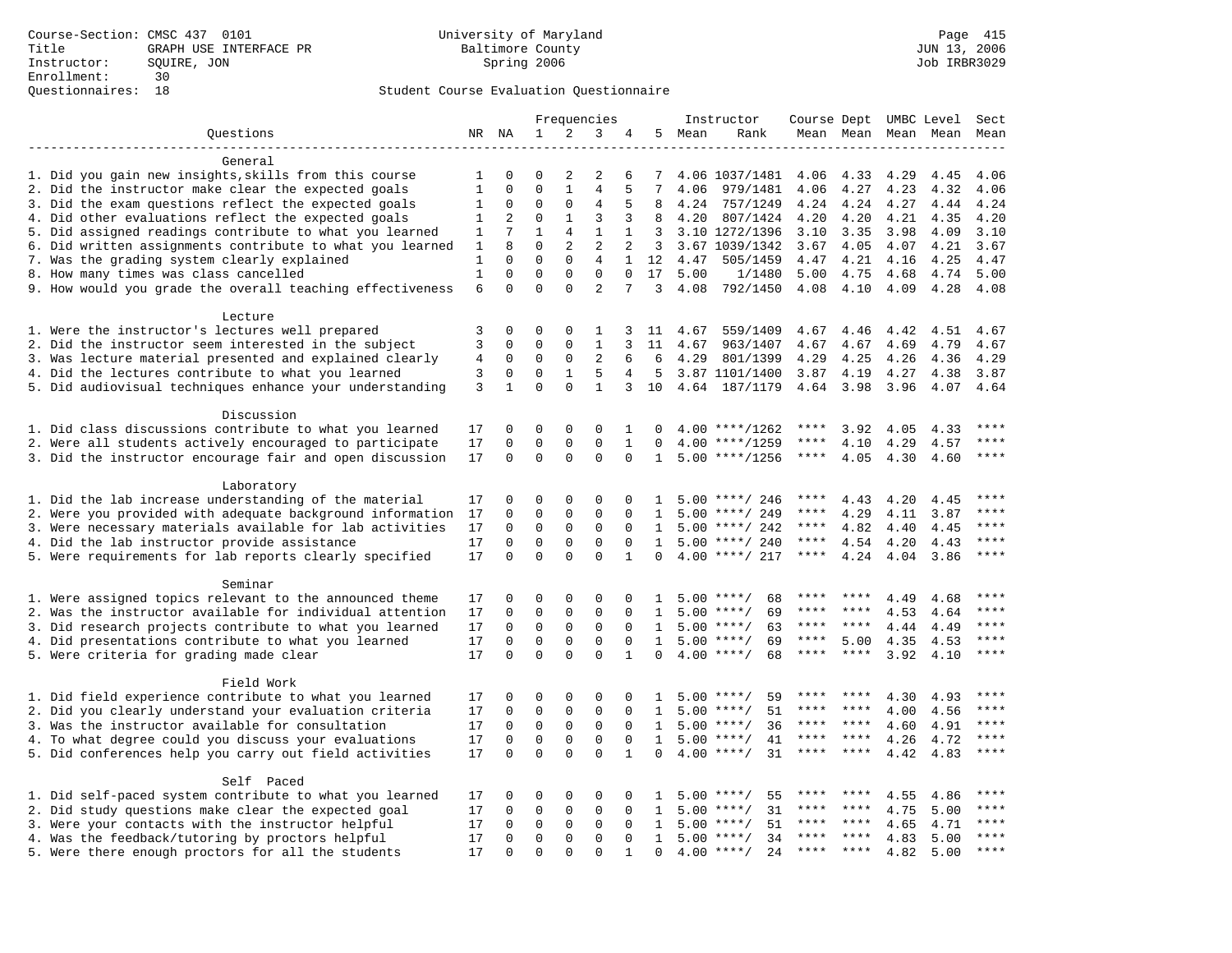| Course-Section: CMSC 437 0101 |                        | University of Maryland                  | Page 415     |
|-------------------------------|------------------------|-----------------------------------------|--------------|
| Title                         | GRAPH USE INTERFACE PR | Baltimore County                        | JUN 13, 2006 |
| Instructor:                   | SOUIRE, JON            | Spring 2006                             | Job IRBR3029 |
| Enrollment:                   | 30                     |                                         |              |
| Ouestionnaires: 18            |                        | Student Course Evaluation Ouestionnaire |              |

| Credits Earned |              | Cum. GPA      |   |   | Expected Grades | Reasons             |   | Type                        |    | Majors                            |  |
|----------------|--------------|---------------|---|---|-----------------|---------------------|---|-----------------------------|----|-----------------------------------|--|
| $00 - 27$      |              | $0.00 - 0.99$ |   | Α | 12              | Required for Majors |   | Graduate                    | 0  | Major                             |  |
| $28 - 55$      | 0            | $1.00 - 1.99$ |   | В | 2               |                     |   |                             |    |                                   |  |
| $56 - 83$      | $\Omega$     | $2.00 - 2.99$ |   | C | $\Omega$        | General             |   | Under-grad                  | 18 | Non-major                         |  |
| $84 - 150$     | 10           | $3.00 - 3.49$ |   | D | $\Omega$        |                     |   |                             |    |                                   |  |
| Grad.          | $\mathbf{0}$ | $3.50 - 4.00$ | 6 | F | $\Omega$        | Electives           |   |                             |    | #### - Means there are not enough |  |
|                |              |               |   | Ρ | $\Omega$        |                     |   | responses to be significant |    |                                   |  |
|                |              |               |   |   | $\Omega$        | Other               | a |                             |    |                                   |  |
|                |              |               |   |   | 2               |                     |   |                             |    |                                   |  |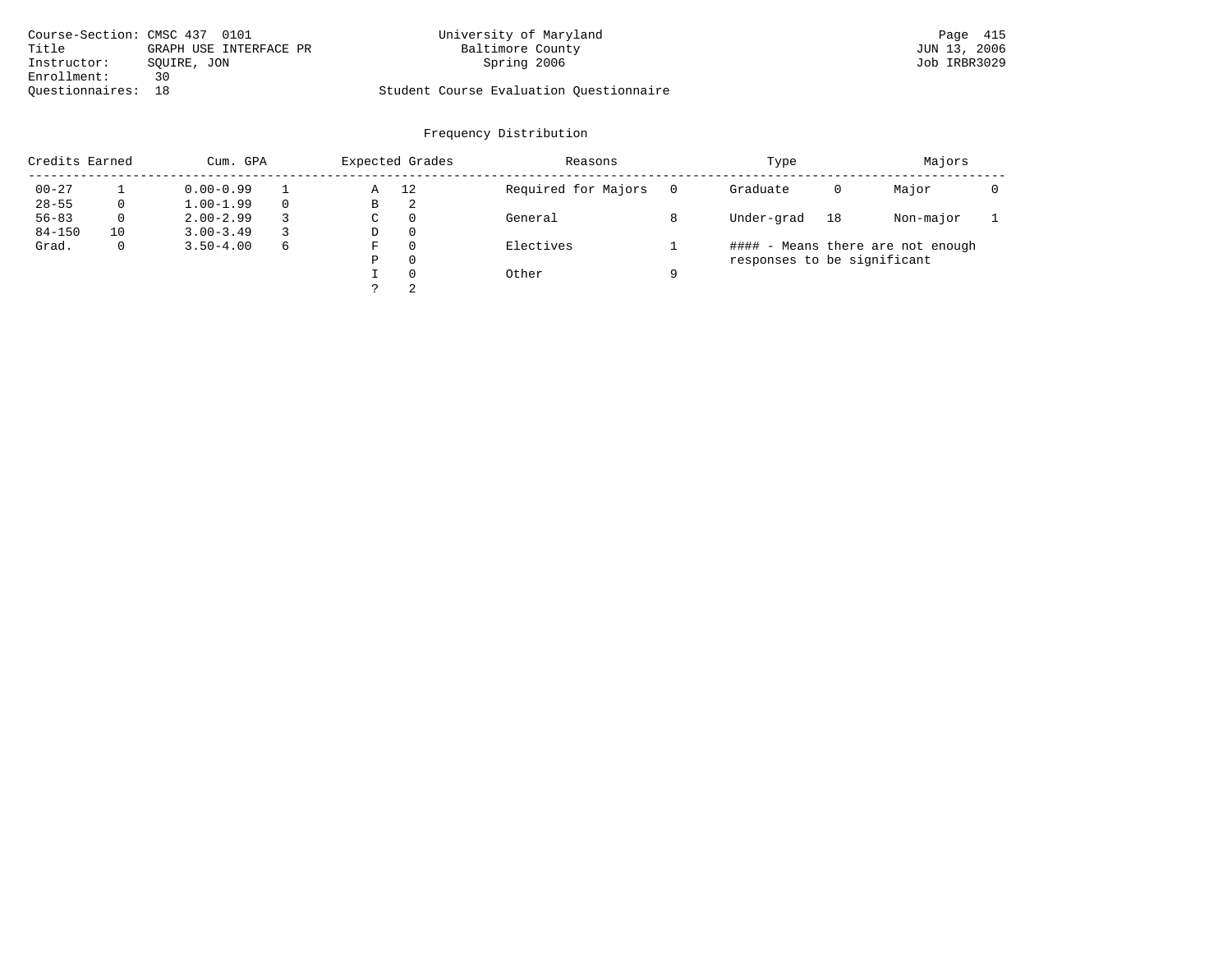|                                                           |             |              |                |             | Frequencies |          |              |      | Instructor       | Course Dept |           | UMBC Level |      | Sect |
|-----------------------------------------------------------|-------------|--------------|----------------|-------------|-------------|----------|--------------|------|------------------|-------------|-----------|------------|------|------|
| Ouestions                                                 | NR.         | ΝA           |                |             | 3           | 4        | 5.           | Mean | Rank             |             | Mean Mean | Mean       | Mean | Mean |
| General                                                   |             |              |                |             |             |          |              |      |                  |             |           |            |      |      |
| 1. Did you gain new insights, skills from this course     |             | $\Omega$     |                |             |             |          |              |      | 2.92 1466/1481   | 3.63        | 4.33      | 4.29       | 4.45 | 2.92 |
| 2. Did the instructor make clear the expected goals       | O           | $\Omega$     | $\Omega$       |             |             | 3        | 6            |      | 4.00 1000/1481   | 3.96        | 4.27      | 4.23       | 4.32 | 4.00 |
| 3. Did the exam questions reflect the expected goals      |             | $\Omega$     | $\Omega$       | $\Omega$    | ς           |          | 9            | 4.46 | 548/1249         | 3.96        | 4.24      | 4.27       | 4.44 | 4.46 |
| 4. Did other evaluations reflect the expected goals       | O           |              | $\Omega$       | $\Omega$    |             |          |              | 4.38 | 595/1424         | 3.90        | 4.20      | 4.21       | 4.35 | 4.38 |
| 5. Did assigned readings contribute to what you learned   | $\mathbf 0$ |              | ζ              |             |             |          |              |      | 3.08 1276/1396   | 3.49        | 3.35      | 3.98       | 4.09 | 3.08 |
| 6. Did written assignments contribute to what you learned | $\Omega$    | 6            |                | $\Omega$    |             |          |              |      | 3.57 1084/1342   | 3.79        | 4.05      | 4.07       | 4.21 | 3.57 |
| 7. Was the grading system clearly explained               | $\Omega$    | $\Omega$     | $\Omega$       | $\Omega$    |             |          | 8            | 4.38 | 635/1459         | 4.38        | 4.21      | 4.16       | 4.25 | 4.38 |
| 8. How many times was class cancelled                     |             |              | $\Omega$       | $\Omega$    |             |          | 9            | 4.90 | 702/1480         | 4.62        | 4.75      | 4.68       | 4.74 | 4.90 |
| 9. How would you grade the overall teaching effectiveness | 3           | <sup>n</sup> |                |             | 4           |          | <sup>n</sup> |      | 2.90 1386/1450   | 3.35        | 4.10      | 4.09       | 4.28 | 2.90 |
| Lecture                                                   |             |              |                |             |             |          |              |      |                  |             |           |            |      |      |
| 1. Were the instructor's lectures well prepared           |             |              |                |             |             |          |              |      | 3.62 1279/1409   | 4.03        | 4.46      | 4.42       | 4.51 | 3.62 |
| 2. Did the instructor seem interested in the subject      | 0           | $\Omega$     | $\Omega$       | $\Omega$    | 4           | 6        |              |      | 3.92 1318/1407   | 4.37        | 4.67      | 4.69       | 4.79 | 3.92 |
| 3. Was lecture material presented and explained clearly   | 0           | $\Omega$     | $\Omega$       | 3           | 6           |          |              |      | 3.23 1297/1399   | 3.64        | 4.25      | 4.26       | 4.36 | 3.23 |
| 4. Did the lectures contribute to what you learned        | 0           |              | $\mathfrak{D}$ |             | 6           |          |              |      | 2.58 1357/1400   | 3.31        | 4.19      | 4.27       | 4.38 | 2.58 |
| 5. Did audiovisual techniques enhance your understanding  | $\Omega$    | a            |                | $\cap$      |             |          |              | 3.25 | 997/1179         | 3.25        | 3.98      | 3.96       | 4.07 | 3.25 |
| Discussion                                                |             |              |                |             |             |          |              |      |                  |             |           |            |      |      |
| 1. Did class discussions contribute to what you learned   | 12          | 0            | 0              | $\Omega$    | $\Omega$    |          |              |      | $5.00$ ****/1262 | ****        | 3.92      | 4.05       | 4.33 | **** |
| 2. Were all students actively encouraged to participate   | 12          | $\Omega$     | $\Omega$       | $\mathbf 0$ | $\Omega$    | $\Omega$ |              |      | $5.00$ ****/1259 | $***$ * *   | 4.10      | 4.29       | 4.57 | **** |
| 3. Did the instructor encourage fair and open discussion  | 12          |              | 0              | $\Omega$    | $\Omega$    | $\Omega$ |              |      | $5.00$ ****/1256 | ****        | 4.05      | 4.30       | 4.60 | **** |
| 4. Were special techniques successful                     | 12          |              |                |             |             |          |              |      | $5.00$ ****/ 788 | ****        | 3.90      | 4.00       | 4.26 | **** |

| Credits Earned |   | Cum. GPA      |          | Expected Grades |              | Reasons             |    | Type                        |    | Majors                            |  |
|----------------|---|---------------|----------|-----------------|--------------|---------------------|----|-----------------------------|----|-----------------------------------|--|
| $00 - 27$      |   | $0.00 - 0.99$ | $\Omega$ | Α               |              | Required for Majors |    | Graduate                    | Ü  | Major                             |  |
| $28 - 55$      | 0 | $1.00 - 1.99$ | $\Omega$ | В               | 4            |                     |    |                             |    |                                   |  |
| $56 - 83$      |   | $2.00 - 2.99$ | $\Omega$ | С               | 0            | General             |    | Under-grad                  | 13 | Non-major                         |  |
| $84 - 150$     |   | $3.00 - 3.49$ | 5        | D               | 0            |                     |    |                             |    |                                   |  |
| Grad.          | 0 | $3.50 - 4.00$ | 4        | F               | 0            | Electives           |    |                             |    | #### - Means there are not enough |  |
|                |   |               |          | Ρ               | $\mathbf{0}$ |                     |    | responses to be significant |    |                                   |  |
|                |   |               |          |                 | $\Omega$     | Other               | 13 |                             |    |                                   |  |
|                |   |               |          |                 | 2            |                     |    |                             |    |                                   |  |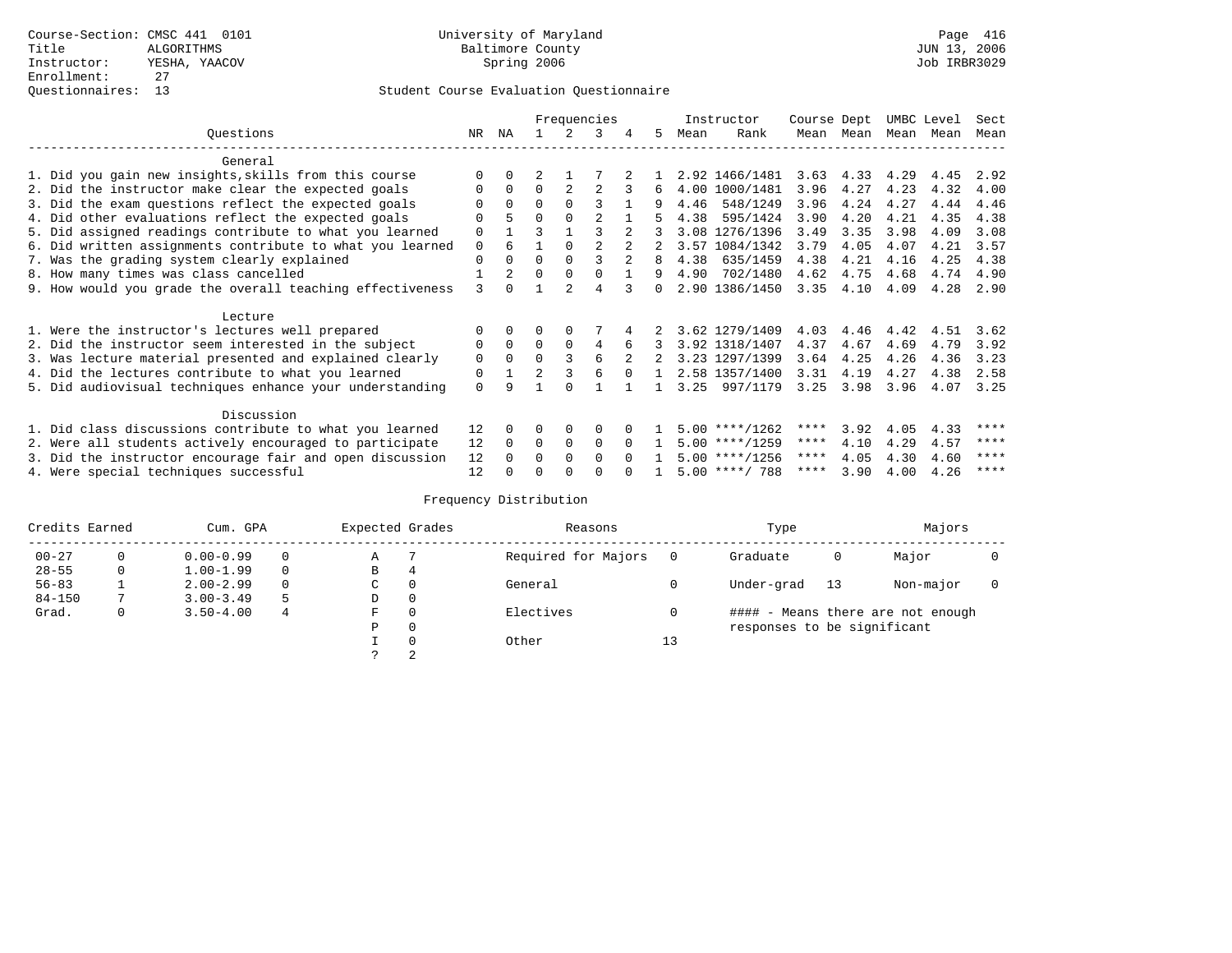|                                                           |                |          |          | Frequencies |                |          |                |      | Instructor       | Course Dept |            | UMBC Level |      | Sect |
|-----------------------------------------------------------|----------------|----------|----------|-------------|----------------|----------|----------------|------|------------------|-------------|------------|------------|------|------|
| Ouestions                                                 | NR.            | ΝA       |          |             | 3              | 4        | 5.             | Mean | Rank             | Mean        | Mean       | Mean       | Mean | Mean |
| General                                                   |                |          |          |             |                |          |                |      |                  |             |            |            |      |      |
| 1. Did you gain new insights, skills from this course     |                | $\Omega$ | O        | $\Omega$    |                |          | 13             | 4.33 | 749/1481         | 3.63        | 4.33       | 4.29       | 4.45 | 4.33 |
| 2. Did the instructor make clear the expected goals       |                | $\Omega$ |          |             | 5              |          | 8              |      | 3.91 1106/1481   | 3.96        | 4.27       | 4.23       | 4.32 | 3.91 |
|                                                           |                | $\Omega$ |          | 4           |                |          |                |      | 3.46 1127/1249   | 3.96        | 4.24       | 4.27       | 4.44 | 3.46 |
| 3. Did the exam questions reflect the expected goals      |                |          |          |             |                |          |                |      |                  |             |            |            |      |      |
| 4. Did other evaluations reflect the expected goals       | $\Omega$       | 12       | $\Omega$ |             |                |          |                |      | 3.42 1295/1424   | 3.90        | 4.20       | 4.21       | 4.35 | 3.42 |
| 5. Did assigned readings contribute to what you learned   | 0              | 6        |          | $\Omega$    | 6              |          | 7              | 3.89 | 816/1396         | 3.49        | 3.35       | 3.98       | 4.09 | 3.89 |
| 6. Did written assignments contribute to what you learned | $\Omega$       | 17       | $\Omega$ |             | $\mathfrak{D}$ |          | $\mathfrak{D}$ | 4.00 | 755/1342         | 3.79        | 4.05       | 4.07       | 4.21 | 4.00 |
| 7. Was the grading system clearly explained               | $\Omega$       | $\Omega$ | U        |             |                |          | 14             | 4.38 | 647/1459         | 4.38        | 4.21       | 4.16       | 4.25 | 4.38 |
| 8. How many times was class cancelled                     | 0              | $\Omega$ |          | $\Omega$    | $\cap$         | 12       | 11             |      | 4.33 1158/1480   | 4.62        | 4.75       | 4.68       | 4.74 | 4.33 |
| 9. How would you grade the overall teaching effectiveness | $\overline{4}$ | $\cap$   | U        |             | ς              | 12       | 3              |      | 3.80 1055/1450   | 3.35        | 4.10       | 4.09       | 4.28 | 3.80 |
| Lecture                                                   |                |          |          |             |                |          |                |      |                  |             |            |            |      |      |
| 1. Were the instructor's lectures well prepared           |                |          |          |             |                |          | 13             | 4.43 | 852/1409         | 4.03        | 4.46       | 4.42       | 4.51 | 4.43 |
| 2. Did the instructor seem interested in the subject      |                | $\Omega$ | $\Omega$ | $\Omega$    | $\Omega$       |          | 19             | 4.83 | 682/1407         | 4.37        | 4.67       | 4.69       | 4.79 | 4.83 |
|                                                           |                | $\Omega$ | $\Omega$ |             |                | 9        | 8              | 4.04 | 987/1399         | 3.64        | 4.25       | 4.26       | 4.36 |      |
| 3. Was lecture material presented and explained clearly   | 1              |          |          |             |                |          |                |      |                  |             |            |            |      | 4.04 |
| 4. Did the lectures contribute to what you learned        |                | $\Omega$ |          |             |                |          | 10             |      | 4.04 1004/1400   | 3.31        | 4.19       | 4.27       | 4.38 | 4.04 |
| 5. Did audiovisual techniques enhance your understanding  | 3              | 17       |          |             |                |          |                |      | $3.75$ ****/1179 | 3.25        | 3.98       | 3.96       | 4.07 | **** |
| Discussion                                                |                |          |          |             |                |          |                |      |                  |             |            |            |      |      |
| 1. Did class discussions contribute to what you learned   | 21             | $\Omega$ | 0        | $\Omega$    |                |          |                |      | $4.00$ ****/1262 | ****        | 3.92       | 4.05       | 4.33 | **** |
| 2. Were all students actively encouraged to participate   | 21             | $\Omega$ | $\Omega$ | $\Omega$    |                | $\Omega$ |                |      | $3.67$ ****/1259 | $***$ * *   | 4.10       | 4.29       | 4.57 | **** |
| 3. Did the instructor encourage fair and open discussion  | 21             | $\Omega$ | 0        | $\Omega$    |                |          |                |      | $4.00$ ****/1256 | ****        | 4.05       | 4.30       | 4.60 | **** |
| 4. Were special techniques successful                     | 21             |          |          |             |                |          |                |      | $4.00$ ****/ 788 |             | $***$ 3.90 | 4.00       | 4.26 | **** |

| Credits Earned |    | Cum. GPA      |          |   | Expected Grades | Reasons             |    | Type                        |    | Majors                            |  |
|----------------|----|---------------|----------|---|-----------------|---------------------|----|-----------------------------|----|-----------------------------------|--|
| $00 - 27$      |    | $0.00 - 0.99$ |          | Α | -2              | Required for Majors |    | Graduate                    |    | Major                             |  |
| $28 - 55$      | 0  | $1.00 - 1.99$ | $\Omega$ | В | 6               |                     |    |                             |    |                                   |  |
| $56 - 83$      | 2  | $2.00 - 2.99$ | 4        | C | 13              | General             |    | Under-grad                  | 23 | Non-major                         |  |
| $84 - 150$     | 11 | $3.00 - 3.49$ | 6        | D |                 |                     |    |                             |    |                                   |  |
| Grad.          |    | $3.50 - 4.00$ |          | F | $\Omega$        | Electives           |    |                             |    | #### - Means there are not enough |  |
|                |    |               |          | Ρ | 0               |                     |    | responses to be significant |    |                                   |  |
|                |    |               |          |   | $\Omega$        | Other               | 18 |                             |    |                                   |  |
|                |    |               |          |   |                 |                     |    |                             |    |                                   |  |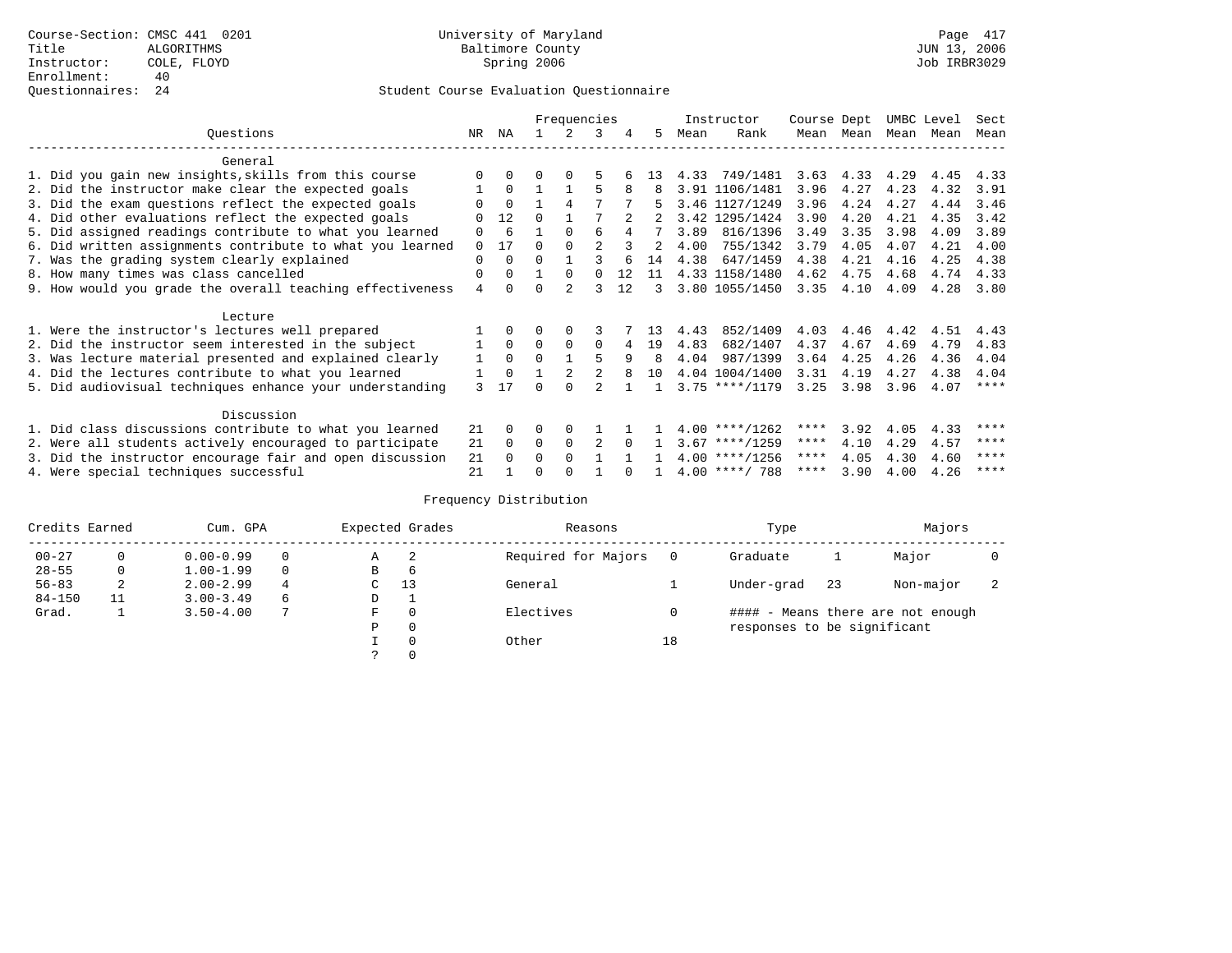|                                                           |                |          |          |          | Frequencies    |          |               |      | Instructor | Course Dept |           | UMBC Level |      | Sect      |
|-----------------------------------------------------------|----------------|----------|----------|----------|----------------|----------|---------------|------|------------|-------------|-----------|------------|------|-----------|
| Ouestions                                                 | NR             | ΝA       |          |          | 3              | 4        | 5.            | Mean | Rank       | Mean        | Mean      | Mean       | Mean | Mean      |
| General                                                   |                |          |          |          |                |          |               |      |            |             |           |            |      |           |
| 1. Did you gain new insights, skills from this course     |                |          |          |          |                |          | 15            | 4.72 | 328/1481   |             | 4.72 4.33 | 4.29       | 4.45 | 4.72      |
| 2. Did the instructor make clear the expected goals       | $\Omega$       | $\Omega$ | $\Omega$ | $\Omega$ |                |          | 14            | 4.72 | 255/1481   | 4.72        | 4.27      | 4.23       | 4.32 | 4.72      |
| 3. Did the exam questions reflect the expected goals      |                | $\Omega$ | $\Omega$ | $\Omega$ | $\Omega$       |          | 14            | 4.78 | 228/1249   | 4.78        | 4.24      | 4.27       | 4.44 | 4.78      |
| 4. Did other evaluations reflect the expected goals       | U              |          | 0        | $\Omega$ |                |          |               | 4.65 | 302/1424   | 4.65        | 4.20      | 4.21       | 4.35 | 4.65      |
| 5. Did assigned readings contribute to what you learned   |                | $\Omega$ | $\cap$   |          |                |          | б.            | 4.06 | 675/1396   | 4.06        | 3.35      | 3.98       | 4.09 | 4.06      |
| 6. Did written assignments contribute to what you learned |                | ζ        | U        |          |                |          |               | 4.57 | 257/1342   | 4.57        | 4.05      | 4.07       | 4.21 | 4.57      |
| 7. Was the grading system clearly explained               | $\Omega$       | $\Omega$ | $\Omega$ | $\Omega$ | $\cap$         |          | 17            | 4.94 | 61/1459    | 4.94        | 4.21      | 4.16       | 4.25 | 4.94      |
| 8. How many times was class cancelled                     | $\Omega$       |          | 0        | $\Omega$ | $\Omega$       | 9        |               | 4.47 | 1065/1480  | 4.47        | 4.75      | 4.68       | 4.74 | 4.47      |
| 9. How would you grade the overall teaching effectiveness | $\Omega$       | $\Omega$ | 0        | $\cap$   |                | 9        | 8             | 4.39 | 494/1450   | 4.39        | 4.10      | 4.09       |      | 4.28 4.39 |
| Lecture                                                   |                |          |          |          |                |          |               |      |            |             |           |            |      |           |
| 1. Were the instructor's lectures well prepared           |                |          | 0        | $\Omega$ | $\Omega$       |          |               | 4.61 | 633/1409   | 4.61        | 4.46      | 4.42       | 4.51 | 4.61      |
| 2. Did the instructor seem interested in the subject      | 0              | $\Omega$ | $\Omega$ | $\Omega$ | $\Omega$       | $\Omega$ | 18            | 5.00 | 1/1407     | 5.00        | 4.67      | 4.69       | 4.79 | 5.00      |
| 3. Was lecture material presented and explained clearly   | $\Omega$       | $\Omega$ | $\Omega$ | $\Omega$ | $\mathfrak{D}$ |          | 11            | 4.50 | 567/1399   | 4.50        | 4.25      | 4.26       | 4.36 | 4.50      |
| 4. Did the lectures contribute to what you learned        | 0              | $\Omega$ | $\Omega$ | $\Omega$ | 3              |          | 13            | 4.56 | 541/1400   | 4.56        | 4.19      | 4.27       | 4.38 | 4.56      |
| 5. Did audiovisual techniques enhance your understanding  | $\overline{a}$ | 8        | U        | $\cap$   |                |          | $\mathcal{L}$ | 3.88 | 712/1179   | 3.88        | 3.98      | 3.96       | 4.07 | 3.88      |
| Discussion                                                |                |          |          |          |                |          |               |      |            |             |           |            |      |           |
| 1. Did class discussions contribute to what you learned   | 13             | $\Omega$ |          | $\Omega$ |                |          |               | 3.60 | 958/1262   | 3.60        | 3.92      | 4.05       | 4.33 | 3.60      |
| 2. Were all students actively encouraged to participate   | 13             | $\Omega$ | $\Omega$ | $\Omega$ |                |          | 3             | 4.40 | 680/1259   | 4.40        | 4.10      | 4.29       | 4.57 | 4.40      |
| 3. Did the instructor encourage fair and open discussion  | 13             |          |          |          |                |          | 4             | 4.60 | 516/1256   | 4.60        | 4.05      | 4.30       | 4.60 | 4.60      |

| Credits Earned |    | Cum. GPA      |          | Expected Grades |    | Reasons             |    | Type                        |    | Majors                            |  |
|----------------|----|---------------|----------|-----------------|----|---------------------|----|-----------------------------|----|-----------------------------------|--|
| $00 - 27$      |    | $0.00 - 0.99$ | $\Omega$ | Α               | 10 | Required for Majors |    | Graduate                    | 0  | Major                             |  |
| $28 - 55$      | 0  | $1.00 - 1.99$ | $\Omega$ | В               |    |                     |    |                             |    |                                   |  |
| $56 - 83$      |    | $2.00 - 2.99$ | $\Omega$ | C               |    | General             | 10 | Under-grad                  | 18 | Non-major                         |  |
| $84 - 150$     | 12 | $3.00 - 3.49$ | 8        | D               |    |                     |    |                             |    |                                   |  |
| Grad.          | 0  | $3.50 - 4.00$ | 8        | F               |    | Electives           |    |                             |    | #### - Means there are not enough |  |
|                |    |               |          | P               |    |                     |    | responses to be significant |    |                                   |  |
|                |    |               |          |                 |    | Other               | 8  |                             |    |                                   |  |
|                |    |               |          |                 |    |                     |    |                             |    |                                   |  |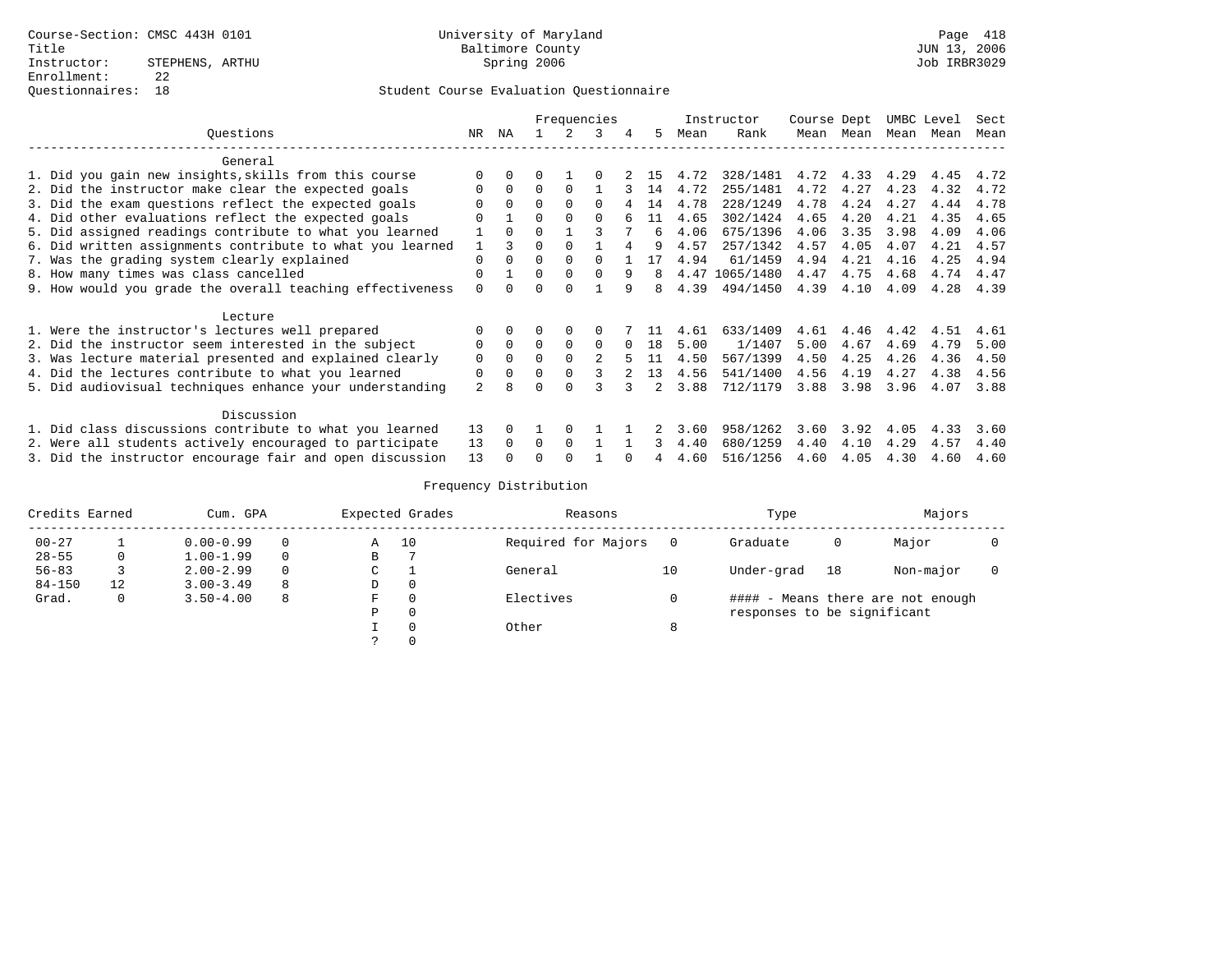|                                                           |                |              |          |          | Frequencies   |          |    |      | Instructor       | Course Dept |      | UMBC Level |      | Sect |
|-----------------------------------------------------------|----------------|--------------|----------|----------|---------------|----------|----|------|------------------|-------------|------|------------|------|------|
| Ouestions                                                 | NR.            | ΝA           |          |          | 3             |          | 5. | Mean | Rank             | Mean        | Mean | Mean       | Mean | Mean |
| General                                                   |                |              |          |          |               |          |    |      |                  |             |      |            |      |      |
| 1. Did you gain new insights, skills from this course     | ∩              |              | O        | 0        | $\Omega$      |          | 14 | 4.78 | 268/1481         | 4.78        | 4.33 | 4.29       | 4.45 | 4.78 |
| 2. Did the instructor make clear the expected goals       |                | $\Omega$     | $\Omega$ | $\Omega$ |               |          | 11 | 4.59 | 422/1481         | 4.59        | 4.27 | 4.23       | 4.32 | 4.59 |
| 3. Did the exam questions reflect the expected goals      |                | $\Omega$     | $\Omega$ | $\Omega$ |               |          | 11 | 4.56 | 451/1249         | 4.56        | 4.24 | 4.27       | 4.44 | 4.56 |
| 4. Did other evaluations reflect the expected goals       | $\Omega$       |              | $\Omega$ |          |               |          | q  | 4.29 | 695/1424         | 4.29        | 4.20 | 4.21       | 4.35 | 4.29 |
| 5. Did assigned readings contribute to what you learned   | $\Omega$       |              |          |          | $\mathcal{D}$ |          | 8  | 4.06 | 675/1396         | 4.06        | 3.35 | 3.98       | 4.09 | 4.06 |
| 6. Did written assignments contribute to what you learned | $\mathbf 0$    | 8            | $\Omega$ |          |               |          | 4  | 4.30 | 504/1342         | 4.30        | 4.05 | 4.07       | 4.21 | 4.30 |
| 7. Was the grading system clearly explained               | $\Omega$       |              | $\Omega$ | $\Omega$ |               |          | 11 | 4.50 | 460/1459         | 4.50        | 4.21 | 4.16       | 4.25 | 4.50 |
| 8. How many times was class cancelled                     | $\Omega$       | <sup>0</sup> | $\Omega$ | $\Omega$ | 3             |          | 9  |      | 4.33 1158/1480   | 4.33        | 4.75 | 4.68       | 4.74 | 4.33 |
|                                                           | 6              |              | U        | ∩        | ∩             |          | 5  | 4.45 | 403/1450         | 4.45        | 4.10 | 4.09       | 4.28 | 4.45 |
| 9. How would you grade the overall teaching effectiveness |                |              |          |          |               |          |    |      |                  |             |      |            |      |      |
| Lecture                                                   |                |              |          |          |               |          |    |      |                  |             |      |            |      |      |
| 1. Were the instructor's lectures well prepared           |                |              |          |          | $\Omega$      |          | 12 | 4.75 | 417/1409         | 4.75        | 4.46 | 4.42       | 4.51 | 4.75 |
| 2. Did the instructor seem interested in the subject      | 2              | $\Omega$     | $\Omega$ | $\Omega$ | $\Omega$      | 3        | 13 | 4.81 | 705/1407         | 4.81        | 4.67 | 4.69       | 4.79 | 4.81 |
| 3. Was lecture material presented and explained clearly   | 2              | $\Omega$     | $\Omega$ |          | $\cap$        |          | 9  | 4.56 | 502/1399         | 4.56        | 4.25 | 4.26       | 4.36 | 4.56 |
| 4. Did the lectures contribute to what you learned        |                |              | $\Omega$ |          |               |          | 10 | 4.50 | 591/1400         | 4.50        | 4.19 | 4.27       | 4.38 | 4.50 |
| 5. Did audiovisual techniques enhance your understanding  | $\overline{a}$ |              | U        |          |               |          | 8  | 4.31 | 404/1179         | 4.31        | 3.98 | 3.96       | 4.07 | 4.31 |
|                                                           |                |              |          |          |               |          |    |      |                  |             |      |            |      |      |
| Discussion                                                |                |              |          |          |               |          |    |      |                  |             |      |            |      |      |
| 1. Did class discussions contribute to what you learned   | 12             |              |          |          |               |          |    | 3.83 | 842/1262         | 3.83        | 3.92 | 4.05       | 4.33 | 3.83 |
| 2. Were all students actively encouraged to participate   | 12             | $\Omega$     | $\Omega$ |          |               |          | 3  | 4.00 | 895/1259         | 4.00        | 4.10 | 4.29       | 4.57 | 4.00 |
| 3. Did the instructor encourage fair and open discussion  | 12             |              | O        | $\Omega$ |               | $\Omega$ |    | 4.33 | 723/1256         | 4.33        | 4.05 | 4.30       | 4.60 | 4.33 |
| 4. Were special techniques successful                     | 12             |              |          |          |               |          |    |      | $3.67$ ****/ 788 | ****        | 3.90 | 4.00       | 4.26 | **** |

| Credits Earned |    | Cum. GPA      |          |   | Expected Grades | Reasons             |   | Type                        |    | Majors                            |  |
|----------------|----|---------------|----------|---|-----------------|---------------------|---|-----------------------------|----|-----------------------------------|--|
| $00 - 27$      |    | $0.00 - 0.99$ |          | Α | 12              | Required for Majors |   | Graduate                    | 0  | Major                             |  |
| $28 - 55$      | 0  | $1.00 - 1.99$ | $\Omega$ | В | 4               |                     |   |                             |    |                                   |  |
| $56 - 83$      | 0  | $2.00 - 2.99$ |          | С |                 | General             |   | Under-grad                  | 18 | Non-major                         |  |
| $84 - 150$     | 11 | $3.00 - 3.49$ | 4        | D | 0               |                     |   |                             |    |                                   |  |
| Grad.          | 0  | $3.50 - 4.00$ |          | F | $\Omega$        | Electives           |   |                             |    | #### - Means there are not enough |  |
|                |    |               |          | Ρ | 0               |                     |   | responses to be significant |    |                                   |  |
|                |    |               |          |   | $\Omega$        | Other               | 8 |                             |    |                                   |  |
|                |    |               |          |   |                 |                     |   |                             |    |                                   |  |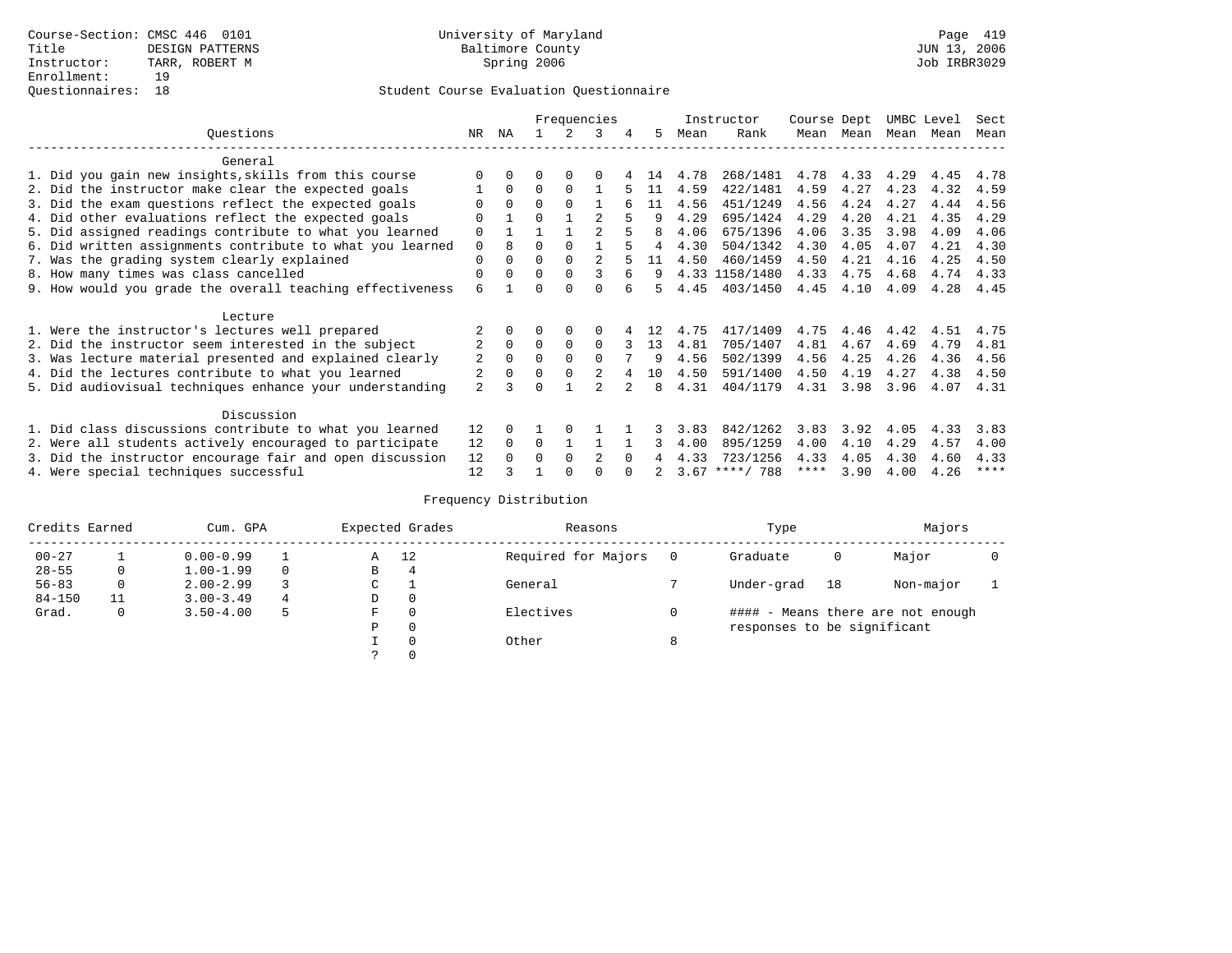## Questionnaires: 23 Student Course Evaluation Questionnaire

|                                                           |    |                |              |              | Frequencies    |   |    |      | Instructor       | Course Dept |      | UMBC Level |      | Sect        |
|-----------------------------------------------------------|----|----------------|--------------|--------------|----------------|---|----|------|------------------|-------------|------|------------|------|-------------|
| Ouestions                                                 | NR | ΝA             |              |              | 3              | 4 | 5  | Mean | Rank             | Mean        | Mean | Mean       | Mean | Mean        |
| General                                                   |    |                |              |              |                |   |    |      |                  |             |      |            |      |             |
| 1. Did you gain new insights, skills from this course     |    | 0              | U            | $\Omega$     |                |   | 14 | 4.52 | 531/1481         | 4.52        | 4.33 | 4.29       | 4.45 | 4.52        |
| 2. Did the instructor make clear the expected goals       |    | $\Omega$       | $\Omega$     | $\Omega$     |                |   | 13 | 4.50 | 517/1481         | 4.50        | 4.27 | 4.23       | 4.32 | 4.50        |
| 3. Did the exam questions reflect the expected goals      |    | $\Omega$       | $\Omega$     | $\Omega$     | $\Omega$       |   | 20 | 4.87 | 166/1249         | 4.87        | 4.24 | 4.27       | 4.44 | 4.87        |
| 4. Did other evaluations reflect the expected goals       |    | 5              | 0            | $\Omega$     | $\Omega$       |   | 12 | 4.71 | 256/1424         | 4.71        | 4.20 | 4.21       | 4.35 | 4.71        |
| 5. Did assigned readings contribute to what you learned   |    | $\mathfrak{D}$ |              |              | 5              |   |    | 3.70 | 959/1396         | 3.70        | 3.35 | 3.98       | 4.09 | 3.70        |
| 6. Did written assignments contribute to what you learned | 0  | 4              | 0            |              |                |   | 12 | 4.58 | 257/1342         | 4.58        | 4.05 | 4.07       | 4.21 | 4.58        |
| 7. Was the grading system clearly explained               | 0  | 0              | U            | $\Omega$     | 6              |   | 12 | 4.26 | 766/1459         | 4.26        | 4.21 | 4.16       | 4.25 | 4.26        |
| 8. How many times was class cancelled                     | 0  | $\Omega$       | <sup>0</sup> | $\Omega$     | $\Omega$       |   | 23 | 5.00 | 1/1480           | 5.00        | 4.75 | 4.68       | 4.74 | 5.00        |
| 9. How would you grade the overall teaching effectiveness | 3  |                |              | <sup>n</sup> | U              | q | 11 | 4.55 | 296/1450         | 4.55        | 4.10 | 4.09       | 4.28 | 4.55        |
|                                                           |    |                |              |              |                |   |    |      |                  |             |      |            |      |             |
| Lecture                                                   |    |                |              |              |                |   |    |      |                  |             |      |            |      |             |
| 1. Were the instructor's lectures well prepared           |    |                |              |              |                |   |    | 4.76 | 400/1409         | 4.76        | 4.46 | 4.42       | 4.51 | 4.76        |
| 2. Did the instructor seem interested in the subject      | 2  | $\mathbf 0$    | $\Omega$     | 0            | 0              |   | 21 | 5.00 | 1/1407           | 5.00        | 4.67 | 4.69       | 4.79 | 5.00        |
| 3. Was lecture material presented and explained clearly   | 2  | $\Omega$       | 0            |              | $\mathfrak{D}$ |   | 14 | 4.48 | 601/1399         | 4.48        | 4.25 | 4.26       | 4.36 | 4.48        |
| 4. Did the lectures contribute to what you learned        | 2  | $\mathbf 0$    | 0            | $\Omega$     |                | 4 | 15 | 4.62 | 480/1400         | 4.62        | 4.19 | 4.27       | 4.38 | 4.62        |
| 5. Did audiovisual techniques enhance your understanding  | 3  | 11             |              |              |                |   | 4  | 3.89 | 705/1179         | 3.89        | 3.98 | 3.96       | 4.07 | 3.89        |
|                                                           |    |                |              |              |                |   |    |      |                  |             |      |            |      |             |
| Discussion                                                |    |                |              |              |                |   |    |      |                  |             |      |            |      |             |
| 1. Did class discussions contribute to what you learned   | 17 | 0              | U            | $\Omega$     |                |   |    | 4.83 | 154/1262         | 4.83        | 3.92 | 4.05       | 4.33 | 4.83        |
| 2. Were all students actively encouraged to participate   |    |                | 0            | 0            |                |   | 5  | 4.67 | 451/1259         | 4.67        | 4.10 | 4.29       | 4.57 | 4.67        |
| 3. Did the instructor encourage fair and open discussion  |    |                | U            | $\Omega$     | $\Omega$       |   |    | 4.83 | 272/1256         | 4.83        | 4.05 | 4.30       | 4.60 | 4.83        |
| 4. Were special techniques successful                     | 17 |                |              |              |                |   |    |      | $2.50$ ****/ 788 | ****        | 3.90 | 4.00       | 4.26 | $***$ * * * |

| Credits Earned |    | Cum. GPA      |   |    | Expected Grades | Reasons             |    | Type                        |    | Majors                            |  |
|----------------|----|---------------|---|----|-----------------|---------------------|----|-----------------------------|----|-----------------------------------|--|
| $00 - 27$      |    | $0.00 - 0.99$ |   | Α  | 13              | Required for Majors |    | Graduate                    | 0  | Major                             |  |
| $28 - 55$      | 0  | $1.00 - 1.99$ |   | В  | 8               |                     |    |                             |    |                                   |  |
| $56 - 83$      |    | $2.00 - 2.99$ |   | C. | $\Omega$        | General             | 10 | Under-grad                  | 23 | Non-major                         |  |
| $84 - 150$     | 11 | $3.00 - 3.49$ | 9 | D  | 0               |                     |    |                             |    |                                   |  |
| Grad.          | 0  | $3.50 - 4.00$ | 6 | F  | $\Omega$        | Electives           |    |                             |    | #### - Means there are not enough |  |
|                |    |               |   | Ρ  | 0               |                     |    | responses to be significant |    |                                   |  |
|                |    |               |   |    | $\Omega$        | Other               | 11 |                             |    |                                   |  |
|                |    |               |   |    |                 |                     |    |                             |    |                                   |  |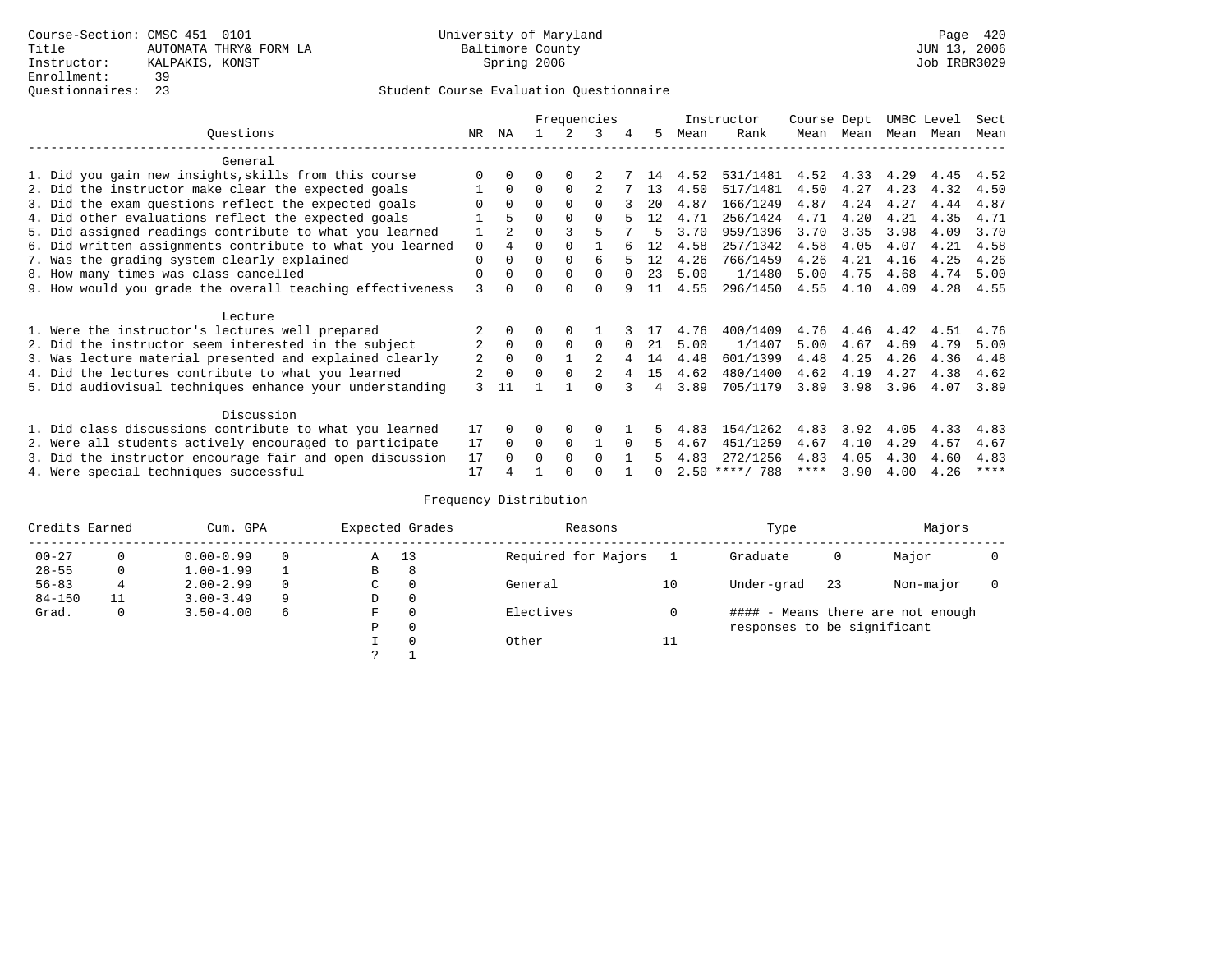|                                                           |             |          |                | Frequencies    |          |    |      |      | Instructor       | Course Dept |           | UMBC Level |      | Sect |
|-----------------------------------------------------------|-------------|----------|----------------|----------------|----------|----|------|------|------------------|-------------|-----------|------------|------|------|
| Ouestions                                                 | NR.         | ΝA       |                |                | 3        | 4  | 5.   | Mean | Rank             |             | Mean Mean | Mean       | Mean | Mean |
| General                                                   |             |          |                |                |          |    |      |      |                  |             |           |            |      |      |
| 1. Did you gain new insights, skills from this course     |             | $\Omega$ |                |                |          | 12 |      | 4.12 | 986/1481         | 4.12        | 4.33      | 4.29       | 4.45 | 4.12 |
| 2. Did the instructor make clear the expected goals       | O           | $\Omega$ | $\Omega$       |                | 4        | 12 |      |      | 3.96 1047/1481   | 4.11        | 4.27      | 4.23       | 4.32 | 3.96 |
| 3. Did the exam questions reflect the expected goals      |             | $\Omega$ | $\Omega$       |                | $\cap$   | 15 | 9    | 4.28 | 718/1249         | 4.31        | 4.24      | 4.27       | 4.44 | 4.28 |
| 4. Did other evaluations reflect the expected goals       |             |          |                | $\Omega$       |          |    | 8    | 4.00 | 959/1424         | 4.04        | 4.20      | 4.21       | 4.35 | 4.00 |
| 5. Did assigned readings contribute to what you learned   | $\mathbf 0$ |          | $\mathfrak{D}$ | $\mathfrak{D}$ |          |    |      |      | 3.55 1054/1396   | 3.54        | 3.35      | 3.98       | 4.09 | 3.55 |
| 6. Did written assignments contribute to what you learned | $\Omega$    |          | $\Omega$       |                |          |    | 10   | 4.39 | 424/1342         | 4.24        | 4.05      | 4.07       | 4.21 | 4.39 |
| 7. Was the grading system clearly explained               |             | $\Omega$ | $\Omega$       |                |          | 10 | 10   | 4.13 | 890/1459         | 4.21        | 4.21      | 4.16       | 4.25 | 4.13 |
| 8. How many times was class cancelled                     | $\Omega$    |          |                | $\Omega$       | $\Omega$ |    | 22.2 | 4.79 | 847/1480         | 4.87        | 4.75      | 4.68       | 4.74 | 4.79 |
| 9. How would you grade the overall teaching effectiveness | 5           |          | ∩              | $\cap$         | R        | 10 |      |      | 3.63 1174/1450   | 3.63        | 4.10      | 4.09       | 4.28 | 3.63 |
| Lecture                                                   |             |          |                |                |          |    |      |      |                  |             |           |            |      |      |
| 1. Were the instructor's lectures well prepared           |             |          |                |                |          |    | 1 N  |      | 4.08 1128/1409   | 4.06        | 4.46      | 4.42       | 4.51 | 4.08 |
| 2. Did the instructor seem interested in the subject      | 0           | $\Omega$ | $\Omega$       | $\Omega$       | ς        | 9  | 13   |      | 4.40 1184/1407   | 4.29        | 4.67      | 4.69       | 4.79 | 4.40 |
| 3. Was lecture material presented and explained clearly   | 1           | $\Omega$ |                |                |          | 10 | 9    | 4.04 | 987/1399         | 3.85        | 4.25      | 4.26       | 4.36 | 4.04 |
| 4. Did the lectures contribute to what you learned        |             | $\Omega$ |                |                |          | 10 |      |      | 3.88 1098/1400   | 3.87        | 4.19      | 4.27       | 4.38 | 3.88 |
| 5. Did audiovisual techniques enhance your understanding  | 3           |          |                |                | ศ        |    | 6    | 3.76 | 786/1179         | 3.75        | 3.98      | 3.96       | 4.07 | 3.76 |
| Discussion                                                |             |          |                |                |          |    |      |      |                  |             |           |            |      |      |
| 1. Did class discussions contribute to what you learned   | 23          | $\Omega$ | 0              | $\Omega$       |          |    |      |      | $4.50$ ****/1262 | ****        | 3.92      | 4.05       | 4.33 | **** |
| 2. Were all students actively encouraged to participate   | 23          | $\Omega$ | $\Omega$       | $\Omega$       | $\Omega$ |    |      |      | $4.50$ ****/1259 | $***$ * *   | 4.10      | 4.29       | 4.57 | **** |
| 3. Did the instructor encourage fair and open discussion  |             |          | 0              | $\Omega$       | $\Omega$ |    |      |      | $4.50$ ****/1256 | ****        | 4.05      | 4.30       | 4.60 | **** |
| 4. Were special techniques successful                     | 23          |          |                |                |          |    |      |      | $4.50$ ****/ 788 | ****        | 3.90      | 4.00       | 4.26 | **** |

| Credits Earned |    | Cum. GPA      |          |    | Expected Grades | Reasons             |    | Type                        |     | Majors                            |  |
|----------------|----|---------------|----------|----|-----------------|---------------------|----|-----------------------------|-----|-----------------------------------|--|
| $00 - 27$      |    | $0.00 - 0.99$ |          | Α  | 12              | Required for Majors |    | Graduate                    | 0   | Major                             |  |
| $28 - 55$      | 0  | $1.00 - 1.99$ | $\Omega$ | В  | 6               |                     |    |                             |     |                                   |  |
| $56 - 83$      |    | $2.00 - 2.99$ | 6        | C. | 2               | General             |    | Under-grad                  | -25 | Non-major                         |  |
| $84 - 150$     | 14 | $3.00 - 3.49$ | 4        | D  | 0               |                     |    |                             |     |                                   |  |
| Grad.          | 0  | $3.50 - 4.00$ | 6        | F  | $\Omega$        | Electives           |    |                             |     | #### - Means there are not enough |  |
|                |    |               |          | Ρ  |                 |                     |    | responses to be significant |     |                                   |  |
|                |    |               |          |    | $\Omega$        | Other               | 18 |                             |     |                                   |  |
|                |    |               |          |    |                 |                     |    |                             |     |                                   |  |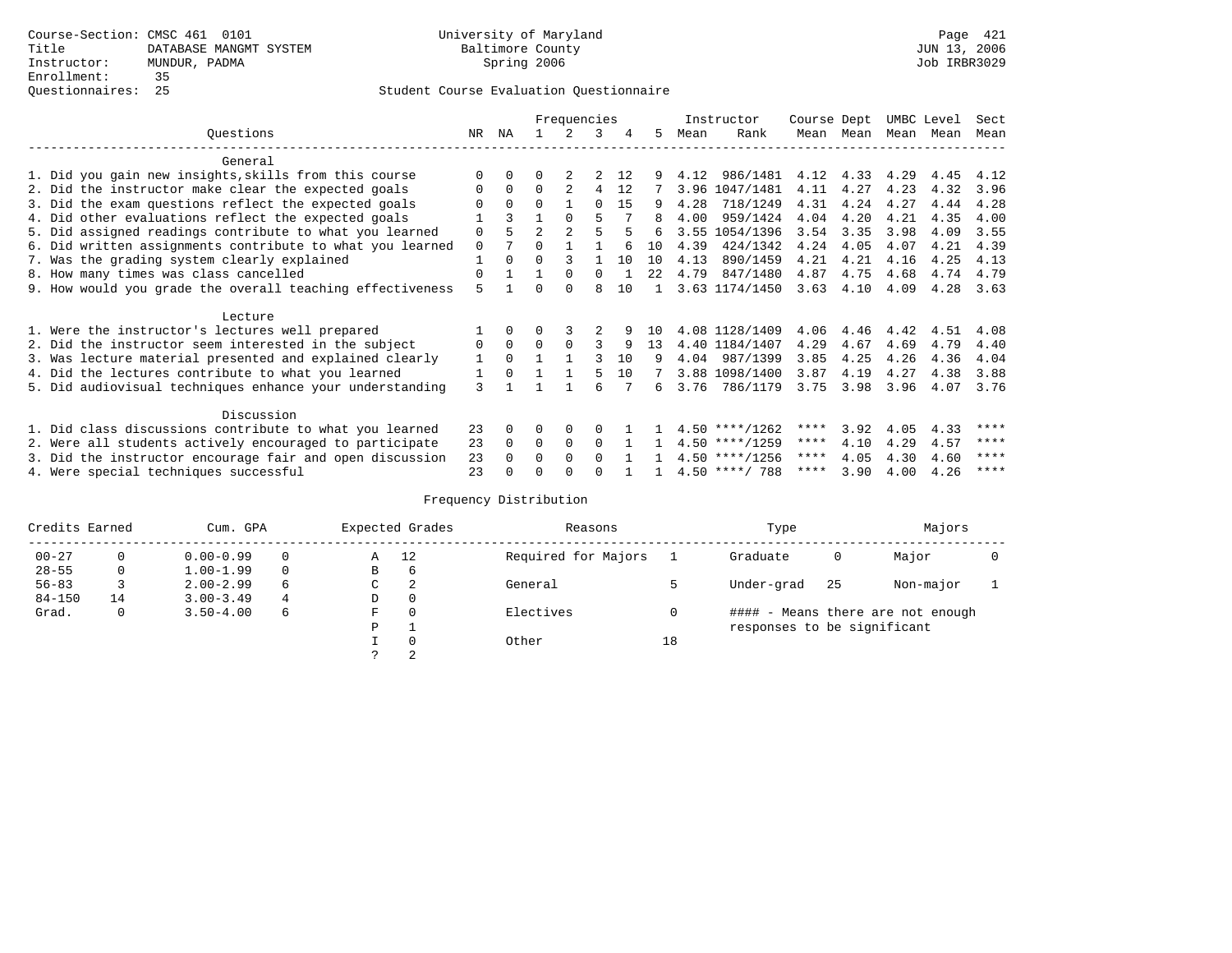|                                                           |                |                     |                | Frequencies         |                |              |              |      | Instructor         | Course Dept |           |      | UMBC Level | Sect         |
|-----------------------------------------------------------|----------------|---------------------|----------------|---------------------|----------------|--------------|--------------|------|--------------------|-------------|-----------|------|------------|--------------|
| Ouestions                                                 |                | NR NA               | $\mathbf{1}$   | 2                   | 3              |              | 5            | Mean | Rank               | Mean Mean   |           | Mean | Mean       | Mean         |
|                                                           |                |                     |                |                     |                |              |              |      |                    |             |           |      |            |              |
| General                                                   |                |                     |                |                     |                |              |              |      |                    |             |           |      |            |              |
| 1. Did you gain new insights, skills from this course     | 0              | 0                   | 1              | $\Omega$            | 3              | 11           | 9            | 4.13 | 986/1481           | 4.12        | 4.33      | 4.29 | 4.45       | 4.13         |
| 2. Did the instructor make clear the expected goals       | $\mathbf 0$    | $\mathbf 0$         | $\Omega$       | $\mathbf{1}$        | $\mathbf{3}$   | 9            | 11           | 4.25 | 822/1481           | 4.11        | 4.27      | 4.23 | 4.32       | 4.25         |
| 3. Did the exam questions reflect the expected goals      | 0              | 0                   | $\mathbf 0$    | 1                   | 3              | 7            | 13           | 4.33 | 679/1249           | 4.31        | 4.24      | 4.27 | 4.44       | 4.33         |
| 4. Did other evaluations reflect the expected goals       | 0              | 0                   | $\mathbf{0}$   | $\mathbf{1}$        | 5              | 9            | 9            | 4.08 | 918/1424           | 4.04        | 4.20      | 4.21 | 4.35       | 4.08         |
| 5. Did assigned readings contribute to what you learned   | 1              | 0                   | 3              | $\mathbf{1}$        | 6              | 7            | 6            |      | 3.52 1071/1396     | 3.54        | 3.35      | 3.98 | 4.09       | 3.52         |
| 6. Did written assignments contribute to what you learned | 1              | 3                   | $\Omega$       | $\mathbf{1}$        | 2              | 11           | 6            | 4.10 | 695/1342           | 4.24        | 4.05      | 4.07 | 4.21       | 4.10         |
| 7. Was the grading system clearly explained               | 1              | $\Omega$            | $\Omega$       | $\mathbf{1}$        | $\overline{4}$ | .5           | 13           | 4.30 | 732/1459           | 4.21        | 4.21      | 4.16 | 4.25       | 4.30         |
| 8. How many times was class cancelled                     | $\mathbf{1}$   | $\mathbf{1}$        | $\mathbf{0}$   | $\mathbf 0$         | $\mathbf 0$    | $\mathbf{1}$ | 21           | 4.95 | 351/1480           | 4.87        | 4.75      | 4.68 | 4.74       | 4.95         |
| 9. How would you grade the overall teaching effectiveness | 2              | $\mathbf{1}$        | $\mathbf{1}$   | $\Omega$            | 7              | 11           |              |      | 2 3.62 1184/1450   | 3.63        | 4.10      | 4.09 | 4.28       | 3.62         |
| Lecture                                                   |                |                     |                |                     |                |              |              |      |                    |             |           |      |            |              |
| 1. Were the instructor's lectures well prepared           | 1              | $\mathbf 0$         | 1              | 1                   | 3              | 9            |              |      | 4.04 1140/1409     | 4.06        | 4.46      | 4.42 | 4.51       | 4.04         |
| 2. Did the instructor seem interested in the subject      | $\overline{2}$ | 0                   | $\mathbf{0}$   | 1                   | 3              | 9            | 9            |      | 4.18 1279/1407     | 4.29        | 4.67      | 4.69 | 4.79       | 4.18         |
| 3. Was lecture material presented and explained clearly   | 3              | 0                   | $\mathbf 0$    | 2                   | 6              | 10           | 3            |      | 3.67 1196/1399     | 3.85        | 4.25      | 4.26 | 4.36       | 3.67         |
| 4. Did the lectures contribute to what you learned        | 2              | 1                   | 1              | $\mathbf 0$         | 6              | 8            | 6            |      | 3.86 1104/1400     | 3.87        | 4.19      | 4.27 | 4.38       | 3.86         |
| 5. Did audiovisual techniques enhance your understanding  | 2              | 3                   | $\overline{2}$ | $\mathbf{1}$        | 3              | 7            | 6            | 3.74 | 806/1179           | 3.75        | 3.98      | 3.96 | 4.07       | 3.74         |
|                                                           |                |                     |                |                     |                |              |              |      |                    |             |           |      |            |              |
| Discussion                                                |                |                     |                |                     |                |              |              |      |                    |             |           |      |            |              |
| 1. Did class discussions contribute to what you learned   | 19             | 0                   | $\Omega$       | $\Omega$            | 1              | 3            | -1           |      | $4.00$ ****/1262   | ****        | 3.92      | 4.05 | 4.33       | ****         |
| 2. Were all students actively encouraged to participate   | 19             | $\mathbf 0$         | $\mathbf 0$    | $\mathbf 0$         | $\mathbf{1}$   | $\mathbf{1}$ | 3            |      | $4.40$ ****/1259   | ****        | 4.10      | 4.29 | 4.57       | ****         |
| 3. Did the instructor encourage fair and open discussion  | 19             | $\mathbf 0$         | $\mathbf 0$    | $\Omega$            | $\Omega$       | $\mathbf{1}$ | 4            |      | $4.80$ ****/1256   | ****        | 4.05      | 4.30 | 4.60       | ****         |
| 4. Were special techniques successful                     | 18             | $\overline{4}$      | $\mathbf 0$    | $\Omega$            | $\mathbf 0$    | $\mathbf{1}$ | $\mathbf{1}$ |      | 4.50 ****/ 788     | $***$ * * * | 3.90      | 4.00 | 4.26       | $***$        |
|                                                           |                |                     |                |                     |                |              |              |      |                    |             |           |      |            |              |
| Laboratory                                                |                |                     |                |                     |                |              |              |      |                    |             |           |      |            |              |
| 1. Did the lab increase understanding of the material     | 23             | 0                   | $\mathbf 0$    | $\mathbf 0$         | 1              | 0            | $\Omega$     |      | $3.00$ ****/ 246   |             | 4.43      | 4.20 | 4.45       |              |
| 2. Were you provided with adequate background information | 23             | 0                   | $\mathbf{0}$   | $\mathbf 0$         | $\mathbf{0}$   | 1            | $\Omega$     |      | $4.00$ ****/ 249   | ****        | 4.29      | 4.11 | 3.87       | ****         |
| 3. Were necessary materials available for lab activities  | 23             | $\mathbf 0$         | $\mathbf{0}$   | $\mathbf 0$         | $\mathbf{1}$   | $\Omega$     | $\Omega$     |      | $3.00$ ****/ 242   | ****        | 4.82      | 4.40 | 4.45       | $***$ * * *  |
| 4. Did the lab instructor provide assistance              | 23             | $\Omega$            | $\mathbf{0}$   | $\Omega$            | $\mathbf 0$    | $\mathbf{1}$ | $\Omega$     |      | $4.00$ ****/ 240   | $***$ * * * | 4.54      | 4.20 | 4.43       | ****         |
| 5. Were requirements for lab reports clearly specified    | 23             | $\Omega$            | $\Omega$       | $\Omega$            | $\Omega$       | $\mathbf{1}$ | $\Omega$     |      | $4.00$ ****/ 217   | $***$ * *   | 4.24      | 4.04 | 3.86       | $* * * *$    |
|                                                           |                |                     |                |                     |                |              |              |      |                    |             |           |      |            |              |
| Seminar                                                   |                |                     |                |                     |                |              |              |      |                    |             |           |      |            |              |
| 1. Were assigned topics relevant to the announced theme   | 23             | 0                   | $\mathbf{0}$   | $\mathbf 0$         | 1              | $\mathbf 0$  | 0            |      | $3.00$ ****/<br>68 | ****        | ****      | 4.49 | 4.68       | ****         |
| 2. Was the instructor available for individual attention  | 23             | $\mathbf 0$         | $\mathsf 0$    | $\mathsf 0$         | $\mathbf{1}$   | $\mathbf 0$  | 0            | 3.00 | $***$ /<br>69      | ****        |           | 4.53 | 4.64       |              |
| 3. Did research projects contribute to what you learned   | 23             | $\mathsf{O}\xspace$ | $\mathbf 0$    | $\mathsf 0$         | $\,1\,$        | $\mathbf 0$  | $\Omega$     |      | $3.00$ ****/<br>63 | ****        | ****      | 4.44 | 4.49       | ****         |
| 4. Did presentations contribute to what you learned       | 23             | $\mathbf 0$         | $\mathbf 0$    | 0                   | $\mathbf{1}$   | $\mathbf 0$  | $\Omega$     | 3.00 | $***$ /<br>69      | $***$ * *   | 5.00      | 4.35 | 4.53       | $***$ *      |
| 5. Were criteria for grading made clear                   | 23             | $\Omega$            | $\Omega$       | $\Omega$            | $\mathbf{1}$   | $\Omega$     | $\Omega$     |      | $3.00$ ****/<br>68 | ****        | ****      | 3.92 | 4.10       | ****         |
|                                                           |                |                     |                |                     |                |              |              |      |                    |             |           |      |            |              |
| Field Work                                                |                |                     |                |                     |                |              |              |      |                    |             |           |      |            |              |
| 1. Did field experience contribute to what you learned    | 23             | 0                   | $\mathbf 0$    | $\mathbf 0$         | 1              | $\Omega$     | $\Omega$     |      | $3.00$ ****/<br>59 |             |           | 4.30 | 4.93       | ****         |
| 2. Did you clearly understand your evaluation criteria    | 23             | $\Omega$            | $\mathbf{0}$   | $\Omega$            | $\mathbf{1}$   | $\Omega$     | $\Omega$     | 3.00 | 51<br>$***$ /      | ****        | ****      | 4.00 | 4.56       | ****         |
| 3. Was the instructor available for consultation          | 23             | $\Omega$            | $\mathsf 0$    | $\mathsf{O}\xspace$ | $\mathbf{1}$   | $\Omega$     | $\Omega$     |      | $3.00$ ****/<br>36 | ****        | ****      | 4.60 | 4.91       | ****         |
| 4. To what degree could you discuss your evaluations      | 23             | $\mathsf{O}\xspace$ | $\mathbf 0$    | $\mathsf 0$         | $\,1\,$        | $\mathbf 0$  | $\mathbf 0$  | 3.00 | $***$ /<br>41      | $***$ * * * | $***$ *   | 4.26 | 4.72       | ****         |
| 5. Did conferences help you carry out field activities    | 23             | $\mathbf 0$         | $\mathbf 0$    | $\mathbf 0$         | $\mathbf{1}$   | $\mathbf 0$  | $\Omega$     | 3.00 | 31<br>$***/$       | ****        | ****      | 4.42 | 4.83       | ****         |
|                                                           |                |                     |                |                     |                |              |              |      |                    |             |           |      |            |              |
| Self Paced                                                |                |                     |                |                     |                |              |              |      |                    |             |           |      |            | ****         |
| 1. Did self-paced system contribute to what you learned   | 23             | 0                   | 0              | $\mathbf 0$         | 0              | 1            | $\Omega$     | 4.00 | $***/$<br>55       |             |           | 4.55 | 4.86       |              |
| 2. Did study questions make clear the expected goal       | 23             | $\mathbf 0$         | $\mathbf{0}$   | $\mathbf 0$         | $\mathbf{1}$   | $\mathbf 0$  | $\Omega$     | 3.00 | 31<br>$***$ /      | ****        | ****      | 4.75 | 5.00       | ****         |
| 3. Were your contacts with the instructor helpful         | 23             | $\Omega$            | $\mathbf{0}$   | $\Omega$            | 1              | $\Omega$     | $\cap$       | 3.00 | 51<br>$***$ /      | ****        | $* * * *$ | 4.65 | 4.71       | ****<br>**** |
| 4. Was the feedback/tutoring by proctors helpful          | 23             | $\mathbf 0$         | $\mathbf 0$    | $\mathbf 0$         | $\mathbf{1}$   | $\Omega$     | $\Omega$     | 3.00 | $***/$<br>34       | ****        | ****      | 4.83 | 5.00       |              |
| 5. Were there enough proctors for all the students        | 23             | $\Omega$            | $\Omega$       | $\Omega$            | $\mathbf{1}$   | $\Omega$     | $\Omega$     |      | $3.00$ ****/<br>24 | ****        | ****      | 4.82 | 5.00       | $***$        |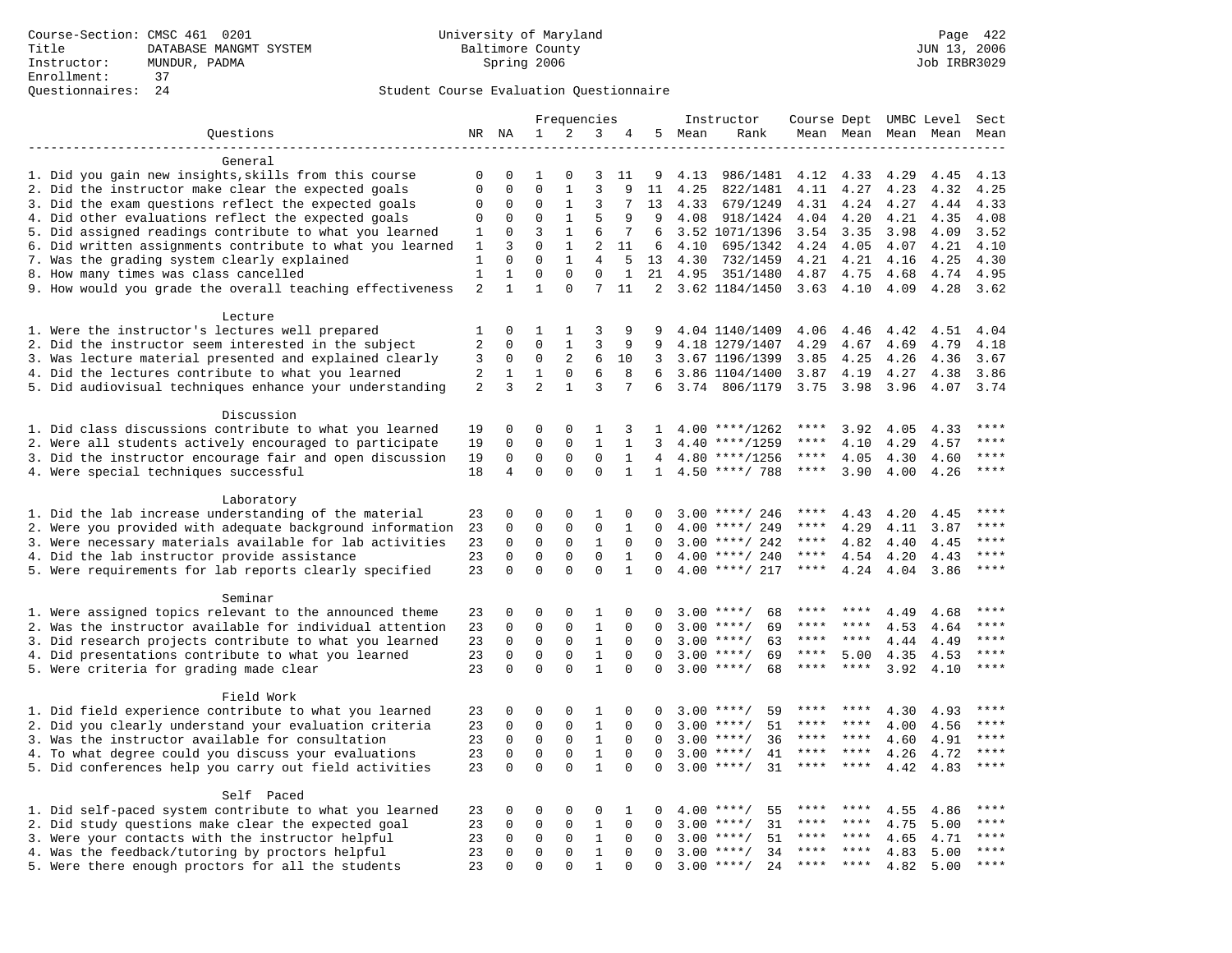|                    | Course-Section: CMSC 461 0201 | University of Maryland                  | Page 422     |
|--------------------|-------------------------------|-----------------------------------------|--------------|
| Title              | DATABASE MANGMT SYSTEM        | Baltimore County                        | JUN 13, 2006 |
| Instructor:        | MUNDUR, PADMA                 | Spring 2006                             | Job IRBR3029 |
| Enrollment:        | 37                            |                                         |              |
| Ouestionnaires: 24 |                               | Student Course Evaluation Ouestionnaire |              |

| Credits Earned |          | Cum. GPA      |          |   | Expected Grades | Reasons             |    | Type                        |    | Majors                            |  |
|----------------|----------|---------------|----------|---|-----------------|---------------------|----|-----------------------------|----|-----------------------------------|--|
| $00 - 27$      | 0        | $0.00 - 0.99$ | $\Omega$ | Α | 15              | Required for Majors |    | Graduate                    | 0  | Major                             |  |
| $28 - 55$      | 0        | $1.00 - 1.99$ | $\Omega$ | B | 9               |                     |    |                             |    |                                   |  |
| $56 - 83$      | 5        | $2.00 - 2.99$ |          | C | 0               | General             | 10 | Under-grad                  | 24 | Non-major                         |  |
| $84 - 150$     | 11       | $3.00 - 3.49$ | 4        | D | $\mathbf{0}$    |                     |    |                             |    |                                   |  |
| Grad.          | $\Omega$ | $3.50 - 4.00$ | 11       | F | $\Omega$        | Electives           |    |                             |    | #### - Means there are not enough |  |
|                |          |               |          | Ρ | $\Omega$        |                     |    | responses to be significant |    |                                   |  |
|                |          |               |          |   | $\Omega$        | Other               | 14 |                             |    |                                   |  |
|                |          |               |          |   | $\mathbf{0}$    |                     |    |                             |    |                                   |  |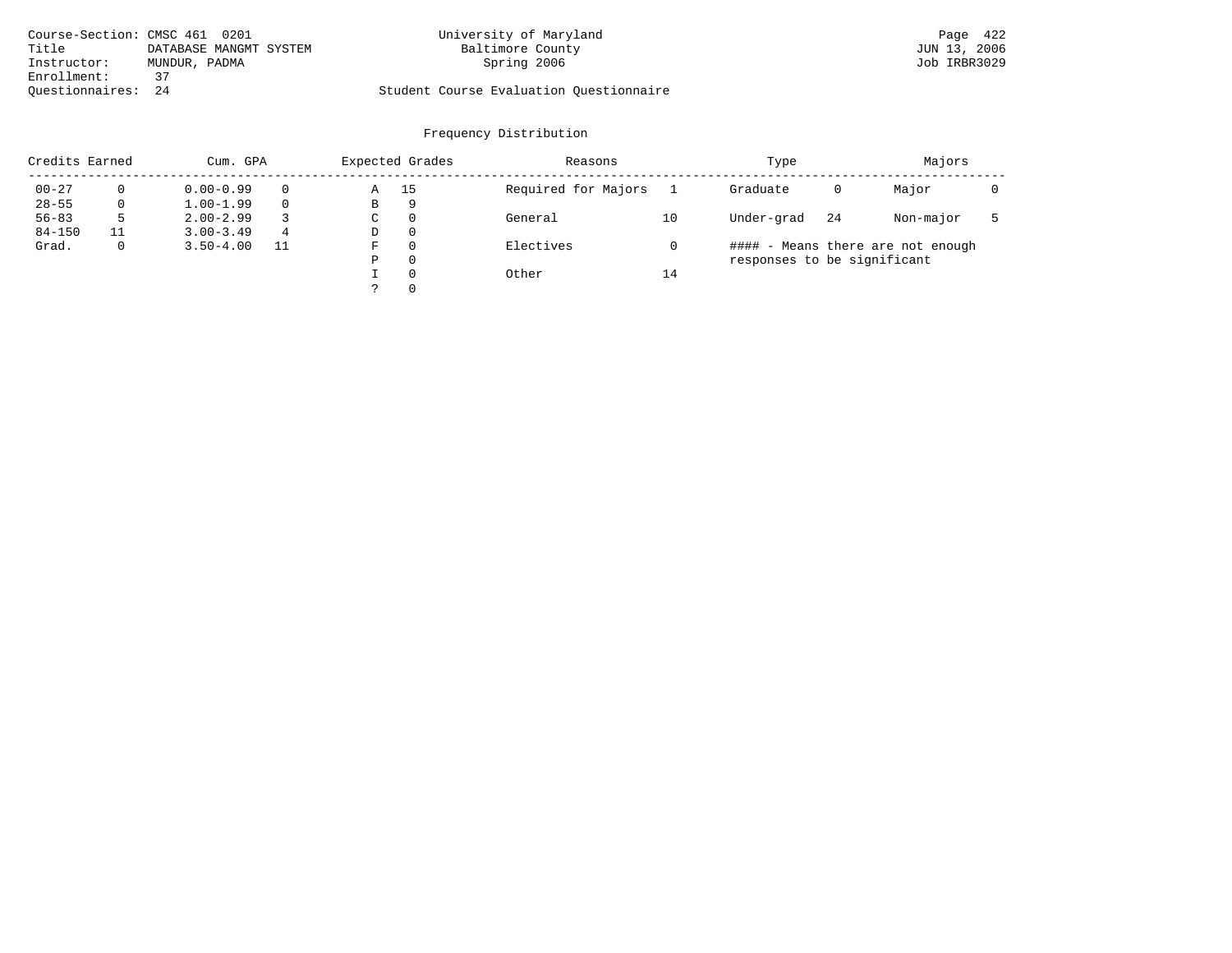|                                                           |             |                |          |          | Frequencies |          |        |      | Instructor       | Course Dept |           | UMBC Level |      | Sect |
|-----------------------------------------------------------|-------------|----------------|----------|----------|-------------|----------|--------|------|------------------|-------------|-----------|------------|------|------|
| Ouestions                                                 | NR.         | ΝA             |          |          | 3           | 4        | 5.     | Mean | Rank             |             | Mean Mean | Mean       | Mean | Mean |
| General                                                   |             |                |          |          |             |          |        |      |                  |             |           |            |      |      |
| 1. Did you gain new insights, skills from this course     |             | $\Omega$       | 0        | $\Omega$ |             |          |        | 4.20 | 918/1481         | 4.20        | 4.33      | 4.29       | 4.45 | 4.20 |
| 2. Did the instructor make clear the expected goals       | O           | $\Omega$       | $\Omega$ | $\Omega$ | 4           |          |        | 3.80 | 1179/1481        | 3.80        | 4.27      | 4.23       | 4.32 | 3.80 |
| 3. Did the exam questions reflect the expected goals      |             | $\Omega$       | $\Omega$ |          |             | 6        |        | 3.90 | 980/1249         | 3.90        | 4.24      | 4.27       | 4.44 | 3.90 |
| 4. Did other evaluations reflect the expected goals       | $\Omega$    |                | $\Omega$ | $\Omega$ |             |          |        | 4.33 | 645/1424         | 4.33        | 4.20      | 4.21       | 4.35 | 4.33 |
| 5. Did assigned readings contribute to what you learned   | $\mathbf 0$ |                | $\Omega$ |          |             |          |        | 3.89 | 816/1396         | 3.89        | 3.35      | 3.98       | 4.09 | 3.89 |
| 6. Did written assignments contribute to what you learned | $\Omega$    | $\overline{4}$ | $\Omega$ | $\Omega$ |             |          | 4      | 4.50 | 303/1342         | 4.50        | 4.05      | 4.07       | 4.21 | 4.50 |
| 7. Was the grading system clearly explained               | $\Omega$    | $\Omega$       | 0        | $\Omega$ |             |          | 4      | 4.10 | 909/1459         | 4.10        | 4.21      | 4.16       | 4.25 | 4.10 |
| 8. How many times was class cancelled                     | $\Omega$    | $\Omega$       | $\Omega$ | $\Omega$ | $\Omega$    |          | 10     | 5.00 | 1/1480           | 5.00        | 4.75      | 4.68       | 4.74 | 5.00 |
| 9. How would you grade the overall teaching effectiveness |             | <sup>n</sup>   | ∩        |          |             |          | $\cap$ |      | 3.56 1206/1450   | 3.56        | 4.10      | 4.09       | 4.28 | 3.56 |
| Lecture                                                   |             |                |          |          |             |          |        |      |                  |             |           |            |      |      |
| 1. Were the instructor's lectures well prepared           |             |                |          |          |             |          | б.     | 4.67 | 559/1409         | 4.67        | 4.46      | 4.42       | 4.51 | 4.67 |
| 2. Did the instructor seem interested in the subject      |             | $\Omega$       | $\Omega$ | $\Omega$ |             |          | 6      |      | 4.56 1069/1407   | 4.56        | 4.67      | 4.69       | 4.79 | 4.56 |
| 3. Was lecture material presented and explained clearly   | 1           | $\Omega$       | $\Omega$ |          |             |          |        |      | 3.89 1105/1399   | 3.89        | 4.25      | 4.26       | 4.36 | 3.89 |
| 4. Did the lectures contribute to what you learned        |             | $\Omega$       | $\Omega$ |          |             |          | 3      |      | 3.78 1135/1400   | 3.78        | 4.19      | 4.27       | 4.38 | 3.78 |
| 5. Did audiovisual techniques enhance your understanding  | 3           |                |          |          |             |          |        |      | 3.14 1027/1179   | 3.14        | 3.98      | 3.96       | 4.07 | 3.14 |
| Discussion                                                |             |                |          |          |             |          |        |      |                  |             |           |            |      |      |
| 1. Did class discussions contribute to what you learned   | 9           | 0              | U        | $\Omega$ | $\Omega$    |          |        |      | $5.00$ ****/1262 | ****        | 3.92      | 4.05       | 4.33 | **** |
| 2. Were all students actively encouraged to participate   | 9           | $\Omega$       | $\Omega$ | $\Omega$ | $\Omega$    | $\Omega$ |        |      | $5.00$ ****/1259 | $***$ * * * | 4.10      | 4.29       | 4.57 | **** |
| 3. Did the instructor encourage fair and open discussion  |             |                | 0        | $\Omega$ | $\Omega$    | $\Omega$ |        |      | $5.00$ ****/1256 | ****        | 4.05      | 4.30       | 4.60 | **** |
| 4. Were special techniques successful                     | 9           |                |          |          |             |          |        |      | $5.00$ ****/ 788 | ****        | 3.90      | 4.00       | 4.26 | **** |

| Credits Earned |   | Cum. GPA      |   | Expected Grades |          | Reasons             |   | Type                        |   | Majors                            |  |
|----------------|---|---------------|---|-----------------|----------|---------------------|---|-----------------------------|---|-----------------------------------|--|
| $00 - 27$      |   | $0.00 - 0.99$ |   | А               | 4        | Required for Majors | 0 | Graduate                    | 3 | Major                             |  |
| $28 - 55$      | ᅩ | $1.00 - 1.99$ |   | В               | 4        |                     |   |                             |   |                                   |  |
| $56 - 83$      | 0 | $2.00 - 2.99$ |   | $\sim$<br>◡     |          | General             |   | Under-grad                  |   | Non-major                         |  |
| $84 - 150$     | 4 | $3.00 - 3.49$ |   | D               | 0        |                     |   |                             |   |                                   |  |
| Grad.          |   | $3.50 - 4.00$ | 2 | F               | 0        | Electives           |   |                             |   | #### - Means there are not enough |  |
|                |   |               |   | Ρ               | 0        |                     |   | responses to be significant |   |                                   |  |
|                |   |               |   |                 | $\Omega$ | Other               |   |                             |   |                                   |  |
|                |   |               |   |                 |          |                     |   |                             |   |                                   |  |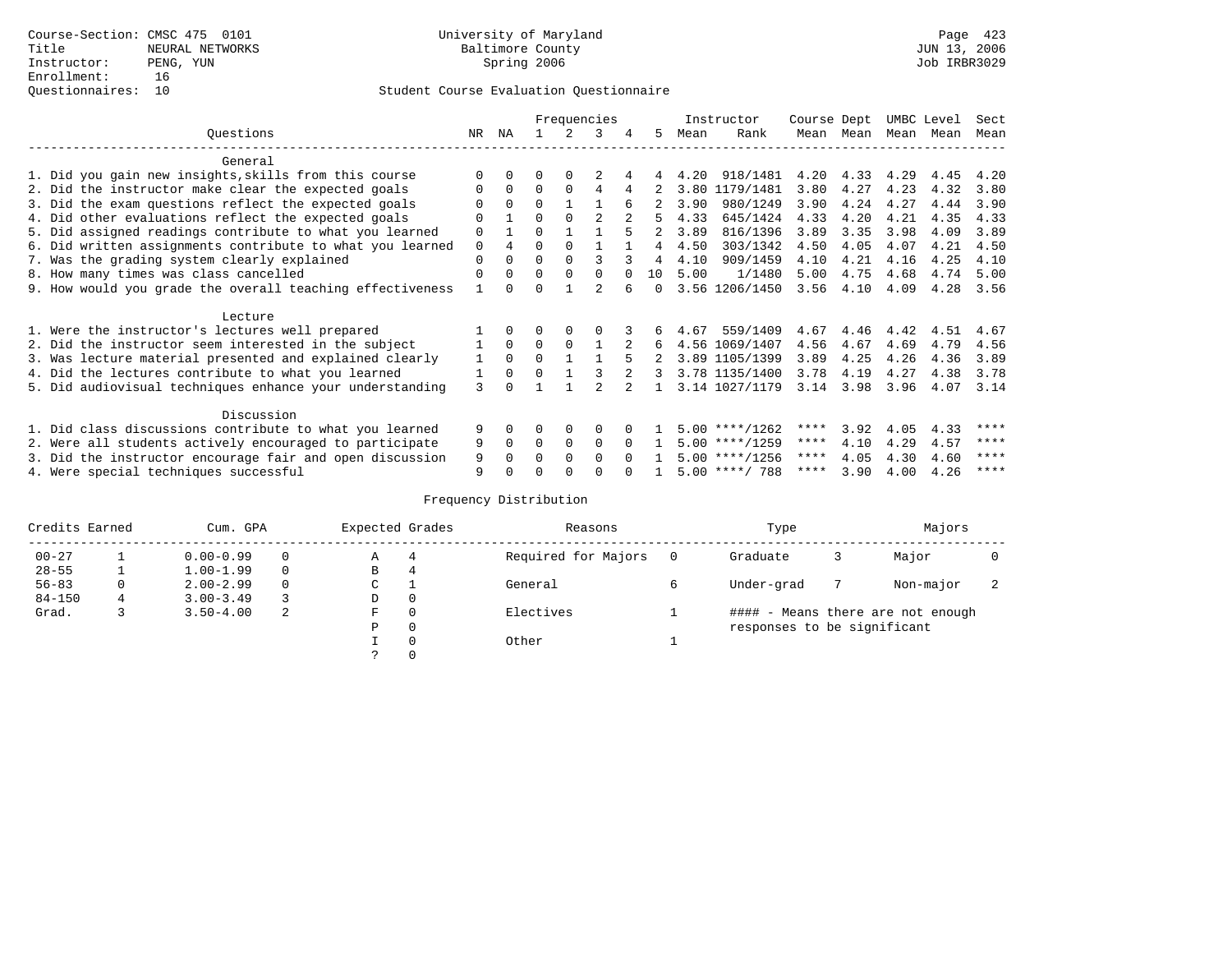|                                                           |             |                |          | Frequencies |                |          |    |      | Instructor     | Course Dept |           | UMBC Level |      | Sect |
|-----------------------------------------------------------|-------------|----------------|----------|-------------|----------------|----------|----|------|----------------|-------------|-----------|------------|------|------|
| Ouestions                                                 | NR.         | ΝA             |          |             | 3              | 4        | 5. | Mean | Rank           |             | Mean Mean | Mean       | Mean | Mean |
| General                                                   |             |                |          |             |                |          |    |      |                |             |           |            |      |      |
| 1. Did you gain new insights, skills from this course     |             | $\Omega$       |          |             |                | 17       |    |      | 4.08 1024/1481 | 4.08        | 4.33      | 4.29       | 4.45 | 4.08 |
| 2. Did the instructor make clear the expected goals       | O           | $\Omega$       | $\Omega$ |             |                | 18       | 5. | 4.04 | 987/1481       | 4.04        | 4.27      | 4.23       | 4.32 | 4.04 |
| 3. Did the exam questions reflect the expected goals      | O           | $\Omega$       |          | $\Omega$    |                | 21       |    | 3.96 | 927/1249       | 3.96        | 4.24      | 4.27       | 4.44 | 3.96 |
| 4. Did other evaluations reflect the expected goals       | $\Omega$    | $\overline{a}$ | $\Omega$ |             |                | 13       |    |      | 3.92 1074/1424 | 3.92        | 4.20      | 4.21       | 4.35 | 3.92 |
| 5. Did assigned readings contribute to what you learned   | $\mathbf 0$ |                | $\Omega$ |             |                | 11       | 8  | 4.04 | 681/1396       | 4.04        | 3.35      | 3.98       | 4.09 | 4.04 |
| 6. Did written assignments contribute to what you learned | $\Omega$    | ζ              | $\Omega$ |             |                | 13       |    | 4.13 | 660/1342       | 4.13        | 4.05      | 4.07       | 4.21 | 4.13 |
| 7. Was the grading system clearly explained               | $\Omega$    | $\Omega$       | $\Omega$ | $\Omega$    | 4              |          | 14 | 4.38 | 635/1459       | 4.38        | 4.21      | 4.16       | 4.25 | 4.38 |
| 8. How many times was class cancelled                     |             | $\Omega$       | $\Omega$ | $\Omega$    |                | $\Omega$ | 24 | 4.92 | 561/1480       | 4.92        | 4.75      | 4.68       | 4.74 | 4.92 |
| 9. How would you grade the overall teaching effectiveness | $\Omega$    | <sup>n</sup>   | ∩        | ∩           | 4              | 13       | 9  | 4.19 | 692/1450       | 4.19        | 4.10      | 4.09       | 4.28 | 4.19 |
| Lecture                                                   |             |                |          |             |                |          |    |      |                |             |           |            |      |      |
| 1. Were the instructor's lectures well prepared           | $\Omega$    |                |          |             |                | 12       |    |      | 4.00 1152/1409 | 4.00        | 4.46      | 4.42       | 4.51 | 4.00 |
| 2. Did the instructor seem interested in the subject      | 0           | $\Omega$       | $\Omega$ | $\Omega$    | 4              | 6        | 16 |      | 4.46 1137/1407 | 4.46        | 4.67      | 4.69       | 4.79 | 4.46 |
| 3. Was lecture material presented and explained clearly   | 0           | $\Omega$       | $\Omega$ |             | $\Omega$       | 19       | 5. | 4.04 | 991/1399       | 4.04        | 4.25      | 4.26       | 4.36 | 4.04 |
| 4. Did the lectures contribute to what you learned        | 0           | $\Omega$       | $\Omega$ |             | 9              | 14       |    |      | 3.54 1222/1400 | 3.54        | 4.19      | 4.27       | 4.38 | 3.54 |
| 5. Did audiovisual techniques enhance your understanding  | $\Omega$    |                |          |             |                | 15       |    | 3.56 | 873/1179       | 3.56        | 3.98      | 3.96       | 4.07 | 3.56 |
| Discussion                                                |             |                |          |             |                |          |    |      |                |             |           |            |      |      |
| 1. Did class discussions contribute to what you learned   | 15          | 0              | 0        | $\Omega$    |                |          |    | 4.09 | 677/1262       | 4.09        | 3.92      | 4.05       | 4.33 | 4.09 |
| 2. Were all students actively encouraged to participate   | 15          | $\Omega$       | $\Omega$ | $\mathbf 0$ | $\Omega$       |          | 8  | 4.73 | 391/1259       | 4.73        | 4.10      | 4.29       | 4.57 | 4.73 |
| 3. Did the instructor encourage fair and open discussion  | 15          | $\Omega$       | 0        | $\Omega$    | $\mathfrak{D}$ |          |    | 4.36 | 704/1256       | 4.36        | 4.05      | 4.30       | 4.60 | 4.36 |
| 4. Were special techniques successful                     | 15          |                |          |             |                |          |    | 3.78 | 526/788        | 3.78        | 3.90      | 4.00       | 4.26 | 3.78 |

| Credits Earned |    | Cum. GPA      |          |    | Expected Grades | Reasons             |    | Type                        |     | Majors                            |  |
|----------------|----|---------------|----------|----|-----------------|---------------------|----|-----------------------------|-----|-----------------------------------|--|
| $00 - 27$      |    | $0.00 - 0.99$ |          | Α  | -6              | Required for Majors |    | Graduate                    | 0   | Major                             |  |
| $28 - 55$      | 0  | $1.00 - 1.99$ | $\Omega$ | В  | 12              |                     |    |                             |     |                                   |  |
| $56 - 83$      | 0  | $2.00 - 2.99$ |          | C. |                 | General             | 12 | Under-grad                  | -26 | Non-major                         |  |
| $84 - 150$     | 16 | $3.00 - 3.49$ | 10       | D  | 0               |                     |    |                             |     |                                   |  |
| Grad.          | 0  | $3.50 - 4.00$ | 10       | F  | $\Omega$        | Electives           |    |                             |     | #### - Means there are not enough |  |
|                |    |               |          | Ρ  | 0               |                     |    | responses to be significant |     |                                   |  |
|                |    |               |          |    | $\Omega$        | Other               | 10 |                             |     |                                   |  |
|                |    |               |          |    |                 |                     |    |                             |     |                                   |  |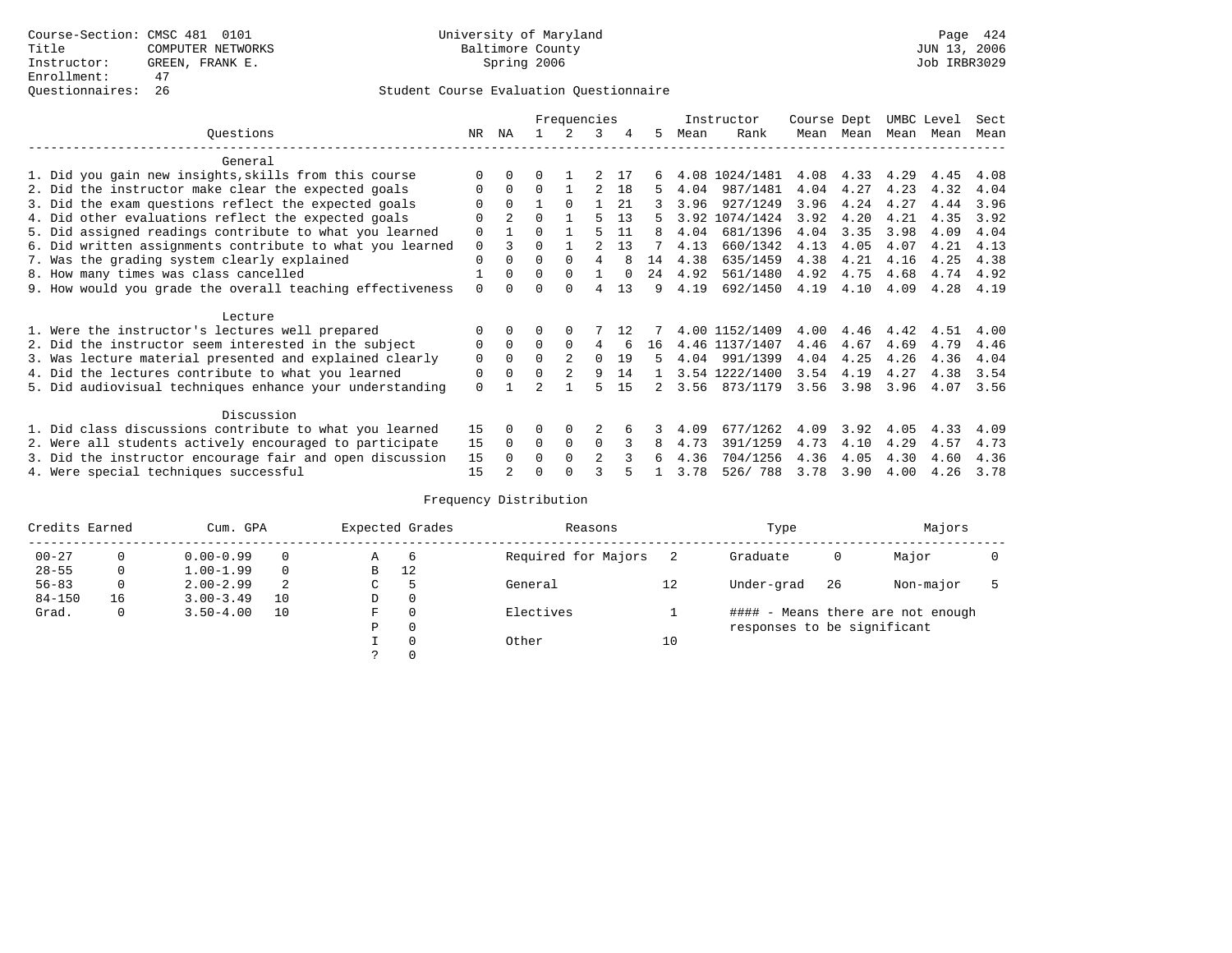## Questionnaires: 13 Student Course Evaluation Questionnaire

|                                                           |                |              |                |              | Frequencies    |              |                |      | Instructor         | Course Dept |           | UMBC Level |      | Sect        |
|-----------------------------------------------------------|----------------|--------------|----------------|--------------|----------------|--------------|----------------|------|--------------------|-------------|-----------|------------|------|-------------|
| Ouestions                                                 |                | NR NA        | $\mathbf{1}$   | $2^{\circ}$  | 3              |              | 5.             | Mean | Rank               |             | Mean Mean | Mean       | Mean | Mean        |
| General                                                   |                |              |                |              |                |              |                |      |                    |             |           |            |      |             |
| 1. Did you gain new insights, skills from this course     |                | <sup>0</sup> | U              | $\Omega$     |                |              |                |      | 4.08 1018/1481     | 4.08        | 4.33      | 4.29       | 4.45 | 4.08        |
| 2. Did the instructor make clear the expected goals       |                | $\Omega$     | 0              | 0            |                |              |                | 4.17 | 909/1481           | 4.17        | 4.27      | 4.23       | 4.32 | 4.17        |
| 3. Did the exam questions reflect the expected goals      |                | 0            | $\Omega$       |              | $\Omega$       |              |                | 4.25 | 742/1249           | 4.25        | 4.24      | 4.27       | 4.44 | 4.25        |
| 4. Did other evaluations reflect the expected goals       |                |              | $\Omega$       | $\Omega$     | $\Omega$       |              |                | 4.55 | 395/1424           | 4.55        | 4.20      | 4.21       | 4.35 | 4.55        |
| 5. Did assigned readings contribute to what you learned   | 2              |              | $\Omega$       | 5            | $\mathbf{1}$   |              |                |      | 2.89 1330/1396     | 2.89        | 3.35      | 3.98       | 4.09 | 2.89        |
| 6. Did written assignments contribute to what you learned | $\overline{2}$ |              | $\Omega$       |              |                | 4            | 4              | 4.10 | 695/1342           | 4.10        | 4.05      | 4.07       | 4.21 | 4.10        |
| 7. Was the grading system clearly explained               | $\overline{c}$ | $\Omega$     | $\Omega$       |              | $\Omega$       |              | 7              | 4.45 | 535/1459           | 4.45        | 4.21      | 4.16       | 4.25 | 4.45        |
| 8. How many times was class cancelled                     | $\overline{2}$ | 0            | $\Omega$       | 0            | $\mathbf 0$    |              | 10             | 4.91 | 702/1480           | 4.91        | 4.75      | 4.68       | 4.74 | 4.91        |
| 9. How would you grade the overall teaching effectiveness | $\mathbf{1}$   | <sup>n</sup> | $\Omega$       | $\Omega$     | 3              |              | $\mathbf{1}$   |      | 3.83 1030/1450     | 3.83        | 4.10      | 4.09       | 4.28 | 3.83        |
| Lecture                                                   |                |              |                |              |                |              |                |      |                    |             |           |            |      |             |
| 1. Were the instructor's lectures well prepared           |                |              | O              | $\Omega$     |                |              |                |      | 4.25 1031/1409     | 4.25        | 4.46      | 4.42       | 4.51 | 4.25        |
| 2. Did the instructor seem interested in the subject      |                | $\Omega$     | $\Omega$       | $\Omega$     | $\Omega$       |              | 10             | 4.83 | 659/1407           | 4.83        | 4.67      | 4.69       | 4.79 | 4.83        |
| 3. Was lecture material presented and explained clearly   | 1              | $\Omega$     | $\Omega$       | $\Omega$     | $\mathbf{1}$   |              | 3              | 4.17 | 910/1399           | 4.17        | 4.25      | 4.26       | 4.36 | 4.17        |
| 4. Did the lectures contribute to what you learned        | 1              | $\Omega$     | $\Omega$       | $\Omega$     | $\overline{4}$ | 4            | $\overline{4}$ |      | 4.00 1017/1400     | 4.00        | 4.19      | 4.27       | 4.38 | 4.00        |
| 5. Did audiovisual techniques enhance your understanding  | $\mathbf{1}$   |              | $\overline{2}$ |              |                | $\Omega$     |                |      | 2.40 1140/1179     | 2.40        | 3.98      | 3.96       | 4.07 | 2.40        |
| Discussion                                                |                |              |                |              |                |              |                |      |                    |             |           |            |      |             |
| 1. Did class discussions contribute to what you learned   | 6              |              |                |              |                |              |                |      | 3.00 1146/1262     | 3.00        | 3.92      | 4.05       | 4.33 | 3.00        |
| 2. Were all students actively encouraged to participate   | 6              | 0            | $\mathbf 0$    | $\mathsf 0$  | 2              |              | 3              | 4.14 | 846/1259           | 4.14        | 4.10      | 4.29       | 4.57 | 4.14        |
| 3. Did the instructor encourage fair and open discussion  | 6              | $\cap$       | $\Omega$       | $\Omega$     | $\mathbf{1}$   | 4            | $\overline{a}$ | 4.14 | 837/1256           | 4.14 4.05   |           | 4.30       | 4.60 | 4.14        |
| Seminar                                                   |                |              |                |              |                |              |                |      |                    |             |           |            |      |             |
| 1. Were assigned topics relevant to the announced theme   | 12             | 0            | 0              | 0            | 0              |              |                |      | $4.00$ ****/<br>68 | **** ****   |           | 4.49       | 4.68 | ****        |
| 2. Was the instructor available for individual attention  | 12             | 0            | 0              | 0            | $\mathbf 0$    | 1            | 0              |      | $4.00$ ****/<br>69 | **** ****   |           | 4.53       | 4.64 | ****        |
| 5. Were criteria for grading made clear                   |                | $\Omega$     | $\Omega$       | $\Omega$     | $\Omega$       |              |                |      | $4.00$ ****/<br>68 | **** ****   |           | 3.92       | 4.10 | $***$ * * * |
| Field Work                                                |                |              |                |              |                |              |                |      |                    |             |           |            |      |             |
| 1. Did field experience contribute to what you learned    | 12             |              |                | <sup>0</sup> | <sup>0</sup>   | <sup>0</sup> | 0              |      | $1.00$ ****/<br>59 | ****        | ****      | 4.30       | 4.93 | ****        |

| Credits Earned<br>Cum. GPA |          |               |          |   | Expected Grades | Reasons             |    | Type                        | Majors |                                   |  |
|----------------------------|----------|---------------|----------|---|-----------------|---------------------|----|-----------------------------|--------|-----------------------------------|--|
| $00 - 27$                  |          | $0.00 - 0.99$ | $\Omega$ | Α | 10              | Required for Majors |    | Graduate                    | 4      | Major                             |  |
| $28 - 55$                  | 0        | $1.00 - 1.99$ | $\Omega$ | B | л.              |                     |    |                             |        |                                   |  |
| $56 - 83$                  | $\Omega$ | $2.00 - 2.99$ | $\Omega$ | C | 2               | General             | 10 | Under-grad                  | 9      | Non-major                         |  |
| $84 - 150$                 | 4        | $3.00 - 3.49$ | 4        | D | $\mathbf 0$     |                     |    |                             |        |                                   |  |
| Grad.                      |          | $3.50 - 4.00$ | 4        | F | 0               | Electives           |    |                             |        | #### - Means there are not enough |  |
|                            |          |               |          | P | $\Omega$        |                     |    | responses to be significant |        |                                   |  |
|                            |          |               |          |   | $\Omega$        | Other               |    |                             |        |                                   |  |
|                            |          |               |          |   | $\Omega$        |                     |    |                             |        |                                   |  |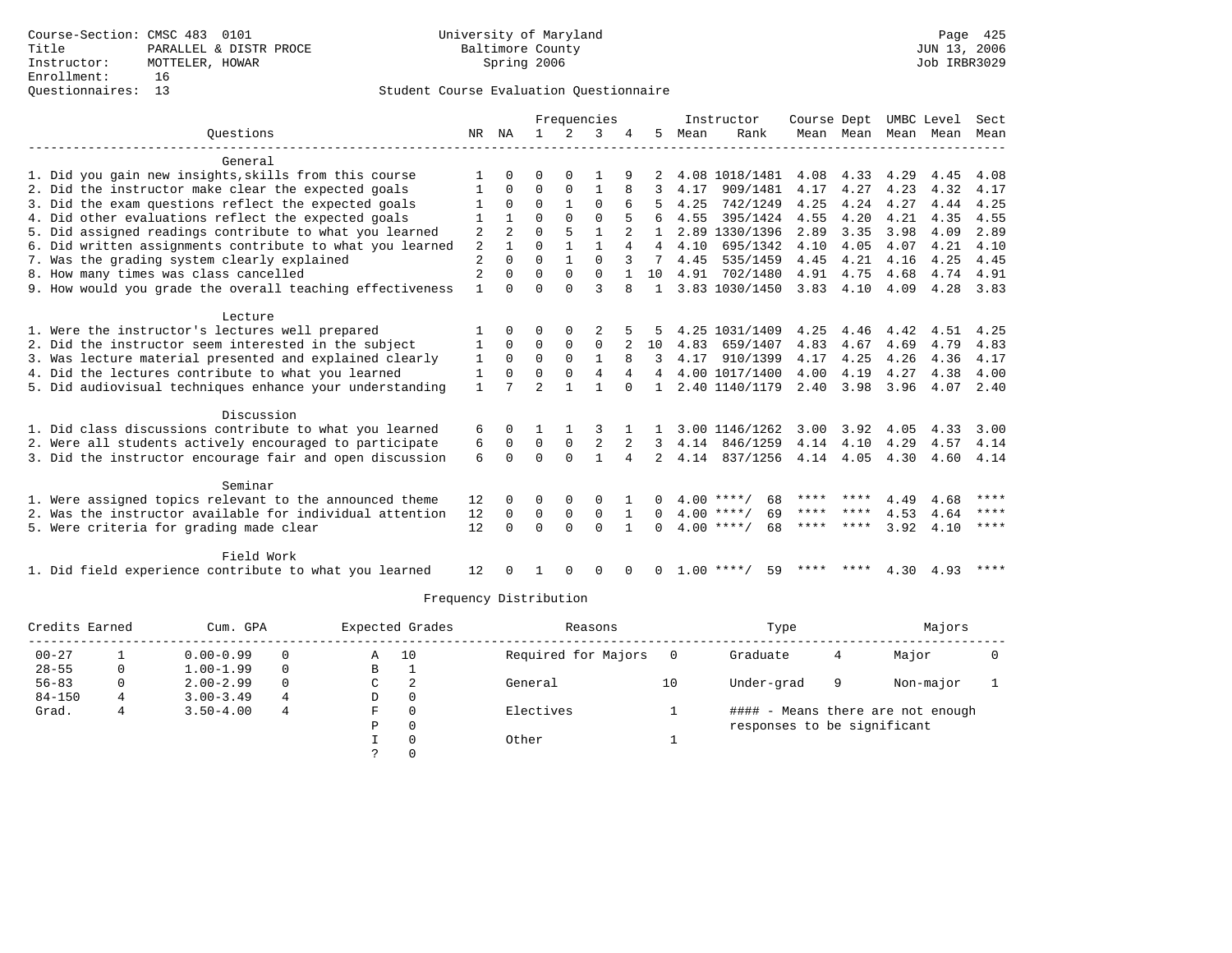|                                                           |                |              | Frequencies<br>NA |               |              |          |                |      | Instructor         | Course Dept |           | UMBC Level |      | Sect        |
|-----------------------------------------------------------|----------------|--------------|-------------------|---------------|--------------|----------|----------------|------|--------------------|-------------|-----------|------------|------|-------------|
| Ouestions                                                 |                |              | $\mathbf{1}$      | $\mathcal{L}$ | 3            |          | 5.             | Mean | Rank               |             | Mean Mean | Mean       | Mean | Mean        |
| General                                                   |                |              |                   |               |              |          |                |      |                    |             |           |            |      |             |
| 1. Did you gain new insights, skills from this course     | $\Omega$       |              | O                 | $\Omega$      | $\Omega$     |          |                |      | 4.00 1069/1481     | 4.00        | 4.33      | 4.29       | 4.45 | 4.00        |
| 2. Did the instructor make clear the expected goals       | $\Omega$       | 0            | $\Omega$          | $\Omega$      | $\Omega$     | 3        | 2              | 4.40 | 661/1481           | 4.40        | 4.27      | 4.23       | 4.32 | 4.40        |
| 3. Did the exam questions reflect the expected goals      | $\Omega$       | $\Omega$     | $\Omega$          | $\Omega$      | $\Omega$     |          |                | 4.60 | 405/1249           | 4.60        | 4.24      | 4.27       | 4.44 | 4.60        |
| 4. Did other evaluations reflect the expected goals       | $\Omega$       |              | $\Omega$          |               | $\Omega$     |          |                |      | 3.75 1186/1424     | 3.75        | 4.20      | 4.21       | 4.35 | 3.75        |
| 5. Did assigned readings contribute to what you learned   | 0              | $\Omega$     | $\Omega$          | $\mathbf{1}$  | $\Omega$     |          | 3              | 4.20 | 554/1396           | 4.20        | 3.35      | 3.98       | 4.09 | 4.20        |
| 6. Did written assignments contribute to what you learned | $\mathbf 0$    | $\mathbf{1}$ | $\Omega$          | $\Omega$      | $\mathbf{1}$ |          | $\mathfrak{D}$ | 4.25 | 542/1342           | 4.25        | 4.05      | 4.07       | 4.21 | 4.25        |
| 7. Was the grading system clearly explained               | $\mathbf{0}$   | $\Omega$     | $\Omega$          | $\mathbf{1}$  | $\Omega$     |          | $\mathfrak{D}$ | 4.00 | 961/1459           | 4.00        | 4.21      | 4.16       | 4.25 | 4.00        |
| 8. How many times was class cancelled                     | $\mathbf 0$    | 0            | $\Omega$          | $\Omega$      | $\Omega$     | 4        | $\mathbf{1}$   |      | 4.20 1260/1480     | 4.20        | 4.75      | 4.68       | 4.74 | 4.20        |
| 9. How would you grade the overall teaching effectiveness | $\mathfrak{D}$ | $\Omega$     | $\Omega$          | $\Omega$      | $\mathbf{1}$ |          | $\mathbf{1}$   | 4.00 | 836/1450           | 4.00        | 4.10      | 4.09       | 4.28 | 4.00        |
| Lecture                                                   |                |              |                   |               |              |          |                |      |                    |             |           |            |      |             |
| 1. Were the instructor's lectures well prepared           | ∩              | 0            | O                 | 0             |              |          |                | 4.40 | 891/1409           | 4.40        | 4.46      | 4.42       | 4.51 | 4.40        |
| 2. Did the instructor seem interested in the subject      |                | $\Omega$     | 0                 | 0             | $\mathbf 0$  |          | 3              | 4.75 | 823/1407           | 4.75        | 4.67      | 4.69       | 4.79 | 4.75        |
| 3. Was lecture material presented and explained clearly   | $\mathbf 0$    | $\Omega$     | $\Omega$          | $\Omega$      | $\Omega$     | 2        | 3              | 4.60 | 459/1399           | 4.60        | 4.25      | 4.26       | 4.36 | 4.60        |
| 4. Did the lectures contribute to what you learned        | 0              | $\Omega$     | $\Omega$          | $\Omega$      | $\Omega$     | 3        | $\overline{2}$ | 4.40 | 704/1400           | 4.40        | 4.19      | 4.27       | 4.38 | 4.40        |
| 5. Did audiovisual techniques enhance your understanding  | $\Omega$       | <sup>n</sup> | $\cap$            | $\cap$        | $\Omega$     |          | $\overline{2}$ | 4.40 | 340/1179           | 4.40        | 3.98      | 3.96       | 4.07 | 4.40        |
| Discussion                                                |                |              |                   |               |              |          |                |      |                    |             |           |            |      |             |
| 1. Did class discussions contribute to what you learned   |                | <sup>n</sup> | O                 | $\Omega$      | $\Omega$     | $\Omega$ | 4              | 5.00 | 1/1262             | 5.00        | 3.92      | 4.05       | 4.33 | 5.00        |
| 2. Were all students actively encouraged to participate   | 1              | $\Omega$     | $\Omega$          | $\Omega$      | $\mathbf 0$  | $\Omega$ | $\overline{4}$ | 5.00 | 1/1259             | 5.00        | 4.10      | 4.29       | 4.57 | 5.00        |
| 3. Did the instructor encourage fair and open discussion  | 1              | $\Omega$     | $\Omega$          | $\Omega$      | $\Omega$     | $\Omega$ | $\overline{4}$ | 5.00 | 1/1256             | 5.00        | 4.05      | 4.30       | 4.60 | 5.00        |
| 4. Were special techniques successful                     | 1              |              | $\Omega$          | $\Omega$      | 1            | $\Omega$ |                | 4.33 | 254/788            | 4.33        | 3.90      | 4.00       | 4.26 | 4.33        |
| Seminar                                                   |                |              |                   |               |              |          |                |      |                    |             |           |            |      |             |
| 1. Were assigned topics relevant to the announced theme   | 4              | <sup>0</sup> | O                 | 0             | $\Omega$     |          |                |      | $5.00$ ****/<br>68 | ****        | ****      | 4.49       | 4.68 | ****        |
| 2. Was the instructor available for individual attention  | 4              | $\Omega$     | 0                 | $\mathsf 0$   | $\mathbf 0$  | $\Omega$ |                |      | $5.00$ ****/<br>69 | ****        | ****      | 4.53       | 4.64 | ****        |
| 3. Did research projects contribute to what you learned   | 4              | $\Omega$     | $\Omega$          | $\Omega$      | $\Omega$     | $\Omega$ |                |      | $5.00$ ****/<br>63 | ****        | ****      | 4.44       | 4.49 | $***$ * * * |
| 4. Did presentations contribute to what you learned       | 4              | 0            | $\Omega$          | $\Omega$      | $\Omega$     |          |                |      | $5.00$ ****/<br>69 | ****        | 5.00      | 4.35       | 4.53 | ****        |
| 5. Were criteria for grading made clear                   | 4              | U            | $\Omega$          | $\cap$        |              |          | <sup>n</sup>   |      | $3.00$ ****/<br>68 | ****        | ****      | 3.92       | 4.10 | $***$ * * * |

| Credits Earned<br>Cum. GPA |    |               | Expected Grades | Reasons |                     | Type     | Majors                      |   |                                   |  |
|----------------------------|----|---------------|-----------------|---------|---------------------|----------|-----------------------------|---|-----------------------------------|--|
| $00 - 27$                  |    | $0.00 - 0.99$ | $\Omega$        | Α       | Required for Majors | $\Omega$ | Graduate                    | 2 | Major                             |  |
| $28 - 55$                  | 0  | $1.00 - 1.99$ | $\Omega$        | В       |                     |          |                             |   |                                   |  |
| $56 - 83$                  | 0  | $2.00 - 2.99$ | 0               | С       | General             |          | Under-grad                  |   | Non-major                         |  |
| $84 - 150$                 | 0. | $3.00 - 3.49$ |                 | D       |                     |          |                             |   |                                   |  |
| Grad.                      | ∠  | $3.50 - 4.00$ | $\Omega$        | F       | Electives           |          |                             |   | #### - Means there are not enough |  |
|                            |    |               |                 | D       |                     |          | responses to be significant |   |                                   |  |
|                            |    |               |                 |         | Other               |          |                             |   |                                   |  |
|                            |    |               |                 |         |                     |          |                             |   |                                   |  |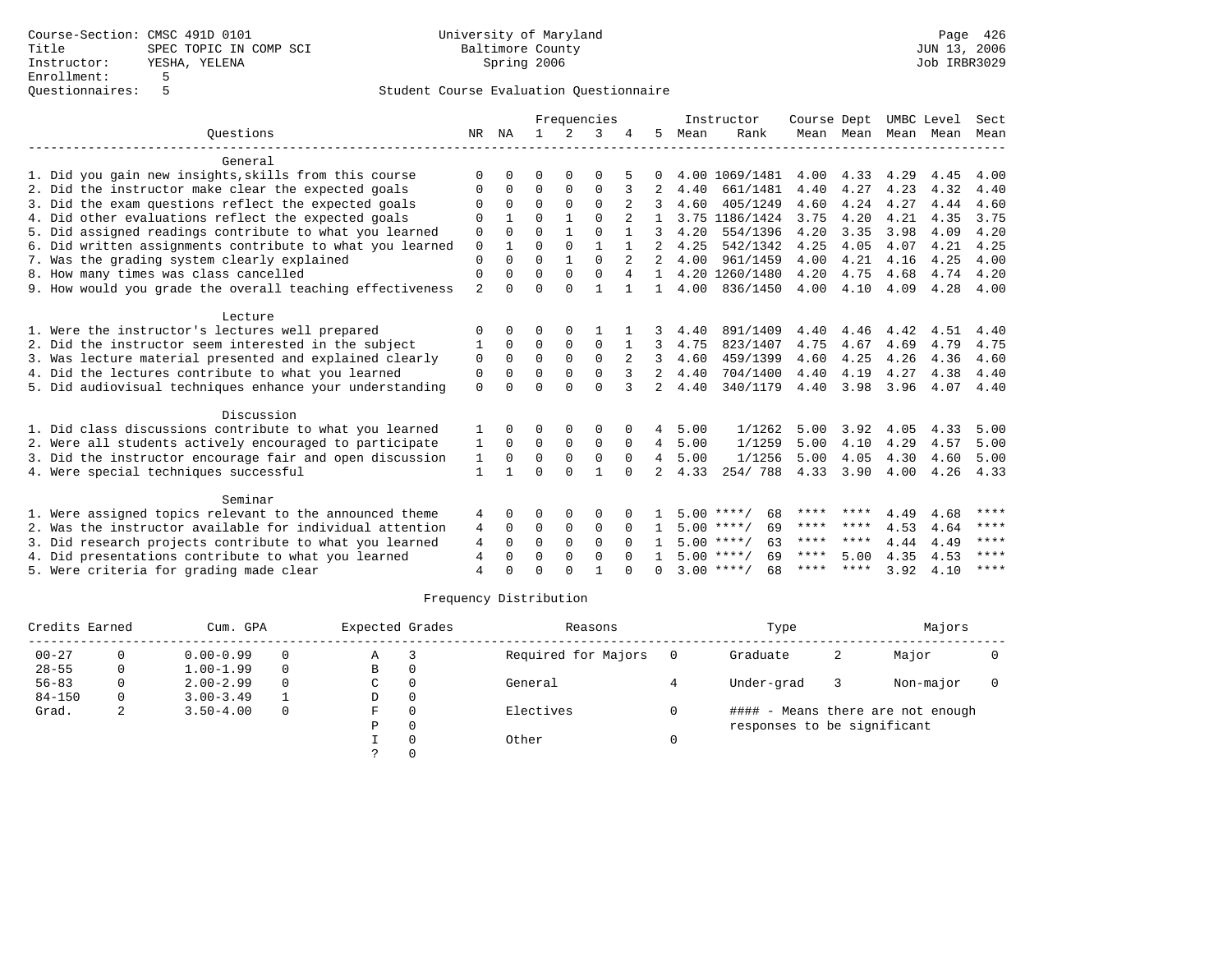|                                                           |                |          | Frequencies    |                |                |          |    | Instructor | Course Dept    |      | UMBC Level |           | Sect |      |
|-----------------------------------------------------------|----------------|----------|----------------|----------------|----------------|----------|----|------------|----------------|------|------------|-----------|------|------|
| Ouestions                                                 | NR             | ΝA       |                |                |                | 4        | 5  | Mean       | Rank           | Mean | Mean       | Mean Mean |      | Mean |
| General                                                   |                |          |                |                |                |          |    |            |                |      |            |           |      |      |
| 1. Did you gain new insights, skills from this course     |                |          | 3              |                |                |          |    |            | 3.58 1330/1481 | 3.58 | 4.33       | 4.29      | 4.45 | 3.58 |
| 2. Did the instructor make clear the expected goals       |                | $\Omega$ | $\overline{2}$ | $\Omega$       |                |          |    | 3.75       | 1205/1481      | 3.75 | 4.27       | 4.23      | 4.32 | 3.75 |
| 3. Did the exam questions reflect the expected goals      |                | 9        | 0              | $\Omega$       |                |          |    | 4.33       | 679/1249       | 4.33 | 4.24       | 4.27      | 4.44 | 4.33 |
| 4. Did other evaluations reflect the expected goals       | 0              | $\Omega$ | 0              | $\mathfrak{D}$ |                |          | б. | 4.08       | 918/1424       | 4.08 | 4.20       | 4.21      | 4.35 | 4.08 |
| 5. Did assigned readings contribute to what you learned   | $\mathbf 0$    |          | $\mathfrak{D}$ |                |                |          | 6  | 3.82       | 869/1396       | 3.82 | 3.35       | 3.98      | 4.09 | 3.82 |
| 6. Did written assignments contribute to what you learned | 0              | $\Omega$ | $\mathfrak{D}$ |                |                |          |    | 3.92       | 871/1342       | 3.92 | 4.05       | 4.07      | 4.21 | 3.92 |
| 7. Was the grading system clearly explained               |                | ζ        | $\Omega$       | $\Omega$       |                |          |    | 4.50       | 460/1459       | 4.50 | 4.21       | 4.16      | 4.25 | 4.50 |
| 8. How many times was class cancelled                     |                |          | $\Omega$       | $\Omega$       |                |          | 3  |            | 4.10 1324/1480 | 4.10 | 4.75       | 4.68      | 4.74 | 4.10 |
| 9. How would you grade the overall teaching effectiveness | $\mathfrak{D}$ |          |                |                | $\mathfrak{D}$ |          |    |            | 3.80 1055/1450 | 3.80 | 4.10       | 4.09      | 4.28 | 3.80 |
| Lecture                                                   |                |          |                |                |                |          |    |            |                |      |            |           |      |      |
| 1. Were the instructor's lectures well prepared           |                |          |                |                |                |          |    |            | 3.70 1264/1409 | 3.70 | 4.46       | 4.42      | 4.51 | 3.70 |
| 2. Did the instructor seem interested in the subject      | 2              | $\Omega$ | $\Omega$       | $\Omega$       |                |          | 6  |            | 4.50 1107/1407 | 4.50 | 4.67       | 4.69      | 4.79 | 4.50 |
| 3. Was lecture material presented and explained clearly   | 3              | $\Omega$ |                |                |                |          | 4  | 4.11       | 956/1399       | 4.11 | 4.25       | 4.26      | 4.36 | 4.11 |
| 4. Did the lectures contribute to what you learned        |                | $\Omega$ | $\Omega$       |                |                |          | 4  |            | 3.89 1095/1400 | 3.89 | 4.19       | 4.27      | 4.38 | 3.89 |
| 5. Did audiovisual techniques enhance your understanding  | $\overline{a}$ |          |                |                |                |          | Б. | 4.29       | 419/1179       | 4.29 | 3.98       | 3.96      | 4.07 | 4.29 |
| Discussion                                                |                |          |                |                |                |          |    |            |                |      |            |           |      |      |
| 1. Did class discussions contribute to what you learned   |                | 0        | 0              | $\Omega$       | $\Omega$       |          |    | 5.00       | 1/1262         | 5.00 | 3.92       | 4.05      | 4.33 | 5.00 |
| 2. Were all students actively encouraged to participate   |                |          | $\Omega$       | $\Omega$       | $\Omega$       | $\Omega$ | 5. | 5.00       | 1/1259         | 5.00 | 4.10       | 4.29      | 4.57 | 5.00 |
| 3. Did the instructor encourage fair and open discussion  |                |          | O              | $\Omega$       | $\Omega$       | $\Omega$ |    | 5.00       | 1/1256         | 5.00 | 4.05       | 4.30      | 4.60 | 5.00 |
| 4. Were special techniques successful                     | 7              |          |                |                |                |          |    | 5.00       | 1/788          | 5.00 | 3.90       | 4.00      | 4.26 | 5.00 |

| Credits Earned |   | Cum. GPA      |   | Expected Grades | Reasons  |                     | Type   | Majors                      |    |                                   |  |
|----------------|---|---------------|---|-----------------|----------|---------------------|--------|-----------------------------|----|-----------------------------------|--|
| $00 - 27$      | 0 | $0.00 - 0.99$ |   | Α               | 10       | Required for Majors |        | Graduate                    | 0  | Major                             |  |
| $28 - 55$      | 0 | $1.00 - 1.99$ |   | В               | 0        |                     |        |                             |    |                                   |  |
| $56 - 83$      |   | $2.00 - 2.99$ |   | $\sim$<br>◡     | 0        | General             |        | Under-grad                  | 12 | Non-major                         |  |
| $84 - 150$     | 5 | $3.00 - 3.49$ |   | D               | 0        |                     |        |                             |    |                                   |  |
| Grad.          | 0 | $3.50 - 4.00$ | 2 | F               | 0        | Electives           |        |                             |    | #### - Means there are not enough |  |
|                |   |               |   | Ρ               | 0        |                     |        | responses to be significant |    |                                   |  |
|                |   |               |   |                 | $\Omega$ | Other               | $\sim$ |                             |    |                                   |  |
|                |   |               |   | C.              |          |                     |        |                             |    |                                   |  |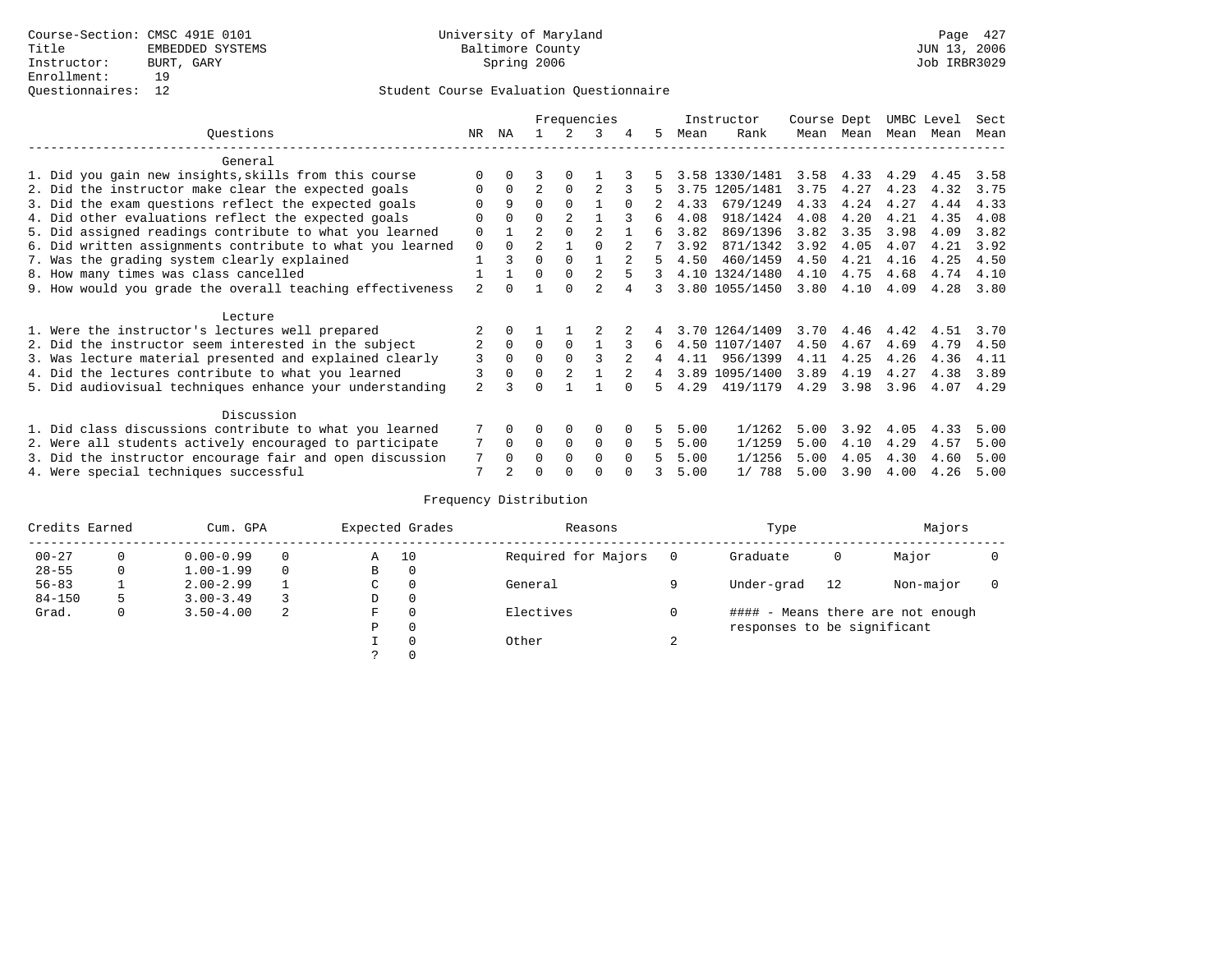|                                                           |                |             | Frequencies |               |          |                |          | Instructor |                  | Course Dept | UMBC Level |           | Sect |             |
|-----------------------------------------------------------|----------------|-------------|-------------|---------------|----------|----------------|----------|------------|------------------|-------------|------------|-----------|------|-------------|
| Ouestions                                                 | NR             | ΝA          |             | $\mathcal{L}$ |          |                | 5.       | Mean       | Rank             |             | Mean Mean  | Mean Mean |      | Mean        |
| General                                                   |                |             |             |               |          |                |          |            |                  |             |            |           |      |             |
| 1. Did you gain new insights, skills from this course     | $\Omega$       | U           | U           | ∩             | O        |                | 24       | 4.86       | 196/1481         | 4.86        | 4.33       | 4.29      | 4.45 | 4.86        |
| 2. Did the instructor make clear the expected goals       | $\Omega$       | $\Omega$    | $\Omega$    | $\Omega$      | $\Omega$ |                | 21       | 4.75       | 228/1481         | 4.75        | 4.27       | 4.23      | 4.32 | 4.75        |
| 3. Did the exam questions reflect the expected goals      | $\Omega$       | $\Omega$    | $\Omega$    |               |          |                | 18       | 4.50       | 498/1249         | 4.50        | 4.24       | 4.27      | 4.44 | 4.50        |
| 4. Did other evaluations reflect the expected goals       | 0              | $\Omega$    | $\Omega$    | $\Omega$      | $\Omega$ |                | 23       | 4.82       | 169/1424         | 4.82        | 4.20       | 4.21      | 4.35 | 4.82        |
| 5. Did assigned readings contribute to what you learned   | $\mathbf 0$    | $\Omega$    | 1           | 1             | 5        |                | 14       | 4.14       | 603/1396         | 4.14        | 3.35       | 3.98      | 4.09 | 4.14        |
| 6. Did written assignments contribute to what you learned | $\mathbf 0$    | $\Omega$    | $\Omega$    | $\Omega$      | $\Omega$ | 12             | 16       | 4.57       | 257/1342         | 4.57        | 4.05       | 4.07      | 4.21 | 4.57        |
| 7. Was the grading system clearly explained               | $\mathbf 0$    | $\Omega$    | $\Omega$    | $\Omega$      |          | 6              | 21       | 4.71       | 224/1459         | 4.71        | 4.21       | 4.16      | 4.25 | 4.71        |
| 8. How many times was class cancelled                     | $\mathbf 0$    | $\Omega$    | $\Omega$    | $\Omega$      | $\Omega$ | 16             | 12       |            | 4.43 1100/1480   | 4.43        | 4.75       | 4.68      | 4.74 | 4.43        |
| 9. How would you grade the overall teaching effectiveness | $\overline{2}$ | $\cap$      | U           | $\cap$        | $\Omega$ |                | 21       | 4.81       | 139/1450         | 4.81        | 4.10       | 4.09      | 4.28 | 4.81        |
|                                                           |                |             |             |               |          |                |          |            |                  |             |            |           |      |             |
| Lecture                                                   |                |             |             |               |          |                |          |            |                  |             |            |           |      |             |
| 1. Were the instructor's lectures well prepared           | 0              | 0           | 0           | $\Omega$      | 0        |                | 24       | 4.86       | 261/1409         | 4.86        | 4.46       | 4.42      | 4.51 | 4.86        |
| 2. Did the instructor seem interested in the subject      | 0              | $\Omega$    | $\Omega$    | $\Omega$      | 0        | $\Omega$       | 28       | 5.00       | 1/1407           | 5.00        | 4.67       | 4.69      | 4.79 | 5.00        |
| 3. Was lecture material presented and explained clearly   | 1              | $\mathbf 0$ | 0           | $\Omega$      | 1        |                | 19       | 4.67       | 376/1399         | 4.67        | 4.25       | 4.26      | 4.36 | 4.67        |
| 4. Did the lectures contribute to what you learned        | 1              | $\Omega$    | $\Omega$    | $\Omega$      | $\Omega$ |                | 26       | 4.96       | 59/1400          | 4.96        | 4.19       | 4.27      | 4.38 | 4.96        |
| 5. Did audiovisual techniques enhance your understanding  | $\mathbf{1}$   |             | U           | ∩             |          |                | 17       | 4.67       | 177/1179         | 4.67        | 3.98       | 3.96      | 4.07 | 4.67        |
| Discussion                                                |                |             |             |               |          |                |          |            |                  |             |            |           |      |             |
| 1. Did class discussions contribute to what you learned   | 16             | $\Omega$    | O           | 0             |          |                |          | 4.25       | 570/1262         | 4.25        | 3.92       | 4.05      | 4.33 | 4.25        |
| 2. Were all students actively encouraged to participate   | 16             | $\Omega$    | $\Omega$    | $\mathbf 0$   | 2        |                | 9        | 4.58       | 524/1259         | 4.58        | 4.10       | 4.29      | 4.57 | 4.58        |
| 3. Did the instructor encourage fair and open discussion  | 17             | $\Omega$    | $\Omega$    | $\Omega$      | $\Omega$ |                |          | 4.73       | 394/1256         | 4.73        | 4.05       | 4.30      | 4.60 | 4.73        |
| 4. Were special techniques successful                     | 16             | я           | 1           | $\cap$        | 1        | $\mathfrak{D}$ | $\Omega$ |            | $3.00$ ****/ 788 | ****        | 3.90       | 4.00      | 4.26 | $***$ * * * |
|                                                           |                |             |             |               |          |                |          |            |                  |             |            |           |      |             |
| Laboratory                                                |                |             |             |               |          |                |          |            |                  |             |            |           |      |             |
| 1. Did the lab increase understanding of the material     | 25             | 2           | $\Omega$    | 0             | $\Omega$ |                |          |            | $5.00$ ****/ 246 | ****        | 4.43       | 4.20      | 4.45 | ****        |
| 2. Were you provided with adequate background information | 26             | $\Omega$    | 0           | $\mathbf 0$   |          |                | $\Omega$ |            | $3.50$ ****/ 249 | $***$ * *   | 4.29       | 4.11      | 3.87 | ****        |
| 3. Were necessary materials available for lab activities  | 26             |             | $\Omega$    | $\cap$        |          |                | $\cap$   |            | $3.00$ ****/ 242 | ****        | 4.82       | 4.40      | 4.45 | $***$ * * * |
|                                                           |                |             |             |               |          |                |          |            |                  |             |            |           |      |             |

| Credits Earned |   | Cum. GPA      |          |    | Expected Grades | Reasons             |    | Type                        | Majors |                                   |  |
|----------------|---|---------------|----------|----|-----------------|---------------------|----|-----------------------------|--------|-----------------------------------|--|
| $00 - 27$      | 0 | $0.00 - 0.99$ |          | A  | 17              | Required for Majors |    | Graduate                    |        | Major                             |  |
| $28 - 55$      |   | $1.00 - 1.99$ | $\Omega$ | В  | 9               |                     |    |                             |        |                                   |  |
| $56 - 83$      |   | $2.00 - 2.99$ | $\Omega$ | C  | $\Omega$        | General             | 18 | Under-grad                  | 21     | Non-major                         |  |
| $84 - 150$     |   | $3.00 - 3.49$ | 6        | D  | 0               |                     |    |                             |        |                                   |  |
| Grad.          |   | $3.50 - 4.00$ | 10       | F. | $\Omega$        | Electives           |    |                             |        | #### - Means there are not enough |  |
|                |   |               |          | Ρ  | $\Omega$        |                     |    | responses to be significant |        |                                   |  |
|                |   |               |          |    |                 | Other               |    |                             |        |                                   |  |
|                |   |               |          |    |                 |                     |    |                             |        |                                   |  |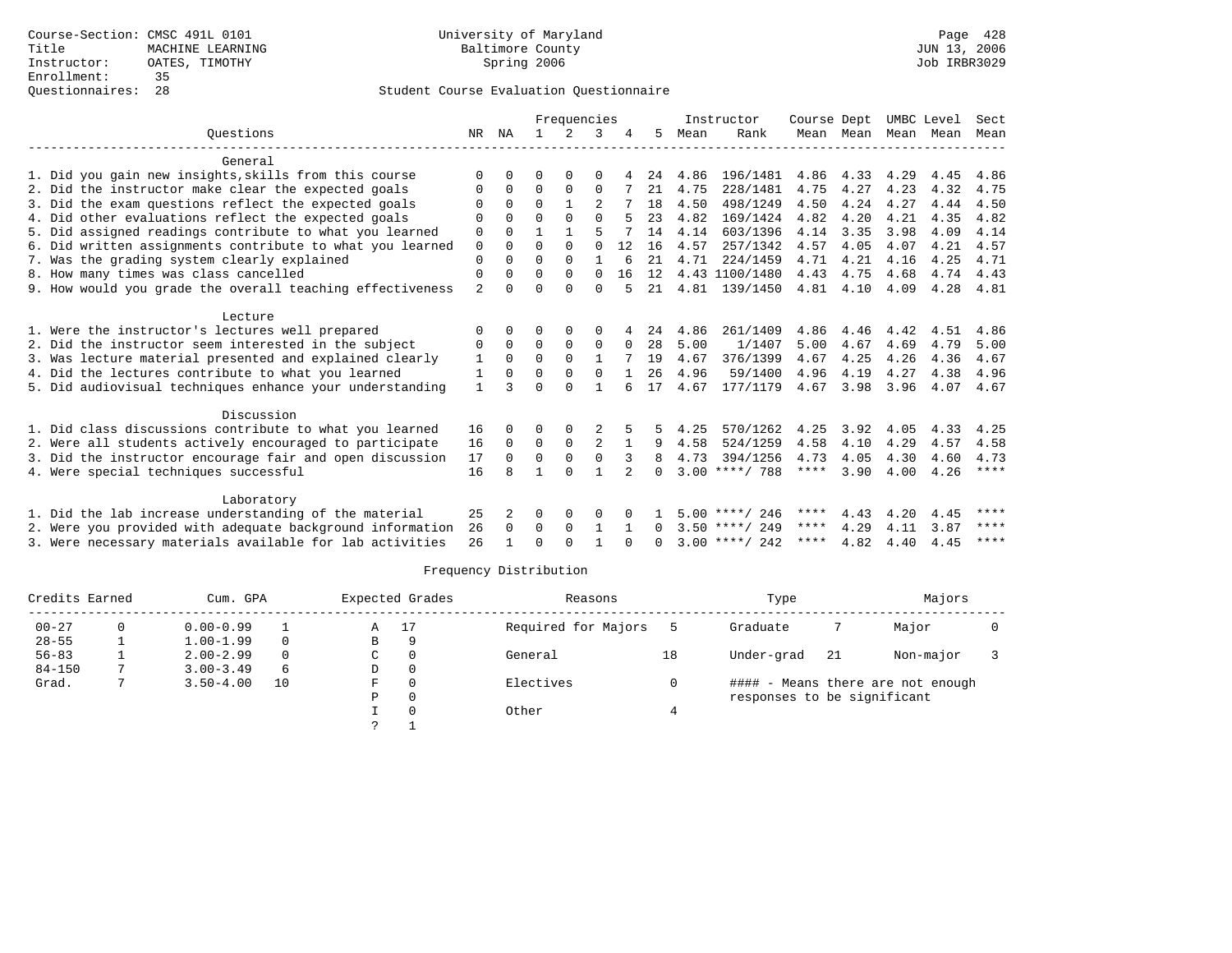|                                                           |                |                | Frequencies    |          |                |              |     |      | Instructor       | Course Dept |           | UMBC Level |      | Sect |
|-----------------------------------------------------------|----------------|----------------|----------------|----------|----------------|--------------|-----|------|------------------|-------------|-----------|------------|------|------|
| Ouestions                                                 | NR.            | NA             |                |          | 3              |              | .5. | Mean | Rank             |             | Mean Mean | Mean       | Mean | Mean |
| General                                                   |                |                |                |          |                |              |     |      |                  |             |           |            |      |      |
| 1. Did you gain new insights, skills from this course     |                |                |                |          | $\Omega$       |              |     |      | 4.50 549/1481    | 4.50        | 4.33      | 4.29       | 4.45 | 4.50 |
| 2. Did the instructor make clear the expected goals       |                | $\Omega$       | $\Omega$       | 3        | $\Omega$       |              |     |      | 3.63 1275/1481   | 3.63        | 4.27      | 4.23       | 4.32 | 3.63 |
| 3. Did the exam questions reflect the expected goals      |                | $\Omega$       | $\Omega$       |          |                |              |     |      | 3.63 1091/1249   | 3.63        | 4.24      | 4.27       | 4.44 | 3.63 |
| 4. Did other evaluations reflect the expected goals       |                | $\Omega$       | $\overline{a}$ |          |                |              |     |      | 3.25 1333/1424   | 3.25        | 4.20      | 4.21       | 4.35 | 3.25 |
| 5. Did assigned readings contribute to what you learned   |                |                |                |          |                |              | 3   | 4.13 | 623/1396         | 4.13        | 3.35      | 3.98       | 4.09 | 4.13 |
| 6. Did written assignments contribute to what you learned | $\mathbf{1}$   |                | $\Omega$       |          |                |              |     |      | 3.71 1011/1342   | 3.71        | 4.05      | 4.07       | 4.21 | 3.71 |
| 7. Was the grading system clearly explained               |                | $\overline{a}$ | $\overline{2}$ |          | $\Omega$       |              | 0   |      | 2.00 1438/1459   | 2.00        | 4.21      | 4.16       | 4.25 | 2.00 |
| 8. How many times was class cancelled                     |                | $\Omega$       | $\Omega$       | $\Omega$ | $\Omega$       | $\Omega$     | 8   | 5.00 | 1/1480           | 5.00        | 4.75      | 4.68       | 4.74 | 5.00 |
| 9. How would you grade the overall teaching effectiveness |                |                | $\Omega$       |          |                |              | 0   |      | 3.57 1199/1450   | 3.70        | 4.10      | 4.09       | 4.28 | 3.70 |
| Lecture                                                   |                |                |                |          |                |              |     |      |                  |             |           |            |      |      |
| 1. Were the instructor's lectures well prepared           |                |                |                |          |                |              |     | 4.43 | 865/1409         | 4.41        | 4.46      | 4.42       | 4.51 | 4.41 |
| 2. Did the instructor seem interested in the subject      |                | $\Omega$       | $\Omega$       |          | $\Omega$       | $\Omega$     | 6   | 4.57 | 1053/1407        | 4.69        | 4.67      | 4.69       | 4.79 | 4.69 |
| 3. Was lecture material presented and explained clearly   | 2              | $\Omega$       | $\Omega$       |          | $\mathfrak{D}$ |              |     | 4.14 | 929/1399         | 4.27        | 4.25      | 4.26       | 4.36 | 4.27 |
| 4. Did the lectures contribute to what you learned        |                | $\Omega$       | 0              |          |                |              | 2   |      | 4.00 1017/1400   | 4.10        | 4.19      | 4.27       | 4.38 | 4.10 |
| 5. Did audiovisual techniques enhance your understanding  | $\mathfrak{D}$ |                | $\Omega$       |          |                |              |     | 3.40 | 945/1179         | 3.53        | 3.98      | 3.96       | 4.07 | 3.53 |
| Discussion                                                |                |                |                |          |                |              |     |      |                  |             |           |            |      |      |
| 1. Did class discussions contribute to what you learned   |                | 0              | 0              | $\Omega$ | $\Omega$       |              |     |      | $5.00$ ****/1262 | ****        | 3.92      | 4.05       | 4.33 | **** |
| 2. Were all students actively encouraged to participate   |                | $\cap$         | <sup>0</sup>   | $\Omega$ | $\Omega$       | <sup>n</sup> |     |      | $5.00$ ****/1259 | ****        | 4.10      | 4.29       | 4.57 | **** |
| 3. Did the instructor encourage fair and open discussion  |                |                |                |          |                |              |     |      | $5.00$ ****/1256 | ****        | 4.05      | 4.30       | 4.60 | **** |

| Credits Earned<br>Cum. GPA |    |               |          | Expected Grades |   | Reasons             | Type                        | Majors |                                   |  |
|----------------------------|----|---------------|----------|-----------------|---|---------------------|-----------------------------|--------|-----------------------------------|--|
| $00 - 27$                  |    | $0.00 - 0.99$ | $\Omega$ | Α               |   | Required for Majors | Graduate                    | 0      | Major                             |  |
| $28 - 55$                  | 0  | $1.00 - 1.99$ | $\Omega$ | B               | 2 |                     |                             |        |                                   |  |
| $56 - 83$                  |    | $2.00 - 2.99$ |          | C               |   | General             | Under-grad                  | 9      | Non-major                         |  |
| $84 - 150$                 | 5. | $3.00 - 3.49$ | 5        | D               |   |                     |                             |        |                                   |  |
| Grad.                      | 0  | $3.50 - 4.00$ |          | F               |   | Electives           |                             |        | #### - Means there are not enough |  |
|                            |    |               |          | P               |   |                     | responses to be significant |        |                                   |  |
|                            |    |               |          |                 |   | Other               |                             |        |                                   |  |
|                            |    |               |          |                 |   |                     |                             |        |                                   |  |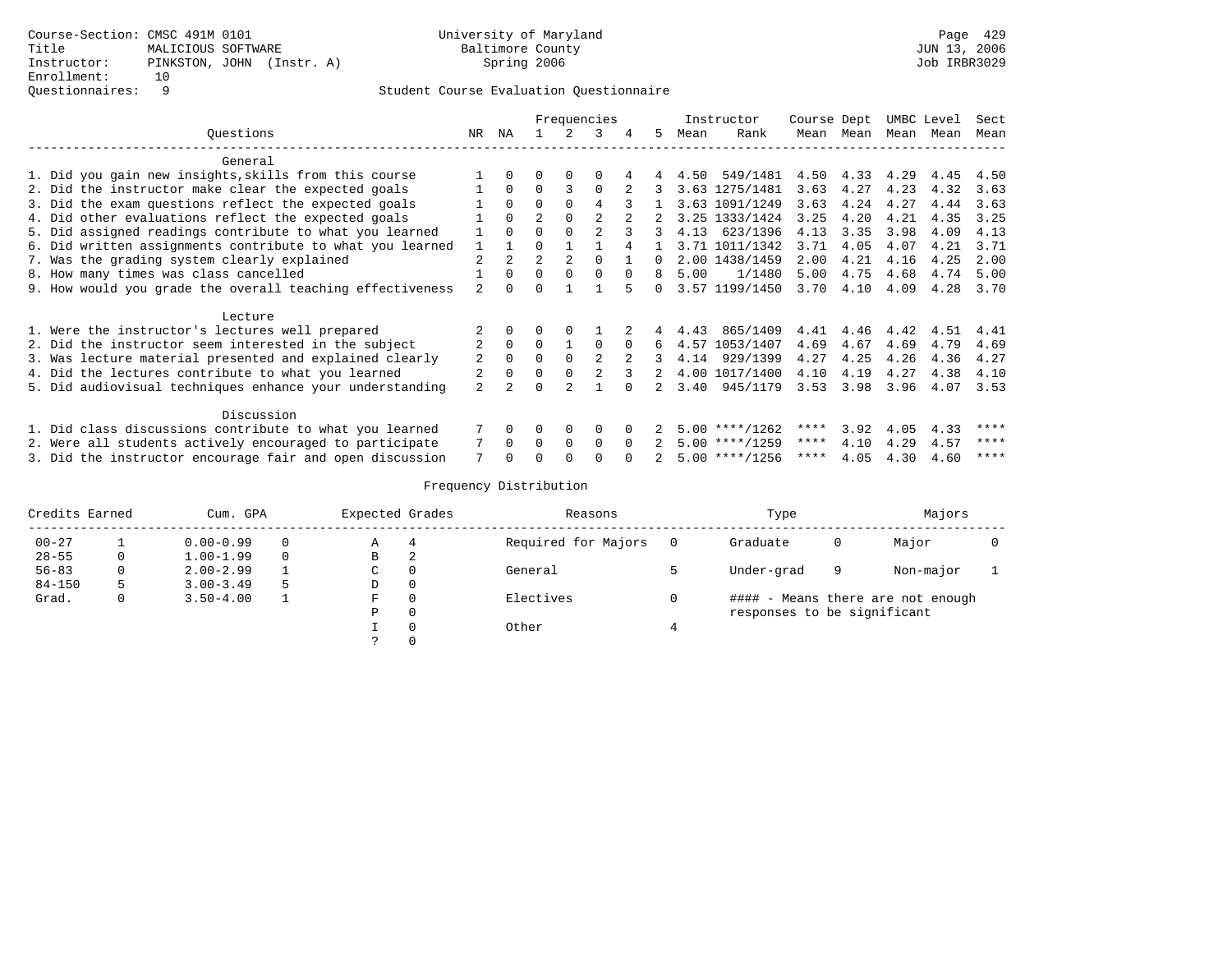|                                                           |    | Frequencies |                |               |          | Instructor | Course Dept |      | UMBC Level       |      | Sect |      |      |      |
|-----------------------------------------------------------|----|-------------|----------------|---------------|----------|------------|-------------|------|------------------|------|------|------|------|------|
| Ouestions                                                 | NR | ΝA          |                | $\mathcal{L}$ | 3        | 4          | .5          | Mean | Rank             | Mean | Mean | Mean | Mean | Mean |
| General                                                   |    |             |                |               |          |            |             |      |                  |      |      |      |      |      |
| 1. Did you gain new insights, skills from this course     |    |             |                |               |          |            |             | 4.50 | 549/1481         | 4.50 | 4.33 | 4.29 | 4.45 | 4.50 |
| 2. Did the instructor make clear the expected goals       |    | $\Omega$    | $\Omega$       | 3             | $\Omega$ |            |             |      | 3.63 1275/1481   | 3.63 | 4.27 | 4.23 | 4.32 | 3.63 |
| 3. Did the exam questions reflect the expected goals      |    | $\Omega$    | $\Omega$       | $\Omega$      |          |            |             |      | 3.63 1091/1249   | 3.63 | 4.24 | 4.27 | 4.44 | 3.63 |
| 4. Did other evaluations reflect the expected goals       |    | $\Omega$    |                |               |          |            |             |      | 3.25 1333/1424   | 3.25 | 4.20 | 4.21 | 4.35 | 3.25 |
| 5. Did assigned readings contribute to what you learned   |    | $\Omega$    | $\Omega$       |               |          |            |             |      | 4.13 623/1396    | 4.13 | 3.35 | 3.98 | 4.09 | 4.13 |
| 6. Did written assignments contribute to what you learned |    |             |                |               |          |            |             |      | 3.71 1011/1342   | 3.71 | 4.05 | 4.07 | 4.21 | 3.71 |
| 7. Was the grading system clearly explained               |    |             | $\overline{2}$ | 2             | $\cap$   |            | n.          |      | 2.00 1438/1459   | 2.00 | 4.21 | 4.16 | 4.25 | 2.00 |
| 8. How many times was class cancelled                     |    | $\Omega$    | $\Omega$       | $\Omega$      | $\Omega$ | $\Omega$   | 8           | 5.00 | 1/1480           | 5.00 | 4.75 | 4.68 | 4.74 | 5.00 |
| 9. How would you grade the overall teaching effectiveness | 3  | 0           | $\Omega$       | $\Omega$      |          |            | 0           |      | 3.83 1030/1450   | 3.70 | 4.10 | 4.09 | 4.28 | 3.70 |
| Lecture                                                   |    |             |                |               |          |            |             |      |                  |      |      |      |      |      |
| 1. Were the instructor's lectures well prepared           | 4  | $\Omega$    | 0              | $\Omega$      |          |            | 3.          | 4.40 | 891/1409         | 4.41 | 4.46 | 4.42 | 4.51 | 4.41 |
| 2. Did the instructor seem interested in the subject      | 4  | $\Omega$    | $\Omega$       | $\Omega$      | $\Omega$ |            | 4           | 4.80 | 728/1407         | 4.69 | 4.67 | 4.69 | 4.79 | 4.69 |
| 3. Was lecture material presented and explained clearly   | 4  | $\Omega$    | $\Omega$       | $\Omega$      |          |            | 3           | 4.40 | 683/1399         | 4.27 | 4.25 | 4.26 | 4.36 | 4.27 |
| 4. Did the lectures contribute to what you learned        | 4  | $\Omega$    | $\Omega$       | $\Omega$      |          | 2          | 2           | 4.20 | 913/1400         | 4.10 | 4.19 | 4.27 | 4.38 | 4.10 |
| 5. Did audiovisual techniques enhance your understanding  | 4  |             |                | ∩             | ∩        |            |             | 3.67 | 840/1179         | 3.53 | 3.98 | 3.96 | 4.07 | 3.53 |
| Discussion                                                |    |             |                |               |          |            |             |      |                  |      |      |      |      |      |
| 1. Did class discussions contribute to what you learned   |    | 0           | 0              | $\Omega$      | $\Omega$ |            |             |      | $5.00$ ****/1262 | **** | 3.92 | 4.05 | 4.33 | **** |
| 2. Were all students actively encouraged to participate   |    | $\Omega$    | $\Omega$       | $\Omega$      | $\Omega$ | $\Omega$   |             |      | $5.00$ ****/1259 | **** | 4.10 | 4.29 | 4.57 | **** |
| 3. Did the instructor encourage fair and open discussion  |    |             | U              |               | ∩        |            |             |      | $5.00$ ****/1256 | **** | 4.05 | 4.30 | 4.60 | **** |

| Credits Earned |   | Cum. GPA      |          | Expected Grades |   | Reasons             | Type                        |   | Majors                            |  |
|----------------|---|---------------|----------|-----------------|---|---------------------|-----------------------------|---|-----------------------------------|--|
| $00 - 27$      |   | $0.00 - 0.99$ | $\Omega$ | Α               | 4 | Required for Majors | Graduate                    | 0 | Major                             |  |
| $28 - 55$      | 0 | $1.00 - 1.99$ | 0        | B               | 2 |                     |                             |   |                                   |  |
| $56 - 83$      | 0 | $2.00 - 2.99$ |          | C               |   | General             | Under-grad                  | 9 | Non-major                         |  |
| $84 - 150$     |   | $3.00 - 3.49$ |          | D               |   |                     |                             |   |                                   |  |
| Grad.          |   | $3.50 - 4.00$ |          | F               |   | Electives           |                             |   | #### - Means there are not enough |  |
|                |   |               |          | D               |   |                     | responses to be significant |   |                                   |  |
|                |   |               |          |                 |   | Other               |                             |   |                                   |  |
|                |   |               |          |                 |   |                     |                             |   |                                   |  |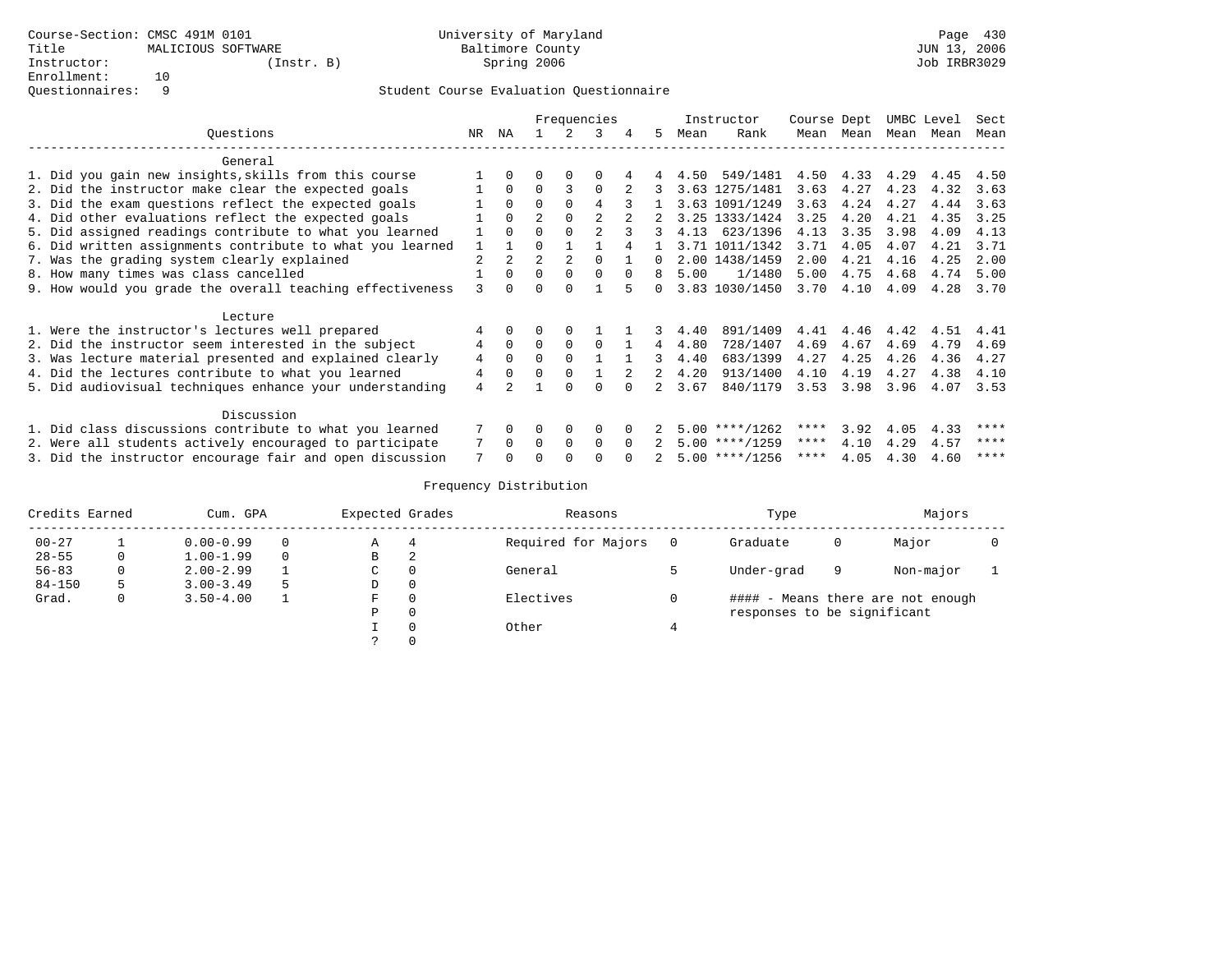## Questionnaires: 10 Student Course Evaluation Questionnaire

|                                                           | Frequencies    |                |              |             |                |                |              | Instructor | Course Dept        |      | UMBC Level |      | Sect |             |
|-----------------------------------------------------------|----------------|----------------|--------------|-------------|----------------|----------------|--------------|------------|--------------------|------|------------|------|------|-------------|
| Ouestions                                                 |                | NR NA          | $\mathbf{1}$ | $2^{\circ}$ | 3              |                | 5.           | Mean       | Rank               |      | Mean Mean  | Mean | Mean | Mean        |
| General                                                   |                |                |              |             |                |                |              |            |                    |      |            |      |      |             |
| 1. Did you gain new insights, skills from this course     | ∩              | <sup>0</sup>   | U            | 2           |                |                |              |            | 3.80 1225/1481     | 3.80 | 4.33       | 4.29 | 4.45 | 3.80        |
| 2. Did the instructor make clear the expected goals       | $\Omega$       | 0              | 0            |             | 4              |                |              |            | 3.50 1320/1481     | 3.50 | 4.27       | 4.23 | 4.32 | 3.50        |
| 3. Did the exam questions reflect the expected goals      | O              | <sup>0</sup>   |              |             |                | 4              |              |            | 3.60 1096/1249     | 3.60 | 4.24       | 4.27 | 4.44 | 3.60        |
| 4. Did other evaluations reflect the expected goals       | $\Omega$       |                | $\Omega$     | $\Omega$    | 3              |                |              |            | 3.88 1108/1424     | 3.88 | 4.20       | 4.21 | 4.35 | 3.88        |
| 5. Did assigned readings contribute to what you learned   | $\mathbf 0$    |                | $\Omega$     |             | 1              |                | 4            | 4.11       | 633/1396           | 4.11 | 3.35       | 3.98 | 4.09 | 4.11        |
| 6. Did written assignments contribute to what you learned | $\mathbf 0$    | $\overline{2}$ | $\Omega$     | 1           | $\cap$         | 4              |              | 4.13       | 672/1342           | 4.13 | 4.05       | 4.07 | 4.21 | 4.13        |
| 7. Was the grading system clearly explained               | $\Omega$       | $\Omega$       |              |             | $\mathfrak{D}$ |                |              |            | 3.60 1228/1459     | 3.60 | 4.21       | 4.16 | 4.25 | 3.60        |
| 8. How many times was class cancelled                     | 0              | 0              | $\Omega$     | 0           | $\mathbf 0$    |                | 9            | 4.90       | 702/1480           | 4.90 | 4.75       | 4.68 | 4.74 | 4.90        |
| 9. How would you grade the overall teaching effectiveness | 1              | <sup>n</sup>   | $\Omega$     |             | ζ              | 2              | ζ            |            | 3.78 1081/1450     | 3.78 | 4.10       | 4.09 | 4.28 | 3.78        |
| Lecture                                                   |                |                |              |             |                |                |              |            |                    |      |            |      |      |             |
| 1. Were the instructor's lectures well prepared           |                |                |              |             |                |                |              |            | 3.70 1264/1409     | 3.70 | 4.46       | 4.42 | 4.51 | 3.70        |
| 2. Did the instructor seem interested in the subject      | 0              | 0              | $\Omega$     | $\Omega$    | $\Omega$       |                |              | 4.80       | 728/1407           | 4.80 | 4.67       | 4.69 | 4.79 | 4.80        |
| 3. Was lecture material presented and explained clearly   | 0              | 0              | $\Omega$     | 3           | $\mathbf{1}$   | 4              |              |            | 3.50 1237/1399     | 3.50 | 4.25       | 4.26 | 4.36 | 3.50        |
| 4. Did the lectures contribute to what you learned        | 0              | $\Omega$       |              |             | $\overline{a}$ | $\overline{2}$ | 3            |            | 3.40 1256/1400     | 3.40 | 4.19       | 4.27 | 4.38 | 3.40        |
| 5. Did audiovisual techniques enhance your understanding  | $\Omega$       |                | $\Omega$     | $\Omega$    | $\mathfrak{D}$ |                |              | 4.00       | 590/1179           | 4.00 | 3.98       | 3.96 | 4.07 | 4.00        |
| Discussion                                                |                |                |              |             |                |                |              |            |                    |      |            |      |      |             |
| 1. Did class discussions contribute to what you learned   | 4              | 0              | 0            |             |                |                | 4            | 4.50       | 345/1262           | 4.50 | 3.92       | 4.05 | 4.33 | 4.50        |
| 2. Were all students actively encouraged to participate   | 4              | $\Omega$       | 0            | $\mathbf 0$ | 1              |                | 4            | 4.50       | 588/1259           | 4.50 | 4.10       | 4.29 | 4.57 | 4.50        |
| 3. Did the instructor encourage fair and open discussion  | 4              | $\Omega$       | $\Omega$     | $\Omega$    | $\Omega$       |                | 5.           | 4.83       | 272/1256           | 4.83 | 4.05       | 4.30 | 4.60 | 4.83        |
| 4. Were special techniques successful                     | $\overline{4}$ | ζ              | $\Omega$     | $\Omega$    | $\Omega$       |                | $\mathbf{1}$ | 4.33       | 254/788            |      | 4.33 3.90  | 4.00 | 4.26 | 4.33        |
| Laboratory                                                |                |                |              |             |                |                |              |            |                    |      |            |      |      |             |
| 2. Were you provided with adequate background information | 9              | 0              | 0            | 0           | $\Omega$       | <sup>n</sup>   |              |            | $5.00$ ****/ 249   | **** | 4.29       | 4.11 | 3.87 | ****        |
| Seminar                                                   |                |                |              |             |                |                |              |            |                    |      |            |      |      |             |
| 2. Was the instructor available for individual attention  | 9              | 0              | 0            | 0           | 0              |                |              | 500        | 69<br>**** /       | **** |            | 4.53 | 4.64 | ****        |
| 3. Did research projects contribute to what you learned   | 9              |                | ∩            | ∩           | $\Omega$       |                | 0            |            | $4.00$ ****/<br>63 | **** | ****       | 4.44 | 4.49 | $* * * * *$ |

| Credits Earned |   | Cum. GPA      |   | Expected Grades |          | Reasons             | Type                        |   | Majors                            |  |
|----------------|---|---------------|---|-----------------|----------|---------------------|-----------------------------|---|-----------------------------------|--|
| $00 - 27$      | 2 | $0.00 - 0.99$ |   | Α               | h        | Required for Majors | Graduate                    |   | Major                             |  |
| $28 - 55$      | 0 | $1.00 - 1.99$ |   | В               | 2        |                     |                             |   |                                   |  |
| $56 - 83$      | 0 | $2.00 - 2.99$ | 4 | C.              | 2        | General             | Under-grad                  | 9 | Non-major                         |  |
| $84 - 150$     |   | $3.00 - 3.49$ |   | D               | 0        |                     |                             |   |                                   |  |
| Grad.          |   | $3.50 - 4.00$ | 5 | F               | $\Omega$ | Electives           |                             |   | #### - Means there are not enough |  |
|                |   |               |   | Ρ               | 0        |                     | responses to be significant |   |                                   |  |
|                |   |               |   |                 | $\Omega$ | Other               |                             |   |                                   |  |
|                |   |               |   |                 |          |                     |                             |   |                                   |  |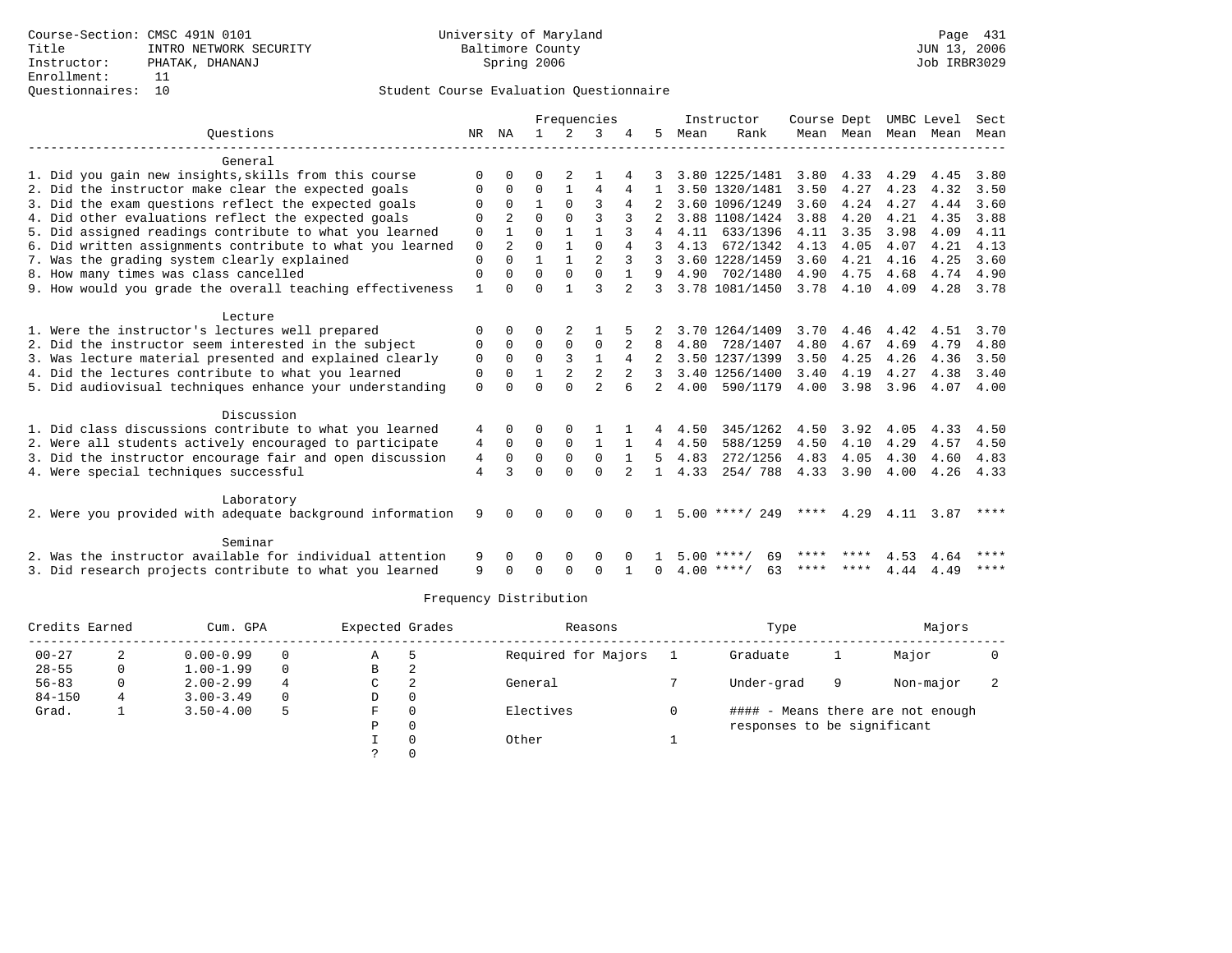|                                                           |                |              |          |          | Frequencies    |          |    |      | Instructor       | Course Dept |      | UMBC Level |      | Sect        |
|-----------------------------------------------------------|----------------|--------------|----------|----------|----------------|----------|----|------|------------------|-------------|------|------------|------|-------------|
| Ouestions                                                 | NR.            | ΝA           |          |          | 3              |          | 5. | Mean | Rank             | Mean        | Mean | Mean       | Mean | Mean        |
| General                                                   |                |              |          |          |                |          |    |      |                  |             |      |            |      |             |
| 1. Did you gain new insights, skills from this course     |                | $\Omega$     | O        | $\Omega$ |                |          |    | 4.83 | 210/1481         | 4.83        | 4.33 | 4.29       | 4.45 | 4.83        |
| 2. Did the instructor make clear the expected goals       | O              | $\Omega$     | $\Omega$ | $\Omega$ |                |          |    | 4.17 | 909/1481         | 4.17        | 4.27 | 4.23       | 4.32 | 4.17        |
| 3. Did the exam questions reflect the expected goals      |                | 5            | $\Omega$ | $\Omega$ | $\Omega$       | $\Omega$ |    | 5.00 | $***/1249$       | ****        | 4.24 | 4.27       | 4.44 | ****        |
| 4. Did other evaluations reflect the expected goals       | O              | $\Omega$     | $\Omega$ |          | $\Omega$       |          | 4  | 4.33 | 645/1424         | 4.33        | 4.20 | 4.21       | 4.35 | 4.33        |
| 5. Did assigned readings contribute to what you learned   | $\mathbf 0$    | $\Omega$     |          | $\Omega$ |                |          | २  | 3.83 | 854/1396         | 3.83        | 3.35 | 3.98       | 4.09 | 3.83        |
| 6. Did written assignments contribute to what you learned | $\mathbf 0$    | $\Omega$     | $\Omega$ |          | $\mathfrak{D}$ | $\cap$   |    | 4.33 | 474/1342         | 4.33        | 4.05 | 4.07       | 4.21 | 4.33        |
| 7. Was the grading system clearly explained               | $\Omega$       | $\Omega$     | $\Omega$ |          |                |          |    |      | 3.83 1101/1459   | 3.83        | 4.21 | 4.16       | 4.25 | 3.83        |
| 8. How many times was class cancelled                     | 0              | $\Omega$     | $\Omega$ | $\Omega$ | $\cap$         |          |    |      | 4.17 1281/1480   | 4.17        | 4.75 | 4.68       | 4.74 | 4.17        |
| 9. How would you grade the overall teaching effectiveness | $\Omega$       | <sup>n</sup> | U        | $\cap$   |                |          | 3  | 4.33 | 546/1450         | 4.33        | 4.10 | 4.09       | 4.28 | 4.33        |
| Lecture                                                   |                |              |          |          |                |          |    |      |                  |             |      |            |      |             |
| 1. Were the instructor's lectures well prepared           |                |              |          |          |                |          |    |      | 4.00 1152/1409   | 4.00        | 4.46 | 4.42       | 4.51 | 4.00        |
| 2. Did the instructor seem interested in the subject      | $\overline{2}$ | $\Omega$     | $\Omega$ | $\Omega$ | $\Omega$       | $\Omega$ | 4  | 5.00 | 1/1407           | 5.00        | 4.67 | 4.69       | 4.79 | 5.00        |
| 3. Was lecture material presented and explained clearly   | 2              | $\Omega$     | $\Omega$ | $\Omega$ |                |          |    | 4.25 | 828/1399         | 4.25        | 4.25 | 4.26       | 4.36 | 4.25        |
| 4. Did the lectures contribute to what you learned        |                | $\Omega$     | $\Omega$ | $\Omega$ |                |          |    |      | 3.75 1145/1400   | 3.75        | 4.19 | 4.27       | 4.38 | 3.75        |
| 5. Did audiovisual techniques enhance your understanding  | $\overline{a}$ |              |          |          |                |          |    | 3.75 | 793/1179         | 3.75        | 3.98 | 3.96       | 4.07 | 3.75        |
| Discussion                                                |                |              |          |          |                |          |    |      |                  |             |      |            |      |             |
| 1. Did class discussions contribute to what you learned   | 3              | $\Omega$     | U        | $\Omega$ |                |          |    | 4.33 | 507/1262         | 4.33        | 3.92 | 4.05       | 4.33 | 4.33        |
| 2. Were all students actively encouraged to participate   | 3              | $\Omega$     | $\Omega$ | $\Omega$ | $\Omega$       |          |    | 5.00 | 1/1259           | 5.00        | 4.10 | 4.29       | 4.57 | 5.00        |
| 3. Did the instructor encourage fair and open discussion  | 3              | $\Omega$     | 0        | $\Omega$ | $\Omega$       |          |    | 4.33 | 723/1256         | 4.33        | 4.05 | 4.30       | 4.60 | 4.33        |
| 4. Were special techniques successful                     | 3              |              |          |          |                |          |    |      | $5.00$ ****/ 788 | ****        | 3.90 | 4.00       | 4.26 | $***$ * * * |

| Credits Earned |          | Cum. GPA      |          | Expected Grades |          | Reasons             |        | Type                        |   | Majors                            |  |
|----------------|----------|---------------|----------|-----------------|----------|---------------------|--------|-----------------------------|---|-----------------------------------|--|
| $00 - 27$      | $\Omega$ | $0.00 - 0.99$ |          | Α               | 5        | Required for Majors | 0      | Graduate                    | 3 | Major                             |  |
| $28 - 55$      | 0        | $1.00 - 1.99$ |          | В               |          |                     |        |                             |   |                                   |  |
| $56 - 83$      | 0        | $2.00 - 2.99$ |          | $\sim$<br>◡     |          | General             |        | Under-grad                  |   | Non-major                         |  |
| $84 - 150$     |          | $3.00 - 3.49$ | $\Omega$ | D               | 0        |                     |        |                             |   |                                   |  |
| Grad.          |          | $3.50 - 4.00$ | 2        | F               | 0        | Electives           | 0      |                             |   | #### - Means there are not enough |  |
|                |          |               |          | Ρ               | 0        |                     |        | responses to be significant |   |                                   |  |
|                |          |               |          |                 | $\Omega$ | Other               | $\sim$ |                             |   |                                   |  |
|                |          |               |          |                 |          |                     |        |                             |   |                                   |  |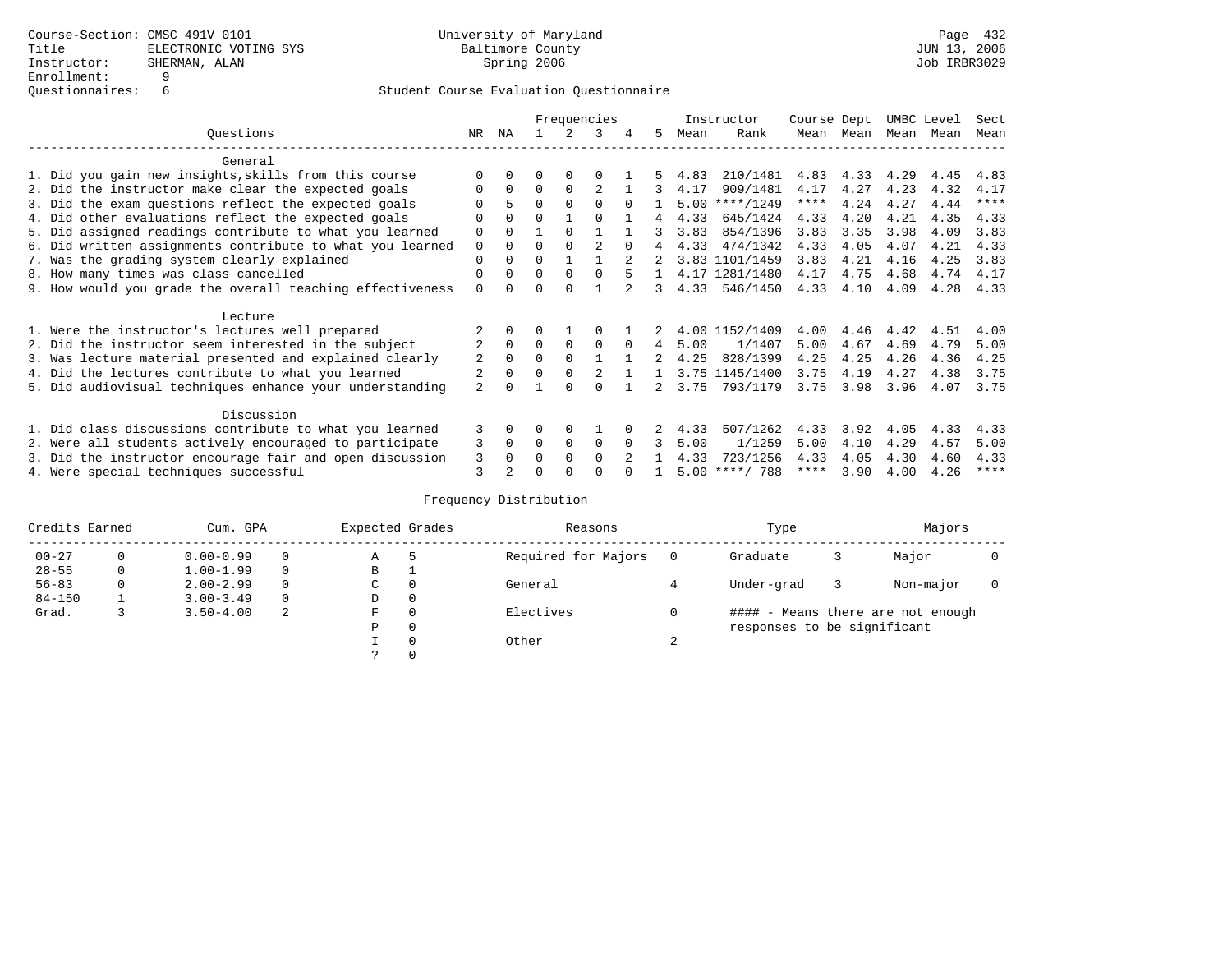## Questionnaires: 14 Student Course Evaluation Questionnaire

|                                                           |                |                |              |                | Frequencies    |              |              |      | Instructor       | Course Dept |           | UMBC Level |      | Sect  |
|-----------------------------------------------------------|----------------|----------------|--------------|----------------|----------------|--------------|--------------|------|------------------|-------------|-----------|------------|------|-------|
| Ouestions                                                 | NR             | ΝA             | $\mathbf{1}$ | $\mathcal{L}$  | 3              |              | 5.           | Mean | Rank             |             | Mean Mean | Mean       | Mean | Mean  |
| General                                                   |                |                |              |                |                |              |              |      |                  |             |           |            |      |       |
| 1. Did you gain new insights, skills from this course     | $\Omega$       | O              | O            | $\Omega$       | $\Omega$       |              | 12           | 4.86 | 196/1481         | 4.89        | 4.33      | 4.29       | 4.45 | 4.86  |
| 2. Did the instructor make clear the expected goals       | $\Omega$       | $\Omega$       | $\Omega$     | $\Omega$       | $\Omega$       | 5            | q            | 4.64 | 349/1481         | 4.74        | 4.27      | 4.23       | 4.32 | 4.64  |
| 3. Did the exam questions reflect the expected goals      |                | 13             | $\Omega$     | $\Omega$       | $\Omega$       |              |              |      | $4.00$ ****/1249 | 4.67        | 4.24      | 4.27       | 4.44 | $***$ |
| 4. Did other evaluations reflect the expected goals       | $\Omega$       |                | $\Omega$     | $\mathbf{1}$   | $\overline{2}$ |              |              | 4.08 | 923/1424         | 4.44        | 4.20      | 4.21       | 4.35 | 4.08  |
| 5. Did assigned readings contribute to what you learned   | 1              | $\overline{2}$ | 1            | $\mathfrak{D}$ | $\overline{a}$ |              |              |      | 3.45 1109/1396   | 4.00        | 3.35      | 3.98       | 4.09 | 3.45  |
| 6. Did written assignments contribute to what you learned | 1              | $\Omega$       | $\Omega$     | $\mathbf{1}$   | $\mathbf{3}$   |              | 4            | 3.92 | 858/1342         | 4.23        | 4.05      | 4.07       | 4.21 | 3.92  |
| 7. Was the grading system clearly explained               | 1              |                | $\Omega$     | $\Omega$       | $\mathbf{3}$   | 3            | 6            | 4.25 | 775/1459         | 4.38        | 4.21      | 4.16       | 4.25 | 4.25  |
| 8. How many times was class cancelled                     | $\mathbf{1}$   | $\Omega$       | $\Omega$     | $\Omega$       | $\Omega$       |              | 12           | 4.92 | 561/1480         | 4.92        | 4.75      | 4.68       | 4.74 | 4.92  |
| 9. How would you grade the overall teaching effectiveness | $\overline{a}$ | <sup>0</sup>   | $\Omega$     | $\cap$         | $\Omega$       | 6            | 6            | 4.50 | 334/1450         | 4.69        | 4.10      | 4.09       | 4.28 | 4.50  |
| Lecture                                                   |                |                |              |                |                |              |              |      |                  |             |           |            |      |       |
| 1. Were the instructor's lectures well prepared           | $\Omega$       | <sup>0</sup>   | O            | $\Omega$       | $\Omega$       |              | 12.          | 4.86 | 261/1409         | 4.93        | 4.46      | 4.42       | 4.51 | 4.86  |
| 2. Did the instructor seem interested in the subject      | 0              | $\Omega$       | $\Omega$     | 0              | $\Omega$       |              | 13           | 4.93 | 400/1407         | 4.96        | 4.67      | 4.69       | 4.79 | 4.93  |
| 3. Was lecture material presented and explained clearly   | 0              | $\Omega$       | $\Omega$     | $\Omega$       | $\Omega$       |              | 10           | 4.71 | 311/1399         | 4.73        | 4.25      | 4.26       | 4.36 | 4.71  |
| 4. Did the lectures contribute to what you learned        | $\Omega$       | O              | $\Omega$     | $\Omega$       | $\Omega$       |              | 9            | 4.64 | 444/1400         | 4.74        | 4.19      | 4.27       | 4.38 | 4.64  |
| 5. Did audiovisual techniques enhance your understanding  | 1              |                | $\Omega$     | $\mathbf{I}$   | $\cap$         |              | 11           | 4.69 | 162/1179         | 4.80        | 3.98      | 3.96       | 4.07 | 4.69  |
| Discussion                                                |                |                |              |                |                |              |              |      |                  |             |           |            |      |       |
| 1. Did class discussions contribute to what you learned   | 8              | 0              | 0            | O              |                |              |              | 4.17 | 631/1262         | 4.52        | 3.92      | 4.05       | 4.33 | 4.17  |
| 2. Were all students actively encouraged to participate   | 8              | $\Omega$       | $\Omega$     | $\Omega$       | $\Omega$       | 2            | 4            | 4.67 | 451/1259         | 4.77        | 4.10      | 4.29       | 4.57 | 4.67  |
| 3. Did the instructor encourage fair and open discussion  | 8              | $\Omega$       | $\Omega$     | $\mathbf 0$    | $\mathbf 0$    |              | 5            | 4.83 | 272/1256         | 4.85        | 4.05      | 4.30       | 4.60 | 4.83  |
| 4. Were special techniques successful                     | 8              | $\cap$         | $\Omega$     | $\cap$         | $\Omega$       | 2            | 4            | 4.67 | 133/ 788         | 4.58        | 3.90      | 4.00       | 4.26 | 4.67  |
| Laboratory                                                |                |                |              |                |                |              |              |      |                  |             |           |            |      |       |
| 1. Did the lab increase understanding of the material     | 13             | 0              | O            | 0              | $\Omega$       |              |              |      | $4.00$ ****/ 246 | ****        | 4.43      | 4.20       | 4.45 | ****  |
| 2. Were you provided with adequate background information | 13             | $\Omega$       | $\Omega$     | $\mathbf 0$    | $\mathbf 0$    | $\Omega$     |              |      | $5.00$ ****/ 249 | ****        | 4.29      | 4.11       | 3.87 | ****  |
| 3. Were necessary materials available for lab activities  | 13             | <sup>0</sup>   | $\Omega$     | $\Omega$       | $\Omega$       |              |              |      | $4.00$ ****/ 242 | ****        | 4.82      | 4.40       | 4.45 | ****  |
| 4. Did the lab instructor provide assistance              | 13             | $\Omega$       | 0            | 0              | $\Omega$       | $\mathbf{1}$ | <sup>0</sup> |      | $4.00$ ****/ 240 | ****        | 4.54      | 4.20       | 4.43 | ****  |
| 5. Were requirements for lab reports clearly specified    | 13             | U              | $\Omega$     |                | $\cap$         |              |              |      | $5.00$ ****/ 217 | ****        | 4.24      | 4.04       | 3.86 | ****  |

| Credits Earned |   | Cum. GPA      |          |   | Expected Grades | Reasons             |        | Type                        |    | Majors                            |  |
|----------------|---|---------------|----------|---|-----------------|---------------------|--------|-----------------------------|----|-----------------------------------|--|
| $00 - 27$      |   | $0.00 - 0.99$ | $\Omega$ | Α | 14              | Required for Majors |        | Graduate                    | 4  | Major                             |  |
| $28 - 55$      | 0 | $1.00 - 1.99$ | $\Omega$ | В |                 |                     |        |                             |    |                                   |  |
| $56 - 83$      |   | $2.00 - 2.99$ |          | C |                 | General             | 10     | Under-grad                  | 10 | Non-major                         |  |
| $84 - 150$     | 6 | $3.00 - 3.49$ | 4        | D |                 |                     |        |                             |    |                                   |  |
| Grad.          |   | $3.50 - 4.00$ | 6        | F |                 | Electives           |        |                             |    | #### - Means there are not enough |  |
|                |   |               |          | P |                 |                     |        | responses to be significant |    |                                   |  |
|                |   |               |          |   |                 | Other               | $\sim$ |                             |    |                                   |  |
|                |   |               |          |   |                 |                     |        |                             |    |                                   |  |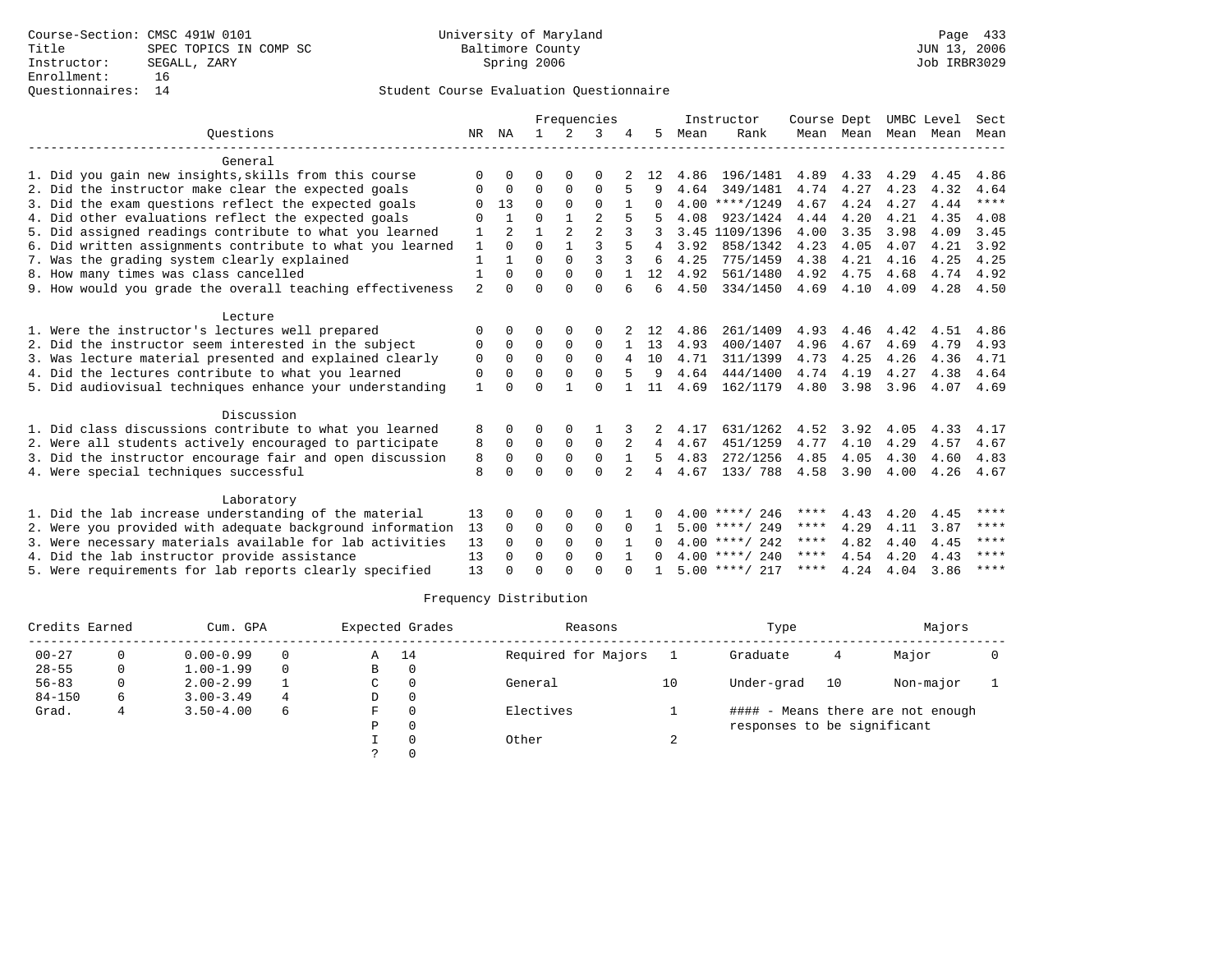## Questionnaires: 12 Student Course Evaluation Questionnaire

|                                                           |              |              |          |          | Frequencies    |              |    |      | Instructor | Course Dept |      | UMBC Level |      | Sect |
|-----------------------------------------------------------|--------------|--------------|----------|----------|----------------|--------------|----|------|------------|-------------|------|------------|------|------|
| Ouestions                                                 | NR.          | ΝA           |          |          | 3              |              | 5. | Mean | Rank       | Mean        | Mean | Mean       | Mean | Mean |
| General                                                   |              |              |          |          |                |              |    |      |            |             |      |            |      |      |
| 1. Did you gain new insights, skills from this course     |              | $\Omega$     | O        | $\Omega$ | $\Omega$       |              |    | 4.92 | 143/1481   | 4.89        | 4.33 | 4.29       | 4.45 | 4.92 |
| 2. Did the instructor make clear the expected goals       | O            | $\Omega$     | $\Omega$ | $\Omega$ | $\Omega$       |              | 10 | 4.83 | 162/1481   | 4.74        | 4.27 | 4.23       | 4.32 | 4.83 |
| 3. Did the exam questions reflect the expected goals      |              | 9            | $\Omega$ | $\Omega$ | $\Omega$       |              |    | 4.67 | 334/1249   | 4.67        | 4.24 | 4.27       | 4.44 | 4.67 |
| 4. Did other evaluations reflect the expected goals       |              |              | $\Omega$ | $\Omega$ |                | <sup>0</sup> |    | 4.80 | 178/1424   | 4.44        | 4.20 | 4.21       | 4.35 | 4.80 |
| 5. Did assigned readings contribute to what you learned   | $\mathbf 0$  |              | $\Omega$ |          | $\mathfrak{D}$ |              | 8  | 4.55 | 274/1396   | 4.00        | 3.35 | 3.98       | 4.09 | 4.55 |
| 6. Did written assignments contribute to what you learned | $\mathbf 0$  |              | $\Omega$ |          |                |              | 6  | 4.55 | 277/1342   | 4.23        | 4.05 | 4.07       | 4.21 | 4.55 |
| 7. Was the grading system clearly explained               | $\Omega$     | $\Omega$     | $\Omega$ | $\Omega$ |                |              |    | 4.50 | 460/1459   | 4.38        | 4.21 | 4.16       | 4.25 | 4.50 |
| 8. How many times was class cancelled                     | 0            | $\Omega$     | $\Omega$ | $\Omega$ | $\Omega$       |              | 11 | 4.92 | 631/1480   | 4.92        | 4.75 | 4.68       | 4.74 | 4.92 |
| 9. How would you grade the overall teaching effectiveness | 3            | <sup>n</sup> | U        | $\cap$   | $\cap$         |              | 8  | 4.89 | 107/1450   | 4.69        | 4.10 | 4.09       | 4.28 | 4.89 |
| Lecture                                                   |              |              |          |          |                |              |    |      |            |             |      |            |      |      |
| 1. Were the instructor's lectures well prepared           |              |              |          |          | $\Omega$       |              | 12 | 5.00 | 1/1409     | 4.93        | 4.46 | 4.42       | 4.51 | 5.00 |
| 2. Did the instructor seem interested in the subject      | 0            | $\Omega$     | $\Omega$ | $\Omega$ | $\Omega$       | $\Omega$     | 12 | 5.00 | 1/1407     | 4.96        | 4.67 | 4.69       | 4.79 | 5.00 |
| 3. Was lecture material presented and explained clearly   | $\mathbf 0$  | $\Omega$     | $\Omega$ | $\Omega$ | $\cap$         |              | 9  | 4.75 | 267/1399   | 4.73        | 4.25 | 4.26       | 4.36 | 4.75 |
| 4. Did the lectures contribute to what you learned        | $\mathbf 0$  | $\Omega$     | $\Omega$ | $\Omega$ | $\Omega$       |              | 10 | 4.83 | 218/1400   | 4.74        | 4.19 | 4.27       | 4.38 | 4.83 |
| 5. Did audiovisual techniques enhance your understanding  | $\mathbf{1}$ |              |          |          | $\cap$         |              | 10 | 4.91 | 88/1179    | 4.80        | 3.98 | 3.96       | 4.07 | 4.91 |
|                                                           |              |              |          |          |                |              |    |      |            |             |      |            |      |      |
| Discussion                                                |              |              |          |          |                |              |    |      |            |             |      |            |      |      |
| 1. Did class discussions contribute to what you learned   | 4            | $\Omega$     | U        | $\Omega$ | $\Omega$       |              |    | 4.88 | 138/1262   | 4.52        | 3.92 | 4.05       | 4.33 | 4.88 |
| 2. Were all students actively encouraged to participate   | 4            | $\Omega$     | $\Omega$ | $\Omega$ | $\Omega$       |              |    | 4.88 | 238/1259   | 4.77        | 4.10 | 4.29       | 4.57 | 4.88 |
| 3. Did the instructor encourage fair and open discussion  | 4            | $\Omega$     | 0        | $\Omega$ | $\Omega$       |              |    | 4.88 | 240/1256   | 4.85        | 4.05 | 4.30       | 4.60 | 4.88 |
| 4. Were special techniques successful                     | 4            |              |          |          |                |              | 6  | 4.50 | 176/788    | 4.58        | 3.90 | 4.00       | 4.26 | 4.50 |

| Credits Earned |   | Cum. GPA      | Expected Grades |   |         | Reasons             |   | Type                        |   | Majors                            |  |
|----------------|---|---------------|-----------------|---|---------|---------------------|---|-----------------------------|---|-----------------------------------|--|
| $00 - 27$      | 0 | $0.00 - 0.99$ | $\Omega$        | Α | - 11    | Required for Majors |   | Graduate                    | כ | Major                             |  |
| $28 - 55$      | 0 | $1.00 - 1.99$ | $\Omega$        | В | 0       |                     |   |                             |   |                                   |  |
| $56 - 83$      |   | $2.00 - 2.99$ | $\Omega$        | С | 0       | General             | 8 | Under-grad                  |   | Non-major                         |  |
| $84 - 150$     | 2 | $3.00 - 3.49$ | 2               | D | 0       |                     |   |                             |   |                                   |  |
| Grad.          | כ | $3.50 - 4.00$ | 4               | F | 0       | Electives           |   |                             |   | #### - Means there are not enough |  |
|                |   |               |                 | Ρ | $\circ$ |                     |   | responses to be significant |   |                                   |  |
|                |   |               |                 |   | 0       | Other               |   |                             |   |                                   |  |
|                |   |               |                 |   | 0       |                     |   |                             |   |                                   |  |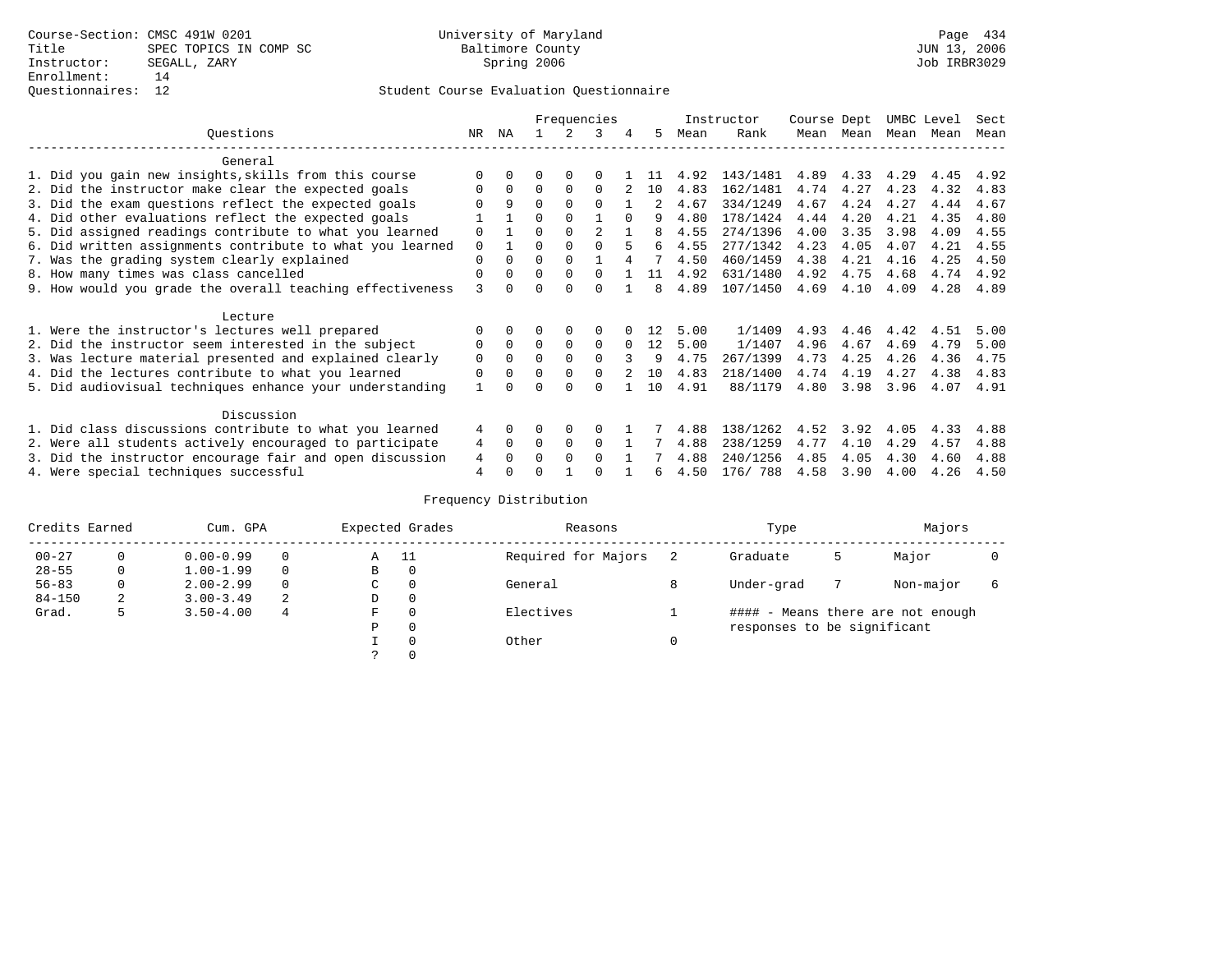|                                                                                                    | Frequencies      |                         |                            |                   |                                |              | Instructor  | Course Dept UMBC Level |                      |              |              | Sect         |              |              |
|----------------------------------------------------------------------------------------------------|------------------|-------------------------|----------------------------|-------------------|--------------------------------|--------------|-------------|------------------------|----------------------|--------------|--------------|--------------|--------------|--------------|
| Questions                                                                                          |                  | NR NA                   | $\mathbf 1$                | 2                 | 3                              | 4            |             | 5 Mean                 | Rank                 |              | Mean Mean    |              | Mean Mean    | Mean         |
|                                                                                                    |                  |                         |                            |                   |                                |              |             |                        |                      |              |              |              |              |              |
| General                                                                                            |                  |                         |                            |                   |                                |              |             |                        |                      |              |              |              |              |              |
| 1. Did you gain new insights, skills from this course                                              | 0                | 0                       | 2                          | -1                | 7                              | 9            | 11          |                        | 3.87 1187/1481       | 3.87         | 4.33         | 4.29         | 4.28         | 3.87         |
| 2. Did the instructor make clear the expected goals                                                | $\mathbf 0$      | $\Omega$                | $\mathbf{1}$               | $\mathbf{0}$      | 4                              | 12           | 13          | 4.20                   | 884/1481             | 4.20         | 4.27         | 4.23         | 4.11         | 4.20         |
| 3. Did the exam questions reflect the expected goals                                               | 0                | 0                       | $\Omega$                   | 3                 | 4                              | 12           | 11          | 4.03                   | 881/1249             | 4.03         | 4.24         | 4.27         | 4.24         | 4.03         |
| 4. Did other evaluations reflect the expected goals                                                | 0                | $\mathbf 0$             | $\overline{2}$             | 3                 | $\mathbf{1}$                   | 16           | 8           |                        | 3.83 1138/1424       | 3.83         | 4.20         | 4.21         | 4.16         | 3.83         |
| 5. Did assigned readings contribute to what you learned                                            | 0                | 0                       | 5                          | 6                 | $\overline{2}$                 | 8            | 9           |                        | 3.33 1167/1396       | 3.33         | 3.35         | 3.98         | 4.00         | 3.33         |
| 6. Did written assignments contribute to what you learned                                          | $\mathbf 0$      | $\mathbf 0$<br>$\Omega$ | $\overline{4}$<br>$\Omega$ | 1                 | 7                              | 11<br>5      | 7           |                        | 3.53 1101/1342       | 3.53         | 4.05         | 4.07         | 4.18         | 3.53         |
| 7. Was the grading system clearly explained                                                        | 0<br>$\mathbf 0$ | $\mathbf 0$             | $\mathbf 0$                | 2<br>$\mathbf{1}$ | $\overline{3}$<br>$\mathbf{1}$ | 3            | 20<br>25    | 4.43<br>4.73           | 565/1459<br>896/1480 | 4.43         | 4.21<br>4.75 | 4.16         | 4.01         | 4.43<br>4.73 |
| 8. How many times was class cancelled<br>9. How would you grade the overall teaching effectiveness | $\overline{c}$   | $\mathbf{1}$            | $\overline{2}$             | $\mathbf{1}$      | 3                              | 11           | 10          | 3.96                   | 890/1450             | 4.73<br>3.96 | 4.10         | 4.68<br>4.09 | 4.74<br>3.96 | 3.96         |
|                                                                                                    |                  |                         |                            |                   |                                |              |             |                        |                      |              |              |              |              |              |
| Lecture                                                                                            |                  |                         |                            |                   |                                |              |             |                        |                      |              |              |              |              |              |
| 1. Were the instructor's lectures well prepared                                                    | 1                | 0                       | 1                          | 0                 | 4                              | 9            | 15          |                        | 4.28 1019/1409       | 4.28         | 4.46         | 4.42         | 4.36         | 4.28         |
| 2. Did the instructor seem interested in the subject                                               | 1                | 0                       | $\overline{2}$             | 1                 | 2                              | 7            | 17          |                        | 4.24 1260/1407       | 4.24         | 4.67         | 4.69         | 4.73         | 4.24         |
| 3. Was lecture material presented and explained clearly                                            | 1                | 0                       | $\mathbf{1}$               | 0                 | 3                              | 13           | 12          | 4.21                   | 874/1399             | 4.21         | 4.25         | 4.26         | 4.16         | 4.21         |
| 4. Did the lectures contribute to what you learned                                                 | $\Omega$         | $\Omega$                | $\Omega$                   | $\mathbf{1}$      | 4                              | 10           | 15          | 4.30                   | 829/1400             | 4.30         | 4.19         | 4.27         | 4.17         | 4.30         |
| 5. Did audiovisual techniques enhance your understanding                                           | 1                | $\Omega$                | $\mathbf{1}$               | $\mathbf{1}$      | 5                              | 9            | 13          | 4.10                   | 557/1179             | 4.10         | 3.98         | 3.96         | 3.81         | 4.10         |
|                                                                                                    |                  |                         |                            |                   |                                |              |             |                        |                      |              |              |              |              |              |
| Discussion                                                                                         |                  |                         |                            |                   |                                |              |             |                        |                      |              |              |              |              |              |
| 1. Did class discussions contribute to what you learned                                            | 15               | 0                       | 2                          | 1                 | 3                              | 6            | 3           |                        | 3.47 1010/1262       | 3.47         | 3.92         | 4.05         | 4.07         | 3.47         |
| 2. Were all students actively encouraged to participate                                            | 15               | $\mathbf 0$             | $\mathbf{1}$               | $\mathbf{1}$      | 3                              | 7            | 3           |                        | 3.67 1067/1259       | 3.67         | 4.10         | 4.29         | 4.30         | 3.67         |
| 3. Did the instructor encourage fair and open discussion                                           | 15               | 0                       | $\mathbf 0$                | $\mathbf{1}$      | 3                              | 5            | 6           | 4.07                   | 876/1256             | 4.07         | 4.05         | 4.30         | 4.33         | 4.07         |
| 4. Were special techniques successful                                                              | 16               | 9                       | $\Omega$                   | $\mathbf{1}$      | $\mathbf{1}$                   | 3            | $\mathbf 0$ |                        | $3.40$ ****/ 788     | $***$ * * *  | 3.90         | 4.00         | 3.97         | $***$        |
|                                                                                                    |                  |                         |                            |                   |                                |              |             |                        |                      |              |              |              |              |              |
| Laboratory                                                                                         |                  |                         |                            |                   |                                |              |             |                        |                      |              |              |              |              |              |
| 1. Did the lab increase understanding of the material                                              | 27               | 2                       | 0                          | $\Omega$          | $\Omega$                       | 1            | $\Omega$    |                        | $4.00$ ****/ 246     |              | 4.43         | 4.20         | 4.27         |              |
| 2. Were you provided with adequate background information                                          | 29               | $\mathbf 0$             | $\mathbf 0$                | $\mathsf 0$       | 0                              | $\mathbf 0$  | 1           | 5.00                   | ****/ 249            | ****         | 4.29         | 4.11         | 3.93         | ****         |
| 3. Were necessary materials available for lab activities                                           | 29               | 0                       | $\mathbf 0$                | $\mathsf 0$       | $\mathbf 0$                    | $\mathbf{1}$ | $\Omega$    |                        | $4.00$ ****/ 242     | ****         | 4.82         | 4.40         | 4.27         | $***$        |
| 4. Did the lab instructor provide assistance                                                       | 29               | $\mathbf 0$             | $\mathbf 0$                | 0                 | $\mathbf 0$                    | $\mathbf 1$  | $\Omega$    |                        | $4.00$ ****/ 240     | ****         | 4.54         | 4.20         | 4.15         | $***$        |
| 5. Were requirements for lab reports clearly specified                                             | 29               | $\mathbf 0$             | $\mathbf 0$                | $\Omega$          | $\Omega$                       | $\mathbf{1}$ | $\Omega$    |                        | $4.00$ ****/ 217     | ****         | 4.24         | 4.04         | 3.73         | ****         |
| Seminar                                                                                            |                  |                         |                            |                   |                                |              |             |                        |                      |              |              |              |              |              |
| 1. Were assigned topics relevant to the announced theme                                            | 27               | 2                       | 0                          | $\Omega$          | 1                              | $\Omega$     | $\Omega$    |                        | $3.00$ ****/<br>68   | ****         | ****         | 4.49         | 4.23         | ****         |
| 2. Was the instructor available for individual attention                                           | 29               | $\mathbf 0$             | $\mathbf 0$                | $\mathbf{0}$      | $\mathbf 0$                    | 1            | $\Omega$    |                        | 69<br>$4.00$ ****/   | ****         |              | 4.53         | 4.46         | ****         |
| 3. Did research projects contribute to what you learned                                            | 29               | $\mathbf 0$             | $\mathsf 0$                | $\mathbf 0$       | $\mathbf 0$                    | 1            | $\mathbf 0$ | 4.00                   | $***/$<br>63         | ****         | ****         | 4.44         | 4.44         | ****         |
| 4. Did presentations contribute to what you learned                                                | 29               | $\mathbf 0$             | $\mathsf 0$                | $\mathbf 0$       | $\mathbf 0$                    | $\mathbf{1}$ | $\mathbf 0$ |                        | $4.00$ ****/<br>69   | $***$ * * *  | 5.00         | 4.35         | 4.16         | $***$        |
| 5. Were criteria for grading made clear                                                            | 29               | $\Omega$                | $\Omega$                   | $\Omega$          | $\mathbf{1}$                   | $\Omega$     | $\Omega$    |                        | $3.00$ ****/<br>68   | $***$ * * *  | $***$        | 3.92         | 3.71         | $***$        |
|                                                                                                    |                  |                         |                            |                   |                                |              |             |                        |                      |              |              |              |              |              |
| Field Work                                                                                         |                  |                         |                            |                   |                                |              |             |                        |                      |              |              |              |              |              |
| 1. Did field experience contribute to what you learned                                             | 28               | 0                       | 1                          | 0                 | $\Omega$                       | 1            | 0           |                        | $2.50$ ****/<br>59   |              |              | 4.30         | 4.01         | ****         |
| 2. Did you clearly understand your evaluation criteria                                             | 29               | $\mathbf 0$             | $\mathbf 0$                | $\mathbf 0$       | $\mathbf 0$                    | $\mathbf{1}$ | $\Omega$    |                        | 51<br>$4.00$ ****/   | ****         | ****         | 4.00         | 3.81         | ****         |
| 3. Was the instructor available for consultation                                                   | 29               | $\mathbf 0$             | $\mathbf 0$                | $\mathbf{0}$      | $\mathbf{1}$                   | $\Omega$     | $\Omega$    |                        | $3.00$ ****/<br>36   | ****         | ****         | 4.60         | 4.65         | ****         |
| 4. To what degree could you discuss your evaluations                                               | 29               | $\mathbf 0$             | $\mathbf 0$                | $\mathbf 0$       | $\mathbf{1}$                   | $\Omega$     | $\Omega$    | 3.00                   | $***$ /<br>41        | $***$ * * *  | ****         | 4.26         | 4.27         | ****         |
| 5. Did conferences help you carry out field activities                                             | 29               | $\Omega$                | $\Omega$                   | $\Omega$          | $\mathbf{1}$                   | $\Omega$     | $\Omega$    | 3.00                   | $***$ /<br>31        | ****         | $* * * *$    | 4.42         | 4.58         | ****         |
|                                                                                                    |                  |                         |                            |                   |                                |              |             |                        |                      |              |              |              |              |              |
| Self Paced                                                                                         |                  |                         |                            |                   |                                |              |             |                        |                      |              |              |              |              |              |
| 1. Did self-paced system contribute to what you learned                                            | 29               | 0                       | 0                          | 0                 | $\mathbf 0$                    | 1            | $\Omega$    | 4.00                   | 55<br>****/          |              |              | 4.55         | 4.38         | $***$        |
| 2. Did study questions make clear the expected goal                                                | 29               | 0                       | $\mathbf 0$                | 0                 | $\mathbf 0$                    | 1            | 0           | 4.00                   | 31<br>$***/$         | ****         | ****         | 4.75         | 4.95         | ****         |
| 3. Were your contacts with the instructor helpful                                                  | 29               | $\mathbf 0$             | 0                          | $\mathbf 0$       | 0                              | 1            | $\Omega$    | 4.00                   | $* * * * /$<br>51    | ****<br>**** | ****<br>**** | 4.65         | 4.54         | ****<br>**** |
| 4. Was the feedback/tutoring by proctors helpful                                                   | 29               | $\mathbf 0$             | $\mathbf 0$                | $\mathbf{0}$      | $\Omega$                       | $\mathbf{1}$ | $\Omega$    | 4.00                   | $***/$<br>34         | ****         |              | 4.83         | 5.00         | $***$        |
| 5. Were there enough proctors for all the students                                                 | 29               | $\Omega$                | $\Omega$                   | $\Omega$          | $\Omega$                       | $\mathbf{1}$ | $\Omega$    | 4.00                   | $***$ /<br>24        |              |              | 4.82         | 5.00         |              |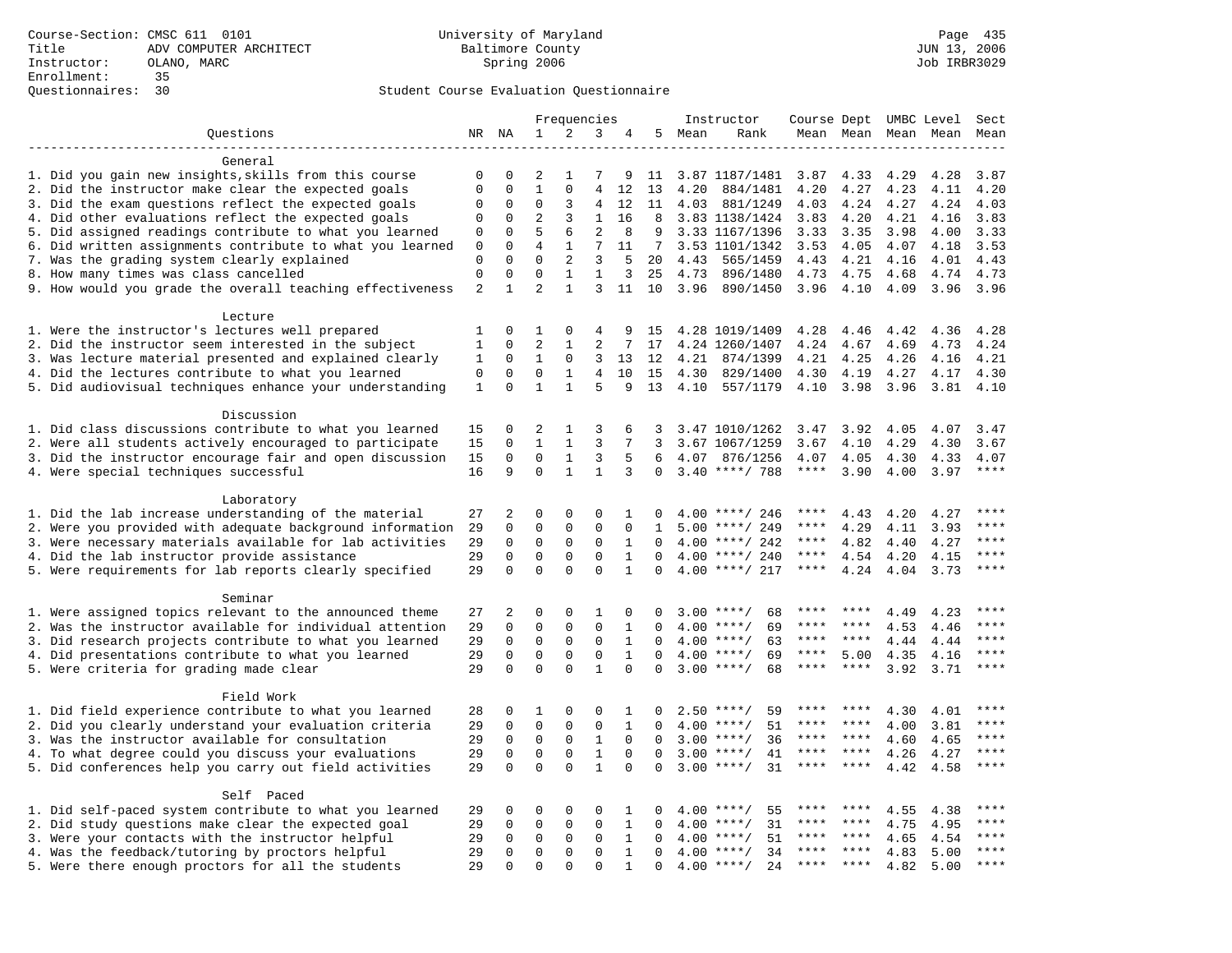| Course-Section: CMSC 611 0101 |                        | University of Maryland                  | Page 435     |
|-------------------------------|------------------------|-----------------------------------------|--------------|
| Title                         | ADV COMPUTER ARCHITECT | Baltimore County                        | JUN 13, 2006 |
| Instructor:                   | OLANO, MARC            | Spring 2006                             | Job IRBR3029 |
| Enrollment:                   | 35                     |                                         |              |
| Ouestionnaires: 30            |                        | Student Course Evaluation Questionnaire |              |

| Credits Earned |          | Cum. GPA      |          |    | Expected Grades | Reasons             |    | Type                        |    | Majors                            |                          |
|----------------|----------|---------------|----------|----|-----------------|---------------------|----|-----------------------------|----|-----------------------------------|--------------------------|
| $00 - 27$      |          | $0.00 - 0.99$ |          | Α  | 17              | Required for Majors |    | Graduate                    | 16 | Major                             |                          |
| $28 - 55$      | 0        | $1.00 - 1.99$ |          | В  |                 |                     |    |                             |    |                                   |                          |
| $56 - 83$      | $\Omega$ | $2.00 - 2.99$ | $\Omega$ | C. | $\Omega$        | General             |    | Under-grad                  | 14 | Non-major                         | $\overline{\phantom{a}}$ |
| $84 - 150$     | $\Omega$ | $3.00 - 3.49$ |          | D  | $\Omega$        |                     |    |                             |    |                                   |                          |
| Grad.          | 16       | $3.50 - 4.00$ | 16       | F  | $\Omega$        | Electives           |    |                             |    | #### - Means there are not enough |                          |
|                |          |               |          | P  |                 |                     |    | responses to be significant |    |                                   |                          |
|                |          |               |          |    | $\Omega$        | Other               | 25 |                             |    |                                   |                          |
|                |          |               |          |    | 2               |                     |    |                             |    |                                   |                          |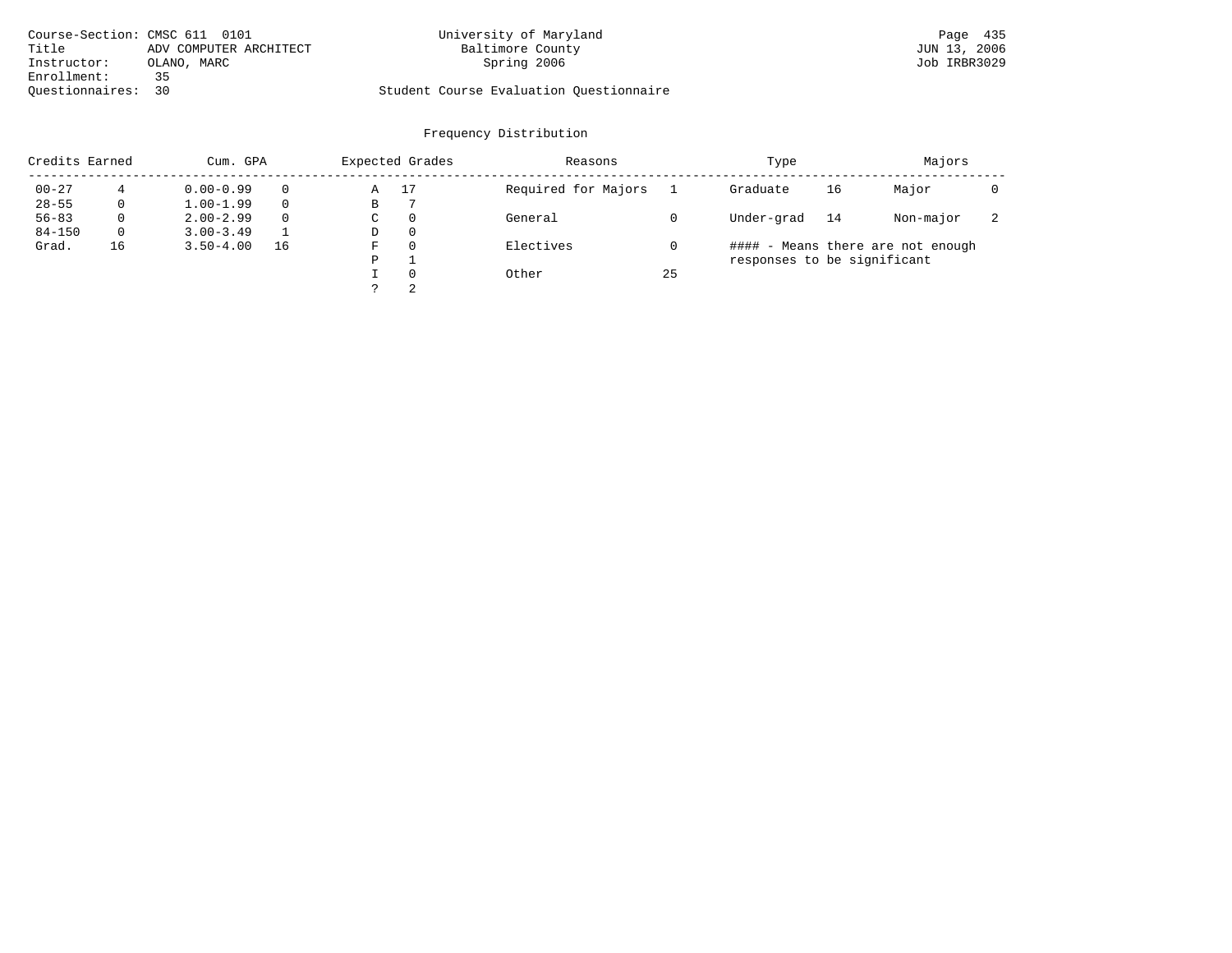### Questionnaires: 24 Student Course Evaluation Questionnaire

|                                                           |          | Frequencies |               |               |          |    |   |      | Instructor       | Course Dept |           | UMBC Level |      | Sect        |
|-----------------------------------------------------------|----------|-------------|---------------|---------------|----------|----|---|------|------------------|-------------|-----------|------------|------|-------------|
| Ouestions                                                 | NR       | ΝA          |               | $\mathcal{L}$ | 3        | 4  | 5 | Mean | Rank             |             | Mean Mean | Mean Mean  |      | Mean        |
| General                                                   |          |             |               |               |          |    |   |      |                  |             |           |            |      |             |
| 1. Did you gain new insights, skills from this course     | $\Omega$ | $\cap$      |               |               |          |    |   |      | 3.79 1230/1481   | 3.79        | 4.33      | 4.29       | 4.28 | 3.79        |
| 2. Did the instructor make clear the expected goals       |          | $\Omega$    |               | 4             |          | 8  | 4 |      | 3.42 1359/1481   | 3.42        | 4.27      | 4.23       | 4.11 | 3.42        |
| 3. Did the exam questions reflect the expected goals      |          | $\Omega$    | 7             |               | 4        | 4  |   |      | 2.46 1237/1249   | 2.46        | 4.24      | 4.27       | 4.24 | 2.46        |
| 4. Did other evaluations reflect the expected goals       | U        | 5           | 4             | 4             | б        |    |   |      | 2.68 1405/1424   | 2.68        | 4.20      | 4.21       | 4.16 | 2.68        |
| 5. Did assigned readings contribute to what you learned   | 0        | 4           |               | $\Omega$      | 5        | 9  |   |      | 3.85 839/1396    | 3.85        | 3.35      | 3.98       | 4.00 | 3.85        |
| 6. Did written assignments contribute to what you learned | 0        | $\Omega$    | ς             | 5             |          |    |   |      | 3.42 1160/1342   | 3.42        | 4.05      | 4.07       | 4.18 | 3.42        |
| 7. Was the grading system clearly explained               | $\Omega$ | $\Omega$    | ς             |               | 5        | 9  | 6 |      | 3.58 1233/1459   | 3.58        | 4.21      | 4.16       | 4.01 | 3.58        |
| 8. How many times was class cancelled                     | 0        | $\Omega$    | 0             | $\Omega$      | $\Omega$ | 20 | 4 |      | 4.17 1281/1480   | 4.17        | 4.75      | 4.68       | 4.74 | 4.17        |
| 9. How would you grade the overall teaching effectiveness | 4        | $\cap$      | $\mathcal{L}$ |               | 6        |    | 2 |      | 3.20 1320/1450   | 3.20        | 4.10      | 4.09       | 3.96 | 3.20        |
| Lecture                                                   |          |             |               |               |          |    |   |      |                  |             |           |            |      |             |
| 1. Were the instructor's lectures well prepared           |          | $\Omega$    | O             |               |          | 12 |   |      | 3.67 1270/1409   | 3.67        | 4.46      | 4.42       | 4.36 | 3.67        |
| 2. Did the instructor seem interested in the subject      | 0        | $\Omega$    |               |               | 3        | 10 |   |      | 3.79 1340/1407   | 3.79        | 4.67      | 4.69       | 4.73 | 3.79        |
| 3. Was lecture material presented and explained clearly   | 0        | $\Omega$    |               | 6             |          |    | 4 |      | 3.33 1277/1399   | 3.33        | 4.25      | 4.26       | 4.16 | 3.33        |
| 4. Did the lectures contribute to what you learned        | 0        | $\Omega$    | ς             |               | 5        | 8  | 5 |      | 3.38 1261/1400   | 3.38        | 4.19      | 4.27       | 4.17 | 3.38        |
| 5. Did audiovisual techniques enhance your understanding  | $\Omega$ |             |               |               |          |    |   |      | 2.95 1068/1179   | 2.95        | 3.98      | 3.96       | 3.81 | 2.95        |
| Discussion                                                |          |             |               |               |          |    |   |      |                  |             |           |            |      |             |
| 1. Did class discussions contribute to what you learned   | 10       | $\Omega$    | 0             |               |          |    |   | 3.50 | 995/1262         | 3.50        | 3.92      | 4.05       | 4.07 | 3.50        |
| 2. Were all students actively encouraged to participate   | 10       | $\Omega$    | 1             | 2             | 4        | 6  |   |      | 3.29 1141/1259   | 3.29        | 4.10      | 4.29       | 4.30 | 3.29        |
| 3. Did the instructor encourage fair and open discussion  | 10       | $\Omega$    |               |               | 4        |    |   |      | 3.50 1106/1256   | 3.50        | 4.05      | 4.30       | 4.33 | 3.50        |
| 4. Were special techniques successful                     | 10       | 10          |               |               |          |    |   |      | $2.50$ ****/ 788 | ****        | 3.90      | 4.00       | 3.97 | $***$ * * * |
|                                                           |          |             |               |               |          |    |   |      |                  |             |           |            |      |             |
| Laboratory                                                |          |             |               |               |          |    |   |      |                  |             |           |            |      |             |
|                                                           |          |             |               |               |          |    |   |      | .                |             |           |            |      |             |

2. Were you provided with adequate background information 23 0 0 0 0 1 0 4.00 \*\*\*\*/ 249 \*\*\*\* 4.29 4.11 3.93 \*\*\*\*

| Credits Earned |    | Cum. GPA      |          | Expected Grades |          | Reasons             |    | Type                        |    | Majors                            |    |
|----------------|----|---------------|----------|-----------------|----------|---------------------|----|-----------------------------|----|-----------------------------------|----|
| $00 - 27$      |    | $0.00 - 0.99$ |          | Α               |          | Required for Majors |    | Graduate                    | 14 | Major                             |    |
| $28 - 55$      |    | $1.00 - 1.99$ | $\Omega$ | В               | 9        |                     |    |                             |    |                                   |    |
| $56 - 83$      |    | $2.00 - 2.99$ | $\Omega$ | C               | 0        | General             |    | Under-grad                  | 10 | Non-major                         | 12 |
| $84 - 150$     | 0  | $3.00 - 3.49$ | $\Omega$ | D               | $\circ$  |                     |    |                             |    |                                   |    |
| Grad.          | 14 | $3.50 - 4.00$ | 10       | F               | 0        | Electives           |    |                             |    | #### - Means there are not enough |    |
|                |    |               |          | D               | 0        |                     |    | responses to be significant |    |                                   |    |
|                |    |               |          |                 | $\Omega$ | Other               | 17 |                             |    |                                   |    |
|                |    |               |          |                 |          |                     |    |                             |    |                                   |    |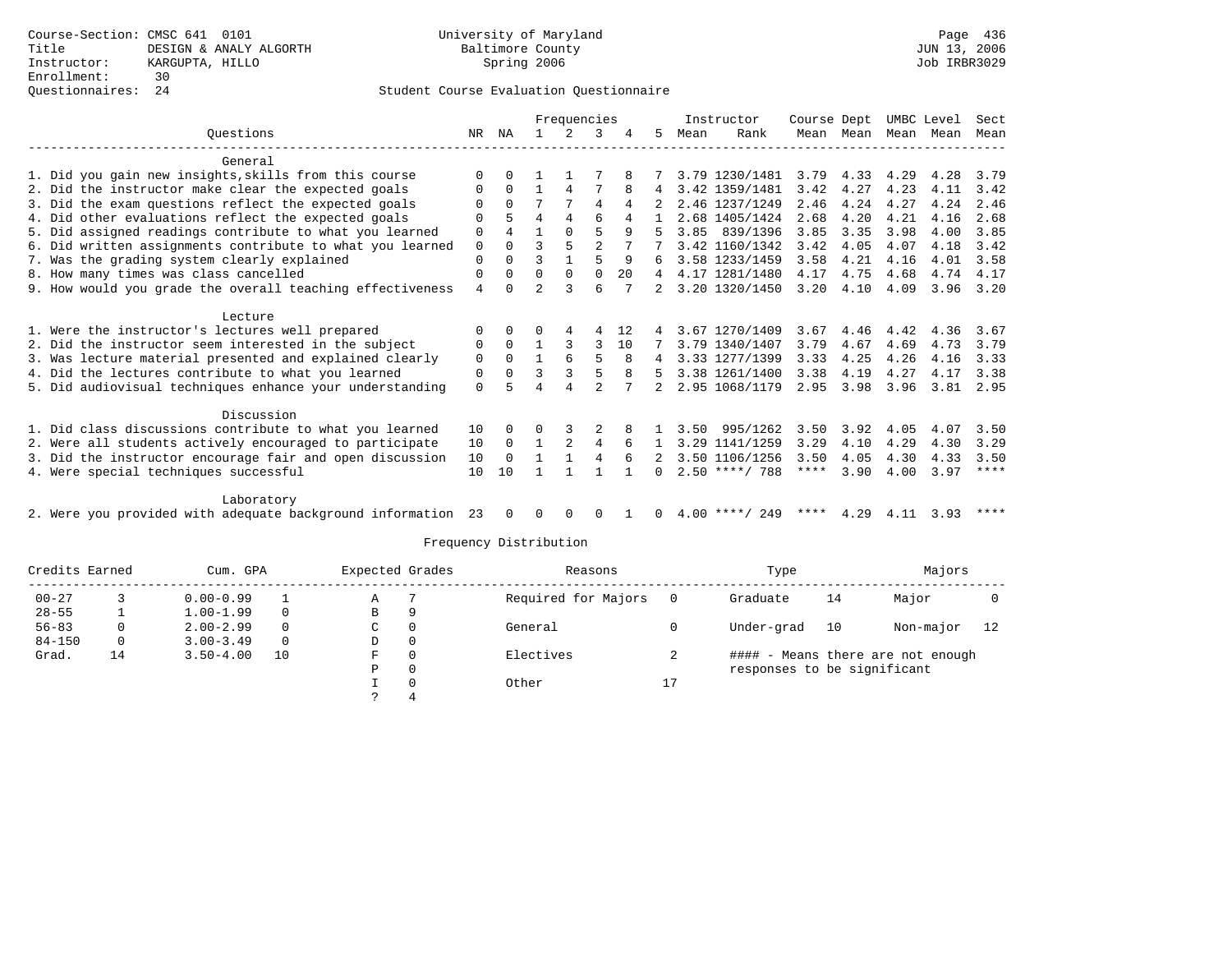|                                                           |                | Frequencies  |                |                |          |        |          |      | Instructor     | Course Dept |           | UMBC Level |      | Sect |
|-----------------------------------------------------------|----------------|--------------|----------------|----------------|----------|--------|----------|------|----------------|-------------|-----------|------------|------|------|
| Ouestions                                                 | NR.            | ΝA           |                |                | 3        |        | 5.       | Mean | Rank           |             | Mean Mean | Mean       | Mean | Mean |
| General                                                   |                |              |                |                |          |        |          |      |                |             |           |            |      |      |
| 1. Did you gain new insights, skills from this course     |                |              |                | $\Omega$       |          |        |          |      | 3.71 1277/1481 |             | 3.71 4.33 | 4.29       | 4.28 | 3.71 |
| 2. Did the instructor make clear the expected goals       |                | 0            |                | $\Omega$       | ς        |        | $\Omega$ |      | 3.14 1404/1481 | 3.14        | 4.27      | 4.23       | 4.11 | 3.14 |
| 3. Did the exam questions reflect the expected goals      |                |              | $\Omega$       |                |          |        |          |      | 3.71 1066/1249 | 3.71        | 4.24      | 4.27       | 4.24 | 3.71 |
| 4. Did other evaluations reflect the expected goals       |                |              |                |                |          |        |          |      | 3.57 1251/1424 | 3.57        | 4.20      | 4.21       | 4.16 | 3.57 |
| 5. Did assigned readings contribute to what you learned   | $\overline{2}$ |              | $\Omega$       | $\mathfrak{D}$ | $\Omega$ |        |          |      | 3.57 1042/1396 | 3.57        | 3.35      | 3.98       | 4.00 | 3.57 |
| 6. Did written assignments contribute to what you learned | 2              | <sup>0</sup> | $\Omega$       |                |          |        |          |      | 3.71 1011/1342 | 3.71        | 4.05      | 4.07       | 4.18 | 3.71 |
| 7. Was the grading system clearly explained               | $\overline{2}$ |              | $\overline{a}$ |                |          | $\cap$ |          |      | 2.00 1438/1459 | 2.00        | 4.21      | 4.16       | 4.01 | 2.00 |
| 8. How many times was class cancelled                     |                | $\Omega$     | $\Omega$       |                |          |        |          |      | 3.71 1443/1480 | 3.71        | 4.75      | 4.68       | 4.74 | 3.71 |
| 9. How would you grade the overall teaching effectiveness | 3              | <sup>n</sup> | ∩              |                |          |        |          |      | 3.67 1160/1450 | 3.67        | 4.10      | 4.09       | 3.96 | 3.67 |
| Lecture                                                   |                |              |                |                |          |        |          |      |                |             |           |            |      |      |
| 1. Were the instructor's lectures well prepared           |                |              |                |                |          |        |          |      | 4.00 1152/1409 | 4.00        | 4.46      | 4.42       | 4.36 | 4.00 |
| 2. Did the instructor seem interested in the subject      | 3              | $\Omega$     |                | $\Omega$       |          |        | 3        |      | 3.83 1334/1407 | 3.83        | 4.67      | 4.69       | 4.73 | 3.83 |
| 3. Was lecture material presented and explained clearly   | 3              | $\Omega$     | $\Omega$       |                |          |        |          |      | 3.50 1237/1399 | 3.50        | 4.25      | 4.26       | 4.16 | 3.50 |
| 4. Did the lectures contribute to what you learned        | 3              |              |                |                |          |        |          |      | 3.33 1269/1400 | 3.33        | 4.19      | 4.27       | 4.17 | 3.33 |
| 5. Did audiovisual techniques enhance your understanding  | $\mathfrak{D}$ |              |                |                | $\cap$   |        | ર        | 3.71 | 820/1179       | 3.71        | 3.98      | 3.96       | 3.81 | 3.71 |
| Discussion                                                |                |              |                |                |          |        |          |      |                |             |           |            |      |      |
| 1. Did class discussions contribute to what you learned   | 4              | $\Omega$     | U              |                |          |        |          | 3.20 | 1092/1262      | 3.20        | 3.92      | 4.05       | 4.07 | 3.20 |
| 2. Were all students actively encouraged to participate   | 4              | $\Omega$     | $\Omega$       | $\Omega$       |          |        |          | 3.60 | 1079/1259      | 3.60        | 4.10      | 4.29       | 4.30 | 3.60 |
| 3. Did the instructor encourage fair and open discussion  | 4              |              | O              |                |          |        |          | 3.60 | 1084/1256      | 3.60        | 4.05      | 4.30       | 4.33 | 3.60 |
| 4. Were special techniques successful                     | $\overline{4}$ |              | U              |                |          |        |          | 3.50 | 604/788        | 3.50        | 3.90      | 4.00       | 3.97 | 3.50 |

| Credits Earned |   | Cum. GPA      |   | Expected Grades |   | Reasons             | Type                        |   | Majors                            |  |
|----------------|---|---------------|---|-----------------|---|---------------------|-----------------------------|---|-----------------------------------|--|
| $00 - 27$      | 2 | $0.00 - 0.99$ |   | Α               |   | Required for Majors | Graduate                    |   | Major                             |  |
| $28 - 55$      | 0 | $1.00 - 1.99$ |   | B               | 0 |                     |                             |   |                                   |  |
| $56 - 83$      | 0 | $2.00 - 2.99$ | 0 | $\sim$<br>◡     | 0 | General             | Under-grad                  | 6 | Non-major                         |  |
| $84 - 150$     |   | $3.00 - 3.49$ |   | D               | 0 |                     |                             |   |                                   |  |
| Grad.          |   | $3.50 - 4.00$ | 4 | F               | 0 | Electives           |                             |   | #### - Means there are not enough |  |
|                |   |               |   | Ρ               | 0 |                     | responses to be significant |   |                                   |  |
|                |   |               |   |                 | 0 | Other               |                             |   |                                   |  |
|                |   |               |   | C.              |   |                     |                             |   |                                   |  |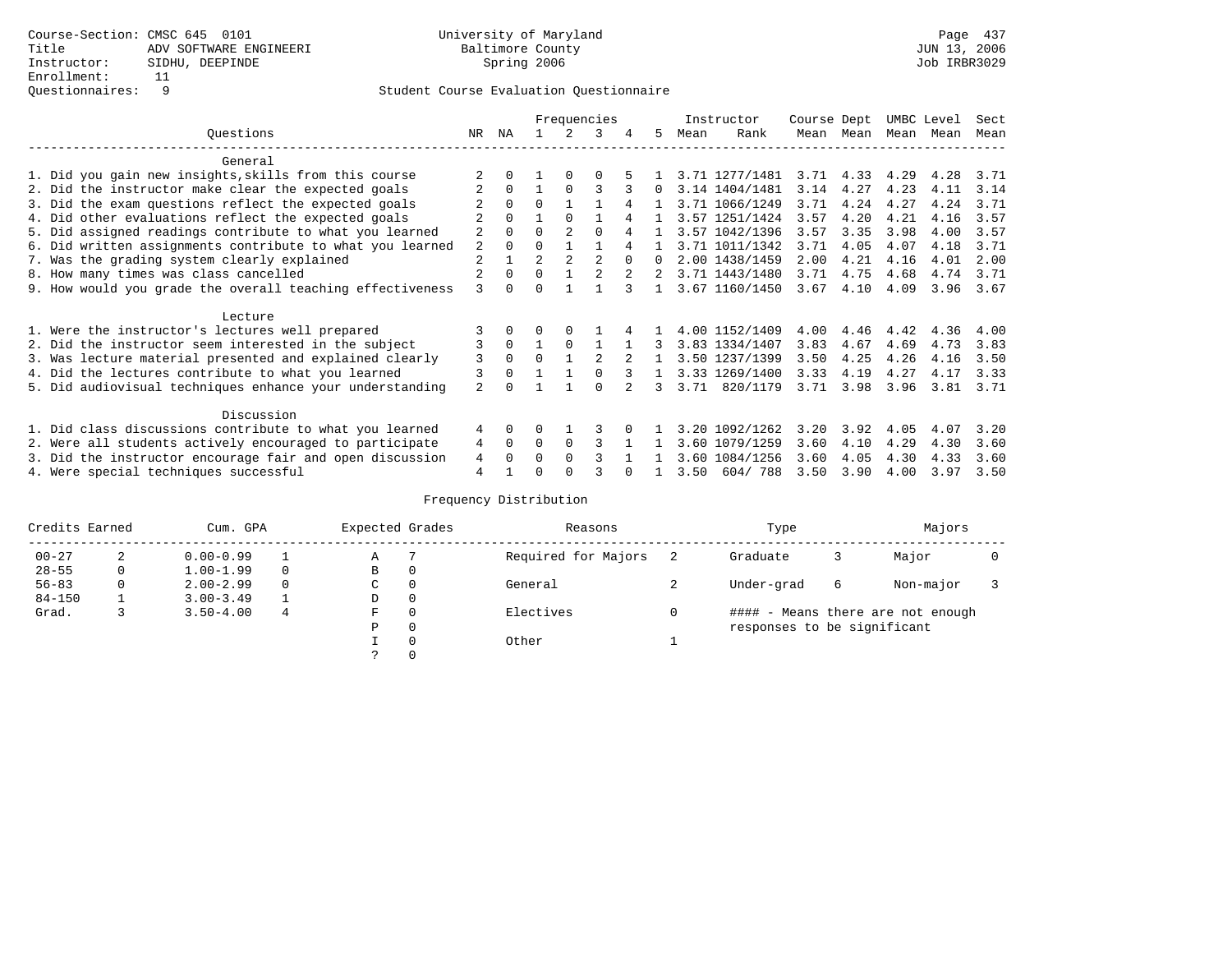|                                                           |                |             | Frequencies |             |                |              |          |      | Instructor     | Course Dept |      |      | UMBC Level | Sect |
|-----------------------------------------------------------|----------------|-------------|-------------|-------------|----------------|--------------|----------|------|----------------|-------------|------|------|------------|------|
| Ouestions                                                 | NR.            | ΝA          |             |             | 3              |              | 5.       | Mean | Rank           | Mean        | Mean | Mean | Mean       | Mean |
| General                                                   |                |             |             |             |                |              |          |      |                |             |      |      |            |      |
| 1. Did you gain new insights, skills from this course     | $\Omega$       | $\Omega$    |             |             |                |              |          |      | 3.50 1358/1481 | 3.50        | 4.33 | 4.29 | 4.28       | 3.50 |
| 2. Did the instructor make clear the expected goals       | $\Omega$       | $\Omega$    | $\Omega$    | $\Omega$    |                |              |          |      | 3.75 1205/1481 | 3.75        | 4.27 | 4.23 | 4.11       | 3.75 |
| 3. Did the exam questions reflect the expected goals      | O              | $\Omega$    | $\Omega$    | $\Omega$    | 2              | $\Omega$     |          | 4.00 | 893/1249       | 4.00        | 4.24 | 4.27 | 4.24       | 4.00 |
| 5. Did assigned readings contribute to what you learned   | $\mathbf 0$    | $\Omega$    | 0           |             | 2              |              | 0        | 3.00 | 1292/1396      | 3.00        | 3.35 | 3.98 | 4.00       | 3.00 |
| 6. Did written assignments contribute to what you learned | 0              | 3           | $\Omega$    | $\Omega$    | $\Omega$       |              |          | 4.00 | 755/1342       | 4.00        | 4.05 | 4.07 | 4.18       | 4.00 |
| 7. Was the grading system clearly explained               | $\Omega$       | $\Omega$    | $\Omega$    |             | $\Omega$       | $\Omega$     | 3        | 4.25 | 775/1459       | 4.25        | 4.21 | 4.16 | 4.01       | 4.25 |
| 8. How many times was class cancelled                     | $\mathbf 0$    | $\Omega$    | $\Omega$    | $\mathbf 0$ | $\mathbf 0$    | $\Omega$     | 4        | 5.00 | 1/1480         | 5.00        | 4.75 | 4.68 | 4.74       | 5.00 |
| 9. How would you grade the overall teaching effectiveness |                | ∩           | $\Omega$    | $\cap$      | $\mathfrak{D}$ |              |          |      | 3.67 1160/1450 | 3.67        | 4.10 | 4.09 | 3.96       | 3.67 |
| Lecture                                                   |                |             |             |             |                |              |          |      |                |             |      |      |            |      |
| 1. Were the instructor's lectures well prepared           |                | $\Omega$    | 0           | $\Omega$    |                |              |          | 4.50 | 762/1409       | 4.50        | 4.46 | 4.42 | 4.36       | 4.50 |
| 2. Did the instructor seem interested in the subject      | 0              | $\Omega$    | $\Omega$    | $\Omega$    | $\Omega$       |              |          | 4.75 | 823/1407       | 4.75        | 4.67 | 4.69 | 4.73       | 4.75 |
| 3. Was lecture material presented and explained clearly   | 0              | $\Omega$    | $\Omega$    |             | 2              | $\Omega$     |          |      | 3.25 1294/1399 | 3.25        | 4.25 | 4.26 | 4.16       | 3.25 |
| 4. Did the lectures contribute to what you learned        | 0              | $\Omega$    | U           |             | $\Omega$       |              |          |      | 3.75 1145/1400 | 3.75        | 4.19 | 4.27 | 4.17       | 3.75 |
| 5. Did audiovisual techniques enhance your understanding  | $\mathbf 0$    |             | U           |             | $\Omega$       |              | $\Omega$ |      | 2.67 1114/1179 | 2.67        | 3.98 | 3.96 | 3.81       | 2.67 |
| Discussion                                                |                |             |             |             |                |              |          |      |                |             |      |      |            |      |
| 1. Did class discussions contribute to what you learned   | 2              | 0           |             | $\Omega$    | $\Omega$       |              |          |      | 3.00 1146/1262 | 3.00        | 3.92 | 4.05 | 4.07       | 3.00 |
| 2. Were all students actively encouraged to participate   | 2              | $\mathbf 0$ | 0           | $\mathbf 0$ | $\mathbf 0$    | $\Omega$     | 2        | 5.00 | 1/1259         | 5.00        | 4.10 | 4.29 | 4.30       | 5.00 |
| 3. Did the instructor encourage fair and open discussion  | $\mathfrak{D}$ | $\Omega$    | $\Omega$    | $\Omega$    |                | $\Omega$     |          | 4.00 | 901/1256       | 4.00        | 4.05 | 4.30 | 4.33       | 4.00 |
|                                                           |                |             |             |             |                |              |          |      |                |             |      |      |            |      |
| Laboratory                                                |                |             |             |             |                |              |          |      |                |             |      |      |            |      |
| 1. Did the lab increase understanding of the material     | 3              | $\Omega$    | 0           | 0           | 0              | $\Omega$     |          | 5.00 | 1/246          | 5.00        | 4.43 | 4.20 | 4.27       | 5.00 |
| 2. Were you provided with adequate background information |                |             | U           | $\Omega$    | $\Omega$       | <sup>0</sup> |          | 5.00 | 249<br>1/      | 5.00        | 4.29 | 4.11 | 3.93       | 5.00 |

| Credits Earned |   | Cum. GPA      |          | Expected Grades |   | Reasons             | Type                        |   | Majors                            |  |
|----------------|---|---------------|----------|-----------------|---|---------------------|-----------------------------|---|-----------------------------------|--|
| $00 - 27$      |   | $0.00 - 0.99$ | $\Omega$ | Α               | 4 | Required for Majors | Graduate                    | 0 | Major                             |  |
| $28 - 55$      | 0 | $1.00 - 1.99$ | $\Omega$ | в               |   |                     |                             |   |                                   |  |
| $56 - 83$      |   | $2.00 - 2.99$ | $\Omega$ | C               |   | General             | Under-grad                  | 4 | Non-major                         |  |
| $84 - 150$     |   | $3.00 - 3.49$ | $\Omega$ | D               |   |                     |                             |   |                                   |  |
| Grad.          |   | $3.50 - 4.00$ | $\Omega$ | F               |   | Electives           |                             |   | #### - Means there are not enough |  |
|                |   |               |          | Ρ               |   |                     | responses to be significant |   |                                   |  |
|                |   |               |          |                 |   | Other               |                             |   |                                   |  |
|                |   |               |          |                 |   |                     |                             |   |                                   |  |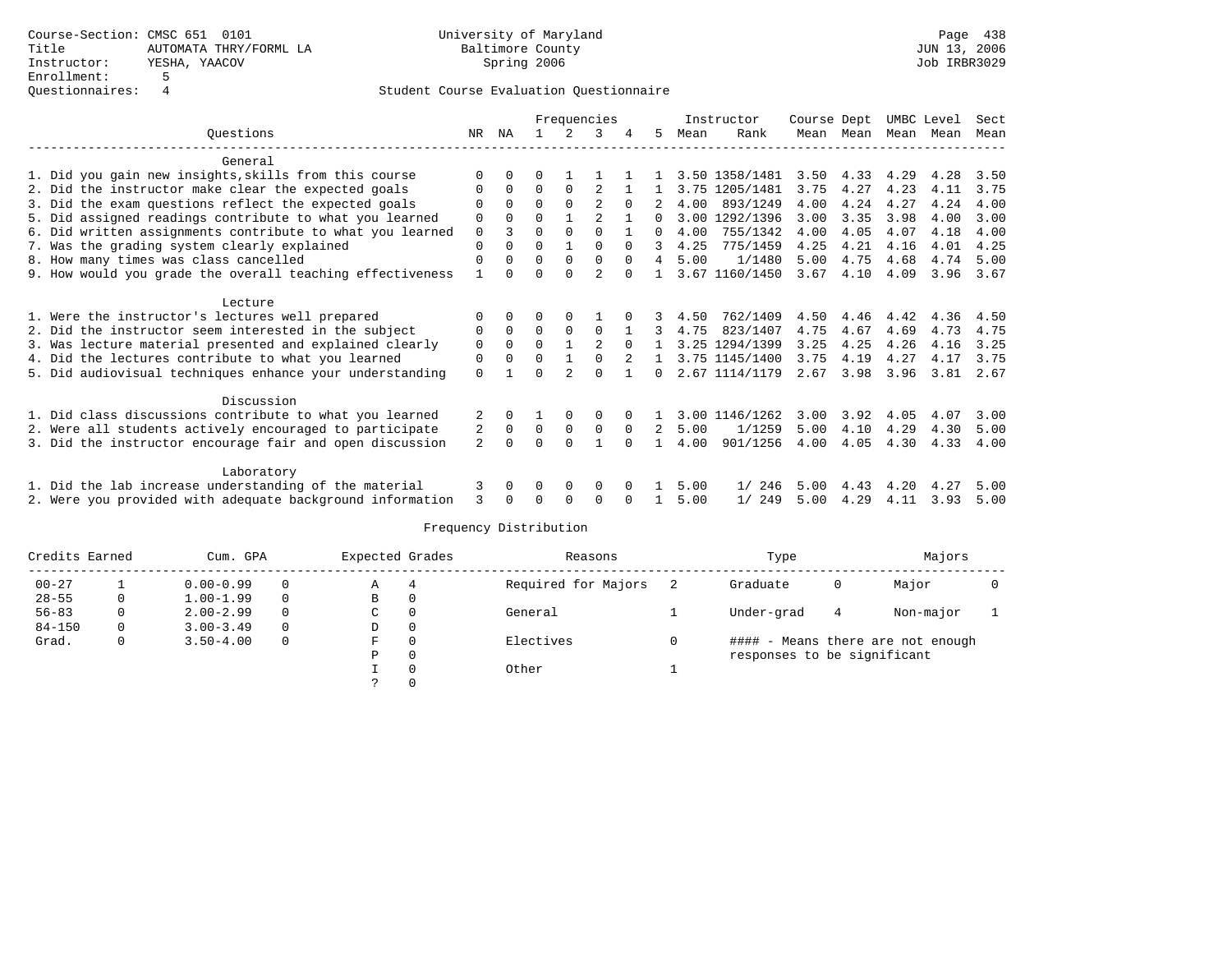|                                                           |             | Frequencies |                |          |          |          |          | Instructor | Course Dept      |      | UMBC Level |           | Sect |      |
|-----------------------------------------------------------|-------------|-------------|----------------|----------|----------|----------|----------|------------|------------------|------|------------|-----------|------|------|
| Ouestions                                                 | NR.         | ΝA          |                |          | 3        |          | 5.       | Mean       | Rank             |      | Mean Mean  | Mean Mean |      | Mean |
| General                                                   |             |             |                |          |          |          |          |            |                  |      |            |           |      |      |
| 1. Did you gain new insights, skills from this course     |             |             |                |          |          |          |          | 4.14       | 967/1481         | 4.14 | 4.33       | 4.29      | 4.28 | 4.14 |
| 2. Did the instructor make clear the expected goals       | O           | $\Omega$    | 0              |          |          |          |          |            | 3.57 1296/1481   | 3.57 | 4.27       | 4.23      | 4.11 | 3.57 |
| 3. Did the exam questions reflect the expected goals      |             | $\Omega$    |                | $\Omega$ | $\cap$   |          | 3        | 4.00       | 893/1249         | 4.00 | 4.24       | 4.27      | 4.24 | 4.00 |
| 4. Did other evaluations reflect the expected goals       | U           | $\Omega$    | $\overline{a}$ |          | $\cap$   |          |          |            | 3.29 1327/1424   | 3.29 | 4.20       | 4.21      | 4.16 | 3.29 |
| 5. Did assigned readings contribute to what you learned   | $\mathbf 0$ |             |                |          |          |          |          |            | 3.57 1042/1396   | 3.57 | 3.35       | 3.98      | 4.00 | 3.57 |
| 6. Did written assignments contribute to what you learned | $\mathbf 0$ |             |                |          |          |          |          |            | 2.83 1313/1342   | 2.83 | 4.05       | 4.07      | 4.18 | 2.83 |
| 7. Was the grading system clearly explained               | $\mathbf 0$ | $\Omega$    |                | $\Omega$ |          |          |          |            | 3.86 1086/1459   | 3.86 | 4.21       | 4.16      | 4.01 | 3.86 |
| 8. How many times was class cancelled                     | 0           | $\Omega$    | 0              | $\Omega$ |          |          |          | 5.00       | 1/1480           | 5.00 | 4.75       | 4.68      | 4.74 | 5.00 |
| 9. How would you grade the overall teaching effectiveness | $\Omega$    |             |                |          | U        |          |          | 4.00       | 836/1450         | 4.00 | 4.10       | 4.09      | 3.96 | 4.00 |
| Lecture                                                   |             |             |                |          |          |          |          |            |                  |      |            |           |      |      |
| 1. Were the instructor's lectures well prepared           |             |             |                |          |          |          |          |            | 3.43 1307/1409   | 3.43 | 4.46       | 4.42      | 4.36 | 3.43 |
| 2. Did the instructor seem interested in the subject      | 0           | $\Omega$    | $\Omega$       |          | $\Omega$ |          | 4        |            | 4.29 1245/1407   | 4.29 | 4.67       | 4.69      | 4.73 | 4.29 |
| 3. Was lecture material presented and explained clearly   | 0           | $\Omega$    | $\Omega$       |          | $\Omega$ |          |          |            | 4.00 1002/1399   | 4.00 | 4.25       | 4.26      | 4.16 | 4.00 |
| 4. Did the lectures contribute to what you learned        | 0           | $\Omega$    |                | $\Omega$ | $\Omega$ |          | 5.       | 4.29       | 844/1400         | 4.29 | 4.19       | 4.27      | 4.17 | 4.29 |
| 5. Did audiovisual techniques enhance your understanding  | $\Omega$    |             |                |          |          |          |          |            | 2.00 1156/1179   | 2.00 | 3.98       | 3.96      | 3.81 | 2.00 |
| Discussion                                                |             |             |                |          |          |          |          |            |                  |      |            |           |      |      |
| 1. Did class discussions contribute to what you learned   | 5           | 0           |                |          | O        |          |          |            | 1.50 1257/1262   | 1.50 | 3.92       | 4.05      | 4.07 | 1.50 |
| 2. Were all students actively encouraged to participate   | 5           | $\Omega$    | $\Omega$       |          | $\Omega$ | $\Omega$ | $\Omega$ | 2.00       | 1247/1259        | 2.00 | 4.10       | 4.29      | 4.30 | 2.00 |
| 3. Did the instructor encourage fair and open discussion  | 5           |             | U              |          |          | $\Omega$ |          |            | 2.50 1220/1256   | 2.50 | 4.05       | 4.30      | 4.33 | 2.50 |
| 4. Were special techniques successful                     | 5           |             |                |          |          |          |          |            | $1.00$ ****/ 788 | **** | 3.90       | 4.00      | 3.97 | **** |

| Credits Earned |   | Cum. GPA      |   | Expected Grades |          | Reasons             |        | Type                        |    | Majors                            |  |
|----------------|---|---------------|---|-----------------|----------|---------------------|--------|-----------------------------|----|-----------------------------------|--|
| $00 - 27$      | 0 | $0.00 - 0.99$ |   | Α               | -6       | Required for Majors |        | Graduate                    | כ  | Major                             |  |
| $28 - 55$      | 0 | $1.00 - 1.99$ |   | B               | <b>.</b> |                     |        |                             |    |                                   |  |
| $56 - 83$      | 0 | $2.00 - 2.99$ |   | C               | 0        | General             |        | Under-grad                  | -2 | Non-major                         |  |
| $84 - 150$     |   | $3.00 - 3.49$ |   | D               | 0        |                     |        |                             |    |                                   |  |
| Grad.          | ל | $3.50 - 4.00$ | 4 | F               | 0        | Electives           |        |                             |    | #### - Means there are not enough |  |
|                |   |               |   | Ρ               | 0        |                     |        | responses to be significant |    |                                   |  |
|                |   |               |   |                 | $\Omega$ | Other               | $\sim$ |                             |    |                                   |  |
|                |   |               |   |                 |          |                     |        |                             |    |                                   |  |